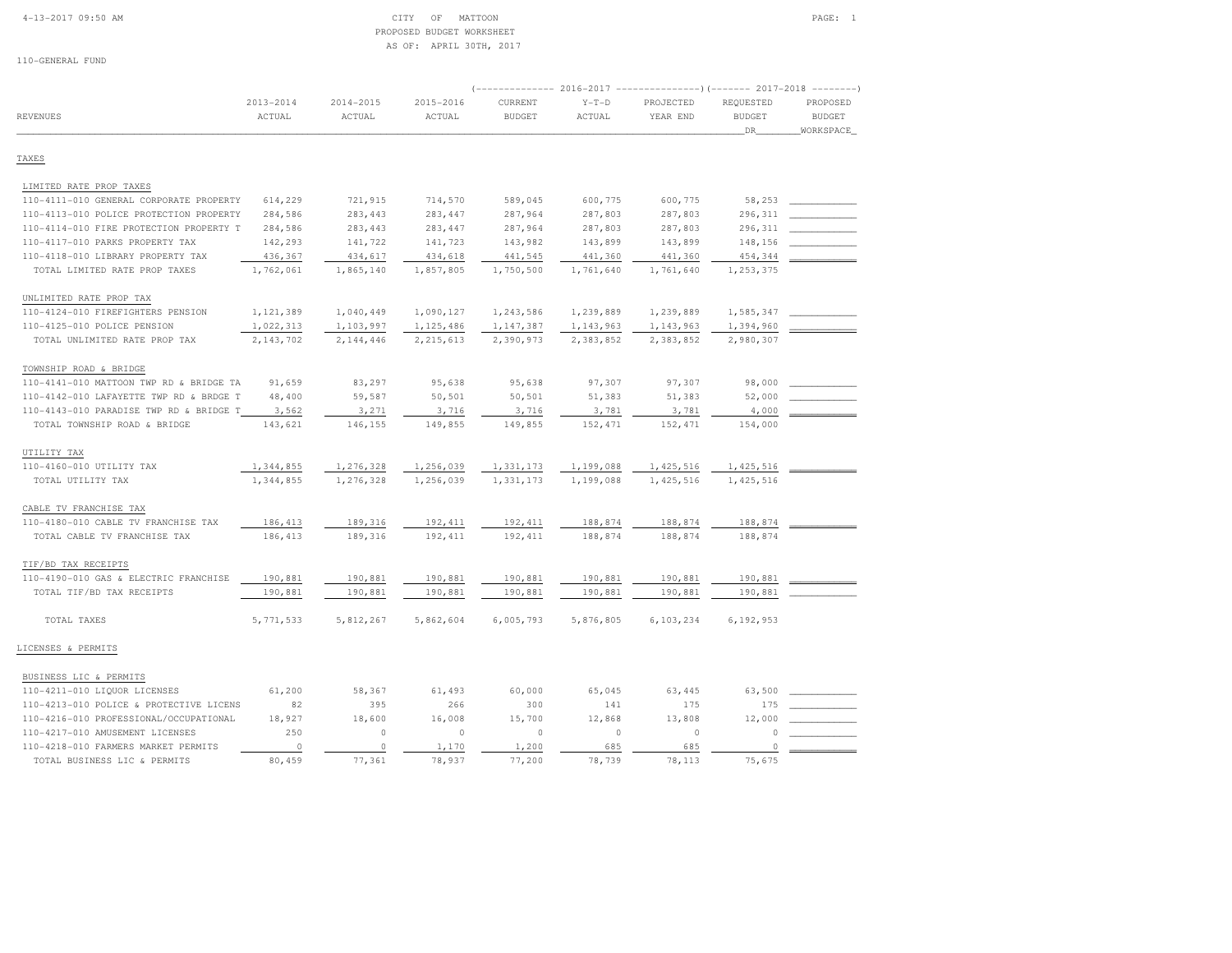#### 4-13-2017 09:50 AM CITY OF MATTOON PAGE: 2 PROPOSED BUDGET WORKSHEETAS OF: APRIL 30TH, 2017

110-GENERAL FUND

|                                         |               |               |               | (------------- 2016-2017 ----------------) (------- 2017-2018 --------) |             |           |               |               |
|-----------------------------------------|---------------|---------------|---------------|-------------------------------------------------------------------------|-------------|-----------|---------------|---------------|
|                                         | $2013 - 2014$ | $2014 - 2015$ | $2015 - 2016$ | CURRENT                                                                 | $Y-T-D$     | PROJECTED | REQUESTED     | PROPOSED      |
| REVENUES                                | ACTUAL        | ACTUAL        | ACTUAL        | <b>BUDGET</b>                                                           | ACTUAL      | YEAR END  | <b>BUDGET</b> | <b>BUDGET</b> |
|                                         |               |               |               |                                                                         |             |           | _DR_          | WORKSPACE     |
| NONBUSINESS LIC & PERMIT                |               |               |               |                                                                         |             |           |               |               |
| 110-4221-010 BUILDING PERMITS           | 16,228        | 25,101        | 30,407        | 25,000                                                                  | 40,799      | 54,541    | 28,000        |               |
| 110-4222-010 ELECTRICAL PERMITS         | 9,135         | 10,647        | 8,653         | 10,000                                                                  | 11,973      | 12,541    | 10,000        |               |
| 110-4223-010 HVAC PERMITS               | 5,337         | 4,659         | 2,892         | 4,000                                                                   | 3,690       | 3,206     | 4,000         |               |
| 110-4224-010 PLUMBING PERMITS           | 2,708         | 2,402         | 1,648         | 2,000                                                                   | 1,804       | 1,964     | 2,000         |               |
| 110-4225-010 HUNTING & FISHING LICENSES | 821           | 914           | 3,576         | 1,000                                                                   | 1,562       | 2,814     | 1,000         |               |
| 110-4226-010 BOAT REGISTRATION FEES     | 64,309        | 63,184        | 81,031        | 72,000                                                                  | 60,166      | 80,520    | 80,500        |               |
| 110-4227-010 HUNTING & FISHING LIC-LAKE | 11,619        | 10,306        | 9,318         | 10,000                                                                  | 6,842       | 9,105     | 11,000        |               |
| TOTAL NONBUSINESS LIC & PERMIT          | 110,157       | 117,212       | 137,524       | 124,000                                                                 | 126,835     | 164,691   | 136,500       |               |
| TOTAL LICENSES & PERMITS                | 190,616       | 194,573       | 216,461       | 201,200                                                                 | 205,574     | 242,804   | 212, 175      |               |
| INTERGOVERNMENTAL REV                   |               |               |               |                                                                         |             |           |               |               |
| FEDERAL GOVT GRANTS                     |               |               |               |                                                                         |             |           |               |               |
| 110-4311-022 FED OPERATING CATEGORIE GR | 93,695        | 85,046        | 65,692        | 85,698                                                                  | 83,791      | 83,791    | 85,698        |               |
| 110-4312-010 FED OPERAT NON-CATEGORICAL | 3,308         | 6,686         | 10,880        | $\circ$                                                                 | $\Omega$    | $\circ$   | 541,353       |               |
| 110-4313-023 FEDERAL CAPITAL GRANTS     | 783           | $\Omega$      | 1,560         | $\Omega$                                                                | $\circ$     | $\circ$   | $\Omega$      |               |
| 110-4318-023 FEDERAL CAPITAL GRANTS - P | $\circ$       | $\circ$       | $\circ$       | 15,000                                                                  | 750         | 14,203    | 0             |               |
| TOTAL FEDERAL GOVT GRANTS               | 97,786        | 91,732        | 78,131        | 100,698                                                                 | 84,541      | 97,994    | 627,051       |               |
| STATE GOVT GRANTS                       |               |               |               |                                                                         |             |           |               |               |
| 110-4321-022 STATE OPERAT CATEGORICAL G | 16,115        | 38,786        | 7,027         | 4,000                                                                   | 17,492      | 19,325    | 2,530         |               |
| 110-4328-023 OTHER CAPITAL GRANT-PUBLIC | 1,886         | 40,198        | 31,537        | $\circ$                                                                 | 37,896      | 54,078    | 20,000        |               |
| 110-4329-023 OTHER CAPITAL GRANT-PUBLIC | 8,091         | 6,841         | $\circ$       | $\circ$                                                                 | $\circ$     | $\circ$   | 10,000        |               |
| TOTAL STATE GOVT GRANTS                 | 26,093        | 85,825        | 38,565        | 4,000                                                                   | 55,388      | 73,403    | 32,530        |               |
| STATE GOVT SHARED REV                   |               |               |               |                                                                         |             |           |               |               |
| 110-4331-010 INCOME TAX                 | 1,808,114     | 1,817,177     | 2,230,541     | 1,892,610                                                               | 1,217,976   | 1,529,504 | 1,874,055     |               |
| 110-4332-010 VIDEO GAMING TAX           | 169,660       | 210,442       | 280,236       | 240,000                                                                 | 223,850     | 305,084   | 275,000       |               |
| 110-4333-010 USE TAX                    | 324,910       | 374,894       | 428,324       | 436,043                                                                 | 350,021     | 442,806   | 469,442       |               |
| 110-4334-010 SALES TAX                  | 5,985,840     | 6,107,410     | 6,151,010     | 6,204,758                                                               | 5, 219, 585 | 6,169,240 | 6, 250, 000   |               |
| 110-4335-010 FOREIGN FIRE INS PREMIUM T | 36,947        | 32,873        | 34,743        | 34,000                                                                  | 34,896      | 34,896    | 35,000        |               |
| 110-4336-010 SIMPLIFIED TELECOM TAX     | 820,727       | 818,786       | 801,412       | 817,108                                                                 | 611,349     | 805,006   | 805,006       |               |
| 110-4337-010 PERSONAL PROP REPLACEMENT  | 531,908       | 556,739       | 512,548       | 542,682                                                                 | 481,816     | 512,151   | 510,058       |               |
| 110-4339-010 PULL TABS AND JAR GAMES TA | 4,500         | 4,273         | $\circ$       | 4,000                                                                   | 8,229       | 4,066     | 4,000         |               |
| TOTAL STATE GOVT SHARED REV             | 9,682,606     | 9,922,596     | 10, 438, 813  | 10, 171, 201                                                            | 8, 147, 722 | 9,802,753 | 10, 222, 561  |               |
| TOTAL INTERGOVERNMENTAL REV             | 9,806,484     | 10,100,153    | 10,555,509    | 10,275,899                                                              | 8,287,650   | 9,974,150 | 10,882,142    |               |
| CHARGES FOR SERVICES                    |               |               |               |                                                                         |             |           |               |               |
| GENERAL GOVT CHARGES                    |               |               |               |                                                                         |             |           |               |               |
| 110-4411-010 BIRTH & DEATH CERTIFICATES | 35,667        | 36,546        | 39,094        | 35,000                                                                  | 33,503      | 38,198    | 38,200        |               |
| 110-4412-010 VITAL RECORDS FEES         | 13,270        | 15,542        | 14,758        | 15,000                                                                  | 11,204      | 13,540    | 15,000        |               |
| 110-4413-010 FOIA PRINT & DUPLICATING F | 8             | $\circ$       | $\circ$       | $\circ$                                                                 | $\circ$     | $\circ$   | $\Omega$      |               |
| 110-4416-010 INTERFND CHG - 09-10 ERI D | $\Omega$      | $\Omega$      | $\circ$       | 147,228                                                                 | 146,207     | 147,228   | 147,228       |               |
| 110-4417-010 INTERFUND CHG - ERI DEBT S | 153,528       | $\mathbb O$   | $\circ$       | $\mathbb O$                                                             | $\circ$     | $\circ$   |               |               |
| 110-4418-010 INTERFUND CHG - TECHNOLOGY | 35,856        | 35,856        | 33,156        | 35,856                                                                  | 32,773      | 35,856    | 35,856        |               |
| TOTAL GENERAL GOVT CHARGES              | 238,328       | 87,944        | 87,008        | 233,084                                                                 | 223,687     | 234,822   | 236,284       |               |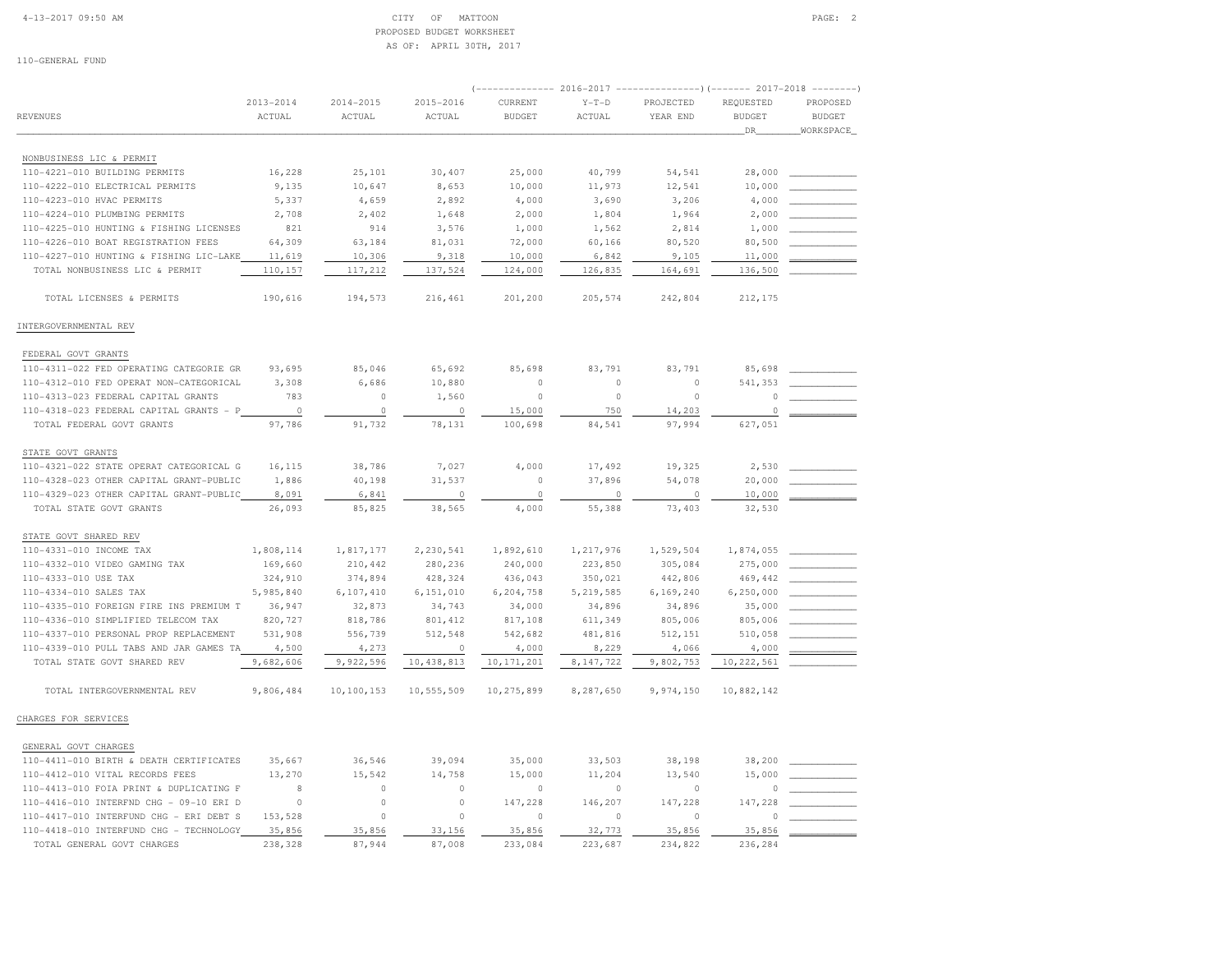### 4-13-2017 09:50 AM CITY OF MATTOON PAGE: 3 PROPOSED BUDGET WORKSHEETAS OF: APRIL 30TH, 2017

110-GENERAL FUND

|                                         |           |           |           |               |          | (-------------- 2016-2017 ---------------------- 2017-2018 --------- |                      |                            |
|-----------------------------------------|-----------|-----------|-----------|---------------|----------|----------------------------------------------------------------------|----------------------|----------------------------|
|                                         | 2013-2014 | 2014-2015 | 2015-2016 | CURRENT       | $Y-T-D$  | PROJECTED                                                            | REQUESTED            | PROPOSED                   |
| <b>REVENUES</b>                         | ACTUAL    | ACTUAL    | ACTUAL    | <b>BUDGET</b> | ACTUAL   | YEAR END                                                             | <b>BUDGET</b><br>DR. | <b>BUDGET</b><br>WORKSPACE |
|                                         |           |           |           |               |          |                                                                      |                      |                            |
| POLICE DEPT CHARGES                     |           |           |           |               |          |                                                                      |                      |                            |
| 110-4421-010 COURT COSTS, FEES & CHARGE | 3,351     | 3,875     | 5,950     | 4,000         | 5,970    | 6,350                                                                | 5,000                |                            |
| 110-4423-010 BONDING FEES               | 4,260     | 3,395     | 3,070     | 3,300         | 2,920    | 3,260                                                                | 3,300                |                            |
| 110-4425-010 FAXES COPIES PHOTOS & VHS  | 14,883    | 3,140     | 4,141     | 5,700         | 3,667    | 4,135                                                                | 4,100                |                            |
| 110-4426-010 SEX OFFENDER REGISTRATION  | 1,900     | 1,300     | 1,900     | 1,700         | 1,100    | 1,200                                                                | 1,200                |                            |
| 110-4427-010 SCHOOL CROSSING GUARD & OF | 52,262    | 59,480    | 55,545    | 58,515        | 58,955   | 58,955                                                               | 59,674               |                            |
| 110-4428-010 IMPOUND FEES               | $\circ$   | 13,780    | 19,980    | 16,700        | 17,466   | 18,220                                                               | 18,200               |                            |
| 110-4429-010 OTHER POLICE DEPT CHARGES  | 19,765    | 15,865    | 22,089    | 15,400        | 14,800   | 20,552                                                               | 19,600               |                            |
| TOTAL POLICE DEPT CHARGES               | 96,421    | 100,834   | 112,675   | 105,315       | 104,877  | 112,672                                                              | 111,074              |                            |
| FIRE DEPT CHARGES                       |           |           |           |               |          |                                                                      |                      |                            |
| 110-4433-010 INDUSTRIAL SERVICE FEES    | 18,399    | 10,108    | 18,767    | 18,767        | 22,909   | 22,609                                                               | 19,500               |                            |
| 110-4434-010 HAZARD MATERIAL SPILL RESP | $\circ$   | $\circ$   | $\circ$   | 300           | $\circ$  | $\Omega$                                                             | 300                  |                            |
| 110-4436-010 AMBULANCE BILLING          | 484,756   | 603,975   | 640,927   | 662,000       | 557,547  | 661,225                                                              | 677,000              |                            |
| 110-4439-010 OTHER FIRE DEPT CHARGES    | 6,438     | 14,406    | 10,051    | 10,000        | 2,018    | 3,478                                                                | 7,000                |                            |
| TOTAL FIRE DEPT CHARGES                 | 509,593   | 628,488   | 669,746   | 691,067       | 582, 475 | 687,312                                                              | 703,800              |                            |
| PUBLIC WORKS DEPT CHRGS                 |           |           |           |               |          |                                                                      |                      |                            |
| 110-4442-010 STREET CUT PERMITS-STREET  | 12,469    | 10,825    | 9,585     | 11,000        | 4,562    | 5,697                                                                | 10,000               |                            |
| 110-4445-010 TOWNSHIP ROAD MAINT CHARGE | 23,105    | 24,184    | 22,265    | 24,184        | 15,025   | 22,247                                                               | 25,000               |                            |
| 110-4447-010 YARD WASTE FEES            | $\circ$   | $\circ$   | 500       | $\circ$       | 5,000    | 4,000                                                                | 4,000                |                            |
| 110-4449-010 OTHER PUBLIC WORKS DEPT CH | 2,615     | 3,348     | 2,578     | 3,000         | 2,971    | 3,428                                                                | 2,500                |                            |
| TOTAL PUBLIC WORKS DEPT CHRGS           | 38,189    | 38,357    | 34,928    | 38,184        | 27,558   | 35,372                                                               | 41,500               |                            |
| LAKE & PARK REC CHARGES                 |           |           |           |               |          |                                                                      |                      |                            |
| 110-4482-010 MARINA CONCESSION SALES    | 32,283    | 34,083    | 37,766    | 36,600        | 34,626   | 39,605                                                               | 39,000               |                            |
| 110-4483-010 MARINA FUEL SALES          | 22,793    | 22,158    | 19,580    | 19,000        | 20,261   | 21,029                                                               | 21,000               |                            |
| 110-4484-010 MARINA SALES TAX           | 2,179     | 2,301     | 2,522     | 2,400         | 2,338    | 2,674                                                                | 3,000                |                            |
| 110-4485-010 CAMPING FEES-EAST CAMPGROU | 97,839    | 98,377    | 99,469    | 106,900       | 107,339  | 104,414                                                              | 108,400              |                            |
| 110-4486-010 CAMPING FEES-WEST CAMPGROU | 56,357    | 81,294    | 77,777    | 82,700        | 84,270   | 81,931                                                               | 75,600               |                            |
| 110-4489-010 MISC LAKE & PARK CHARGES   | $\circ$   | 505       | 2,288     | 1,300         | 500      | 2,288                                                                | $\circ$              |                            |
| TOTAL LAKE & PARK REC CHARGES           | 211,451   | 238,717   | 239,402   | 248,900       | 249,334  | 251,941                                                              | 247,000              |                            |
| CEMETERY DEPT CHRGS                     |           |           |           |               |          |                                                                      |                      |                            |
| 110-4491-010 SALE OF CEMETERY LOTS      | 18,901    | 28,823    | 22,038    | 20,000        | 32,283   | 33,648                                                               | 25,000               |                            |
| 110-4492-010 CEMETERY GRAVE OPENING     | 65,697    | 74,179    | 51,130    | 60,000        | 55,191   | 55,971                                                               | 60,000               |                            |
| 110-4493-010 CEMETERY MONUMENT PREP     | 8,841     | 10,078    | 11,507    | 10,000        | 6,765    | 9,572                                                                | 10,000               |                            |
| 110-4494-010 CEMETERY FARM INCOME       | 1,410     | 1,410     | 1,410     | 1,400         | 1,410    | 1,410                                                                | 1,410                |                            |

 110-4495-010 PERPETUAL CARE REV 2,088 3,152 2,416 2,200 3,757 3,875 2,900 \_\_\_\_\_\_\_\_\_\_\_\_ 110-4496-010 MISC & SUNDRY CEMETERY CHR 0 0 1,285 1,300 0 0 0 \_\_\_\_\_\_\_\_\_\_\_\_TOTAL CEMETERY DEPT CHRGS 96,936 117,641 89,785 94,900 99,405 104,476 99,310 TOTAL CHARGES FOR SERVICES 1,190,917 1,211,982 1,233,543 1,411,450 1,287,335 1,426,595 1,438,968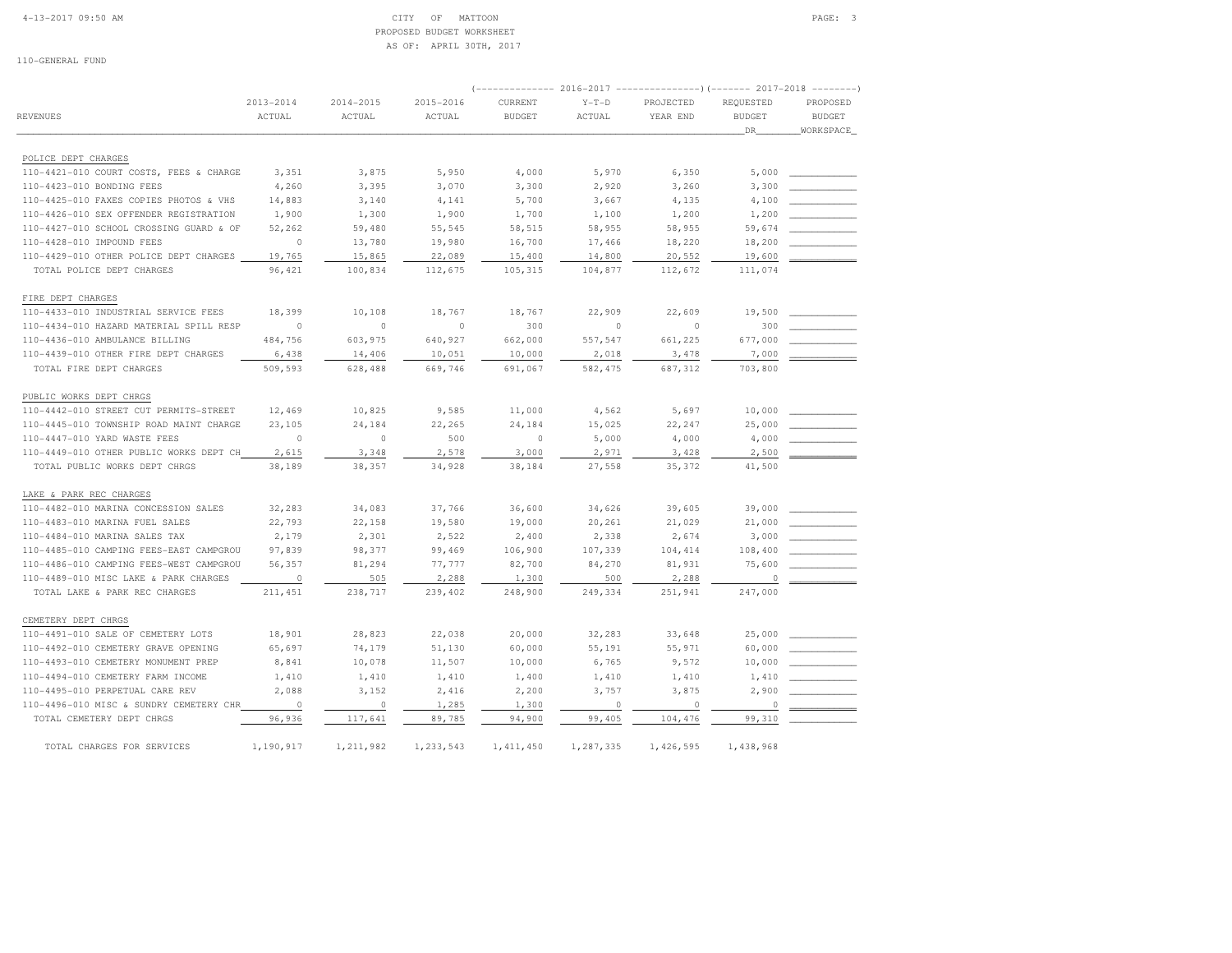## 4-13-2017 09:50 AM CITY OF MATTOON PAGE: 4 PROPOSED BUDGET WORKSHEETAS OF: APRIL 30TH, 2017

| $2013 - 2014$<br>$2014 - 2015$<br>2015-2016<br>CURRENT<br>$Y-T-D$<br>PROJECTED<br>REQUESTED<br>PROPOSED<br><b>BUDGET</b><br><b>REVENUES</b><br>ACTUAL<br>ACTUAL<br>ACTUAL<br><b>BUDGET</b><br>ACTUAL<br>YEAR END<br><b>BUDGET</b><br>WORKSPACE<br>DR<br>FINES & FORFEITURES<br>COURT FINES<br>110-4511-010 CIRCUIT COURT FINES<br>126,138<br>93,536<br>127,196<br>129,626<br>126,500<br>121,204<br>121,200<br>1,020<br>980<br>700<br>495<br>500<br>110-4512-010 ILLEGAL PARKING FINES<br>380<br>465<br>9,006<br>12,579<br>14,984<br>14,700<br>11,394<br>10,302<br>10,000<br>110-4513-010 DUI EQUIPMENT FINES<br>140,755<br>141,900<br>105,395<br>132,001<br>131,700<br>TOTAL COURT FINES<br>136,164<br>144,990<br>FORFEITURES<br>27,988<br>27,988<br>4,578<br>$\circ$<br>2,996<br>600<br>11,000<br>110-4530-010 FORFEITS-CONFISCATION OF D<br>$\circ$<br>600<br>27,988<br>4,578<br>2,996<br>27,988<br>11,000<br>TOTAL FORFEITURES<br>TOTAL FINES & FORFEITURES<br>140,742<br>147,986<br>142,500<br>159,989<br>140,755<br>133,383<br>142,700<br>INVESTMENT EARNINGS<br>INTEREST EARNINGS<br>7,521<br>14,900<br>5,175<br>5,084<br>5,800<br>15,046<br>14,932<br>110-4610-010 INTEREST EARNINGS<br>5,084<br>7,521<br>5,800<br>15,046<br>14,932<br>5,175<br>14,900<br>TOTAL INTEREST EARNINGS<br>NET INCREASE (DECREASE)<br>RENTS & ROYALTIES<br>110-4651-010 RENT-BURGESS AUDITORIUM<br>6,455<br>8,150<br>6,799<br>7,000<br>8,043<br>7,968<br>8,000<br>38,760<br>35,000<br>110-4653-010 RENT-CELLULAR TOWER<br>28,463<br>50,169<br>30,000<br>32,060<br>34,924<br>5,000<br>110-4655-010 RENT-DEMARS CENTER<br>5,025<br>5,440<br>6,330<br>5,000<br>4,290<br>4,890<br>120<br>$\circ$<br>$\circ$<br>110-4656-010 RENT-PARKING LOTS<br>$\circ$<br>$\circ$<br>$\circ$<br>0<br>110-4657-010 RENT-PETERSON PARK PAVILLI<br>2,081<br>1,185<br>1,360<br>1,500<br>1,435<br>1,615<br>1,600<br>110-4658-010 RENT-DEPOT<br>7,200<br>7,200<br>7,200<br>7,200<br>7,200<br>7,200<br>8,400<br>110-4659-010 OTHER RENTAL INCOME<br>$\circ$<br>$\circ$<br>$\circ$<br>$\circ$<br>1,110<br>1,110<br>1,000<br>71,858<br>50,700<br>49,344<br>60,735<br>54,138<br>57,707<br>59,000<br>TOTAL RENTS & ROYALTIES<br>TOTAL INVESTMENT EARNINGS<br>54,519<br>65,819<br>79,379<br>56,500<br>69,184<br>72,639<br>73,900<br>CONTRIB & OTHER MISC REV<br>CONTRIBUTIONS & MISC REV<br>35<br>1,225<br>$\circ$<br>110-4801-010 POLICE DEPT CONTRIBUTIONS<br>$\circ$<br>5,000<br>$\circ$<br>$\Omega$<br>$\circ$<br>330<br>$\circ$<br>15,000<br>7,041<br>19,850<br>110-4802-010 ARTS COUNCIL PROGRAM REVEN<br>4,566<br>22,055<br>19,850<br>110-4803-010 ARTS COUNCIL CONTRIBUTIONS<br>90,019<br>51,182<br>15,000<br>64,475<br>71,320<br>110-4804-010 FINANCE DEPT-MISC REVENUE<br>72,210<br>66,700<br>69,344<br>72, 417<br>78,400<br>63,682<br>66,673<br>9,774<br>10,000<br>110-4805-010 OTHER MISC REVENUES<br>19,662<br>23,778<br>10,619<br>14,600<br>11,167<br>20,000<br>20,000<br>110-4807-010 TOURISM GRANTS FOR PARK &<br>20,000<br>20,000<br>20,000<br>20,000<br>20,000<br>TOTAL CONTRIBUTIONS & MISC REV |         |         |         |         |         | (-------------- 2016-2017 ---------------------- 2017-2018 --------- |         |  |
|-----------------------------------------------------------------------------------------------------------------------------------------------------------------------------------------------------------------------------------------------------------------------------------------------------------------------------------------------------------------------------------------------------------------------------------------------------------------------------------------------------------------------------------------------------------------------------------------------------------------------------------------------------------------------------------------------------------------------------------------------------------------------------------------------------------------------------------------------------------------------------------------------------------------------------------------------------------------------------------------------------------------------------------------------------------------------------------------------------------------------------------------------------------------------------------------------------------------------------------------------------------------------------------------------------------------------------------------------------------------------------------------------------------------------------------------------------------------------------------------------------------------------------------------------------------------------------------------------------------------------------------------------------------------------------------------------------------------------------------------------------------------------------------------------------------------------------------------------------------------------------------------------------------------------------------------------------------------------------------------------------------------------------------------------------------------------------------------------------------------------------------------------------------------------------------------------------------------------------------------------------------------------------------------------------------------------------------------------------------------------------------------------------------------------------------------------------------------------------------------------------------------------------------------------------------------------------------------------------------------------------------------------------------------------------------------------------------------------------------------------------------------------------------------------------------------------------------------------------------------------------------------------------------------------------------------------------------------------------------------------------------------------------------------------------------------------|---------|---------|---------|---------|---------|----------------------------------------------------------------------|---------|--|
|                                                                                                                                                                                                                                                                                                                                                                                                                                                                                                                                                                                                                                                                                                                                                                                                                                                                                                                                                                                                                                                                                                                                                                                                                                                                                                                                                                                                                                                                                                                                                                                                                                                                                                                                                                                                                                                                                                                                                                                                                                                                                                                                                                                                                                                                                                                                                                                                                                                                                                                                                                                                                                                                                                                                                                                                                                                                                                                                                                                                                                                                       |         |         |         |         |         |                                                                      |         |  |
|                                                                                                                                                                                                                                                                                                                                                                                                                                                                                                                                                                                                                                                                                                                                                                                                                                                                                                                                                                                                                                                                                                                                                                                                                                                                                                                                                                                                                                                                                                                                                                                                                                                                                                                                                                                                                                                                                                                                                                                                                                                                                                                                                                                                                                                                                                                                                                                                                                                                                                                                                                                                                                                                                                                                                                                                                                                                                                                                                                                                                                                                       |         |         |         |         |         |                                                                      |         |  |
|                                                                                                                                                                                                                                                                                                                                                                                                                                                                                                                                                                                                                                                                                                                                                                                                                                                                                                                                                                                                                                                                                                                                                                                                                                                                                                                                                                                                                                                                                                                                                                                                                                                                                                                                                                                                                                                                                                                                                                                                                                                                                                                                                                                                                                                                                                                                                                                                                                                                                                                                                                                                                                                                                                                                                                                                                                                                                                                                                                                                                                                                       |         |         |         |         |         |                                                                      |         |  |
|                                                                                                                                                                                                                                                                                                                                                                                                                                                                                                                                                                                                                                                                                                                                                                                                                                                                                                                                                                                                                                                                                                                                                                                                                                                                                                                                                                                                                                                                                                                                                                                                                                                                                                                                                                                                                                                                                                                                                                                                                                                                                                                                                                                                                                                                                                                                                                                                                                                                                                                                                                                                                                                                                                                                                                                                                                                                                                                                                                                                                                                                       |         |         |         |         |         |                                                                      |         |  |
|                                                                                                                                                                                                                                                                                                                                                                                                                                                                                                                                                                                                                                                                                                                                                                                                                                                                                                                                                                                                                                                                                                                                                                                                                                                                                                                                                                                                                                                                                                                                                                                                                                                                                                                                                                                                                                                                                                                                                                                                                                                                                                                                                                                                                                                                                                                                                                                                                                                                                                                                                                                                                                                                                                                                                                                                                                                                                                                                                                                                                                                                       |         |         |         |         |         |                                                                      |         |  |
|                                                                                                                                                                                                                                                                                                                                                                                                                                                                                                                                                                                                                                                                                                                                                                                                                                                                                                                                                                                                                                                                                                                                                                                                                                                                                                                                                                                                                                                                                                                                                                                                                                                                                                                                                                                                                                                                                                                                                                                                                                                                                                                                                                                                                                                                                                                                                                                                                                                                                                                                                                                                                                                                                                                                                                                                                                                                                                                                                                                                                                                                       |         |         |         |         |         |                                                                      |         |  |
|                                                                                                                                                                                                                                                                                                                                                                                                                                                                                                                                                                                                                                                                                                                                                                                                                                                                                                                                                                                                                                                                                                                                                                                                                                                                                                                                                                                                                                                                                                                                                                                                                                                                                                                                                                                                                                                                                                                                                                                                                                                                                                                                                                                                                                                                                                                                                                                                                                                                                                                                                                                                                                                                                                                                                                                                                                                                                                                                                                                                                                                                       |         |         |         |         |         |                                                                      |         |  |
|                                                                                                                                                                                                                                                                                                                                                                                                                                                                                                                                                                                                                                                                                                                                                                                                                                                                                                                                                                                                                                                                                                                                                                                                                                                                                                                                                                                                                                                                                                                                                                                                                                                                                                                                                                                                                                                                                                                                                                                                                                                                                                                                                                                                                                                                                                                                                                                                                                                                                                                                                                                                                                                                                                                                                                                                                                                                                                                                                                                                                                                                       |         |         |         |         |         |                                                                      |         |  |
|                                                                                                                                                                                                                                                                                                                                                                                                                                                                                                                                                                                                                                                                                                                                                                                                                                                                                                                                                                                                                                                                                                                                                                                                                                                                                                                                                                                                                                                                                                                                                                                                                                                                                                                                                                                                                                                                                                                                                                                                                                                                                                                                                                                                                                                                                                                                                                                                                                                                                                                                                                                                                                                                                                                                                                                                                                                                                                                                                                                                                                                                       |         |         |         |         |         |                                                                      |         |  |
|                                                                                                                                                                                                                                                                                                                                                                                                                                                                                                                                                                                                                                                                                                                                                                                                                                                                                                                                                                                                                                                                                                                                                                                                                                                                                                                                                                                                                                                                                                                                                                                                                                                                                                                                                                                                                                                                                                                                                                                                                                                                                                                                                                                                                                                                                                                                                                                                                                                                                                                                                                                                                                                                                                                                                                                                                                                                                                                                                                                                                                                                       |         |         |         |         |         |                                                                      |         |  |
|                                                                                                                                                                                                                                                                                                                                                                                                                                                                                                                                                                                                                                                                                                                                                                                                                                                                                                                                                                                                                                                                                                                                                                                                                                                                                                                                                                                                                                                                                                                                                                                                                                                                                                                                                                                                                                                                                                                                                                                                                                                                                                                                                                                                                                                                                                                                                                                                                                                                                                                                                                                                                                                                                                                                                                                                                                                                                                                                                                                                                                                                       |         |         |         |         |         |                                                                      |         |  |
|                                                                                                                                                                                                                                                                                                                                                                                                                                                                                                                                                                                                                                                                                                                                                                                                                                                                                                                                                                                                                                                                                                                                                                                                                                                                                                                                                                                                                                                                                                                                                                                                                                                                                                                                                                                                                                                                                                                                                                                                                                                                                                                                                                                                                                                                                                                                                                                                                                                                                                                                                                                                                                                                                                                                                                                                                                                                                                                                                                                                                                                                       |         |         |         |         |         |                                                                      |         |  |
|                                                                                                                                                                                                                                                                                                                                                                                                                                                                                                                                                                                                                                                                                                                                                                                                                                                                                                                                                                                                                                                                                                                                                                                                                                                                                                                                                                                                                                                                                                                                                                                                                                                                                                                                                                                                                                                                                                                                                                                                                                                                                                                                                                                                                                                                                                                                                                                                                                                                                                                                                                                                                                                                                                                                                                                                                                                                                                                                                                                                                                                                       |         |         |         |         |         |                                                                      |         |  |
|                                                                                                                                                                                                                                                                                                                                                                                                                                                                                                                                                                                                                                                                                                                                                                                                                                                                                                                                                                                                                                                                                                                                                                                                                                                                                                                                                                                                                                                                                                                                                                                                                                                                                                                                                                                                                                                                                                                                                                                                                                                                                                                                                                                                                                                                                                                                                                                                                                                                                                                                                                                                                                                                                                                                                                                                                                                                                                                                                                                                                                                                       |         |         |         |         |         |                                                                      |         |  |
|                                                                                                                                                                                                                                                                                                                                                                                                                                                                                                                                                                                                                                                                                                                                                                                                                                                                                                                                                                                                                                                                                                                                                                                                                                                                                                                                                                                                                                                                                                                                                                                                                                                                                                                                                                                                                                                                                                                                                                                                                                                                                                                                                                                                                                                                                                                                                                                                                                                                                                                                                                                                                                                                                                                                                                                                                                                                                                                                                                                                                                                                       |         |         |         |         |         |                                                                      |         |  |
|                                                                                                                                                                                                                                                                                                                                                                                                                                                                                                                                                                                                                                                                                                                                                                                                                                                                                                                                                                                                                                                                                                                                                                                                                                                                                                                                                                                                                                                                                                                                                                                                                                                                                                                                                                                                                                                                                                                                                                                                                                                                                                                                                                                                                                                                                                                                                                                                                                                                                                                                                                                                                                                                                                                                                                                                                                                                                                                                                                                                                                                                       |         |         |         |         |         |                                                                      |         |  |
|                                                                                                                                                                                                                                                                                                                                                                                                                                                                                                                                                                                                                                                                                                                                                                                                                                                                                                                                                                                                                                                                                                                                                                                                                                                                                                                                                                                                                                                                                                                                                                                                                                                                                                                                                                                                                                                                                                                                                                                                                                                                                                                                                                                                                                                                                                                                                                                                                                                                                                                                                                                                                                                                                                                                                                                                                                                                                                                                                                                                                                                                       |         |         |         |         |         |                                                                      |         |  |
|                                                                                                                                                                                                                                                                                                                                                                                                                                                                                                                                                                                                                                                                                                                                                                                                                                                                                                                                                                                                                                                                                                                                                                                                                                                                                                                                                                                                                                                                                                                                                                                                                                                                                                                                                                                                                                                                                                                                                                                                                                                                                                                                                                                                                                                                                                                                                                                                                                                                                                                                                                                                                                                                                                                                                                                                                                                                                                                                                                                                                                                                       |         |         |         |         |         |                                                                      |         |  |
|                                                                                                                                                                                                                                                                                                                                                                                                                                                                                                                                                                                                                                                                                                                                                                                                                                                                                                                                                                                                                                                                                                                                                                                                                                                                                                                                                                                                                                                                                                                                                                                                                                                                                                                                                                                                                                                                                                                                                                                                                                                                                                                                                                                                                                                                                                                                                                                                                                                                                                                                                                                                                                                                                                                                                                                                                                                                                                                                                                                                                                                                       |         |         |         |         |         |                                                                      |         |  |
|                                                                                                                                                                                                                                                                                                                                                                                                                                                                                                                                                                                                                                                                                                                                                                                                                                                                                                                                                                                                                                                                                                                                                                                                                                                                                                                                                                                                                                                                                                                                                                                                                                                                                                                                                                                                                                                                                                                                                                                                                                                                                                                                                                                                                                                                                                                                                                                                                                                                                                                                                                                                                                                                                                                                                                                                                                                                                                                                                                                                                                                                       |         |         |         |         |         |                                                                      |         |  |
|                                                                                                                                                                                                                                                                                                                                                                                                                                                                                                                                                                                                                                                                                                                                                                                                                                                                                                                                                                                                                                                                                                                                                                                                                                                                                                                                                                                                                                                                                                                                                                                                                                                                                                                                                                                                                                                                                                                                                                                                                                                                                                                                                                                                                                                                                                                                                                                                                                                                                                                                                                                                                                                                                                                                                                                                                                                                                                                                                                                                                                                                       |         |         |         |         |         |                                                                      |         |  |
|                                                                                                                                                                                                                                                                                                                                                                                                                                                                                                                                                                                                                                                                                                                                                                                                                                                                                                                                                                                                                                                                                                                                                                                                                                                                                                                                                                                                                                                                                                                                                                                                                                                                                                                                                                                                                                                                                                                                                                                                                                                                                                                                                                                                                                                                                                                                                                                                                                                                                                                                                                                                                                                                                                                                                                                                                                                                                                                                                                                                                                                                       |         |         |         |         |         |                                                                      |         |  |
|                                                                                                                                                                                                                                                                                                                                                                                                                                                                                                                                                                                                                                                                                                                                                                                                                                                                                                                                                                                                                                                                                                                                                                                                                                                                                                                                                                                                                                                                                                                                                                                                                                                                                                                                                                                                                                                                                                                                                                                                                                                                                                                                                                                                                                                                                                                                                                                                                                                                                                                                                                                                                                                                                                                                                                                                                                                                                                                                                                                                                                                                       |         |         |         |         |         |                                                                      |         |  |
|                                                                                                                                                                                                                                                                                                                                                                                                                                                                                                                                                                                                                                                                                                                                                                                                                                                                                                                                                                                                                                                                                                                                                                                                                                                                                                                                                                                                                                                                                                                                                                                                                                                                                                                                                                                                                                                                                                                                                                                                                                                                                                                                                                                                                                                                                                                                                                                                                                                                                                                                                                                                                                                                                                                                                                                                                                                                                                                                                                                                                                                                       |         |         |         |         |         |                                                                      |         |  |
|                                                                                                                                                                                                                                                                                                                                                                                                                                                                                                                                                                                                                                                                                                                                                                                                                                                                                                                                                                                                                                                                                                                                                                                                                                                                                                                                                                                                                                                                                                                                                                                                                                                                                                                                                                                                                                                                                                                                                                                                                                                                                                                                                                                                                                                                                                                                                                                                                                                                                                                                                                                                                                                                                                                                                                                                                                                                                                                                                                                                                                                                       |         |         |         |         |         |                                                                      |         |  |
|                                                                                                                                                                                                                                                                                                                                                                                                                                                                                                                                                                                                                                                                                                                                                                                                                                                                                                                                                                                                                                                                                                                                                                                                                                                                                                                                                                                                                                                                                                                                                                                                                                                                                                                                                                                                                                                                                                                                                                                                                                                                                                                                                                                                                                                                                                                                                                                                                                                                                                                                                                                                                                                                                                                                                                                                                                                                                                                                                                                                                                                                       |         |         |         |         |         |                                                                      |         |  |
|                                                                                                                                                                                                                                                                                                                                                                                                                                                                                                                                                                                                                                                                                                                                                                                                                                                                                                                                                                                                                                                                                                                                                                                                                                                                                                                                                                                                                                                                                                                                                                                                                                                                                                                                                                                                                                                                                                                                                                                                                                                                                                                                                                                                                                                                                                                                                                                                                                                                                                                                                                                                                                                                                                                                                                                                                                                                                                                                                                                                                                                                       |         |         |         |         |         |                                                                      |         |  |
|                                                                                                                                                                                                                                                                                                                                                                                                                                                                                                                                                                                                                                                                                                                                                                                                                                                                                                                                                                                                                                                                                                                                                                                                                                                                                                                                                                                                                                                                                                                                                                                                                                                                                                                                                                                                                                                                                                                                                                                                                                                                                                                                                                                                                                                                                                                                                                                                                                                                                                                                                                                                                                                                                                                                                                                                                                                                                                                                                                                                                                                                       |         |         |         |         |         |                                                                      |         |  |
|                                                                                                                                                                                                                                                                                                                                                                                                                                                                                                                                                                                                                                                                                                                                                                                                                                                                                                                                                                                                                                                                                                                                                                                                                                                                                                                                                                                                                                                                                                                                                                                                                                                                                                                                                                                                                                                                                                                                                                                                                                                                                                                                                                                                                                                                                                                                                                                                                                                                                                                                                                                                                                                                                                                                                                                                                                                                                                                                                                                                                                                                       |         |         |         |         |         |                                                                      |         |  |
|                                                                                                                                                                                                                                                                                                                                                                                                                                                                                                                                                                                                                                                                                                                                                                                                                                                                                                                                                                                                                                                                                                                                                                                                                                                                                                                                                                                                                                                                                                                                                                                                                                                                                                                                                                                                                                                                                                                                                                                                                                                                                                                                                                                                                                                                                                                                                                                                                                                                                                                                                                                                                                                                                                                                                                                                                                                                                                                                                                                                                                                                       |         |         |         |         |         |                                                                      |         |  |
|                                                                                                                                                                                                                                                                                                                                                                                                                                                                                                                                                                                                                                                                                                                                                                                                                                                                                                                                                                                                                                                                                                                                                                                                                                                                                                                                                                                                                                                                                                                                                                                                                                                                                                                                                                                                                                                                                                                                                                                                                                                                                                                                                                                                                                                                                                                                                                                                                                                                                                                                                                                                                                                                                                                                                                                                                                                                                                                                                                                                                                                                       |         |         |         |         |         |                                                                      |         |  |
|                                                                                                                                                                                                                                                                                                                                                                                                                                                                                                                                                                                                                                                                                                                                                                                                                                                                                                                                                                                                                                                                                                                                                                                                                                                                                                                                                                                                                                                                                                                                                                                                                                                                                                                                                                                                                                                                                                                                                                                                                                                                                                                                                                                                                                                                                                                                                                                                                                                                                                                                                                                                                                                                                                                                                                                                                                                                                                                                                                                                                                                                       |         |         |         |         |         |                                                                      |         |  |
|                                                                                                                                                                                                                                                                                                                                                                                                                                                                                                                                                                                                                                                                                                                                                                                                                                                                                                                                                                                                                                                                                                                                                                                                                                                                                                                                                                                                                                                                                                                                                                                                                                                                                                                                                                                                                                                                                                                                                                                                                                                                                                                                                                                                                                                                                                                                                                                                                                                                                                                                                                                                                                                                                                                                                                                                                                                                                                                                                                                                                                                                       |         |         |         |         |         |                                                                      |         |  |
|                                                                                                                                                                                                                                                                                                                                                                                                                                                                                                                                                                                                                                                                                                                                                                                                                                                                                                                                                                                                                                                                                                                                                                                                                                                                                                                                                                                                                                                                                                                                                                                                                                                                                                                                                                                                                                                                                                                                                                                                                                                                                                                                                                                                                                                                                                                                                                                                                                                                                                                                                                                                                                                                                                                                                                                                                                                                                                                                                                                                                                                                       |         |         |         |         |         |                                                                      |         |  |
|                                                                                                                                                                                                                                                                                                                                                                                                                                                                                                                                                                                                                                                                                                                                                                                                                                                                                                                                                                                                                                                                                                                                                                                                                                                                                                                                                                                                                                                                                                                                                                                                                                                                                                                                                                                                                                                                                                                                                                                                                                                                                                                                                                                                                                                                                                                                                                                                                                                                                                                                                                                                                                                                                                                                                                                                                                                                                                                                                                                                                                                                       |         |         |         |         |         |                                                                      |         |  |
|                                                                                                                                                                                                                                                                                                                                                                                                                                                                                                                                                                                                                                                                                                                                                                                                                                                                                                                                                                                                                                                                                                                                                                                                                                                                                                                                                                                                                                                                                                                                                                                                                                                                                                                                                                                                                                                                                                                                                                                                                                                                                                                                                                                                                                                                                                                                                                                                                                                                                                                                                                                                                                                                                                                                                                                                                                                                                                                                                                                                                                                                       |         |         |         |         |         |                                                                      |         |  |
|                                                                                                                                                                                                                                                                                                                                                                                                                                                                                                                                                                                                                                                                                                                                                                                                                                                                                                                                                                                                                                                                                                                                                                                                                                                                                                                                                                                                                                                                                                                                                                                                                                                                                                                                                                                                                                                                                                                                                                                                                                                                                                                                                                                                                                                                                                                                                                                                                                                                                                                                                                                                                                                                                                                                                                                                                                                                                                                                                                                                                                                                       | 199,061 | 167,707 | 126,109 | 143,000 | 171,365 | 172,333                                                              | 136,400 |  |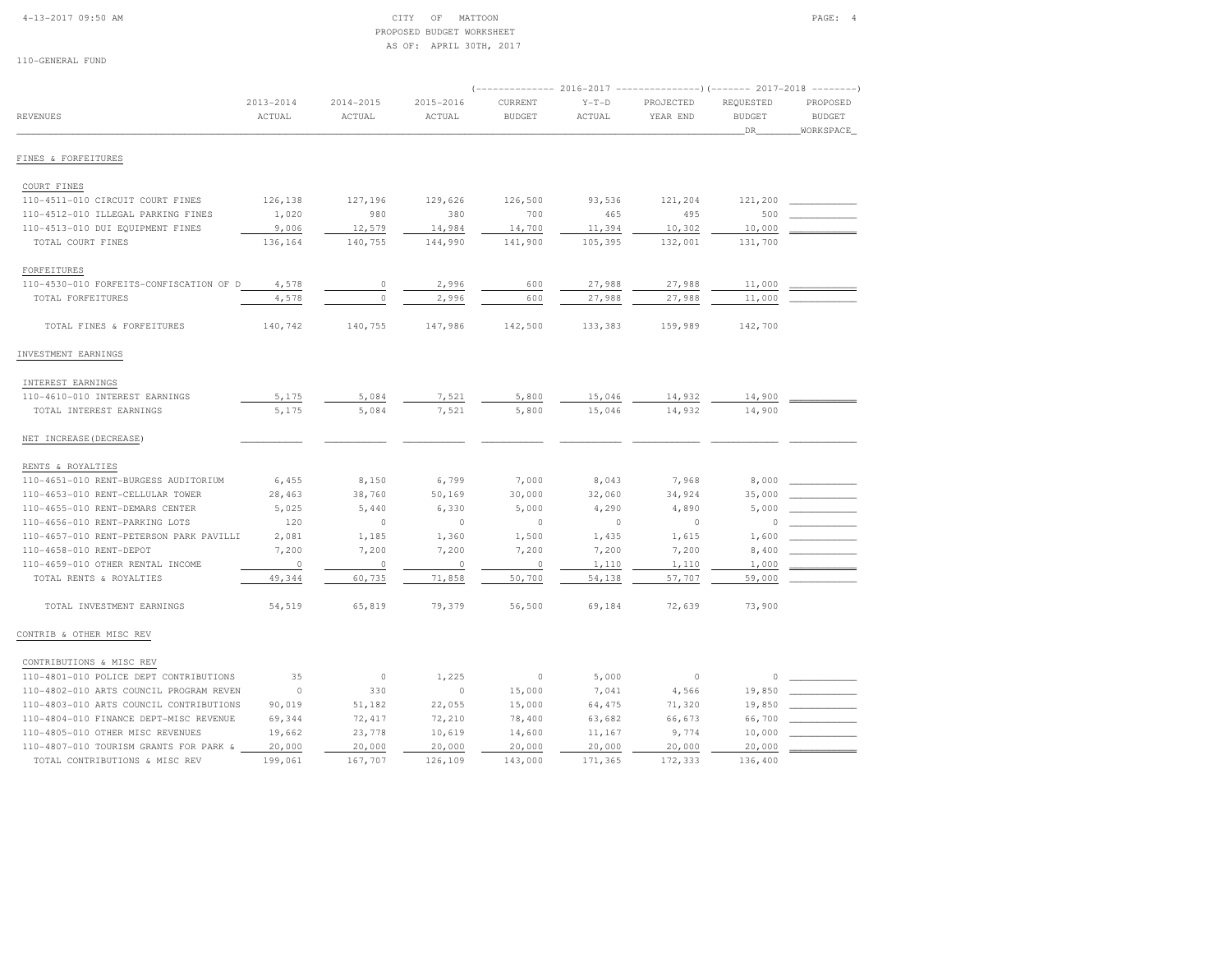| 4-13-2017 09:50 AM<br>110-GENERAL FUND |            |           | CITY<br>OF<br>BUDGET WORKSHEET<br>PROPOSED<br>AS OF: APRIL 30TH, 2017 | MATTOON       |                       |           |               | PAGE: 5   |
|----------------------------------------|------------|-----------|-----------------------------------------------------------------------|---------------|-----------------------|-----------|---------------|-----------|
|                                        |            |           |                                                                       |               |                       |           |               |           |
|                                        | 2013-2014  | 2014-2015 | 2015-2016                                                             | CURRENT       | $Y-T-D$               | PROJECTED | REQUESTED     | PROPOSED  |
| REVENUES                               | ACTUAL     | ACTUAL    | ACTUAL                                                                | <b>BUDGET</b> | ACTUAL                | YEAR END  | <b>BUDGET</b> | BUDGET    |
|                                        |            |           |                                                                       |               |                       |           | DR.           | WORKSPACE |
| CONTRIBUTIONS & MISC REV               |            |           |                                                                       |               |                       |           |               |           |
| TOTAL CONTRIB & OTHER MISC REV         | 199,061    | 167,707   | 126,109                                                               | 143,000       | 171,365               | 172,333   | 136,400       |           |
| TOTAL REVENUES                         | 17,353,872 |           | 17,693,256 18,221,591                                                 | 18,236,342    | 16,031,297 18,151,744 |           | 19,079,238    |           |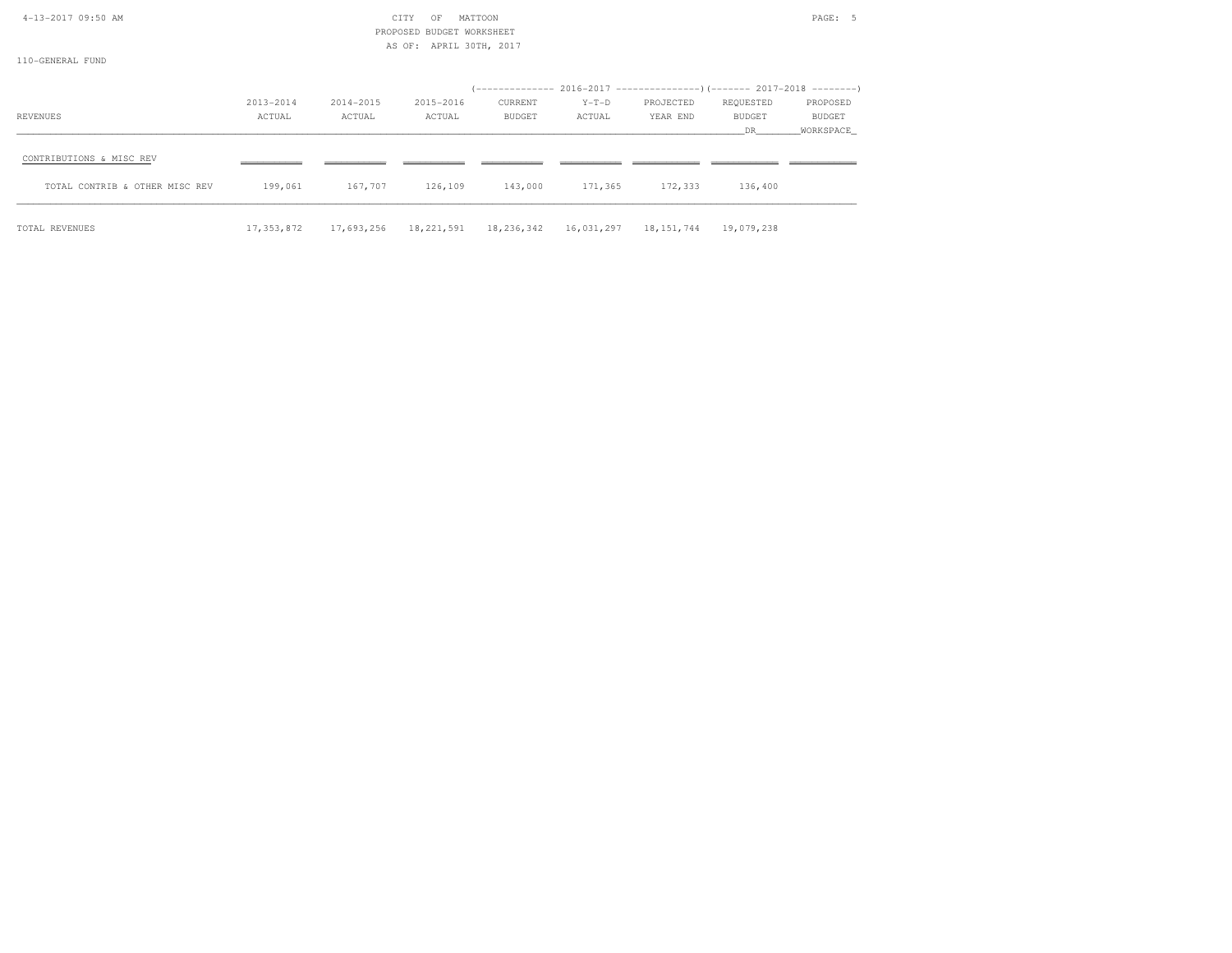#### $\begin{array}{ccc} \text{CITY} & \text{OF} & \text{MATION} \end{array}$  PROPOSED BUDGET WORKSHEETAS OF: APRIL 30TH, 2017

| CITY COUNCIL                           |                         |                         |                     |                          |                   |                                                                                          |                                   |                                                             |
|----------------------------------------|-------------------------|-------------------------|---------------------|--------------------------|-------------------|------------------------------------------------------------------------------------------|-----------------------------------|-------------------------------------------------------------|
| EXPENDITURES                           | $2013 - 2014$<br>ACTUAL | $2014 - 2015$<br>ACTUAL | 2015-2016<br>ACTUAL | CURRENT<br><b>BUDGET</b> | $Y-T-D$<br>ACTUAL | ------------- 2016-2017 -------------------- (------- 2017-2018<br>PROJECTED<br>YEAR END | REQUESTED<br><b>BUDGET</b><br>DR_ | $- - - - - - - -$<br>PROPOSED<br><b>BUDGET</b><br>WORKSPACE |
|                                        |                         |                         |                     |                          |                   |                                                                                          |                                   |                                                             |
| PERSONNEL SERVICES                     |                         |                         |                     |                          |                   |                                                                                          |                                   |                                                             |
| SALARIES & WAGES                       |                         |                         |                     |                          |                   |                                                                                          |                                   |                                                             |
| 110-5110-111 SALARIES OF REG EMPLOYEES | 38,505                  | 38,505                  | 38,611              | 38,400                   | 35,340            | 38,501                                                                                   | 38,400                            |                                                             |
| TOTAL SALARIES & WAGES                 | 38,505                  | 38,505                  | 38,611              | 38,400                   | 35,340            | 38,501                                                                                   | 38,400                            |                                                             |
| TOTAL PERSONNEL SERVICES               | 38,505                  | 38,505                  | 38,611              | 38,400                   | 35,340            | 38,501                                                                                   | 38,400                            |                                                             |
| EMPLOYEE BENEFITS                      |                         |                         |                     |                          |                   |                                                                                          |                                   |                                                             |
| GROUP INSURANCE                        |                         |                         |                     |                          |                   |                                                                                          |                                   |                                                             |
| 110-5110-211 GROUP HEALTH INSURANCE    | 20,882                  | 31,105                  | 32,302              | 29,545                   | 33,238            | 35,084                                                                                   | 44,443                            |                                                             |
| 110-5110-212 GROUP LIFE INSURANCE      | 751                     | 669                     | 669                 | 717                      | 717               | 717                                                                                      | 780                               |                                                             |
| TOTAL GROUP INSURANCE                  | 21,633                  | 31,774                  | 32,971              | 30,262                   | 33,955            | 35,801                                                                                   | 45,223                            |                                                             |
| SOCIAL SECURITY CONTRIB                |                         |                         |                     |                          |                   |                                                                                          |                                   |                                                             |
| 110-5110-221 FICA CONTRIBUTIONS        | 2,151                   | 2,031                   | 1,905               | 2,381                    | 1,774             | 1,837                                                                                    | 2,381                             |                                                             |
| 110-5110-222 MEDICARE CONTRIBUTIONS    | 503                     | 475                     | 446                 | 557                      | 415               | 430                                                                                      | 557                               |                                                             |
| TOTAL SOCIAL SECURITY CONTRIB          | 2,654                   | 2,506                   | 2,351               | 2,938                    | 2,189             | 2,267                                                                                    | 2,938                             |                                                             |
| RETIREMENT CONTRIBTUIONS               |                         |                         |                     |                          |                   |                                                                                          |                                   |                                                             |
| 110-5110-231 IMRF CONTRIBUTIONS        | 3,157                   | 2,749                   | 2,368               | 2,755                    | 2,159             | 2,373                                                                                    | 2,712                             |                                                             |
| TOTAL RETIREMENT CONTRIBTUIONS         | 3,157                   | 2,749                   | 2,368               | 2,755                    | 2,159             | 2,373                                                                                    | 2,712                             |                                                             |
| WORKER'S COMPENSATION                  |                         |                         |                     |                          |                   |                                                                                          |                                   |                                                             |
| 110-5110-250 WORKERS' COMPENSATION     | 67                      | 65                      | 66                  | 66                       | 66                | 66                                                                                       | 77                                |                                                             |
| TOTAL WORKER'S COMPENSATION            | 67                      | 65                      | 66                  | 66                       | 66                | 66                                                                                       | 77                                |                                                             |
| TOTAL EMPLOYEE BENEFITS                | 27,511                  | 37,095                  | 37,756              | 36,021                   | 38,368            | 40,507                                                                                   | 50,950                            |                                                             |
| SUPPLIES                               |                         |                         |                     |                          |                   |                                                                                          |                                   |                                                             |
| GENERAL SUPPLIES                       |                         |                         |                     |                          |                   |                                                                                          |                                   |                                                             |
| 110-5110-319 MISCELLANEOUS SUPPLIES    | 448                     | 2,164                   | 35                  | 3,000                    | 0                 | 0                                                                                        | 1,500                             |                                                             |
| TOTAL GENERAL SUPPLIES                 | 448                     | 2,164                   | 35                  | 3,000                    | $\circ$           | $\Omega$                                                                                 | 1,500                             |                                                             |
| TOTAL SUPPLIES                         | 448                     | 2,164                   | 35                  | 3,000                    | $\circ$           | $\circ$                                                                                  | 1,500                             |                                                             |
| OTHER PURCHASED SERVICES               |                         |                         |                     |                          |                   |                                                                                          |                                   |                                                             |
| COMMUNICATION                          |                         |                         |                     |                          |                   |                                                                                          |                                   |                                                             |
| 110-5110-532 TELEPHONE                 | 557                     | 581                     | 599                 | 600                      | 589               | 589                                                                                      | 600                               |                                                             |
| 110-5110-533 CELLULAR PHONE            | 1,800                   | 1,800                   | 1,800               | 1,800                    | 1,800             | 1,800                                                                                    | 1,800                             |                                                             |
| TOTAL COMMUNICATION                    | 2,357                   | 2,381                   | 2,399               | 2,400                    | 2,389             | 2,389                                                                                    | 2,400                             |                                                             |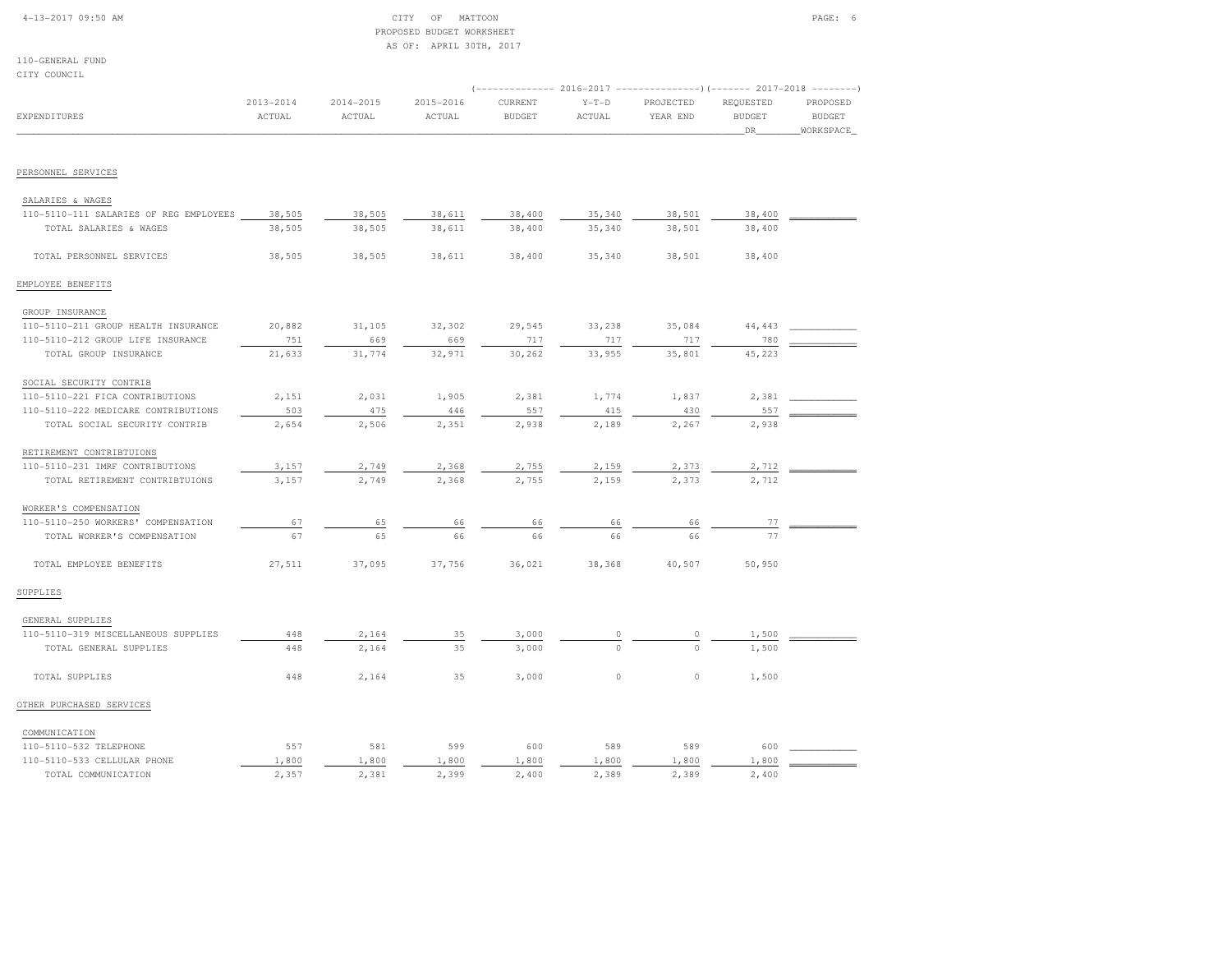### 4-13-2017 09:50 AM CITY OF MATTOON PAGE: 7 PROPOSED BUDGET WORKSHEETAS OF: APRIL 30TH, 2017

110-GENERAL FUNDCITY COUNCIL

|                                         |               |                          |           | (-------------- 2016-2017 --------------------- 2017-2018 --------- |          |           |               |               |
|-----------------------------------------|---------------|--------------------------|-----------|---------------------------------------------------------------------|----------|-----------|---------------|---------------|
|                                         | $2013 - 2014$ | 2014-2015                | 2015-2016 | CURRENT                                                             | $Y-T-D$  | PROJECTED | REOUESTED     | PROPOSED      |
| <b>EXPENDITURES</b>                     | ACTUAL        | ACTUAL                   | ACTUAL    | <b>BUDGET</b>                                                       | ACTUAL   | YEAR END  | <b>BUDGET</b> | <b>BUDGET</b> |
|                                         |               |                          |           |                                                                     |          |           | DR            | WORKSPACE     |
| EMPLOYEE BUSINESS EXP                   |               |                          |           |                                                                     |          |           |               |               |
| 110-5110-561 BUSINESS MEETING EXPENSE   | 521           | 124                      | $\sim$ 0  | 500                                                                 | 332      | 332       | 300           |               |
| 110-5110-562 TRAVEL & TRAINING          | 3,653         | 3,093                    | 3,275     | 6,000                                                               | 3,513    | 3,513     | 5,500         |               |
| TOTAL EMPLOYEE BUSINESS EXP             | 4,173         | 3,218                    | 3,275     | 6,500                                                               | 3,845    | 3,845     | 5,800         |               |
| OTHER PURCHASED SERVICES                |               |                          |           |                                                                     |          |           |               |               |
| 110-5110-571 DUES & MEMBERSHIPS         | 1,704         | 1,736                    | 1,500     | 2,000                                                               | 1,875    | 1,875     | 2,000         |               |
| 110-5110-572 COMM PROMOTIONS & RELATION | 856           | $\overline{\phantom{0}}$ | 3,598     | 1,250                                                               | 1,040    | 1,040     | 1,500         |               |
| 110-5110-579 MISC OTHER PURCHASED SERVI | 4,942         | 9,578                    | 5,103     | 6,000                                                               | 3,750    | 3,750     | 5,500         |               |
| TOTAL OTHER PURCHASED SERVICES          | 7,502         | 11,314                   | 10,201    | 9,250                                                               | 6,665    | 6,665     | 9,000         |               |
| TOTAL OTHER PURCHASED SERVICES          | 14,033        | 16,912                   | 15,874    | 18,150                                                              | 12,899   | 12,899    | 17,200        |               |
| OTHER OBJECTS                           |               |                          |           |                                                                     |          |           |               |               |
| FINANCIAL TRANS OBJECTS                 |               |                          |           |                                                                     |          |           |               |               |
| 110-5110-825 GRANTS                     | 33,000        | 33,000                   | 33,000    | 1,000                                                               | 1,000    | 1,000     | 1,000         |               |
| 110-5110-826 ARTS COUNCIL               | 80,846        | 5,000                    | 5,000     | $\sim$ 0                                                            | $\sim$ 0 | $\sim$ 0  | 0             |               |
| 110-5110-827 VGT ALLOCATION-DEMOLITIONS | $\sim$ 0      | 23, 234                  | 26,230    | 48,000                                                              | 48,017   | 60,490    | 55,000        |               |
| 110-5110-828 VGT ALLOCATION-CITY PROPER | 30,836        | 10,772                   | 33,597    | 48,000                                                              | 32,281   | 60,490    | 55,000        |               |
| 110-5110-829 VGT ALLOCATION-EQUIPMENT   | 30,000        | 40,404                   | 51,462    | 48,000                                                              | 38,456   | 60,490    | 55,000        |               |
| TOTAL FINANCIAL TRANS OBJECTS           | 174,682       | 112,410                  | 149,289   | 145,000                                                             | 119,753  | 182,470   | 166,000       |               |
| COMPUTER INFO SYS OBJECT                |               |                          |           |                                                                     |          |           |               |               |
| 110-5110-863 COMPUTERS                  | 0             | $\circ$                  | 1,192     | $\circ$                                                             | 0        | $\circ$   | 0             |               |
| TOTAL COMPUTER INFO SYS OBJECT          | $\circ$       | $\circ$                  | 1,192     | $\Omega$                                                            | $\cap$   |           |               |               |
| TOTAL OTHER OBJECTS                     | 174,682       | 112,410                  | 150,482   | 145,000                                                             | 119,753  | 182,470   | 166,000       |               |
| TOTAL CITY COUNCIL                      | 255,179       | 207,086                  | 242,757   | 240,571                                                             | 206,361  | 274,377   | 274,050       |               |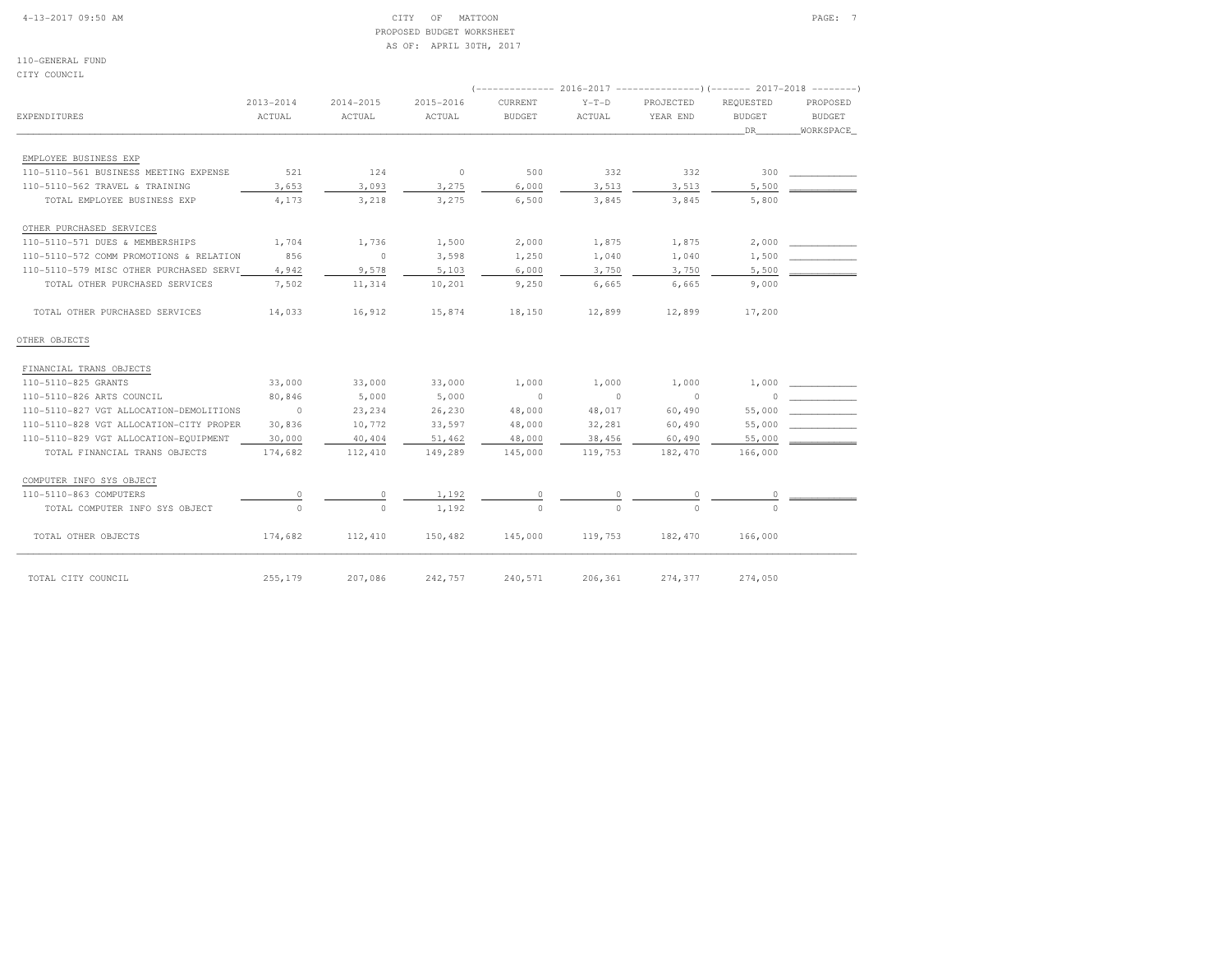# 4-13-2017 09:50 AM CITY OF MATTOON PAGE: 8 PROPOSED BUDGET WORKSHEETAS OF: APRIL 30TH, 2017

|                                        | $2013 - 2014$ | $2014 - 2015$ | 2015-2016 | (------------- 2016-2017 --------------------- 2017-2018 ----------<br>CURRENT | $Y-T-D$ | PROJECTED | REQUESTED     | PROPOSED      |
|----------------------------------------|---------------|---------------|-----------|--------------------------------------------------------------------------------|---------|-----------|---------------|---------------|
| <b>EXPENDITURES</b>                    | ACTUAL        | ACTUAL        | ACTUAL    | <b>BUDGET</b>                                                                  | ACTUAL  | YEAR END  | <b>BUDGET</b> | <b>BUDGET</b> |
|                                        |               |               |           |                                                                                |         |           | DR            | WORKSPACE     |
|                                        |               |               |           |                                                                                |         |           |               |               |
| PERSONNEL SERVICES                     |               |               |           |                                                                                |         |           |               |               |
| SALARIES & WAGES                       |               |               |           |                                                                                |         |           |               |               |
| 110-5120-111 SALARIES OF REG EMPLOYEES | 140,403       | 143,318       | 131,303   | 142,296                                                                        | 114,508 | 120,744   | 135,293       |               |
| 110-5120-113 OVERTIME                  | 198           | 102           | 152       | 200                                                                            | 368     | 258       | 200           |               |
| 110-5120-114 COMPENSATED ABSENCES      | 12,976        | 12,720        | 23,034    | $\circ$                                                                        | 9,919   | 12,739    | $\circ$       |               |
| TOTAL SALARIES & WAGES                 | 153,577       | 156,139       | 154,489   | 142,496                                                                        | 124,795 | 133,741   | 135,493       |               |
| TOTAL PERSONNEL SERVICES               | 153,577       | 156,139       | 154,489   | 142,496                                                                        | 124,795 | 133,741   | 135,493       |               |
| EMPLOYEE BENEFITS                      |               |               |           |                                                                                |         |           |               |               |
| GROUP INSURANCE                        |               |               |           |                                                                                |         |           |               |               |
| 110-5120-211 GROUP HEALTH INSURANCE    | 29,378        | 41,356        | 40,763    | 36,931                                                                         | 32,007  | 33,238    | 29,628        |               |
| 110-5120-212 GROUP LIFE INSURANCE      | 451           | 401           | 401       | 359                                                                            | 359     | 359       | 468           |               |
| TOTAL GROUP INSURANCE                  | 29,828        | 41,757        | 41,164    | 37,290                                                                         | 32,366  | 33,597    | 30,096        |               |
| SOCIAL SECURITY CONTRIB                |               |               |           |                                                                                |         |           |               |               |
| 110-5120-221 FICA CONTRIBUTIONS        | 9,072         | 9,021         | 8,885     | 8,835                                                                          | 7,604   | 7,816     | 8,401         |               |
| 110-5120-222 MEDICARE CONTRIBUTIONS    | 2,122         | 2,110         | 2,078     | 2,066                                                                          | 1,778   | 1,828     | 1,965         |               |
| TOTAL SOCIAL SECURITY CONTRIB          | 11,194        | 11,131        | 10,963    | 10,901                                                                         | 9,383   | 9,644     | 10,365        |               |
| RETIREMENT CONTRIBTUIONS               |               |               |           |                                                                                |         |           |               |               |
| 110-5120-231 IMRF CONTRIBUTIONS        | 20,669        | 18,850        | 16,842    | 16,358                                                                         | 13,562  | 14,493    | 15,311        |               |
| TOTAL RETIREMENT CONTRIBTUIONS         | 20,669        | 18,850        | 16,842    | 16,358                                                                         | 13,562  | 14,493    | 15,311        |               |
| UNEMPLOYMNT COMPENSATION               |               |               |           |                                                                                |         |           |               |               |
| 110-5120-240 UNEMPLOYMENT COMP.        | 1,050         | 1,077         | 744       | 535                                                                            | 535     | 535       | 680           |               |
| TOTAL UNEMPLOYMNT COMPENSATION         | 1,050         | 1,077         | 744       | 535                                                                            | 535     | 535       | 680           |               |
| WORKER'S COMPENSATION                  |               |               |           |                                                                                |         |           |               |               |
| 110-5120-250 WORKERS' COMPENSATION     | 267           | 266           | 278       | 247                                                                            | 247     | 247       | 272           |               |
| TOTAL WORKER'S COMPENSATION            | 267           | 266           | 278       | 247                                                                            | 247     | 247       | 272           |               |
| TOTAL EMPLOYEE BENEFITS                | 63,008        | 73,082        | 69,991    | 65,331                                                                         | 56,092  | 58,516    | 56,725        |               |
| SUPPLIES                               |               |               |           |                                                                                |         |           |               |               |
| GENERAL SUPPLIES                       |               |               |           |                                                                                |         |           |               |               |
| 110-5120-311 OFFICE SUPPLIES           | 1,542         | 1,306         | 1,035     | 1,350                                                                          | 1,310   | 1,435     | 1,465         |               |
| 110-5120-316 TOOLS & EQUIPMENT         | 0             | 488           | $\circ$   | $\circ$                                                                        | $\circ$ | $\circ$   | 125           |               |
| TOTAL GENERAL SUPPLIES                 | 1,542         | 1,794         | 1,035     | 1,350                                                                          | 1,310   | 1,435     | 1,590         |               |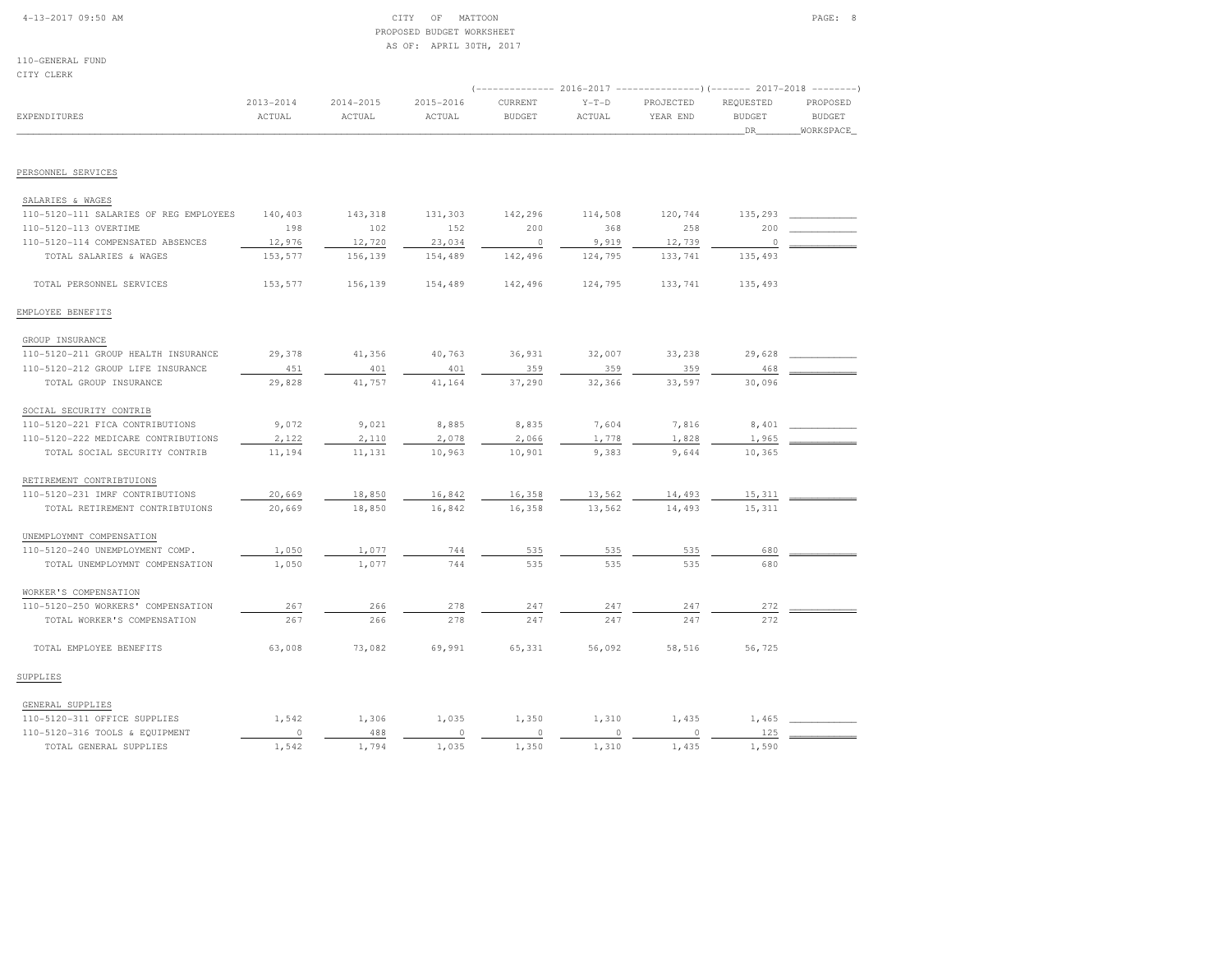#### 4-13-2017 09:50 AM CITY OF MATTOON PAGE: 9 PROPOSED BUDGET WORKSHEETAS OF: APRIL 30TH, 2017

| CITY CLERK                              |                         |                         |                         |                          |                   |                                                                                        |                                   | $-- - - - - - -$                       |
|-----------------------------------------|-------------------------|-------------------------|-------------------------|--------------------------|-------------------|----------------------------------------------------------------------------------------|-----------------------------------|----------------------------------------|
| <b>EXPENDITURES</b>                     | $2013 - 2014$<br>ACTUAL | $2014 - 2015$<br>ACTUAL | $2015 - 2016$<br>ACTUAL | CURRENT<br><b>BUDGET</b> | $Y-T-D$<br>ACTUAL | (------------- 2016-2017 ----------------) (------- 2017-2018<br>PROJECTED<br>YEAR END | REQUESTED<br><b>BUDGET</b><br>DR. | PROPOSED<br><b>BUDGET</b><br>WORKSPACE |
| BOOKS & PERIODICALS                     |                         |                         |                         |                          |                   |                                                                                        |                                   |                                        |
| 110-5120-340 BOOKS & PERIODICALS        | 740                     | 435                     | 1,024                   | 1,400                    | 650               | 910                                                                                    | 1,450                             |                                        |
| TOTAL BOOKS & PERIODICALS               | 740                     | 435                     | 1,024                   | 1,400                    | 650               | 910                                                                                    | 1,450                             |                                        |
| TOTAL SUPPLIES                          | 2,282                   | 2,229                   | 2,058                   | 2,750                    | 1,960             | 2,345                                                                                  | 3,040                             |                                        |
| OTHER PURCHASED SERVICES                |                         |                         |                         |                          |                   |                                                                                        |                                   |                                        |
| PROFESSIONAL SERVICES                   |                         |                         |                         |                          |                   |                                                                                        |                                   |                                        |
| 110-5120-519 OTHER PROFESSIONAL SERVICE | 6,036                   | 1,723                   | 9,808                   | 11,635                   | 11,565            | 11,773                                                                                 | 15,545                            |                                        |
| TOTAL PROFESSIONAL SERVICES             | 6,036                   | 1,723                   | 9,808                   | 11,635                   | 11,565            | 11,773                                                                                 | 15,545                            |                                        |
| INSURANCE                               |                         |                         |                         |                          |                   |                                                                                        |                                   |                                        |
| 110-5120-521 PUBLIC OFFICAL BONDING FEE | $\circ$                 | $\circ$                 | $\circ$                 | $\mathbb O$              | $\circ$           | $\circ$                                                                                | 220                               |                                        |
| 110-5120-522 NOTARY FEES                | $\circ$                 | $\circ$                 | 30                      | $\circ$                  | $\circ$           | $\circ$                                                                                | 35                                |                                        |
| TOTAL INSURANCE                         | $\circ$                 | $\circ$                 | 30                      | $\circ$                  | $\circ$           | $\circ$                                                                                | 255                               |                                        |
| COMMUNICATION                           |                         |                         |                         |                          |                   |                                                                                        |                                   |                                        |
| 110-5120-531 POSTAGE                    | 1,264                   | 1,194                   | 1,447                   | 1,000                    | 839               | 1,195                                                                                  | 1,000                             |                                        |
| 110-5120-532 TELEPHONE                  | 3,131                   | 3,275                   | 3,282                   | 3,360                    | 3,283             | 3,280                                                                                  | 3,420                             |                                        |
| TOTAL COMMUNICATION                     | 4,395                   | 4,470                   | 4,729                   | 4,360                    | 4,122             | 4,475                                                                                  | 4,420                             |                                        |
| ADVERTISING                             |                         |                         |                         |                          |                   |                                                                                        |                                   |                                        |
| 110-5120-540 ADVERTISING                | 3,970                   | 2,141                   | 3,343                   | 4,680                    | 2,693             | 2,972                                                                                  | 5,935                             |                                        |
| TOTAL ADVERTISING                       | 3,970                   | 2,141                   | 3,343                   | 4,680                    | 2,693             | 2,972                                                                                  | 5,935                             |                                        |
| EMPLOYEE BUSINESS EXP                   |                         |                         |                         |                          |                   |                                                                                        |                                   |                                        |
| 110-5120-562 TRAVEL & TRAINING          | $\mathbb O$             | $\mathbb O$             | $\circ$                 | 1,850                    | $\overline{0}$    | $\circ$                                                                                | 1,850                             |                                        |
| TOTAL EMPLOYEE BUSINESS EXP             | $\Omega$                | $\theta$                | $\Omega$                | 1,850                    | $\Omega$          | $\Omega$                                                                               | 1,850                             |                                        |
| TOTAL OTHER PURCHASED SERVICES          | 14,401                  | 8,333                   | 17,909                  | 22,525                   | 18,379            | 19,220                                                                                 | 28,005                            |                                        |
| OTHER OBJECTS                           |                         |                         |                         |                          |                   |                                                                                        |                                   |                                        |
| CITY CLERK DEPT OBJECTS                 |                         |                         |                         |                          |                   |                                                                                        |                                   |                                        |
| 110-5120-801 VITAL RECORDS FEE REMITTAN | 13,302                  | 15,306                  | 14,094                  | 15,000                   | 12,316            | 14,210                                                                                 | 15,000                            |                                        |
| 110-5120-802 HUNTING/FISHING LIC. FEE   | 165)                    | 776                     | 360                     | 1,000                    | 581               | 553                                                                                    | 1,000                             |                                        |
| TOTAL CITY CLERK DEPT OBJECTS           | 13,138                  | 16,082                  | 14,454                  | 16,000                   | 12,897            | 14,763                                                                                 | 16,000                            |                                        |
| FINANCIAL TRANS OBJECTS                 |                         |                         |                         |                          |                   |                                                                                        |                                   |                                        |
| 110-5120-814 PRINT/COPY MACH LEASE & MA | 5,227                   | 4,832                   | 4,348                   | 5,000                    | 3,975             | 4,449                                                                                  | 4,600                             |                                        |
| TOTAL FINANCIAL TRANS OBJECTS           | 5,227                   | 4,832                   | 4,348                   | 5,000                    | 3,975             | 4,449                                                                                  | 4,600                             |                                        |
| COMPUTER INFO SYS OBJECT                |                         |                         |                         |                          |                   |                                                                                        |                                   |                                        |
| 110-5120-863 COMPUTERS                  | 1,164                   | $\circ$                 | $\circ$                 | 1,200                    | 1,120             | 1,120                                                                                  | 1,200                             |                                        |
| TOTAL COMPUTER INFO SYS OBJECT          | 1,164                   | $\mathbf{0}$            | $\Omega$                | 1,200                    | 1,120             | 1,120                                                                                  | 1,200                             |                                        |
| TOTAL OTHER OBJECTS                     | 19,528                  | 20,915                  | 18,802                  | 22,200                   | 17,992            | 20,332                                                                                 | 21,800                            |                                        |
| TOTAL CITY CLERK                        | 252,795                 | 260,698                 | 263,249                 | 255,302                  | 219,219           | 234,154                                                                                | 245,063                           |                                        |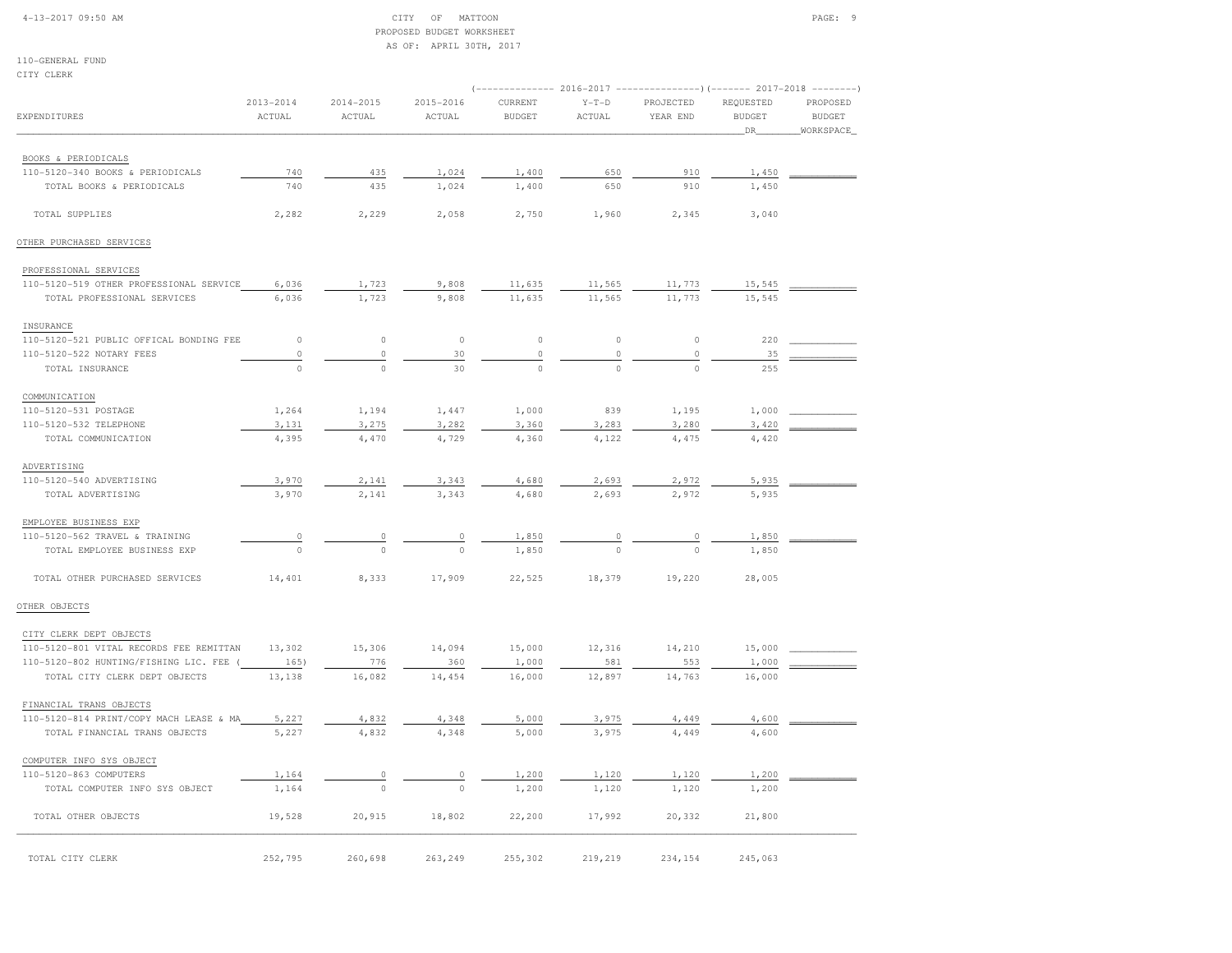| 4-13-2017 09:50 AM |  |  |  |  |  |
|--------------------|--|--|--|--|--|
|--------------------|--|--|--|--|--|

#### $\begin{array}{ccc} \text{CITY} & \text{OF} & \text{MATION} \end{array}$  PROPOSED BUDGET WORKSHEETAS OF: APRIL 30TH, 2017

110-GENERAL FUNDCITY ADMINISTRATOR

| GIII ADMINISIMATOM                     |                         |                         |                     |                          |                   | (------------- 2016-2017 ----------------) (------- 2017-2018 -------- |                                   |                                        |
|----------------------------------------|-------------------------|-------------------------|---------------------|--------------------------|-------------------|------------------------------------------------------------------------|-----------------------------------|----------------------------------------|
| <b>EXPENDITURES</b>                    | $2013 - 2014$<br>ACTUAL | $2014 - 2015$<br>ACTUAL | 2015-2016<br>ACTUAL | CURRENT<br><b>BUDGET</b> | $Y-T-D$<br>ACTUAL | PROJECTED<br>YEAR END                                                  | REQUESTED<br><b>BUDGET</b><br>DR_ | PROPOSED<br><b>BUDGET</b><br>WORKSPACE |
| PERSONNEL SERVICES                     |                         |                         |                     |                          |                   |                                                                        |                                   |                                        |
|                                        |                         |                         |                     |                          |                   |                                                                        |                                   |                                        |
| SALARIES & WAGES                       |                         |                         |                     |                          |                   |                                                                        |                                   |                                        |
| 110-5130-111 SALARIES OF REG EMPLOYEES | 21,503                  | 29,855                  | 31,284              | 34,476                   | 29,467            | 32,271                                                                 | 35,338                            |                                        |
| 110-5130-114 COMPENSATED ABSENCES      | 616                     | 1,547                   | 1,805               | $\circ$                  | 2,262             | 2,295                                                                  | $\Omega$                          |                                        |
| TOTAL SALARIES & WAGES                 | 22,119                  | 31,402                  | 33,089              | 34,476                   | 31,729            | 34,566                                                                 | 35,338                            |                                        |
| TOTAL PERSONNEL SERVICES               | 22,119                  | 31,402                  | 33,089              | 34,476                   | 31,729            | 34,566                                                                 | 35,338                            |                                        |
| EMPLOYEE BENEFITS                      |                         |                         |                     |                          |                   |                                                                        |                                   |                                        |
| GROUP INSURANCE                        |                         |                         |                     |                          |                   |                                                                        |                                   |                                        |
| 110-5130-211 GROUP HEALTH INSURANCE    | 2,618                   | 5,177                   | 5,491               | 5,023                    | 4,813             | 5,023                                                                  | 5,037                             |                                        |
| 110-5130-212 GROUP LIFE INSURANCE      | 51                      | 45                      | 45                  | 49                       | 49                | 49                                                                     | 53                                |                                        |
| TOTAL GROUP INSURANCE                  | 2,669                   | 5,222                   | 5,537               | 5,072                    | 4,862             | 5,072                                                                  | 5,090                             |                                        |
| SOCIAL SECURITY CONTRIB                |                         |                         |                     |                          |                   |                                                                        |                                   |                                        |
| 110-5130-221 FICA CONTRIBUTIONS        | 1,292                   | 1,865                   | 1,955               | 2,138                    | 1,981             | 2,060                                                                  | 2,191                             |                                        |
| 110-5130-222 MEDICARE CONTRIBUTIONS    | 302                     | 436                     | 457                 | 500                      | 463               | 482                                                                    | 512                               |                                        |
| TOTAL SOCIAL SECURITY CONTRIB          | 1,594                   | 2,302                   | 2,413               | 2,638                    | 2,444             | 2,542                                                                  | 2,703                             |                                        |
| RETIREMENT CONTRIBTUIONS               |                         |                         |                     |                          |                   |                                                                        |                                   |                                        |
| 110-5130-231 IMRF CONTRIBUTIONS        | 2,921                   | 3,904                   | 3,704               | 3,958                    | 3,528             | 3,816                                                                  | 3,993                             |                                        |
| TOTAL RETIREMENT CONTRIBTUIONS         | 2,921                   | 3,904                   | 3,704               | 3,958                    | 3,528             | 3,816                                                                  | 3,993                             |                                        |
| UNEMPLOYMNT COMPENSATION               |                         |                         |                     |                          |                   |                                                                        |                                   |                                        |
| 110-5130-240 UNEMPLOYMENT COMP.        | 119                     | 122                     | 84                  | 73                       | 73                | 73                                                                     | 77                                |                                        |
| TOTAL UNEMPLOYMNT COMPENSATION         | 119                     | 122                     | 84                  | 73                       | 73                | 73                                                                     | 77                                |                                        |
| WORKER'S COMPENSATION                  |                         |                         |                     |                          |                   |                                                                        |                                   |                                        |
| 110-5130-250 WORKERS' COMPENSATION     | 56                      | 53                      | 56                  | 60                       | 60                | 60                                                                     | 71                                |                                        |
| TOTAL WORKER'S COMPENSATION            | 56                      | 53                      | 56                  | 60                       | 60                | 60                                                                     | 71                                |                                        |
| TOTAL EMPLOYEE BENEFITS                | 7,359                   | 11,603                  | 11,794              | 11,801                   | 10,967            | 11,563                                                                 | 11,935                            |                                        |
| SUPPLIES                               |                         |                         |                     |                          |                   |                                                                        |                                   |                                        |
| GENERAL SUPPLIES                       |                         |                         |                     |                          |                   |                                                                        |                                   |                                        |
| 110-5130-311 OFFICE SUPPLIES           | 13                      | $\circ$                 | $\mathbb O$         | 200                      | 10                | 10                                                                     | 200                               |                                        |
| 110-5130-319 MISCELLANEOUS SUPPLIES    | 30                      | $\circ$                 | 0                   | 200                      | 75                | 129                                                                    | 200                               |                                        |
| TOTAL GENERAL SUPPLIES                 | 43                      | $\Omega$                | $\cap$              | 400                      | 85                | 139                                                                    | 400                               |                                        |
| TOTAL SUPPLIES                         | 43                      | $\mathbb O$             | $\circ$             | 400                      | 85                | 139                                                                    | 400                               |                                        |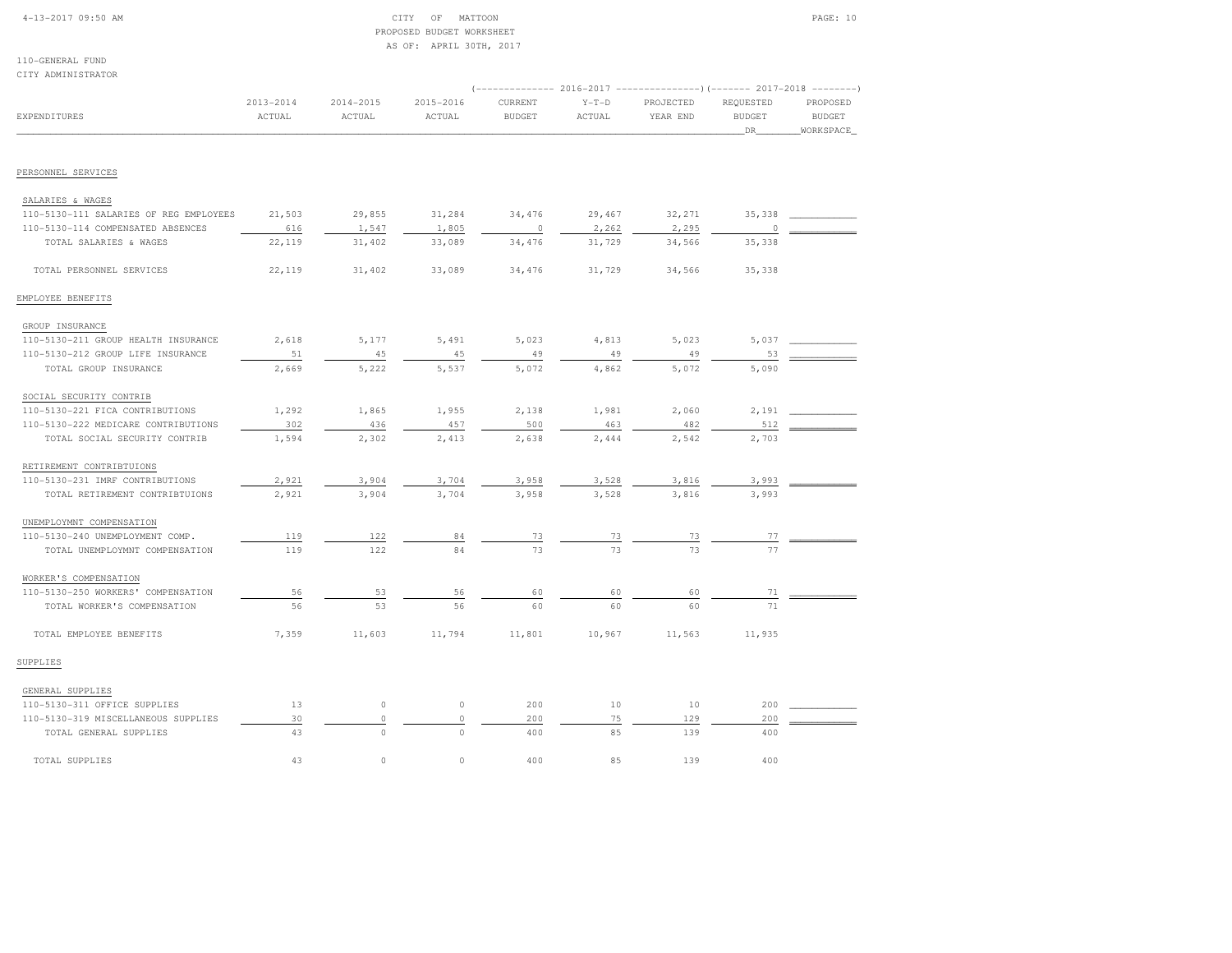| $4-13-2017$ 09:50 AM |  |  |
|----------------------|--|--|

110-GENERAL FUND

# CITY OF MATTOON PAGE: 11 PROPOSED BUDGET WORKSHEETAS OF: APRIL 30TH, 2017

| CITY ADMINISTRATOR                      |                         |                         |                         |                          |                   |                                                                                                            |                                  |                                        |
|-----------------------------------------|-------------------------|-------------------------|-------------------------|--------------------------|-------------------|------------------------------------------------------------------------------------------------------------|----------------------------------|----------------------------------------|
| <b>EXPENDITURES</b>                     | $2013 - 2014$<br>ACTUAL | $2014 - 2015$<br>ACTUAL | $2015 - 2016$<br>ACTUAL | CURRENT<br><b>BUDGET</b> | $Y-T-D$<br>ACTUAL | -------------        2016-2017 ----------------------        2017-2018 ----------<br>PROJECTED<br>YEAR END | REQUESTED<br><b>BUDGET</b><br>DR | PROPOSED<br><b>BUDGET</b><br>WORKSPACE |
| OTHER PURCHASED SERVICES                |                         |                         |                         |                          |                   |                                                                                                            |                                  |                                        |
| ADVERTISING                             |                         |                         |                         |                          |                   |                                                                                                            |                                  |                                        |
| PRINTING & BINDING                      |                         |                         |                         |                          |                   |                                                                                                            |                                  |                                        |
| 110-5130-550 PRINTING & BINDING         | $\Omega$                |                         | 83                      |                          |                   | 0                                                                                                          | 100                              |                                        |
| TOTAL PRINTING & BINDING                | $\cap$                  | $\Omega$                | 83                      | $\cap$                   |                   | $\Omega$                                                                                                   | 100                              |                                        |
| EMPLOYEE BUSINESS EXP                   |                         |                         |                         |                          |                   |                                                                                                            |                                  |                                        |
| 110-5130-561 BUSINESS MEETING EXPENSE   | 302                     | 311                     | 505                     | 500                      | 241               | 345                                                                                                        | 350                              |                                        |
| 110-5130-562 TRAVEL & TRAINING          | 2,426                   | 2,906                   | 1,043                   | 4,000                    | 3,265             | 3,265                                                                                                      | 4,000                            |                                        |
| 110-5130-565 CELLULAR PHONE EXP REIMB   | $\circ$                 | 400                     | 1,200                   | 1,200                    | 1,200             | 1,200                                                                                                      | 1,200                            |                                        |
| TOTAL EMPLOYEE BUSINESS EXP             | 2,727                   | 3,617                   | 2,748                   | 5,700                    | 4,705             | 4,810                                                                                                      | 5,550                            |                                        |
| OTHER PURCHASED SERVICES                |                         |                         |                         |                          |                   |                                                                                                            |                                  |                                        |
| 110-5130-571 DUES & MEMBERSHIPS         | 262                     | 205                     | 839                     | 1,900                    | 547               | 647                                                                                                        | 1,500                            |                                        |
| 110-5130-579 MISC OTHER PURCHASED SERVI | 25                      | $\overline{0}$          | $\circ$                 | $\Omega$                 | $\circ$           | $\circ$                                                                                                    | $\circ$                          |                                        |
| TOTAL OTHER PURCHASED SERVICES          | 287                     | 205                     | 839                     | 1,900                    | 547               | 647                                                                                                        | 1,500                            |                                        |
| TOTAL OTHER PURCHASED SERVICES          | 3,015                   | 3,822                   | 3,670                   | 7,600                    | 5,252             | 5,457                                                                                                      | 7,150                            |                                        |
| OTHER OBJECTS                           |                         |                         |                         |                          |                   |                                                                                                            |                                  |                                        |
| FINANCIAL TRANS OBJECTS                 |                         |                         |                         |                          |                   |                                                                                                            |                                  |                                        |
| 110-5130-827 IPRF GRANT EXP - POLICE DE | $\circ$                 | $\circ$                 | 30,092                  | $\circ$                  | 1,658             | 1,658                                                                                                      | 10,000                           |                                        |
| 110-5130-828 IPRF GRANT EXP - FIRE DEPT | $\circ$                 | $\circ$                 | $\circ$                 | $\circ$                  | 15,254            | 49,592                                                                                                     | 10,000                           |                                        |
| 110-5130-829 IPRF GRANT EXP - PUBLIC WO | $\circ$                 | $\circ$                 | $\circ$                 | $\circ$                  | $\circ$           | $\circ$                                                                                                    | 10,000                           |                                        |
| TOTAL FINANCIAL TRANS OBJECTS           | $\Omega$                | $\Omega$                | 30,092                  | $\Omega$                 | 16,911            | 51,250                                                                                                     | 30,000                           |                                        |
| COMPUTER INFO SYS OBJECT                |                         |                         |                         |                          |                   |                                                                                                            |                                  |                                        |
| 110-5130-863 COMPUTERS                  | $\circ$                 | $\Omega$                | 187                     |                          |                   |                                                                                                            |                                  |                                        |
| TOTAL COMPUTER INFO SYS OBJECT          | $\circ$                 | $\Omega$                | 187                     | $\Omega$                 |                   |                                                                                                            |                                  |                                        |
| TOTAL OTHER OBJECTS                     | $\circ$                 | 0                       | 30,279                  | $\circ$                  | 16,911            | 51,250                                                                                                     | 30,000                           |                                        |
| TOTAL CITY ADMINISTRATOR                | 32,536                  | 46,826                  | 78,832                  | 54,277                   | 64,945            | 102,974                                                                                                    | 84,822                           |                                        |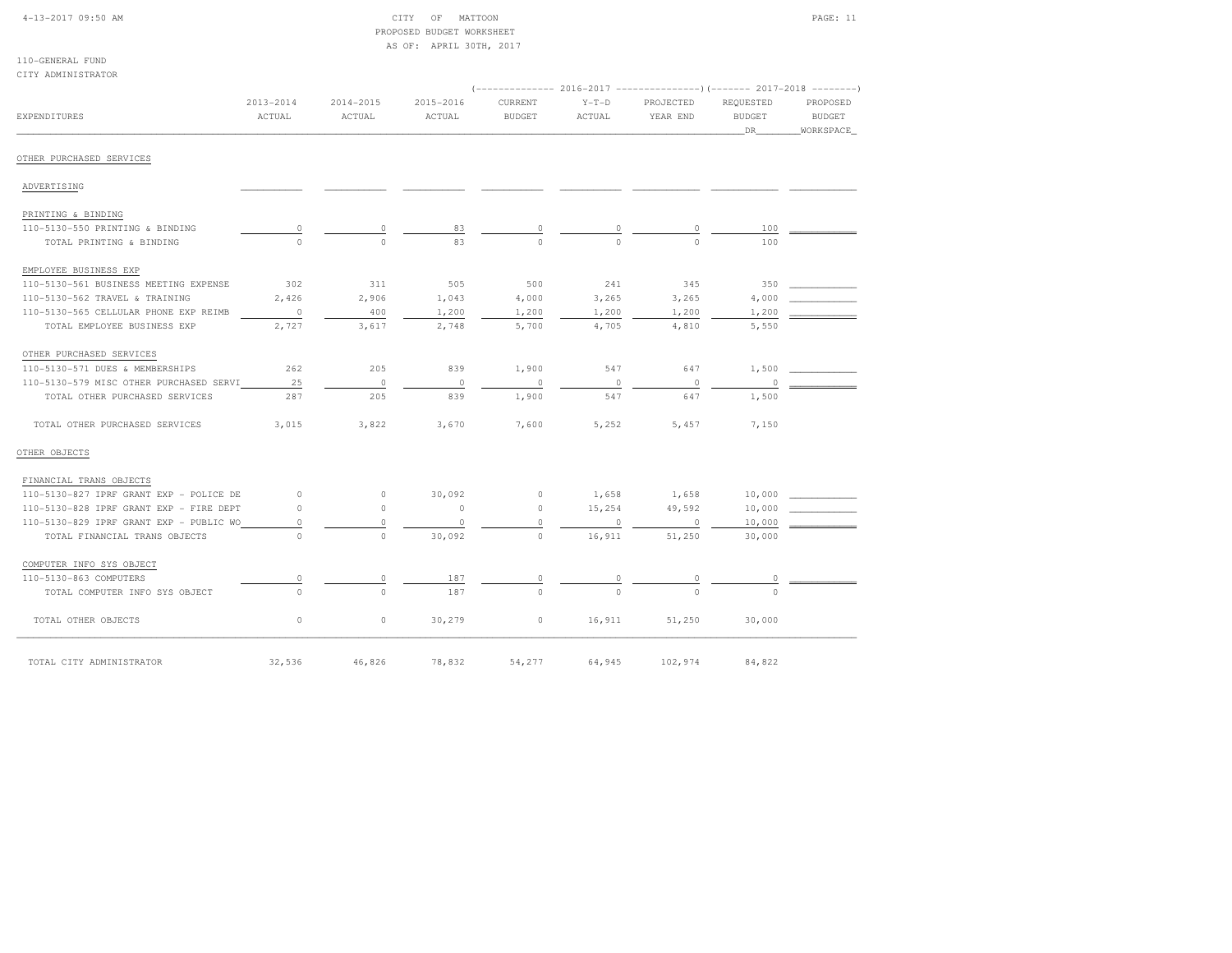# 4-13-2017 09:50 AM CITY OF MATTOON PAGE: 12 PROPOSED BUDGET WORKSHEETAS OF: APRIL 30TH, 2017

| FINANCIAL ADMINISTRATION               |               |               |           |                                                                                |          |           |               |               |
|----------------------------------------|---------------|---------------|-----------|--------------------------------------------------------------------------------|----------|-----------|---------------|---------------|
|                                        | $2013 - 2014$ | $2014 - 2015$ | 2015-2016 | (------------- 2016-2017 --------------------- 2017-2018 ----------<br>CURRENT | $Y-T-D$  | PROJECTED | REQUESTED     | PROPOSED      |
| <b>EXPENDITURES</b>                    | ACTUAL        | <b>ACTUAL</b> | ACTUAL    | <b>BUDGET</b>                                                                  | ACTUAL   | YEAR END  | <b>BUDGET</b> | <b>BUDGET</b> |
|                                        |               |               |           |                                                                                |          |           | DR            | WORKSPACE     |
|                                        |               |               |           |                                                                                |          |           |               |               |
| PERSONNEL SERVICES                     |               |               |           |                                                                                |          |           |               |               |
| SALARIES & WAGES                       |               |               |           |                                                                                |          |           |               |               |
| 110-5150-111 SALARIES OF REG EMPLOYEES | 34,135        | 35,620        | 36,021    | 40,167                                                                         | 34,106   | 37,389    | 41,511        |               |
| 110-5150-114 COMPENSATED ABSENCES      | 2,956         | 2,423         | 3,070     | $\circ$                                                                        | 2,856    | 2,879     | $\Omega$      |               |
| TOTAL SALARIES & WAGES                 | 37,091        | 38,043        | 39,091    | 40,167                                                                         | 36,962   | 40,268    | 41,511        |               |
| TOTAL PERSONNEL SERVICES               | 37,091        | 38,043        | 39,091    | 40,167                                                                         | 36,962   | 40,268    | 41,511        |               |
| EMPLOYEE BENEFITS                      |               |               |           |                                                                                |          |           |               |               |
| GROUP INSURANCE                        |               |               |           |                                                                                |          |           |               |               |
| 110-5150-211 GROUP HEALTH INSURANCE    | 5,777         | 6,997         | 6,981     | 6,901                                                                          | 6,613    | 6,901     | 7,372         |               |
| 110-5150-212 GROUP LIFE INSURANCE      | 102           | 91            | 91        | 98                                                                             | 98       | 98        | 106           |               |
| 110-5150-213 RETIREE HEALTHCARE        | 1, 171, 217   | 1,237,774     | 881,127   | 1,596,107                                                                      | 945,838  | 1,507,604 | 1,435,824     |               |
| TOTAL GROUP INSURANCE                  | 1,177,097     | 1,244,861     | 888,199   | 1,603,106                                                                      | 952,549  | 1,514,603 | 1,443,302     |               |
| SOCIAL SECURITY CONTRIB                |               |               |           |                                                                                |          |           |               |               |
| 110-5150-221 FICA CONTRIBUTIONS        | 2,204         | 2,230         | 2,262     | 2,490                                                                          | 2,226    | 2,314     | 2,574         |               |
| 110-5150-222 MEDICARE CONTRIBUTIONS    | 515           | 521           | 529       | 582                                                                            | 521      | 541       | 602           |               |
| TOTAL SOCIAL SECURITY CONTRIB          | 2,719         | 2,751         | 2,790     | 3,072                                                                          | 2,746    | 2,855     | 3,176         |               |
| RETIREMENT CONTRIBTUIONS               |               |               |           |                                                                                |          |           |               |               |
| 110-5150-231 IMRF CONTRIBUTIONS        | 5,020         | 4,661         | 4,285     | 4,611                                                                          | 3,965    | 4,288     | 4,691         |               |
| TOTAL RETIREMENT CONTRIBTUIONS         | 5,020         | 4,661         | 4,285     | 4,611                                                                          | 3,965    | 4,288     | 4,691         |               |
| UNEMPLOYMNT COMPENSATION               |               |               |           |                                                                                |          |           |               |               |
| 110-5150-240 UNEMPLOYMENT COMP.        | 238           | 244           | 169       | 145                                                                            | 145      | 145       | 154           |               |
| TOTAL UNEMPLOYMNT COMPENSATION         | 238           | 244           | 169       | 145                                                                            | 145      | 145       | 154           |               |
| WORKER'S COMPENSATION                  |               |               |           |                                                                                |          |           |               |               |
| 110-5150-250 WORKERS' COMPENSATION     | 64            | 64            | 67        | 69                                                                             | 69       | 69        | 83            |               |
| TOTAL WORKER'S COMPENSATION            | 64            | 64            | 67        | 69                                                                             | 69       | 69        | 83            |               |
| TOTAL EMPLOYEE BENEFITS                | 1,185,138     | 1,252,582     | 895,509   | 1,611,003                                                                      | 959, 474 | 1,521,960 | 1,451,406     |               |
| SUPPLIES                               |               |               |           |                                                                                |          |           |               |               |
| GENERAL SUPPLIES                       |               |               |           |                                                                                |          |           |               |               |
| 110-5150-311 OFFICE SUPPLIES           | 1,035         | 1,023         | 1,614     | 1,500                                                                          | 1,187    | 1,926     | 1,500         |               |
| 110-5150-319 MISCELLANEOUS SUPPLIES    | $\circ$       | 45            | $\circ$   | 100                                                                            | $\Omega$ | 0         | 100           |               |
| TOTAL GENERAL SUPPLIES                 | 1,035         | 1,068         | 1,614     | 1,600                                                                          | 1,187    | 1,926     | 1,600         |               |
| TOTAL SUPPLIES                         | 1,035         | 1,068         | 1,614     | 1,600                                                                          | 1,187    | 1,926     | 1,600         |               |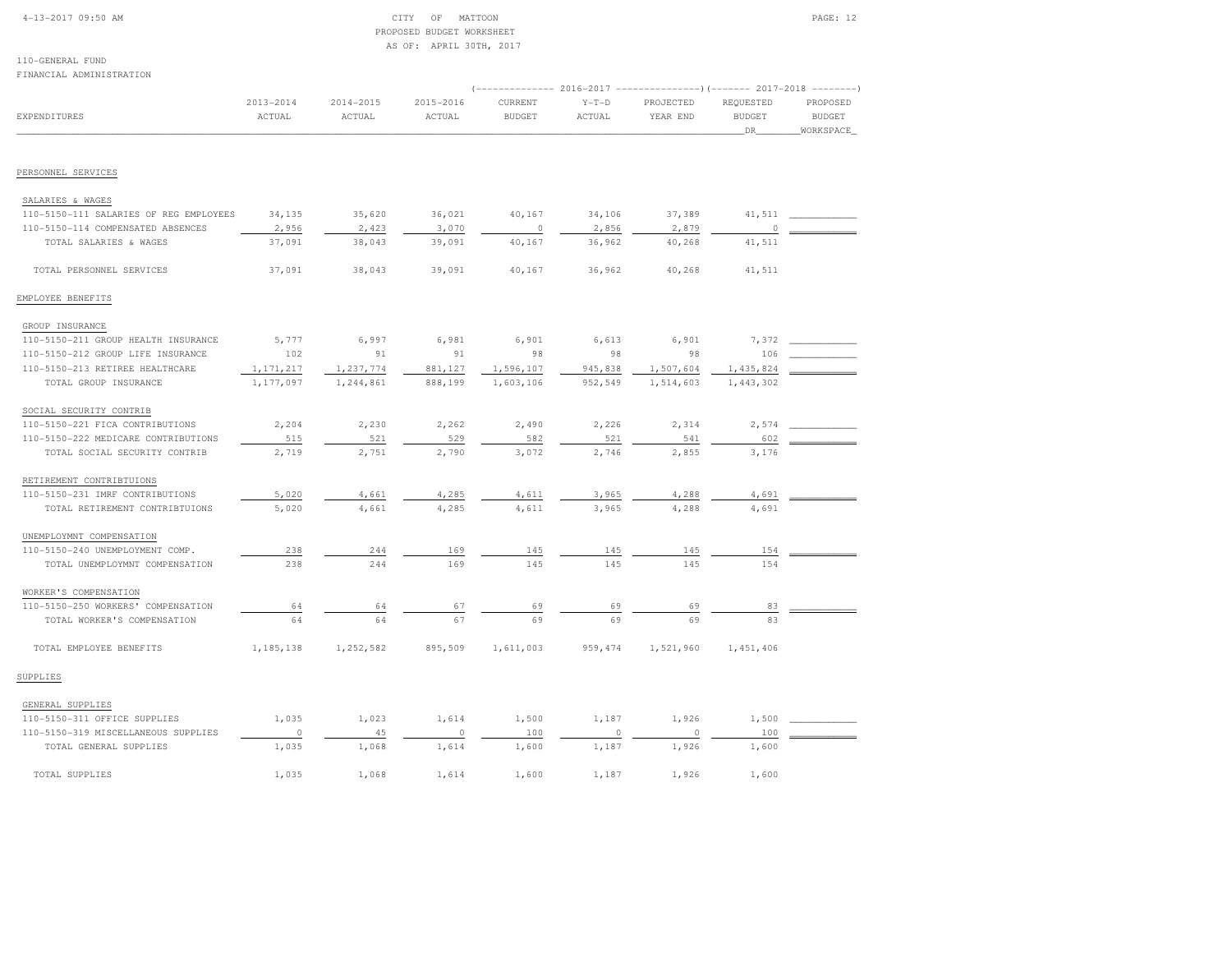# 4-13-2017 09:50 AM CITY OF MATTOON PAGE: 13 PROPOSED BUDGET WORKSHEETAS OF: APRIL 30TH, 2017

110-GENERAL FUNDFINANCIAL ADMINISTRATION

|                                         | $2013 - 2014$ | 2014-2015 | 2015-2016   | CURRENT       | $Y-T-D$       | $(----------2016-2017$ ---------------) (------- 2017-2018 -------)<br>PROJECTED | REQUESTED     | PROPOSED      |
|-----------------------------------------|---------------|-----------|-------------|---------------|---------------|----------------------------------------------------------------------------------|---------------|---------------|
| <b>EXPENDITURES</b>                     | ACTUAL        | ACTUAL    | ACTUAL      | <b>BUDGET</b> | ACTUAL        | YEAR END                                                                         | <b>BUDGET</b> | <b>BUDGET</b> |
|                                         |               |           |             |               |               |                                                                                  | DR            | WORKSPACE     |
|                                         |               |           |             |               |               |                                                                                  |               |               |
| OTHER PURCHASED SERVICES                |               |           |             |               |               |                                                                                  |               |               |
| PROFESSIONAL SERVICES                   |               |           |             |               |               |                                                                                  |               |               |
| 110-5150-512 ANIMAL CONTROL SERVICES    | 34,296        | 20,577    | 27,437      | 27,436        | 34,296        | 27,437                                                                           | 27,437        |               |
| 110-5150-513 AUDITING & ACCOUNTING SERV | 4,955         | 10,460    | 5,090       | 10,725        | 4,750         | 4,750                                                                            | 10,725        |               |
| 110-5150-516 TECHNOLOGY SUPPORT SERVIC  | 9,474         | 14,263    | 13,899      | 14,000        | 14,594        | 14,574                                                                           | 15,000        |               |
| TOTAL PROFESSIONAL SERVICES             | 48,725        | 45,300    | 46,426      | 52,161        | 53,640        | 46,761                                                                           | 53,162        |               |
| INSURANCE                               |               |           |             |               |               |                                                                                  |               |               |
| 110-5150-523 PROPERTY & CASUALTY INS.   | 127,461       | 112,620   | 122,057     | 121,884       | 121,884       | 121,885                                                                          | 127,887       |               |
| TOTAL INSURANCE                         | 127,461       | 112,620   | 122,057     | 121,884       | 121,884       | 121,885                                                                          | 127,887       |               |
| COMMUNICATION                           |               |           |             |               |               |                                                                                  |               |               |
| 110-5150-532 TELEPHONE                  | 1,857         | 1,879     | 1,875       | 1,900         | 1,877         | 1,936                                                                            | 1,900         |               |
| TOTAL COMMUNICATION                     | 1,857         | 1,879     | 1,875       | 1,900         | 1,877         | 1,936                                                                            | 1,900         |               |
| EMPLOYEE BUSINESS EXP                   |               |           |             |               |               |                                                                                  |               |               |
| 110-5150-562 TRAVEL & TRAINING          | 110           | 1,920     | 2,019       | 2,500         | 401           | 560                                                                              | 2,500         |               |
| TOTAL EMPLOYEE BUSINESS EXP             | 110           | 1,920     | 2,019       | 2,500         | 401           | 560                                                                              | 2,500         |               |
|                                         |               |           |             |               |               |                                                                                  |               |               |
| OTHER PURCHASED SERVICES                |               |           |             |               |               |                                                                                  |               |               |
| 110-5150-571 DUES & MEMBERSHIPS         | 935           | 835       | 975         | 1,000         | 880           | 880                                                                              | 1,000         |               |
| 110-5150-576 SECURITY SERVICES          | $\circ$       | 300       | $\circ$     | 300           | $\mathbb O$   | $\circ$                                                                          | $\circ$       |               |
| TOTAL OTHER PURCHASED SERVICES          | 935           | 1,135     | 975         | 1,300         | 880           | 880                                                                              | 1,000         |               |
| TOTAL OTHER PURCHASED SERVICES          | 179,088       | 162,855   | 173,352     | 179,745       | 178,681       | 172,022                                                                          | 186,449       |               |
| OTHER OBJECTS                           |               |           |             |               |               |                                                                                  |               |               |
| FINANCIAL TRANS OBJECTS                 |               |           |             |               |               |                                                                                  |               |               |
| 110-5150-811 BANK SERVICE CHARGES       | 3,844         | 895       | 798         | 1,000         | 742           | 792                                                                              | 1,000         |               |
| TOTAL FINANCIAL TRANS OBJECTS           | 3,844         | 895       | 798         | 1,000         | 742           | 792                                                                              | 1,000         |               |
| SPECIAL EVENT OBJECTS                   |               |           |             |               |               |                                                                                  |               |               |
| 110-5150-830 BAD DEBT EXPENSE           | 5,017         | 6,590     | 5,953       | 6,800         | 3,996         | 4,925                                                                            | 6,000         |               |
| TOTAL SPECIAL EVENT OBJECTS             | 5,017         | 6,590     | 5,953       | 6,800         | 3,996         | 4,925                                                                            | 6,000         |               |
| COMPUTER INFO SYS OBJECT                |               |           |             |               |               |                                                                                  |               |               |
| 110-5150-863 COMPUTERS                  | 3,077         |           |             |               |               |                                                                                  |               |               |
| TOTAL COMPUTER INFO SYS OBJECT          | 3,077         |           |             | $\frac{0}{0}$ | $\frac{0}{0}$ |                                                                                  |               |               |
|                                         |               |           |             |               |               |                                                                                  |               |               |
| TOTAL OTHER OBJECTS                     | 11,938        | 7,485     | 6,751       | 7,800         | 4,737         | 5,717                                                                            | 7,000         |               |
|                                         |               |           |             |               |               |                                                                                  |               |               |
| TOTAL FINANCIAL ADMINISTRATION          | 1, 414, 289   | 1,462,033 | 1, 116, 317 | 1,840,315     | 1,181,041     | 1,741,893                                                                        | 1,687,965     |               |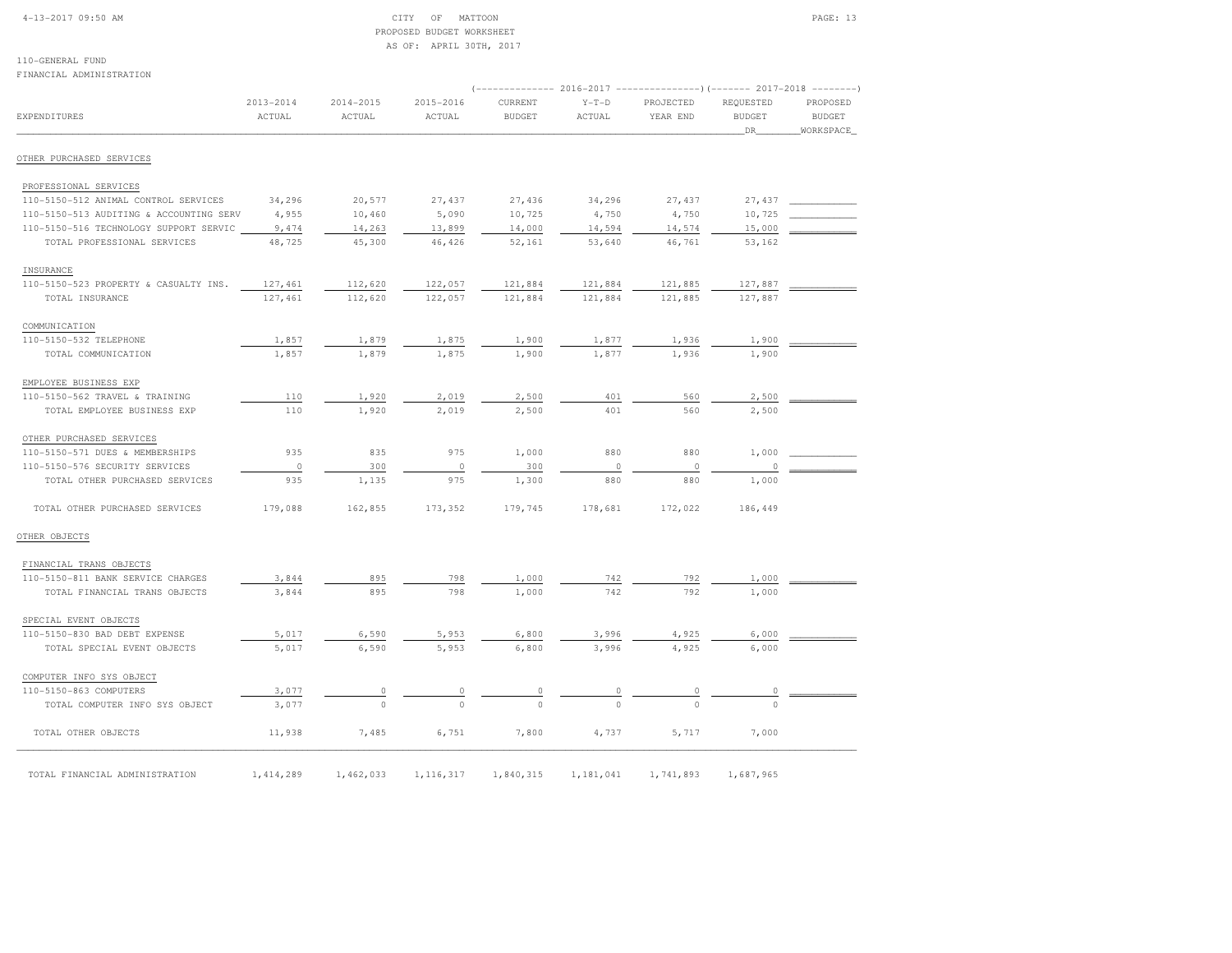| $4 - 13 - 2017$ 09:50 AM |  |  |
|--------------------------|--|--|
|                          |  |  |

| 4-13-2017 09:50 AM | MATTOON<br>OF<br>CITY     | PAGE: 14 |
|--------------------|---------------------------|----------|
|                    | PROPOSED BUDGET WORKSHEET |          |
|                    | AS OF: APRIL 30TH, 2017   |          |
| 110 CEMERAI EUND   |                           |          |

| LEGAL SERVICES                                         |                         |                         |                         |                          |                   |                       |                                  |                                        |
|--------------------------------------------------------|-------------------------|-------------------------|-------------------------|--------------------------|-------------------|-----------------------|----------------------------------|----------------------------------------|
| <b>EXPENDITURES</b>                                    | $2013 - 2014$<br>ACTUAL | $2014 - 2015$<br>ACTUAL | $2015 - 2016$<br>ACTUAL | CURRENT<br><b>BUDGET</b> | $Y-T-D$<br>ACTUAL | PROJECTED<br>YEAR END | REQUESTED<br><b>BUDGET</b><br>DR | PROPOSED<br><b>BUDGET</b><br>WORKSPACE |
| PERSONNEL SERVICES                                     |                         |                         |                         |                          |                   |                       |                                  |                                        |
| SALARIES & WAGES                                       |                         |                         |                         |                          |                   |                       |                                  |                                        |
| EMPLOYEE BENEFITS                                      |                         |                         |                         |                          |                   |                       |                                  |                                        |
| GROUP INSURANCE                                        |                         |                         |                         |                          |                   |                       |                                  |                                        |
| SOCIAL SECURITY CONTRIB                                |                         |                         |                         |                          |                   |                       |                                  |                                        |
| RETIREMENT CONTRIBTUIONS                               |                         |                         |                         |                          |                   |                       |                                  |                                        |
| UNEMPLOYMNT COMPENSATION                               |                         |                         |                         |                          |                   |                       |                                  |                                        |
| WORKER'S COMPENSATION                                  |                         |                         |                         |                          |                   |                       |                                  |                                        |
| SUPPLIES                                               |                         |                         |                         |                          |                   |                       |                                  |                                        |
| GENERAL SUPPLIES                                       |                         |                         |                         |                          |                   |                       |                                  |                                        |
| 110-5160-311 OFFICE SUPPLIES<br>TOTAL GENERAL SUPPLIES | 12<br>12                | 14<br>14                |                         | $\frac{0}{0}$            | $rac{2}{2}$       |                       |                                  |                                        |
| BOOKS & PERIODICALS                                    |                         |                         |                         |                          |                   |                       |                                  |                                        |
| TOTAL SUPPLIES                                         | 12                      | 14                      | $\mathbf{1}$            | $\circ$                  | $\overline{c}$    | $\overline{2}$        | $\circ$                          |                                        |
| OTHER PURCHASED SERVICES                               |                         |                         |                         |                          |                   |                       |                                  |                                        |
| PROFESSIONAL SERVICES                                  |                         |                         |                         |                          |                   |                       |                                  |                                        |
| 110-5160-515 LABOR RELATIONS COUNSEL                   | $\sim$ 0                | 350                     | 5,253                   | 10,000                   | 2,650             | 10,000                | 25,000                           |                                        |
| 110-5160-519 OTHER PROFESSIONAL SERVICE                | 50,805                  | 46,512                  | 50,764                  | 55,000                   | 40,708            | 40,628                | 55,000                           |                                        |
| TOTAL PROFESSIONAL SERVICES                            | 50,805                  | 46,862                  | 56,017                  | 65,000                   | 43,358            | 50,628                | 80,000                           |                                        |
| EMPLOYEE BUSINESS EXP                                  |                         |                         |                         |                          |                   |                       |                                  |                                        |
| OTHER PURCHASED SERVICES                               |                         |                         |                         |                          |                   |                       |                                  |                                        |
| TOTAL OTHER PURCHASED SERVICES                         | 50,805                  | 46,862                  | 56,017                  | 65,000                   | 43,358            | 50,628                | 80,000                           |                                        |
| TOTAL LEGAL SERVICES                                   | 50,817                  | 46,875                  | 56,018                  | 65,000                   | 43,360            | 50,630                | 80,000                           |                                        |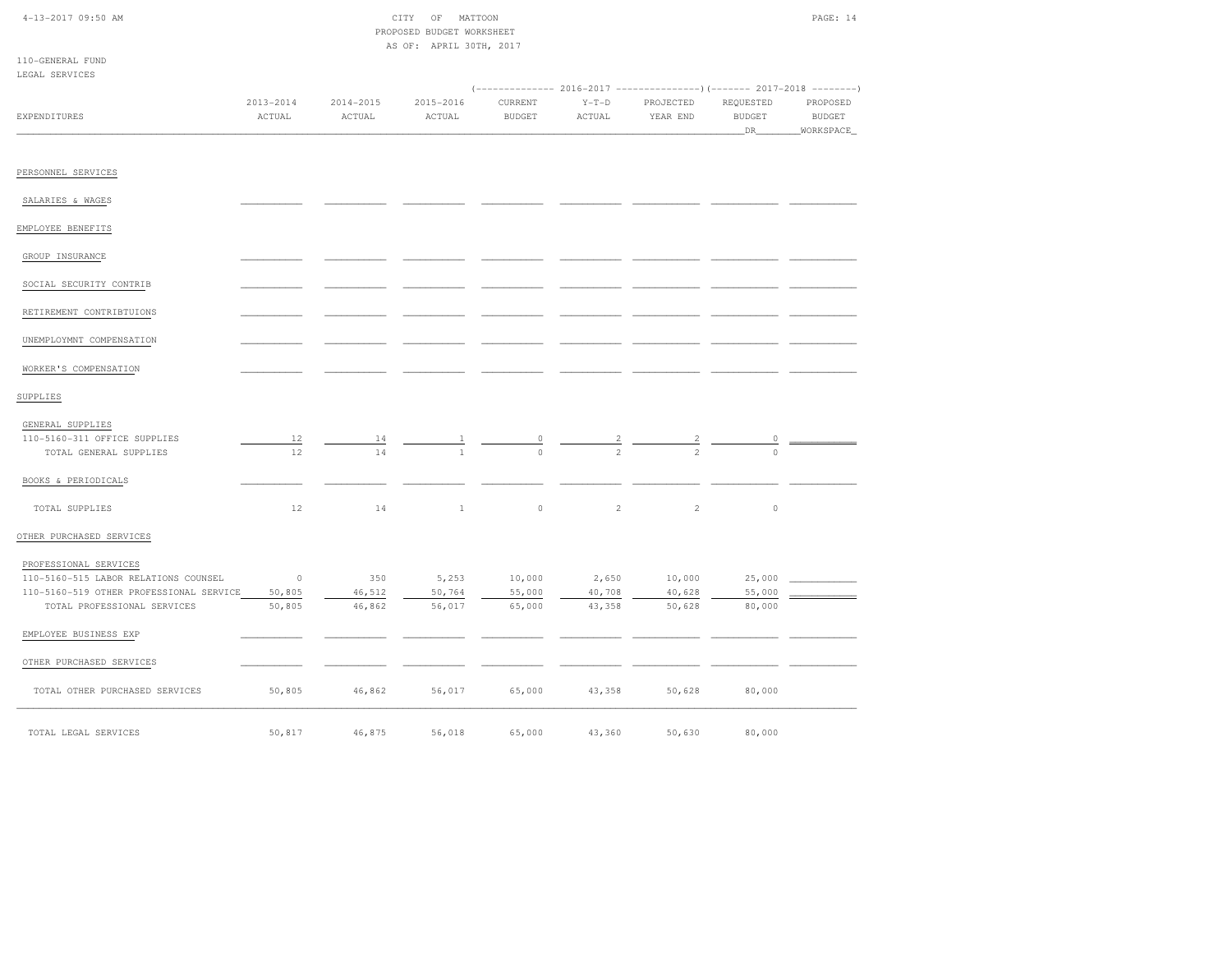# 4-13-2017 09:50 AM CITY OF MATTOON PAGE: 15 PROPOSED BUDGET WORKSHEETAS OF: APRIL 30TH, 2017

| COMPUTER INFO SYSTEMS                  |               |               |               |                                                                     |         |           |                     |                            |
|----------------------------------------|---------------|---------------|---------------|---------------------------------------------------------------------|---------|-----------|---------------------|----------------------------|
|                                        |               |               |               | (------------- 2016-2017 --------------------- 2017-2018 ---------- |         |           |                     |                            |
|                                        | $2013 - 2014$ | $2014 - 2015$ | $2015 - 2016$ | CURRENT                                                             | $Y-T-D$ | PROJECTED | REQUESTED           | PROPOSED                   |
| EXPENDITURES                           | ACTUAL        | ACTUAL        | ACTUAL        | <b>BUDGET</b>                                                       | ACTUAL  | YEAR END  | <b>BUDGET</b><br>DR | <b>BUDGET</b><br>WORKSPACE |
|                                        |               |               |               |                                                                     |         |           |                     |                            |
| PERSONNEL SERVICES                     |               |               |               |                                                                     |         |           |                     |                            |
| SALARIES & WAGES                       |               |               |               |                                                                     |         |           |                     |                            |
| 110-5170-111 SALARIES OF REG EMPLOYEES | 111,091       | 112,183       | 117,153       | 127,760                                                             | 108,995 | 119,511   | 133,186             |                            |
| 110-5170-114 COMPENSATED ABSENCES      | 6,922         | 8,207         | 6,913         | $\circ$                                                             | 8,587   | 10,765    | 0                   |                            |
| TOTAL SALARIES & WAGES                 | 118,013       | 120,390       | 124,066       | 127,760                                                             | 117,582 | 130,276   | 133,186             |                            |
| TOTAL PERSONNEL SERVICES               | 118,013       | 120,390       | 124,066       | 127,760                                                             | 117,582 | 130,276   | 133,186             |                            |
| EMPLOYEE BENEFITS                      |               |               |               |                                                                     |         |           |                     |                            |
| GROUP INSURANCE                        |               |               |               |                                                                     |         |           |                     |                            |
| 110-5170-211 GROUP HEALTH INSURANCE    | 10,441        | 15,533        | 16,151        | 14,772                                                              | 14,157  | 14,772    | 14,814              |                            |
| 110-5170-212 GROUP LIFE INSURANCE      | 300           | 268           | 268           | 287                                                                 | 287     | 287       | 312                 |                            |
| TOTAL GROUP INSURANCE                  | 10,741        | 15,801        | 16,419        | 15,059                                                              | 14,444  | 15,059    | 15,126              |                            |
| SOCIAL SECURITY CONTRIB                |               |               |               |                                                                     |         |           |                     |                            |
| 110-5170-221 FICA CONTRIBUTIONS        | 7,180         | 7,244         | 7,394         | 7,921                                                               | 7,397   | 7,692     | 8,258               |                            |
| 110-5170-222 MEDICARE CONTRIBUTIONS    | 1,679         | 1,694         | 1,729         | 1,853                                                               | 1,730   | 1,799     | 1,931               |                            |
| TOTAL SOCIAL SECURITY CONTRIB          | 8,859         | 8,939         | 9,124         | 9,774                                                               | 9,127   | 9,491     | 10,189              |                            |
| RETIREMENT CONTRIBTUIONS               |               |               |               |                                                                     |         |           |                     |                            |
| 110-5170-231 IMRF CONTRIBUTIONS        | 16,358        | 15,141        | 14,005        | 14,667                                                              | 13,176  | 14,252    | 15,050              |                            |
| TOTAL RETIREMENT CONTRIBTUIONS         | 16,358        | 15,141        | 14,005        | 14,667                                                              | 13,176  | 14,252    | 15,050              |                            |
| UNEMPLOYMNT COMPENSATION               |               |               |               |                                                                     |         |           |                     |                            |
| 110-5170-240 UNEMPLOYMENT COMP.        | 700           | 718           | 496           | 428                                                                 | 428     | 428       | 454                 |                            |
| TOTAL UNEMPLOYMNT COMPENSATION         | 700           | 718           | 496           | 428                                                                 | 428     | 428       | 454                 |                            |
| WORKER'S COMPENSATION                  |               |               |               |                                                                     |         |           |                     |                            |
| 110-5170-250 WORKERS' COMPENSATION     | 205           | 204           | 214           | 221                                                                 | 221     | 221       | 268                 |                            |
| TOTAL WORKER'S COMPENSATION            | 205           | 204           | 214           | 221                                                                 | 221     | 221       | 268                 |                            |
| TOTAL EMPLOYEE BENEFITS                | 36,862        | 40,803        | 40,258        | 40,149                                                              | 37,396  | 39,451    | 41,086              |                            |
| SUPPLIES                               |               |               |               |                                                                     |         |           |                     |                            |
| GENERAL SUPPLIES                       |               |               |               |                                                                     |         |           |                     |                            |
| 110-5170-311 OFFICE SUPPLIES           | 73            | 67            | 282           | 300                                                                 | 32      | 29        | 300                 |                            |
| 110-5170-312 CLEANING SUPPLIES         | $\circ$       | $\circ$       | 30            | 50                                                                  | $\circ$ | $\circ$   | 50                  |                            |
| 110-5170-316 TOOLS & EQUIPMENT         | 1,899         | 2,276         | 1,754         | 2,500                                                               | 779     | 985       | 2,500               |                            |
| 110-5170-319 MISCELLANEOUS SUPPLIES    | 699           | 624           | 158           | 900                                                                 | 410     | 466       | 700                 |                            |
| TOTAL GENERAL SUPPLIES                 | 2,671         | 2,966         | 2,224         | 3,750                                                               | 1,222   | 1,480     | 3,550               |                            |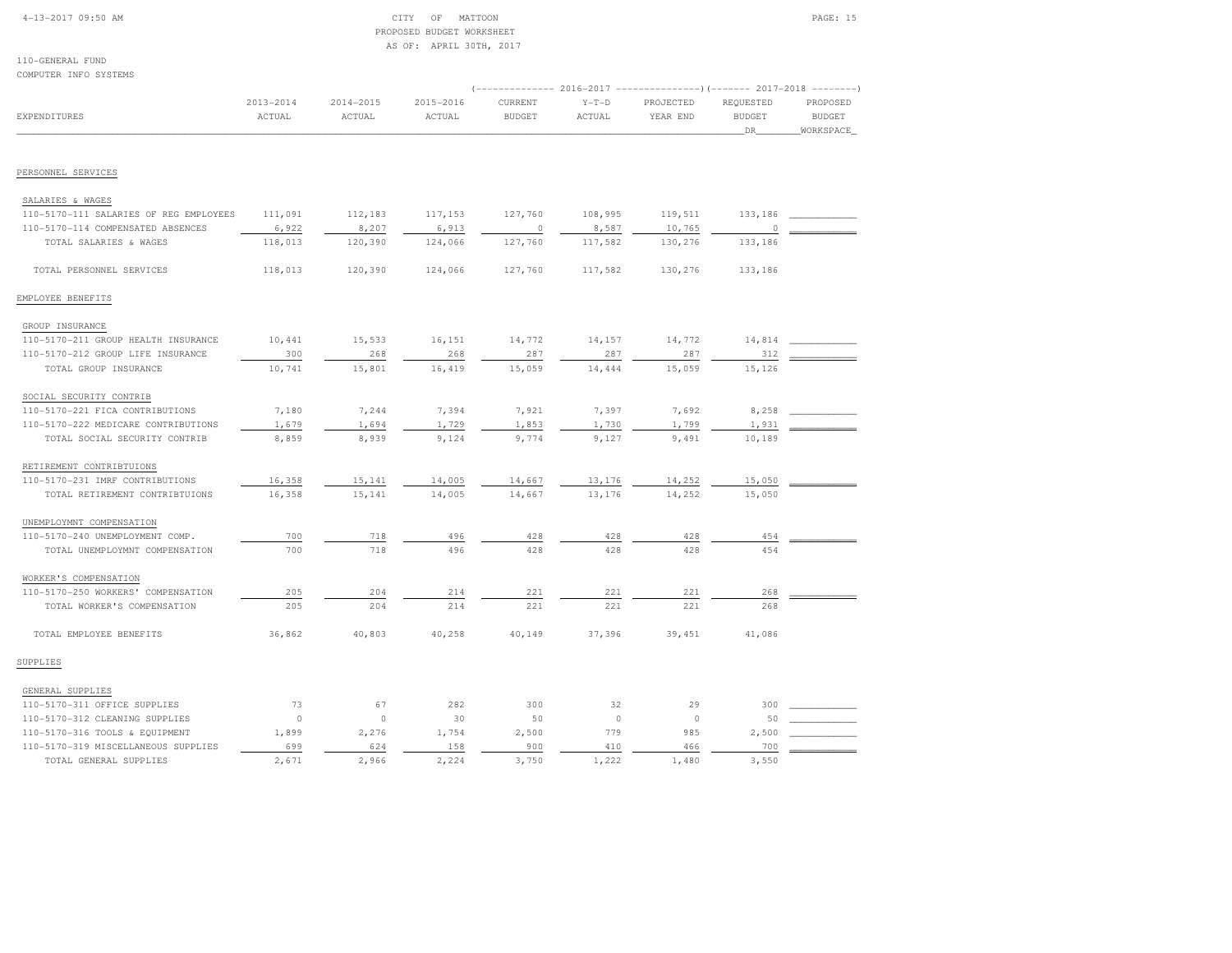#### 4-13-2017 09:50 AM CITY OF MATTOON PAGE: 16 PROPOSED BUDGET WORKSHEETAS OF: APRIL 30TH, 2017

| COMPUTER INFO SYSTEMS                                                 |                         |                         |                     |                                                       |                   |                       |                                                                 |                                        |
|-----------------------------------------------------------------------|-------------------------|-------------------------|---------------------|-------------------------------------------------------|-------------------|-----------------------|-----------------------------------------------------------------|----------------------------------------|
| <b>EXPENDITURES</b>                                                   | $2013 - 2014$<br>ACTUAL | $2014 - 2015$<br>ACTUAL | 2015-2016<br>ACTUAL | ------------- 2016-2017 -<br>CURRENT<br><b>BUDGET</b> | $Y-T-D$<br>ACTUAL | PROJECTED<br>YEAR END | -----) (------- 2017-2018<br>REQUESTED<br><b>BUDGET</b><br>_DR_ | PROPOSED<br><b>BUDGET</b><br>WORKSPACE |
| ENERGY                                                                |                         |                         |                     |                                                       |                   |                       |                                                                 |                                        |
| 110-5170-325 SOFTWARE                                                 | 847                     | 2,048                   | 983                 | 2,600                                                 | 608               | 1,567                 | 2,600                                                           |                                        |
| TOTAL ENERGY                                                          | 847                     | 2,048                   | 983                 | 2,600                                                 | 608               | 1,567                 | 2,600                                                           |                                        |
| BOOKS & PERIODICALS                                                   |                         |                         |                     |                                                       |                   |                       |                                                                 |                                        |
| 110-5170-340 BOOKS & PERIODICALS                                      | 279                     | $\circ$                 | $\mathbb O$         | 300                                                   | $\mathbb O$       | $\mathbb O$           | 300                                                             |                                        |
| TOTAL BOOKS & PERIODICALS                                             | 279                     | $\circ$                 | $\Omega$            | 300                                                   | $\Omega$          | $\Omega$              | 300                                                             |                                        |
| TOTAL SUPPLIES                                                        | 3,797                   | 5,014                   | 3,207               | 6,650                                                 | 1,830             | 3,047                 | 6,450                                                           |                                        |
| OTHER PURCHASED SERVICES                                              |                         |                         |                     |                                                       |                   |                       |                                                                 |                                        |
| PROFESSIONAL SERVICES                                                 |                         |                         |                     |                                                       |                   |                       |                                                                 |                                        |
| 110-5170-516 TECHNOLOGY SUPPORT SERVIC                                | 14,015                  | 14,691                  | 14,581              | 25,000                                                | 18,620            | 18,107                | 18,900                                                          |                                        |
| TOTAL PROFESSIONAL SERVICES                                           | 14,015                  | 14,691                  | 14,581              | 25,000                                                | 18,620            | 18,107                | 18,900                                                          |                                        |
| COMMUNICATION                                                         |                         |                         |                     |                                                       |                   |                       |                                                                 |                                        |
| 110-5170-533 CELLULAR PHONE                                           | 2,076                   | 2,067                   | 2,517               | 2,100                                                 | 2,018             | 2,157                 | 2,100                                                           |                                        |
| TOTAL COMMUNICATION                                                   | 2,076                   | 2,067                   | 2,517               | 2,100                                                 | 2,018             | 2,157                 | 2,100                                                           |                                        |
| EMPLOYEE BUSINESS EXP                                                 |                         |                         |                     |                                                       |                   |                       |                                                                 |                                        |
| 110-5170-562 TRAVEL & TRAINING                                        | 2,764                   | 4,039                   | 3,782               | 4,700                                                 | 4,377             | 6,535                 | 4,500                                                           |                                        |
| 110-5170-564 PRIVATE VEHICLE EXP REIMB<br>TOTAL EMPLOYEE BUSINESS EXP | $\circ$<br>2,764        | $\circ$<br>4,039        | $\circ$<br>3,782    | 100<br>4,800                                          | $\circ$<br>4,377  | $\circ$<br>6,535      | 100<br>4,600                                                    |                                        |
|                                                                       |                         |                         |                     |                                                       |                   |                       |                                                                 |                                        |
| OTHER PURCHASED SERVICES                                              | 275                     | 275                     |                     |                                                       |                   |                       | 550                                                             |                                        |
| 110-5170-571 DUES & MEMBERSHIPS                                       | 275                     | 275                     | 425<br>425          | 500<br>500                                            | 425<br>425        | 425<br>425            | 550                                                             |                                        |
| TOTAL OTHER PURCHASED SERVICES                                        |                         |                         |                     |                                                       |                   |                       |                                                                 |                                        |
| TOTAL OTHER PURCHASED SERVICES                                        | 19,129                  | 21,072                  | 21,305              | 32,400                                                | 25,440            | 27,224                | 26,150                                                          |                                        |
| OTHER OBJECTS                                                         |                         |                         |                     |                                                       |                   |                       |                                                                 |                                        |
| COMPUTER INFO SYS OBJECT                                              |                         |                         |                     |                                                       |                   |                       |                                                                 |                                        |
| 110-5170-841 WIDE AREA NETWORK SOFTWARE                               | 32,208                  | 31,691                  | 23,261              | 24,900                                                | 23,297            | 23,297                | 25,000                                                          |                                        |
| TOTAL COMPUTER INFO SYS OBJECT                                        | 32,208                  | 31,691                  | 23,261              | 24,900                                                | 23,297            | 23,297                | 25,000                                                          |                                        |
| COMPUTER INFO SYS OBJECT                                              |                         |                         |                     |                                                       |                   |                       |                                                                 |                                        |
| 110-5170-851 WIDE AREA NETWORK SERVERS                                | 27,361                  | 12,824                  | 11,953              | 2,000                                                 | 781               | 1,051                 | 2,000                                                           |                                        |
| 110-5170-852 NETWORK SECURITY SYSTEMS                                 | 4,618                   | 4,330                   | 5,191               | 4,850                                                 | 4,996             | 4,996                 | 4,600                                                           |                                        |
| 110-5170-854 WIDE AREA NETWORK WIRING A                               | 3,387                   | 3,913                   | 2,128               | 2,200                                                 | 1,952             | 1,774                 | 2,200                                                           |                                        |
| TOTAL COMPUTER INFO SYS OBJECT                                        | 35,366                  | 21,068                  | 19,272              | 9,050                                                 | 7,729             | 7,821                 | 8,800                                                           |                                        |
| COMPUTER INFO SYS OBJECT                                              |                         |                         |                     |                                                       |                   |                       |                                                                 |                                        |
| 110-5170-863 COMPUTERS                                                | 345                     | $\circ$                 | 2,034               | 4,000                                                 | 0                 | 0                     | 4,000                                                           |                                        |
| TOTAL COMPUTER INFO SYS OBJECT                                        | 345                     | $\circ$                 | 2,034               | 4,000                                                 | $\circ$           | $\circ$               | 4,000                                                           |                                        |
| TOTAL OTHER OBJECTS                                                   | 67,919                  | 52,759                  | 44,566              | 37,950                                                | 31,026            | 31,118                | 37,800                                                          |                                        |
| TOTAL COMPUTER INFO SYSTEMS                                           | 245,720                 | 240,038                 | 233,402             | 244,909                                               | 213,273           | 231,117               | 244,673                                                         |                                        |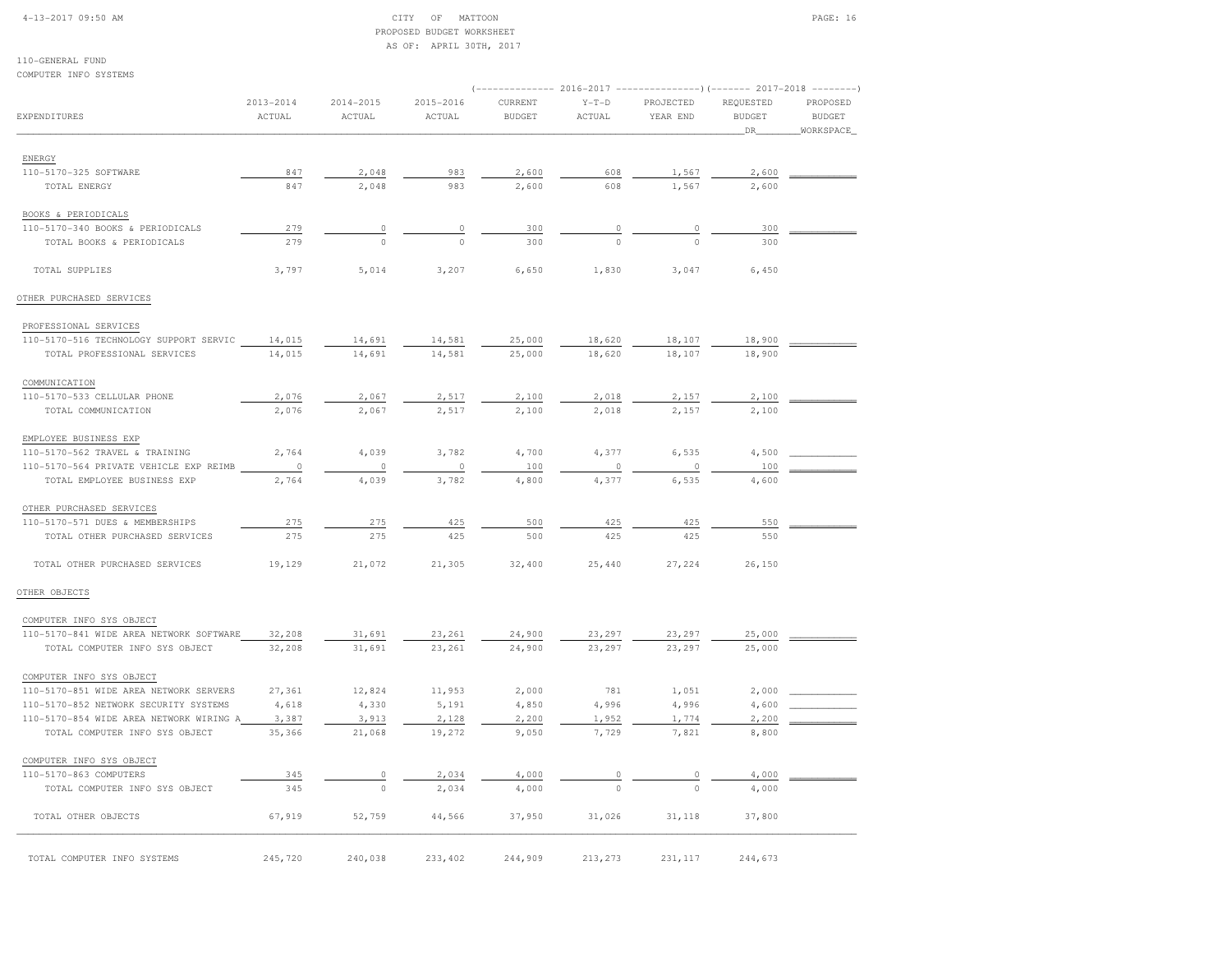### 4-13-2017 09:50 AM CITY OF MATTOON PAGE: 17 PROPOSED BUDGET WORKSHEETAS OF: APRIL 30TH, 2017

| POLICE ADMINISTRATION                             |                         |                         |                         |                          |                   |                                                                            |                                   |                                                                    |
|---------------------------------------------------|-------------------------|-------------------------|-------------------------|--------------------------|-------------------|----------------------------------------------------------------------------|-----------------------------------|--------------------------------------------------------------------|
| EXPENDITURES                                      | $2013 - 2014$<br>ACTUAL | $2014 - 2015$<br>ACTUAL | $2015 - 2016$<br>ACTUAL | CURRENT<br><b>BUDGET</b> | $Y-T-D$<br>ACTUAL | -- 2016-2017 ----------------) (------- 2017-2018<br>PROJECTED<br>YEAR END | REQUESTED<br><b>BUDGET</b><br>DR_ | $- - - - - - - -$<br>PROPOSED<br><b>BUDGET</b><br><b>WORKSPACE</b> |
|                                                   |                         |                         |                         |                          |                   |                                                                            |                                   |                                                                    |
| PERSONNEL SERVICES                                |                         |                         |                         |                          |                   |                                                                            |                                   |                                                                    |
| SALARIES & WAGES                                  |                         |                         |                         |                          |                   |                                                                            |                                   |                                                                    |
| 110-5211-111 SALARIES OF REG EMPLOYEES            | 341, 114                | 343,988                 | 345,400                 | 364,263                  | 330,458           | 359,877                                                                    | 373,924                           |                                                                    |
| 110-5211-113 OVERTIME                             | $\circ$                 | 1,365                   | 1,275                   | 455                      | 68                | 68                                                                         | $\Omega$                          |                                                                    |
| 110-5211-114 COMPENSATED ABSENCES                 | $\circ$                 | 8,459                   | $\circ$                 | $\circ$                  | $\circ$           | $\circ$                                                                    | $\circ$                           |                                                                    |
| TOTAL SALARIES & WAGES                            | 341, 114                | 353,812                 | 346,675                 | 364,718                  | 330,526           | 359,945                                                                    | 373,924                           |                                                                    |
| TOTAL PERSONNEL SERVICES                          | 341,114                 | 353,812                 | 346,675                 | 364,718                  | 330,526           | 359,945                                                                    | 373,924                           |                                                                    |
| EMPLOYEE BENEFITS                                 |                         |                         |                         |                          |                   |                                                                            |                                   |                                                                    |
| GROUP INSURANCE                                   |                         |                         |                         |                          |                   |                                                                            |                                   |                                                                    |
| 110-5211-211 GROUP HEALTH INSURANCE               | 48,314                  | 66,767                  | 64,604                  | 59,089                   | 56,627            | 59,089                                                                     | 59,257                            |                                                                    |
| 110-5211-212 GROUP LIFE INSURANCE                 | 901                     | 803                     | 803                     | 860                      | 860               | 860                                                                        | 936                               |                                                                    |
| TOTAL GROUP INSURANCE                             | 49,216                  | 67,569                  | 65,407                  | 59,949                   | 57,487            | 59,949                                                                     | 60,193                            |                                                                    |
| SOCIAL SECURITY CONTRIB                           |                         |                         |                         |                          |                   |                                                                            |                                   |                                                                    |
| 110-5211-221 FICA CONTRIBUTIONS                   | 11,258                  | 11,753                  | 10,517                  | 11,679                   | 10,443            | 10,587                                                                     | 11,979                            |                                                                    |
| 110-5211-222 MEDICARE CONTRIBUTIONS               | 4,798                   | 4,938                   | 4,721                   | 5,307                    | 4,774             | 4,963                                                                      | 5,441                             |                                                                    |
| TOTAL SOCIAL SECURITY CONTRIB                     | 16,056                  | 16,692                  | 15,238                  | 16,986                   | 15,217            | 15,550                                                                     | 17,419                            |                                                                    |
| RETIREMENT CONTRIBTUIONS                          |                         |                         |                         |                          |                   |                                                                            |                                   |                                                                    |
| 110-5211-231 IMRF CONTRIBUTIONS                   | 24,483                  | 23,419                  | 18,936                  | 20,075                   | 17,695            | 19,139                                                                     | 20,306                            |                                                                    |
| 110-5211-232 POLICE PENSION CONTRIBUTIO 1,372,705 |                         | 1,422,547               | 1,403,050               | 1,422,377                | 1,406,094         | 1, 422, 377                                                                | 1,658,362                         |                                                                    |
| TOTAL RETIREMENT CONTRIBTUIONS                    | 1,397,188               | 1,445,966               | 1,421,986               | 1,442,452                | 1,423,788         | 1, 441, 516                                                                | 1,678,668                         |                                                                    |
| UNEMPLOYMNT COMPENSATION                          |                         |                         |                         |                          |                   |                                                                            |                                   |                                                                    |
| 110-5211-240 UNEMPLOYMENT COMP.                   | 2,370                   | 2,511                   | 1,728                   | 1,497                    | 1,497             | 1,497                                                                      | 1,588                             |                                                                    |
| TOTAL UNEMPLOYMNT COMPENSATION                    | 2,370                   | 2,511                   | 1,728                   | 1,497                    | 1,497             | 1,497                                                                      | 1,588                             |                                                                    |
| WORKER'S COMPENSATION                             |                         |                         |                         |                          |                   |                                                                            |                                   |                                                                    |
| 110-5211-250 WORKERS' COMPENSATION                | 3,787                   | 4,287                   | 4,963                   | 5,268                    | 5,268             | 5,268                                                                      | 6,226                             |                                                                    |
| TOTAL WORKER'S COMPENSATION                       | 3,787                   | 4,287                   | 4,963                   | 5,268                    | 5,268             | 5,268                                                                      | 6,226                             |                                                                    |
| TOTAL EMPLOYEE BENEFITS                           | 1,468,617               | 1,537,026               | 1,509,322               | 1,526,152                | 1,503,257         | 1,523,781                                                                  | 1,764,094                         |                                                                    |
| SUPPLIES                                          |                         |                         |                         |                          |                   |                                                                            |                                   |                                                                    |
| GENERAL SUPPLIES                                  |                         |                         |                         |                          |                   |                                                                            |                                   |                                                                    |
| 110-5211-311 OFFICE SUPPLIES                      | 4,154                   | 5,242                   | 5,210                   | 5,500                    | 6,626             | 7,500                                                                      | 7,000                             |                                                                    |
| 110-5211-313 MEDICAL & SAFETY SUPPLIES            | 472                     | 481                     | 442                     | 500                      | 135               | 200                                                                        | 500                               |                                                                    |
| 110-5211-315 UNIFORMS & CLOTHING                  | 4,861                   | 7,165                   | 4,426                   | 19,500                   | 7,043             | 9,500                                                                      | 5,000                             |                                                                    |
| 110-5211-316 TOOLS & EQUIPMENT                    | 19,170                  | 18,966                  | 19,840                  | 20,500                   | 22,532            | 22,532                                                                     | 16,500                            |                                                                    |
| 110-5211-319 MISCELLANEOUS SUPPLIES               | 6,282                   | 6,811                   | 4,857                   | 5,000                    | 5,230             | 5,000                                                                      | 5,000                             |                                                                    |
| TOTAL GENERAL SUPPLIES                            | 34,939                  | 38,666                  | 34,775                  | 51,000                   | 41,566            | 44,732                                                                     | 34,000                            |                                                                    |
| TOTAL SUPPLIES                                    | 34,939                  | 38,666                  | 34,775                  | 51,000                   | 41,566            | 44,732                                                                     | 34,000                            |                                                                    |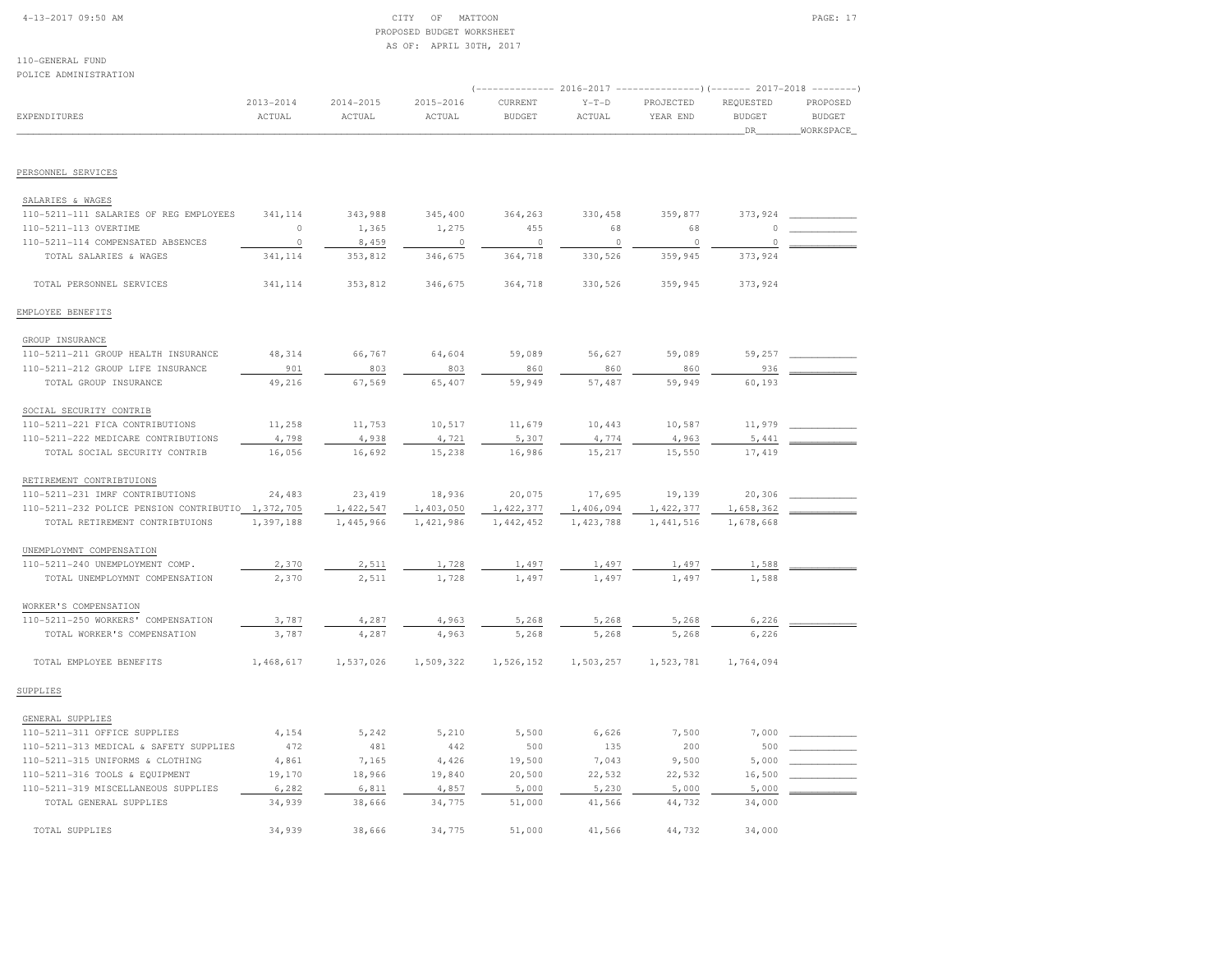# 4-13-2017 09:50 AM CITY OF MATTOON PAGE: 18 PROPOSED BUDGET WORKSHEETAS OF: APRIL 30TH, 2017

| POLICE ADMINISTRATION                   |                         |                         |                         | (-------------- 2016-2017 --------------------- 2017-2018 ----------- |                   |                       |                                  |                                        |
|-----------------------------------------|-------------------------|-------------------------|-------------------------|-----------------------------------------------------------------------|-------------------|-----------------------|----------------------------------|----------------------------------------|
| EXPENDITURES                            | $2013 - 2014$<br>ACTUAL | $2014 - 2015$<br>ACTUAL | $2015 - 2016$<br>ACTUAL | CURRENT<br><b>BUDGET</b>                                              | $Y-T-D$<br>ACTUAL | PROJECTED<br>YEAR END | REQUESTED<br><b>BUDGET</b><br>DR | PROPOSED<br><b>BUDGET</b><br>WORKSPACE |
| OTHER PURCHASED SERVICES                |                         |                         |                         |                                                                       |                   |                       |                                  |                                        |
|                                         |                         |                         |                         |                                                                       |                   |                       |                                  |                                        |
| PROFESSIONAL SERVICES                   |                         |                         |                         |                                                                       |                   |                       |                                  |                                        |
| 110-5211-515 LABOR RELATIONS COUNSEL    | 4,508                   | 77,608                  | 54,760                  | 10,000                                                                | 9,534             | 988                   | 10,000                           |                                        |
| 110-5211-519 OTHER PROFESSIONAL SERVICE | 51,728                  | 19,716                  | 1,902                   | 8,000                                                                 | 8,463             | 8,048                 | 3,500                            |                                        |
| TOTAL PROFESSIONAL SERVICES             | 56,236                  | 97,325                  | 56,662                  | 18,000                                                                | 17,997            | 9,036                 | 13,500                           |                                        |
| INSURANCE                               |                         |                         |                         |                                                                       |                   |                       |                                  |                                        |
| 110-5211-522 NOTARY FEES                | $\circ$                 | 10                      | 121                     | 100                                                                   | 217               | 217                   | 100                              |                                        |
| TOTAL INSURANCE                         | $\circ$                 | 10                      | 121                     | 100                                                                   | 217               | 217                   | 100                              |                                        |
| COMMUNICATION                           |                         |                         |                         |                                                                       |                   |                       |                                  |                                        |
| 110-5211-531 POSTAGE                    | 1,627                   | 2,389                   | 2,886                   | 5,000                                                                 | 2,822             | 5,000                 | 5,000                            |                                        |
| 110-5211-532 TELEPHONE                  | 19,959                  | 20,555                  | 20,630                  | 20,000                                                                | 21,043            | 20,900                | 21,000                           |                                        |
| 110-5211-533 CELLULAR PHONE             | 8,398                   | 9,507                   | 8,627                   | 11,000                                                                | 11,250            | 12,000                | 11,000                           |                                        |
| 110-5211-535 RADIOS                     | 21,947                  | 22,238                  | 21,563                  | 20,000                                                                | 24,202            | 22,000                | 50,500                           |                                        |
| 110-5211-537 I-WIN ACCESS CHARGE        | 6,411                   | 6,331                   | 6,431                   | 7,000                                                                 | 5,191             | 7,000                 | 7,000                            |                                        |
| 110-5211-539 MISC COMMUNICATION CHGS    | 7,764                   | 7,678                   | 7,431                   | $\circ$                                                               | $\circ$           | $\circ$               | $\circ$                          |                                        |
| TOTAL COMMUNICATION                     | 66,107                  | 68,697                  | 67,567                  | 63,000                                                                | 64,506            | 66,900                | 94,500                           |                                        |
|                                         |                         |                         |                         |                                                                       |                   |                       |                                  |                                        |
| ADVERTISING                             |                         |                         |                         |                                                                       |                   |                       |                                  |                                        |
| 110-5211-540 ADVERTISING                | 29<br>29                | 2,639                   | 53                      | 3,000                                                                 | 2,682             | 2,682                 | 0<br>$\Omega$                    |                                        |
| TOTAL ADVERTISING                       |                         | 2,639                   | 53                      | 3,000                                                                 | 2,682             | 2,682                 |                                  |                                        |
| PRINTING & BINDING                      |                         |                         |                         |                                                                       |                   |                       |                                  |                                        |
| 110-5211-550 PRINTING & BINDING         | 2,615                   | 3,688                   | 4,088                   | 3,500                                                                 | 1,680             | 2,500                 | 3,500                            |                                        |
| TOTAL PRINTING & BINDING                | 2,615                   | 3,688                   | 4,088                   | 3,500                                                                 | 1,680             | 2,500                 | 3,500                            |                                        |
| EMPLOYEE BUSINESS EXP                   |                         |                         |                         |                                                                       |                   |                       |                                  |                                        |
| 110-5211-562 TRAVEL & TRAINING          | 24,073                  | 24,758                  | 25,645                  | 25,000                                                                | 25,826            | 25,000                | 25,000                           |                                        |
| TOTAL EMPLOYEE BUSINESS EXP             | 24,073                  | 24,758                  | 25,645                  | 25,000                                                                | 25,826            | 25,000                | 25,000                           |                                        |
| OTHER PURCHASED SERVICES                |                         |                         |                         |                                                                       |                   |                       |                                  |                                        |
| 110-5211-571 DUES & MEMBERSHIPS         | 1,978                   | 2,569                   | 3,668                   | 2,400                                                                 | 4,210             | 3,900                 | 2,600                            |                                        |
| 110-5211-573 LAUNDRY SERVICES           | 537                     | 770                     | 856                     | 600                                                                   | 968               | 825                   | 600                              |                                        |
| 110-5211-579 MISC OTHER PURCHASED SERVI | 213,188                 | 207,951                 | 179,480                 | 195,000                                                               | 184,299           | 195,000               | 195,000                          |                                        |
| TOTAL OTHER PURCHASED SERVICES          | 215,703                 | 211,289                 | 184,004                 | 198,000                                                               | 189,477           | 199,725               | 198,200                          |                                        |
|                                         |                         |                         |                         |                                                                       |                   |                       |                                  |                                        |
| TOTAL OTHER PURCHASED SERVICES          | 364,764                 | 408,405                 | 338,139                 | 310,600                                                               | 302,385           | 306,060               | 334,800                          |                                        |
| OTHER OBJECTS                           |                         |                         |                         |                                                                       |                   |                       |                                  |                                        |

| FINANCIAL TRANS OBJECTS                 |                   |     |      |   |      |      |  |
|-----------------------------------------|-------------------|-----|------|---|------|------|--|
| 110-5211-814 PRINT/COPY MACH LEASE & MA | 5 856<br>,, u u u | 76  | ,500 | . | .500 | .500 |  |
| TIMANCIAI.<br>יריקד מה יא המיד ז        |                   | 76. | ,500 |   | ,500 | 500  |  |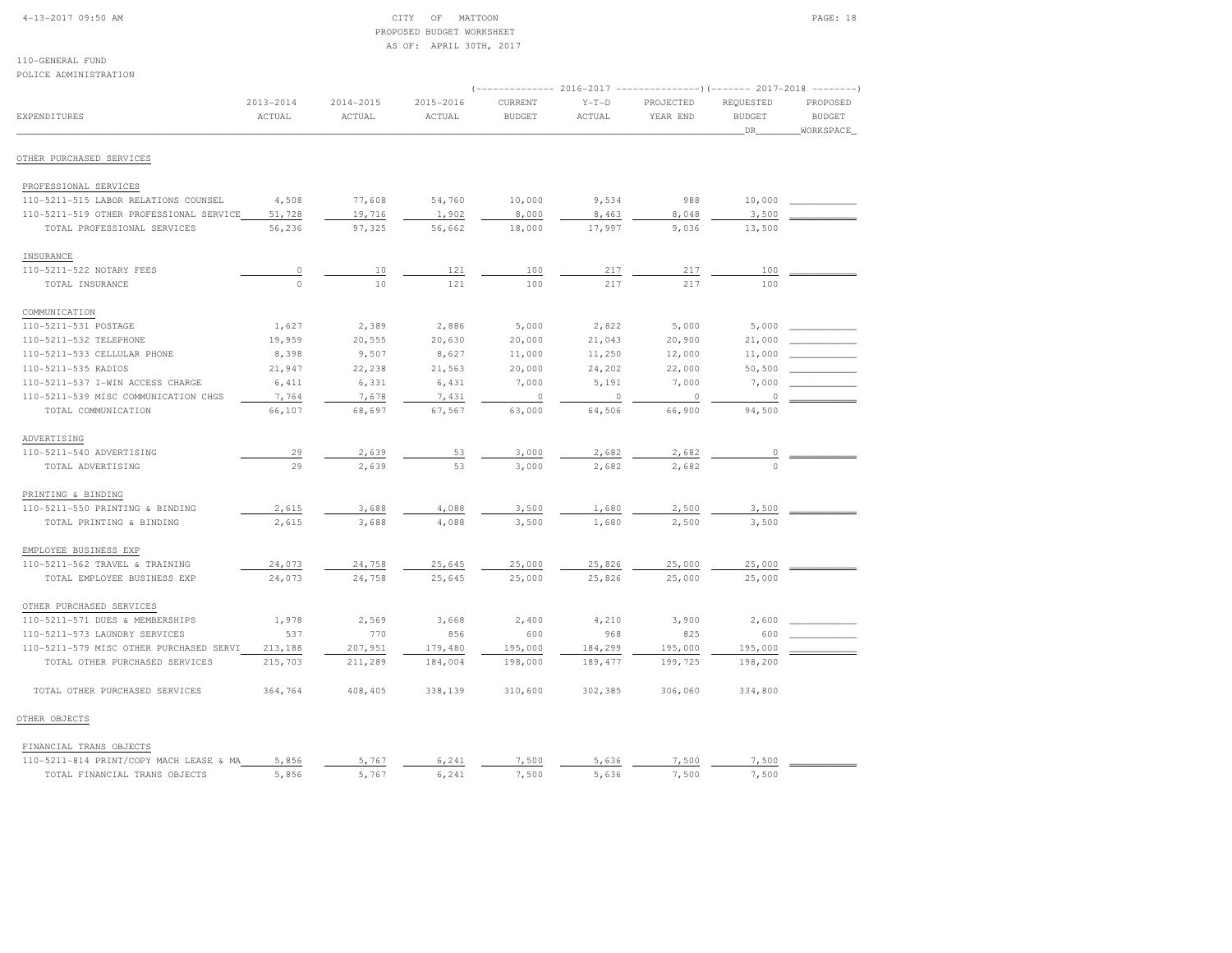|  | $4-13-2017$ 09:50 AM |
|--|----------------------|
|  |                      |

# $\text{CITY}$  OF MATTOON PAGE: 19 PROPOSED BUDGET WORKSHEETAS OF: APRIL 30TH, 2017

110-GENERAL FUNDPOLICE ADMINISTRATION

| r onton hphirivioinii fon               |           |           |                |               |           |           |               |               |
|-----------------------------------------|-----------|-----------|----------------|---------------|-----------|-----------|---------------|---------------|
|                                         |           |           |                |               |           |           |               |               |
|                                         | 2013-2014 | 2014-2015 | 2015-2016      | CURRENT       | $Y-T-D$   | PROJECTED | REOUESTED     | PROPOSED      |
| EXPENDITURES                            | ACTUAL    | ACTUAL    | ACTUAL         | <b>BUDGET</b> | ACTUAL    | YEAR END  | <b>BUDGET</b> | <b>BUDGET</b> |
|                                         |           |           |                |               |           |           | DR.           | WORKSPACE     |
| FINANCIAL TRANS OBJECTS                 |           |           |                |               |           |           |               |               |
| 110-5211-821 INTERGOVERNMENTAL EXPENDIT | 93,695    | 85,046    | 65,692         | 85,698        | 83,791    | 83,791    |               | 85,698        |
| 110-5211-825 SEIZURES/FORFEITURE EXP.   | 10,364    | $\Omega$  | $\circ$        | $\Omega$      | 10,097    | 6,248     | 2,000         |               |
| 110-5211-827 DUI/DRUG EXPENDITURES      | 7,652     | 4,771     | 11,532         | $\circ$       | 2,816     | 2,588     |               | 10,000        |
| 110-5211-828 GRANT EXPENDITURES         |           | $\Omega$  | 10,880         | $\circ$       | 14,430    | 14,430    |               |               |
| TOTAL FINANCIAL TRANS OBJECTS           | 111,711   | 89,817    | 88,104         | 85,698        | 111,134   | 107,057   | 97,698        |               |
| COMPUTER INFO SYS OBJECT                |           |           |                |               |           |           |               |               |
| 110-5211-863 COMPUTERS                  | 3,491     | 21,500    | $\overline{0}$ | 5,200         | 5,602     | 5,602     |               |               |
| TOTAL COMPUTER INFO SYS OBJECT          | 3,491     | 21,500    | $\Omega$       | 5,200         | 5,602     | 5,602     | $\Omega$      |               |
| TOTAL OTHER OBJECTS                     | 121,059   | 117,084   | 94,345         | 98,398        | 122,371   | 120,159   | 105,198       |               |
| TOTAL POLICE ADMINISTRATION             | 2,330,493 | 2,454,992 | 2,323,257      | 2,350,868     | 2,300,105 | 2,354,677 | 2,612,016     |               |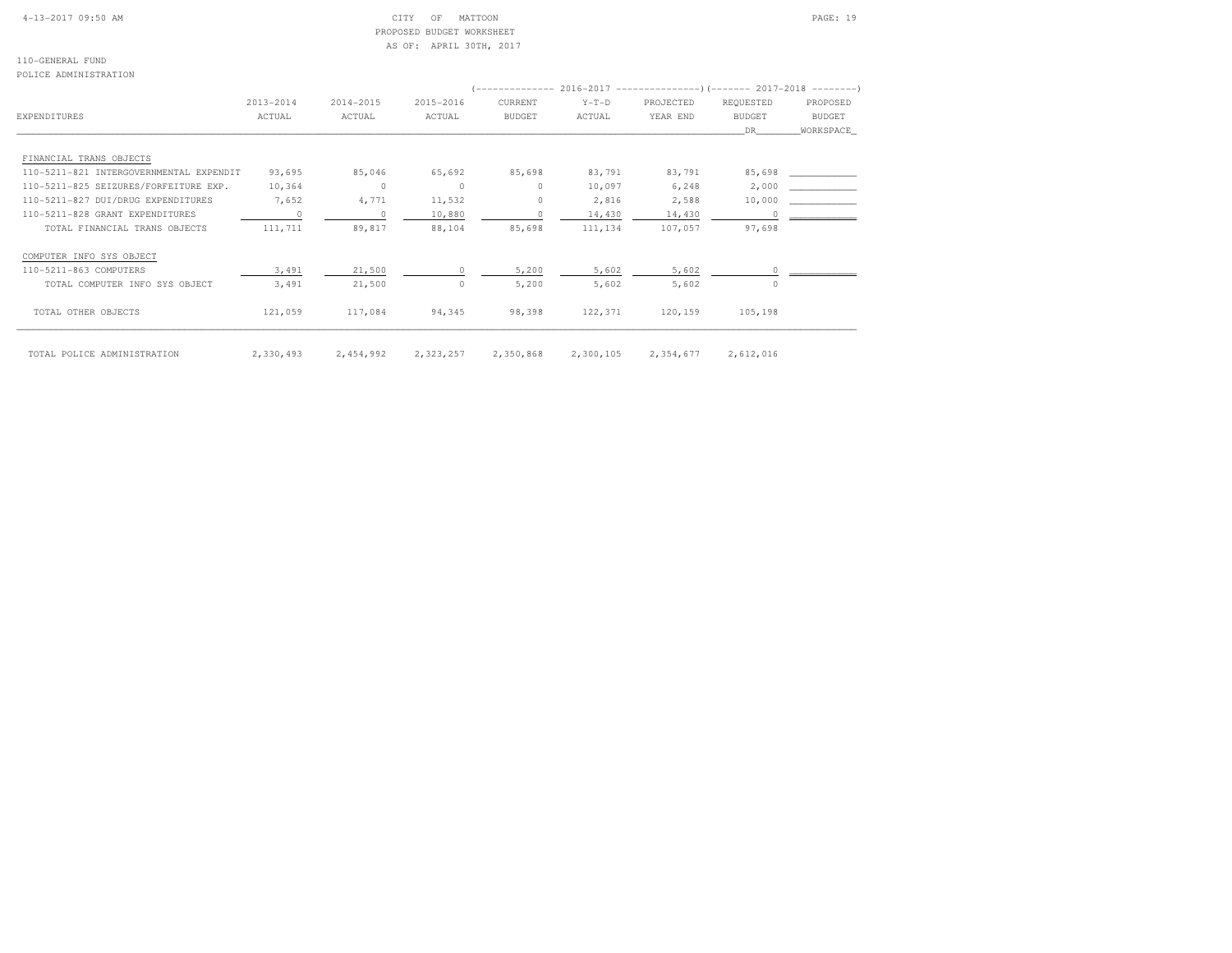# 4-13-2017 09:50 AM CITY OF MATTOON PAGE: 20 PROPOSED BUDGET WORKSHEETAS OF: APRIL 30TH, 2017

| CRIMINAL INVESTIGATION                  |                         |                         |                     |                          |                   |                                                                                        |                                  |                                        |
|-----------------------------------------|-------------------------|-------------------------|---------------------|--------------------------|-------------------|----------------------------------------------------------------------------------------|----------------------------------|----------------------------------------|
| EXPENDITURES                            | $2013 - 2014$<br>ACTUAL | $2014 - 2015$<br>ACTUAL | 2015-2016<br>ACTUAL | CURRENT<br><b>BUDGET</b> | $Y-T-D$<br>ACTUAL | (------------- 2016-2017 ----------------) (------- 2017-2018<br>PROJECTED<br>YEAR END | REQUESTED<br><b>BUDGET</b><br>DR | PROPOSED<br><b>BUDGET</b><br>WORKSPACE |
|                                         |                         |                         |                     |                          |                   |                                                                                        |                                  |                                        |
| PERSONNEL SERVICES                      |                         |                         |                     |                          |                   |                                                                                        |                                  |                                        |
| SALARIES & WAGES                        |                         |                         |                     |                          |                   |                                                                                        |                                  |                                        |
| 110-5212-111 SALARIES OF REG EMPLOYEES  | 238,122                 | 240,577                 | 266,924             | 278,501                  | 246, 473          | 268,304                                                                                | 285,934                          |                                        |
| 110-5212-113 OVERTIME                   | 20,481                  | 20,393                  | 31,088              | 26,669                   | 32,573            | 30,775                                                                                 | 28,500                           |                                        |
| 110-5212-114 COMPENSATED ABSENCES       | 8,332                   | 8,222                   | 8,527               | $\overline{0}$           | 9,187             | 9,187                                                                                  | 0                                |                                        |
| TOTAL SALARIES & WAGES                  | 266,936                 | 269,191                 | 306,538             | 305,170                  | 288,233           | 308,266                                                                                | 314,434                          |                                        |
| TOTAL PERSONNEL SERVICES                | 266,936                 | 269,191                 | 306,538             | 305,170                  | 288,233           | 308,266                                                                                | 314,434                          |                                        |
| EMPLOYEE BENEFITS                       |                         |                         |                     |                          |                   |                                                                                        |                                  |                                        |
| GROUP INSURANCE                         |                         |                         |                     |                          |                   |                                                                                        |                                  |                                        |
| 110-5212-211 GROUP HEALTH INSURANCE     | 40,680                  | 62,670                  | 64,567              | 59,089                   | 50,846            | 52,923                                                                                 | 51,310                           |                                        |
| 110-5212-212 GROUP LIFE INSURANCE       | 601                     | 535                     | 535                 | 574                      | 574               | 574                                                                                    | 624                              |                                        |
| TOTAL GROUP INSURANCE                   | 41,281                  | 63,206                  | 65,102              | 59,663                   | 51,420            | 53,497                                                                                 | 51,934                           |                                        |
| SOCIAL SECURITY CONTRIB                 |                         |                         |                     |                          |                   |                                                                                        |                                  |                                        |
| 110-5212-222 MEDICARE CONTRIBUTIONS     | 3,755                   | 3,663                   | 4,192               | 4,425                    | 4,127             | 4,032                                                                                  | 4,559                            |                                        |
| TOTAL SOCIAL SECURITY CONTRIB           | 3,755                   | 3,663                   | 4,192               | 4,425                    | 4,127             | 4,032                                                                                  | 4,559                            |                                        |
| UNEMPLOYMNT COMPENSATION                |                         |                         |                     |                          |                   |                                                                                        |                                  |                                        |
| 110-5212-240 UNEMPLOYMENT COMP.         | 1,400                   | 1,437                   | 991                 | 855                      | 855               | 855                                                                                    | 907                              |                                        |
| TOTAL UNEMPLOYMNT COMPENSATION          | 1,400                   | 1,437                   | 991                 | 855                      | 855               | 855                                                                                    | 907                              |                                        |
| WORKER'S COMPENSATION                   |                         |                         |                     |                          |                   |                                                                                        |                                  |                                        |
| 110-5212-250 WORKERS' COMPENSATION      | 6,161                   | 6,814                   | 8,070               | 8,315                    | 8,315             | 8,315                                                                                  | 9,849                            |                                        |
| TOTAL WORKER'S COMPENSATION             | 6,161                   | 6,814                   | 8,070               | 8,315                    | 8,315             | 8,315                                                                                  | 9,849                            |                                        |
| TOTAL EMPLOYEE BENEFITS                 | 52,596                  | 75,119                  | 78,356              | 73,258                   | 64,718            | 66,699                                                                                 | 67,250                           |                                        |
| SUPPLIES                                |                         |                         |                     |                          |                   |                                                                                        |                                  |                                        |
| GENERAL SUPPLIES                        |                         |                         |                     |                          |                   |                                                                                        |                                  |                                        |
| 110-5212-319 MISCELLANEOUS SUPPLIES     | 8,687                   | 10,647                  | 10,411              | 10,000                   | 10,916            | 10,500                                                                                 | 10,000                           |                                        |
| TOTAL GENERAL SUPPLIES                  | 8,687                   | 10,647                  | 10,411              | 10,000                   | 10,916            | 10,500                                                                                 | 10,000                           |                                        |
| TOTAL SUPPLIES                          | 8,687                   | 10,647                  | 10,411              | 10,000                   | 10,916            | 10,500                                                                                 | 10,000                           |                                        |
| OTHER PURCHASED SERVICES                |                         |                         |                     |                          |                   |                                                                                        |                                  |                                        |
| OTHER PURCHASED SERVICES                |                         |                         |                     |                          |                   |                                                                                        |                                  |                                        |
| 110-5212-579 MISC OTHER PURCHASED SERVI | 1,573                   | 1,050                   | 1,561               | 1,500                    | 2,217             | 2,117                                                                                  | 2,000                            |                                        |
| TOTAL OTHER PURCHASED SERVICES          | 1,573                   | 1,050                   | 1,561               | 1,500                    | 2,217             | 2,117                                                                                  | 2,000                            |                                        |
| TOTAL OTHER PURCHASED SERVICES          | 1,573                   | 1,050                   | 1,561               | 1,500                    | 2,217             | 2,117                                                                                  | 2,000                            |                                        |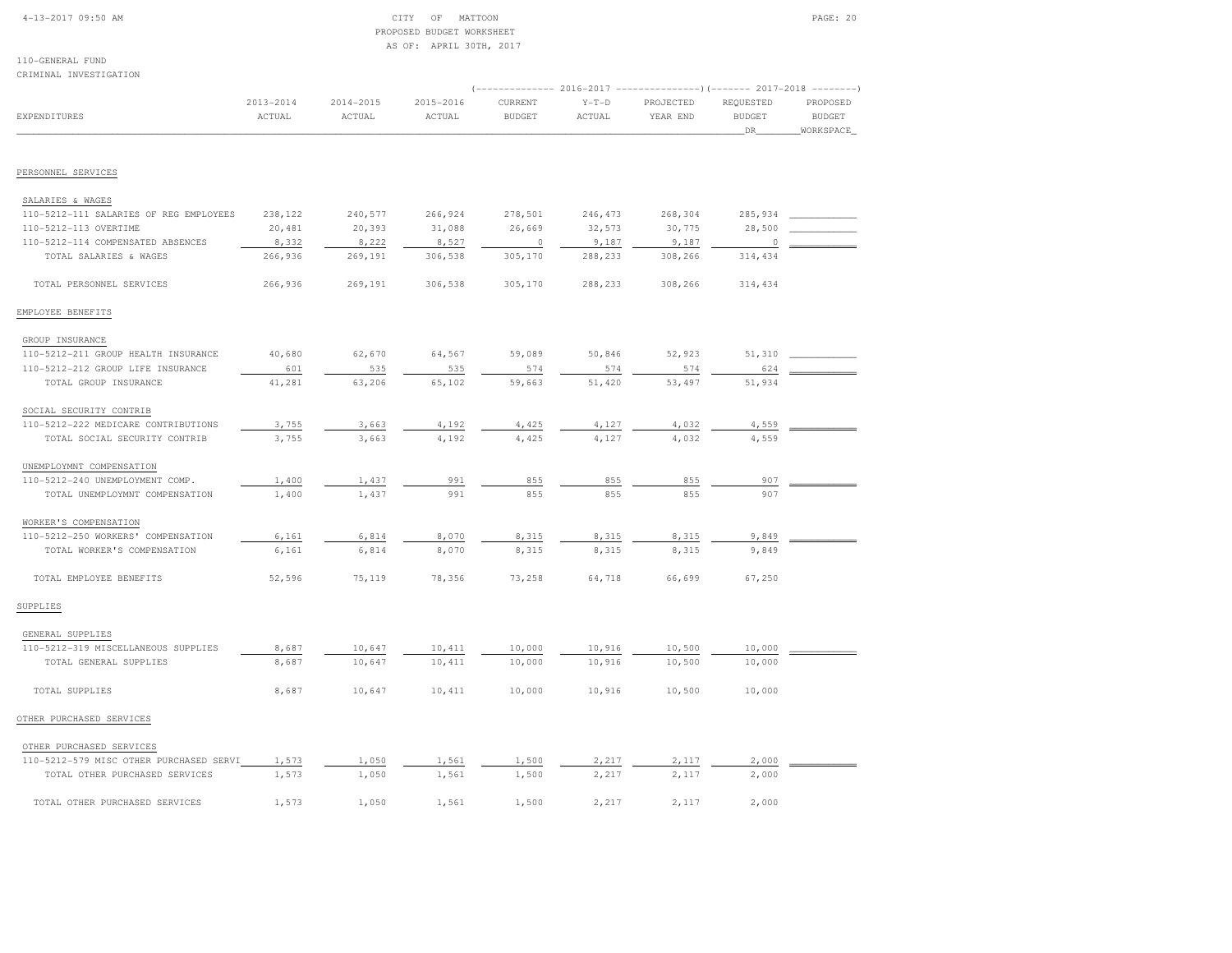| 4-13-2017 09:50 AM             |           |           | CITY<br>MATTOON<br>OF     |               |                                                                        |           |           | PAGE: 21      |
|--------------------------------|-----------|-----------|---------------------------|---------------|------------------------------------------------------------------------|-----------|-----------|---------------|
|                                |           |           | PROPOSED BUDGET WORKSHEET |               |                                                                        |           |           |               |
|                                |           |           | AS OF: APRIL 30TH, 2017   |               |                                                                        |           |           |               |
| 110-GENERAL FUND               |           |           |                           |               |                                                                        |           |           |               |
| CRIMINAL INVESTIGATION         |           |           |                           |               |                                                                        |           |           |               |
|                                |           |           |                           |               | (-------------- 2016-2017 --------------------- 2017-2018 ---------- ) |           |           |               |
|                                | 2013-2014 | 2014-2015 | 2015-2016                 | CURRENT       | $Y-T-D$                                                                | PROJECTED | REQUESTED | PROPOSED      |
| EXPENDITURES                   | ACTUAL    | ACTUAL    | ACTUAL                    | <b>BUDGET</b> | ACTUAL                                                                 | YEAR END  | BUDGET    | <b>BUDGET</b> |
|                                |           |           |                           |               |                                                                        |           | DR.       | WORKSPACE     |
| COMPUTER INFO SYS OBJECT       |           |           |                           |               |                                                                        |           |           |               |
| 110-5212-863 COMPUTERS         | 3,491     | 7,999     | 3,901                     |               |                                                                        |           |           |               |
| TOTAL COMPUTER INFO SYS OBJECT | 3,491     | 7,999     | 3,901                     | $\circ$       | $\circ$                                                                | $\Omega$  | $\Omega$  |               |
| TOTAL OTHER OBJECTS            | 3,491     | 7,999     | 3,901                     | $\circ$       | $\circ$                                                                | $\circ$   | $\circ$   |               |
| TOTAL CRIMINAL INVESTIGATION   | 333,282   | 364,006   | 400,767                   | 389,928       | 366,084                                                                | 387,582   | 393,684   |               |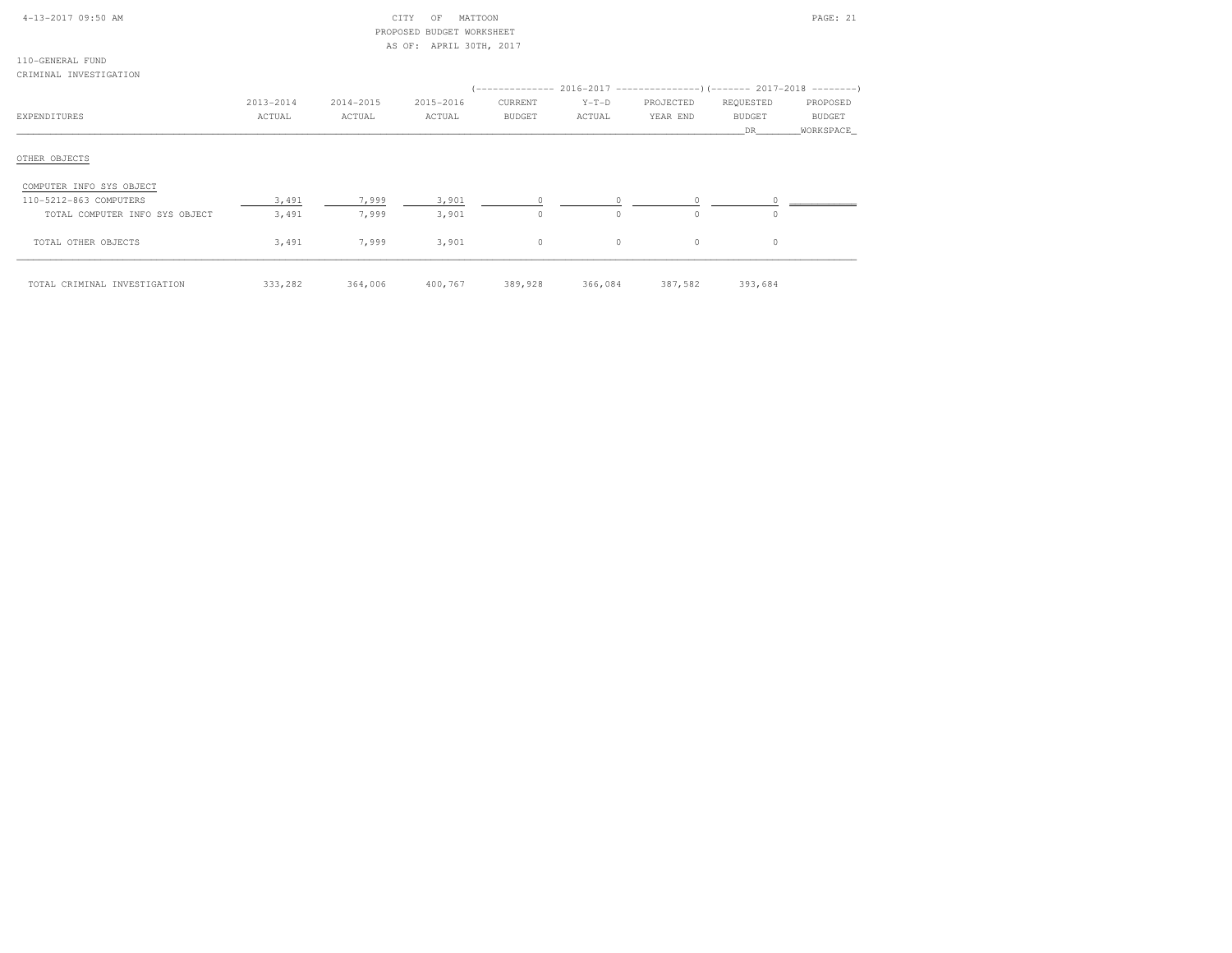# 4-13-2017 09:50 AM CITY OF MATTOON PAGE: 22 PROPOSED BUDGET WORKSHEETAS OF: APRIL 30TH, 2017

110-GENERAL FUND

| .            |           |           |           |               |         |                                                                         |           |               |
|--------------|-----------|-----------|-----------|---------------|---------|-------------------------------------------------------------------------|-----------|---------------|
|              |           |           |           |               |         | (------------- 2016-2017 ----------------) (------- 2017-2018 --------) |           |               |
|              | 2013-2014 | 2014-2015 | 2015-2016 | CURRENT       | $Y-T-D$ | PROJECTED                                                               | REOUESTED | PROPOSED      |
| EXPENDITURES | ACTUAL    | ACTUAL    | ACTUAL    | <b>BUDGET</b> | ACTUAL  | YEAR END                                                                | BUDGET    | <b>BUDGET</b> |
|              |           |           |           |               |         |                                                                         |           | WORKSPACE     |
|              |           |           |           |               |         |                                                                         |           |               |

PERSONNEL SERVICES

| SALARIES & WAGES                        |           |           |           |                |           |           |           |  |
|-----------------------------------------|-----------|-----------|-----------|----------------|-----------|-----------|-----------|--|
| 110-5213-111 SALARIES OF REG EMPLOYEES  | 1,747,855 | 1,725,534 | 1,897,440 | 1,944,884      | 1,662,497 | 1,806,330 | 1,991,540 |  |
| 110-5213-113 OVERTIME                   | 83,512    | 125,433   | 73,444    | 105,995        | 97,622    | 112,096   | 100,500   |  |
| 110-5213-114 COMPENSATED ABSENCES       | 73,903    | 67,517    | 69,021    | $\overline{0}$ | 106,635   | 105,403   | 0         |  |
| TOTAL SALARIES & WAGES                  | 1,905,270 | 1,918,483 | 2,039,905 | 2,050,879      | 1,866,753 | 2,023,829 | 2,092,040 |  |
| TOTAL PERSONNEL SERVICES                | 1,905,270 | 1,918,483 | 2,039,905 | 2,050,879      | 1,866,753 | 2,023,829 | 2,092,040 |  |
| EMPLOYEE BENEFITS                       |           |           |           |                |           |           |           |  |
| GROUP INSURANCE                         |           |           |           |                |           |           |           |  |
| 110-5213-211 GROUP HEALTH INSURANCE     | 263,698   | 342, 417  | 378,140   | 365,582        | 356,647   | 372,110   | 390,957   |  |
| 110-5213-212 GROUP LIFE INSURANCE       | 4,357     | 3,746     | 3,880     | 4,159          | 4,159     | 4,159     | 4,524     |  |
| TOTAL GROUP INSURANCE                   | 268,055   | 346,164   | 382,020   | 369,741        | 360,806   | 376,269   | 395,481   |  |
| SOCIAL SECURITY CONTRIB                 |           |           |           |                |           |           |           |  |
| 110-5213-222 MEDICARE CONTRIBUTIONS     | 26,806    | 26,886    | 28,094    | 29,738         | 26,341    | 23,729    | 30,335    |  |
| TOTAL SOCIAL SECURITY CONTRIB           | 26,806    | 26,886    | 28,094    | 29,738         | 26,341    | 23,729    | 30,335    |  |
| UNEMPLOYMNT COMPENSATION                |           |           |           |                |           |           |           |  |
| 110-5213-240 UNEMPLOYMENT COMP.         | 10,148    | 10,055    | 7,188     | 6,201          | 6,201     | 3,201     | 6,577     |  |
| TOTAL UNEMPLOYMNT COMPENSATION          | 10,148    | 10,055    | 7,188     | 6,201          | 6,201     | 3,201     | 6,577     |  |
| WORKER'S COMPENSATION                   |           |           |           |                |           |           |           |  |
| 110-5213-250 WORKERS' COMPENSATION      | 43,271    | 47,298    | 56,577    | 56,597         | 56,597    | 56,597    | 66,491    |  |
| TOTAL WORKER'S COMPENSATION             | 43,271    | 47,298    | 56,577    | 56,597         | 56,597    | 56,597    | 66,491    |  |
|                                         |           |           |           |                |           |           |           |  |
| TOTAL EMPLOYEE BENEFITS                 | 348,280   | 430,403   | 473,880   | 462,277        | 449,946   | 459,796   | 498,884   |  |
| SUPPLIES                                |           |           |           |                |           |           |           |  |
| GENERAL SUPPLIES                        |           |           |           |                |           |           |           |  |
| 110-5213-319 MISCELLANEOUS SUPPLIES     | 4,094     | 4,462     | 4,301     | 4,500          | 5,198     | 5,198     | 4,500     |  |
| TOTAL GENERAL SUPPLIES                  | 4,094     | 4,462     | 4,301     | 4,500          | 5,198     | 5,198     | 4,500     |  |
| TOTAL SUPPLIES                          | 4,094     | 4,462     | 4,301     | 4,500          | 5,198     | 5,198     | 4,500     |  |
| OTHER PURCHASED SERVICES                |           |           |           |                |           |           |           |  |
| OTHER PURCHASED SERVICES                |           |           |           |                |           |           |           |  |
| 110-5213-579 MISC OTHER PURCHASED SERVI | 23,546    | 18,609    | 21,643    | 23,000         | 29,227    | 29,227    | 24,000    |  |
| TOTAL OTHER PURCHASED SERVICES          | 23,546    | 18,609    | 21,643    | 23,000         | 29,227    | 29,227    | 24,000    |  |
| TOTAL OTHER PURCHASED SERVICES          | 23,546    | 18,609    | 21,643    | 23,000         | 29,227    | 29,227    | 24,000    |  |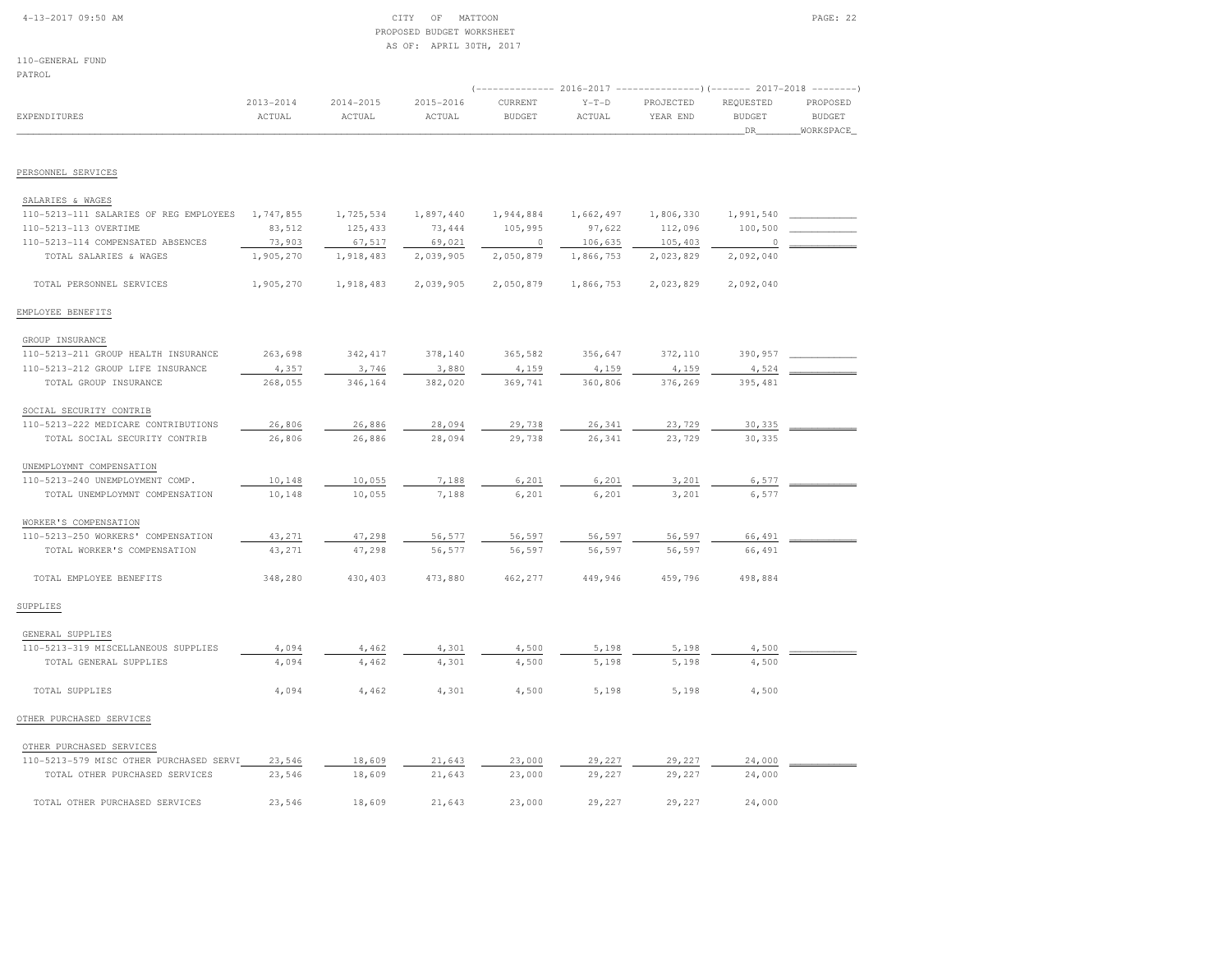| 4-13-2017 09:50 AM                                                  |           |           | CITY<br>ΟF<br>PROPOSED BUDGET WORKSHEET<br>AS OF: APRIL 30TH, 2017 | MATTOON                                                                    |           |           |               | PAGE: 23   |
|---------------------------------------------------------------------|-----------|-----------|--------------------------------------------------------------------|----------------------------------------------------------------------------|-----------|-----------|---------------|------------|
| 110-GENERAL FUND                                                    |           |           |                                                                    |                                                                            |           |           |               |            |
| PATROL                                                              |           |           |                                                                    |                                                                            |           |           |               |            |
|                                                                     |           |           |                                                                    | (-------------- 2016-2017 -----------------) (------- 2017-2018 ---------) |           |           |               |            |
|                                                                     | 2013-2014 | 2014-2015 | 2015-2016                                                          | CURRENT                                                                    | $Y-T-D$   | PROJECTED | REQUESTED     | PROPOSED   |
| EXPENDITURES                                                        | ACTUAL    | ACTUAL    | ACTUAL                                                             | BUDGET                                                                     | ACTUAL    | YEAR END  | <b>BUDGET</b> | BUDGET     |
|                                                                     |           |           |                                                                    |                                                                            |           |           | DR.           | WORKSPACE_ |
| OTHER OBJECTS<br>COMPUTER INFO SYS OBJECT<br>110-5213-863 COMPUTERS | 21,701    | 30,000    | 11,125                                                             | $\Omega$                                                                   | $\circ$   |           | 9,000         |            |
| TOTAL COMPUTER INFO SYS OBJECT                                      | 21,701    | 30,000    |                                                                    | $\circ$                                                                    | $\circ$   | $\circ$   | 9,000         |            |
|                                                                     |           |           | 11,125                                                             |                                                                            |           |           |               |            |
| TOTAL OTHER OBJECTS                                                 | 21,701    | 30,000    | 11,125                                                             | $\circ$                                                                    | $\circ$   | $\circ$   | 9,000         |            |
| TOTAL PATROL                                                        | 2,302,891 | 2,401,958 | 2,550,853                                                          | 2,540,656                                                                  | 2,351,125 | 2,518,050 | 2,628,423     |            |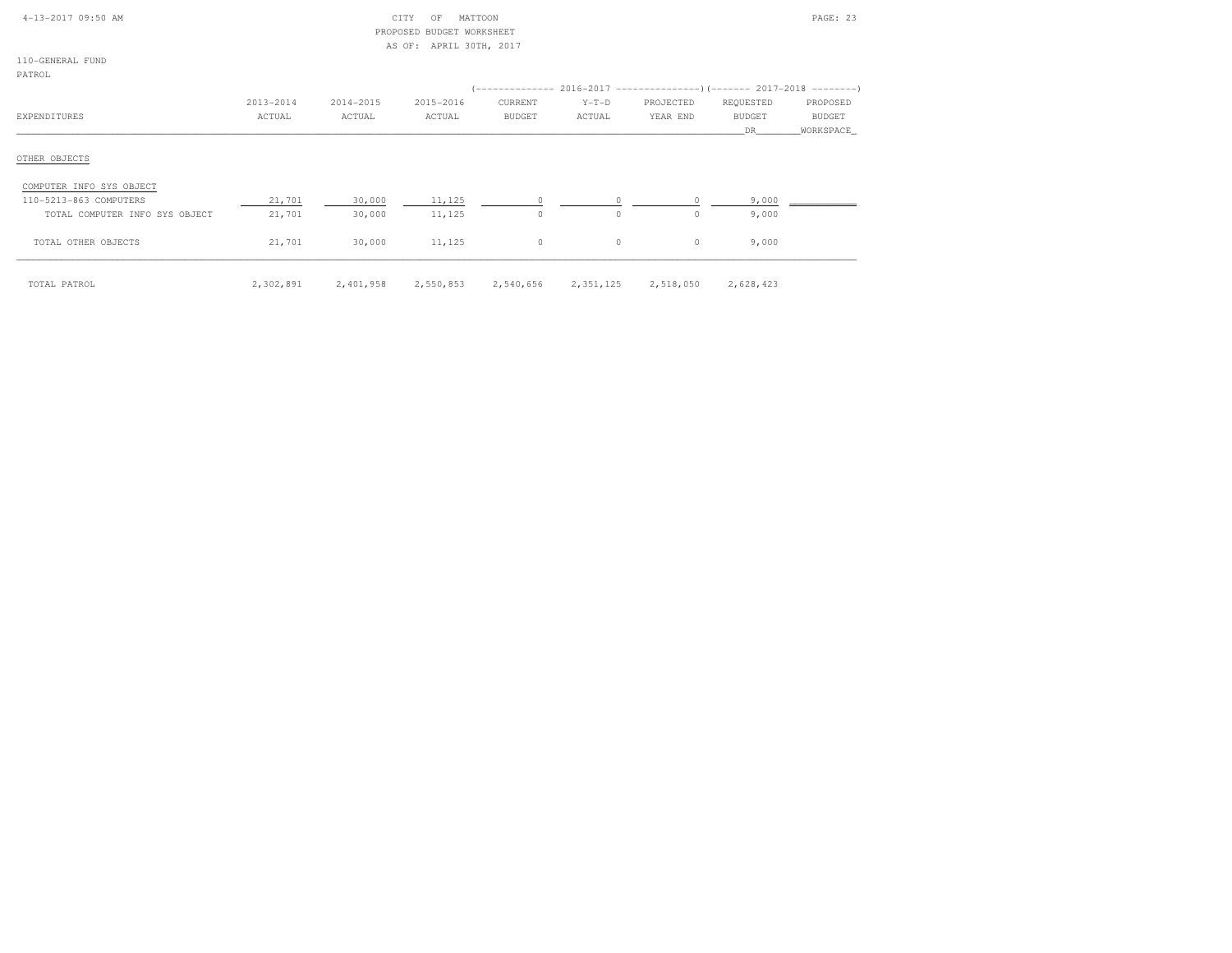# 4-13-2017 09:50 AM CITY OF MATTOON PAGE: 24 PROPOSED BUDGET WORKSHEETAS OF: APRIL 30TH, 2017

110-GENERAL FUNDK-9 SERVICE

|                                                            |                         |                     |                     |                          |                   | $(----------2016-2017$ ---------------) $(----2017-2018$ -------) |                            |                           |
|------------------------------------------------------------|-------------------------|---------------------|---------------------|--------------------------|-------------------|-------------------------------------------------------------------|----------------------------|---------------------------|
| <b>EXPENDITURES</b>                                        | $2013 - 2014$<br>ACTUAL | 2014-2015<br>ACTUAL | 2015-2016<br>ACTUAL | CURRENT<br><b>BUDGET</b> | $Y-T-D$<br>ACTUAL | PROJECTED<br>YEAR END                                             | REQUESTED<br><b>BUDGET</b> | PROPOSED<br><b>BUDGET</b> |
|                                                            |                         |                     |                     |                          |                   |                                                                   | DR                         | WORKSPACE_                |
|                                                            |                         |                     |                     |                          |                   |                                                                   |                            |                           |
| PERSONNEL SERVICES                                         |                         |                     |                     |                          |                   |                                                                   |                            |                           |
| SALARIES & WAGES<br>110-5214-111 SALARIES OF REG EMPLOYEES | 57,783                  | 113,011             |                     |                          |                   |                                                                   |                            |                           |
| 110-5214-113 OVERTIME                                      | 9,853                   | 33,037              | 122,978<br>20,647   | 128,012<br>16,010        | 117,168<br>24,941 | 127,586<br>28,723                                                 | 136,764<br>25,000          |                           |
| 110-5214-114 COMPENSATED ABSENCES                          | 1,922                   | 3,853               | 3,890               | $\circ$                  | 4,381             | 4,381                                                             | $\circ$                    |                           |
| TOTAL SALARIES & WAGES                                     | 69,557                  | 149,901             | 147,515             | 144,022                  | 146,490           | 160,690                                                           | 161,764                    |                           |
| TOTAL PERSONNEL SERVICES                                   | 69,557                  | 149,901             | 147,515             | 144,022                  | 146,490           | 160,690                                                           | 161,764                    |                           |
| EMPLOYEE BENEFITS                                          |                         |                     |                     |                          |                   |                                                                   |                            |                           |
|                                                            |                         |                     |                     |                          |                   |                                                                   |                            |                           |
| GROUP INSURANCE                                            |                         |                     |                     |                          |                   |                                                                   |                            |                           |
| 110-5214-211 GROUP HEALTH INSURANCE                        | 10,441                  | 31,335              | 32,284              | 29,545                   | 28,313            | 29,545                                                            | 29,628                     |                           |
| 110-5214-212 GROUP LIFE INSURANCE<br>TOTAL GROUP INSURANCE | 150<br>10,591           | 268<br>31,603       | 268<br>32,551       | 287<br>29,832            | 287<br>28,601     | 287<br>29,832                                                     | 312<br>29,940              |                           |
|                                                            |                         |                     |                     |                          |                   |                                                                   |                            |                           |
| SOCIAL SECURITY CONTRIB                                    |                         |                     |                     |                          |                   |                                                                   |                            |                           |
| 110-5214-222 MEDICARE CONTRIBUTIONS                        | 954                     | 2,096               | 2,002               | 2,088                    | 2,127             | 2,229                                                             | 2,346                      |                           |
| TOTAL SOCIAL SECURITY CONTRIB                              | 954                     | 2,096               | 2,002               | 2,088                    | 2,127             | 2,229                                                             | 2,346                      |                           |
| UNEMPLOYMNT COMPENSATION                                   |                         |                     |                     |                          |                   |                                                                   |                            |                           |
| 110-5214-240 UNEMPLOYMENT COMP.                            | 350                     | 718                 | 496                 | 428                      | 428               | 428                                                               | 454                        |                           |
| TOTAL UNEMPLOYMNT COMPENSATION                             | 350                     | 718                 | 496                 | 428                      | 428               | 428                                                               | 454                        |                           |
| WORKER'S COMPENSATION                                      |                         |                     |                     |                          |                   |                                                                   |                            |                           |
| 110-5214-250 WORKERS' COMPENSATION                         | 1,388                   | 3,201               | 4,030               | 3,894                    | 3,894             | 3,894                                                             | 4,956                      |                           |
| TOTAL WORKER'S COMPENSATION                                | 1,388                   | 3,201               | 4,030               | 3,894                    | 3,894             | 3,894                                                             | 4,956                      |                           |
| TOTAL EMPLOYEE BENEFITS                                    | 13,283                  | 37,618              | 39,079              | 36,242                   | 35,050            | 36,383                                                            | 37,695                     |                           |
| SUPPLIES                                                   |                         |                     |                     |                          |                   |                                                                   |                            |                           |
| GENERAL SUPPLIES                                           |                         |                     |                     |                          |                   |                                                                   |                            |                           |
| 110-5214-319 MISCELLANEOUS SUPPLIES                        | 665                     | 600                 | 667                 | 600                      | 5,049             | 1,225                                                             | 1,000                      |                           |
| TOTAL GENERAL SUPPLIES                                     | 665                     | 600                 | 667                 | 600                      | 5,049             | 1,225                                                             | 1,000                      |                           |
| TOTAL SUPPLIES                                             | 665                     | 600                 | 667                 | 600                      | 5,049             | 1,225                                                             | 1,000                      |                           |
| OTHER PURCHASED SERVICES                                   |                         |                     |                     |                          |                   |                                                                   |                            |                           |
| OTHER PURCHASED SERVICES                                   |                         |                     |                     |                          |                   |                                                                   |                            |                           |
| 110-5214-579 MISC OTHER PURCHASED SERVI                    | 3,247                   | 1,713               | 1,491               | 5,000                    | 8,483             | 9,000                                                             | 5,000                      |                           |
| TOTAL OTHER PURCHASED SERVICES                             | 3,247                   | 1,713               | 1,491               | 5,000                    | 8,483             | 9,000                                                             | 5,000                      |                           |
| TOTAL OTHER PURCHASED SERVICES                             | 3,247                   | 1,713               | 1,491               | 5,000                    | 8,483             | 9,000                                                             | 5,000                      |                           |
|                                                            |                         |                     |                     |                          |                   |                                                                   |                            |                           |
| TOTAL K-9 SERVICE                                          | 86,752                  | 189,832             | 188,751             | 185,864                  | 195,072           | 207,298                                                           | 205,459                    |                           |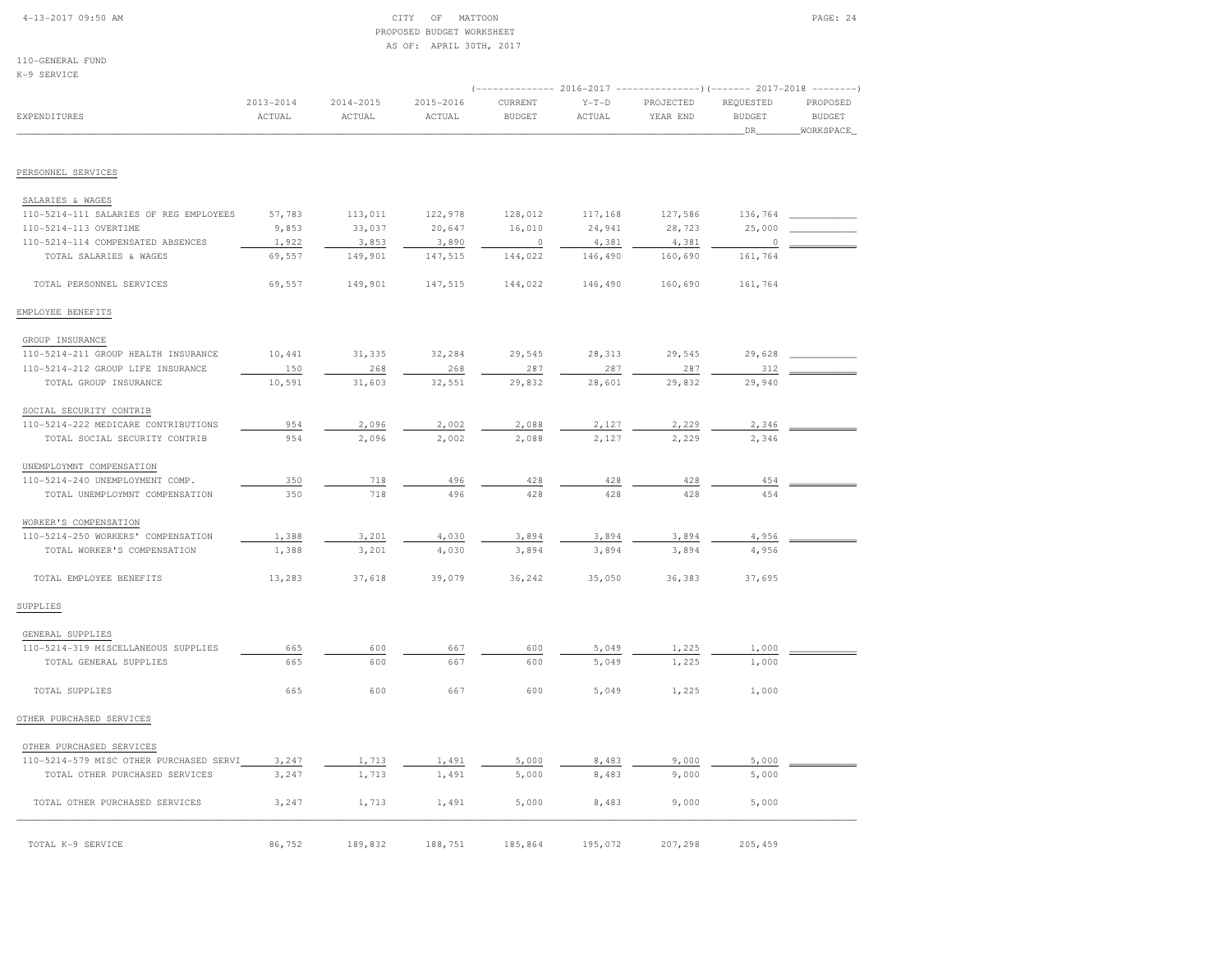|  | $4-13-2017$ 09:50 AM |  |
|--|----------------------|--|
|  |                      |  |

# CITY OF MATTOON **PAGE: 25**  PROPOSED BUDGET WORKSHEETAS OF: APRIL 30TH, 2017

110-GENERAL FUNDAUTOMOTIVE SERVICES

|                                     |                         |                         |                     |                          |                   | (-------------- 2016-2017 ---------------------- 2017-2018 ---------- |                                  |                                        |
|-------------------------------------|-------------------------|-------------------------|---------------------|--------------------------|-------------------|-----------------------------------------------------------------------|----------------------------------|----------------------------------------|
| <b>EXPENDITURES</b>                 | $2013 - 2014$<br>ACTUAL | $2014 - 2015$<br>ACTUAL | 2015-2016<br>ACTUAL | CURRENT<br><b>BUDGET</b> | $Y-T-D$<br>ACTUAL | PROJECTED<br>YEAR END                                                 | REQUESTED<br><b>BUDGET</b><br>DR | PROPOSED<br><b>BUDGET</b><br>WORKSPACE |
| SUPPLIES                            |                         |                         |                     |                          |                   |                                                                       |                                  |                                        |
| GENERAL SUPPLIES                    |                         |                         |                     |                          |                   |                                                                       |                                  |                                        |
| 110-5223-316 TOOLS & EQUIPMENT      | 399                     | 294                     | 323                 | 400                      | 426               | 550                                                                   | 400                              |                                        |
| 110-5223-318 VEHICLE PARTS          | 10,457                  | 7,739                   | 3,167               | 8,000                    | 8,499             | 9,500                                                                 | 8,500                            |                                        |
| 110-5223-319 MISCELLANEOUS SUPPLIES | 1,071                   | 1,708                   | 2,297               | 2,000                    | 2,413             | 2,000                                                                 | 2,000                            |                                        |
| TOTAL GENERAL SUPPLIES              | 11,926                  | 9,741                   | 5,787               | 10,400                   | 11,338            | 12,050                                                                | 10,900                           |                                        |
| ENERGY                              |                         |                         |                     |                          |                   |                                                                       |                                  |                                        |
| 110-5223-326 FUEL                   | 85,969                  | 71,429                  | 55,322              | 55,000                   | 48,566            | 57,000                                                                | 55,000                           |                                        |
| TOTAL ENERGY                        | 85,969                  | 71,429                  | 55,322              | 55,000                   | 48,566            | 57,000                                                                | 55,000                           |                                        |
| TOTAL SUPPLIES                      | 97,895                  | 81,170                  | 61,109              | 65,400                   | 59,904            | 69,050                                                                | 65,900                           |                                        |
| PURCHASED PROP MAINT SRV            |                         |                         |                     |                          |                   |                                                                       |                                  |                                        |
| REPAIR & MAINT SERVICES             |                         |                         |                     |                          |                   |                                                                       |                                  |                                        |
| 110-5223-434 REPAIR OF VEHICLES     | 35, 437                 | 33,820                  | 33,461              | 30,000                   | 29,006            | 37,000                                                                | 30,000                           |                                        |
| TOTAL REPAIR & MAINT SERVICES       | 35, 437                 | 33,820                  | 33,461              | 30,000                   | 29,006            | 37,000                                                                | 30,000                           |                                        |
| TOTAL PURCHASED PROP MAINT SRV      | 35, 437                 | 33,820                  | 33,461              | 30,000                   | 29,006            | 37,000                                                                | 30,000                           |                                        |
| PROPERTY                            |                         |                         |                     |                          |                   |                                                                       |                                  |                                        |
| MACHINERY & EQUIPMENT               |                         |                         |                     |                          |                   |                                                                       |                                  |                                        |
| 110-5223-743 MEF CONTRIBUTION       | 29,000                  | 50,000                  | 80,000              | 50,000                   | 50,000            | 50,000                                                                | 90,000                           |                                        |
| TOTAL MACHINERY & EQUIPMENT         | 29,000                  | 50,000                  | 80,000              | 50,000                   | 50,000            | 50,000                                                                | 90,000                           |                                        |
| TOTAL PROPERTY                      | 29,000                  | 50,000                  | 80,000              | 50,000                   | 50,000            | 50,000                                                                | 90,000                           |                                        |
| TOTAL AUTOMOTIVE SERVICES           | 162,332                 | 164,989                 | 174,570             | 145,400                  | 138,910           | 156,050                                                               | 185,900                          |                                        |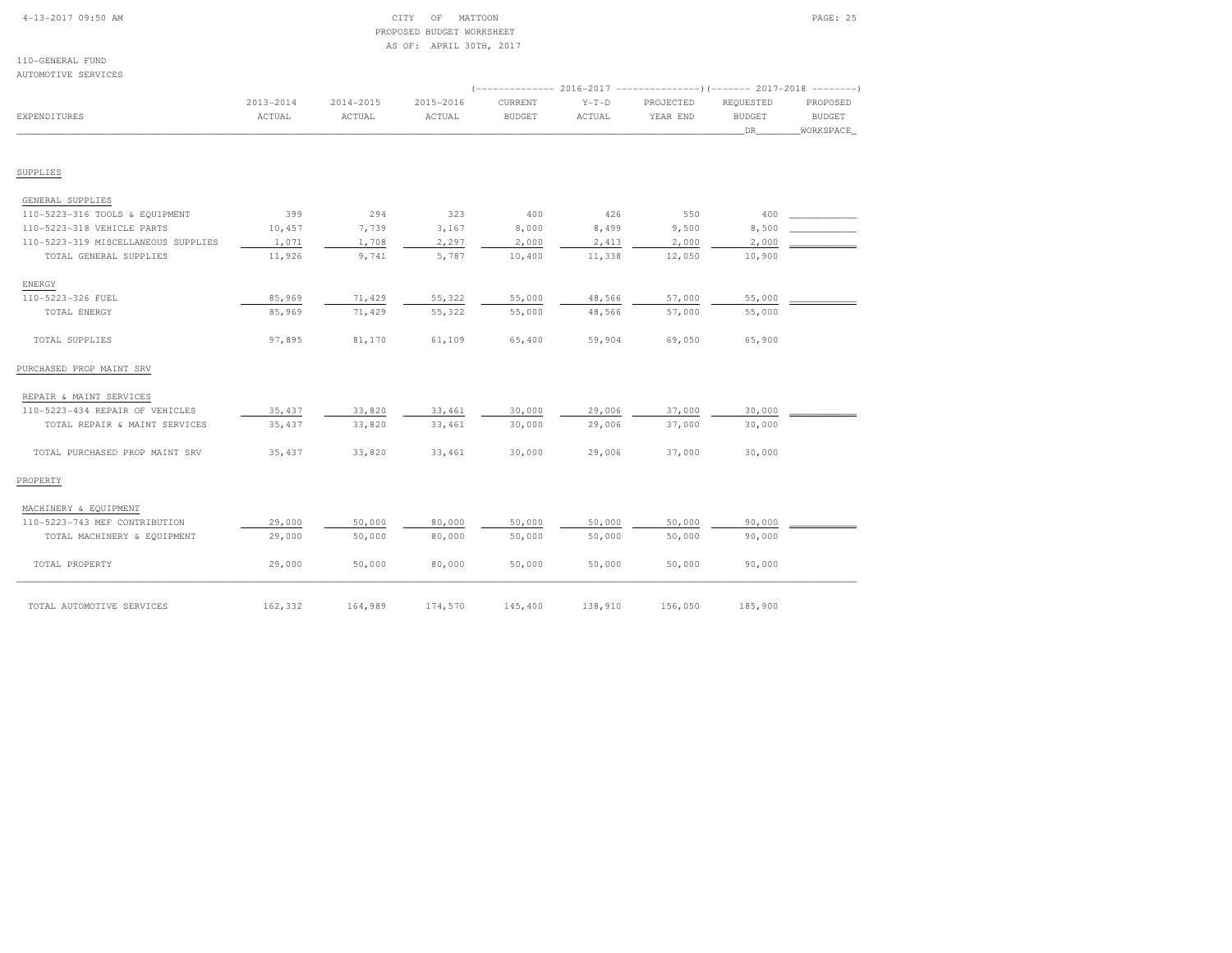# 4-13-2017 09:50 AM CITY OF MATTOON PAGE: 26 PROPOSED BUDGET WORKSHEETAS OF: APRIL 30TH, 2017

110-GENERAL FUNDPOLICE BUILDINGS

| EXPENDITURES                            | 2013-2014<br>ACTUAL | $2014 - 2015$<br>ACTUAL | 2015-2016<br>ACTUAL | <b>CURRENT</b><br><b>BUDGET</b> | $Y-T-D$<br>ACTUAL | PROJECTED<br>YEAR END | REQUESTED<br><b>BUDGET</b><br>DR | PROPOSED<br><b>BUDGET</b><br>WORKSPACE |
|-----------------------------------------|---------------------|-------------------------|---------------------|---------------------------------|-------------------|-----------------------|----------------------------------|----------------------------------------|
| SUPPLIES                                |                     |                         |                     |                                 |                   |                       |                                  |                                        |
|                                         |                     |                         |                     |                                 |                   |                       |                                  |                                        |
| GENERAL SUPPLIES                        |                     |                         |                     |                                 |                   |                       |                                  |                                        |
| 110-5224-312 CLEANING SUPPLIES          | 3,425               | 3,177                   | 3,325               | 3,500                           | 3,173             | 3,000                 | 3,500                            |                                        |
| 110-5224-316 TOOLS & EQUIPMENT          | 1,364               | 969                     | 835                 | 1,000                           | 1,806             | 1,806                 | 1,000                            |                                        |
| TOTAL GENERAL SUPPLIES                  | 4,789               | 4,146                   | 4,160               | 4,500                           | 4,979             | 4,806                 | 4,500                            |                                        |
| ENERGY                                  |                     |                         |                     |                                 |                   |                       |                                  |                                        |
| 110-5224-321 UTILITIES                  | 59,112              | 67,372                  | 66,565              | 54,734                          | 50,872            | 54,734                | 58,000                           |                                        |
| TOTAL ENERGY                            | 59,112              | 67,372                  | 66,565              | 54,734                          | 50,872            | 54,734                | 58,000                           |                                        |
| TOTAL SUPPLIES                          | 63,901              | 71,517                  | 70,725              | 59,234                          | 55,852            | 59,540                | 62,500                           |                                        |
| PURCHASED PROP MAINT SRV                |                     |                         |                     |                                 |                   |                       |                                  |                                        |
| REPAIR & MAINT SERVICES                 |                     |                         |                     |                                 |                   |                       |                                  |                                        |
| 110-5224-432 REPAIR OF BUILDINGS        | 17,115              | 16,847                  | 15,948              | 15,000                          | 14,891            | 15,000                | 15,000                           |                                        |
| 110-5224-435 ELEVATOR SERVICE AGREEMEN  | 9,901               | 10,093                  | 10,494              | 11,000                          | 9,993             | 11,000                | 11,000                           |                                        |
| 110-5224-439 OTHER REPAIR & MAINT SRVCS | 24,593              | 16,128                  | 17,377              | 15,000                          | 13,925            | 13,000                | 15,000                           |                                        |
| TOTAL REPAIR & MAINT SERVICES           | 51,609              | 43,067                  | 43,818              | 41,000                          | 38,809            | 39,000                | 41,000                           |                                        |
| TOTAL PURCHASED PROP MAINT SRV          | 51,609              | 43,067                  | 43,818              | 41,000                          | 38,809            | 39,000                | 41,000                           |                                        |
| OTHER OBJECTS                           |                     |                         |                     |                                 |                   |                       |                                  |                                        |
| FINANCIAL TRANS OBJECTS                 |                     |                         |                     |                                 |                   |                       |                                  |                                        |
| 110-5224-828 REAL ESTATE TAXES          | 85                  | 94                      | 107                 | $\circ$                         | 123               | 123                   | $\circ$                          |                                        |
| TOTAL FINANCIAL TRANS OBJECTS           | 85                  | 94                      | 107                 | $\Omega$                        | 123               | 123                   | $\Omega$                         |                                        |
| TOTAL OTHER OBJECTS                     | 85                  | 94                      | 107                 | $\circ$                         | 123               | 123                   | $\circ$                          |                                        |
| TOTAL POLICE BUILDINGS                  | 115,595             | 114,679                 | 114,650             | 100,234                         | 94,784            | 98,663                | 103,500                          |                                        |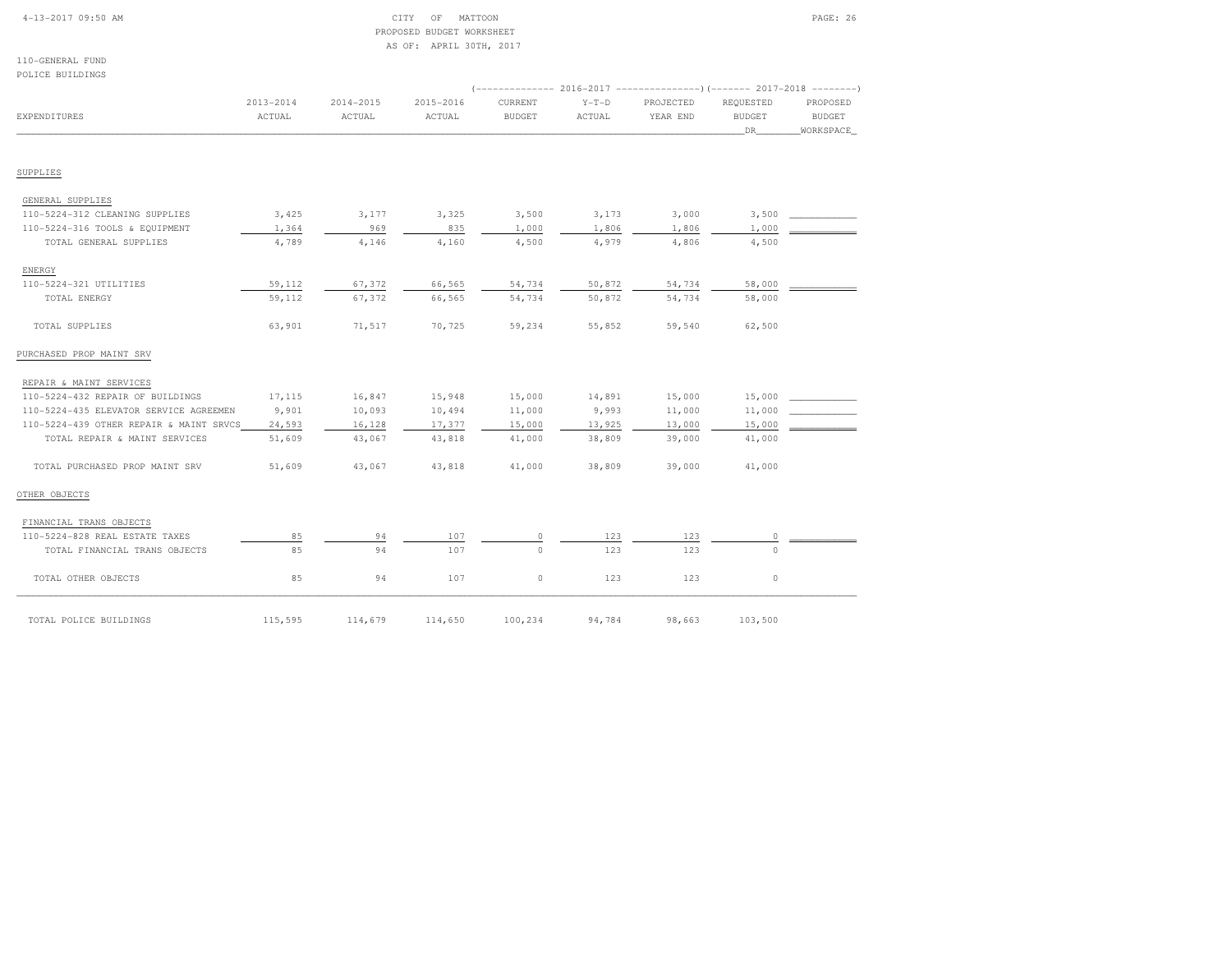# 4-13-2017 09:50 AM CITY OF MATTOON PAGE: 27 PROPOSED BUDGET WORKSHEETAS OF: APRIL 30TH, 2017

| SCHOOL RESOURCE PROGRAM                |                         |                         |                         |                          |                   |                       |                                  |                                        |
|----------------------------------------|-------------------------|-------------------------|-------------------------|--------------------------|-------------------|-----------------------|----------------------------------|----------------------------------------|
| EXPENDITURES                           | $2013 - 2014$<br>ACTUAL | $2014 - 2015$<br>ACTUAL | $2015 - 2016$<br>ACTUAL | CURRENT<br><b>BUDGET</b> | $Y-T-D$<br>ACTUAL | PROJECTED<br>YEAR END | REQUESTED<br><b>BUDGET</b><br>DR | PROPOSED<br><b>BUDGET</b><br>WORKSPACE |
| PERSONNEL SERVICES                     |                         |                         |                         |                          |                   |                       |                                  |                                        |
|                                        |                         |                         |                         |                          |                   |                       |                                  |                                        |
| SALARIES & WAGES                       |                         |                         |                         |                          |                   |                       |                                  |                                        |
| 110-5227-111 SALARIES OF REG EMPLOYEES | 70,095                  | 69,011                  | 75,120                  | 76,760                   | 69,686            | 76,082                | 78,358                           |                                        |
| 110-5227-113 OVERTIME                  | 2,759                   | 3,697                   | 2,761                   | 3,013                    | 5,019             | 6,106                 | 4,000                            |                                        |
| 110-5227-114 COMPENSATED ABSENCES      | 1,950                   | 1,968                   | 1,968                   | $\circ$                  | 2,140             | 2,140                 | $\cap$                           |                                        |
| TOTAL SALARIES & WAGES                 | 74,803                  | 74,676                  | 79,849                  | 79,773                   | 76,844            | 84,328                | 82,358                           |                                        |
| TOTAL PERSONNEL SERVICES               | 74,803                  | 74,676                  | 79,849                  | 79,773                   | 76,844            | 84,328                | 82,358                           |                                        |
| EMPLOYEE BENEFITS                      |                         |                         |                         |                          |                   |                       |                                  |                                        |
| GROUP INSURANCE                        |                         |                         |                         |                          |                   |                       |                                  |                                        |
| 110-5227-211 GROUP HEALTH INSURANCE    | 10,441                  | 15,668                  | 16,142                  | 14,772                   | 14,157            | 14,772                | 14,814                           |                                        |
| 110-5227-212 GROUP LIFE INSURANCE      | 150                     | 134                     | 134                     | 143                      | 143               | 143                   | 156                              |                                        |
| TOTAL GROUP INSURANCE                  | 10,591                  | 15,801                  | 16,276                  | 14,915                   | 14,300            | 14,915                | 14,970                           |                                        |
| SOCIAL SECURITY CONTRIB                |                         |                         |                         |                          |                   |                       |                                  |                                        |
| 110-5227-221 FICA CONTRIBUTIONS        | 814                     | 698                     | 812                     | 753                      | 818               | 850                   | 753                              |                                        |
| 110-5227-222 MEDICARE CONTRIBUTIONS    | 1,054                   | 1,037                   | 1,093                   | 1,157                    | 1,115             | 1,143                 | 1,194                            |                                        |
| TOTAL SOCIAL SECURITY CONTRIB          | 1,868                   | 1,735                   | 1,905                   | 1,910                    | 1,934             | 1,993                 | 1,948                            |                                        |
| UNEMPLOYMNT COMPENSATION               |                         |                         |                         |                          |                   |                       |                                  |                                        |
| 110-5227-240 UNEMPLOYMENT COMP.        | 595                     | 650                     | 449                     | 414                      | 414               | 414                   | 439                              |                                        |
| TOTAL UNEMPLOYMNT COMPENSATION         | 595                     | 650                     | 449                     | 414                      | 414               | 414                   | 439                              |                                        |
| WORKER'S COMPENSATION                  |                         |                         |                         |                          |                   |                       |                                  |                                        |
| 110-5227-250 WORKERS' COMPENSATION     | 1,771                   | 2,029                   | 2,339                   | 2,450                    | 2,450             | 2,450                 | 2,917                            |                                        |
| TOTAL WORKER'S COMPENSATION            | 1,771                   | 2,029                   | 2,339                   | 2,450                    | 2,450             | 2,450                 | 2,917                            |                                        |
| TOTAL EMPLOYEE BENEFITS                | 14,824                  | 20,216                  | 20,968                  | 19,689                   | 19,097            | 19,772                | 20,274                           |                                        |
| OTHER OBJECTS                          |                         |                         |                         |                          |                   |                       |                                  |                                        |
| COMPUTER INFO SYS OBJECT               |                         |                         |                         |                          |                   |                       |                                  |                                        |
| 110-5227-863 COMPUTERS                 |                         |                         |                         |                          |                   |                       | 2,000                            |                                        |
| TOTAL COMPUTER INFO SYS OBJECT         | $\Omega$                | $\Omega$                |                         |                          |                   |                       | 2,000                            |                                        |
| TOTAL OTHER OBJECTS                    | $\circ$                 | $\mathbb O$             | $\circ$                 | $\circ$                  | $\circ$           | $\circ$               | 2,000                            |                                        |
| TOTAL SCHOOL RESOURCE PROGRAM          | 89,628                  | 94,892                  | 100,818                 | 99,462                   | 95,942            | 104,100               | 104,633                          |                                        |
|                                        |                         |                         |                         |                          |                   |                       |                                  |                                        |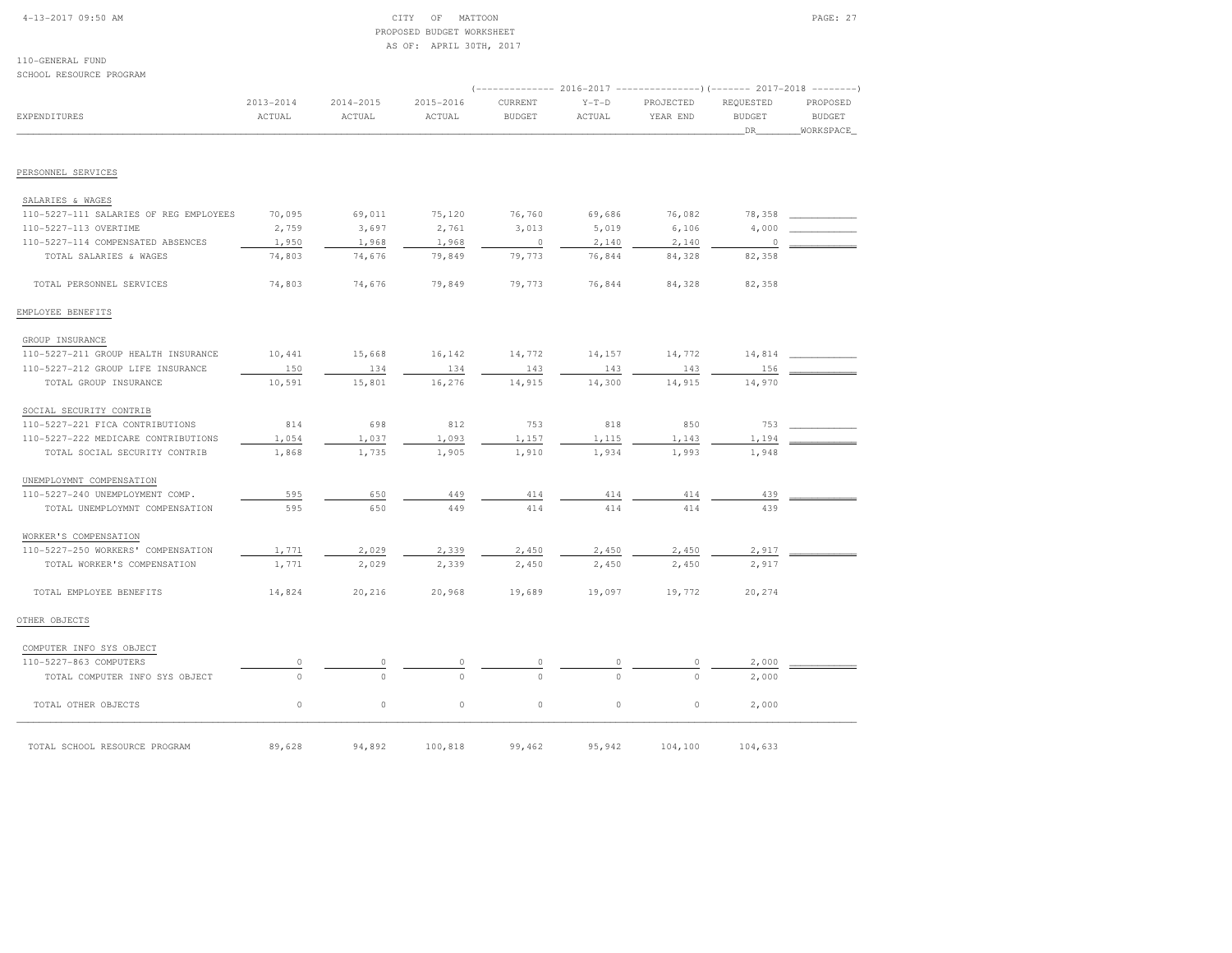### 4-13-2017 09:50 AM CITY OF MATTOON PAGE: 28 PROPOSED BUDGET WORKSHEETAS OF: APRIL 30TH, 2017

110-GENERAL FUNDFIRE PROTECTION ADMIN.

# (-------------- 2016-2017 ---------------)(------- 2017-2018 --------) 2013-2014 2014-2015 2015-2016 CURRENT Y-T-D PROJECTED REQUESTED PROPOSED EXPENDITURES ACTUAL ACTUAL ACTUAL BUDGET ACTUAL YEAR END BUDGET BUDGET\_\_\_\_\_\_\_\_\_\_\_\_\_\_\_\_\_\_\_\_\_\_\_\_\_\_\_\_\_\_\_\_\_\_\_\_\_\_\_\_\_\_\_\_\_\_\_\_\_\_\_\_\_\_\_\_\_\_\_\_\_\_\_\_\_\_\_\_\_\_\_\_\_\_\_\_\_\_\_\_\_\_\_\_\_\_\_\_\_\_\_\_\_\_\_\_\_\_\_\_\_\_\_\_\_\_\_\_\_\_\_\_\_\_\_\_\_\_\_\_\_\_\_\_\_\_\_\_\_\_DR\_\_\_\_\_\_\_\_WORKSPACE\_

PERSONNEL SERVICES

| SALARIES & WAGES<br>110-5241-111 SALARIES OF REG EMPLOYEES | 1,777,600 | 1,796,121 |                      | 2,278,041 |                      | 1,934,249 |                       |  |
|------------------------------------------------------------|-----------|-----------|----------------------|-----------|----------------------|-----------|-----------------------|--|
|                                                            |           |           | 1,834,728<br>$\circ$ | $\circ$   | 1,774,890<br>$\circ$ | $\circ$   | 2,287,317<br>$\Omega$ |  |
| 110-5241-112 SALARIES OF PART-TIME EMPL                    | 14,243    | 17,193    |                      |           |                      |           |                       |  |
| 110-5241-113 OVERTIME                                      | 208,404   | 189,619   | 315,707              | 215,000   | 240,329              | 266,037   | 300,000               |  |
| 110-5241-114 COMPENSATED ABSENCES                          | 316,364   | 298,679   | 369,835              | $\circ$   | 263,055              | 286,947   | 0                     |  |
| TOTAL SALARIES & WAGES                                     | 2,316,611 | 2,301,612 | 2,520,270            | 2,493,041 | 2,278,273            | 2,487,233 | 2,587,317             |  |
| TOTAL PERSONNEL SERVICES                                   | 2,316,611 | 2,301,612 | 2,520,270            | 2,493,041 | 2, 278, 273          | 2,487,233 | 2,587,317             |  |
| EMPLOYEE BENEFITS                                          |           |           |                      |           |                      |           |                       |  |
| GROUP INSURANCE                                            |           |           |                      |           |                      |           |                       |  |
| 110-5241-211 GROUP HEALTH INSURANCE                        | 310,793   | 429,367   | 445,942              | 426,469   | 383,510              | 400,508   | 418, 425              |  |
| 110-5241-212 GROUP LIFE INSURANCE                          | 4,808     | 4,282     | 4,415                | 4,732     | 4,732                | 4,732     | 5,148                 |  |
| TOTAL GROUP INSURANCE                                      | 315,600   | 433,649   | 450,358              | 431,201   | 388,242              | 405,240   | 423,573               |  |
|                                                            |           |           |                      |           |                      |           |                       |  |
| SOCIAL SECURITY CONTRIB                                    |           |           |                      |           |                      |           |                       |  |
| 110-5241-221 FICA CONTRIBUTIONS                            | 875       | 1,033     | 1,582                | 1,906     | 1,613                | 1,677     | 1,954                 |  |
| 110-5241-222 MEDICARE CONTRIBUTIONS                        | 31,169    | 30,383    | 33,057               | 34,739    | 31,808               | 33,123    | 37,516                |  |
| TOTAL SOCIAL SECURITY CONTRIB                              | 32,044    | 31,416    | 34,639               | 36,645    | 33, 421              | 34,800    | 39,470                |  |
|                                                            |           |           |                      |           |                      |           |                       |  |
| RETIREMENT CONTRIBTUIONS                                   |           |           |                      |           |                      |           |                       |  |
| 110-5241-231 IMRF CONTRIBUTIONS                            | $\circ$   | 835       | 2,996                | 3,529     | 2,875                | 3,107     | 3,561                 |  |
| 110-5241-233 FIREFIGHTERS PENSION CONTR 1,398,877          |           | 1,356,510 | 1,367,692            | 1,518,576 | 1,502,020            | 1,518,576 | 1,848,749             |  |
| TOTAL RETIREMENT CONTRIBTUIONS                             | 1,398,877 | 1,357,345 | 1,370,688            | 1,522,105 | 1,504,895            | 1,521,683 | 1,852,310             |  |
| UNEMPLOYMNT COMPENSATION                                   |           |           |                      |           |                      |           |                       |  |
| 110-5241-240 UNEMPLOYMENT COMP.                            | 11,469    | 11,851    | 8,180                | 7,057     | 7,057                | 7,057     | 7,484                 |  |
| TOTAL UNEMPLOYMNT COMPENSATION                             | 11,469    | 11,851    | 8,180                | 7,057     | 7,057                | 7.057     | 7,484                 |  |
|                                                            |           |           |                      |           |                      |           |                       |  |
| WORKER'S COMPENSATION                                      |           |           |                      |           |                      |           |                       |  |
| 110-5241-250 WORKERS' COMPENSATION                         | 186,996   | 200,953   | 240,515              | 260,919   | 260,919              | 260,919   | 311,165               |  |
| TOTAL WORKER'S COMPENSATION                                | 186,996   | 200,953   | 240,515              | 260,919   | 260,919              | 260,919   | 311,165               |  |
|                                                            |           |           |                      |           |                      |           |                       |  |
| TOTAL EMPLOYEE BENEFITS                                    | 1,944,986 | 2,035,214 | 2,104,379            | 2,257,927 | 2,194,533            | 2,229,699 | 2,634,002             |  |
| SUPPLIES                                                   |           |           |                      |           |                      |           |                       |  |
|                                                            |           |           |                      |           |                      |           |                       |  |
| GENERAL SUPPLIES                                           |           |           |                      |           |                      |           |                       |  |
| 110-5241-311 OFFICE SUPPLIES                               | 1,088     | 1,235     | 1,263                | 2,300     | 1,460                | 1,748     | 2,300                 |  |
| 110-5241-312 CLEANING SUPPLIES                             | 4,444     | 3,596     | 4,262                | 5,000     | 3,554                | 4,037     | 5,000                 |  |
| 110-5241-313 MEDICAL & SAFETY SUPPLIES                     | 21,018    | 56,054    | 58,254               | 21,273    | 17,889               | 20,852    | 19,400                |  |
| 110-5241-315 UNIFORMS & CLOTHING                           | 16,164    | 9,185     | 4,415                | 10,450    | 11,468               | 12,326    | 13,100                |  |
| 110-5241-316 TOOLS & EQUIPMENT                             | 4,191     | 5,703     | 6,308                | 3,450     | 1,428                | 8,034     | 3,450                 |  |
| 110-5241-318 VEHICLE PARTS                                 | 4,634     | 2,092     | 3,962                | 9,079     | 2,963                | 5,727     | 4,900                 |  |
| 110-5241-319 MISCELLANEOUS SUPPLIES                        | 4,563     | 6,475     | 4,304                | 7,320     | 4,028                | 6,192     | 5,820                 |  |

TOTAL GENERAL SUPPLIES 56,103 84,340 82,768 58,872 42,791 58,916 53,970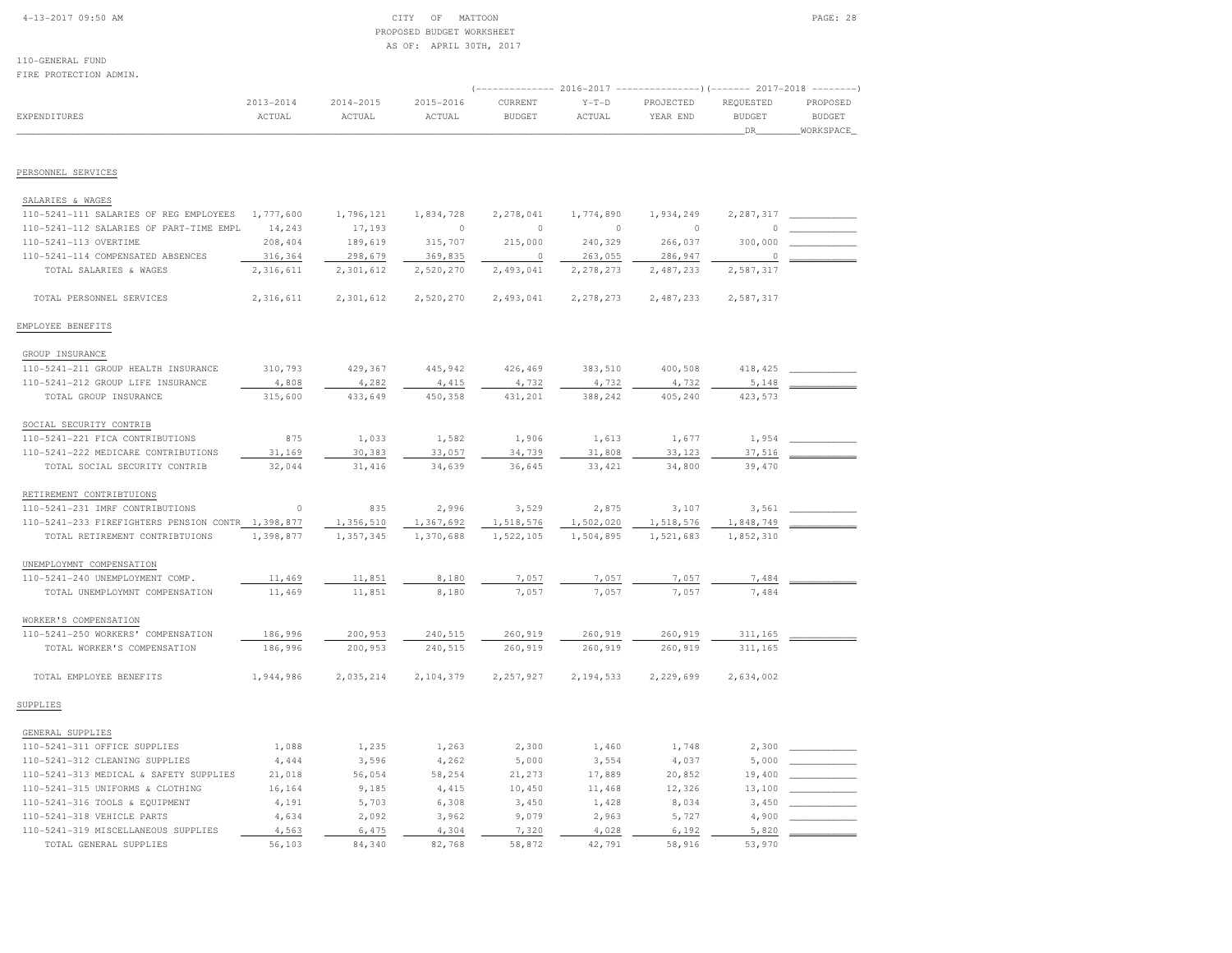### 4-13-2017 09:50 AM CITY OF MATTOON PAGE: 29 PROPOSED BUDGET WORKSHEETAS OF: APRIL 30TH, 2017

| FIRE PROTECTION ADMIN.               |               |               |               | ------------- 2016-2017 -----------------) (------- 2017-2018 |         |           |               |               |  |  |
|--------------------------------------|---------------|---------------|---------------|---------------------------------------------------------------|---------|-----------|---------------|---------------|--|--|
|                                      |               |               |               |                                                               |         |           | ---------     |               |  |  |
|                                      | $2013 - 2014$ | $2014 - 2015$ | $2015 - 2016$ | CURRENT                                                       | $Y-T-D$ | PROJECTED | REQUESTED     | PROPOSED      |  |  |
| <b>EXPENDITURES</b>                  | ACTUAL        | ACTUAL        | ACTUAL        | <b>BUDGET</b>                                                 | ACTUAL  | YEAR END  | <b>BUDGET</b> | <b>BUDGET</b> |  |  |
|                                      |               |               |               |                                                               |         |           | DR_           | WORKSPACE     |  |  |
| ENERGY                               |               |               |               |                                                               |         |           |               |               |  |  |
| 110-5241-321 UTILITIES               | 7,007         | 7,540         | 8,563         | 8,932                                                         | 7,141   | 9,004     | 9,000         |               |  |  |
| 110-5241-326 FUEL                    | 36,375        | 33,975        | 27,258        | 33,200                                                        | 28,003  | 27,958    | 30,000        |               |  |  |
| TOTAL ENERGY                         | 43,382        | 41,514        | 35,821        | 42,132                                                        | 35,145  | 36,962    | 39,000        |               |  |  |
| BOOKS & PERIODICALS                  |               |               |               |                                                               |         |           |               |               |  |  |
| 110-5241-340 BOOKS & PERIODICALS     | 1,664         | 1,524         | 463           | 1,600                                                         | 1,797   | 1,797     | 2,200         |               |  |  |
| TOTAL BOOKS & PERIODICALS            | 1,664         | 1,524         | 463           | 1,600                                                         | 1,797   | 1,797     | 2,200         |               |  |  |
|                                      |               |               |               |                                                               |         |           |               |               |  |  |
| TOTAL SUPPLIES                       | 101,149       | 127,379       | 119,053       | 102,604                                                       | 79,733  | 97,675    | 95,170        |               |  |  |
| PURCHASED PROP MAINT SRV             |               |               |               |                                                               |         |           |               |               |  |  |
| REPAIR & MAINT SERVICES              |               |               |               |                                                               |         |           |               |               |  |  |
| 110-5241-432 REPAIR OF BUILDINGS     | 7,182         | 1,930         | 5,197         | 8,500                                                         | 1,340   | 3,685     | 8,500         |               |  |  |
| 110-5241-433 REPAIR OF MACHINERY     | 11,912        | 11,660        | 18,198        | 18,400                                                        | 12,138  | 11,510    | 18,400        |               |  |  |
| 110-5241-434 REPAIR OF VEHICLES      | 14,854        | 40,863        | 27,429        | 24,690                                                        | 33,401  | 39,376    | 24,690        |               |  |  |
| TOTAL REPAIR & MAINT SERVICES        | 33,948        | 54,453        | 50,824        | 51,590                                                        | 46,879  | 54,571    | 51,590        |               |  |  |
| OTHER PROP MAINT SERVICE             |               |               |               |                                                               |         |           |               |               |  |  |
| TOTAL PURCHASED PROP MAINT SRV       | 33,948        | 54,453        | 50,824        | 51,590                                                        | 46,879  | 54,571    | 51,590        |               |  |  |
| OTHER PURCHASED SERVICES             |               |               |               |                                                               |         |           |               |               |  |  |
| PROFESSIONAL SERVICES                |               |               |               |                                                               |         |           |               |               |  |  |
| 110-5241-515 LABOR RELATIONS COUNSEL | 13,259        | $\circ$       | 6,289         | 5,000                                                         | 3,732   | 7,024     | 10,000        |               |  |  |
| TOTAL PROFESSIONAL SERVICES          | 13,259        | $\circ$       | 6,289         | 5,000                                                         | 3,732   | 7,024     | 10,000        |               |  |  |
| COMMUNICATION                        |               |               |               |                                                               |         |           |               |               |  |  |
| 110-5241-531 POSTAGE                 | 1,791         | 1,415         | 1,528         | 1,500                                                         | 1,311   | 1,823     | 1,500         |               |  |  |
| 110-5241-532 TELEPHONE               | 4,106         | 7,873         | 8,394         | 8,360                                                         | 8,304   | 9,232     | 8,360         |               |  |  |
| 110-5241-533 CELLULAR PHONE          | 5,173         | 2,402         | 2,400         | 2,400                                                         | 2,400   | 2,400     | 2,400         |               |  |  |
| 110-5241-535 RADIOS                  | 4,548         | 1,798         | 1,042         | 5,000                                                         | 3,633   | 4,095     | 5,000         |               |  |  |
| TOTAL COMMUNICATION                  | 15,617        | 13,487        | 13,364        | 17,260                                                        | 15,648  | 17,550    | 17,260        |               |  |  |
|                                      |               |               |               |                                                               |         |           |               |               |  |  |
| ADVERTISING                          |               |               |               |                                                               |         |           |               |               |  |  |
| 110-5241-541 SOFTWARE                | 4,105         | 4,470         | 4,470         | 6,070                                                         | 4,620   | 4,620     | 6,070         |               |  |  |
| TOTAL ADVERTISING                    | 4,105         | 4,470         | 4,470         | 6,070                                                         | 4,620   | 4,620     | 6,070         |               |  |  |
| EMPLOYEE BUSINESS EXP                |               |               |               |                                                               |         |           |               |               |  |  |
| 110-5241-562 TRAVEL & TRAINING       | 13,016        | 11,628        | 11,105        | 12,475                                                        | 17,515  | 18,719    | 19,917        |               |  |  |
| 110-5241-568 PHYSICALS               | 125           | $\circ$       | $\circ$       | $\circ$                                                       | 0       | 0         | 0             |               |  |  |
| TOTAL EMPLOYEE BUSINESS EXP          | 13,141        | 11,628        | 11,105        | 12,475                                                        | 17,515  | 18,719    | 19,917        |               |  |  |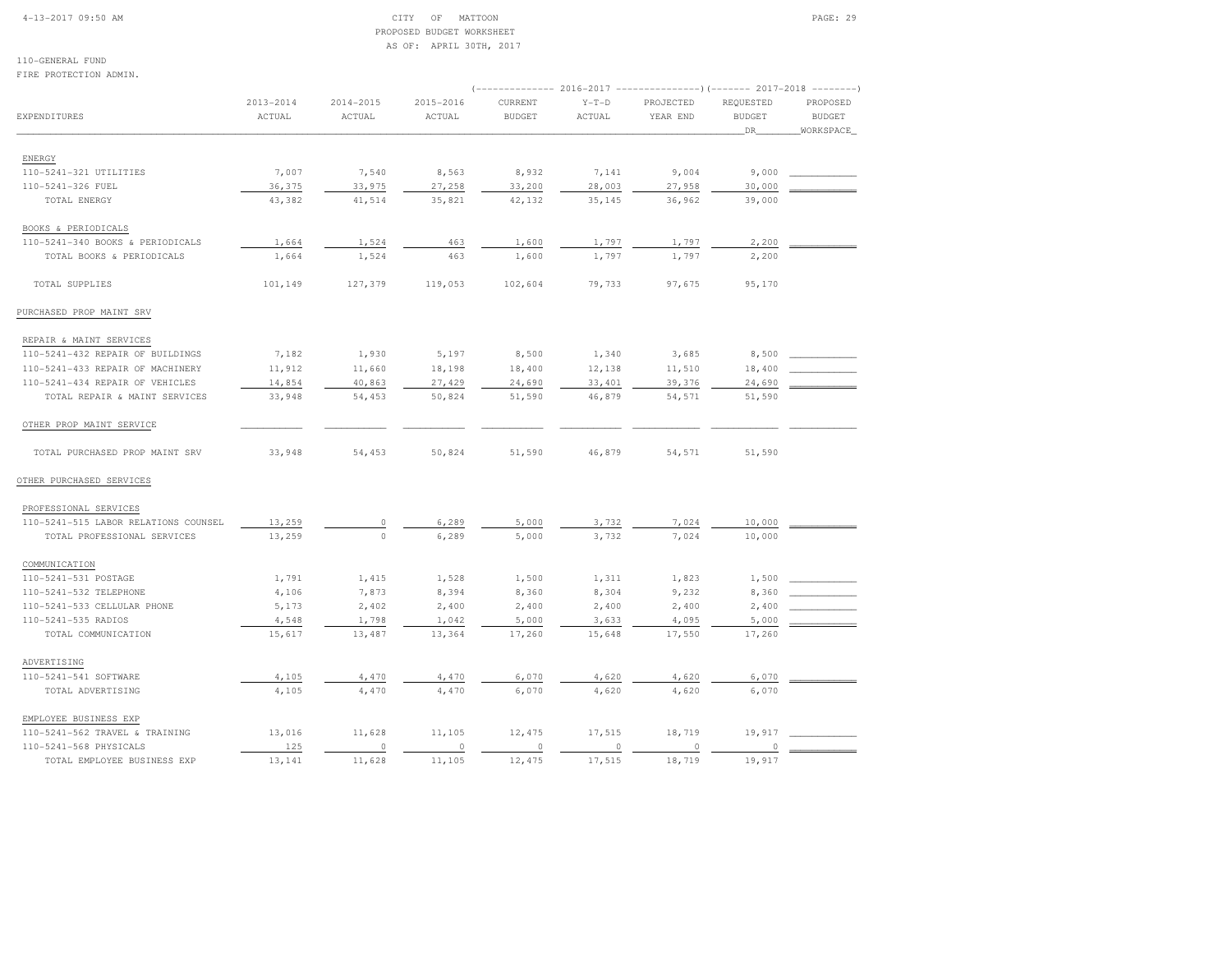### 4-13-2017 09:50 AM CITY OF MATTOON PAGE: 30 PROPOSED BUDGET WORKSHEETAS OF: APRIL 30TH, 2017

| FIRE PROTECTION ADMIN.                  |                         |                     |                     |                          |                   |                                                                                               |                                  |                                        |
|-----------------------------------------|-------------------------|---------------------|---------------------|--------------------------|-------------------|-----------------------------------------------------------------------------------------------|----------------------------------|----------------------------------------|
| <b>EXPENDITURES</b>                     | $2013 - 2014$<br>ACTUAL | 2014-2015<br>ACTUAL | 2015-2016<br>ACTUAL | CURRENT<br><b>BUDGET</b> | $Y-T-D$<br>ACTUAL | (-------------- 2016-2017 --------------------- 2017-2018 ----------<br>PROJECTED<br>YEAR END | REQUESTED<br><b>BUDGET</b><br>DR | PROPOSED<br><b>BUDGET</b><br>WORKSPACE |
| OTHER PURCHASED SERVICES                |                         |                     |                     |                          |                   |                                                                                               |                                  |                                        |
| 110-5241-571 DUES & MEMBERSHIPS         | 2,251                   | 1,207               | 2,437               | 1,805                    | 1,118             | 1,088                                                                                         | 1,555                            |                                        |
| 110-5241-573 LAUNDRY SERVICES           | 642                     | 365                 | 728                 | 800                      | 658               | 761                                                                                           | 800                              |                                        |
| 110-5241-578 AMBULANCE BILLING EXPENSES | 494                     | 1,865               | 1,922               | 1,200                    | 1,276             | 2,529                                                                                         | 1,200                            |                                        |
| 110-5241-579 MISC OTHER PURCHASED SERVI | 25,209                  | 25,493              | 23,875              | 22,940                   | 20,993            | 23,460                                                                                        | 22,940                           |                                        |
| TOTAL OTHER PURCHASED SERVICES          | 28,597                  | 28,930              | 28,962              | 26,745                   | 24,045            | 27,838                                                                                        | 26,495                           |                                        |
| TOTAL OTHER PURCHASED SERVICES          | 74,719                  | 58,515              | 64,190              | 67,550                   | 65,561            | 75,751                                                                                        | 79.742                           |                                        |
| PROPERTY                                |                         |                     |                     |                          |                   |                                                                                               |                                  |                                        |
| MACHINERY & EQUIPMENT                   |                         |                     |                     |                          |                   |                                                                                               |                                  |                                        |
| 110-5241-743 MEF CONTRIBUTION           | 137,029                 | 298,452             | 174,640             | 149,934                  | 149,934           | 149,935                                                                                       | 78,941                           |                                        |
| TOTAL MACHINERY & EQUIPMENT             | 137,029                 | 298,452             | 174,640             | 149,934                  | 149,934           | 149,935                                                                                       | 78,941                           |                                        |
| TOTAL PROPERTY                          | 137,029                 | 298,452             | 174,640             | 149,934                  | 149,934           | 149,935                                                                                       | 78,941                           |                                        |
| OTHER OBJECTS                           |                         |                     |                     |                          |                   |                                                                                               |                                  |                                        |
| FINANCIAL TRANS OBJECTS                 |                         |                     |                     |                          |                   |                                                                                               |                                  |                                        |
| 110-5241-814 PRINT/COPY MACH LEASE & MA | 843                     | 735                 | 515                 | 800                      | 498               | 546                                                                                           | 1,200                            |                                        |
| TOTAL FINANCIAL TRANS OBJECTS           | 843                     | 735                 | 515                 | 800                      | 498               | 546                                                                                           | 1,200                            |                                        |
| FINANCIAL TRANS OBJECTS                 |                         |                     |                     |                          |                   |                                                                                               |                                  |                                        |
| 110-5241-825 GRANT EXPENDITURES         | 5,511                   | 2,985               | 1,408               | $\circ$                  | $\circ$           | $\circ$                                                                                       | 241,905                          |                                        |
| 110-5241-826 FIRE INSURANCE TAX EXP.    | 23,446                  | 36,618              | 32,341              | 34,000                   | 51,181            | 34,896                                                                                        | 35,000                           |                                        |
| 110-5241-827 FIRE PREVENTION EXP.       | 1,050                   | 1,123               | 918                 | 2,000                    | 684               | 484                                                                                           | 2,000                            |                                        |
| 110-5241-828 REAL ESTATE TAXES          | 2                       | $\overline{2}$      | 11                  | $\circ$                  | 11                | 11                                                                                            | $\circ$                          |                                        |
| TOTAL FINANCIAL TRANS OBJECTS           | 30,009                  | 40,728              | 34,678              | 36,000                   | 51,876            | 35,391                                                                                        | 278,905                          |                                        |
| COMPUTER INFO SYS OBJECT                |                         |                     |                     |                          |                   |                                                                                               |                                  |                                        |
| 110-5241-863 COMPUTERS                  | 2,323                   | 0                   | 0                   | 4,700                    | 4,756             | 4,756                                                                                         | 2,400                            |                                        |
| TOTAL COMPUTER INFO SYS OBJECT          | 2,323                   | $\circ$             | $\circ$             | 4,700                    | 4,756             | 4,756                                                                                         | 2,400                            |                                        |
| TOTAL OTHER OBJECTS                     | 33,175                  | 41,463              | 35,193              | 41,500                   | 57,129            | 40,693                                                                                        | 282,505                          |                                        |
| TOTAL FIRE PROTECTION ADMIN.            | 4,641,617               | 4,917,087           | 5,068,549           | 5, 164, 146              | 4,872,042         | 5, 135, 557                                                                                   | 5,809,267                        |                                        |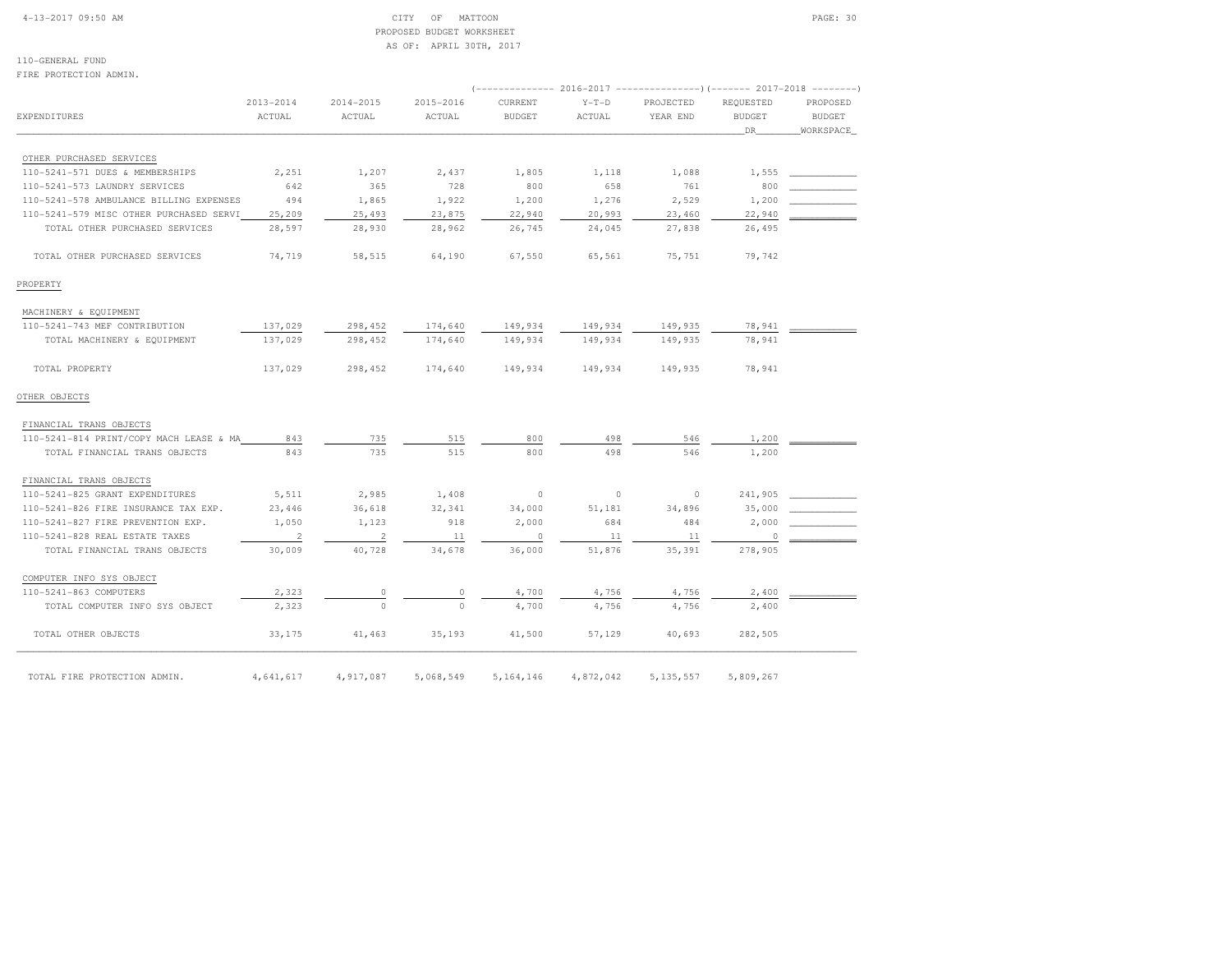# 4-13-2017 09:50 AM CITY OF MATTOON PAGE: 31 PROPOSED BUDGET WORKSHEETAS OF: APRIL 30TH, 2017

| COMMUNITY DEVELOPMENT                  |                         |                         |                     |                          |                   |                                                                                             |                                  |                                        |
|----------------------------------------|-------------------------|-------------------------|---------------------|--------------------------|-------------------|---------------------------------------------------------------------------------------------|----------------------------------|----------------------------------------|
| <b>EXPENDITURES</b>                    | $2013 - 2014$<br>ACTUAL | $2014 - 2015$<br>ACTUAL | 2015-2016<br>ACTUAL | CURRENT<br><b>BUDGET</b> | $Y-T-D$<br>ACTUAL | (------------- 2016-2017 --------------------- 2017-2018 ---------<br>PROJECTED<br>YEAR END | REQUESTED<br><b>BUDGET</b><br>DR | PROPOSED<br><b>BUDGET</b><br>WORKSPACE |
| PERSONNEL SERVICES                     |                         |                         |                     |                          |                   |                                                                                             |                                  |                                        |
| SALARIES & WAGES                       |                         |                         |                     |                          |                   |                                                                                             |                                  |                                        |
| 110-5261-111 SALARIES OF REG EMPLOYEES | 82,551                  | 68,584                  | 56,749              | 58,239                   | 48,522            | 53,603                                                                                      | 59,796                           |                                        |
| 110-5261-113 OVERTIME                  | $\circ$                 | $\circ$                 | 196                 | $\circ$                  | $\circ$           | $\circ$                                                                                     | $\Omega$                         |                                        |
| 110-5261-114 COMPENSATED ABSENCES      | 5,645                   | 5,080                   | 13,432              | $\circ$                  | 4,897             | 4,609                                                                                       | $\circ$                          |                                        |
| TOTAL SALARIES & WAGES                 | 88,196                  | 73,664                  | 70,377              | 58,239                   | 53,418            | 58,212                                                                                      | 59,796                           |                                        |
| TOTAL PERSONNEL SERVICES               | 88,196                  | 73,664                  | 70,377              | 58,239                   | 53,418            | 58,212                                                                                      | 59,796                           |                                        |
| EMPLOYEE BENEFITS                      |                         |                         |                     |                          |                   |                                                                                             |                                  |                                        |
| GROUP INSURANCE                        |                         |                         |                     |                          |                   |                                                                                             |                                  |                                        |
| 110-5261-211 GROUP HEALTH INSURANCE    | 16,611                  | 19,112                  | 17,761              | 15,777                   | 15,119            | 15,777                                                                                      | 15,822                           |                                        |
| 110-5261-212 GROUP LIFE INSURANCE      | 376                     | 211                     | 211                 | 153                      | 153               | 153                                                                                         | 167                              |                                        |
| TOTAL GROUP INSURANCE                  | 16,987                  | 19,323                  | 17,972              | 15,930                   | 15,272            | 15,930                                                                                      | 15,988                           |                                        |
| SOCIAL SECURITY CONTRIB                |                         |                         |                     |                          |                   |                                                                                             |                                  |                                        |
| 110-5261-221 FICA CONTRIBUTIONS        | 5,330                   | 4,331                   | 4,127               | 3,611                    | 3,216             | 3,344                                                                                       | 3,707                            |                                        |
| 110-5261-222 MEDICARE CONTRIBUTIONS    | 1,246                   | 1,013                   | 965                 | 844                      | 752               | 782                                                                                         | 867                              |                                        |
| TOTAL SOCIAL SECURITY CONTRIB          | 6,576                   | 5,344                   | 5,093               | 4,455                    | 3,968             | 4,126                                                                                       | 4,574                            |                                        |
| RETIREMENT CONTRIBTUIONS               |                         |                         |                     |                          |                   |                                                                                             |                                  |                                        |
| 110-5261-231 IMRF CONTRIBUTIONS        | 12,193                  | 9,051                   | 7,829               | 6,686                    | 5,728             | 6,196                                                                                       | 6,757                            |                                        |
| TOTAL RETIREMENT CONTRIBTUIONS         | 12,193                  | 9,051                   | 7,829               | 6,686                    | 5,728             | 6,196                                                                                       | 6,757                            |                                        |
| UNEMPLOYMNT COMPENSATION               |                         |                         |                     |                          |                   |                                                                                             |                                  |                                        |
| 110-5261-240 UNEMPLOYMENT COMP.        | 875                     | 567                     | 392                 | 228                      | 228               | 228                                                                                         | 242                              |                                        |
| TOTAL UNEMPLOYMNT COMPENSATION         | 875                     | 567                     | 392                 | 228                      | 228               | 228                                                                                         | 242                              |                                        |
| WORKER'S COMPENSATION                  |                         |                         |                     |                          |                   |                                                                                             |                                  |                                        |
| 110-5261-250 WORKERS' COMPENSATION     | 3,997                   | 1,772                   | 2,142               | 2,918                    | 2,918             | 2,918                                                                                       | 3,478                            |                                        |
| TOTAL WORKER'S COMPENSATION            | 3,997                   | 1,772                   | 2,142               | 2,918                    | 2,918             | 2,918                                                                                       | 3,478                            |                                        |
| TOTAL EMPLOYEE BENEFITS                | 40,628                  | 36,058                  | 33,428              | 30,217                   | 28,114            | 29,398                                                                                      | 31,040                           |                                        |
| SUPPLIES                               |                         |                         |                     |                          |                   |                                                                                             |                                  |                                        |
| GENERAL SUPPLIES                       |                         |                         |                     |                          |                   |                                                                                             |                                  |                                        |
| 110-5261-311 OFFICE SUPPLIES           | 750                     | 588                     | 956                 | 1,000                    | 627               | 902                                                                                         | 750                              |                                        |
| 110-5261-319 MISCELLANEOUS SUPPLIES    | 63                      | 359                     | 44                  | 300                      | 145               | 148                                                                                         | 200                              |                                        |
| TOTAL GENERAL SUPPLIES                 | 813                     | 947                     | 1,000               | 1,300                    | 772               | 1,050                                                                                       | 950                              |                                        |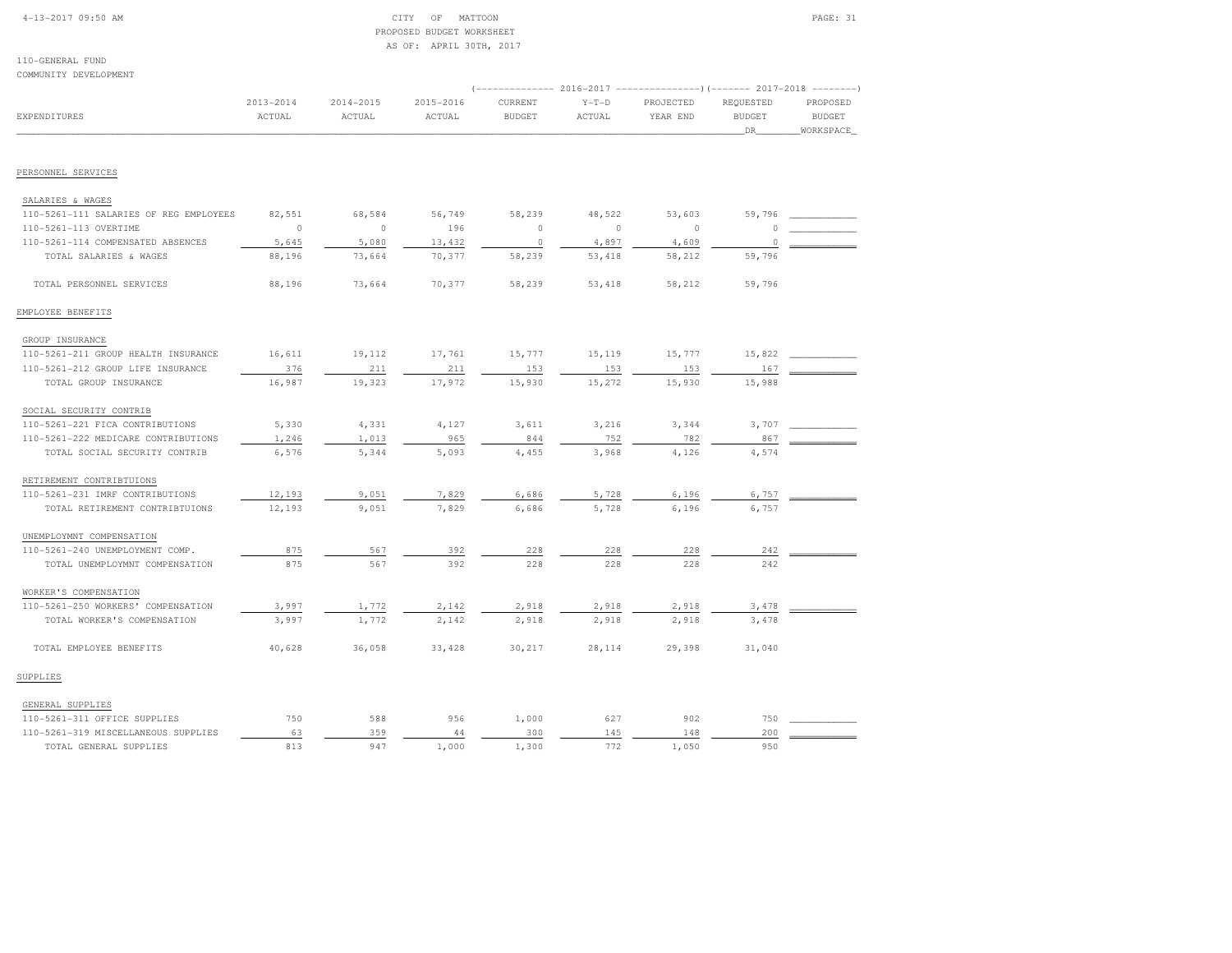| 4-13-2017 09:50 AM |  |
|--------------------|--|
|                    |  |

## CITY OF MATTOON PAGE: 32 PROPOSED BUDGET WORKSHEETAS OF: APRIL 30TH, 2017

|                                           |               |           | $\cdots$    |                |                |                |               |               |
|-------------------------------------------|---------------|-----------|-------------|----------------|----------------|----------------|---------------|---------------|
| 110-GENERAL FUND<br>COMMUNITY DEVELOPMENT |               |           |             |                |                |                |               |               |
|                                           |               |           |             |                |                |                |               |               |
|                                           | $2013 - 2014$ | 2014-2015 | 2015-2016   | CURRENT        | $Y-T-D$        | PROJECTED      | REQUESTED     | PROPOSED      |
| EXPENDITURES                              | ACTUAL        | ACTUAL    | ACTUAL      | <b>BUDGET</b>  | ACTUAL         | YEAR END       | <b>BUDGET</b> | <b>BUDGET</b> |
|                                           |               |           |             |                |                |                | DR            | WORKSPACE     |
| ENERGY                                    |               |           |             |                |                |                |               |               |
| BOOKS & PERIODICALS                       |               |           |             |                |                |                |               |               |
| 110-5261-340 BOOKS & PERIODICALS          | 0             | 61        | 197         | 350            | 23             | 23             | $\circ$       |               |
| TOTAL BOOKS & PERIODICALS                 | $\mathbb O$   | 61        | 197         | 350            | 23             | 23             | $\Omega$      |               |
| TOTAL SUPPLIES                            | 813           | 1,008     | 1,197       | 1,650          | 795            | 1,073          | 950           |               |
| PURCHASED PROP MAINT SRV                  |               |           |             |                |                |                |               |               |
| REPAIR & MAINT SERVICES                   |               |           |             |                |                |                |               |               |
| OTHER PURCHASED SERVICES                  |               |           |             |                |                |                |               |               |
| PROFESSIONAL SERVICES                     |               |           |             |                |                |                |               |               |
| 110-5261-511 PLANNING & DESIGN SERVICES   | 15,228        | 9,919     | 2,108       | 5,000          |                |                | 4,000         |               |
| TOTAL PROFESSIONAL SERVICES               | 15,228        | 9,919     | 2,108       | 5,000          |                |                | 4,000         |               |
| COMMUNICATION                             |               |           |             |                |                |                |               |               |
| 110-5261-531 POSTAGE                      | 158           | 604       | 99          | 350            | 66             | 128            | 300           |               |
| 110-5261-532 TELEPHONE                    | 3,050         | 3,069     | 2,673       | 2,700          | 2,079          | 2,453          | 2,700         |               |
| 110-5261-533 CELLULAR PHONE               | 2,400         | 2,000     | 1,200       | 1,200          | 1,200          | 1,200          | 1,200         |               |
| TOTAL COMMUNICATION                       | 5,608         | 5,673     | 3,972       | 4,250          | 3,345          | 3,781          | 4,200         |               |
| ADVERTISING                               |               |           |             |                |                |                |               |               |
| 110-5261-540 ADVERTISING                  | 48            | $\circ$   | $\circ$     | $\overline{0}$ | $\circ$        | $\overline{0}$ | $\circ$       |               |
| TOTAL ADVERTISING                         | 48            | $\Omega$  |             |                |                |                |               |               |
| PRINTING & BINDING                        |               |           |             |                |                |                |               |               |
| 110-5261-550 PRINTING & BINDING           | 62            | 256       | $\circ$     | 200            | 0              | 0              | 200           |               |
| TOTAL PRINTING & BINDING                  | 62            | 256       | $\circ$     | 200            | $\Omega$       | $\cap$         | 200           |               |
| EMPLOYEE BUSINESS EXP                     |               |           |             |                |                |                |               |               |
| 110-5261-562 TRAVEL & TRAINING            | 472           | 165       | $\mathbb O$ | 2,000          | $\circ$        | $\circ$        | 2,000         |               |
| 110-5261-564 PRIVATE VEHICLE EXP REIMB    | 2,043         | 1,594     | 1,993       | 3,000          | 2,259          | 2,393          | 2,500         |               |
| TOTAL EMPLOYEE BUSINESS EXP               | 2,515         | 1,759     | 1,993       | 5,000          | 2,259          | 2,393          | 4,500         |               |
| OTHER PURCHASED SERVICES                  |               |           |             |                |                |                |               |               |
| 110-5261-571 DUES & MEMBERSHIPS           | 515           | 615       | 521         | 700            | 314            | 414            | 700           |               |
| 110-5261-577 DEMOLITION SERVICES          | 42,888        | 2,290     | $\circ$     | $\circ$        | $\overline{0}$ | $\circ$        | $\circ$       |               |
| 110-5261-579 MISC OTHER PURCHASED SERVI   | 3,690         | 5,062     | 4,556       | $\mathbb O$    | 204            | 618            | $\circ$       |               |
| TOTAL OTHER PURCHASED SERVICES            | 47,093        | 7,966     | 5,077       | 700            | 517            | 1,032          | 700           |               |
| TOTAL OTHER PURCHASED SERVICES            | 70,552        | 25,573    | 13,149      | 15,150         | 6,121          | 7,206          | 13,600        |               |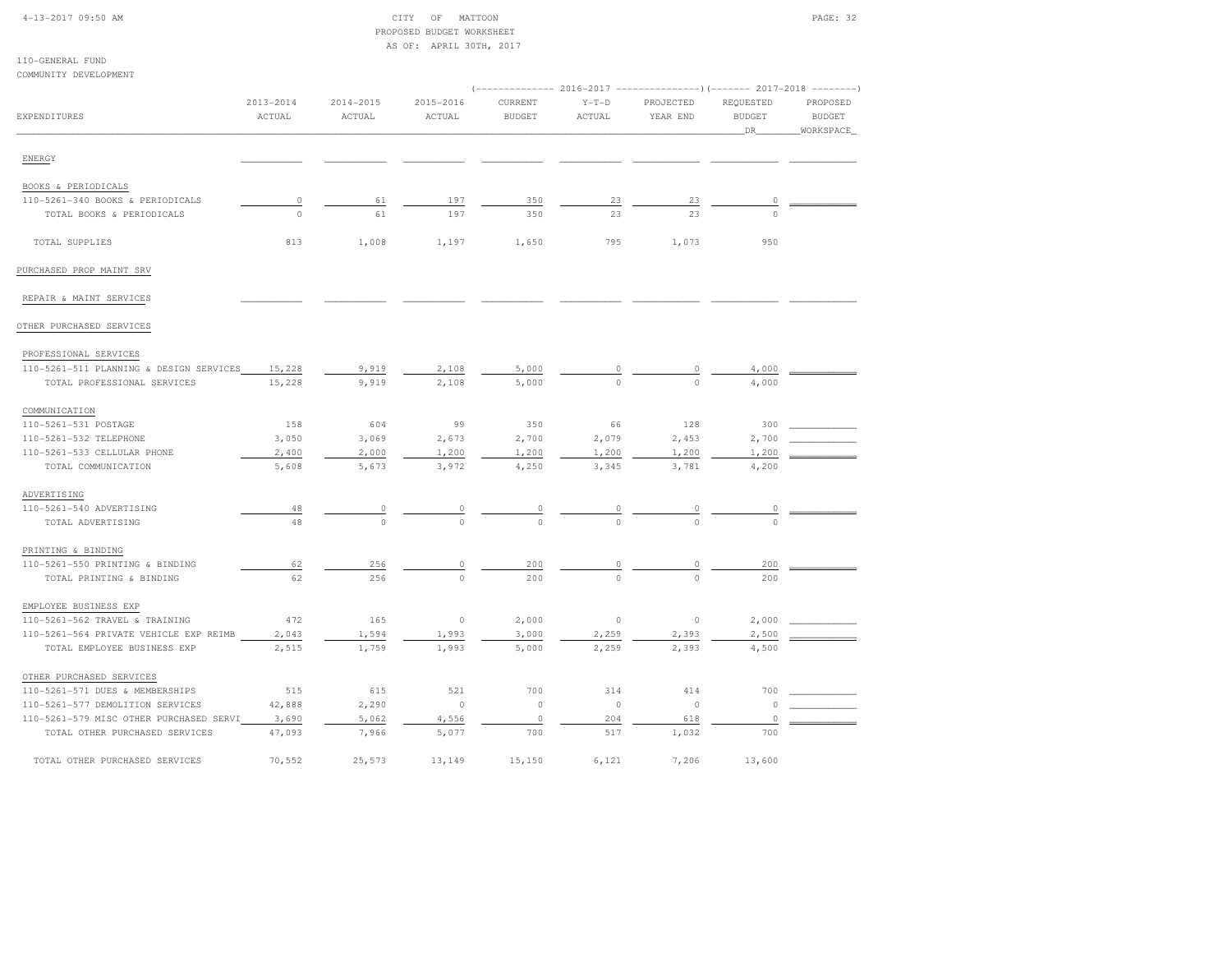| 4-13-2017 09:50 AM |  |  |
|--------------------|--|--|
|--------------------|--|--|

# CITY OF MATTOON **PAGE: 33**  PROPOSED BUDGET WORKSHEETAS OF: APRIL 30TH, 2017

| 110-GENERAL FUND      |  |
|-----------------------|--|
| COMMUNITY DEVELOPMENT |  |

|                                |           |                   |           |                        |         | (-------------- 2016-2017 ---------------------- 2017-2018 --------- |               |           |
|--------------------------------|-----------|-------------------|-----------|------------------------|---------|----------------------------------------------------------------------|---------------|-----------|
|                                | 2013-2014 | 2014-2015         | 2015-2016 | CURRENT                | $Y-T-D$ | PROJECTED                                                            | REQUESTED     | PROPOSED  |
| EXPENDITURES                   | ACTUAL    | ACTUAL            | ACTUAL    | <b>BUDGET</b>          | ACTUAL  | YEAR END                                                             | <b>BUDGET</b> | BUDGET    |
|                                |           |                   |           |                        |         |                                                                      | DR            | WORKSPACE |
| OTHER OBJECTS                  |           |                   |           |                        |         |                                                                      |               |           |
| FINANCIAL TRANS OBJECTS        |           |                   |           |                        |         |                                                                      |               |           |
| 110-5261-828 REAL ESTATE TAXES | 517       | 524               |           |                        |         | 9                                                                    | $\circ$       |           |
| TOTAL FINANCIAL TRANS OBJECTS  | 517       | 524               | 9         | $\circ$                | 9       | 9                                                                    | $\circ$       |           |
| COMPUTER INFO SYS OBJECT       |           |                   |           |                        |         |                                                                      |               |           |
| 110-5261-863 COMPUTERS         | 2,514     | $\circ$           |           | 1,200                  | 1,196   | 1,196                                                                | 176           |           |
| TOTAL COMPUTER INFO SYS OBJECT | 2,514     | $\circ$           | $\circ$   | 1,200                  | 1,196   | 1,196                                                                | 176           |           |
| TOTAL OTHER OBJECTS            | 3,030     | 524               | 9         | 1,200                  | 1,205   | 1,205                                                                | 176           |           |
| TOTAL COMMUNITY DEVELOPMENT    |           | 203, 220 136, 828 |           | 118,161 106,456 89,654 |         | 97,094                                                               | 105,563       |           |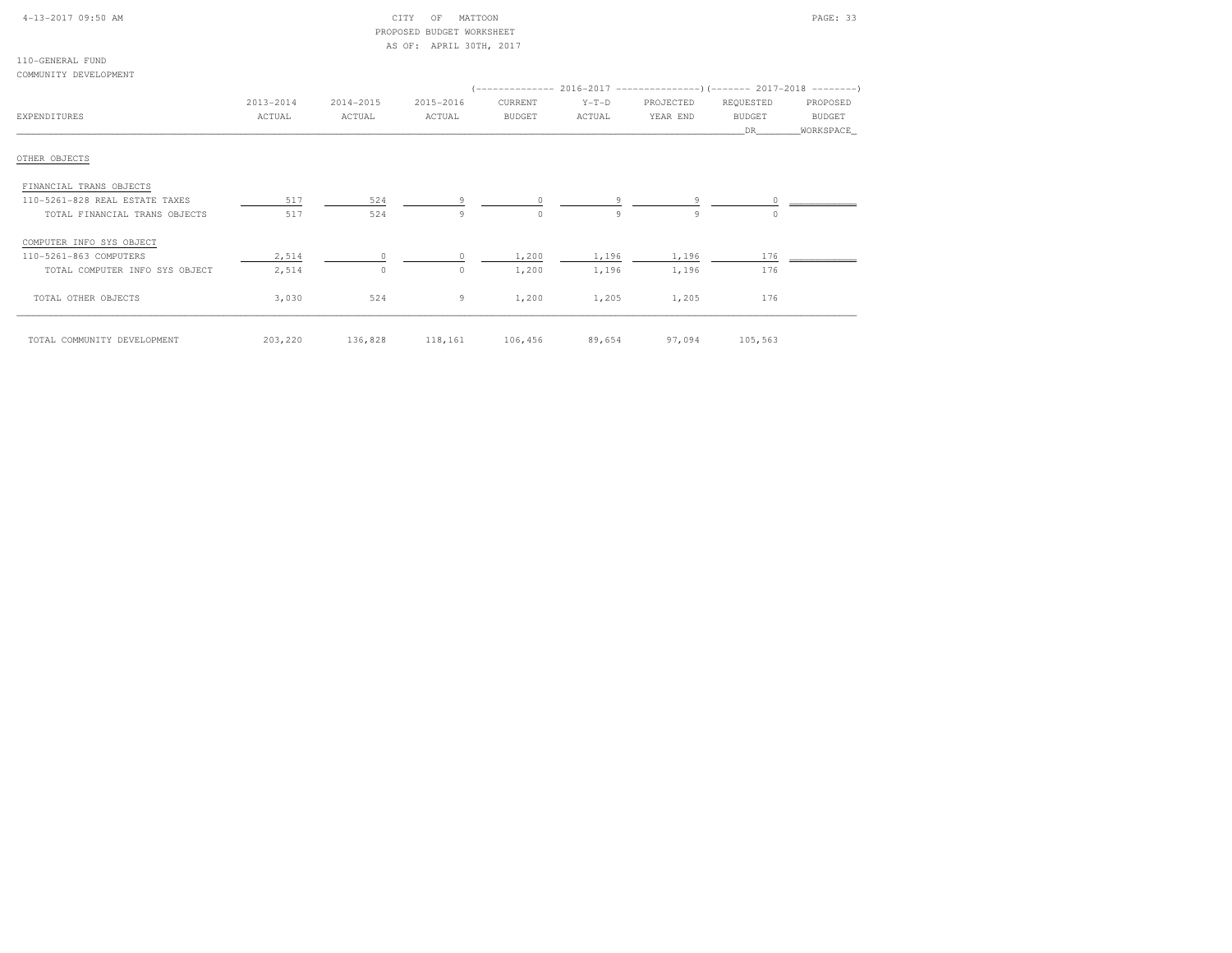# 4-13-2017 09:50 AM CITY OF MATTOON PAGE: 34 PROPOSED BUDGET WORKSHEETAS OF: APRIL 30TH, 2017

| PUBLIC WORKS                           |               |               |           |               |         |                                                                                  |                   |               |
|----------------------------------------|---------------|---------------|-----------|---------------|---------|----------------------------------------------------------------------------------|-------------------|---------------|
|                                        | $2013 - 2014$ | $2014 - 2015$ | 2015-2016 | CURRENT       | $Y-T-D$ | (-------------- 2016-2017 --------------------- 2017-2018 ---------<br>PROJECTED | REQUESTED         | PROPOSED      |
| <b>EXPENDITURES</b>                    | ACTUAL        | ACTUAL        | ACTUAL    | <b>BUDGET</b> | ACTUAL  | YEAR END                                                                         | <b>BUDGET</b>     | <b>BUDGET</b> |
|                                        |               |               |           |               |         |                                                                                  | $\_\!\mathsf{DR}$ | WORKSPACE     |
|                                        |               |               |           |               |         |                                                                                  |                   |               |
| PERSONNEL SERVICES                     |               |               |           |               |         |                                                                                  |                   |               |
| SALARIES & WAGES                       |               |               |           |               |         |                                                                                  |                   |               |
| 110-5310-111 SALARIES OF REG EMPLOYEES | 87,730        | 99,013        | 106,905   | 154,614       | 114,497 | 131,761                                                                          | 159,363           |               |
| 110-5310-113 OVERTIME                  | 96            | 277           | 607       | 600           | 932     | 1,102                                                                            | 600               |               |
| 110-5310-114 COMPENSATED ABSENCES      | 12,186        | 10,286        | 18,207    | $\circ$       | 9,754   | 10,266                                                                           | $\circ$           |               |
| TOTAL SALARIES & WAGES                 | 100,011       | 109,577       | 125,719   | 155,214       | 125,184 | 143,129                                                                          | 159,963           |               |
| TOTAL PERSONNEL SERVICES               | 100,011       | 109,577       | 125,719   | 155,214       | 125,184 | 143,129                                                                          | 159,963           |               |
| EMPLOYEE BENEFITS                      |               |               |           |               |         |                                                                                  |                   |               |
| GROUP INSURANCE                        |               |               |           |               |         |                                                                                  |                   |               |
| 110-5310-211 GROUP HEALTH INSURANCE    | 18,871        | 18,691        | 16,624    | 17,446        | 16,842  | 17,569                                                                           | 19,275            |               |
| 110-5310-212 GROUP LIFE INSURANCE      | 406           | 389           | 389       | 338           | 338     | 338                                                                              | 368               |               |
| TOTAL GROUP INSURANCE                  | 19,277        | 19,080        | 17,014    | 17,784        | 17,180  | 17,907                                                                           | 19,644            |               |
| SOCIAL SECURITY CONTRIB                |               |               |           |               |         |                                                                                  |                   |               |
| 110-5310-221 FICA CONTRIBUTIONS        | 9,844         | 9,055         | 9,754     | 9,623         | 9,157   | 9,527                                                                            | 9,918             |               |
| 110-5310-222 MEDICARE CONTRIBUTIONS    | 2,302         | 2,118         | 2,281     | 2,251         | 2,142   | 2,228                                                                            | 2,319             |               |
| TOTAL SOCIAL SECURITY CONTRIB          | 12,147        | 11,172        | 12,036    | 11,874        | 11,299  | 11,755                                                                           | 12,237            |               |
| RETIREMENT CONTRIBTUIONS               |               |               |           |               |         |                                                                                  |                   |               |
| 110-5310-231 IMRF CONTRIBUTIONS        | 22,433        | 18,916        | 18,483    | 17,819        | 16,312  | 17,652                                                                           | 18,076            |               |
| TOTAL RETIREMENT CONTRIBTUIONS         | 22,433        | 18,916        | 18,483    | 17,819        | 16,312  | 17,652                                                                           | 18,076            |               |
| UNEMPLOYMNT COMPENSATION               |               |               |           |               |         |                                                                                  |                   |               |
| 110-5310-240 UNEMPLOYMENT COMP.        | 945           | 1,045         | 721       | 505           | 505     | 505                                                                              | 535               |               |
| TOTAL UNEMPLOYMNT COMPENSATION         | 945           | 1,045         | 721       | 505           | 505     | 505                                                                              | 535               |               |
| WORKER'S COMPENSATION                  |               |               |           |               |         |                                                                                  |                   |               |
| 110-5310-250 WORKERS' COMPENSATION     | 7,378         | 9,244         | 6,558     | 6,329         | 6,329   | 6,329                                                                            | 7,528             |               |
| TOTAL WORKER'S COMPENSATION            | 7,378         | 9,244         | 6,558     | 6,329         | 6,329   | 6,329                                                                            | 7,528             |               |
| TOTAL EMPLOYEE BENEFITS                | 62,180        | 59,458        | 54,812    | 54,311        | 51,625  | 54,148                                                                           | 58,019            |               |
| SUPPLIES                               |               |               |           |               |         |                                                                                  |                   |               |
| GENERAL SUPPLIES                       |               |               |           |               |         |                                                                                  |                   |               |
| 110-5310-311 OFFICE SUPPLIES           | 810           | 1,205         | 1,034     | 1,200         | 796     | 958                                                                              | 1,000             |               |
| 110-5310-316 TOOLS & EQUIPMENT         | 345           | 204           | 52        | 600           | 58      | 213                                                                              | 300               |               |
| 110-5310-319 MISCELLANEOUS SUPPLIES    | 1,344         | 2,160         | 1,511     | 1,500         | 298     | 626                                                                              | 1,500             |               |
| TOTAL GENERAL SUPPLIES                 | 2,499         | 3,569         | 2,597     | 3,300         | 1,152   | 1,797                                                                            | 2,800             |               |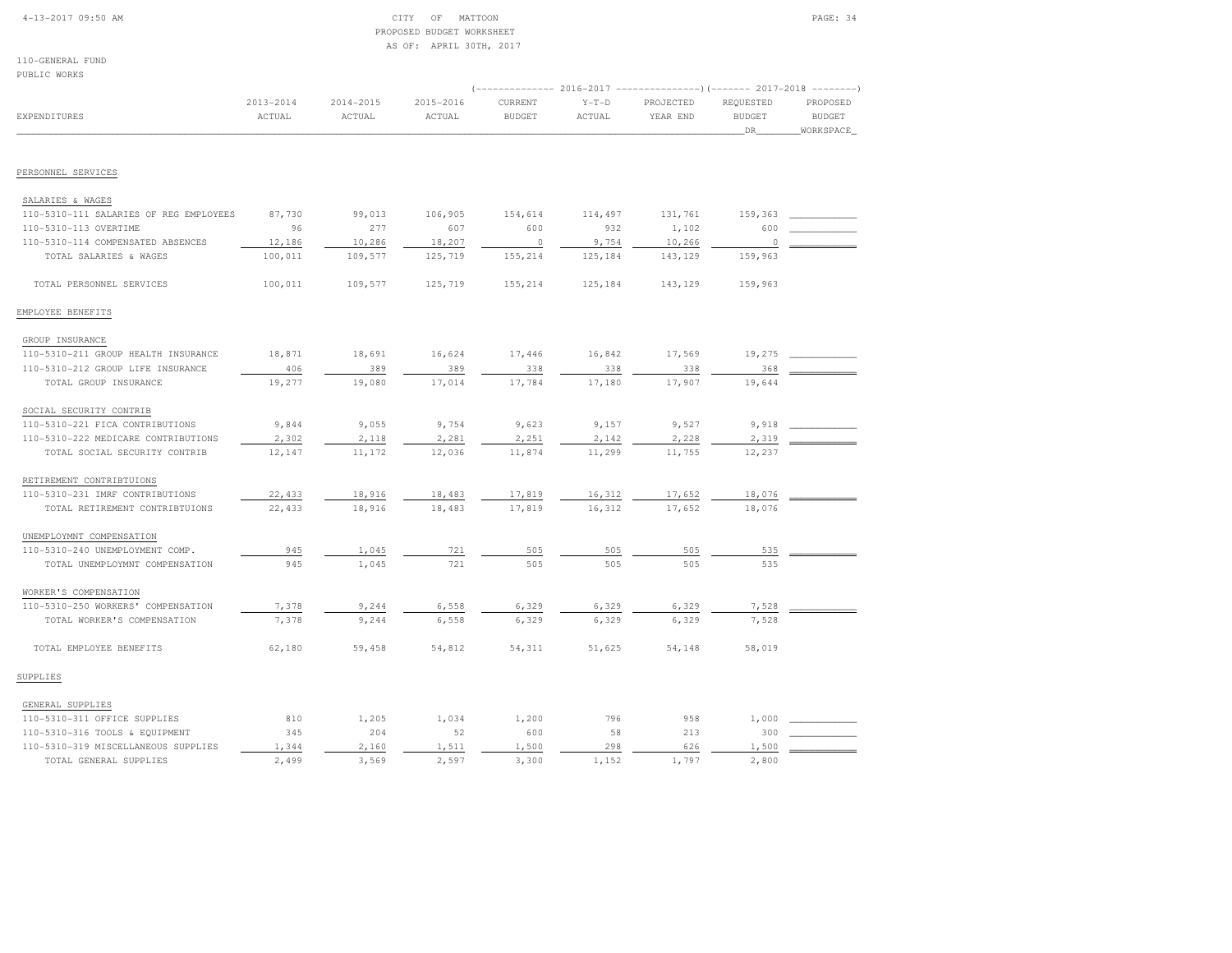#### 4-13-2017 09:50 AM CITY OF MATTOON PAGE: 35 PROPOSED BUDGET WORKSHEETAS OF: APRIL 30TH, 2017

110-GENERAL FUNDPUBLIC WORKS

| PUBLIC WORKS                            |           |               |           |               |         |                                                                                   |                     |                            |
|-----------------------------------------|-----------|---------------|-----------|---------------|---------|-----------------------------------------------------------------------------------|---------------------|----------------------------|
|                                         | 2013-2014 | $2014 - 2015$ | 2015-2016 | CURRENT       | $Y-T-D$ | (-------------- 2016-2017 --------------------- 2017-2018 ----------<br>PROJECTED | REQUESTED           | PROPOSED                   |
| EXPENDITURES                            | ACTUAL    | ACTUAL        | ACTUAL    | <b>BUDGET</b> | ACTUAL  | YEAR END                                                                          | <b>BUDGET</b><br>DR | <b>BUDGET</b><br>WORKSPACE |
| BOOKS & PERIODICALS                     |           |               |           |               |         |                                                                                   |                     |                            |
| 110-5310-340 BOOKS & PERIODICALS        | $\circ$   |               | 0         | 200           |         | 0                                                                                 | 100                 |                            |
| TOTAL BOOKS & PERIODICALS               | $\circ$   | $\Omega$      | $\Omega$  | 200           |         | $\Omega$                                                                          | 100                 |                            |
| TOTAL SUPPLIES                          | 2,499     | 3,569         | 2,597     | 3,500         | 1,152   | 1,797                                                                             | 2,900               |                            |
| PURCHASED PROP MAINT SRV                |           |               |           |               |         |                                                                                   |                     |                            |
| CLEANING SERVICES                       |           |               |           |               |         |                                                                                   |                     |                            |
| 110-5310-421 DISPOSAL SERVICES          | 18,543    | 23,170        | 21,416    | 22,000        | 20,613  | 23, 474                                                                           | 22,000              |                            |
| TOTAL CLEANING SERVICES                 | 18,543    | 23,170        | 21,416    | 22,000        | 20,613  | 23, 474                                                                           | 22,000              |                            |
| TOTAL PURCHASED PROP MAINT SRV          | 18,543    | 23,170        | 21,416    | 22,000        | 20,613  | 23, 474                                                                           | 22,000              |                            |
| OTHER PURCHASED SERVICES                |           |               |           |               |         |                                                                                   |                     |                            |
| PROFESSIONAL SERVICES                   |           |               |           |               |         |                                                                                   |                     |                            |
| 110-5310-515 LABOR RELATIONS COUNSEL    | 4,641     | 12,930        | 610       | 5,000         | 25      | 610                                                                               | 5,000               |                            |
| 110-5310-519 OTHER PROFESSIONAL SERVICE | 1,710     | 2,414         | 10,050    | 12,500        | 12,177  | 12,177                                                                            | 12,500              |                            |
| TOTAL PROFESSIONAL SERVICES             | 6,351     | 15,344        | 10,660    | 17,500        | 12,202  | 12,787                                                                            | 17,500              |                            |
| COMMUNICATION                           |           |               |           |               |         |                                                                                   |                     |                            |
| 110-5310-533 CELLULAR PHONE             | 827       | 852           | 822       | 900           | 882     | 951                                                                               | 900                 |                            |
| TOTAL COMMUNICATION                     | 827       | 852           | 822       | 900           | 882     | 951                                                                               | 900                 |                            |
| ADVERTISING                             |           |               |           |               |         |                                                                                   |                     |                            |
| 110-5310-540 ADVERTISING                | 234       | 831           | 216       | 700           | $\circ$ | $\overline{0}$                                                                    | 500                 |                            |
| TOTAL ADVERTISING                       | 234       | 831           | 216       | 700           | $\cap$  | $\Omega$                                                                          | 500                 |                            |
| EMPLOYEE BUSINESS EXP                   |           |               |           |               |         |                                                                                   |                     |                            |
| 110-5310-561 BUSINESS MEETING EXPENSE   | 359       | 1,322         | 543       | 800           | 450     | 497                                                                               | 700                 |                            |
| 110-5310-562 TRAVEL & TRAINING          | 293       | 638           | 2,200     | 500           | 10      | 10                                                                                | 500                 |                            |
| 110-5310-564 PRIVATE VEHICLE EXP REIMB  | 70        | 84            | 64        | 100           | 35      | 64                                                                                | 100                 |                            |
| TOTAL EMPLOYEE BUSINESS EXP             | 722       | 2,045         | 2,806     | 1,400         | 495     | 571                                                                               | 1,300               |                            |
| OTHER PURCHASED SERVICES                |           |               |           |               |         |                                                                                   |                     |                            |
| 110-5310-571 DUES & MEMBERSHIPS         | 62        | $\circ$       | 62        | 100           | 45      | 45                                                                                | 100                 |                            |
| 110-5310-579 MISC OTHER PURCHASED SERVI | 2,421     | 4,600         | 2,547     | 3,500         | 3,962   | 3,962                                                                             | 3,500               |                            |
| TOTAL OTHER PURCHASED SERVICES          | 2,483     | 4,600         | 2,609     | 3,600         | 4,007   | 4,007                                                                             | 3,600               |                            |
| TOTAL OTHER PURCHASED SERVICES          | 10,616    | 23,672        | 17,113    | 24,100        | 17,585  | 18,316                                                                            | 23,800              |                            |

OTHER OBJECTS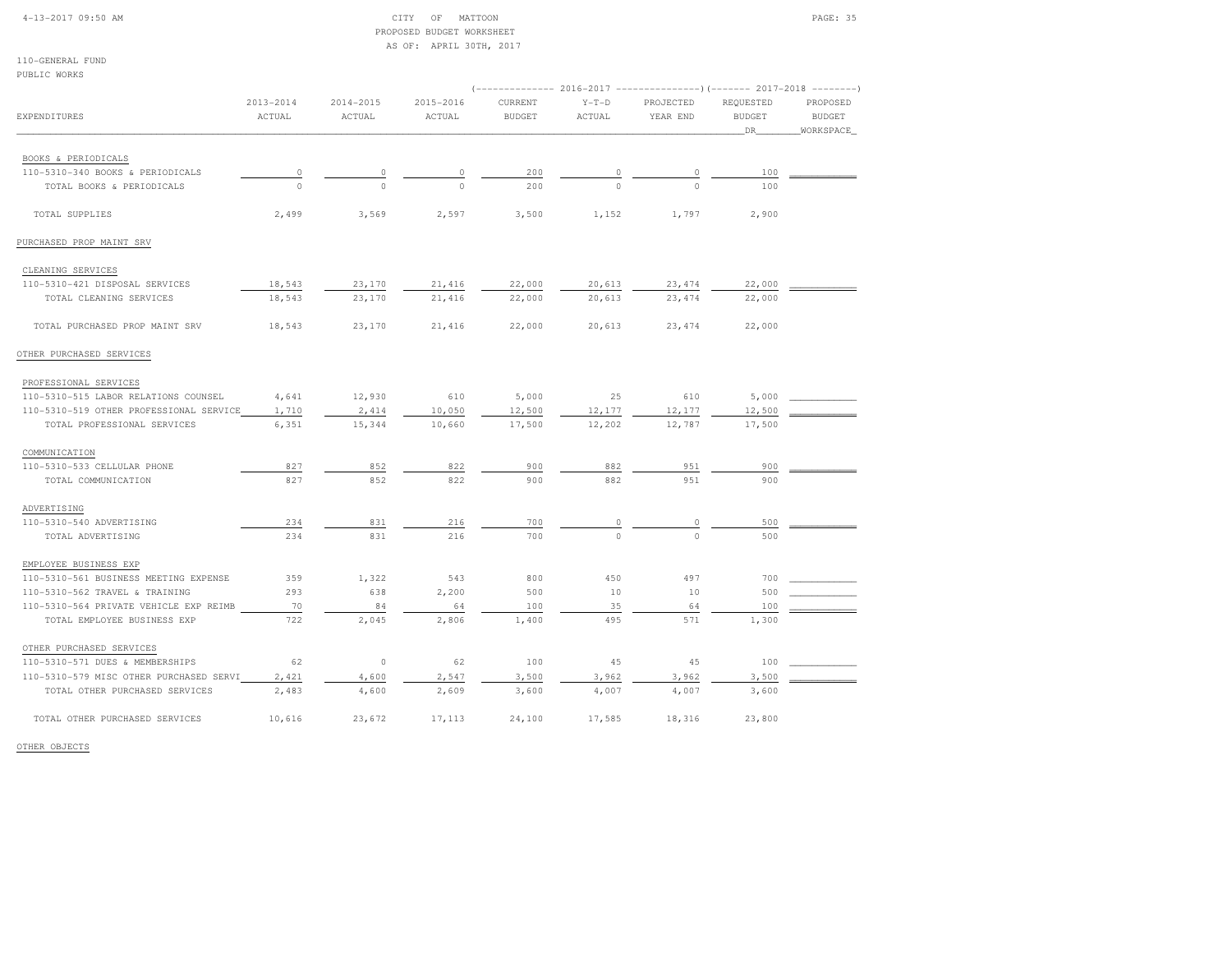## 4-13-2017 09:50 AM CITY OF MATTOON PAGE: 36 PROPOSED BUDGET WORKSHEETAS OF: APRIL 30TH, 2017

110-GENERAL FUNDPUBLIC WORKS

|                                         | 2013-2014 | 2014-2015 | 2015-2016 | CURRENT       | $Y-T-D$ | PROJECTED | REQUESTED     | PROPOSED      |
|-----------------------------------------|-----------|-----------|-----------|---------------|---------|-----------|---------------|---------------|
| EXPENDITURES                            | ACTUAL    | ACTUAL    | ACTUAL    | <b>BUDGET</b> | ACTUAL  | YEAR END  | <b>BUDGET</b> | <b>BUDGET</b> |
|                                         |           |           |           |               |         |           | DR.           | WORKSPACE     |
| FINANCIAL TRANS OBJECTS                 |           |           |           |               |         |           |               |               |
| 110-5310-814 PRINT/COPY MACH LEASE & MA | 3,555     | 3,049     | 2,888     | 3,500         | 2,728   | 2,967     | 3,500         |               |
| TOTAL FINANCIAL TRANS OBJECTS           | 3,555     | 3,049     | 2,888     | 3,500         | 2,728   | 2,967     | 3,500         |               |
| COMPUTER INFO SYS OBJECT                |           |           |           |               |         |           |               |               |
| 110-5310-863 COMPUTERS                  | $\circ$   | 1,687     | 345       | 2,600         | 1,167   | 1,167     | 3,000         |               |
| TOTAL COMPUTER INFO SYS OBJECT          | $\circ$   | 1,687     | 345       | 2,600         | 1,167   | 1,167     | 3,000         |               |
| TOTAL OTHER OBJECTS                     | 3,555     | 4,736     | 3,233     | 6,100         | 3,895   | 4,134     | 6,500         |               |
| TOTAL PUBLIC WORKS                      | 197,404   | 224,181   | 224,889   | 265,225       | 220,054 | 244,998   | 273,182       |               |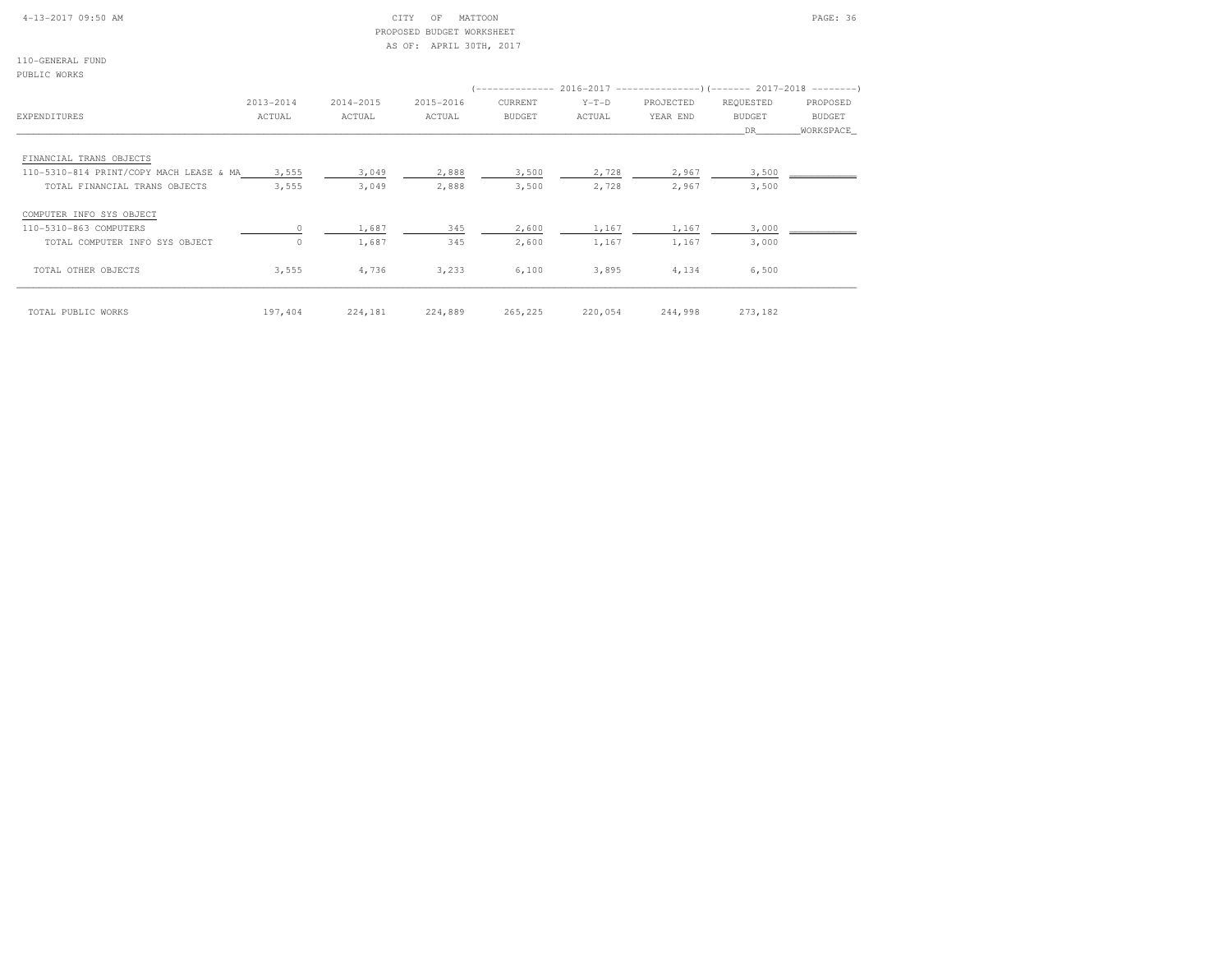### 4-13-2017 09:50 AM CITY OF MATTOON PAGE: 37 PROPOSED BUDGET WORKSHEETAS OF: APRIL 30TH, 2017

110-GENERAL FUNDSTREETS

|                                         | $2013 - 2014$ | $2014 - 2015$ | $2015 - 2016$ | CURRENT       | $Y-T-D$       | $($ ------------- 2016-2017 ----------------) (------- 2017-2018<br>PROJECTED | REQUESTED     | PROPOSED      |
|-----------------------------------------|---------------|---------------|---------------|---------------|---------------|-------------------------------------------------------------------------------|---------------|---------------|
| <b>EXPENDITURES</b>                     | ACTUAL        | ACTUAL        | ACTUAL        | <b>BUDGET</b> | <b>ACTUAL</b> | YEAR END                                                                      | <b>BUDGET</b> | <b>BUDGET</b> |
|                                         |               |               |               |               |               |                                                                               | DR            | WORKSPACE     |
| PERSONNEL SERVICES                      |               |               |               |               |               |                                                                               |               |               |
|                                         |               |               |               |               |               |                                                                               |               |               |
| SALARIES & WAGES                        |               |               |               |               |               |                                                                               |               |               |
| 110-5320-111 SALARIES OF REG EMPLOYEES  | 434,744       | 450,228       | 514,324       | 539,416       | 482,352       | 526,218                                                                       | 554,196       |               |
| 110-5320-112 SALARIES OF TEMP EMPLOYEES | 14,977        | 22,733        | 21,765        | 25,000        | 18,014        | 18,020                                                                        | 25,000        |               |
| 110-5320-113 OVERTIME                   | 36,389        | 24,748        | 22,334        | 30,000        | 18,530        | 22,857                                                                        | 5,000         |               |
| 110-5320-114 COMPENSATED ABSENCES       | 61,977        | 65,112        | 86,083        | $\Omega$      | 63,773        | 63,777                                                                        | 0             |               |
| TOTAL SALARIES & WAGES                  | 548,087       | 562,821       | 644,506       | 594,416       | 582,669       | 630,872                                                                       | 584,196       |               |
| TOTAL PERSONNEL SERVICES                | 548,087       | 562,821       | 644,506       | 594,416       | 582,669       | 630,872                                                                       | 584,196       |               |
| EMPLOYEE BENEFITS                       |               |               |               |               |               |                                                                               |               |               |
| GROUP INSURANCE                         |               |               |               |               |               |                                                                               |               |               |
| 110-5320-211 GROUP HEALTH INSURANCE     | 90,175        | 121,753       | 129,627       | 116,613       | 112,415       | 116,459                                                                       | 115,216       |               |
| 110-5320-212 GROUP LIFE INSURANCE       | 1,456         | 1,296         | 1,296         | 1,311         | 1,311         | 1,311                                                                         | 1,426         |               |
| TOTAL GROUP INSURANCE                   | 91,631        | 123,049       | 130,923       | 117,924       | 113,726       | 117,770                                                                       | 116,642       |               |
| SOCIAL SECURITY CONTRIB                 |               |               |               |               |               |                                                                               |               |               |
| 110-5320-221 FICA CONTRIBUTIONS         | 33,220        | 33,997        | 38,420        | 36,854        | 36,965        | 38,280                                                                        | 37,770        |               |
| 110-5320-222 MEDICARE CONTRIBUTIONS     | 7,769         | 7,951         | 8,985         | 8,619         | 8,645         | 8,952                                                                         | 8,833         |               |
| TOTAL SOCIAL SECURITY CONTRIB           | 40,989        | 41,949        | 47,406        | 45, 473       | 45,610        | 47,232                                                                        | 46,604        |               |
|                                         |               |               |               |               |               |                                                                               |               |               |
| RETIREMENT CONTRIBTUIONS                |               |               |               |               |               |                                                                               |               |               |
| 110-5320-231 IMRF CONTRIBUTIONS         | 73,765        | 68,867        | 70,253        | 65,351        | 63,869        | 68,836                                                                        | 66,007        |               |
| TOTAL RETIREMENT CONTRIBTUIONS          | 73,765        | 68,867        | 70,253        | 65,351        | 63,869        | 68,836                                                                        | 66,007        |               |
| UNEMPLOYMNT COMPENSATION                |               |               |               |               |               |                                                                               |               |               |
| 110-5320-240 UNEMPLOYMENT COMP.         | 3,969         | 4,232         | 2,883         | 2,370         | 2,370         | 2,370                                                                         | 2,511         |               |
| TOTAL UNEMPLOYMNT COMPENSATION          | 3,969         | 4,232         | 2,883         | 2,370         | 2,370         | 2,370                                                                         | 2,511         |               |
| WORKER'S COMPENSATION                   |               |               |               |               |               |                                                                               |               |               |
| 110-5320-250 WORKERS' COMPENSATION      | 52,675        | 54,765        | 55,155        | 52,754        | 52,754        | 52,754                                                                        | 62,760        |               |
| TOTAL WORKER'S COMPENSATION             | 52,675        | 54,765        | 55,155        | 52,754        | 52,754        | 52,754                                                                        | 62,760        |               |
| TOTAL EMPLOYEE BENEFITS                 | 263,030       | 292,862       | 306,620       | 283,872       | 278,330       | 288,962                                                                       | 294,525       |               |
| SUPPLIES                                |               |               |               |               |               |                                                                               |               |               |
| GENERAL SUPPLIES                        |               |               |               |               |               |                                                                               |               |               |
| 110-5320-311 OFFICE SUPPLIES            | 517           | 215           | 168           | 600           | 129           | 164                                                                           | 600           |               |
| 110-5320-312 CLEANING SUPPLIES          | 85            | $\mathbb O$   | $\circ$       | 200           | $\circ$       | $\circ$                                                                       |               |               |
| 110-5320-313 MEDICAL & SAFETY SUPPLIES  | 10,630        | 8,546         | 2,249         | 9,000         | 2,238         | 2,614                                                                         | 7,000         |               |
| 110-5320-314 CHEMICALS                  | 240           | 894           | $\circ$       | 1,000         | 8,574         | 8,574                                                                         | 1,000         |               |
| 110-5320-315 LANDSCAPING SUPPLIES       | 202           | $\circ$       | 5             | $\Omega$      | $\Omega$      | $\circ$                                                                       | 0             |               |
| 110-5320-316 TOOLS & EQUIPMENT          | 11,818        | 13,250        | 12,802        | 10,000        | 11,201        | 16,044                                                                        | 13,000        |               |
| 110-5320-318 VEHICLE PARTS              | 22,230        | 22,643        | 21,440        | 22,000        | 32,176        | 35,833                                                                        | 23,000        |               |
| 110-5320-319 MISCELLANEOUS SUPPLIES     | 8,056         | 8,059         | 8,291         | 10,000        | 6,439         | 6,581                                                                         | 8,000         |               |
| TOTAL GENERAL SUPPLIES                  | 53,778        | 53,607        | 44,955        | 52,800        | 60,757        | 69,810                                                                        | 52,600        |               |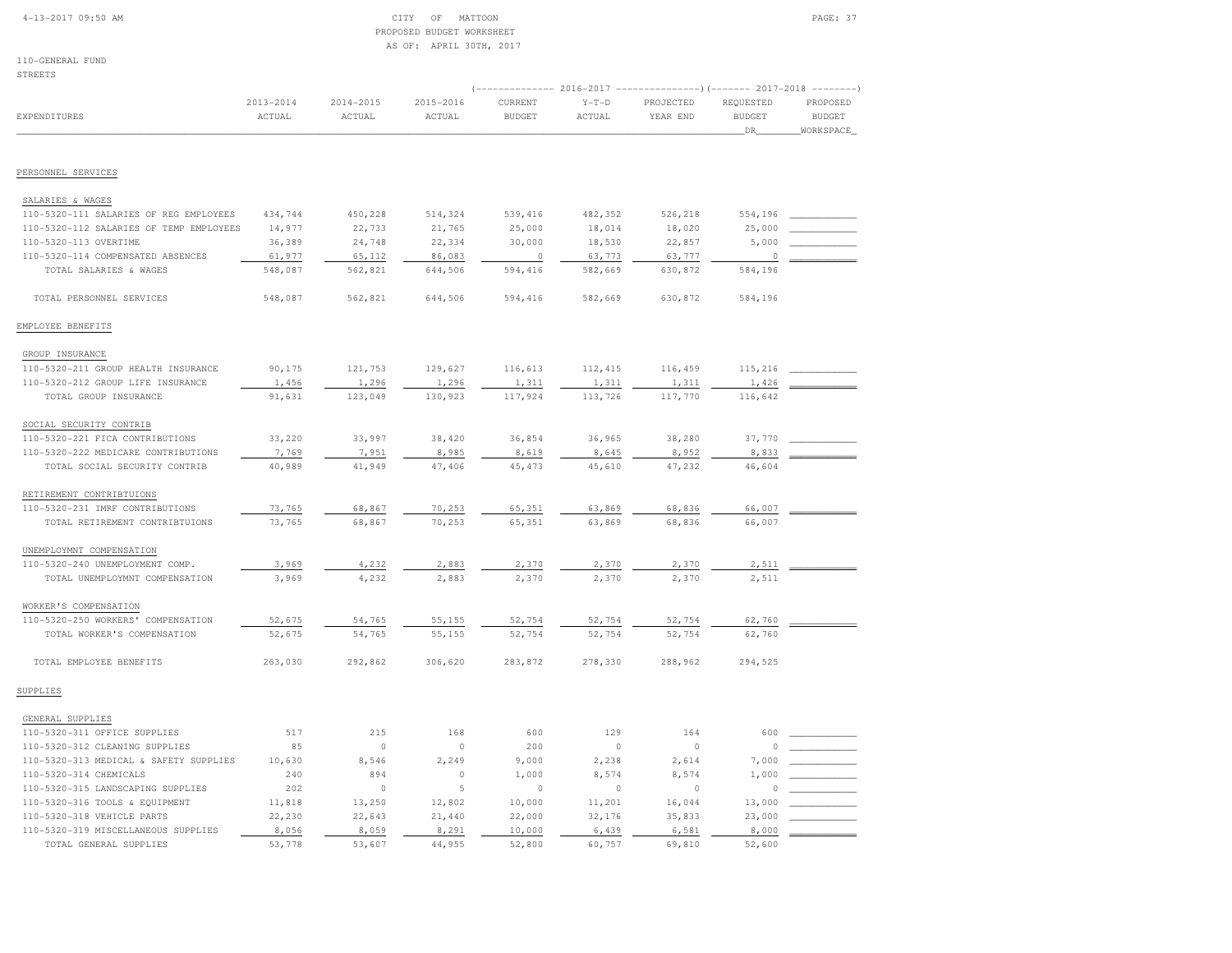#### 4-13-2017 09:50 AM CITY OF MATTOON PAGE: 38 PROPOSED BUDGET WORKSHEETAS OF: APRIL 30TH, 2017

110-GENERAL FUNDSTREETS

|                                         | $2013 - 2014$ | 2014-2015 | 2015-2016    | CURRENT       | $Y-T-D$ | PROJECTED | REQUESTED     | PROPOSED      |
|-----------------------------------------|---------------|-----------|--------------|---------------|---------|-----------|---------------|---------------|
| EXPENDITURES                            | ACTUAL        | ACTUAL    | ACTUAL       | <b>BUDGET</b> | ACTUAL  | YEAR END  | <b>BUDGET</b> | <b>BUDGET</b> |
|                                         |               |           |              |               |         |           | _DR_          | _WORKSPACE_   |
|                                         |               |           |              |               |         |           |               |               |
| ENERGY                                  |               |           |              |               |         |           |               |               |
| 110-5320-321 UTILITIES                  | 18,255        | 18,008    | 13,527       | 16,429        | 11,361  | 13,941    | 16,000        |               |
| 110-5320-326 FUEL                       | 47,401        | 38,198    | 27,372       | 45,000        | 29,519  | 29,189    | 32,000        |               |
| TOTAL ENERGY                            | 65,655        | 56,206    | 40,899       | 61,429        | 40,880  | 43,130    | 48,000        |               |
| STREET MAINT SUPPLIES                   |               |           |              |               |         |           |               |               |
| 110-5320-351 CONCRETE                   | 30,048        | 25,858    | 34,101       | 30,000        | 24,773  | 24,488    | 30,000        |               |
| 110-5320-353 BITUMINOUS SUPPLIES        | 14,201        | 61,744    | 37,201       | 35,000        | 26,460  | 26,460    | 10,000        |               |
| 110-5320-359 OTHER STREET MAINT SUPPLIE | 4,631         | 1,268     | 3,984        | 3,000         | 808     | 1,681     | 3,000         |               |
| TOTAL STREET MAINT SUPPLIES             | 48,880        | 88,869    | 75,285       | 68,000        | 52,041  | 52,629    | 43,000        |               |
| SWR SYSTM MAINT SUPPLIES                |               |           |              |               |         |           |               |               |
| 110-5320-363 BACKFILL AND SURFACE MATER | 344           | 0         | 1,386        | 1,000         | 3,653   | 5,039     | 1,500         |               |
| TOTAL SWR SYSTM MAINT SUPPLIES          | 344           | $\circ$   | 1,386        | 1,000         | 3,653   | 5,039     | 1,500         |               |
|                                         |               |           |              |               |         |           |               |               |
| TOTAL SUPPLIES                          | 168,657       | 198,682   | 162,526      | 183,229       | 157,332 | 170,608   | 145,100       |               |
| PURCHASED PROP MAINT SRV                |               |           |              |               |         |           |               |               |
| CLEANING SERVICES                       |               |           |              |               |         |           |               |               |
|                                         |               |           |              |               |         |           |               |               |
| REPAIR & MAINT SERVICES                 |               |           |              |               |         |           |               |               |
| 110-5320-432 REPAIR OF BUILDINGS        | 5,791         | 5,371     | 1,874        | 4,000         | 2,777   | 2,673     | 4,000         |               |
| 110-5320-433 REPAIR OF MACHINERY        | 31,871        | 66,856    | 17,032       | 40,000        | 67,003  | 67,489    | 22,500        |               |
| 110-5320-434 REPAIR OF VEHICLES         | 16,623        | 12,215    | 8,472        | 15,000        | 9,601   | 10,442    | 12,000        |               |
| TOTAL REPAIR & MAINT SERVICES           | 54,286        | 84,442    | 27,378       | 59,000        | 79,381  | 80,604    | 38,500        |               |
| RENTALS                                 |               |           |              |               |         |           |               |               |
| 110-5320-440 RENTALS                    | 525           | 2,752     | 5,848        | 5,000         | 8,196   | 9,892     | 5,000         |               |
| TOTAL RENTALS                           | 525           | 2,752     | 5,848        | 5,000         | 8,196   | 9,892     | 5,000         |               |
| CONSTRUCTION SERVICES                   |               |           |              |               |         |           |               |               |
| 110-5320-459 OTHER CONSTRUCTION COSTS   | 2,686         | 1,400     | 5,936        | 10,000        | 1,550   | 1,550     | 7,500         |               |
| TOTAL CONSTRUCTION SERVICES             | 2,686         | 1,400     | 5,936        | 10,000        | 1,550   | 1,550     | 7,500         |               |
| OTHER PROP MAINT SERVICE                |               |           |              |               |         |           |               |               |
| 110-5320-460 OTHER PROP MAINT SERVICES  | 39            |           |              | 2,500         | 390     | 390       |               |               |
| TOTAL OTHER PROP MAINT SERVICE          | 39            | $\Omega$  | 0<br>$\circ$ | 2,500         | 390     | 390       | 0<br>$\circ$  |               |
|                                         |               |           |              |               |         |           |               |               |
| TOTAL PURCHASED PROP MAINT SRV          | 57,535        | 88,594    | 39,162       | 76,500        | 89,518  | 92,436    | 51,000        |               |
| OTHER PURCHASED SERVICES                |               |           |              |               |         |           |               |               |
| PROFESSIONAL SERVICES                   |               |           |              |               |         |           |               |               |
| 110-5320-519 OTHER PROFESSIONAL SERVICE | 587           | 4,610     | 1,256        | 2,500         | 8,346   | 8,559     | 7,500         |               |
| TOTAL PROFESSIONAL SERVICES             | 587           | 4,610     | 1,256        | 2,500         | 8,346   | 8,559     | 7,500         |               |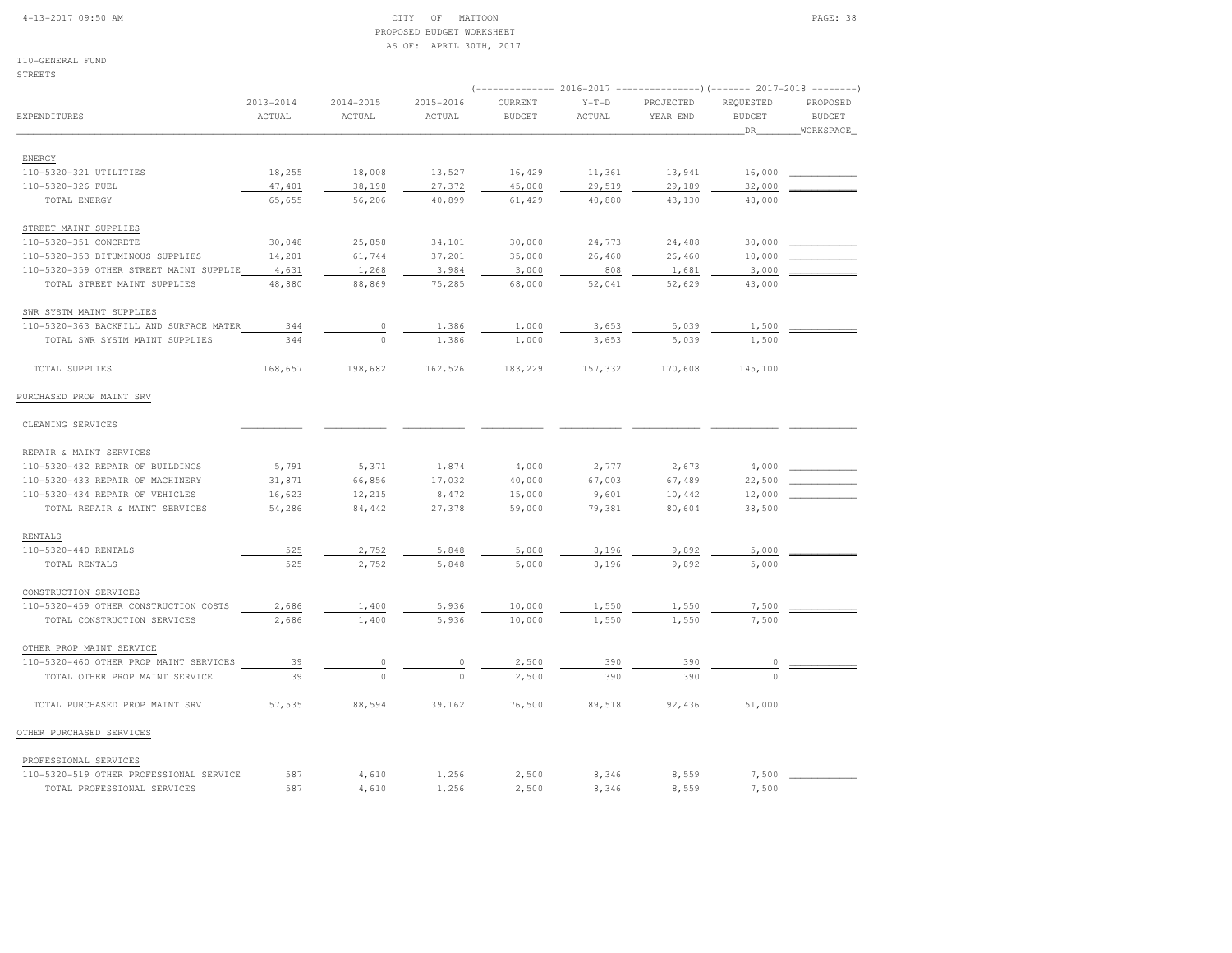#### 4-13-2017 09:50 AM CITY OF MATTOON PAGE: 39 PROPOSED BUDGET WORKSHEETAS OF: APRIL 30TH, 2017

110-GENERAL FUNDSTREETS

|                                |                         |                         |                     |                          |                   | $(----------2016-2017$ ---------------) (------- 2017-2018 -------) |                                  |                                        |
|--------------------------------|-------------------------|-------------------------|---------------------|--------------------------|-------------------|---------------------------------------------------------------------|----------------------------------|----------------------------------------|
| <b>EXPENDITURES</b>            | $2013 - 2014$<br>ACTUAL | $2014 - 2015$<br>ACTUAL | 2015-2016<br>ACTUAL | CURRENT<br><b>BUDGET</b> | $Y-T-D$<br>ACTUAL | PROJECTED<br>YEAR END                                               | REQUESTED<br><b>BUDGET</b><br>DR | PROPOSED<br><b>BUDGET</b><br>WORKSPACE |
|                                |                         |                         |                     |                          |                   |                                                                     |                                  |                                        |
| COMMUNICATION                  |                         |                         |                     |                          |                   |                                                                     |                                  |                                        |
| 110-5320-532 TELEPHONE         | 4,856                   | 4,850                   | 4,982               | 5,000                    | 5,005             | 5,332                                                               | 5,000                            |                                        |
| 110-5320-533 CELLULAR PHONE    | 509                     | 434                     | 372                 | 500                      | 412               | 410                                                                 | 500                              |                                        |
| 110-5320-535 RADIOS            | 1,081                   | 254                     | 1,142               | 1,000                    | 509               | 1,041                                                               | 1,000                            |                                        |
| TOTAL COMMUNICATION            | 6,446                   | 5,539                   | 6,496               | 6,500                    | 5,927             | 6,783                                                               | 6,500                            |                                        |
| EMPLOYEE BUSINESS EXP          |                         |                         |                     |                          |                   |                                                                     |                                  |                                        |
| 110-5320-562 TRAVEL & TRAINING | 1,266                   | 1,053                   | 900                 | 1,200                    | 1,224             | 1,223                                                               | 1,200                            |                                        |
| TOTAL EMPLOYEE BUSINESS EXP    | 1,266                   | 1,053                   | 900                 | 1,200                    | 1,224             | 1,223                                                               | 1,200                            |                                        |
| OTHER PURCHASED SERVICES       |                         |                         |                     |                          |                   |                                                                     |                                  |                                        |
| TOTAL OTHER PURCHASED SERVICES | 8,299                   | 11,202                  | 8,652               | 10,200                   | 15,497            | 16,565                                                              | 15,200                           |                                        |
| PROPERTY                       |                         |                         |                     |                          |                   |                                                                     |                                  |                                        |
| IMPROVEMENTS-NOT BLDNGS        |                         |                         |                     |                          |                   |                                                                     |                                  |                                        |
| MACHINERY & EQUIPMENT          |                         |                         |                     |                          |                   |                                                                     |                                  |                                        |
| 110-5320-741 MACHINERY         | 135,740                 | 598                     | $\circ$             | $\circ$                  | $\circ$           | $\circ$                                                             | $\Omega$                         |                                        |
| 110-5320-743 MEF CONTRIBUTION  | 40,000                  | 28,718                  | 63,718              | 28,718                   | 28,718            | 28,718                                                              | 0                                |                                        |
| TOTAL MACHINERY & EQUIPMENT    | 175,740                 | 29,316                  | 63,718              | 28,718                   | 28,718            | 28,718                                                              | $\Omega$                         |                                        |
| TOTAL PROPERTY                 | 175,740                 | 29,316                  | 63,718              | 28,718                   | 28,718            | 28,718                                                              | $\circ$                          |                                        |
| OTHER OBJECTS                  |                         |                         |                     |                          |                   |                                                                     |                                  |                                        |
| FINANCIAL TRANS OBJECTS        |                         |                         |                     |                          |                   |                                                                     |                                  |                                        |
| 110-5320-828 REAL ESTATE TAXES | 113                     | 112                     | 2,157               | 100                      | 924               | 924                                                                 | 1,000                            |                                        |
| TOTAL FINANCIAL TRANS OBJECTS  | 113                     | 112                     | 2,157               | 100                      | 924               | 924                                                                 | 1,000                            |                                        |
| COMPUTER INFO SYS OBJECT       |                         |                         |                     |                          |                   |                                                                     |                                  |                                        |
| 110-5320-863 COMPUTERS         | 0                       | 0                       | 0                   | 400                      | 373               | 373                                                                 | 1,300                            |                                        |
| TOTAL COMPUTER INFO SYS OBJECT | $\Omega$                | $\Omega$                | $\Omega$            | 400                      | 373               | 373                                                                 | 1,300                            |                                        |
| TOTAL OTHER OBJECTS            | 113                     | 112                     | 2,157               | 500                      | 1,297             | 1,297                                                               | 2,300                            |                                        |
| TOTAL STREETS                  | 1,221,462               | 1,183,591               | 1,227,340           | 1,177,435                | 1,153,360         | 1,229,459                                                           | 1,092,321                        |                                        |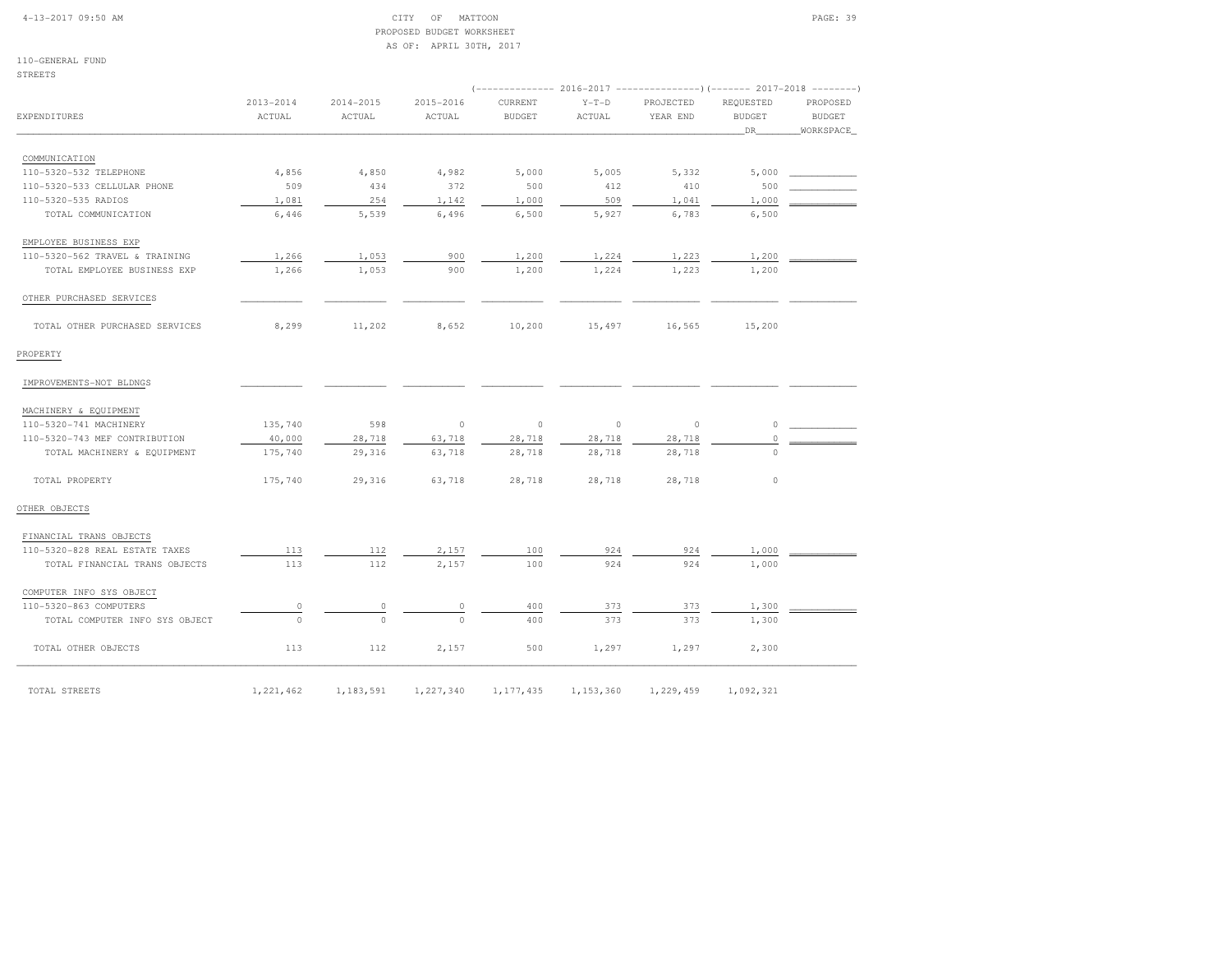| 4-13-2017 09:50 AM               | MATTOON<br>CITY<br>OF<br>PROPOSED BUDGET WORKSHEET |           |                         |               |         |           |                                                                        | PAGE: 40              |  |
|----------------------------------|----------------------------------------------------|-----------|-------------------------|---------------|---------|-----------|------------------------------------------------------------------------|-----------------------|--|
|                                  |                                                    |           | AS OF: APRIL 30TH, 2017 |               |         |           |                                                                        |                       |  |
| 110-GENERAL FUND                 |                                                    |           |                         |               |         |           |                                                                        |                       |  |
| STREET LIGHTING                  |                                                    |           |                         |               |         |           |                                                                        |                       |  |
|                                  |                                                    |           |                         |               |         |           | $(---------- 2016-2017$ ----------------) (------- 2017-2018 --------) |                       |  |
|                                  | 2013-2014                                          | 2014-2015 | 2015-2016               | CURRENT       | $Y-T-D$ | PROJECTED | REQUESTED                                                              | PROPOSED              |  |
| EXPENDITURES                     | ACTUAL                                             | ACTUAL    | ACTUAL                  | <b>BUDGET</b> | ACTUAL  | YEAR END  | <b>BUDGET</b><br>DR.                                                   | BUDGET<br>_WORKSPACE_ |  |
|                                  |                                                    |           |                         |               |         |           |                                                                        |                       |  |
|                                  |                                                    |           |                         |               |         |           |                                                                        |                       |  |
| SUPPLIES                         |                                                    |           |                         |               |         |           |                                                                        |                       |  |
| ENERGY                           |                                                    |           |                         |               |         |           |                                                                        |                       |  |
|                                  |                                                    |           |                         |               |         |           |                                                                        |                       |  |
| PURCHASED PROP MAINT SRV         |                                                    |           |                         |               |         |           |                                                                        |                       |  |
| REPAIR & MAINT SERVICES          |                                                    |           |                         |               |         |           |                                                                        |                       |  |
| 110-5326-432 REPAIR OF BUILDINGS | $\circ$                                            | $\circ$   | 103                     | $\Omega$      | $\circ$ | $\Omega$  | $\circ$                                                                |                       |  |
| TOTAL REPAIR & MAINT SERVICES    | $\circ$                                            | $\circ$   | 103                     | $\circ$       | $\circ$ | $\circ$   | $\circ$                                                                |                       |  |
| TOTAL PURCHASED PROP MAINT SRV   | $\circ$                                            | $\circ$   | 103                     | $\circ$       | $\circ$ | $\circ$   | $\circ$                                                                |                       |  |
| TOTAL STREET LIGHTING            | $\circ$                                            | $\circ$   | 103                     | $\circ$       | 0       | $\circ$   | $\circ$                                                                |                       |  |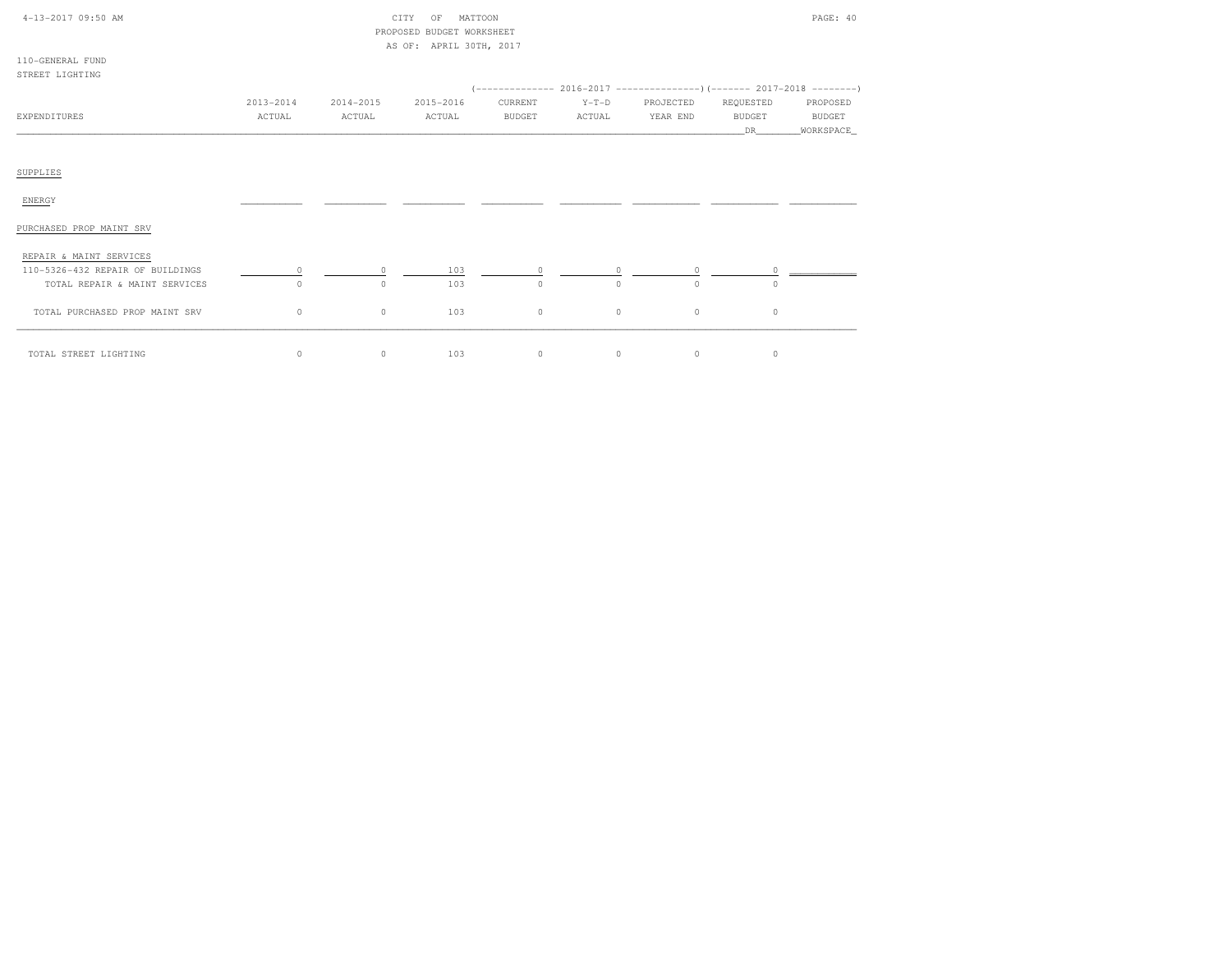| 4-13-2017 09:50 AM       |               | PAGE: 41<br>CITY<br>OF<br>MATTOON<br>PROPOSED BUDGET WORKSHEET |                         |               |         |           |               |               |
|--------------------------|---------------|----------------------------------------------------------------|-------------------------|---------------|---------|-----------|---------------|---------------|
|                          |               |                                                                | AS OF: APRIL 30TH, 2017 |               |         |           |               |               |
| 110-GENERAL FUND         |               |                                                                |                         |               |         |           |               |               |
| TRAFFIC CONTROL DEVICES  |               |                                                                |                         |               |         |           |               |               |
|                          |               |                                                                |                         |               |         |           |               |               |
|                          | $2013 - 2014$ | 2014-2015                                                      | 2015-2016               | CURRENT       | $Y-T-D$ | PROJECTED | REQUESTED     | PROPOSED      |
| EXPENDITURES             | ACTUAL        | ACTUAL                                                         | ACTUAL                  | <b>BUDGET</b> | ACTUAL  | YEAR END  | <b>BUDGET</b> | <b>BUDGET</b> |
|                          |               |                                                                |                         |               |         |           | DR.           | WORKSPACE_    |
|                          |               |                                                                |                         |               |         |           |               |               |
|                          |               |                                                                |                         |               |         |           |               |               |
| SUPPLIES                 |               |                                                                |                         |               |         |           |               |               |
|                          |               |                                                                |                         |               |         |           |               |               |
| STREET MAINT SUPPLIES    |               |                                                                |                         |               |         |           |               |               |
|                          |               |                                                                |                         |               |         |           |               |               |
| PURCHASED PROP MAINT SRV |               |                                                                |                         |               |         |           |               |               |
|                          |               |                                                                |                         |               |         |           |               |               |
| REPAIR & MAINT SERVICES  |               |                                                                |                         |               |         |           |               |               |
|                          |               |                                                                |                         |               |         |           |               |               |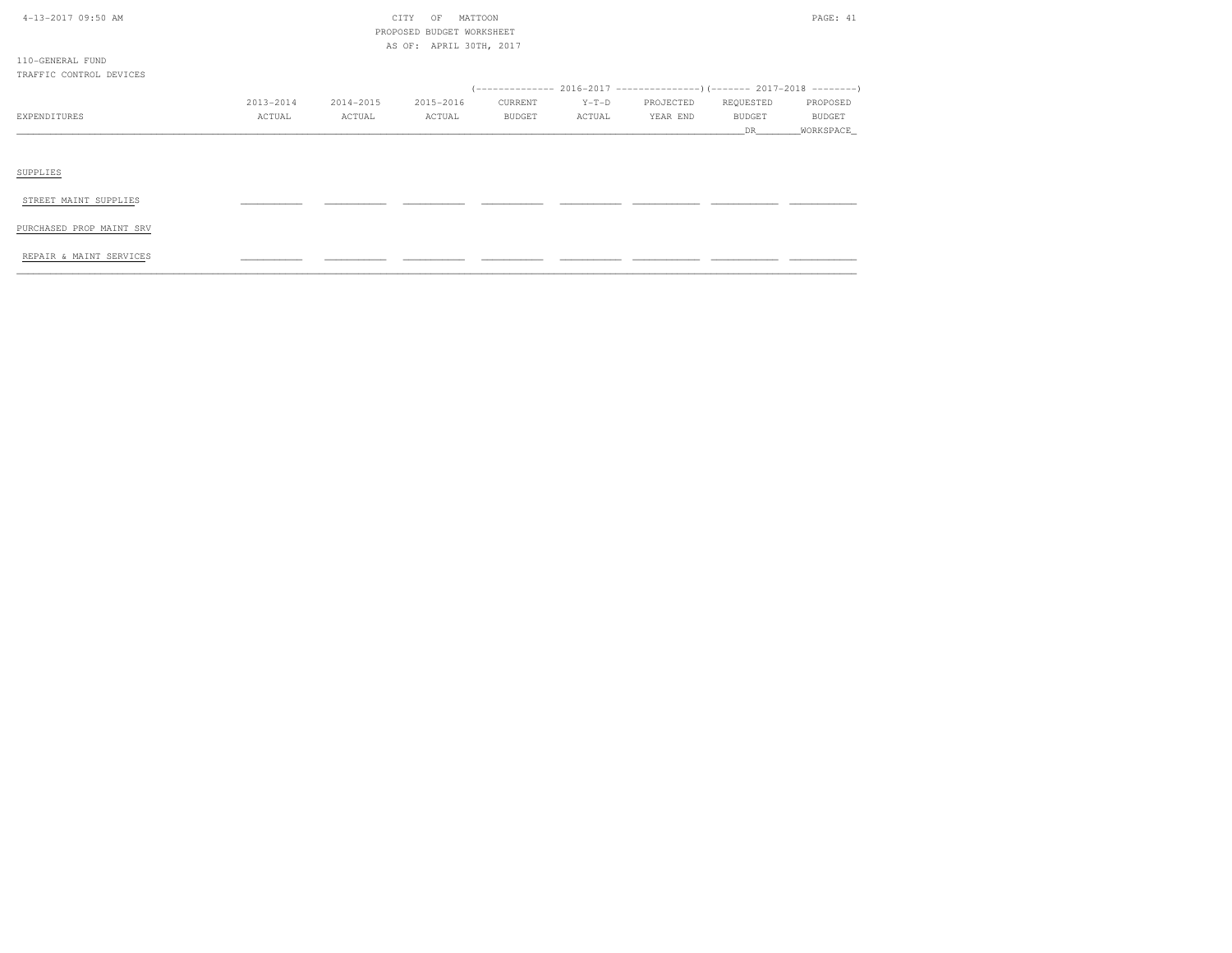#### 4-13-2017 09:50 AM CITY OF MATTOON PAGE: 42 PROPOSED BUDGET WORKSHEETAS OF: APRIL 30TH, 2017

110-GENERAL FUND

| BUILDINGS & GROUNDS                     |                         |                     |                         |                          |                   |                                                                                   |                                   |                                                                                       |
|-----------------------------------------|-------------------------|---------------------|-------------------------|--------------------------|-------------------|-----------------------------------------------------------------------------------|-----------------------------------|---------------------------------------------------------------------------------------|
| EXPENDITURES                            | $2013 - 2014$<br>ACTUAL | 2014-2015<br>ACTUAL | $2015 - 2016$<br>ACTUAL | CURRENT<br><b>BUDGET</b> | $Y-T-D$<br>ACTUAL | (-------------- 2016-2017 -------------------- 2017-2018<br>PROJECTED<br>YEAR END | REQUESTED<br><b>BUDGET</b><br>DR_ | $\cdots \, - \, - \, - \, - \, - \, - \, -$<br>PROPOSED<br><b>BUDGET</b><br>WORKSPACE |
| PERSONNEL SERVICES                      |                         |                     |                         |                          |                   |                                                                                   |                                   |                                                                                       |
| SALARIES & WAGES                        |                         |                     |                         |                          |                   |                                                                                   |                                   |                                                                                       |
| 110-5381-111 SALARIES OF REG EMPLOYEES  | 81,674                  | 85,829              | 82,362                  | 97,588                   | 77,627            | 85,915                                                                            | 100,496                           |                                                                                       |
| 110-5381-112 SALARIES OF TEMP EMPLOYEES | $\circ$                 | 1,359               | 9,122                   | 11,000                   | 9,321             | 9,752                                                                             | 11,000                            |                                                                                       |
| 110-5381-113 OVERTIME                   | 69                      | 71                  | 200                     | 100                      | 606               | 679                                                                               | 250                               |                                                                                       |
| 110-5381-114 COMPENSATED ABSENCES       | 7,713                   | 5,892               | 12,147                  | $\circ$                  | 11,689            | 12,359                                                                            | 0                                 |                                                                                       |
| TOTAL SALARIES & WAGES                  | 89,456                  | 93,151              | 103,831                 | 108,688                  | 99,243            | 108,705                                                                           | 111,746                           |                                                                                       |
| TOTAL PERSONNEL SERVICES                | 89,456                  | 93,151              | 103,831                 | 108,688                  | 99,243            | 108,705                                                                           | 111,746                           |                                                                                       |
| EMPLOYEE BENEFITS                       |                         |                     |                         |                          |                   |                                                                                   |                                   |                                                                                       |
| GROUP INSURANCE                         |                         |                     |                         |                          |                   |                                                                                   |                                   |                                                                                       |
| 110-5381-211 GROUP HEALTH INSURANCE     | 10,441                  | 15,399              | 16,151                  | 14,772                   | 14,157            | 14,772                                                                            | 14,814                            |                                                                                       |
| 110-5381-212 GROUP LIFE INSURANCE       | 300                     | 268                 | 268                     | 287                      | 287               | 287                                                                               | 312                               |                                                                                       |
| TOTAL GROUP INSURANCE                   | 10,741                  | 15,667              | 16,419                  | 15,059                   | 14,444            | 15,059                                                                            | 15,126                            |                                                                                       |
| SOCIAL SECURITY CONTRIB                 |                         |                     |                         |                          |                   |                                                                                   |                                   |                                                                                       |
| 110-5381-221 FICA CONTRIBUTIONS         | 5,404                   | 5,519               | 6,161                   | 6,739                    | 6,215             | 5,736                                                                             | 6,928                             |                                                                                       |
| 110-5381-222 MEDICARE CONTRIBUTIONS     | 1,264                   | 1,291               | 1,441                   | 1,576                    | 1,453             | 1,496                                                                             | 1,620                             |                                                                                       |
| TOTAL SOCIAL SECURITY CONTRIB           | 6,668                   | 6,810               | 7,601                   | 8,315                    | 7,669             | 7,232                                                                             | 8,549                             |                                                                                       |
| RETIREMENT CONTRIBTUIONS                |                         |                     |                         |                          |                   |                                                                                   |                                   |                                                                                       |
| 110-5381-231 IMRF CONTRIBUTIONS         | 12,314                  | 11,456              | 10,605                  | 11,203                   | 9,977             | 10,778                                                                            | 11,356                            |                                                                                       |
| TOTAL RETIREMENT CONTRIBTUIONS          | 12,314                  | 11,456              | 10,605                  | 11,203                   | 9,977             | 10,778                                                                            | 11,356                            |                                                                                       |
| UNEMPLOYMNT COMPENSATION                |                         |                     |                         |                          |                   |                                                                                   |                                   |                                                                                       |
| 110-5381-240 UNEMPLOYMENT COMP.         | 700                     | 718                 | 735                     | 609                      | 609               | 609                                                                               | 646                               |                                                                                       |
| TOTAL UNEMPLOYMNT COMPENSATION          | 700                     | 718                 | 735                     | 609                      | 609               | 609                                                                               | 646                               |                                                                                       |
| WORKER'S COMPENSATION                   |                         |                     |                         |                          |                   |                                                                                   |                                   |                                                                                       |
| 110-5381-250 WORKERS' COMPENSATION      | 2,723                   | 3,091               | 6,766                   | 6,951                    | 6,951             | 6,951                                                                             | 8,321                             |                                                                                       |
| TOTAL WORKER'S COMPENSATION             | 2,723                   | 3,091               | 6,766                   | 6,951                    | 6,951             | 6,951                                                                             | 8,321                             |                                                                                       |
| TOTAL EMPLOYEE BENEFITS                 | 33,146                  | 37,742              | 42,126                  | 42,137                   | 39,649            | 40,629                                                                            | 43,998                            |                                                                                       |
| SUPPLIES                                |                         |                     |                         |                          |                   |                                                                                   |                                   |                                                                                       |
| GENERAL SUPPLIES                        |                         |                     |                         |                          |                   |                                                                                   |                                   |                                                                                       |
| 110-5381-312 CLEANING SUPPLIES          | 5,443                   | 6,910               | 6,792                   | 6,500                    | 5,457             | 7,290                                                                             | 6,500                             |                                                                                       |
| 110-5381-315 LANDSCAPING SUPPLIES       | $\circ$                 | 640                 | 887                     | 1,200                    | 1,350             | 770                                                                               | 1,000                             |                                                                                       |
| 110-5381-316 TOOLS & EQUIPMENT          | 190                     | 454                 | 301                     | 600                      | 361               | 393                                                                               | 400                               |                                                                                       |
| 110-5381-317 SITE FURNISHINGS           | $\circ$                 | 213                 | 2,478                   | 1,200                    | 245               | 1,659                                                                             | 1,500                             |                                                                                       |
| 110-5381-319 MISCELLANEOUS SUPPLIES     | 1,986                   | 1,870               | 2,094                   | 2,000                    | 654               | 1,701                                                                             | 2,000                             |                                                                                       |
| TOTAL GENERAL SUPPLIES                  | 7,619                   | 10,086              | 12,552                  | 11,500                   | 8,067             | 11,813                                                                            | 11,400                            |                                                                                       |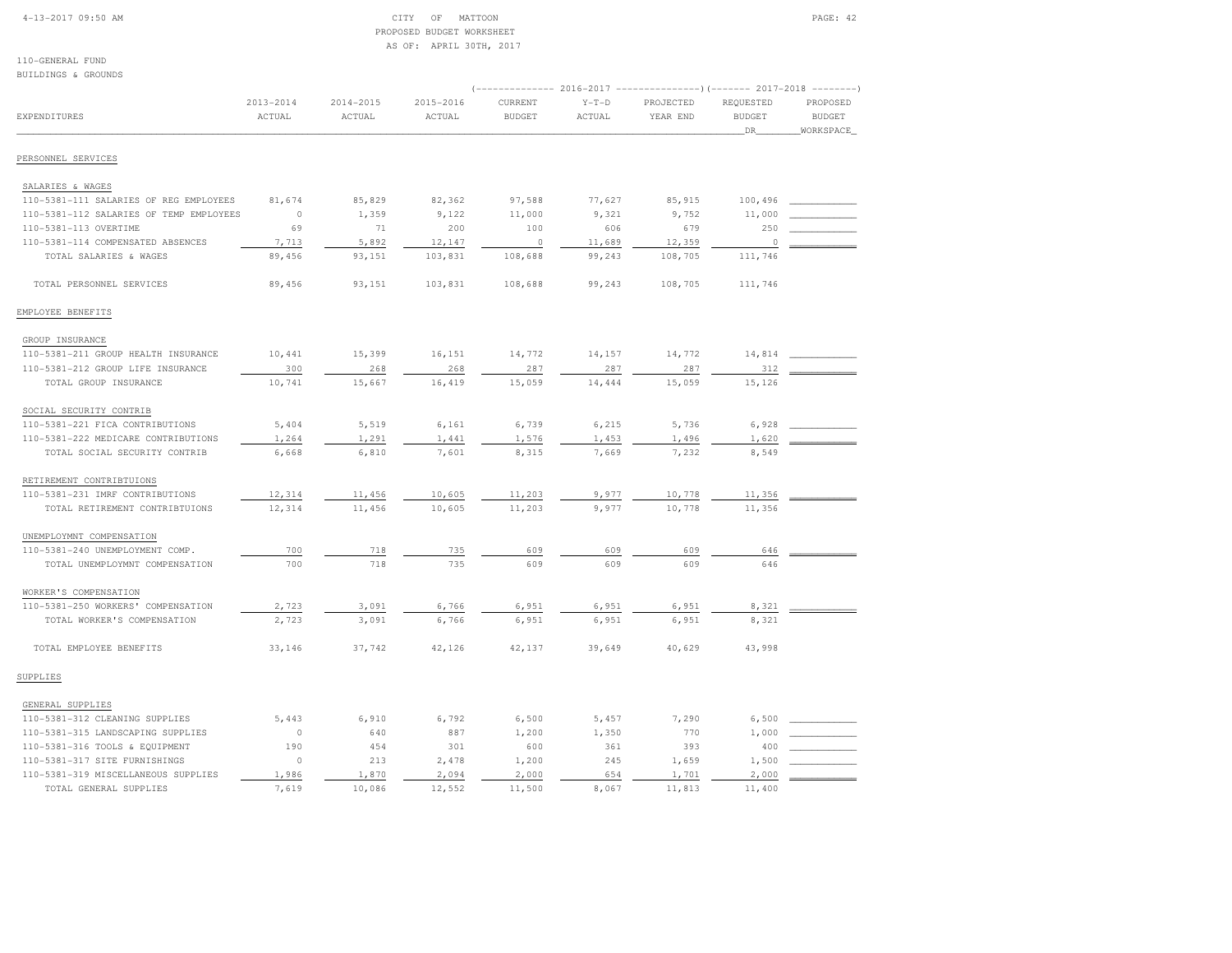#### 4-13-2017 09:50 AM CITY OF MATTOON PAGE: 43 PROPOSED BUDGET WORKSHEETAS OF: APRIL 30TH, 2017

110-GENERAL FUNDBUILDINGS & GROUNDS

|                                        |                         |                     |                     |                          |                   | $(----------2016-2017$ ---------------) (------- 2017-2018 -------) |                                  |                                 |
|----------------------------------------|-------------------------|---------------------|---------------------|--------------------------|-------------------|---------------------------------------------------------------------|----------------------------------|---------------------------------|
| EXPENDITURES                           | $2013 - 2014$<br>ACTUAL | 2014-2015<br>ACTUAL | 2015-2016<br>ACTUAL | CURRENT<br><b>BUDGET</b> | $Y-T-D$<br>ACTUAL | PROJECTED<br>YEAR END                                               | REQUESTED<br><b>BUDGET</b><br>DR | PROPOSED<br>BUDGET<br>WORKSPACE |
| ENERGY                                 |                         |                     |                     |                          |                   |                                                                     |                                  |                                 |
| 110-5381-321 UTILITIES                 | 59,702                  | 45,713              | 46,392              | 46,639                   | 41,741            | 52,512                                                              | 48,000                           |                                 |
| TOTAL ENERGY                           | 59,702                  | 45,713              | 46,392              | 46,639                   | 41,741            | 52,512                                                              | 48,000                           |                                 |
| TOTAL SUPPLIES                         | 67,321                  | 55,800              | 58,944              | 58,139                   | 49,809            | 64,325                                                              | 59,400                           |                                 |
| PURCHASED PROP MAINT SRV               |                         |                     |                     |                          |                   |                                                                     |                                  |                                 |
| REPAIR & MAINT SERVICES                |                         |                     |                     |                          |                   |                                                                     |                                  |                                 |
| 110-5381-432 REPAIR OF BUILDINGS       | 14,820                  | 17,874              | 12,959              | 20,000                   | 24,409            | 22,159                                                              | 20,000                           |                                 |
| 110-5381-435 ELEVATOR SERVICE AGREEMEN | 7,022                   | 6,227               | 5,905               | 7,000                    | 4,984             | 6,339                                                               | 7,000                            |                                 |
| TOTAL REPAIR & MAINT SERVICES          | 21,842                  | 24,101              | 18,865              | 27,000                   | 29,393            | 28,498                                                              | 27,000                           |                                 |
| OTHER PROP MAINT SERVICE               |                         |                     |                     |                          |                   |                                                                     |                                  |                                 |
| 110-5381-460 OTHER PROP MAINT SERVICES | 7,205                   | 7,625               | 9,911               | 8,000                    | 4,108             | 6,408                                                               | 8,000                            |                                 |
| TOTAL OTHER PROP MAINT SERVICE         | 7,205                   | 7,625               | 9,911               | 8,000                    | 4,108             | 6,408                                                               | 8,000                            |                                 |
| TOTAL PURCHASED PROP MAINT SRV         | 29,047                  | 31,726              | 28,776              | 35,000                   | 33,501            | 34,906                                                              | 35,000                           |                                 |
| OTHER PURCHASED SERVICES               |                         |                     |                     |                          |                   |                                                                     |                                  |                                 |
| COMMUNICATION                          |                         |                     |                     |                          |                   |                                                                     |                                  |                                 |
| OTHER PURCHASED SERVICES               |                         |                     |                     |                          |                   |                                                                     |                                  |                                 |
| OTHER OBJECTS                          |                         |                     |                     |                          |                   |                                                                     |                                  |                                 |
| FINANCIAL TRANS OBJECTS                |                         |                     |                     |                          |                   |                                                                     |                                  |                                 |
| 110-5381-828 REAL ESTATE TAXES         |                         |                     |                     | 10                       | 0                 |                                                                     | 10                               |                                 |
| TOTAL FINANCIAL TRANS OBJECTS          | Q                       | Q                   | $\mathbf{Q}$        | 10                       | $\cap$            | $\cap$                                                              | 10                               |                                 |
| TOTAL OTHER OBJECTS                    | 9                       | 9                   | 9                   | 10                       | $\circ$           | $\circ$                                                             | 10                               |                                 |
| TOTAL BUILDINGS & GROUNDS              | 218,979                 | 218,428             | 233,686             | 243,974                  | 222,202           | 248,565                                                             | 250,154                          |                                 |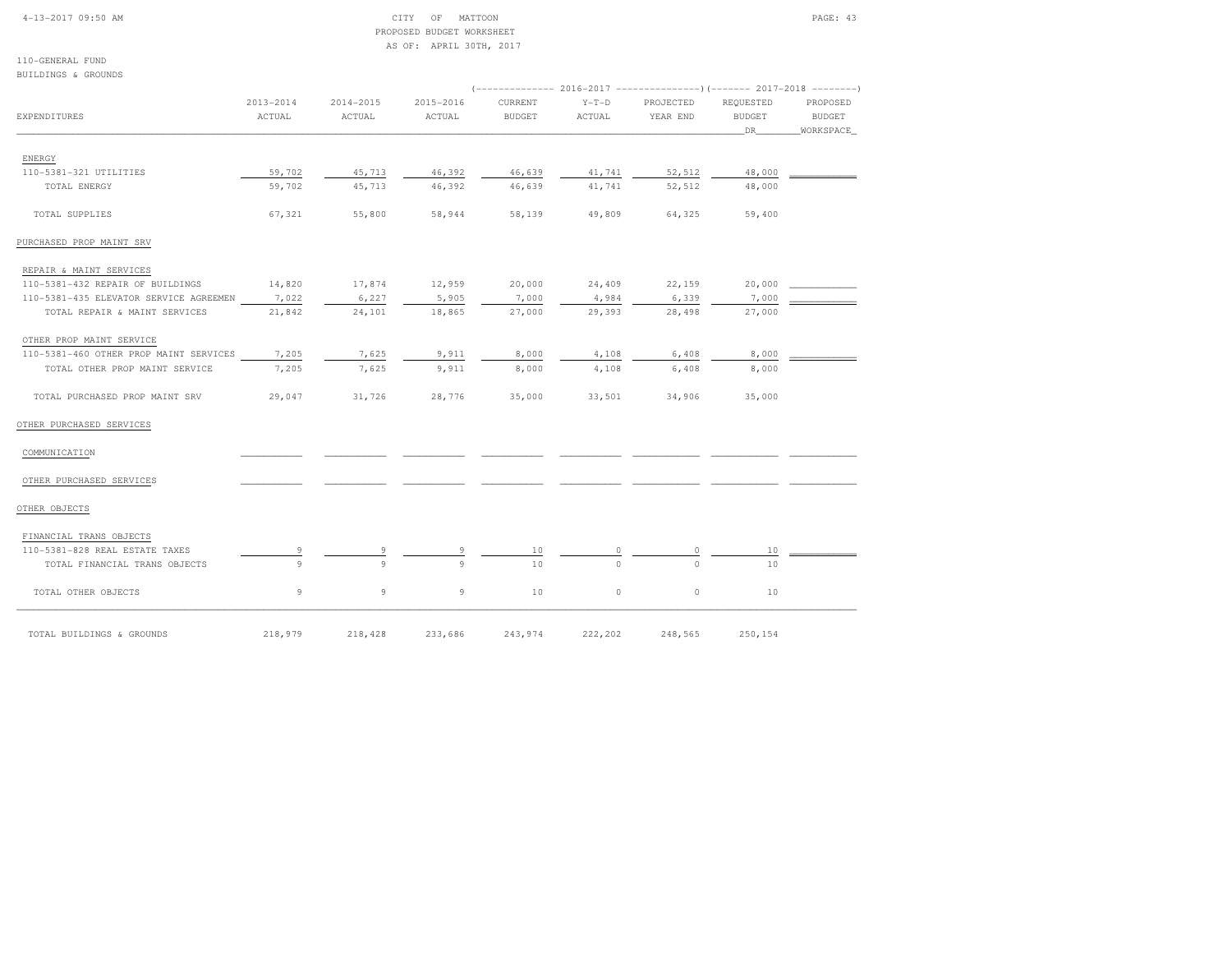| $4-13-2017$ 09:50 AM |  |  |
|----------------------|--|--|
|                      |  |  |

#### CITY OF MATTOON **PAGE: 44**  PROPOSED BUDGET WORKSHEETAS OF: APRIL 30TH, 2017

110-GENERAL FUNDEQUIPMENT MAINTENANCE

|                                        |                     |                         |                     |                          |                   | (-------------- 2016-2017 ---------------------- 2017-2018 ---------- |                                         |                                        |  |
|----------------------------------------|---------------------|-------------------------|---------------------|--------------------------|-------------------|-----------------------------------------------------------------------|-----------------------------------------|----------------------------------------|--|
| EXPENDITURES                           | 2013-2014<br>ACTUAL | $2014 - 2015$<br>ACTUAL | 2015-2016<br>ACTUAL | CURRENT<br><b>BUDGET</b> | $Y-T-D$<br>ACTUAL | PROJECTED<br>YEAR END                                                 | REQUESTED<br><b>BUDGET</b><br><b>DR</b> | PROPOSED<br><b>BUDGET</b><br>WORKSPACE |  |
|                                        |                     |                         |                     |                          |                   |                                                                       |                                         |                                        |  |
| PERSONNEL SERVICES                     |                     |                         |                     |                          |                   |                                                                       |                                         |                                        |  |
| SALARIES & WAGES                       |                     |                         |                     |                          |                   |                                                                       |                                         |                                        |  |
| 110-5390-111 SALARIES OF REG EMPLOYEES | 23,834              | 32,335                  | 36,072              | $\circ$                  | 34,665            | 39,250                                                                | $\circ$                                 |                                        |  |
| 110-5390-113 OVERTIME                  | 2,090               | 1,788                   | 1,748               | $\circ$                  | 1,681             | 1,691                                                                 | $\Omega$                                |                                        |  |
| TOTAL SALARIES & WAGES                 | 25,923              | 34,123                  | 37,821              | $\circ$                  | 36,345            | 40,941                                                                | $\circ$                                 |                                        |  |
| TOTAL PERSONNEL SERVICES               | 25,923              | 34,123                  | 37,821              | $\circ$                  | 36,345            | 40,941                                                                | $\circ$                                 |                                        |  |
| EMPLOYEE BENEFITS                      |                     |                         |                     |                          |                   |                                                                       |                                         |                                        |  |
| GROUP INSURANCE                        |                     |                         |                     |                          |                   |                                                                       |                                         |                                        |  |
| 110-5390-211 GROUP HEALTH INSURANCE    | 3,795               | 5,536                   | 6,155               | $\circ$                  | 5,803             | 6,298                                                                 | 0                                       |                                        |  |
| TOTAL GROUP INSURANCE                  | 3,795               | 5,536                   | 6,155               | $\circ$                  | 5,803             | 6,298                                                                 | $\Omega$                                |                                        |  |
| SOCIAL SECURITY CONTRIB                |                     |                         |                     |                          |                   |                                                                       |                                         |                                        |  |
| 110-5390-221 FICA CONTRIBUTIONS        | 1,531               | 1,954                   | 2,206               | $\circ$                  | 2,218             | 2,357                                                                 | $\Omega$                                |                                        |  |
| 110-5390-222 MEDICARE CONTRIBUTIONS    | 358                 | 457                     | 516                 | $\Omega$                 | 519               | 551                                                                   |                                         |                                        |  |
| TOTAL SOCIAL SECURITY CONTRIB          | 1,890               | 2,411                   | 2,722               | $\circ$                  | 2,737             | 2,908                                                                 | $\Omega$                                |                                        |  |
| RETIREMENT CONTRIBTUIONS               |                     |                         |                     |                          |                   |                                                                       |                                         |                                        |  |
| 110-5390-231 IMRF CONTRIBUTIONS        | 3,445               | 4,002                   | 4,172               | $\circ$                  | 3,928             | 4,362                                                                 | 0                                       |                                        |  |
| TOTAL RETIREMENT CONTRIBTUIONS         | 3,445               | 4,002                   | 4,172               | $\circ$                  | 3,928             | 4,362                                                                 | $\Omega$                                |                                        |  |
| TOTAL EMPLOYEE BENEFITS                | 9,130               | 11,949                  | 13,049              | $\circ$                  | 12,467            | 13,568                                                                | $\circ$                                 |                                        |  |
| TOTAL EQUIPMENT MAINTENANCE            | 35,053              | 46,072                  | 50,869              | $\circ$                  | 48,813            | 54,509                                                                | $\circ$                                 |                                        |  |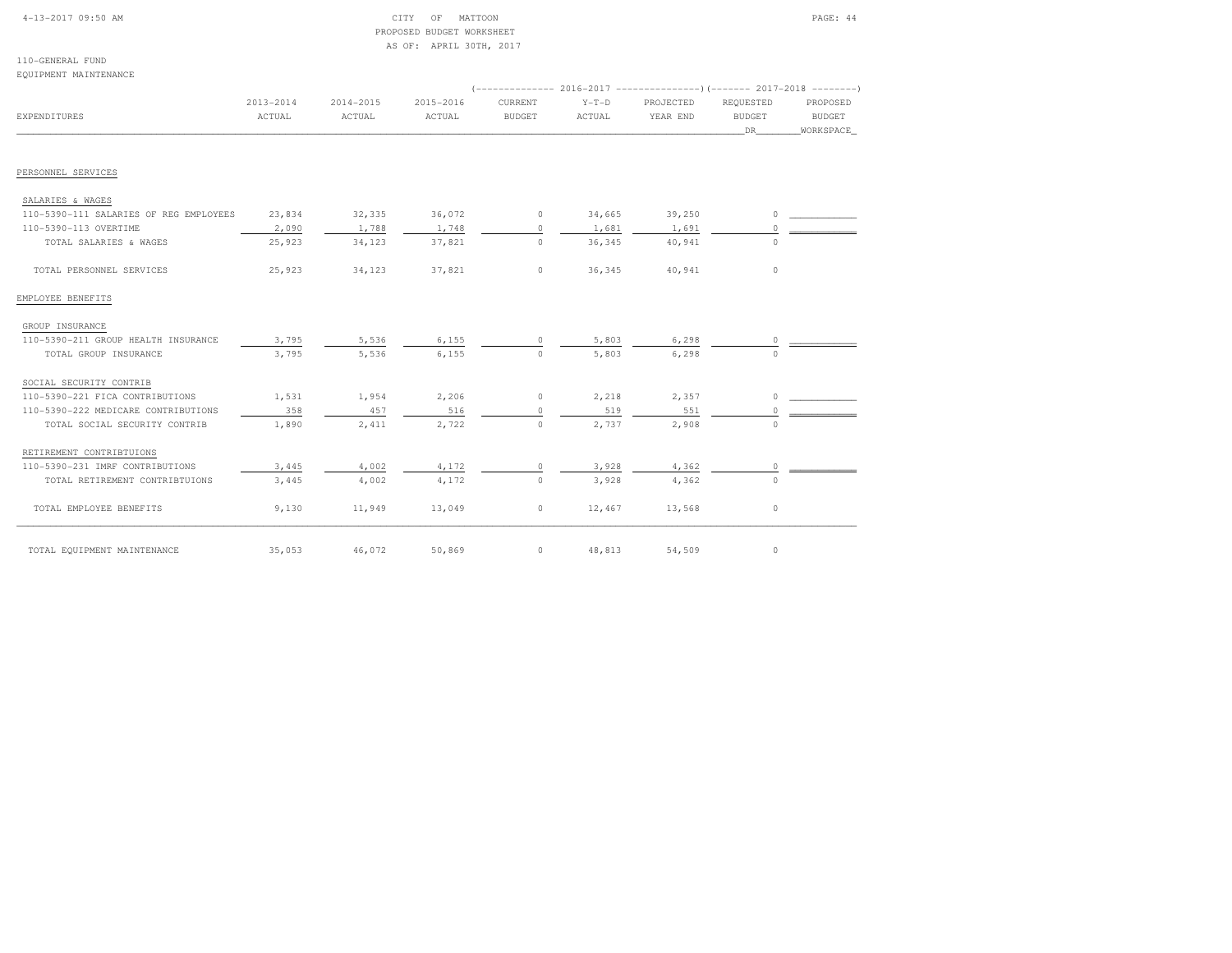| $4 - 13 - 2017$ 09:50 AM |  |
|--------------------------|--|
|                          |  |

#### CITY OF MATTOON PAGE: 45 PROPOSED BUDGET WORKSHEETAS OF: APRIL 30TH, 2017

| 110-GENERAL FUND |  |
|------------------|--|
|                  |  |

| ARTS COUNCIL                            |                         |                         |                         |                          |                   |                                                                                                  |                                   |                                        |
|-----------------------------------------|-------------------------|-------------------------|-------------------------|--------------------------|-------------------|--------------------------------------------------------------------------------------------------|-----------------------------------|----------------------------------------|
| EXPENDITURES                            | $2013 - 2014$<br>ACTUAL | $2014 - 2015$<br>ACTUAL | $2015 - 2016$<br>ACTUAL | CURRENT<br><b>BUDGET</b> | $Y-T-D$<br>ACTUAL | (------------- 2016-2017 ----------------) (------- 2017-2018 --------)<br>PROJECTED<br>YEAR END | REQUESTED<br><b>BUDGET</b><br>DR. | PROPOSED<br><b>BUDGET</b><br>WORKSPACE |
|                                         |                         |                         |                         |                          |                   |                                                                                                  |                                   |                                        |
| SUPPLIES                                |                         |                         |                         |                          |                   |                                                                                                  |                                   |                                        |
| GENERAL SUPPLIES                        |                         |                         |                         |                          |                   |                                                                                                  |                                   |                                        |
| 110-5505-319 SUPPLIES                   | 10,810                  | 131                     | 1,493                   | 1,500                    | 167               | 167                                                                                              | 1,500                             |                                        |
| TOTAL GENERAL SUPPLIES                  | 10,810                  | 131                     | 1,493                   | 1,500                    | 167               | 167                                                                                              | 1,500                             |                                        |
| TOTAL SUPPLIES                          | 10,810                  | 131                     | 1,493                   | 1,500                    | 167               | 167                                                                                              | 1,500                             |                                        |
| OTHER PURCHASED SERVICES                |                         |                         |                         |                          |                   |                                                                                                  |                                   |                                        |
| COMMUNICATION                           |                         |                         |                         |                          |                   |                                                                                                  |                                   |                                        |
| 110-5505-531 POSTAGE & SHIPPING         | $\overline{0}$          | 6                       | 28                      | 200                      | 141               | 185                                                                                              | $200$                             |                                        |
| TOTAL COMMUNICATION                     | $\circ$                 | 6                       | 28                      | 200                      | 141               | 185                                                                                              | 200                               |                                        |
| ADVERTISING                             |                         |                         |                         |                          |                   |                                                                                                  |                                   |                                        |
| 110-5505-540 ADVERTISING                | $\circ$                 | 389                     | 2,147                   | 1,500                    | 863               | 863                                                                                              | 1,500                             |                                        |
| TOTAL ADVERTISING                       | $\circ$                 | 389                     | 2,147                   | 1,500                    | 863               | 863                                                                                              | 1,500                             |                                        |
| PRINTING & BINDING                      |                         |                         |                         |                          |                   |                                                                                                  |                                   |                                        |
| 110-5505-550 PRINTING & PHOTOGRAPHY     | $\circ$                 | 53                      | 85                      | 1,000                    | 39                | 39                                                                                               | 1,000                             |                                        |
| TOTAL PRINTING & BINDING                | $\mathsf{O}\xspace$     | 53                      | 85                      | 1,000                    | 39                | 39                                                                                               | 1,000                             |                                        |
| OTHER PURCHASED SERVICES                |                         |                         |                         |                          |                   |                                                                                                  |                                   |                                        |
| 110-5505-570 FUNDRAISING EXPENSE        | 0                       | 59                      | 3,151                   | 1,000                    | 480               | 823                                                                                              | 1,000                             |                                        |
| 110-5505-571 MARKETING MEMBERSHIPS      | $\mathsf{O}\xspace$     | 3,729                   | 901                     | 2,000                    | 1,014             | 803                                                                                              | 2,000                             |                                        |
| 110-5505-575 WEB DESIGN & MAINTENANCE   | $\circ$                 | $\circ$                 | 50                      | 1,000                    | $\circ$           | $\circ$                                                                                          | 1,000                             |                                        |
| 110-5505-579 MISC OTHER PURCHASED SERVI | $\circ$                 | 1,775                   | 1,254                   | 500                      | $\circ$           | 40,996                                                                                           | 500                               |                                        |
| TOTAL OTHER PURCHASED SERVICES          | $\circ$                 | 5,563                   | 5,355                   | 4,500                    | 1,494             | 42,622                                                                                           | 4,500                             |                                        |
| TOTAL OTHER PURCHASED SERVICES          | 0                       | 6,011                   | 7,615                   | 7,200                    | 2,537             | 43,709                                                                                           | 7,200                             |                                        |
| PROPERTY                                |                         |                         |                         |                          |                   |                                                                                                  |                                   |                                        |
| IMPROVEMENTS-NOT BLDNGS                 |                         |                         |                         |                          |                   |                                                                                                  |                                   |                                        |
| 110-5505-730 CAPITAL EXPENSES           | $\circ$                 | $\circ$                 | $\Omega$                | $\circ$                  | 18,582            | 18,582                                                                                           | 0                                 |                                        |
| TOTAL IMPROVEMENTS-NOT BLDNGS           | $\circ$                 | $\circ$                 | $\circ$                 | $\mathbb O$              | 18,582            | 18,582                                                                                           | 0                                 |                                        |
| TOTAL PROPERTY                          | $\circ$                 | $\circ$                 | $\circ$                 | $\mathbb O$              | 18,582            | 18,582                                                                                           | $\circ$                           |                                        |
| OTHER OBJECTS                           |                         |                         |                         |                          |                   |                                                                                                  |                                   |                                        |
| FINANCIAL TRANS OBJECTS                 |                         |                         |                         |                          |                   |                                                                                                  |                                   |                                        |
| 110-5505-825 GRANT EXPENDITURES         | $\circ$                 | 0                       | $\circ$                 | 0                        |                   | 0                                                                                                | 10,000                            |                                        |
| TOTAL FINANCIAL TRANS OBJECTS           | $\circ$                 | $\circ$                 | $\Omega$                | $\Omega$                 | $\Omega$          | $\circ$                                                                                          | 10,000                            |                                        |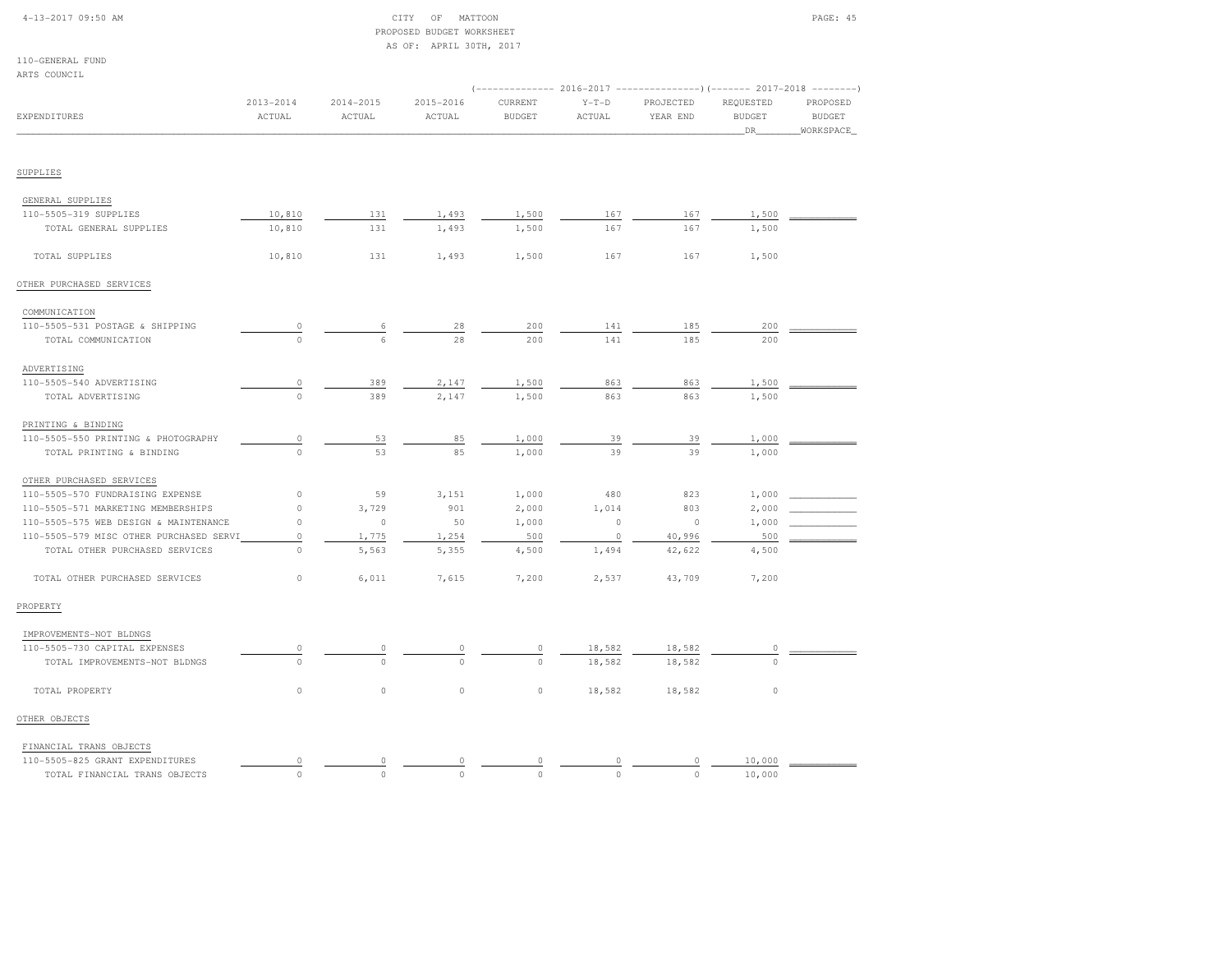4-13-2017 09:50 AM CITY OF MATTOON PAGE: 46 PROPOSED BUDGET WORKSHEETAS OF: APRIL 30TH, 2017

110-GENERAL FUND

ARTS COUNCIL

|                                     |               |           |           |               |         | (-------------- 2016-2017 --------------------- 2017-2018 ---------- ) |               |               |
|-------------------------------------|---------------|-----------|-----------|---------------|---------|------------------------------------------------------------------------|---------------|---------------|
|                                     | $2013 - 2014$ | 2014-2015 | 2015-2016 | CURRENT       | $Y-T-D$ | PROJECTED                                                              | REQUESTED     | PROPOSED      |
| EXPENDITURES                        | ACTUAL        | ACTUAL    | ACTUAL    | <b>BUDGET</b> | ACTUAL  | YEAR END                                                               | <b>BUDGET</b> | <b>BUDGET</b> |
|                                     |               |           |           |               |         |                                                                        | DR.           | WORKSPACE     |
| SPECIAL EVENT OBJECTS               |               |           |           |               |         |                                                                        |               |               |
|                                     |               |           |           |               |         |                                                                        |               |               |
| 110-5505-831 CHILDREN'S PROGRAMMING | $\Omega$      | 2,426     | 611       | 4,300         | 4,074   | 5,589                                                                  | 4,000         |               |
| 110-5505-832 ADULT EDUCATION        | $\Omega$      | 1,389     | 3,081     | 4,000         | 4,495   | 4,868                                                                  | 4,000         |               |
| 110-5505-833 EXHIBITS/PERFORMANCES  | 253           | 1,088     | 7,168     | 4,000         | 350     | $\circ$                                                                | 4,000         |               |
| 110-5505-834 EVENTS                 | 0             | $\circ$   | 1,864     | 4,000         | 0       | $\circ$                                                                | 4,000         |               |
| 110-5505-835 SPECIAL EVENTS/SALES   | $\circ$       | 246       | 0         | 1,000         | $\circ$ | $\circ$                                                                | 1,000         |               |
| 110-5505-836 ARTS FESTIVALS         |               | 2,335     | 7,724     | 4,000         | 2,971   | 2,971                                                                  | 4,000         |               |
| TOTAL SPECIAL EVENT OBJECTS         | 253           | 7,483     | 20,448    | 21,300        | 11,890  | 13,428                                                                 | 21,000        |               |
| TOTAL OTHER OBJECTS                 | 253           | 7,483     | 20,448    | 21,300        | 11,890  | 13,428                                                                 | 31,000        |               |
| TOTAL ARTS COUNCIL                  | 11,063        | 13,624    | 29,556    | 30,000        | 33,176  | 75,886                                                                 | 39,700        |               |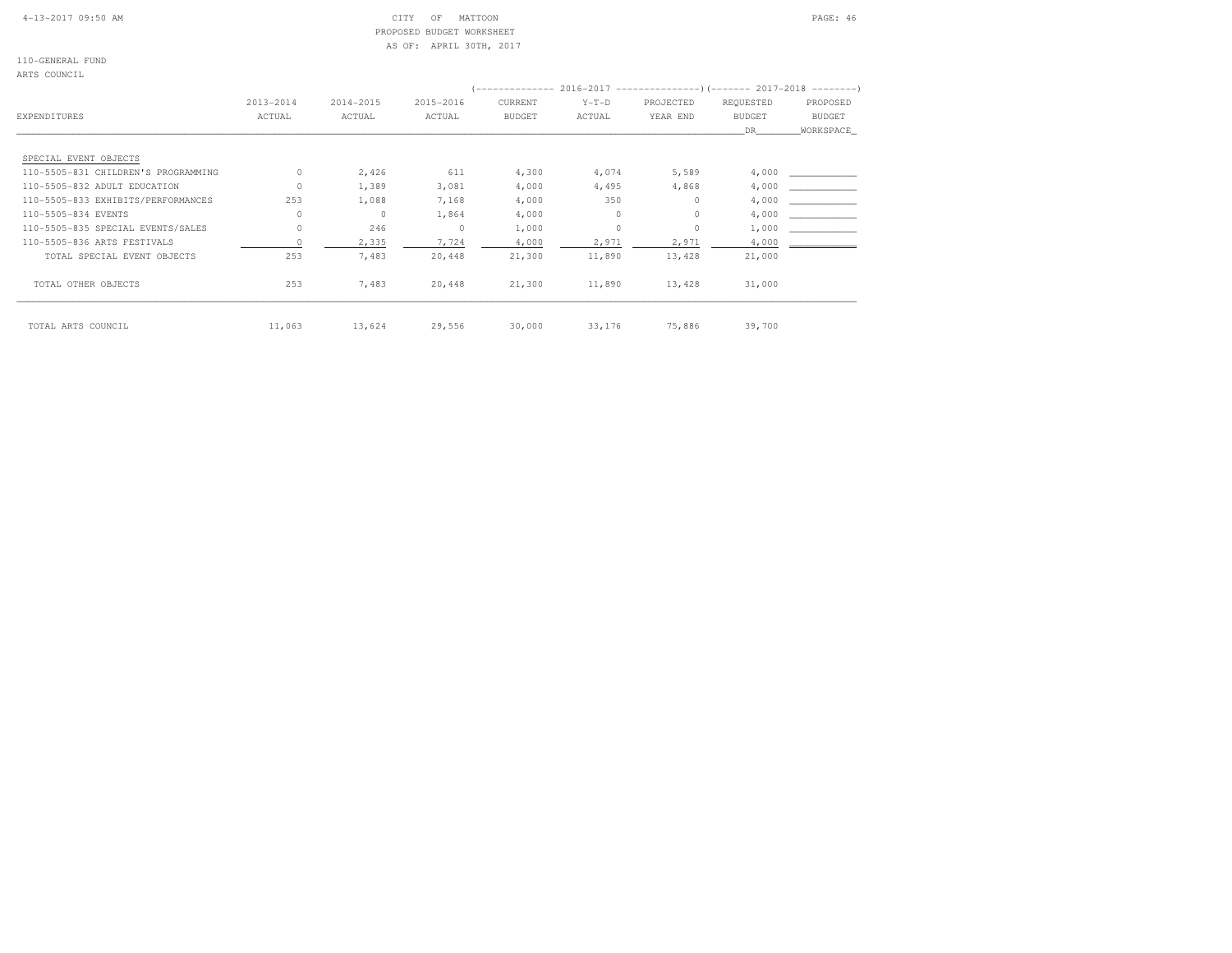#### 4-13-2017 09:50 AM CITY OF MATTOON PAGE: 47 PROPOSED BUDGET WORKSHEETAS OF: APRIL 30TH, 2017

110-GENERAL FUND

| EXPENDITURES                            | $2013 - 2014$<br>ACTUAL | $2014 - 2015$<br>ACTUAL | $2015 - 2016$<br>ACTUAL | CURRENT<br><b>BUDGET</b> | $Y-T-D$<br>ACTUAL | PROJECTED<br>YEAR END | REQUESTED<br><b>BUDGET</b> | PROPOSED<br><b>BUDGET</b> |
|-----------------------------------------|-------------------------|-------------------------|-------------------------|--------------------------|-------------------|-----------------------|----------------------------|---------------------------|
|                                         |                         |                         |                         |                          |                   |                       | DR.                        | WORKSPACE                 |
|                                         |                         |                         |                         |                          |                   |                       |                            |                           |
| PERSONNEL SERVICES                      |                         |                         |                         |                          |                   |                       |                            |                           |
| SALARIES & WAGES                        |                         |                         |                         |                          |                   |                       |                            |                           |
| 110-5511-111 SALARIES OF REG EMPLOYEES  | 176,658                 | 155,284                 | 147,531                 | 173,949                  | 148,276           | 165,324               | 179,314                    |                           |
| 110-5511-112 SALARIES OF TEMP EMPLOYEES | 25,057                  | 30,449                  | 14,960                  | 21,000                   | 15,805            | 16,206                | 19,000                     |                           |
| 110-5511-113 OVERTIME                   | 18,579                  | 20,752                  | 12,782                  | 17,000                   | 10,435            | 10,535                | 13,000                     |                           |
| 110-5511-114 COMPENSATED ABSENCES       | 32,326                  | 22,859                  | 22,571                  | $\Omega$                 | 11,814            | 9,085                 | $\theta$                   |                           |
| TOTAL SALARIES & WAGES                  | 252,619                 | 229,344                 | 197,843                 | 211,949                  | 186,330           | 201,150               | 211,314                    |                           |
| TOTAL PERSONNEL SERVICES                | 252,619                 | 229,344                 | 197,843                 | 211,949                  | 186,330           | 201,150               | 211,314                    |                           |
| EMPLOYEE BENEFITS                       |                         |                         |                         |                          |                   |                       |                            |                           |
| GROUP INSURANCE                         |                         |                         |                         |                          |                   |                       |                            |                           |
| 110-5511-211 GROUP HEALTH INSURANCE     | 25,345                  | 32,987                  | 33,791                  | 32, 113                  | 30,967            | 32,305                | 33,533                     |                           |
| 110-5511-212 GROUP LIFE INSURANCE       | 571                     | 375                     | 375                     | 402                      | 402               | 402                   | 437                        |                           |
| TOTAL GROUP INSURANCE                   | 25,915                  | 33,362                  | 34,166                  | 32,515                   | 31,369            | 32,707                | 33,969                     |                           |
| SOCIAL SECURITY CONTRIB                 |                         |                         |                         |                          |                   |                       |                            |                           |
| 110-5511-221 FICA CONTRIBUTIONS         | 15,192                  | 13,875                  | 11,647                  | 13,141                   | 11,451            | 11,843                | 13,101                     |                           |
| 110-5511-222 MEDICARE CONTRIBUTIONS     | 3,553                   | 3,245                   | 2,724                   | 3,073                    | 2,678             | 2,770                 | 3,064                      |                           |
| TOTAL SOCIAL SECURITY CONTRIB           | 18,746                  | 17,121                  | 14,371                  | 16,214                   | 14,129            | 14,613                | 16,165                     |                           |
| RETIREMENT CONTRIBTUIONS                |                         |                         |                         |                          |                   |                       |                            |                           |
| 110-5511-231 IMRF CONTRIBUTIONS         | 31,163                  | 25,151                  | 20,264                  | 21,903                   | 18,517            | 19,947                | 21,592                     |                           |
| TOTAL RETIREMENT CONTRIBTUIONS          | 31,163                  | 25,151                  | 20,264                  | 21,903                   | 18,517            | 19,947                | 21,592                     |                           |
| UNEMPLOYMNT COMPENSATION                |                         |                         |                         |                          |                   |                       |                            |                           |
| 110-5511-240 UNEMPLOYMENT COMP.         | 1,811                   | 1,903                   | 1,096                   | 945                      | 945               | 945                   | 968                        |                           |
| TOTAL UNEMPLOYMNT COMPENSATION          | 1,811                   | 1,903                   | 1,096                   | 945                      | 945               | 945                   | 968                        |                           |
| WORKER'S COMPENSATION                   |                         |                         |                         |                          |                   |                       |                            |                           |
| 110-5511-250 WORKERS' COMPENSATION      | 6,580                   | 6,379                   | 6,983                   | 7,540                    | 7,540             | 7,540                 | 8,782                      |                           |
| TOTAL WORKER'S COMPENSATION             | 6,580                   | 6,379                   | 6,983                   | 7,540                    | 7,540             | 7,540                 | 8,782                      |                           |
| TOTAL EMPLOYEE BENEFITS                 | 84,216                  | 83,916                  | 76,879                  | 79,117                   | 72,501            | 75,752                | 81, 477                    |                           |
| SUPPLIES                                |                         |                         |                         |                          |                   |                       |                            |                           |
| GENERAL SUPPLIES                        |                         |                         |                         |                          |                   |                       |                            |                           |
| 110-5511-311 OFFICE SUPPLIES            | $\circ$                 | $\circ$                 | $\circ$                 | 750                      | 103               | 18                    | 500                        |                           |
| 110-5511-312 CLEANING SUPPLIES          | 695                     | 563                     | 573                     | 600                      | 1,131             | $\Omega$              | 500                        |                           |
| 110-5511-313 MEDICAL & SAFETY SUPPLIES  | 778                     | 10                      | 1,119                   | 900                      | 283               | 328                   | 900                        |                           |
| 110-5511-315 LANDSCAPING SUPPLIES       | 1,501                   | 1,205                   | 18                      | 2,000                    | $\circ$           | 18                    | 1,000                      |                           |
| 110-5511-316 TOOLS & EQUIPMENT          | 3,782                   | 4,819                   | 2,669                   | 4,000                    | 3,534             | 3,644                 | 4,000                      |                           |
| 110-5511-318 VEHICLE PARTS              | 97                      | $\circ$                 | $\mathbb O$             | $\circ$                  | $\circ$           | $\circ$               |                            |                           |
| 110-5511-319 MISCELLANEOUS SUPPLIES     | 19,829                  | 19,933                  | 25,968                  | 15,000                   | 14,180            | 15,997                | 15,000                     |                           |
| TOTAL GENERAL SUPPLIES                  | 26,682                  | 26,529                  | 30,347                  | 23,250                   | 19,231            | 20,005                | 21,900                     |                           |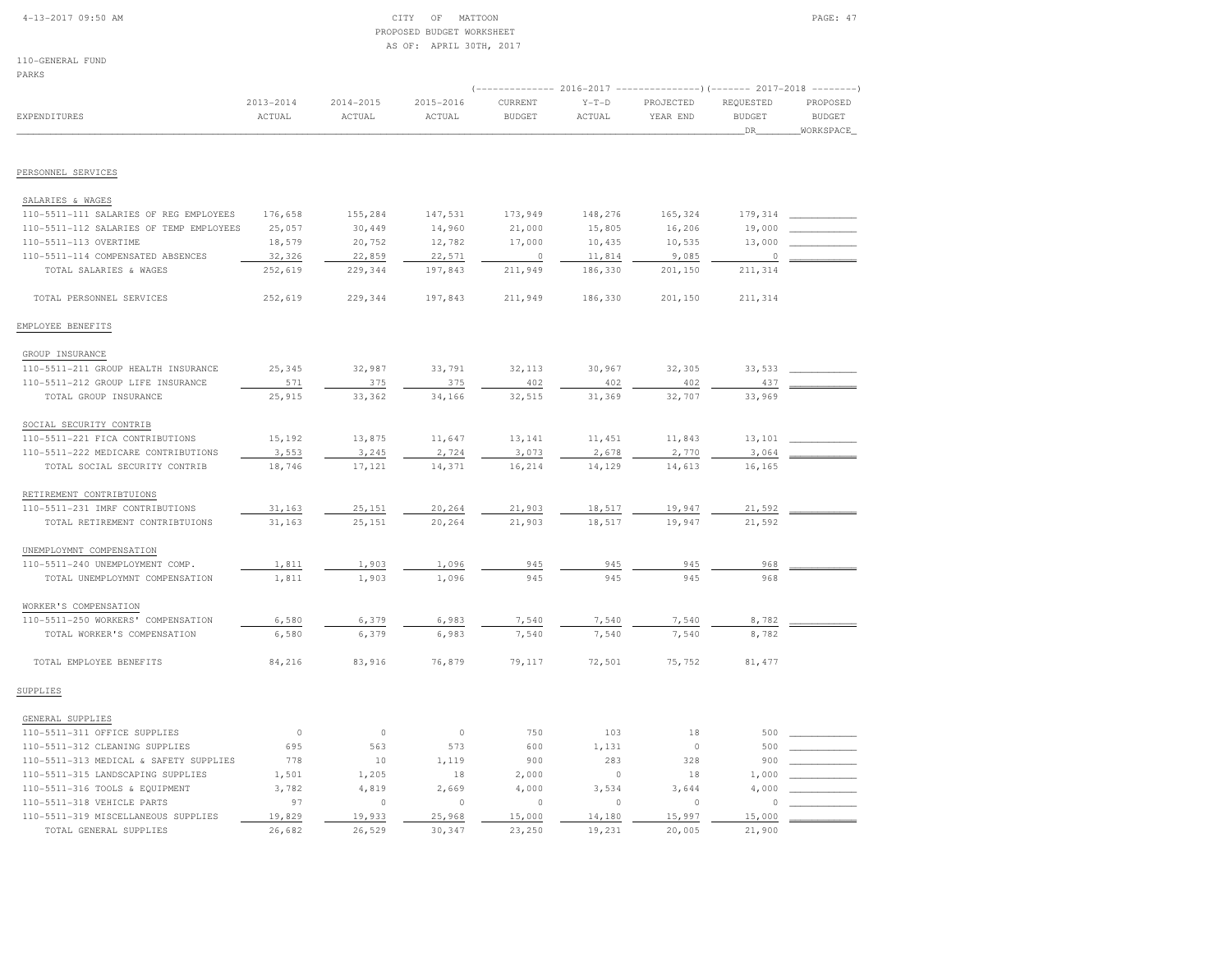#### 4-13-2017 09:50 AM CITY OF MATTOON PAGE: 48 PROPOSED BUDGET WORKSHEETAS OF: APRIL 30TH, 2017

110-GENERAL FUND

| PARKS                                  |                |               |               |               |             |                                                                |               |                                              |
|----------------------------------------|----------------|---------------|---------------|---------------|-------------|----------------------------------------------------------------|---------------|----------------------------------------------|
|                                        | $2013 - 2014$  | $2014 - 2015$ | $2015 - 2016$ | CURRENT       | $Y-T-D$     | -- 2016-2017 ----------------) (------- 2017-2018<br>PROJECTED | REQUESTED     | $\cdots\cdots\cdots\cdots\cdots$<br>PROPOSED |
| EXPENDITURES                           | ACTUAL         | ACTUAL        | ACTUAL        | <b>BUDGET</b> | ACTUAL      | YEAR END                                                       | <b>BUDGET</b> | <b>BUDGET</b>                                |
|                                        |                |               |               |               |             |                                                                | DR.           | WORKSPACE                                    |
|                                        |                |               |               |               |             |                                                                |               |                                              |
| <b>ENERGY</b>                          |                |               |               |               |             |                                                                |               |                                              |
| 110-5511-321 UTILITIES                 | 31,163         | 22,163        | 22,353        | 29,858        | 20,138      | 23, 435                                                        | 26,000        |                                              |
| 110-5511-326 FUEL                      | 13,372         | 13,960        | 7,966         | 14,000        | 7,417       | 7,264                                                          | 10,000        |                                              |
| TOTAL ENERGY                           | 44,536         | 36,123        | 30,319        | 43,858        | 27,555      | 30,699                                                         | 36,000        |                                              |
| STREET MAINT SUPPLIES                  |                |               |               |               |             |                                                                |               |                                              |
| TOTAL SUPPLIES                         | 71,218         | 62,652        | 60,666        | 67,108        | 46,787      | 50,704                                                         | 57,900        |                                              |
| PURCHASED PROP MAINT SRV               |                |               |               |               |             |                                                                |               |                                              |
| CLEANING SERVICES                      |                |               |               |               |             |                                                                |               |                                              |
| 110-5511-424 LAWN CARE                 | 1,484          | $\circ$       | 2,035         | 3,500         | 1,640       | 1,640                                                          | 3,500         |                                              |
| TOTAL CLEANING SERVICES                | 1,484          | $\circ$       | 2,035         | 3,500         | 1,640       | 1,640                                                          | 3,500         |                                              |
| REPAIR & MAINT SERVICES                |                |               |               |               |             |                                                                |               |                                              |
| 110-5511-432 REPAIR OF BUILDINGS       | 5,478          | 3,683         | 3,617         | 5,000         | 768         | 358                                                            | 5,000         |                                              |
| 110-5511-433 REPAIR OF MACHINERY       | 7,410          | 12,315        | 17,128        | 8,000         | 9,341       | 9,233                                                          | 8,000         |                                              |
| 110-5511-434 REPAIR OF VEHICLES        | 5,345          | 5,073         | 6,967         | 4,000         | 6,186       | 5,657                                                          | 5,000         |                                              |
| 110-5511-436 PEST CONTROL SERVICES     | 690            | 440           | 440           | 500           | 440         | 440                                                            | 500           |                                              |
| TOTAL REPAIR & MAINT SERVICES          | 18,923         | 21,511        | 28,152        | 17,500        | 16,735      | 15,688                                                         | 18,500        |                                              |
| <b>RENTALS</b>                         |                |               |               |               |             |                                                                |               |                                              |
| 110-5511-440 RENTALS                   | 2,722          | 2,315         | 1,230         | 3,000         | 2,300       | 2,364                                                          | 3,500         |                                              |
| TOTAL RENTALS                          | 2,722          | 2,315         | 1,230         | 3,000         | 2,300       | 2,364                                                          | 3,500         |                                              |
| CONSTRUCTION SERVICES                  |                |               |               |               |             |                                                                |               |                                              |
| 110-5511-450 CONSTRUCTION SERVICES     | $\overline{0}$ | $\circ$       | $\circ$       | 3,000         | 5,000       | 5,000                                                          | 6,000         |                                              |
| TOTAL CONSTRUCTION SERVICES            | $\circ$        | $\bigcirc$    | $\mathbf{0}$  | 3,000         | 5,000       | 5,000                                                          | 6,000         |                                              |
| TOTAL PURCHASED PROP MAINT SRV         | 23,129         | 23,826        | 31, 417       | 27,000        | 25,675      | 24,692                                                         | 31,500        |                                              |
| OTHER PURCHASED SERVICES               |                |               |               |               |             |                                                                |               |                                              |
| COMMUNICATION                          |                |               |               |               |             |                                                                |               |                                              |
| 110-5511-531 POSTAGE                   | $\circ$        | 3             | $\mathbf{1}$  | 50            | 39          | 41                                                             | 50            |                                              |
| 110-5511-532 TELEPHONE                 | 787            | 808           | 894           | 900           | 893         | 968                                                            | 900           |                                              |
| 110-5511-533 CELLULAR PHONE            | 1,032          | 621           | 958           | 1,800         | 1,365       | 1,446                                                          | 1,800         |                                              |
| TOTAL COMMUNICATION                    | 1,819          | 1,432         | 1,853         | 2,750         | 2,298       | 2,455                                                          | 2,750         |                                              |
| PRINTING & BINDING                     |                |               |               |               |             |                                                                |               |                                              |
| EMPLOYEE BUSINESS EXP                  |                |               |               |               |             |                                                                |               |                                              |
| 110-5511-561 BUSINESS MEETING EXPENSE  | $\mathbb O$    | $\circ$       | $\mathbb O$   | 300           | $\mathbb O$ | $\circ$                                                        | 300           |                                              |
| 110-5511-562 TRAVEL & TRAINING         | $\circ$        | $\circ$       | $\mathbb O$   | 2,000         | 164         | 164                                                            | 2,000         |                                              |
| 110-5511-564 PRIVATE VEHICLE EXP REIMB | $\mathbb O$    | $\circ$       | $\mathbb O$   | 200           | $\mathbb O$ | $\circ$                                                        | 200           |                                              |
| TOTAL EMPLOYEE BUSINESS EXP            | $\circ$        | $\circ$       | $\circ$       | 2,500         | 164         | 164                                                            | 2,500         |                                              |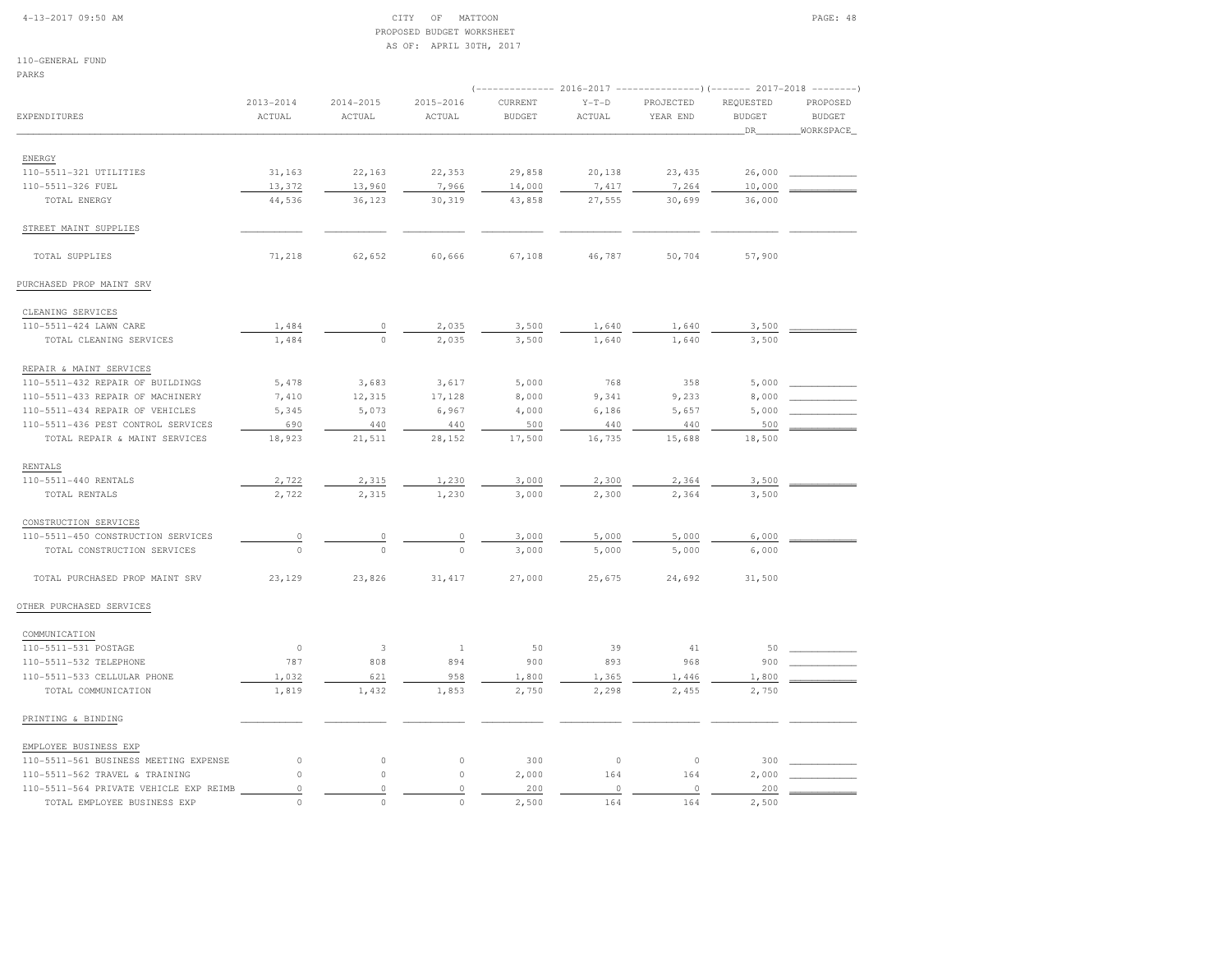| $4-13-2017$ 09:50 AM |  |
|----------------------|--|
|                      |  |

#### CITY OF MATTOON **PAGE: 49**  PROPOSED BUDGET WORKSHEETAS OF: APRIL 30TH, 2017

110-GENERAL FUNDPARKS

| <b>EXPENDITURES</b>                     | 2013-2014<br>ACTUAL | 2014-2015<br>ACTUAL | 2015-2016<br>ACTUAL | CURRENT<br><b>BUDGET</b> | $Y-T-D$<br>ACTUAL | PROJECTED<br>YEAR END | REQUESTED<br><b>BUDGET</b><br>DR | PROPOSED<br>BUDGET<br>WORKSPACE |  |  |
|-----------------------------------------|---------------------|---------------------|---------------------|--------------------------|-------------------|-----------------------|----------------------------------|---------------------------------|--|--|
|                                         |                     |                     |                     |                          |                   |                       |                                  |                                 |  |  |
| OTHER PURCHASED SERVICES                |                     |                     |                     |                          |                   |                       |                                  |                                 |  |  |
| 110-5511-571 DUES & MEMBERSHIPS         | $\circ$             | 0                   | 249                 | 500                      | 264               | 264                   | 500                              |                                 |  |  |
| TOTAL OTHER PURCHASED SERVICES          | $\Omega$            | $\Omega$            | 249                 | 500                      | 264               | 264                   | 500                              |                                 |  |  |
| TOTAL OTHER PURCHASED SERVICES          | 1,819               | 1,432               | 2,102               | 5,750                    | 2,726             | 2,883                 | 5,750                            |                                 |  |  |
| PROPERTY                                |                     |                     |                     |                          |                   |                       |                                  |                                 |  |  |
| IMPROVEMENTS-NOT BLDNGS                 |                     |                     |                     |                          |                   |                       |                                  |                                 |  |  |
| MACHINERY & EQUIPMENT                   |                     |                     |                     |                          |                   |                       |                                  |                                 |  |  |
| 110-5511-743 MEF CONTRIBUTION           | $\circ$             | 14,000              | $\circ$             | 9,000                    | 9,000             | 9,000                 | 6,000                            |                                 |  |  |
| TOTAL MACHINERY & EQUIPMENT             | $\circ$             | 14,000              | $\circ$             | 9,000                    | 9,000             | 9,000                 | 6,000                            |                                 |  |  |
| TOTAL PROPERTY                          | $\circ$             | 14,000              | $\circ$             | 9,000                    | 9,000             | 9,000                 | 6,000                            |                                 |  |  |
| OTHER OBJECTS                           |                     |                     |                     |                          |                   |                       |                                  |                                 |  |  |
| FINANCIAL TRANS OBJECTS                 |                     |                     |                     |                          |                   |                       |                                  |                                 |  |  |
| 110-5511-825 TOURISM GRANT EXPENDITURES | 20,683              | 20,129              | 20,431              | 20,000                   | 17,970            | 20,833                | 20,000                           |                                 |  |  |
| 110-5511-828 REAL ESTATE TAXES          | 190                 | 190                 | 190                 | 200                      | 190               | 190                   | 200                              |                                 |  |  |
| TOTAL FINANCIAL TRANS OBJECTS           | 20,873              | 20,319              | 20,622              | 20, 200                  | 18,161            | 21,023                | 20,200                           |                                 |  |  |
| TOTAL OTHER OBJECTS                     | 20,873              | 20,319              | 20,622              | 20,200                   | 18,161            | 21,023                | 20,200                           |                                 |  |  |
| TOTAL PARKS                             | 453,874             | 435,490             | 389,529             | 420,124                  | 361,180           | 385,204               | 414,140                          |                                 |  |  |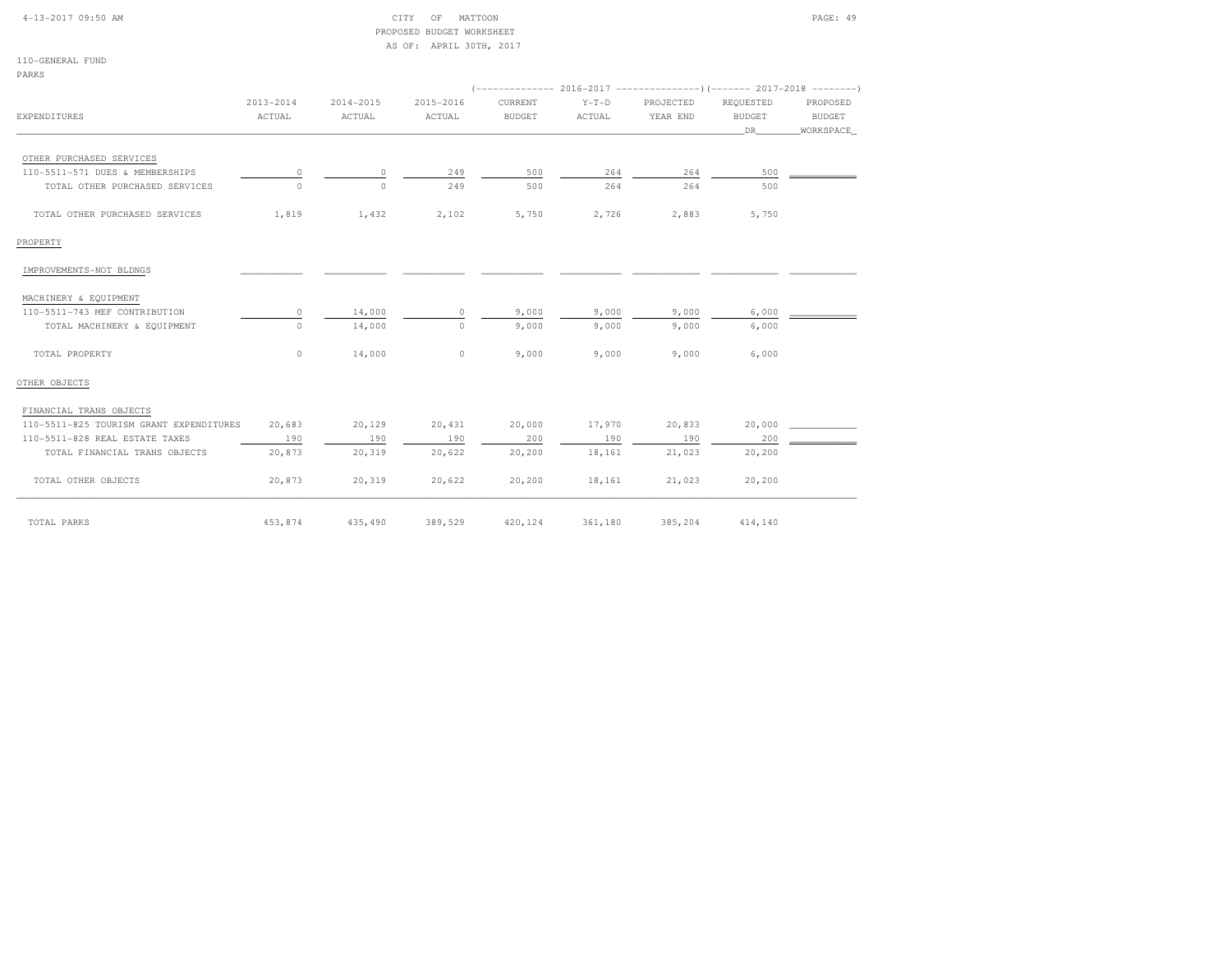### 4-13-2017 09:50 AM CITY OF MATTOON PAGE: 50 PROPOSED BUDGET WORKSHEETAS OF: APRIL 30TH, 2017

110-GENERAL FUNDLAKE MATTOON

| PULLE LIUTTOOM                          |                     |                     |                     |                          | (-------------- 2016-2017 -----------------) (------- 2017-2018 |                       |                                   |                                                            |  |  |  |
|-----------------------------------------|---------------------|---------------------|---------------------|--------------------------|-----------------------------------------------------------------|-----------------------|-----------------------------------|------------------------------------------------------------|--|--|--|
| EXPENDITURES                            | 2013-2014<br>ACTUAL | 2014-2015<br>ACTUAL | 2015-2016<br>ACTUAL | CURRENT<br><b>BUDGET</b> | $Y-T-D$<br>ACTUAL                                               | PROJECTED<br>YEAR END | REQUESTED<br><b>BUDGET</b><br>DR. | $-- - - - - - -$<br>PROPOSED<br><b>BUDGET</b><br>WORKSPACE |  |  |  |
|                                         |                     |                     |                     |                          |                                                                 |                       |                                   |                                                            |  |  |  |
| PERSONNEL SERVICES                      |                     |                     |                     |                          |                                                                 |                       |                                   |                                                            |  |  |  |
| SALARIES & WAGES                        |                     |                     |                     |                          |                                                                 |                       |                                   |                                                            |  |  |  |
| 110-5512-111 SALARIES OF REG EMPLOYEES  | 54,073              | 56,333              | 56,322              | 62,174                   | 49,613                                                          | 56,757                | 64,236                            |                                                            |  |  |  |
| 110-5512-112 SALARIES OF TEMP EMPLOYEES | 27,189              | 23,221              | 22,712              | 27,500                   | 17,925                                                          | 21,066                | 25,000                            |                                                            |  |  |  |
| 110-5512-113 OVERTIME                   | 7,347               | 10,549              | 11,075              | 7,000                    | 10,585                                                          | 11,642                | 10,000                            |                                                            |  |  |  |
| 110-5512-114 COMPENSATED ABSENCES       | 3,293               | 2,488               | 4,332               | $\circ$                  | 7,867                                                           | 12,245                | $\Omega$                          |                                                            |  |  |  |
| TOTAL SALARIES & WAGES                  | 91,902              | 92,591              | 94,442              | 96,674                   | 85,989                                                          | 101,710               | 99,236                            |                                                            |  |  |  |
| TOTAL PERSONNEL SERVICES                | 91,902              | 92,591              | 94,442              | 96,674                   | 85,989                                                          | 101,710               | 99,236                            |                                                            |  |  |  |
| EMPLOYEE BENEFITS                       |                     |                     |                     |                          |                                                                 |                       |                                   |                                                            |  |  |  |
| GROUP INSURANCE                         |                     |                     |                     |                          |                                                                 |                       |                                   |                                                            |  |  |  |
| 110-5512-211 GROUP HEALTH INSURANCE     | 11,485              | 17,087              | 17,457              | 16,250                   | 15,528                                                          | 16,206                | 16,296                            |                                                            |  |  |  |
| 110-5512-212 GROUP LIFE INSURANCE       | 165                 | 147                 | 147                 | 158                      | 158                                                             | 158                   | 172                               |                                                            |  |  |  |
| TOTAL GROUP INSURANCE                   | 11,650              | 17,234              | 17,604              | 16,408                   | 15,686                                                          | 16,364                | 16,467                            |                                                            |  |  |  |
| SOCIAL SECURITY CONTRIB                 |                     |                     |                     |                          |                                                                 |                       |                                   |                                                            |  |  |  |
| 110-5512-221 FICA CONTRIBUTIONS         | 5,457               | 5,362               | 5,467               | 5,994                    | 5,285                                                           | 4,906                 | 6,153                             |                                                            |  |  |  |
| 110-5512-222 MEDICARE CONTRIBUTIONS     | 1,276               | 1,254               | 1,279               | 1,402                    | 1,236                                                           | 1,244                 | 1,439                             |                                                            |  |  |  |
| TOTAL SOCIAL SECURITY CONTRIB           | 6,734               | 6,616               | 6,746               | 7,396                    | 6,521                                                           | 6,150                 | 7,592                             |                                                            |  |  |  |
| RETIREMENT CONTRIBTUIONS                |                     |                     |                     |                          |                                                                 |                       |                                   |                                                            |  |  |  |
| 110-5512-231 IMRF CONTRIBUTIONS         | 8,631               | 8,281               | 7,659               | 7,941                    | 7,274                                                           | 7,741                 | 8,389                             |                                                            |  |  |  |
| TOTAL RETIREMENT CONTRIBTUIONS          | 8,631               | 8,281               | 7,659               | 7,941                    | 7,274                                                           | 7,741                 | 8,389                             |                                                            |  |  |  |
| UNEMPLOYMNT COMPENSATION                |                     |                     |                     |                          |                                                                 |                       |                                   |                                                            |  |  |  |
| 110-5512-240 UNEMPLOYMENT COMP.         | 944                 | 1,157               | 799                 | 689                      | 689                                                             | 689                   | 687                               |                                                            |  |  |  |
| TOTAL UNEMPLOYMNT COMPENSATION          | 944                 | 1,157               | 799                 | 689                      | 689                                                             | 689                   | 687                               |                                                            |  |  |  |
| WORKER'S COMPENSATION                   |                     |                     |                     |                          |                                                                 |                       |                                   |                                                            |  |  |  |
| 110-5512-250 WORKERS' COMPENSATION      | 2,402               | 2,784               | 3,208               | 3,448                    | 3,448                                                           | 3,448                 | 4,069                             |                                                            |  |  |  |
| TOTAL WORKER'S COMPENSATION             | 2,402               | 2,784               | 3,208               | 3,448                    | 3,448                                                           | 3,448                 | 4,069                             |                                                            |  |  |  |
| TOTAL EMPLOYEE BENEFITS                 | 30,361              | 36,072              | 36,015              | 35,882                   | 33,618                                                          | 34,392                | 37,204                            |                                                            |  |  |  |
| SUPPLIES                                |                     |                     |                     |                          |                                                                 |                       |                                   |                                                            |  |  |  |
| GENERAL SUPPLIES                        |                     |                     |                     |                          |                                                                 |                       |                                   |                                                            |  |  |  |
| 110-5512-311 OFFICE SUPPLIES            | 421                 | 507                 | 609                 | 600                      | 281                                                             | 662                   | 600                               |                                                            |  |  |  |
| 110-5512-312 CLEANING SUPPLIES          | 1,096               | 567                 | 648                 | 700                      | 17                                                              | 17                    | 700                               |                                                            |  |  |  |
| 110-5512-313 MEDICAL & SAFETY SUPPLIES  | 140                 | 30                  | $\circ$             | 200                      | $\circ$                                                         | $\circ$               | 200                               |                                                            |  |  |  |
| 110-5512-315 LANDSCAPING SUPPLIES       | 222                 | $\circ$             | $\circ$             | $\mathbb O$              | 0                                                               | $\circ$               |                                   |                                                            |  |  |  |
| 110-5512-316 TOOLS & EQUIPMENT          | 1,415               | 436                 | 774                 | 1,500                    | 1,301                                                           | 1,301                 | 1,500                             |                                                            |  |  |  |
| 110-5512-317 CONCESSION & SOUVENIR SUPP | 23,888              | 30,547              | 29,875              | 24,000                   | 23, 421                                                         | 29,543                | 26,000                            |                                                            |  |  |  |
| 110-5512-319 MISCELLANEOUS SUPPLIES     | 10,523              | 10,345              | 23,901              | 15,000                   | 12,453                                                          | 17,696                | 15,000                            |                                                            |  |  |  |
| TOTAL GENERAL SUPPLIES                  | 37,705              | 42,432              | 55,806              | 42,000                   | 37, 472                                                         | 49,219                | 44,000                            |                                                            |  |  |  |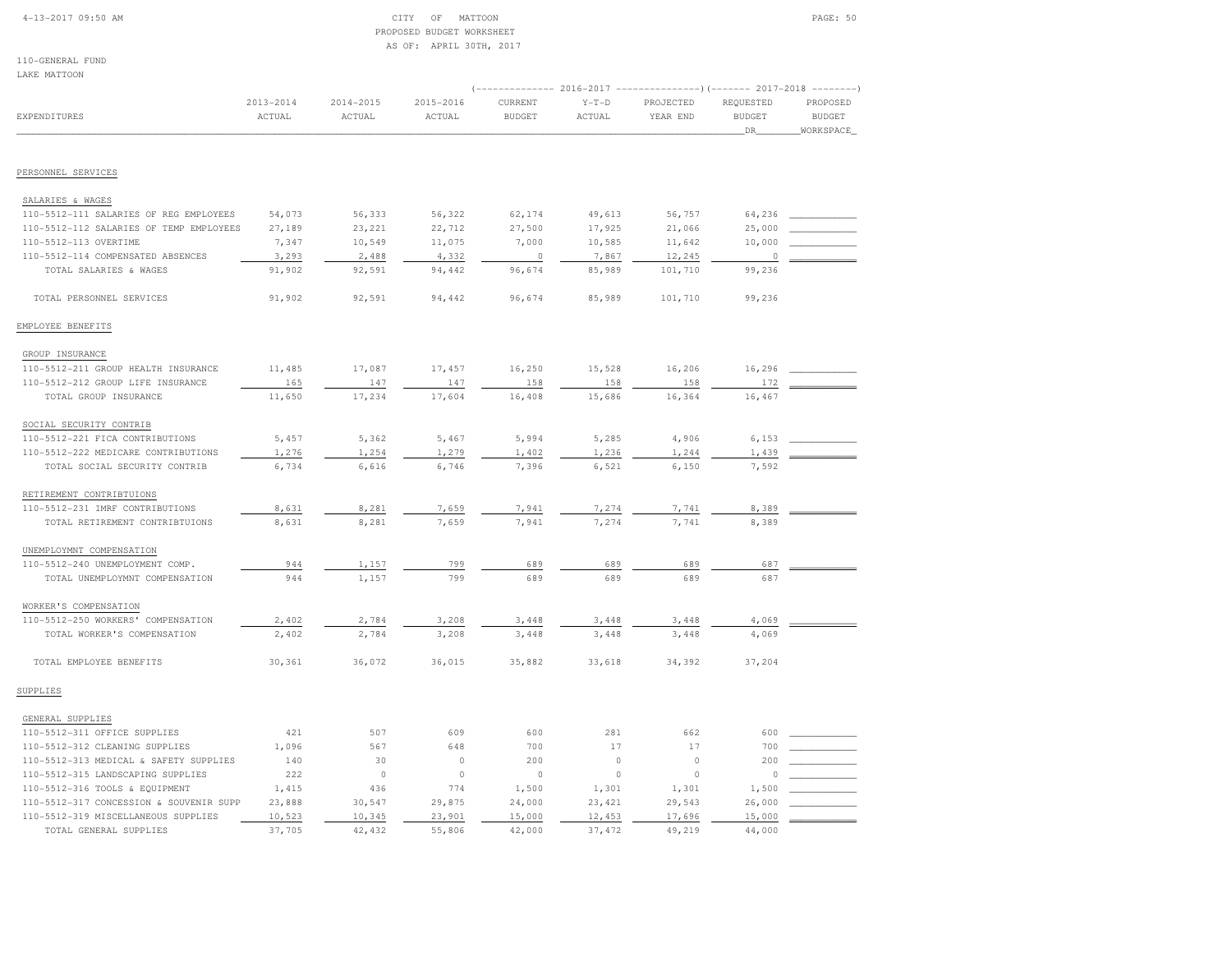#### 4-13-2017 09:50 AM CITY OF MATTOON PAGE: 51 PROPOSED BUDGET WORKSHEETAS OF: APRIL 30TH, 2017

110-GENERAL FUNDLAKE MATTOON

| EXPENDITURES                        | $2013 - 2014$<br>ACTUAL | 2014-2015<br>ACTUAL | 2015-2016<br>ACTUAL | CURRENT<br><b>BUDGET</b> | $Y-T-D$<br>ACTUAL | PROJECTED<br>YEAR END | REQUESTED<br><b>BUDGET</b><br>DR | $\cdots \cdots \cdots \cdots \cdots$<br>PROPOSED<br><b>BUDGET</b><br>WORKSPACE |  |  |
|-------------------------------------|-------------------------|---------------------|---------------------|--------------------------|-------------------|-----------------------|----------------------------------|--------------------------------------------------------------------------------|--|--|
| ENERGY                              |                         |                     |                     |                          |                   |                       |                                  |                                                                                |  |  |
| 110-5512-321 UTILITIES              | 34,963                  | 34,742              | 32,126              | 41,000                   | 29,021            | 31,851                | 33,000                           |                                                                                |  |  |
| 110-5512-326 FUEL                   | 5,532                   | 2,291               | 3,545               | 5,000                    | 3,674             | 2,156                 | 4,000                            |                                                                                |  |  |
| 110-5512-327 FUEL - RESALE          | 16,873                  | 17,380              | 16,769              | 20,000                   | 13,854            | 15,294                | 20,000                           |                                                                                |  |  |
| TOTAL ENERGY                        | 57,368                  | 54,413              | 52,440              | 66,000                   | 46,549            | 49,301                | 57,000                           |                                                                                |  |  |
| STREET MAINT SUPPLIES               |                         |                     |                     |                          |                   |                       |                                  |                                                                                |  |  |
| 110-5512-352 AGGREGATE SURFACE COAT | 2,056                   | 1,986               | 3,586               | 3,000                    | 3,544             | 4,626                 | 5,000                            |                                                                                |  |  |
| TOTAL STREET MAINT SUPPLIES         | 2,056                   | 1,986               | 3,586               | 3,000                    | 3,544             | 4,626                 | 5,000                            |                                                                                |  |  |
| TOTAL SUPPLIES                      | 97,129                  | 98,830              | 111,833             | 111,000                  | 87,564            | 103,146               | 106,000                          |                                                                                |  |  |
| PURCHASED PROP MAINT SRV            |                         |                     |                     |                          |                   |                       |                                  |                                                                                |  |  |
| REPAIR & MAINT SERVICES             |                         |                     |                     |                          |                   |                       |                                  |                                                                                |  |  |
| 110-5512-432 REPAIR OF BUILDINGS    | 3,214                   | 3,261               | 2,147               | 5,000                    | 2,241             | 3,961                 | 5,000                            |                                                                                |  |  |
| 110-5512-433 REPAIR OF MACHINERY    | 8,006                   | 3,071               | 4,401               | 4,000                    | 3,000             | 3,077                 | 4,000                            |                                                                                |  |  |
| 110-5512-434 REPAIR OF VEHICLES     | 1,421                   | 1,589               | 520                 | 1,000                    | 162               | 484                   | 1,000                            |                                                                                |  |  |
| TOTAL REPAIR & MAINT SERVICES       | 12,640                  | 7,921               | 7,068               | 10,000                   | 5,404             | 7,522                 | 10,000                           |                                                                                |  |  |
| RENTALS                             |                         |                     |                     |                          |                   |                       |                                  |                                                                                |  |  |
| 110-5512-440 RENTALS                | 2,412                   | 2,548               | 2,523               | 3,500                    | 2,428             | 2,581                 | 3,000                            |                                                                                |  |  |
| TOTAL RENTALS                       | 2,412                   | 2,548               | 2,523               | 3,500                    | 2,428             | 2,581                 | 3,000                            |                                                                                |  |  |
| CONSTRUCTION SERVICES               |                         |                     |                     |                          |                   |                       |                                  |                                                                                |  |  |
| 110-5512-450 CONSTRUCTION SERVICES  | 10,470                  | 12,905              | 19,838              | 20,000                   | 24,424            | 28,835                | 25,000                           |                                                                                |  |  |
| TOTAL CONSTRUCTION SERVICES         | 10,470                  | 12,905              | 19,838              | 20,000                   | 24,424            | 28,835                | 25,000                           |                                                                                |  |  |
| TOTAL PURCHASED PROP MAINT SRV      | 25,522                  | 23,374              | 29,429              | 33,500                   | 32,255            | 38,938                | 38,000                           |                                                                                |  |  |
| OTHER PURCHASED SERVICES            |                         |                     |                     |                          |                   |                       |                                  |                                                                                |  |  |
| COMMUNICATION                       |                         |                     |                     |                          |                   |                       |                                  |                                                                                |  |  |
| 110-5512-531 POSTAGE                | 75                      | 39                  | $\circ$             | 100                      | $\circ$           | $\circ$               | $\Omega$                         |                                                                                |  |  |
| 110-5512-532 TELEPHONE              | 624                     | 660                 | 672                 | 700                      | 642               | 695                   | 700                              |                                                                                |  |  |
| 110-5512-533 CELLULAR PHONE         | 957                     | 711                 | 840                 | 900                      | 957               | 1,096                 | 900                              |                                                                                |  |  |
| TOTAL COMMUNICATION                 | 1,655                   | 1,409               | 1,513               | 1,700                    | 1,599             | 1,791                 | 1,600                            |                                                                                |  |  |
| OTHER PURCHASED SERVICES            |                         |                     |                     |                          |                   |                       |                                  |                                                                                |  |  |
| 110-5512-576 SECURITY SERVICES      | 495                     | 554                 | 564                 | 600                      | 564               | 564                   | 600                              |                                                                                |  |  |
| TOTAL OTHER PURCHASED SERVICES      | 495                     | 554                 | 564                 | 600                      | 564               | 564                   | 600                              |                                                                                |  |  |
| TOTAL OTHER PURCHASED SERVICES      | 2,150                   | 1,963               | 2,077               | 2,300                    | 2,163             | 2,355                 | 2,200                            |                                                                                |  |  |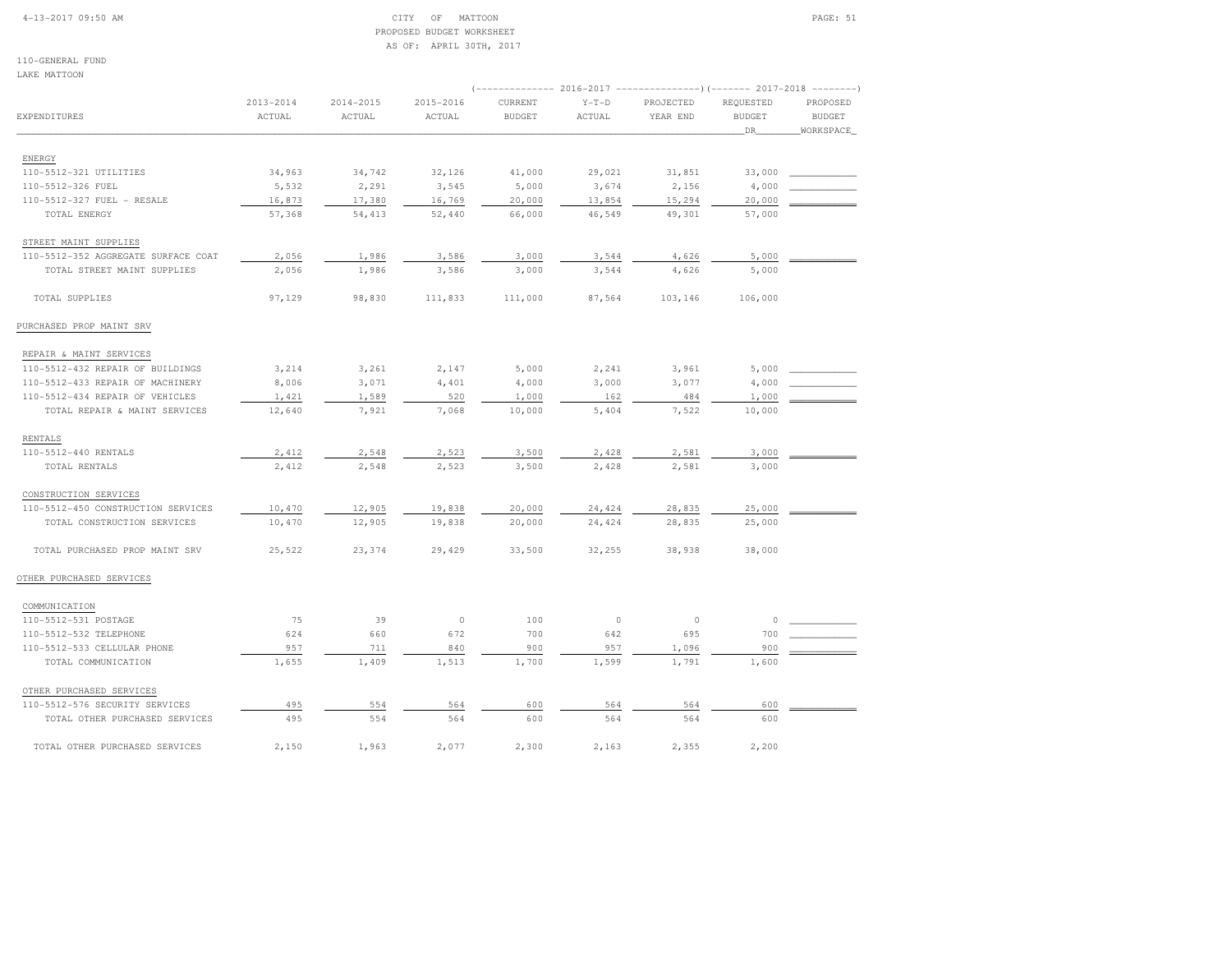| 4-13-2017 09:50 AM                      |                         |                     | OF<br>MATTOON<br>CITY<br>PROPOSED BUDGET WORKSHEET<br>AS OF: APRIL 30TH, 2017 |                          |                   |                                                             |                                  | PAGE: 52                               |
|-----------------------------------------|-------------------------|---------------------|-------------------------------------------------------------------------------|--------------------------|-------------------|-------------------------------------------------------------|----------------------------------|----------------------------------------|
| 110-GENERAL FUND<br>LAKE MATTOON        |                         |                     |                                                                               |                          |                   |                                                             |                                  |                                        |
|                                         |                         |                     |                                                                               |                          |                   | $(----------2016-2017---------)$ $(-------2017-2018------)$ |                                  |                                        |
| EXPENDITURES                            | $2013 - 2014$<br>ACTUAL | 2014-2015<br>ACTUAL | 2015-2016<br>ACTUAL                                                           | CURRENT<br><b>BUDGET</b> | $Y-T-D$<br>ACTUAL | PROJECTED<br>YEAR END                                       | REQUESTED<br><b>BUDGET</b><br>DR | PROPOSED<br><b>BUDGET</b><br>WORKSPACE |
| PROPERTY                                |                         |                     |                                                                               |                          |                   |                                                             |                                  |                                        |
| MACHINERY & EQUIPMENT                   |                         |                     |                                                                               |                          |                   |                                                             |                                  |                                        |
| 110-5512-740 MACHINERY & EQUIPMENT      | 3,052                   | $\circ$             | $\mathbb O$                                                                   | $\circ$                  | $\circ$           | $\circ$                                                     | $\circ$                          |                                        |
| 110-5512-743 MEF CONTRIBUTION           | 18,000                  | 17,000              | $\circ$                                                                       | $\cap$                   | $\circ$           | $\circ$                                                     | $\circ$                          |                                        |
| TOTAL MACHINERY & EQUIPMENT             | 21,052                  | 17,000              | $\circ$                                                                       | $\Omega$                 | $\Omega$          | $\Omega$                                                    | $\Omega$                         |                                        |
| TOTAL PROPERTY                          | 21,052                  | 17,000              | $\mathbb O$                                                                   | $\circ$                  | $\circ$           | $\circ$                                                     | $\circ$                          |                                        |
| OTHER OBJECTS                           |                         |                     |                                                                               |                          |                   |                                                             |                                  |                                        |
| CITY CLERK DEPT OBJECTS                 |                         |                     |                                                                               |                          |                   |                                                             |                                  |                                        |
| 110-5512-802 HUNTING/FISHING REMITTANCE | 10,413                  | 11,098              | 11,714                                                                        | 10,000                   | 7,461             | 10,832                                                      | 11,000                           |                                        |
| 110-5512-803 SALES TAX REMITTANCE       | 3,568                   | 2,925               | 2,470                                                                         | 2,400                    | 3,193             | 3,195                                                       | 3,200                            |                                        |
| TOTAL CITY CLERK DEPT OBJECTS           | 13,981                  | 14,023              | 14,184                                                                        | 12,400                   | 10,654            | 14,027                                                      | 14,200                           |                                        |
| FINANCIAL TRANS OBJECTS                 |                         |                     |                                                                               |                          |                   |                                                             |                                  |                                        |
| 110-5512-814 PRINTING/COPY MACH LEASE/M | 0                       | 70                  | 362                                                                           | 365                      | 455               | 498                                                         | 500                              |                                        |
| TOTAL FINANCIAL TRANS OBJECTS           | $\Omega$                | 70                  | 362                                                                           | 365                      | 455               | 498                                                         | 500                              |                                        |
| FINANCIAL TRANS OBJECTS                 |                         |                     |                                                                               |                          |                   |                                                             |                                  |                                        |
| 110-5512-828 REAL ESTATE TAXES          | 1,814                   | 1,811               | 1,837                                                                         | 3,060                    | 2,917             | 2,917                                                       | 3,000                            |                                        |
| TOTAL FINANCIAL TRANS OBJECTS           | 1,814                   | 1,811               | 1,837                                                                         | 3,060                    | 2,917             | 2,917                                                       | 3,000                            |                                        |
| TOTAL OTHER OBJECTS                     | 15,795                  | 15,904              | 16,383                                                                        | 15,825                   | 14,026            | 17,442                                                      | 17,700                           |                                        |
| TOTAL LAKE MATTOON                      | 283,912                 | 285,733             | 290,177                                                                       | 295,181                  | 255,616           | 297,983                                                     | 300,340                          |                                        |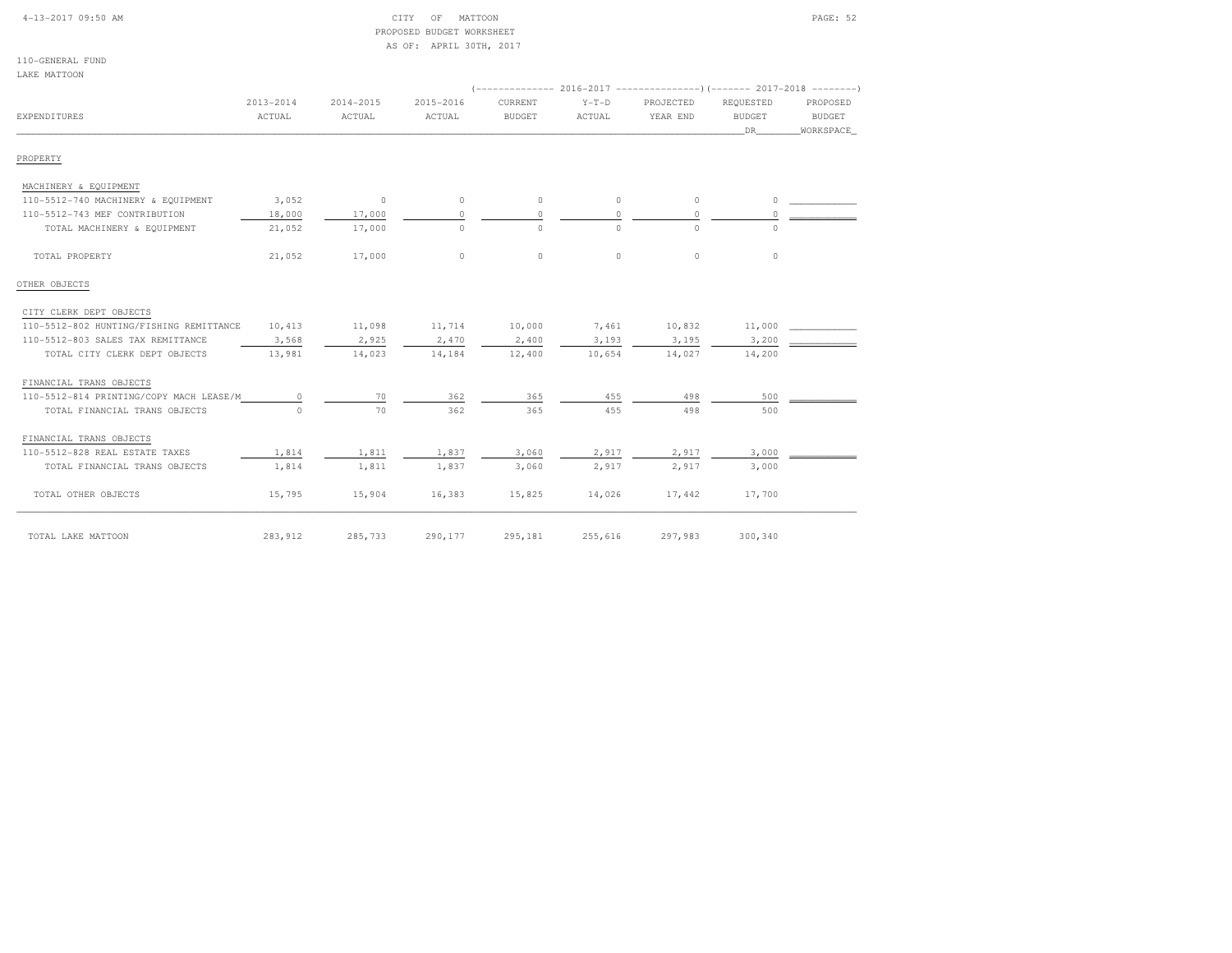|  | $4-13-2017$ 09:50 AM |  |
|--|----------------------|--|
|  |                      |  |

#### CITY OF MATTOON PAGE: 53 PROPOSED BUDGET WORKSHEETAS OF: APRIL 30TH, 2017

| SPURIS FAUILLILES                   | (------------- 2016-2017 ---------------) (------- 2017-2018 -------- |                         |                         |                          |                   |                       |                                   |                                         |  |  |
|-------------------------------------|-----------------------------------------------------------------------|-------------------------|-------------------------|--------------------------|-------------------|-----------------------|-----------------------------------|-----------------------------------------|--|--|
| EXPENDITURES                        | $2013 - 2014$<br>ACTUAL                                               | $2014 - 2015$<br>ACTUAL | $2015 - 2016$<br>ACTUAL | CURRENT<br><b>BUDGET</b> | $Y-T-D$<br>ACTUAL | PROJECTED<br>YEAR END | REQUESTED<br><b>BUDGET</b><br>DR. | PROPOSED<br><b>BUDGET</b><br>WORKSPACE_ |  |  |
|                                     |                                                                       |                         |                         |                          |                   |                       |                                   |                                         |  |  |
| SUPPLIES                            |                                                                       |                         |                         |                          |                   |                       |                                   |                                         |  |  |
| GENERAL SUPPLIES                    |                                                                       |                         |                         |                          |                   |                       |                                   |                                         |  |  |
| 110-5551-315 LANDSCAPING SUPPLIES   | 1,200                                                                 | $\,0\,$                 | $\circ$                 | $\circ$                  | $\circ$           | $\Omega$              | 1,000                             |                                         |  |  |
| 110-5551-319 MISCELLANEOUS SUPPLIES | 16,681                                                                | 17,636                  | 14,763                  | 14,000                   | 14,794            | 21,491                | 14,000                            |                                         |  |  |
| TOTAL GENERAL SUPPLIES              | 17,881                                                                | 17,636                  | 14,763                  | 14,000                   | 14,794            | 21,491                | 15,000                            |                                         |  |  |
| ENERGY                              |                                                                       |                         |                         |                          |                   |                       |                                   |                                         |  |  |
| 110-5551-321 UTILITIES              | 30,420                                                                | 34,271                  | 36,799                  | 35,000                   | 33,613            | 37,354                | 35,000                            |                                         |  |  |
| TOTAL ENERGY                        | 30,420                                                                | 34,271                  | 36,799                  | 35,000                   | 33,613            | 37,354                | 35,000                            |                                         |  |  |
| STREET MAINT SUPPLIES               |                                                                       |                         |                         |                          |                   |                       |                                   |                                         |  |  |
| 110-5551-352 AGGREGATE SURFACE COAT | 4,695                                                                 | 3,797                   | $\circ$                 | 2,000                    | $\circ$           | 2,000                 | 2,000                             |                                         |  |  |
| TOTAL STREET MAINT SUPPLIES         | 4,695                                                                 | 3,797                   | $\circ$                 | 2,000                    | $\mathbf 0$       | 2,000                 | 2,000                             |                                         |  |  |
| TOTAL SUPPLIES                      | 52,996                                                                | 55,704                  | 51,562                  | 51,000                   | 48,408            | 60,845                | 52,000                            |                                         |  |  |
| PURCHASED PROP MAINT SRV            |                                                                       |                         |                         |                          |                   |                       |                                   |                                         |  |  |
| CLEANING SERVICES                   |                                                                       |                         |                         |                          |                   |                       |                                   |                                         |  |  |
| 110-5551-424 LAWN CARE              | 19,177                                                                | 16,584                  | 18,834                  | 17,000                   | 16,027            | 17,322                | 17,000                            |                                         |  |  |
| TOTAL CLEANING SERVICES             | 19,177                                                                | 16,584                  | 18,834                  | 17,000                   | 16,027            | 17,322                | 17,000                            |                                         |  |  |
| REPAIR & MAINT SERVICES             |                                                                       |                         |                         |                          |                   |                       |                                   |                                         |  |  |
| 110-5551-432 REPAIR OF STRUCTURES   | 776                                                                   | 702                     | 1,852                   | 1,000                    | 299               | 652                   | 1,000                             |                                         |  |  |
| TOTAL REPAIR & MAINT SERVICES       | 776                                                                   | 702                     | 1,852                   | 1,000                    | 299               | 652                   | 1,000                             |                                         |  |  |
| RENTALS                             |                                                                       |                         |                         |                          |                   |                       |                                   |                                         |  |  |
| 110-5551-440 RENTALS                | 2,828                                                                 | 4,598                   | 4,077                   | 4,500                    | 3,303             | 3,282                 | 4,500                             |                                         |  |  |
| TOTAL RENTALS                       | 2,828                                                                 | 4,598                   | 4,077                   | 4,500                    | 3,303             | 3,282                 | 4,500                             |                                         |  |  |
| CONSTRUCTION SERVICES               |                                                                       |                         |                         |                          |                   |                       |                                   |                                         |  |  |
| 110-5551-450 CONSTRUCTION SERVICES  | 1,404                                                                 | $\circ$                 | 4,805                   | 2,000                    | 4,940             | 4,940                 | 5,000                             |                                         |  |  |
| TOTAL CONSTRUCTION SERVICES         | 1,404                                                                 | $\circ$                 | 4,805                   | 2,000                    | 4,940             | 4,940                 | 5,000                             |                                         |  |  |
| OTHER PROP MAINT SERVICE            |                                                                       |                         |                         |                          |                   |                       |                                   |                                         |  |  |
| TOTAL PURCHASED PROP MAINT SRV      | 24,185                                                                | 21,883                  | 29,568                  | 24,500                   | 24,569            | 26,196                | 27,500                            |                                         |  |  |
| OTHER OBJECTS                       |                                                                       |                         |                         |                          |                   |                       |                                   |                                         |  |  |
| FINANCIAL TRANS OBJECTS             |                                                                       |                         |                         |                          |                   |                       |                                   |                                         |  |  |
| 110-5551-828 REAL ESTATE TAXES      | 446                                                                   | 449                     | 960                     | 1,000                    | 487               | 487                   | 500                               |                                         |  |  |
| TOTAL FINANCIAL TRANS OBJECTS       | 446                                                                   | 449                     | 960                     | 1,000                    | 487               | 487                   | 500                               |                                         |  |  |
| TOTAL OTHER OBJECTS                 | 446                                                                   | 449                     | 960                     | 1,000                    | 487               | 487                   | 500                               |                                         |  |  |
| TOTAL SPORTS FACILITIES             | 77,627                                                                | 78,036                  | 82,090                  | 76,500                   | 73,463            | 87,528                | 80,000                            |                                         |  |  |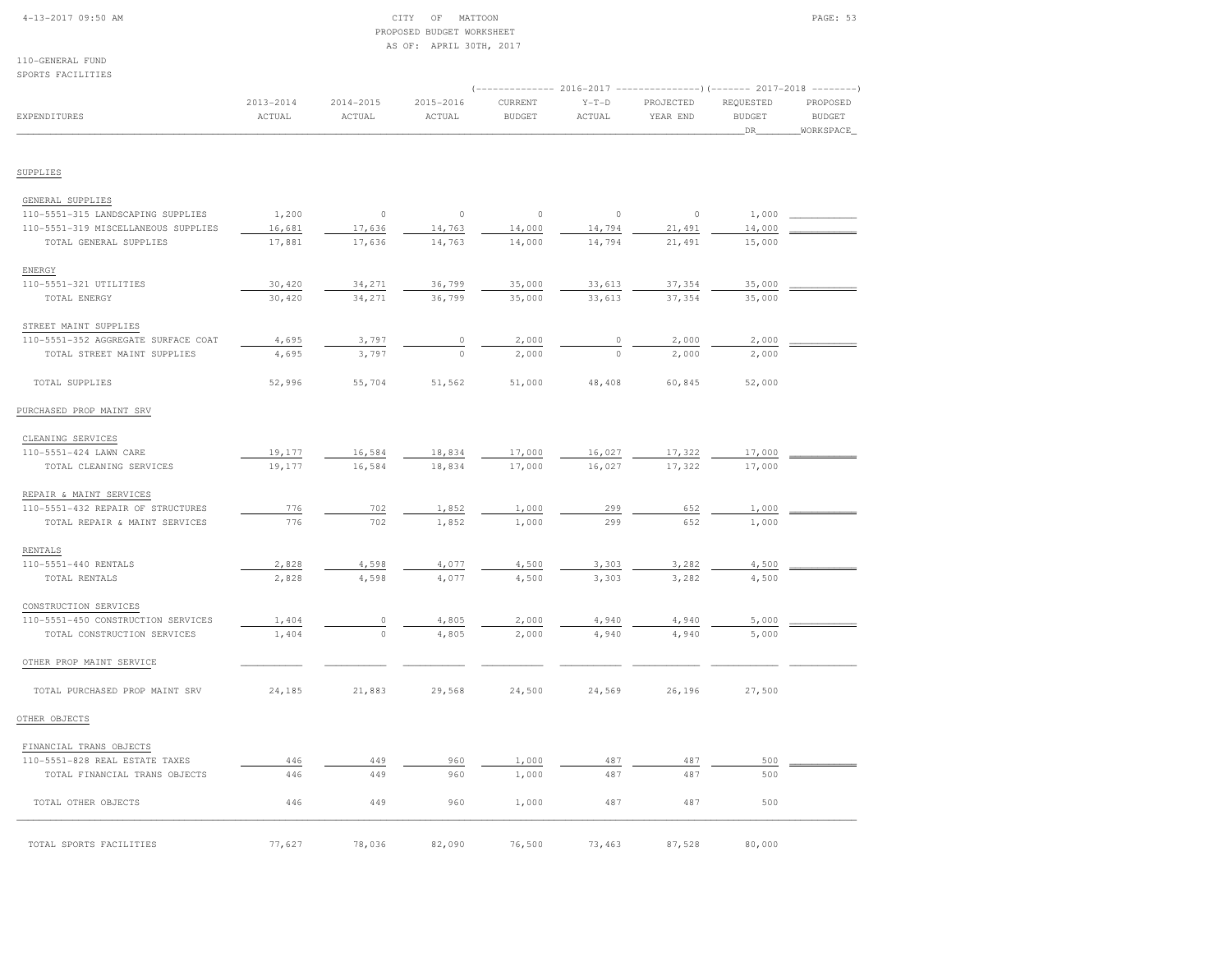#### 4-13-2017 09:50 AM CITY OF MATTOON PAGE: 54 PROPOSED BUDGET WORKSHEETAS OF: APRIL 30TH, 2017

110-GENERAL FUNDDODGE GROVE CEMETERY

| DODGE GROVE CEMEIERY                    |                         |                         |                         |                          |                   |                       |                                   |                                        |
|-----------------------------------------|-------------------------|-------------------------|-------------------------|--------------------------|-------------------|-----------------------|-----------------------------------|----------------------------------------|
| EXPENDITURES                            | $2013 - 2014$<br>ACTUAL | $2014 - 2015$<br>ACTUAL | $2015 - 2016$<br>ACTUAL | CURRENT<br><b>BUDGET</b> | $Y-T-D$<br>ACTUAL | PROJECTED<br>YEAR END | REQUESTED<br><b>BUDGET</b><br>DR_ | PROPOSED<br><b>BUDGET</b><br>WORKSPACE |
| PERSONNEL SERVICES                      |                         |                         |                         |                          |                   |                       |                                   |                                        |
| SALARIES & WAGES                        |                         |                         |                         |                          |                   |                       |                                   |                                        |
| 110-5570-111 SALARIES OF REG EMPLOYEES  | 78,560                  | 80,164                  | 83,681                  | 88,382                   | 69,996            | 75,813                | 66,820                            |                                        |
| 110-5570-112 SALARIES OF TEMP EMPLOYEES | 31,832                  | 32,040                  | 30,480                  | 30,000                   | 19,492            | 21,461                | 30,000                            |                                        |
| 110-5570-113 OVERTIME                   | 46                      | $\circ$                 | $\circ$                 | 500                      | 100               | 100                   | 500                               |                                        |
| 110-5570-114 COMPENSATED ABSENCES       | 3,871                   | 4,022                   | 3,907                   | $\circ$                  | 5,036             | 4,728                 | $\circ$                           |                                        |
| TOTAL SALARIES & WAGES                  | 114,308                 | 116,227                 | 118,069                 | 118,882                  | 94,623            | 102,102               | 97,320                            |                                        |
| TOTAL PERSONNEL SERVICES                | 114,308                 | 116,227                 | 118,069                 | 118,882                  | 94,623            | 102,102               | 97,320                            |                                        |
| EMPLOYEE BENEFITS                       |                         |                         |                         |                          |                   |                       |                                   |                                        |
| GROUP INSURANCE                         |                         |                         |                         |                          |                   |                       |                                   |                                        |
| 110-5570-211 GROUP HEALTH INSURANCE     | 16,705                  | 24,853                  | 25,813                  | 23,636                   | 19,119            | 19,796                | 16,296                            |                                        |
| 110-5570-212 GROUP LIFE INSURANCE       | 240                     | 214                     | 214                     | 229                      | 229               | 229                   | 172                               |                                        |
| TOTAL GROUP INSURANCE                   | 16,946                  | 25,067                  | 26,027                  | 23,865                   | 19,347            | 20,025                | 16,467                            |                                        |
| SOCIAL SECURITY CONTRIB                 |                         |                         |                         |                          |                   |                       |                                   |                                        |
| 110-5570-221 FICA CONTRIBUTIONS         | 6,942                   | 7,071                   | 7,247                   | 7,371                    | 6,033             | 6,119                 | 6,034                             |                                        |
| 110-5570-222 MEDICARE CONTRIBUTIONS     | 1,623                   | 1,654                   | 1,695                   | 1,724                    | 1,411             | 1,431                 | 1,411                             |                                        |
| TOTAL SOCIAL SECURITY CONTRIB           | 8,565                   | 8,725                   | 8,941                   | 9,095                    | 7,444             | 7,550                 | 7,445                             |                                        |
| RETIREMENT CONTRIBTUIONS                |                         |                         |                         |                          |                   |                       |                                   |                                        |
| 110-5570-231 IMRF CONTRIBUTIONS         | 11,462                  | 10,602                  | 9,930                   | 10,204                   | 8,621             | 9,199                 | 7,607                             |                                        |
| TOTAL RETIREMENT CONTRIBTUIONS          | 11,462                  | 10,602                  | 9,930                   | 10,204                   | 8,621             | 9,199                 | 7,607                             |                                        |
| UNEMPLOYMNT COMPENSATION                |                         |                         |                         |                          |                   |                       |                                   |                                        |
| 110-5570-240 UNEMPLOYMENT COMP.         | 1,151                   | 1,406                   | 970                     | 837                      | 837               | 837                   | 774                               |                                        |
| TOTAL UNEMPLOYMNT COMPENSATION          | 1,151                   | 1,406                   | 970                     | 837                      | 837               | 837                   | 774                               |                                        |
| WORKER'S COMPENSATION                   |                         |                         |                         |                          |                   |                       |                                   |                                        |
| 110-5570-250 WORKERS' COMPENSATION      | 4,380                   | 5,060                   | 7,460                   | 8,132                    | 8,132             | 8,132                 | 8,214                             |                                        |
| TOTAL WORKER'S COMPENSATION             | 4,380                   | 5,060                   | 7,460                   | 8,132                    | 8,132             | 8,132                 | 8,214                             |                                        |
| TOTAL EMPLOYEE BENEFITS                 | 42,504                  | 50,860                  | 53,328                  | 52,133                   | 44,381            | 45,743                | 40,508                            |                                        |
| SUPPLIES                                |                         |                         |                         |                          |                   |                       |                                   |                                        |
| GENERAL SUPPLIES                        |                         |                         |                         |                          |                   |                       |                                   |                                        |
| 110-5570-311 SUPPLIES                   | 2,385                   | 2,242                   | 2,379                   | 3,000                    | 824               | 1,706                 | 3,000                             |                                        |
| 110-5570-315 LANDSCAPING SUPPLIES       | $\circ$                 | $\circ$                 | $\circ$                 | $\mathbb O$              | 109               | 109                   |                                   |                                        |
| 110-5570-316 TOOLS & EQUIPMENT          | 1,887                   | 2,372                   | 5,009                   | 3,000                    | 1,723             | 2,140                 | 3,000                             |                                        |
| 110-5570-319 MISCELLANEOUS SUPPLIES     | $\circ$                 | 811                     | 197                     | 2,000                    | 1,361             | 1,388                 | 2,000                             |                                        |
| TOTAL GENERAL SUPPLIES                  | 4,272                   | 5,426                   | 7,585                   | 8,000                    | 4,018             | 5,343                 | 8,000                             |                                        |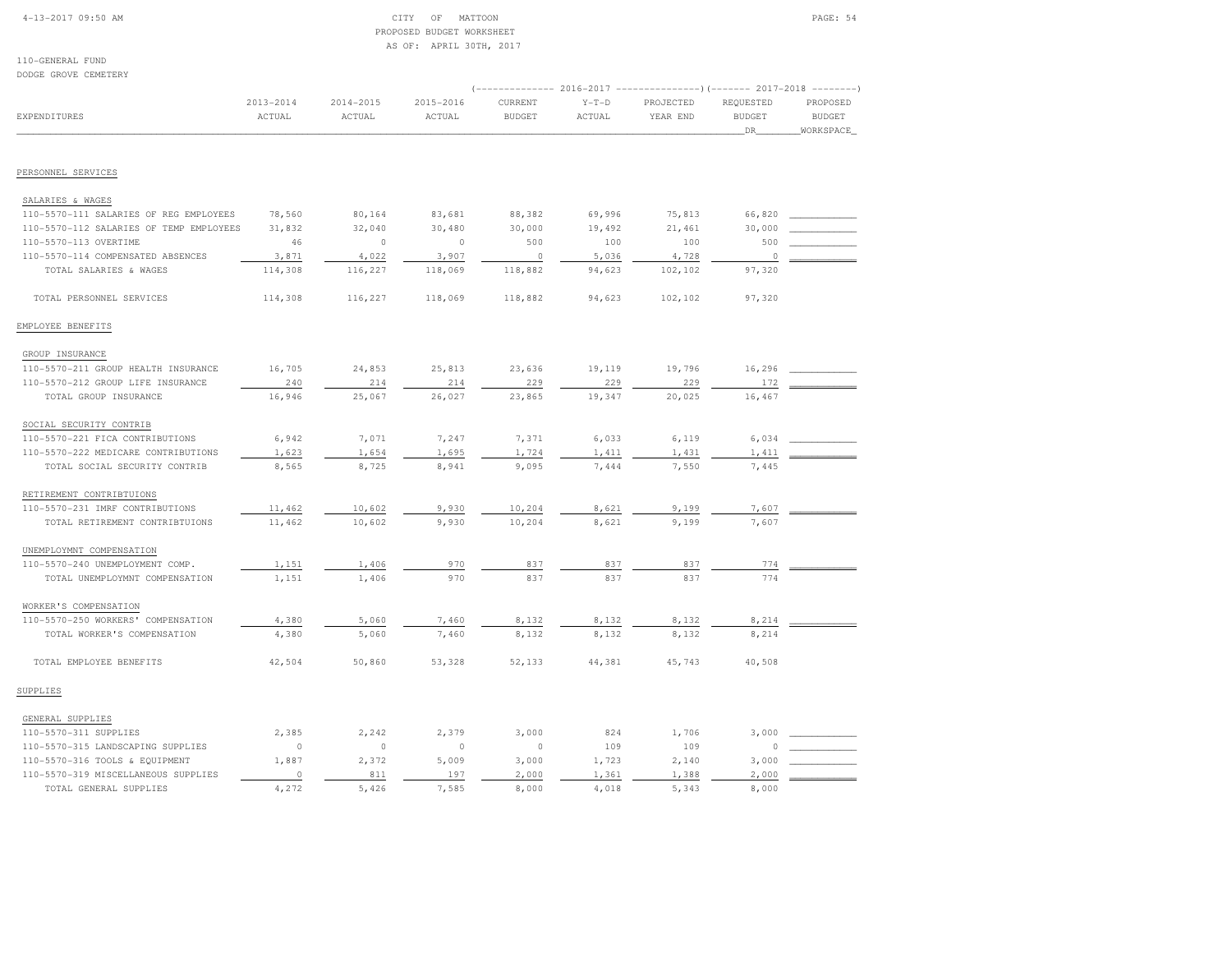#### 4-13-2017 09:50 AM CITY OF MATTOON PAGE: 55 PROPOSED BUDGET WORKSHEETAS OF: APRIL 30TH, 2017

110-GENERAL FUND

|                                         |               |               |           |               |             | (-------------- 2016-2017 --------------------- 2017-2018 -------- |               |                  |
|-----------------------------------------|---------------|---------------|-----------|---------------|-------------|--------------------------------------------------------------------|---------------|------------------|
|                                         | $2013 - 2014$ | $2014 - 2015$ | 2015-2016 | CURRENT       | $Y-T-D$     | PROJECTED                                                          | REQUESTED     | PROPOSED         |
| <b>EXPENDITURES</b>                     | ACTUAL        | ACTUAL        | ACTUAL    | <b>BUDGET</b> | ACTUAL      | YEAR END                                                           | <b>BUDGET</b> | <b>BUDGET</b>    |
|                                         |               |               |           |               |             |                                                                    | DR.           | <b>WORKSPACE</b> |
| ENERGY                                  |               |               |           |               |             |                                                                    |               |                  |
| 110-5570-321 UTILITIES                  | 5,206         | 5,949         | 5,775     | 4,948         | 4,965       | 5,614                                                              | 5,500         |                  |
| 110-5570-326 FUEL                       | 6,249         | 4,470         | 3,315     | 4,500         | 2,927       | 3,165                                                              | 4,000         |                  |
| TOTAL ENERGY                            | 11,455        | 10,419        | 9,090     | 9,448         | 7,893       | 8,779                                                              | 9,500         |                  |
| TOTAL SUPPLIES                          | 15,727        | 15,845        | 16,675    | 17,448        | 11,911      | 14,122                                                             | 17,500        |                  |
| PURCHASED PROP MAINT SRV                |               |               |           |               |             |                                                                    |               |                  |
| CLEANING SERVICES                       |               |               |           |               |             |                                                                    |               |                  |
| 110-5570-424 LAWN CARE                  | 6,783         | 5,790         | 6,210     | 8,000         | 5,910       | 5,910                                                              | 8,000         |                  |
| TOTAL CLEANING SERVICES                 | 6,783         | 5,790         | 6,210     | 8,000         | 5,910       | 5,910                                                              | 8,000         |                  |
| REPAIR & MAINT SERVICES                 |               |               |           |               |             |                                                                    |               |                  |
| 110-5570-432 REPAIR OF BUILDINGS/STRUCT | $\circ$       | 61            | 49        | 1,000         | 779         | 779                                                                | 1,000         |                  |
| 110-5570-433 REPAIR OF MACHINERY        | 5,550         | 5,050         | 3,810     | 6,000         | 5,918       | 5,861                                                              | 5,000         |                  |
| TOTAL REPAIR & MAINT SERVICES           | 5,550         | 5,111         | 3,859     | 7,000         | 6,698       | 6,640                                                              | 6,000         |                  |
| TOTAL PURCHASED PROP MAINT SRV          | 12,333        | 10,901        | 10,069    | 15,000        | 12,608      | 12,550                                                             | 14,000        |                  |
| OTHER PURCHASED SERVICES                |               |               |           |               |             |                                                                    |               |                  |
| COMMUNICATION                           |               |               |           |               |             |                                                                    |               |                  |
| 110-5570-532 TELEPHONE                  | 121           | $\circ$       | $\circ$   | $\circ$       | 379         | 505                                                                | $\circ$       |                  |
| 110-5570-533 CELLULAR PHONE             | 291           | 544           | 720       | 900           | 771         | 890                                                                | 900           |                  |
| TOTAL COMMUNICATION                     | 413           | 544           | 720       | 900           | 1,150       | 1,395                                                              | 900           |                  |
| TOTAL OTHER PURCHASED SERVICES          | 413           | 544           | 720       | 900           | 1,150       | 1,395                                                              | 900           |                  |
| PROPERTY                                |               |               |           |               |             |                                                                    |               |                  |
| BUILDINGS                               |               |               |           |               |             |                                                                    |               |                  |
| IMPROVEMENTS-NOT BLDNGS                 |               |               |           |               |             |                                                                    |               |                  |
| MACHINERY & EQUIPMENT                   |               |               |           |               |             |                                                                    |               |                  |
| 110-5570-743 MEF CONTRIBUTION           | 11,300        | 0             | 14,500    | $\circ$       | 0           | $\circ$                                                            | $\circ$       |                  |
| TOTAL MACHINERY & EQUIPMENT             | 11,300        | $\circ$       | 14,500    | $\Omega$      | $\circ$     | $\Omega$                                                           | $\circ$       |                  |
| TOTAL PROPERTY                          | 11,300        | 0             | 14,500    | $\circ$       | $\mathbb O$ | $\mathbb O$                                                        | $\circ$       |                  |
| OTHER OBJECTS                           |               |               |           |               |             |                                                                    |               |                  |

FINANCIAL TRANS OBJECTS \_\_\_\_\_\_\_\_\_\_\_ \_\_\_\_\_\_\_\_\_\_\_ \_\_\_\_\_\_\_\_\_\_\_ \_\_\_\_\_\_\_\_\_\_\_ \_\_\_\_\_\_\_\_\_\_\_ \_\_\_\_\_\_\_\_\_\_\_\_ \_\_\_\_\_\_\_\_\_\_\_\_ \_\_\_\_\_\_\_\_\_\_\_\_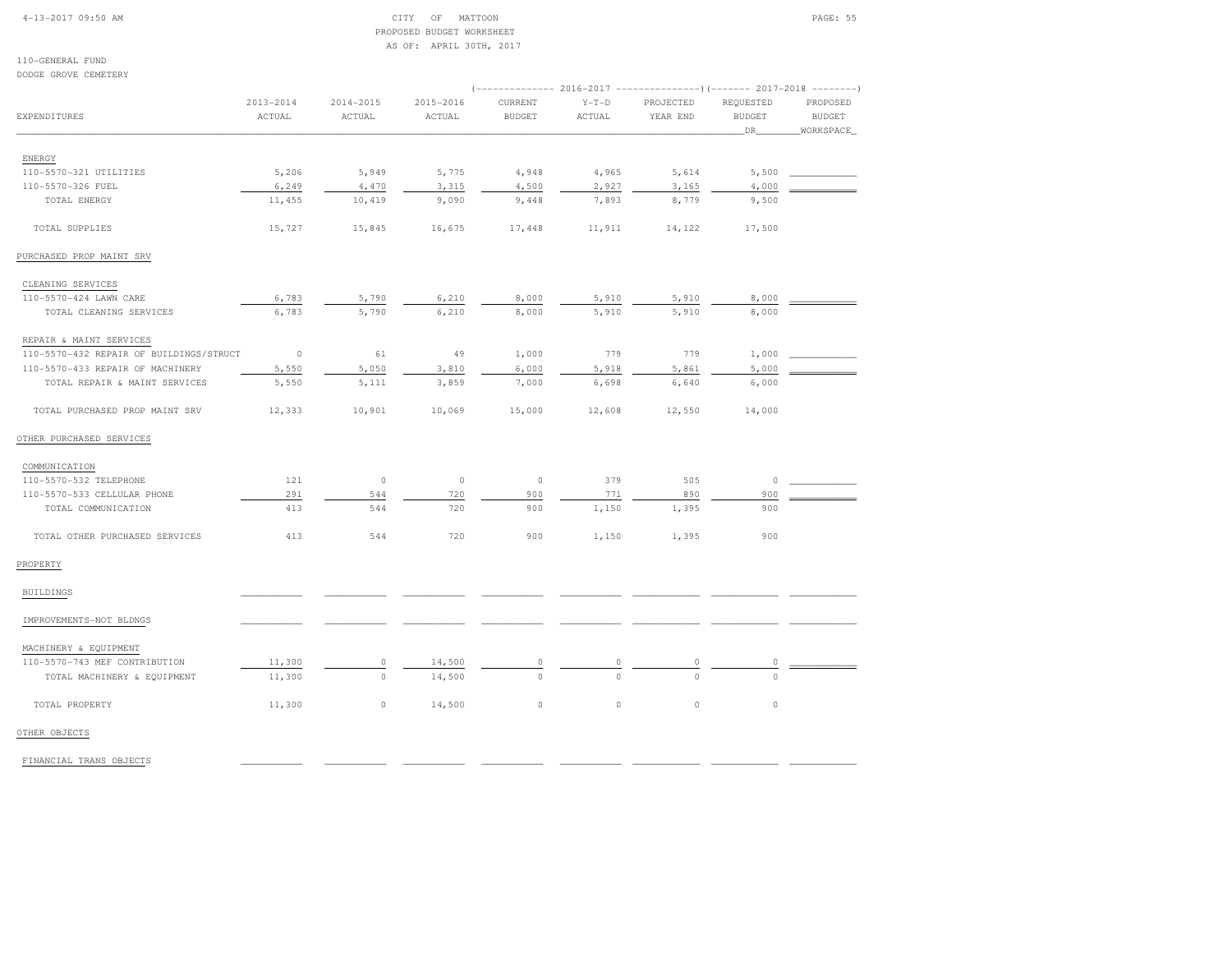#### 4-13-2017 09:50 AM CITY OF MATTOON PAGE: 56 PROPOSED BUDGET WORKSHEETAS OF: APRIL 30TH, 2017

110-GENERAL FUNDDODGE GROVE CEMETERY

|                                | 2013-2014 | 2014-2015 | 2015-2016 | (-------------- 2016–2017 ---------------------        2017–2018 ---------<br>CURRENT | $Y-T-D$ | PROJECTED | REQUESTED     | PROPOSED  |
|--------------------------------|-----------|-----------|-----------|---------------------------------------------------------------------------------------|---------|-----------|---------------|-----------|
| EXPENDITURES                   | ACTUAL    | ACTUAL    | ACTUAL    | BUDGET                                                                                | ACTUAL  | YEAR END  | <b>BUDGET</b> | BUDGET    |
|                                |           |           |           |                                                                                       |         |           | DR            | WORKSPACE |
| FINANCIAL TRANS OBJECTS        |           |           |           |                                                                                       |         |           |               |           |
| 110-5570-828 REAL ESTATE TAXES | 514       | 564       | 600       | 600                                                                                   | 612     | 612       | 650           |           |
| TOTAL FINANCIAL TRANS OBJECTS  | 514       | 564       | 600       | 600                                                                                   | 612     | 612       | 650           |           |
| COMPUTER INFO SYS OBJECT       |           |           |           |                                                                                       |         |           |               |           |
| TOTAL OTHER OBJECTS            | 514       | 564       | 600       | 600                                                                                   | 612     | 612       | 650           |           |
| TOTAL DODGE GROVE CEMETERY     | 197,098   | 194,940   |           | 213,961 204,963 165,285 176,524                                                       |         |           | 170,878       |           |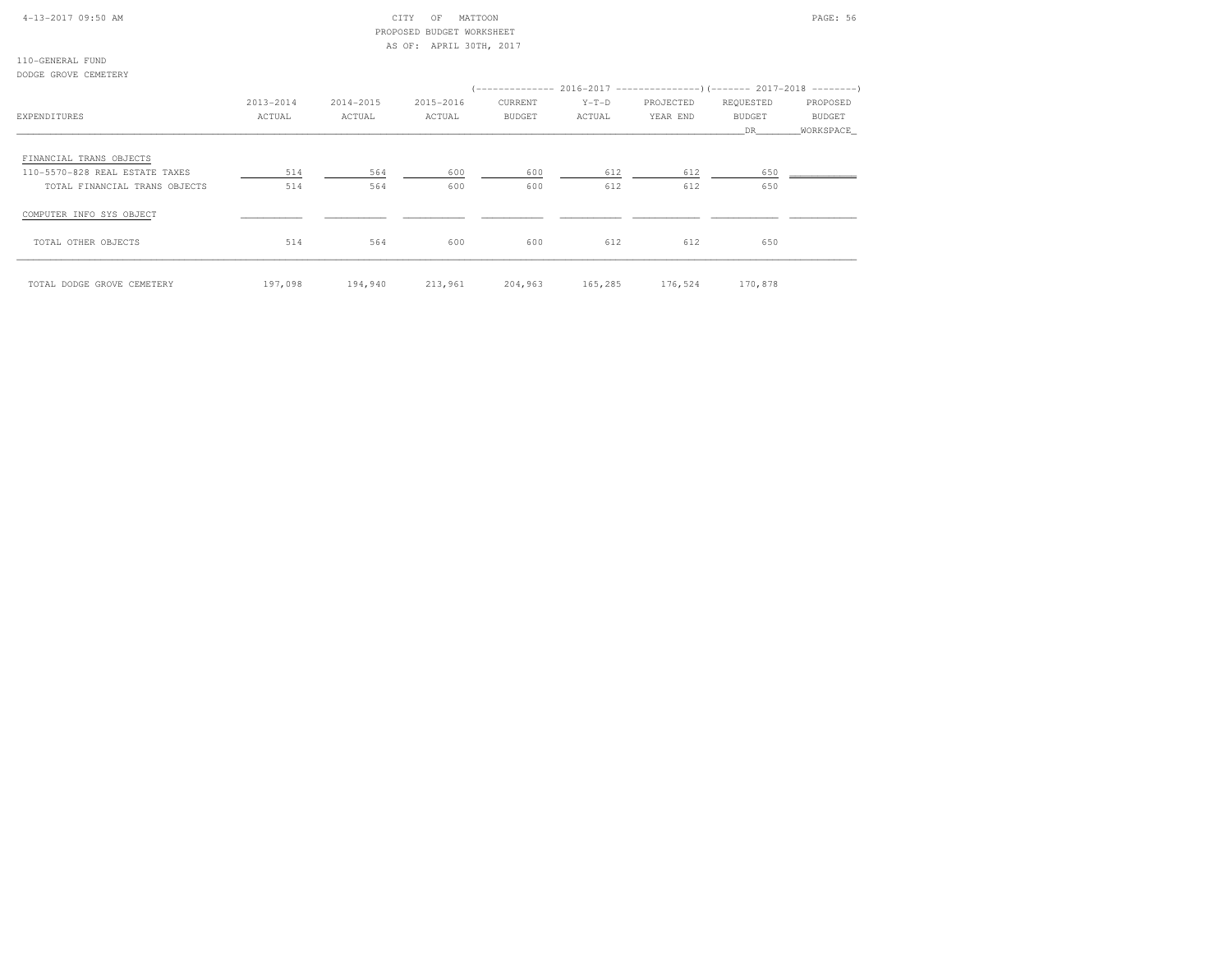| 4-13-2017 09:50 AM |           | CITY      | PAGE: 57                  |               |         |                                                                          |               |               |
|--------------------|-----------|-----------|---------------------------|---------------|---------|--------------------------------------------------------------------------|---------------|---------------|
|                    |           |           | PROPOSED BUDGET WORKSHEET |               |         |                                                                          |               |               |
|                    |           |           | AS OF: APRIL 30TH, 2017   |               |         |                                                                          |               |               |
| 110-GENERAL FUND   |           |           |                           |               |         |                                                                          |               |               |
| CAPITAL OUTLAY     |           |           |                           |               |         |                                                                          |               |               |
|                    |           |           |                           |               |         | (------------- 2016-2017 ----------------) (------- 2017-2018 ---------) |               |               |
|                    | 2013-2014 | 2014-2015 | 2015-2016                 | CURRENT       | $Y-T-D$ | PROJECTED                                                                | REQUESTED     | PROPOSED      |
| EXPENDITURES       | ACTUAL    | ACTUAL    | ACTUAL                    | <b>BUDGET</b> | ACTUAL  | YEAR END                                                                 | <b>BUDGET</b> | <b>BUDGET</b> |
|                    |           |           |                           |               |         |                                                                          | DR.           | WORKSPACE     |
|                    |           |           |                           |               |         |                                                                          |               |               |
|                    |           |           |                           |               |         |                                                                          |               |               |
| CAPITAL OUTLAY     |           |           |                           |               |         |                                                                          |               |               |

CAPITAL OUTLAY \_\_\_\_\_\_\_\_\_\_\_ \_\_\_\_\_\_\_\_\_\_\_ \_\_\_\_\_\_\_\_\_\_\_ \_\_\_\_\_\_\_\_\_\_\_ \_\_\_\_\_\_\_\_\_\_\_ \_\_\_\_\_\_\_\_\_\_\_\_ \_\_\_\_\_\_\_\_\_\_\_\_ \_\_\_\_\_\_\_\_\_\_\_\_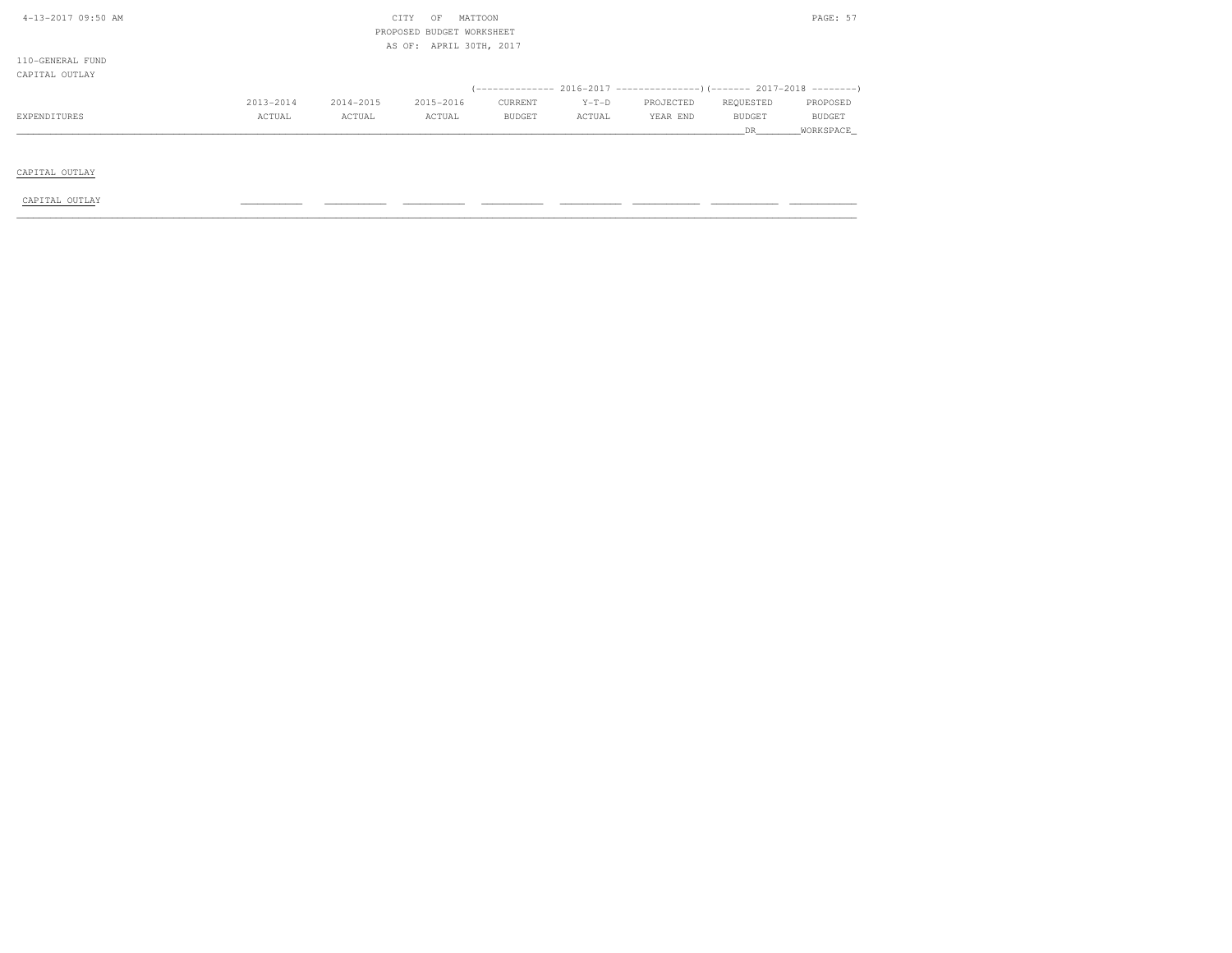| $4-13-2017$ 09:50 AM |  |  |  |  |
|----------------------|--|--|--|--|
|                      |  |  |  |  |

### 4-13-2017 09:50 AM CITY OF MATTOON PAGE: 58 PROPOSED BUDGET WORKSHEETAS OF: APRIL 30TH, 2017

110-GENERAL FUNDECONOMIC DEVELOPMENT

|                                 |           |           |           | (-------------- 2016-2017 ----------------) (------- 2017-2018 --------) |         |           |               |               |
|---------------------------------|-----------|-----------|-----------|--------------------------------------------------------------------------|---------|-----------|---------------|---------------|
|                                 | 2013-2014 | 2014-2015 | 2015-2016 | CURRENT                                                                  | $Y-T-D$ | PROJECTED | REQUESTED     | PROPOSED      |
| EXPENDITURES                    | ACTUAL    | ACTUAL    | ACTUAL    | <b>BUDGET</b>                                                            | ACTUAL  | YEAR END  | <b>BUDGET</b> | <b>BUDGET</b> |
|                                 |           |           |           |                                                                          |         |           | DR.           | WORKSPACE     |
| OTHER PURCHASED SERVICES        |           |           |           |                                                                          |         |           |               |               |
| PROFESSIONAL SERVICES           |           |           |           |                                                                          |         |           |               |               |
| OTHER PURCHASED SERVICES        |           |           |           |                                                                          |         |           |               |               |
| 110-5651-571 DUES & MEMBERSHIPS | 50,000    | 50,000    | 50,375    | 50,000                                                                   | 50,000  | 50,000    | 50,000        |               |
| TOTAL OTHER PURCHASED SERVICES  | 50,000    | 50,000    | 50,375    | 50,000                                                                   | 50,000  | 50,000    | 50,000        |               |
| TOTAL OTHER PURCHASED SERVICES  | 50,000    | 50,000    | 50,375    | 50,000                                                                   | 50,000  | 50,000    | 50,000        |               |
| TOTAL ECONOMIC DEVELOPMENT      | 50,000    | 50,000    | 50,375    | 50,000                                                                   | 50,000  | 50,000    | 50,000        |               |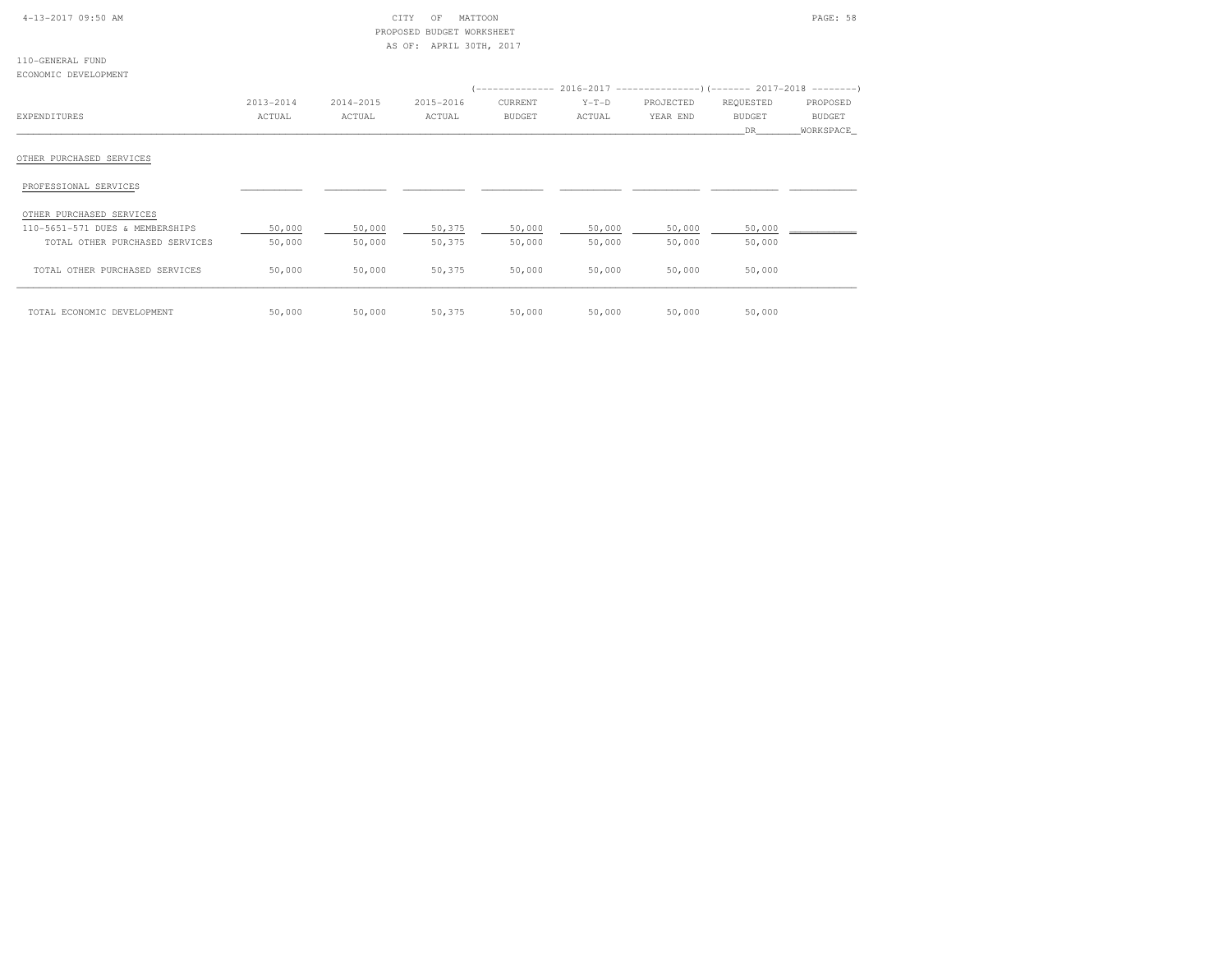| $4-13-2017$ 09:50 AM |  |  |
|----------------------|--|--|

#### $\begin{array}{ccc} \text{CITY} & \text{OF} & \text{MATTOON} \end{array}$  PROPOSED BUDGET WORKSHEETAS OF: APRIL 30TH, 2017

110-GENERAL FUND

| ERI/ENERGY                                                                                        |                     |                     |                     |                    |                    |                       |                                                                                                                  |                                        |
|---------------------------------------------------------------------------------------------------|---------------------|---------------------|---------------------|--------------------|--------------------|-----------------------|------------------------------------------------------------------------------------------------------------------|----------------------------------------|
| EXPENDITURES                                                                                      | 2013-2014<br>ACTUAL | 2014-2015<br>ACTUAL | 2015-2016<br>ACTUAL | CURRENT<br>BUDGET  | $Y-T-D$<br>ACTUAL  | PROJECTED<br>YEAR END | (-------------- 2016-2017 --------------------- 2017-2018 --------- )<br>REQUESTED<br><b>BUDGET</b><br><b>DR</b> | PROPOSED<br><b>BUDGET</b><br>WORKSPACE |
| OTHER OBJECTS                                                                                     |                     |                     |                     |                    |                    |                       |                                                                                                                  |                                        |
| FINANCIAL TRANS OBJECTS<br>110-5715-817 DEBT SERVICES-ERI/ENERGY<br>TOTAL FINANCIAL TRANS OBJECTS | 76,739<br>76,739    | 78,650<br>78,650    | 80,608<br>80,608    | 217,567<br>217,567 | 228,406<br>228,406 | 228,406<br>228,406    | 219,653<br>219,653                                                                                               |                                        |

TOTAL OTHER OBJECTS 76,739 78,650 80,608 217,567 228,406 228,406 219,653

\_\_\_\_\_\_\_\_\_\_\_\_\_\_\_\_\_\_\_\_\_\_\_\_\_\_\_\_\_\_\_\_\_\_\_\_\_\_\_\_\_\_\_\_\_\_\_\_\_\_\_\_\_\_\_\_\_\_\_\_\_\_\_\_\_\_\_\_\_\_\_\_\_\_\_\_\_\_\_\_\_\_\_\_\_\_\_\_\_\_\_\_\_\_\_\_\_\_\_\_\_\_\_\_\_\_\_\_\_\_\_\_\_\_\_\_\_\_\_\_\_\_\_\_\_\_\_\_\_\_\_\_\_\_\_\_\_\_\_\_\_\_\_\_\_\_\_\_\_\_ TOTAL ERI/ENERGY 76,739 78,650 80,608 217,567 228,406 228,406 219,653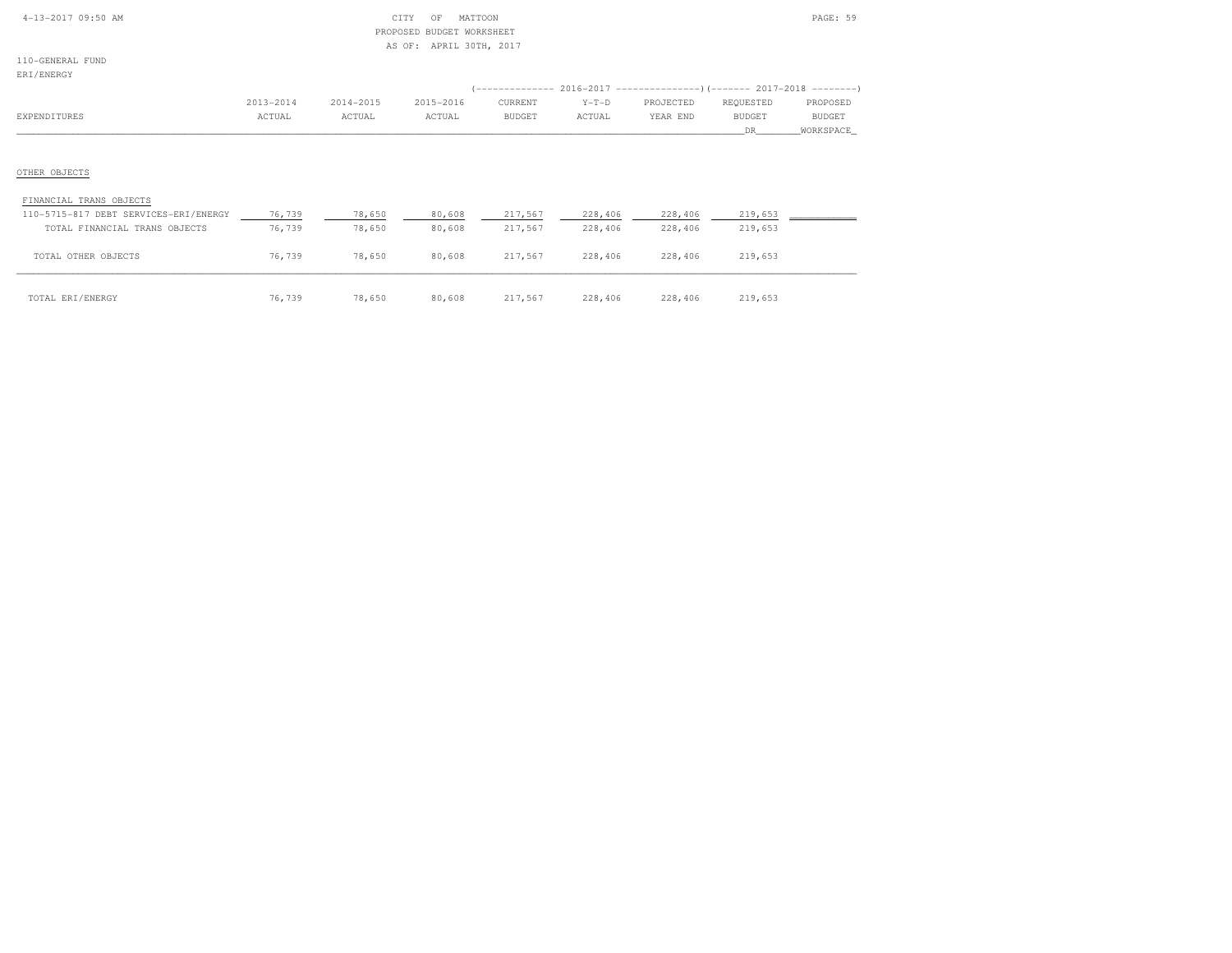| $4-13-2017$ 09:50 AM |  |  |  |  |  |  |
|----------------------|--|--|--|--|--|--|
|----------------------|--|--|--|--|--|--|

#### $\begin{array}{ccc} \text{CITY} & \text{OF} & \text{MATTOON} \end{array}$  PROPOSED BUDGET WORKSHEETAS OF: APRIL 30TH, 2017

110-GENERAL FUNDDEBT SERVICE

| DEBI SERVICE                   |               |           |           |               |         |           |               |               |
|--------------------------------|---------------|-----------|-----------|---------------|---------|-----------|---------------|---------------|
|                                |               |           |           |               |         |           |               |               |
|                                | $2013 - 2014$ | 2014-2015 | 2015-2016 | CURRENT       | $Y-T-D$ | PROJECTED | REQUESTED     | PROPOSED      |
| EXPENDITURES                   | ACTUAL        | ACTUAL    | ACTUAL    | <b>BUDGET</b> | ACTUAL  | YEAR END  | <b>BUDGET</b> | <b>BUDGET</b> |
|                                |               |           |           |               |         |           | DR.           | WORKSPACE_    |
|                                |               |           |           |               |         |           |               |               |
| OTHER OBJECTS                  |               |           |           |               |         |           |               |               |
| FINANCIAL TRANS OBJECTS        |               |           |           |               |         |           |               |               |
| 110-5716-817 DEBT SERVICES     | $\Omega$      | $\circ$   | $\circ$   | $\circ$       | 102     | 102       |               |               |
| 110-5716-818 FISCAL AGENT FEES | 924           | 135       | 131       | 500           | $\circ$ | $\circ$   | 500           |               |
| 110-5716-819 INTEREST EXPENSE  | 64,171        | 41,482    | 26,517    | 21,239        | 10,400  | 10,400    | 15,753        |               |
| TOTAL FINANCIAL TRANS OBJECTS  | 65,095        | 41,617    | 26,648    | 21,739        | 10,502  | 10,502    | 16,253        |               |
| TOTAL OTHER OBJECTS            | 65,095        | 41,617    | 26,648    | 21,739        | 10,502  | 10,502    | 16,253        |               |
| TOTAL DEBT SERVICE             | 65,095        | 41,617    | 26,648    | 21,739        | 10,502  | 10,502    | 16,253        |               |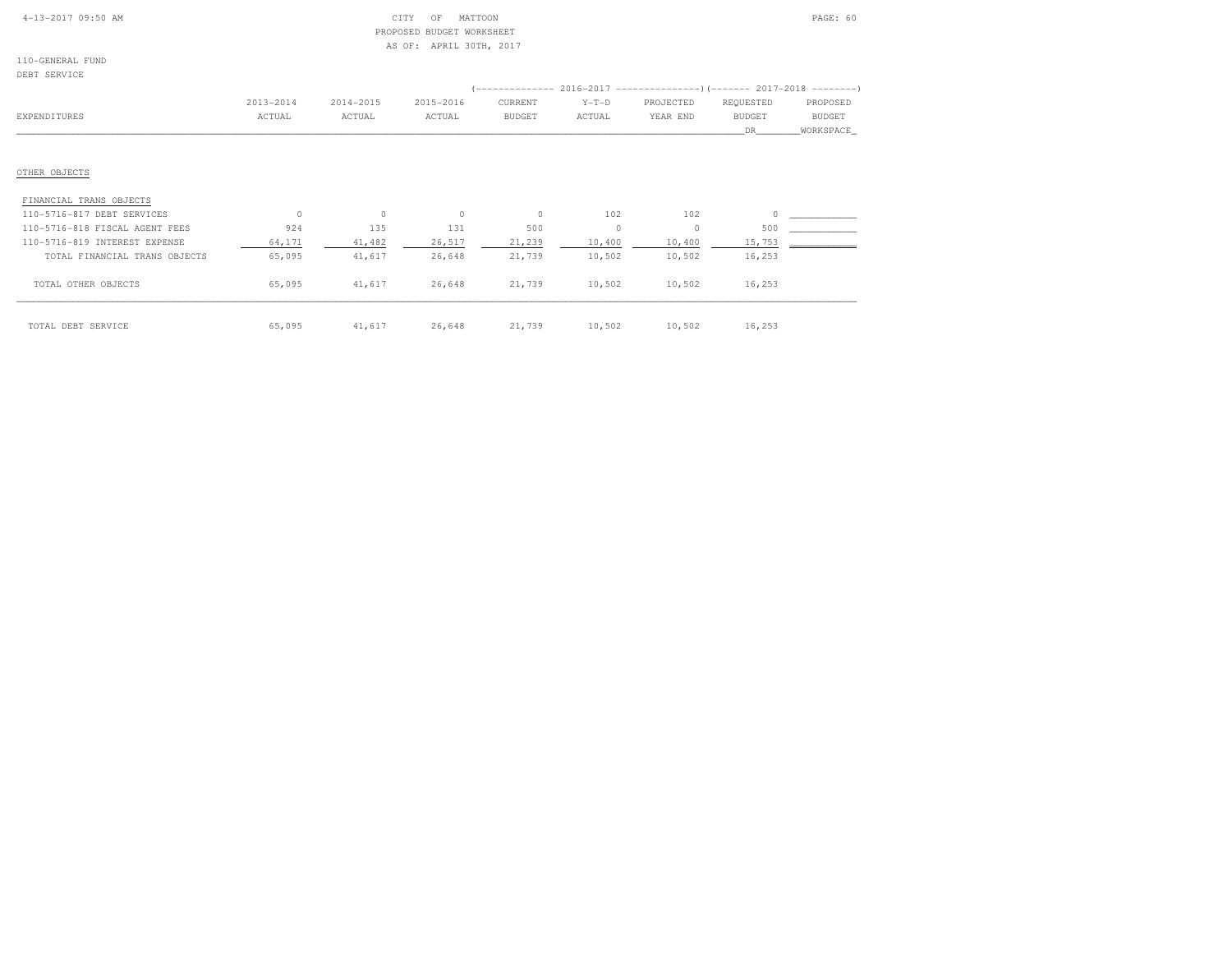| $4 - 13 - 2017$ 09:50 AM |  |
|--------------------------|--|

# $CITY$  OF MATTOON PAGE: 61 PROPOSED BUDGET WORKSHEETAS OF: APRIL 30TH, 2017

110-GENERAL FUND2003A ERI GO BONDS

|                                         |           |           |           |                                            |          | (-------------- 2016-2017 ----------------) (------- 2017-2018 --------) |               |           |
|-----------------------------------------|-----------|-----------|-----------|--------------------------------------------|----------|--------------------------------------------------------------------------|---------------|-----------|
|                                         | 2013-2014 | 2014-2015 | 2015-2016 | CURRENT                                    | $Y-T-D$  | PROJECTED                                                                | REQUESTED     | PROPOSED  |
| EXPENDITURES                            | ACTUAL    | ACTUAL    | ACTUAL    | BUDGET                                     | ACTUAL   | YEAR END                                                                 | <b>BUDGET</b> | BUDGET    |
|                                         |           |           |           |                                            |          |                                                                          | DR.           | WORKSPACE |
|                                         |           |           |           |                                            |          |                                                                          |               |           |
| OTHER OBJECTS                           |           |           |           |                                            |          |                                                                          |               |           |
| FINANCIAL TRANS OBJECTS                 |           |           |           |                                            |          |                                                                          |               |           |
| 110-5717-817 2003A PENSION BENEFIT GO B | 190,000   | $\circ$   |           | $\begin{array}{ccc} 0 & & & 0 \end{array}$ | $\circ$  | 0                                                                        |               |           |
| TOTAL FINANCIAL TRANS OBJECTS           | 190,000   | $\Omega$  | $\Omega$  | $\Omega$                                   | $\Omega$ | $\Omega$                                                                 | $\Omega$      |           |
| TOTAL OTHER OBJECTS                     | 190,000   | $\circ$   | $\circ$   | $\circ$                                    | $\circ$  | $\circ$                                                                  | $\circ$       |           |
| TOTAL 2003A ERI GO BONDS                | 190,000   | $\circ$   | 0         | $\circ$                                    | $\Omega$ | 0                                                                        | 0             |           |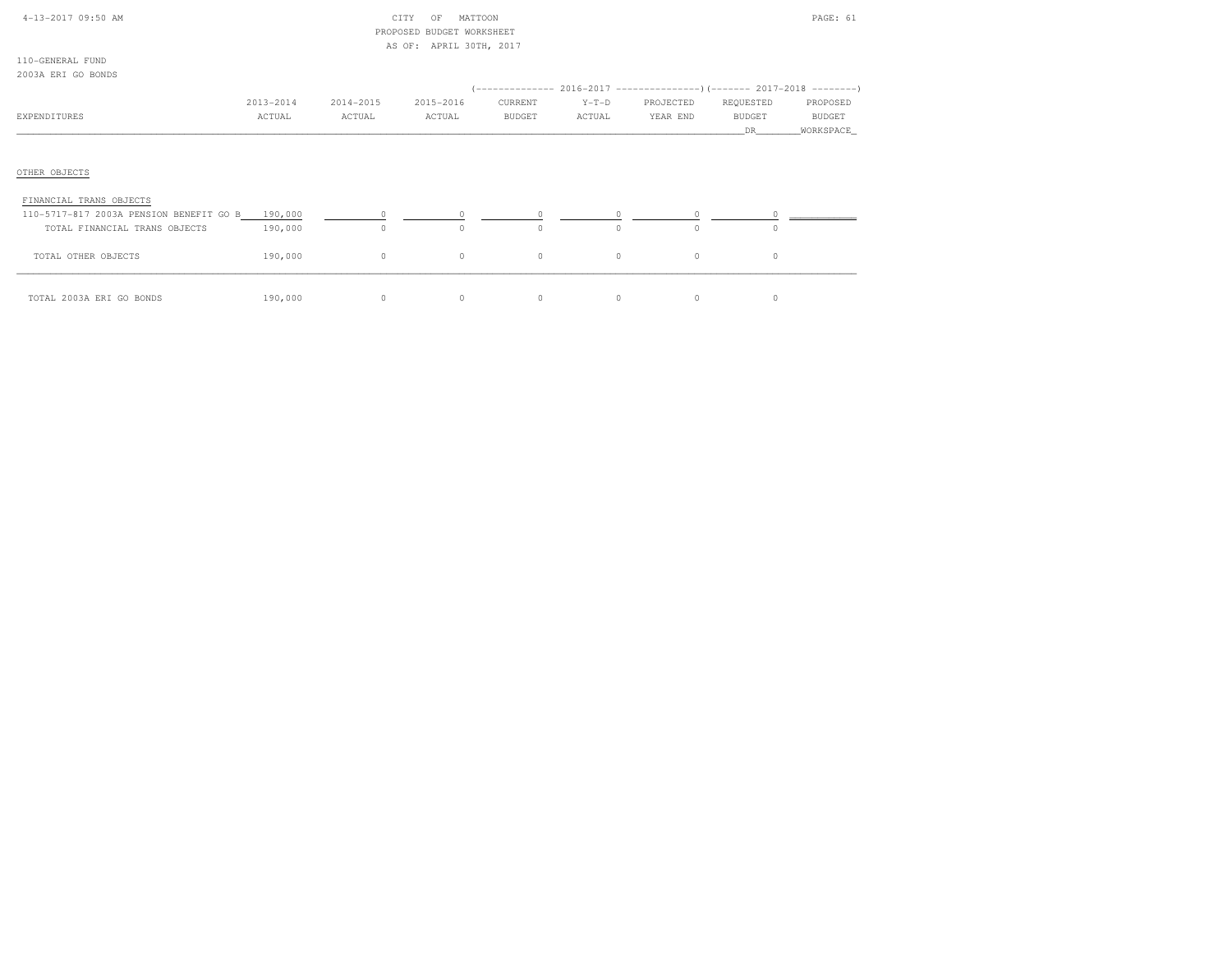| 4-13-2017 09:50 AM |  |  |  |
|--------------------|--|--|--|
|                    |  |  |  |

#### $CITY$  OF MATTOON PAGE: 62 PROPOSED BUDGET WORKSHEETAS OF: APRIL 30TH, 2017

110-GENERAL FUND2005B REF GO BONDS

| CUNDO ALI GU DUNDO      |           |           |           |         |         |                                                                      |           |           |
|-------------------------|-----------|-----------|-----------|---------|---------|----------------------------------------------------------------------|-----------|-----------|
|                         |           |           |           |         |         | (-------------- 2016-2017 ---------------------- 2017-2018 --------- |           |           |
|                         | 2013-2014 | 2014-2015 | 2015-2016 | CURRENT | $Y-T-D$ | PROJECTED                                                            | REQUESTED | PROPOSED  |
| EXPENDITURES            | ACTUAL    | ACTUAL    | ACTUAL    | BUDGET  | ACTUAL  | YEAR END                                                             | BUDGET    | BUDGET    |
|                         |           |           |           |         |         |                                                                      | DR.       | WORKSPACE |
|                         |           |           |           |         |         |                                                                      |           |           |
|                         |           |           |           |         |         |                                                                      |           |           |
| OTHER OBJECTS           |           |           |           |         |         |                                                                      |           |           |
| FINANCIAL TRANS OBJECTS |           |           |           |         |         |                                                                      |           |           |

| 110-5719-817 2005B REFUNDING BONDS | 155,000 | 855,000 | 165,000 | 170,000 | 170,000 | 170,000 | 175,000 |  |
|------------------------------------|---------|---------|---------|---------|---------|---------|---------|--|
| TOTAL FINANCIAL TRANS OBJECTS      | 155,000 | 855,000 | 165,000 | 170,000 | 170,000 | 170,000 | 175,000 |  |
| TOTAL OTHER OBJECTS                | 155,000 | 855,000 | 165,000 | 170,000 | 170,000 | 170,000 | 175,000 |  |
|                                    |         |         |         |         |         |         |         |  |
| TOTAL 2005B REF GO BONDS           | 155,000 | 855,000 | 165,000 | 170,000 | 170,000 | 170,000 | 175,000 |  |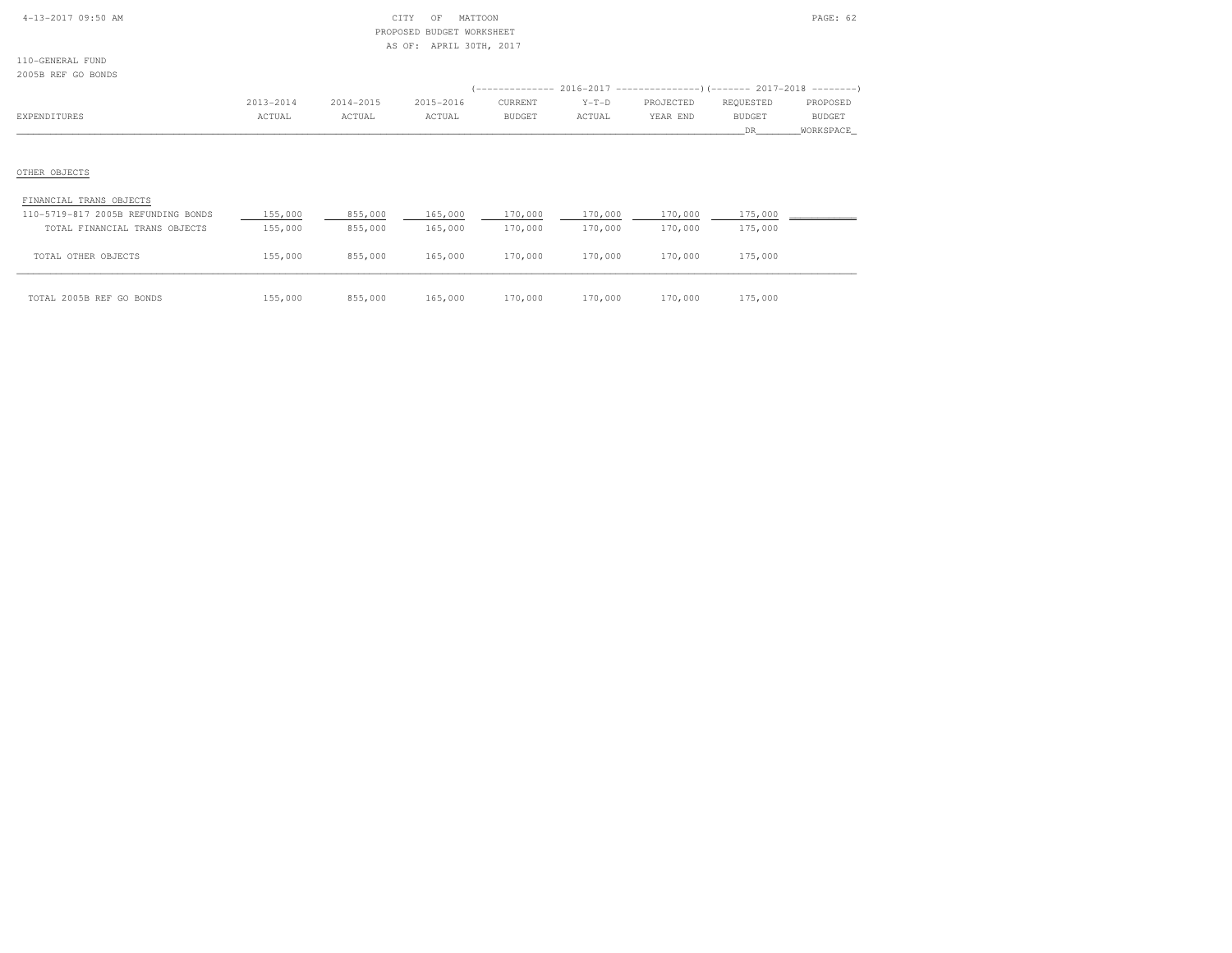| 4-13-2017 09:50 AM  |           |           | CITY<br>OF                | MATTOON                 |         |           |           | PAGE: 63  |
|---------------------|-----------|-----------|---------------------------|-------------------------|---------|-----------|-----------|-----------|
|                     |           |           | PROPOSED BUDGET WORKSHEET |                         |         |           |           |           |
|                     |           |           |                           | AS OF: APRIL 30TH, 2017 |         |           |           |           |
| 110-GENERAL FUND    |           |           |                           |                         |         |           |           |           |
| KAL KAN WTR/SWR EXT |           |           |                           |                         |         |           |           |           |
|                     |           |           |                           |                         |         |           |           |           |
|                     | 2013-2014 | 2014-2015 | 2015-2016                 | CURRENT                 | $Y-T-D$ | PROJECTED | REQUESTED | PROPOSED  |
| EXPENDITURES        | ACTUAL    | ACTUAL    | ACTUAL                    | BUDGET                  | ACTUAL  | YEAR END  | BUDGET    | BUDGET    |
|                     |           |           |                           |                         |         |           | DR        | WORKSPACE |

OTHER OBJECTS

FINANCIAL TRANS OBJECTS \_\_\_\_\_\_\_\_\_\_\_ \_\_\_\_\_\_\_\_\_\_\_ \_\_\_\_\_\_\_\_\_\_\_ \_\_\_\_\_\_\_\_\_\_\_ \_\_\_\_\_\_\_\_\_\_\_ \_\_\_\_\_\_\_\_\_\_\_\_ \_\_\_\_\_\_\_\_\_\_\_\_ \_\_\_\_\_\_\_\_\_\_\_\_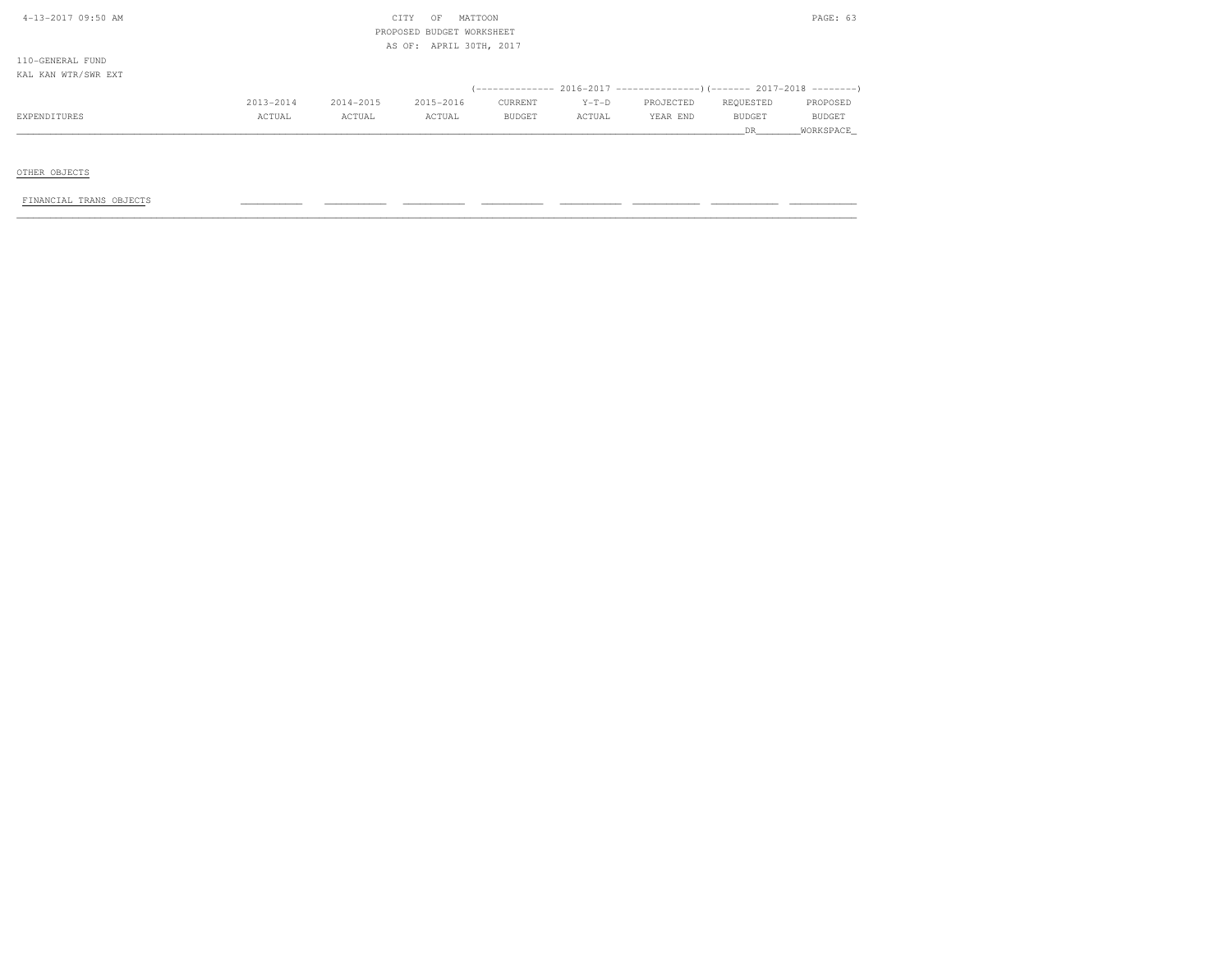| $4-13-2017$ 09:50 AM |  |  |
|----------------------|--|--|
|                      |  |  |

### CITY OF MATTOON PAGE: 64 PROPOSED BUDGET WORKSHEETAS OF: APRIL 30TH, 2017

| DEBT ISSUANCE COSTS                     |               |            |            |                                                                                                              |              |            |                      |                            |
|-----------------------------------------|---------------|------------|------------|--------------------------------------------------------------------------------------------------------------|--------------|------------|----------------------|----------------------------|
|                                         |               |            |            | (-------------- 2016-2017 ---------------------- 2017-2018 ----------                                        |              |            |                      |                            |
|                                         | $2013 - 2014$ | 2014-2015  | 2015-2016  | CURRENT                                                                                                      | $Y-T-D$      | PROJECTED  | REQUESTED            | PROPOSED                   |
| EXPENDITURES                            | ACTUAL        | ACTUAL     | ACTUAL     | <b>BUDGET</b>                                                                                                | ACTUAL       | YEAR END   | <b>BUDGET</b><br>DR. | <b>BUDGET</b><br>WORKSPACE |
|                                         |               |            |            |                                                                                                              |              |            |                      |                            |
| OTHER OBJECTS                           |               |            |            |                                                                                                              |              |            |                      |                            |
| FINANCIAL TRANS OBJECTS                 |               |            |            |                                                                                                              |              |            |                      |                            |
| 110-5770-817 DEBT ISSUANCE COST         | $\circ$       | 6,881      |            |                                                                                                              |              | $\circ$    |                      |                            |
| TOTAL FINANCIAL TRANS OBJECTS           | $\Omega$      | 6,881      | $\cap$     | $\cap$                                                                                                       | $\cap$       |            |                      |                            |
| TOTAL OTHER OBJECTS                     | $\circ$       | 6,881      | $\circ$    | $\circ$                                                                                                      | $\circ$      | $\circ$    | $\circ$              |                            |
| TOTAL DEBT ISSUANCE COSTS               | $\circ$       | 6,881      | $\circ$    | $\circ$                                                                                                      | $\Omega$     | $\circ$    | $\circ$              |                            |
| TOTAL EXPENDITURES                      | 15,750,449    | 16,815,063 | 16,095,782 | 16,956,096                                                                                                   | 15, 423, 972 | 16,953,781 | 17,846,640           |                            |
| REVENUE OVER/(UNDER) EXPENDITURES       | 1,603,423     | 878,192    | 2,125,809  | 1,280,246                                                                                                    | 607,325      | 1,197,963  | 1,232,598            |                            |
| OTHER FINANCING SOURCES                 |               |            |            |                                                                                                              |              |            |                      |                            |
| 110-4902-010 TRFR FROM MOTOR FUEL TAX ( | 4,121         | $\sim$ 0   | $\circ$    | $\circ$                                                                                                      | $\circ$      | $\circ$    |                      |                            |
| 110-4931-010 SALE OF CAPITAL ASSETS     | 6,227         | 74,723     | 2,351      | $\circ$                                                                                                      | 7,591        | 7,591      | 10,000               |                            |
| 110-4945-010 BOND PROCEEDS              | $\circ$       | 704,568    | $\circ$    | $\circ$                                                                                                      | $\circ$      | 0          | O                    |                            |
| 110-4949-010 LOAN PROCEEDS              | 135,810       | $\circ$    | $\Omega$   | $\Omega$                                                                                                     | $\circ$      | $\circ$    |                      |                            |
| TOTAL OTHER FINANCING SOURCES           | 137,916       | 779,290    | 2,351      | $\circ$                                                                                                      | 7,591        | 7,591      | 10,000               |                            |
| OTHER FINANCING (USES)                  |               |            |            |                                                                                                              |              |            |                      |                            |
| 110-5912-822 TRANSFER TO LIBRARY FUND   | 436, 415      | 434,671    | 434,654    | 441,545                                                                                                      | 441,360      | 441,360    | 454,344              |                            |
| 110-5922-822 TRANSFER TO LIBRARY FUND   | 41,834        | 40,305     | 40,466     | 40,701                                                                                                       | 42,508       | 38, 411    | 38,254               |                            |
| 110-5945-822 TRANSFER TO CAPITAL IMPROV | 723,095       | 758,570    | 723,920    | 750,000                                                                                                      | 616,114      | 726,554    | 750,000              |                            |
| TOTAL OTHER FINANCING (USES)            | 1,201,345     | 1,233,546  | 1,199,041  | 1,232,246                                                                                                    | 1,099,982    | 1,206,325  | 1,242,598            |                            |
| TOTAL OTHER FINANCING SOURCES (USES)    |               |            |            | $(1, 063, 428)$ $(454, 256)$ $(1, 196, 690)$ $(1, 232, 246)$ $(1, 092, 391)$ $(1, 198, 734)$ $(1, 232, 598)$ |              |            |                      |                            |

(UNDER) EXPENDITURES & OTHER (USES) (UNDER) EXPENDITURES \$129,119 48,000 (485,066) (1971) 0

\*\*\* END OF REPORT \*\*\*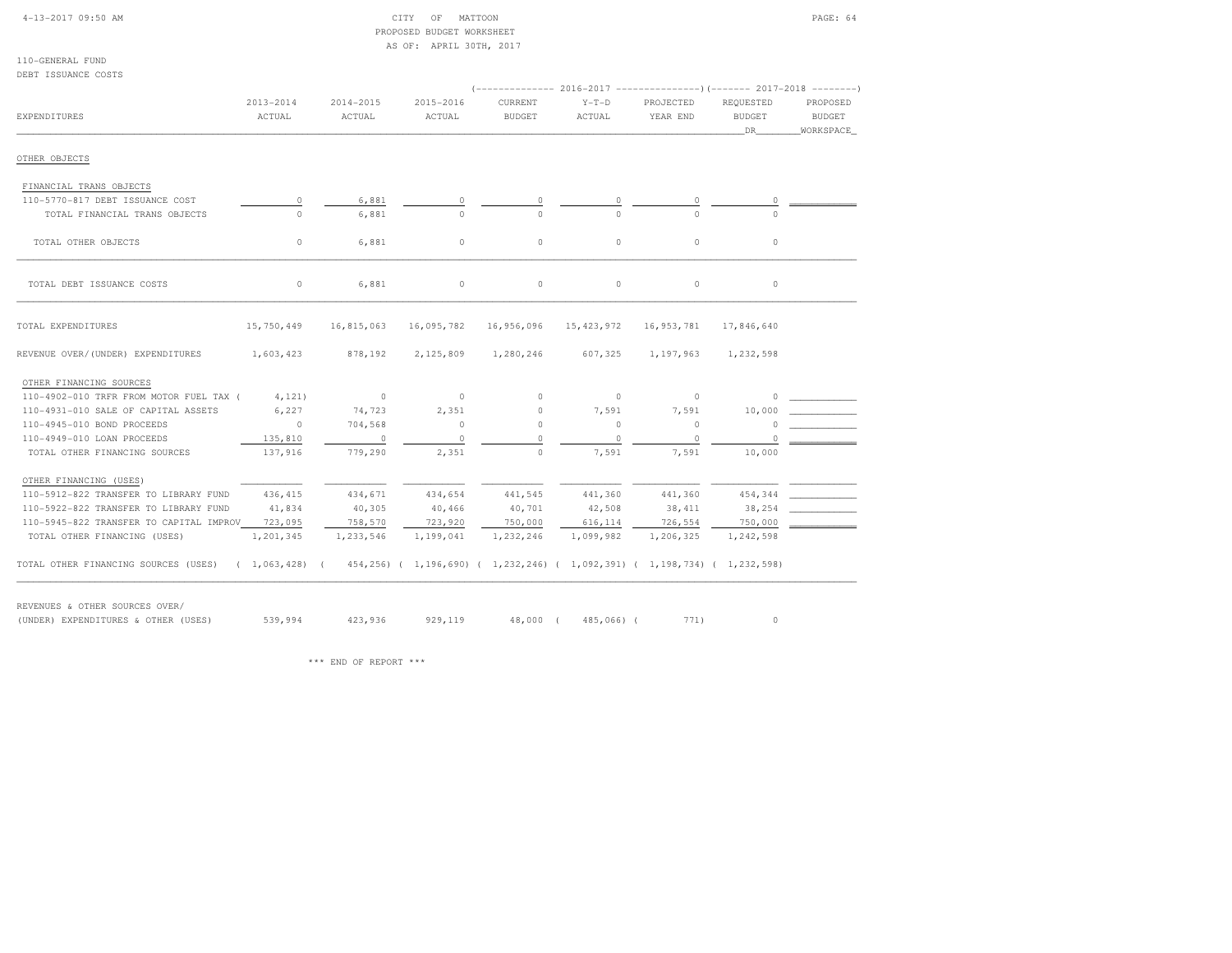| 4-13-2017 09:51 AM |
|--------------------|
|--------------------|

#### $\begin{array}{ccc} \text{CITY} & \text{OF} & \text{MATTOON} \end{array}$  PROPOSED BUDGET WORKSHEETAS OF: APRIL 30TH, 2017

| 121-MOTOR FUEL TAX FUND |  |  |  |  |  |
|-------------------------|--|--|--|--|--|
|-------------------------|--|--|--|--|--|

|                                         |                         |                     |                     |                          |                   |                       | (------------- 2016-2017 ----------------) (------- 2017-2018 --------) |                                        |
|-----------------------------------------|-------------------------|---------------------|---------------------|--------------------------|-------------------|-----------------------|-------------------------------------------------------------------------|----------------------------------------|
| <b>REVENUES</b>                         | $2013 - 2014$<br>ACTUAL | 2014-2015<br>ACTUAL | 2015-2016<br>ACTUAL | CURRENT<br><b>BUDGET</b> | $Y-T-D$<br>ACTUAL | PROJECTED<br>YEAR END | REQUESTED<br><b>BUDGET</b><br>DR                                        | PROPOSED<br><b>BUDGET</b><br>WORKSPACE |
| INTERGOVERNMENTAL REV                   |                         |                     |                     |                          |                   |                       |                                                                         |                                        |
| FEDERAL GOVT GRANTS                     |                         |                     |                     |                          |                   |                       |                                                                         |                                        |
| 121-4313-023 FEDERAL CAPITAL GRANTS     | $\circ$                 | 174,156             | $\circ$             | 450,000                  | 0                 | 0                     | 0                                                                       |                                        |
| TOTAL FEDERAL GOVT GRANTS               | $\circ$                 | 174,156             | $\Omega$            | 450,000                  | $\cap$            | $\Omega$              | $\Omega$                                                                |                                        |
| STATE GOVT GRANTS                       |                         |                     |                     |                          |                   |                       |                                                                         |                                        |
| STATE GOVT SHARED REV                   |                         |                     |                     |                          |                   |                       |                                                                         |                                        |
| 121-4332-010 MOTOR FUEL TAX             | 616,946                 | 574,681             | 476,035             | 472,000                  | 387,740           | 470,281               | 472,000                                                                 |                                        |
| TOTAL STATE GOVT SHARED REV             | 616,946                 | 574,681             | 476,035             | 472,000                  | 387,740           | 470,281               | 472,000                                                                 |                                        |
| TOTAL INTERGOVERNMENTAL REV             | 616,946                 | 748,837             | 476,035             | 922,000                  | 387,740           | 470,281               | 472,000                                                                 |                                        |
| CHARGES FOR SERVICES                    |                         |                     |                     |                          |                   |                       |                                                                         |                                        |
| PUBLIC WORKS DEPT CHRGS                 |                         |                     |                     |                          |                   |                       |                                                                         |                                        |
| 121-4444-010 IDOT TRAFFIC SIGNAL MAINT  | 14,402                  | 13,880              | $\circ$             | 14,000                   | 36,519            | 33,700                | 15,000                                                                  |                                        |
| TOTAL PUBLIC WORKS DEPT CHRGS           | 14,402                  | 13,880              | $\circ$             | 14,000                   | 36,519            | 33,700                | 15,000                                                                  |                                        |
| TOTAL CHARGES FOR SERVICES              | 14,402                  | 13,880              | $\circ$             | 14,000                   | 36,519            | 33,700                | 15,000                                                                  |                                        |
| INVESTMENT EARNINGS                     |                         |                     |                     |                          |                   |                       |                                                                         |                                        |
| INTEREST EARNINGS                       |                         |                     |                     |                          |                   |                       |                                                                         |                                        |
| 121-4610-010 INTEREST EARNINGS          | 271                     | 323                 | 1,347               | 300                      | 4,675             | 3,500                 | 2,000                                                                   |                                        |
| TOTAL INTEREST EARNINGS                 | 271                     | 323                 | 1,347               | 300                      | 4,675             | 3,500                 | 2,000                                                                   |                                        |
| TOTAL INVESTMENT EARNINGS               | 271                     | 323                 | 1,347               | 300                      | 4,675             | 3,500                 | 2,000                                                                   |                                        |
| CONTRIB & OTHER MISC REV                |                         |                     |                     |                          |                   |                       |                                                                         |                                        |
| CONTRIBUTIONS & MISC REV                |                         |                     |                     |                          |                   |                       |                                                                         |                                        |
| 121-4800-010 CONTRIBUTIONS & OTHER MISC | $\circ$                 | $\circ$             | $\circ$             | 0                        | 60                | 56                    | 0                                                                       |                                        |
| TOTAL CONTRIBUTIONS & MISC REV          | $\circ$                 | $\Omega$            |                     | $\Omega$                 | 60                | 56                    | $\Omega$                                                                |                                        |
| TOTAL CONTRIB & OTHER MISC REV          | $\circ$                 | $\circ$             | $\circ$             | $\mathbb O$              | 60                | 56                    | $\circ$                                                                 |                                        |
| TOTAL REVENUES                          | 631,619                 | 763,041             | 477,382             | 936,300                  | 428,994           | 507,537               | 489,000                                                                 |                                        |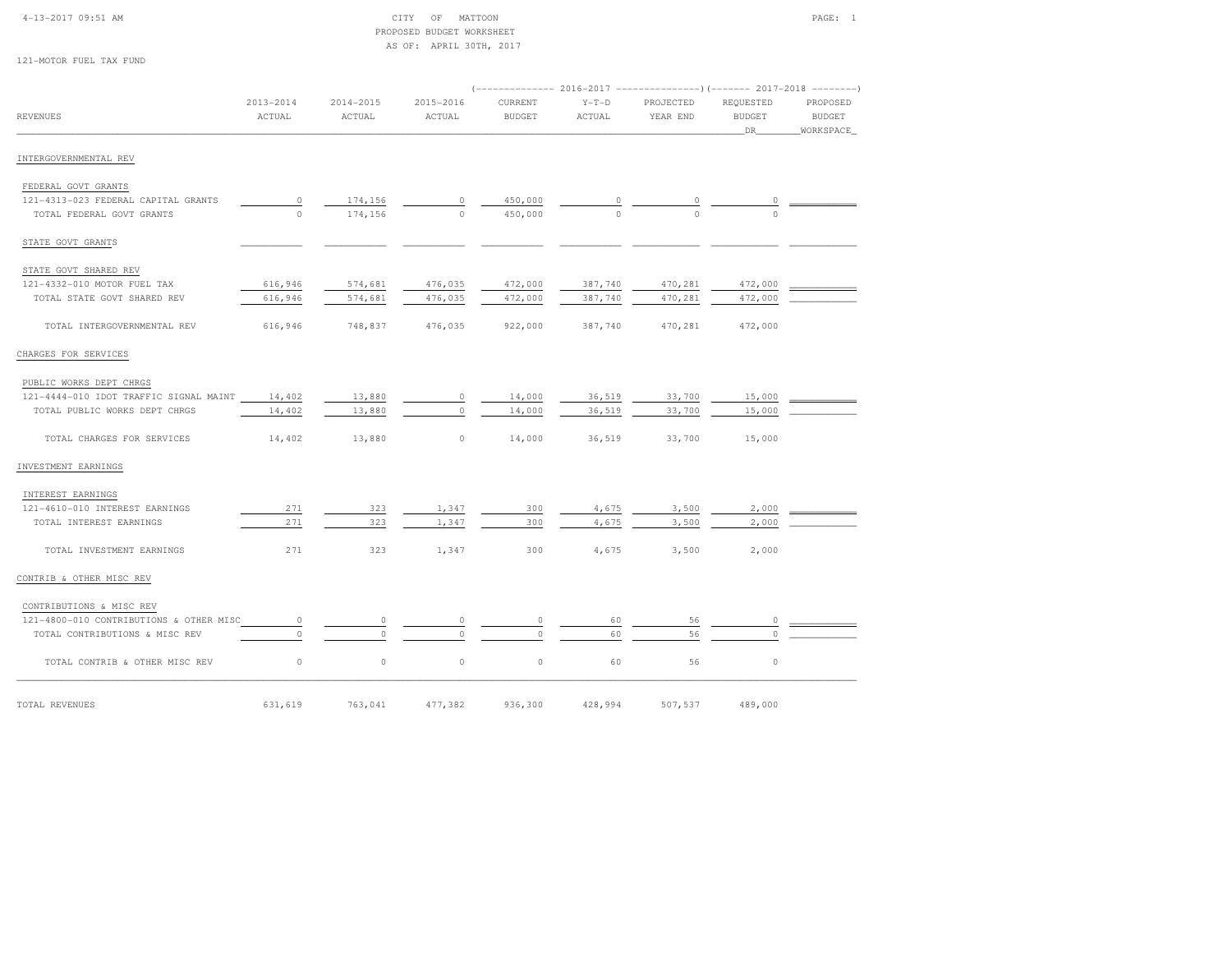| 4-13-2017 09:51 AM                      |               |               | OF<br>MATTOON<br>CITY<br>PROPOSED BUDGET WORKSHEET |               |                 |                                                                     |               | PAGE: 2       |
|-----------------------------------------|---------------|---------------|----------------------------------------------------|---------------|-----------------|---------------------------------------------------------------------|---------------|---------------|
|                                         |               |               | AS OF: APRIL 30TH, 2017                            |               |                 |                                                                     |               |               |
| 121-MOTOR FUEL TAX FUND                 |               |               |                                                    |               |                 |                                                                     |               |               |
| <b>STREETS</b>                          |               |               |                                                    |               |                 |                                                                     |               |               |
|                                         |               |               |                                                    |               |                 | $(----------2016-2017$ ---------------) (------- 2017-2018 -------) |               |               |
|                                         | $2013 - 2014$ | $2014 - 2015$ | $2015 - 2016$                                      | CURRENT       | $Y-T-D$         | PROJECTED                                                           | REQUESTED     | PROPOSED      |
| EXPENDITURES                            | ACTUAL        | ACTUAL        | ACTUAL                                             | <b>BUDGET</b> | $\verb ACTUAL $ | YEAR END                                                            | <b>BUDGET</b> | <b>BUDGET</b> |
|                                         |               |               |                                                    |               |                 |                                                                     | DR            | WORKSPACE     |
|                                         |               |               |                                                    |               |                 |                                                                     |               |               |
| PERSONNEL SERVICES                      |               |               |                                                    |               |                 |                                                                     |               |               |
| SALARIES & WAGES                        |               |               |                                                    |               |                 |                                                                     |               |               |
| 121-5321-113 OVERTIME                   | $\circ$       |               | 0                                                  | 0             |                 | $\circ$                                                             | 25,000        |               |
| TOTAL SALARIES & WAGES                  | $\Omega$      | $\Omega$      |                                                    | $\Omega$      |                 | $\Omega$                                                            | 25,000        |               |
|                                         |               |               |                                                    |               |                 |                                                                     |               |               |
| TOTAL PERSONNEL SERVICES                | $\mathbb O$   | $\circ$       | $\circ$                                            | $\circ$       | $\mathbb O$     | $\circ$                                                             | 25,000        |               |
| SUPPLIES                                |               |               |                                                    |               |                 |                                                                     |               |               |
| STREET MAINT SUPPLIES                   |               |               |                                                    |               |                 |                                                                     |               |               |
| 121-5321-351 CONCRETE                   | 73,838        | 47,624        | 29,891                                             | 50,000        | 1,751           | 5,627                                                               | 50,000        |               |
| 121-5321-352 AGGREGATE SURFACE COAT     | 26,418        | 14,168        | 13,330                                             | 20,000        | 4,489           | 4,476                                                               | 20,000        |               |
| 121-5321-353 COLD MIX ASPHALT           | 17,245        | 15,809        | 14,618                                             | 20,000        | 33,554          | 35,569                                                              | 20,000        |               |
| 121-5321-354 HOT MIX ASPHALT            | $\circ$       | 39,654        | 9,612                                              | 80,000        | 781             | 781                                                                 | 60,000        |               |
| 121-5321-355 CRACK SEALER               | $\circ$       | $\circ$       | $\circ$                                            | 1,000         | $\circ$         | $\mathbb O$                                                         | 1,000         |               |
| 121-5321-359 OTHER STREET MTCE SUPPLIES | 1,198         | 8,241         | 7,879                                              | 7,500         | 512             | 2,461                                                               | 7,500         |               |
| TOTAL STREET MAINT SUPPLIES             | 118,698       | 125,497       | 75,329                                             | 178,500       | 41,086          | 48,914                                                              | 158,500       |               |
| SWR SYSTM MAINT SUPPLIES                |               |               |                                                    |               |                 |                                                                     |               |               |
| 121-5321-360 MISC CONCR SUPPLIES, FORMS | 7,641         | 8,109         | 5,802                                              | 7,500         | 1,963           | 2,455                                                               | 7,500         |               |
| 121-5321-361 AGGREGATE, CA-07           | $\circ$       | $\circ$       | 5,988                                              | 1,000         | $\circ$         | $\circ$                                                             | 1,000         |               |
| 121-5321-362 FLOWABLE FILL (CLSM)       | 242           | 336           | 782                                                | 1,000         | 1,206           | 1,988                                                               | 1,000         |               |
| TOTAL SWR SYSTM MAINT SUPPLIES          | 7,883         | 8,445         | 12,573                                             | 9,500         | 3,169           | 4,443                                                               | 9,500         |               |
| TOTAL SUPPLIES                          | 126,582       | 133,942       | 87,901                                             | 188,000       | 44,255          | 53,357                                                              | 168,000       |               |
| PURCHASED PROP MAINT SRV                |               |               |                                                    |               |                 |                                                                     |               |               |
|                                         |               |               |                                                    |               |                 |                                                                     |               |               |
| RENTALS                                 |               |               |                                                    |               |                 |                                                                     |               |               |
| CONSTRUCTION SERVICES                   |               |               |                                                    |               |                 |                                                                     |               |               |
| 121-5321-451 SEAL COAT                  | $\circ$       | 119,409       | 112,050                                            | 133,000       | 55,816          | 55,816                                                              | 133,000       |               |
| 121-5321-452 AGGREGATE SURFACE COAT     | $\mathbb O$   | 32,216        | 23,007                                             | 33,000        | 31,316          | 31,316                                                              | 33,000        |               |
| TOTAL CONSTRUCTION SERVICES             | $\mathbb O$   | 151,625       | 135,056                                            | 166,000       | 87,132          | 87,132                                                              | 166,000       |               |
| TOTAL PURCHASED PROP MAINT SRV          | $\circ$       | 151,625       | 135,056                                            | 166,000       | 87,132          | 87,132                                                              | 166,000       |               |
| OTHER PURCHASED SERVICES                |               |               |                                                    |               |                 |                                                                     |               |               |
| PROFESSIONAL SERVICES                   |               |               |                                                    |               |                 |                                                                     |               |               |
| ADVERTISING                             |               |               |                                                    |               |                 |                                                                     |               |               |
| 121-5321-540 ADVERTISING                | 110           | 25            | 146                                                | 100           | 94              | 101                                                                 | 100           |               |

 121-5321-540 ADVERTISING 110 25 146 100 94 101 100 \_\_\_\_\_\_\_\_\_\_\_\_TOTAL ADVERTISING 110  $\overline{110}$   $\overline{25}$   $\overline{146}$   $\overline{100}$   $\overline{94}$   $\overline{101}$   $\overline{100}$   $\overline{101}$   $\overline{100}$ TOTAL OTHER PURCHASED SERVICES 110 25 146 100 94 101 100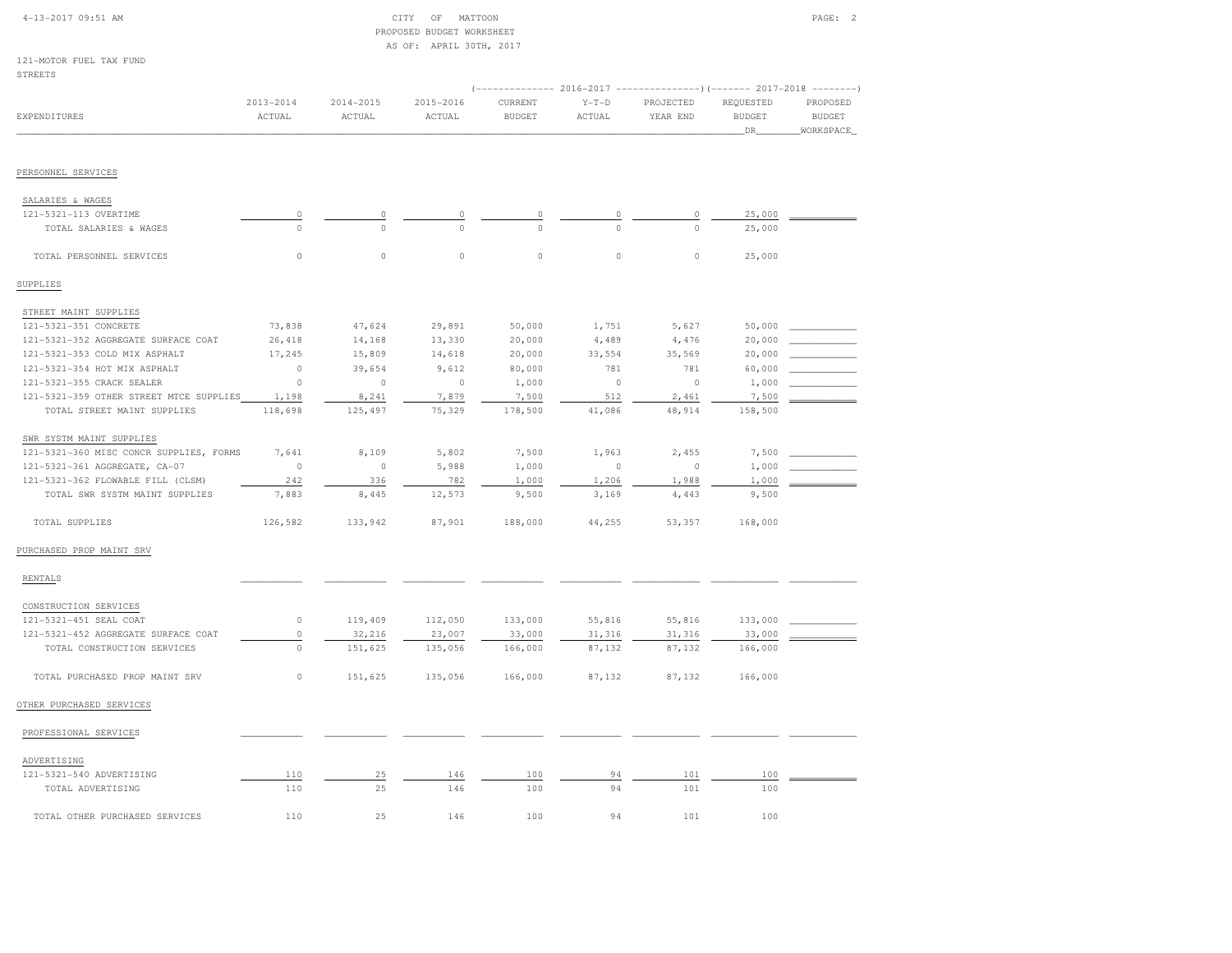| 4-13-2017 09:51 AM | CITV.<br>---- | OF | MATTOON                  | PAGE: |  |
|--------------------|---------------|----|--------------------------|-------|--|
|                    |               |    | BRADAGER BURGER HABHAHER |       |  |

# PROPOSED BUDGET WORKSHEETAS OF: APRIL 30TH, 2017

121-MOTOR FUEL TAX FUNDSTREETS.

| 51 KLL 15                               |           |           |           |               |         | (-------------- 2016-2017 ---------------------- 2017-2018 --------- |           |           |
|-----------------------------------------|-----------|-----------|-----------|---------------|---------|----------------------------------------------------------------------|-----------|-----------|
|                                         | 2013-2014 | 2014-2015 | 2015-2016 | CURRENT       | $Y-T-D$ | PROJECTED                                                            | REQUESTED | PROPOSED  |
| EXPENDITURES                            | ACTUAL    | ACTUAL    | ACTUAL    | <b>BUDGET</b> | ACTUAL  | YEAR END                                                             | BUDGET    | BUDGET    |
|                                         |           |           |           |               |         |                                                                      | DR.       | WORKSPACE |
| PROPERTY                                |           |           |           |               |         |                                                                      |           |           |
| IMPROVEMENTS-NOT BLDNGS                 |           |           |           |               |         |                                                                      |           |           |
| 121-5321-730 IMPROVEMENTS OTHER THAN BL | 31,257    | 276,668   | 231,119   | 828,000       | 203,690 | 340,246                                                              | 194,000   |           |
| TOTAL IMPROVEMENTS-NOT BLDNGS           | 31,257    | 276,668   | 231,119   | 828,000       | 203,690 | 340,246                                                              | 194,000   |           |
| TOTAL PROPERTY                          | 31,257    | 276,668   | 231,119   | 828,000       | 203,690 | 340,246                                                              | 194,000   |           |

#### OTHER OBJECTS

## $FINANCIAL TRANS OBJECTS$   $\qquad \qquad \qquad$

| TOTAL STREETS | 157,948 | 562,261 | 454,222 | 1,182,100 | <b>COL 171</b><br>333,171 | 480,836 | 553,100 |  |
|---------------|---------|---------|---------|-----------|---------------------------|---------|---------|--|

| 562,261 454,222 1,182,100 335,171 | OTAL STREETS | 157,948 |  |  |  |  | 480,836 | 553,100 |
|-----------------------------------|--------------|---------|--|--|--|--|---------|---------|
|-----------------------------------|--------------|---------|--|--|--|--|---------|---------|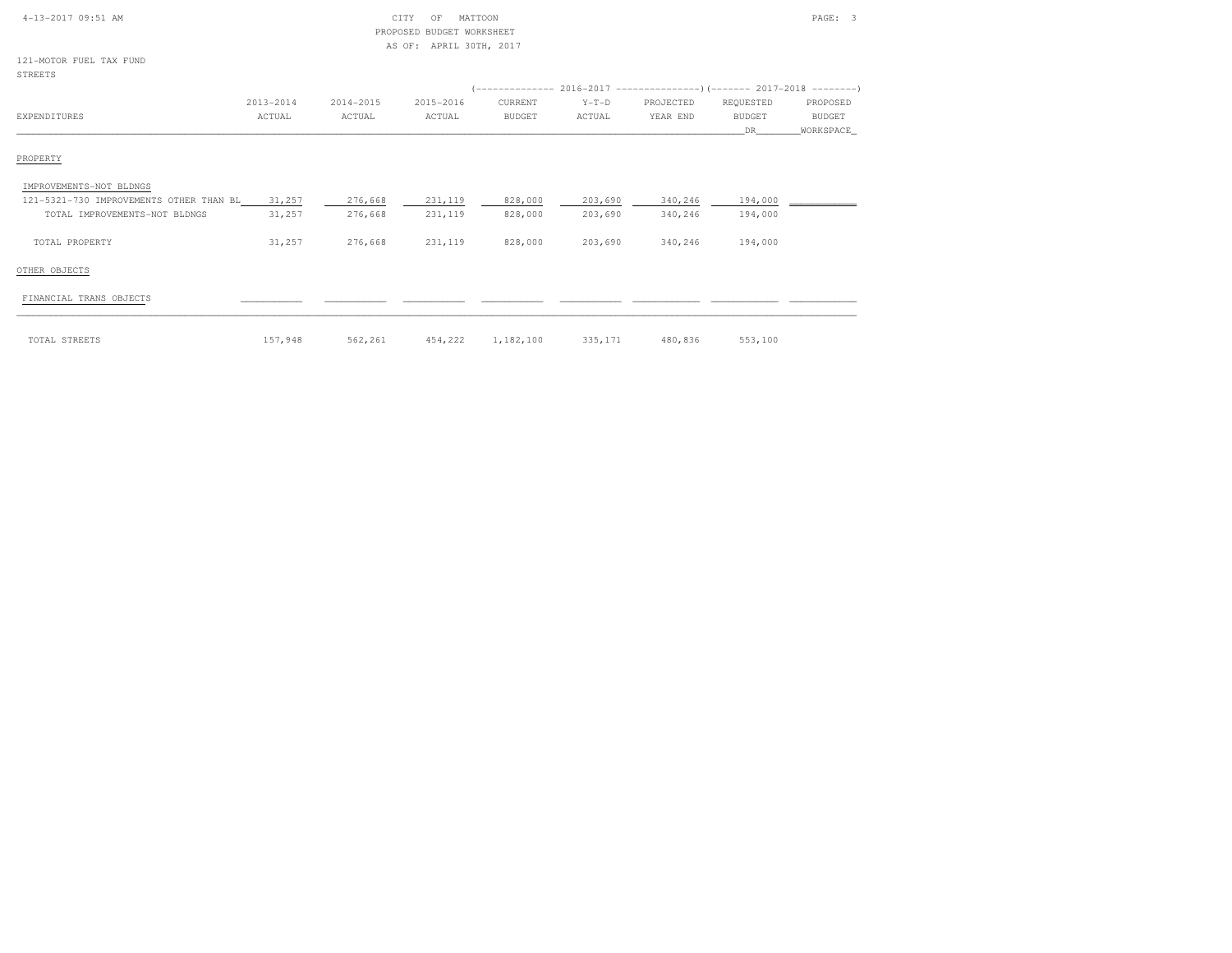| 4-13-2017 09:51 AM       | CITY<br>MATTOON<br>OF<br>PROPOSED BUDGET WORKSHEET |           |                         |               |         |                                                             |               |               |  |
|--------------------------|----------------------------------------------------|-----------|-------------------------|---------------|---------|-------------------------------------------------------------|---------------|---------------|--|
|                          |                                                    |           | AS OF: APRIL 30TH, 2017 |               |         |                                                             |               |               |  |
| 121-MOTOR FUEL TAX FUND  |                                                    |           |                         |               |         |                                                             |               |               |  |
| SIDEWALKS & CROSSWALKS   |                                                    |           |                         |               |         |                                                             |               |               |  |
|                          |                                                    |           |                         |               |         | $(----------2016-2017------------)$ $(----2017-2018------)$ |               |               |  |
|                          | $2013 - 2014$                                      | 2014-2015 | 2015-2016               | CURRENT       | $Y-T-D$ | PROJECTED                                                   | REQUESTED     | PROPOSED      |  |
| <b>EXPENDITURES</b>      | ACTUAL                                             | ACTUAL    | ACTUAL                  | <b>BUDGET</b> | ACTUAL  | YEAR END                                                    | <b>BUDGET</b> | <b>BUDGET</b> |  |
|                          |                                                    |           |                         |               |         |                                                             | DR            | WORKSPACE     |  |
|                          |                                                    |           |                         |               |         |                                                             |               |               |  |
| SUPPLIES                 |                                                    |           |                         |               |         |                                                             |               |               |  |
| STREET MAINT SUPPLIES    |                                                    |           |                         |               |         |                                                             |               |               |  |
| PURCHASED PROP MAINT SRV |                                                    |           |                         |               |         |                                                             |               |               |  |
| CONSTRUCTION SERVICES    |                                                    |           |                         |               |         |                                                             |               |               |  |
| PROPERTY                 |                                                    |           |                         |               |         |                                                             |               |               |  |
| IMPROVEMENTS-NOT BLDNGS  |                                                    |           |                         |               |         |                                                             |               |               |  |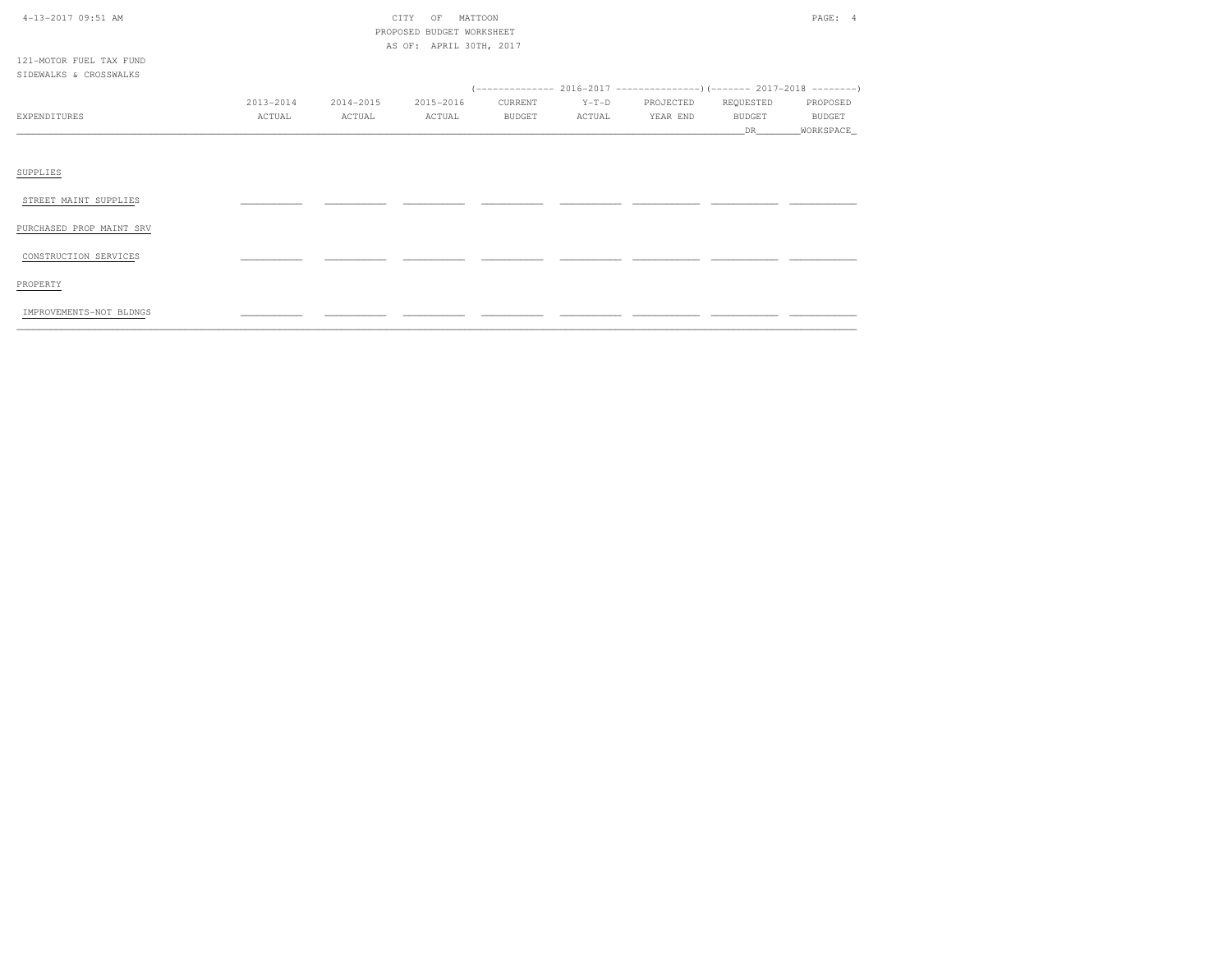| 4-13-2017 09:51 AM                                   |           | CITY      | MATTOON<br>OF             |               |         |                                                             |                      | PAGE: 5              |
|------------------------------------------------------|-----------|-----------|---------------------------|---------------|---------|-------------------------------------------------------------|----------------------|----------------------|
|                                                      |           |           | PROPOSED BUDGET WORKSHEET |               |         |                                                             |                      |                      |
|                                                      |           |           | AS OF: APRIL 30TH, 2017   |               |         |                                                             |                      |                      |
| 121-MOTOR FUEL TAX FUND<br>BRIDGES, VIADUCTS & GRADE |           |           |                           |               |         |                                                             |                      |                      |
|                                                      |           |           |                           |               |         | $(----------2016-2017---------)$ $(-------2017-2018------)$ |                      |                      |
|                                                      | 2013-2014 | 2014-2015 | 2015-2016                 | CURRENT       | $Y-T-D$ | PROJECTED                                                   | REQUESTED            | PROPOSED             |
| EXPENDITURES                                         | ACTUAL    | ACTUAL    | ACTUAL                    | <b>BUDGET</b> | ACTUAL  | YEAR END                                                    | <b>BUDGET</b><br>DR. | BUDGET<br>WORKSPACE_ |
| PROPERTY                                             |           |           |                           |               |         |                                                             |                      |                      |
| IMPROVEMENTS-NOT BLDNGS                              |           |           |                           |               |         |                                                             |                      |                      |
| 121-5324-731 CAPITAL OUTLAY                          | 49,795    |           |                           |               |         | $\circ$                                                     |                      |                      |
| TOTAL IMPROVEMENTS-NOT BLDNGS                        | 49,795    | $\circ$   | $\Omega$                  | $\circ$       | $\circ$ | $\circ$                                                     | $\Omega$             |                      |
| TOTAL PROPERTY                                       | 49,795    | $\circ$   | $\circ$                   | $\circ$       | $\circ$ | $\circ$                                                     | $\circ$              |                      |
| TOTAL BRIDGES, VIADUCTS & GRADE                      | 49,795    | $\circ$   | $\circ$                   | $\circ$       | $\circ$ | $\circ$                                                     | $\circ$              |                      |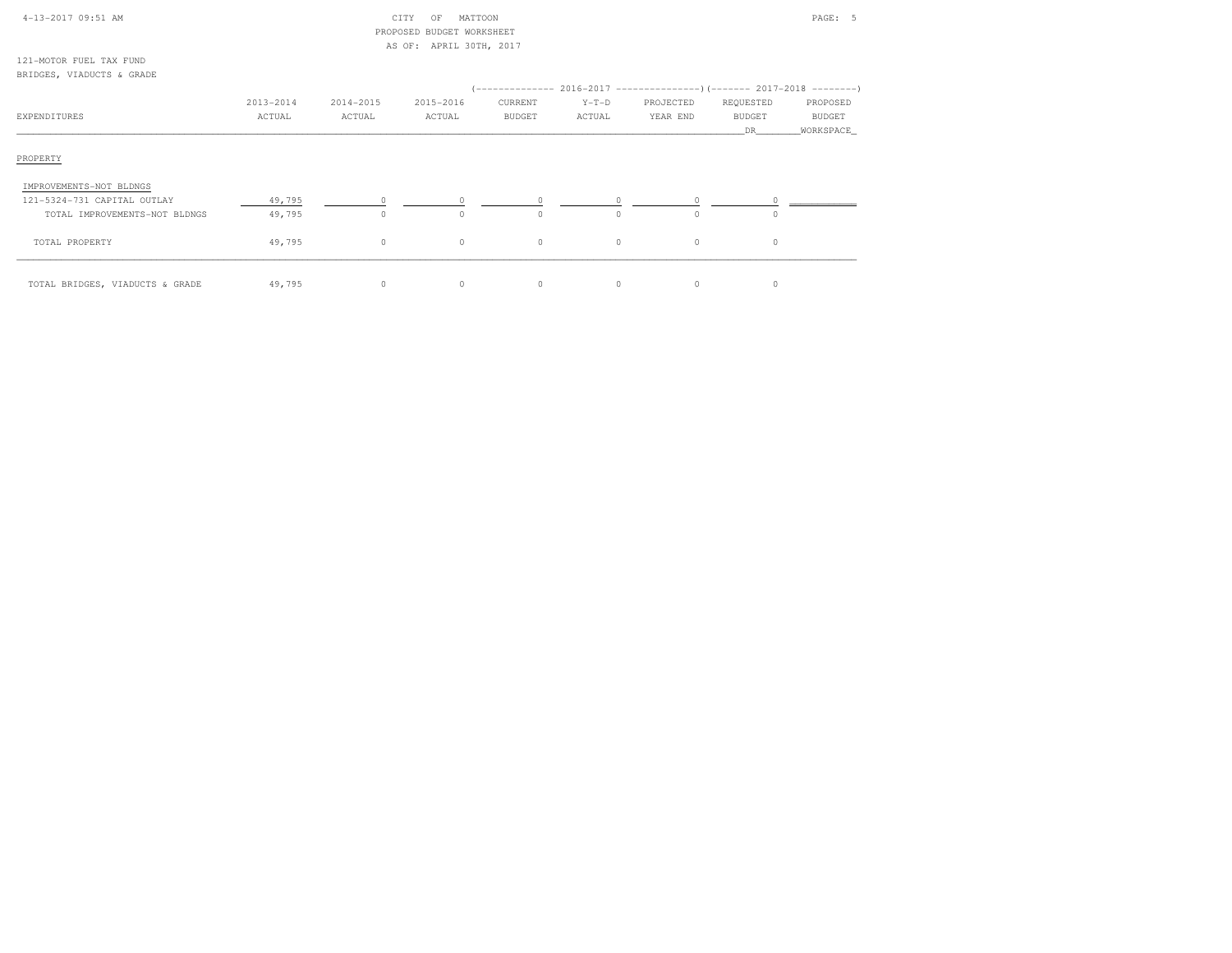| $4-13-2017$ 09:51 AM |  |
|----------------------|--|

#### $\begin{array}{ccc} \multicolumn{2}{c}{{\bf C} \setminus {\bf T} \setminus {\bf T} \setminus {\bf T} \setminus {\bf T} \setminus {\bf T} \setminus {\bf T} \setminus {\bf T} \setminus {\bf T} \setminus {\bf T} \setminus {\bf T} \setminus {\bf T} \setminus {\bf T} \setminus {\bf T} \setminus {\bf T} \setminus {\bf T} \setminus {\bf T} \setminus {\bf T} \setminus {\bf T} \setminus {\bf T} \setminus {\bf T} \setminus {\bf T} \setminus {\bf T} \setminus {\bf T} \setminus {\bf T} \setminus {\bf T} \setminus {\bf T} \setminus {\bf T} \setminus {\bf T} \setminus {\$  PROPOSED BUDGET WORKSHEETAS OF: APRIL 30TH, 2017

121-MOTOR FUEL TAX FUNDSNOW & ICE REMOVAL

|              | 2013-2014 | 2014-2015 | 2015-2016 | CURRENT | $Y-T-D$ | PROJECTED | REOUESTED | PROPOSED  |
|--------------|-----------|-----------|-----------|---------|---------|-----------|-----------|-----------|
| EXPENDITURES | ACTUAL    | ACTUAL    | ACTUAL    | BUDGET  | ACTUAL  | YEAR END  | BUDGET    | BUDGET    |
|              |           |           |           |         |         |           |           | WORKSPACE |
|              |           |           |           |         |         |           |           |           |

#### SUPPLIES

#### STREET MAINT SUPPLIES

| 121-5325-354 ICE REMOVAL CHEMICALS | 27,970 | 17,780 | 11,504 | 20,000 | 11,361 | 12,934 | 20,000 |  |
|------------------------------------|--------|--------|--------|--------|--------|--------|--------|--|
| TOTAL STREET MAINT SUPPLIES        | 27,970 | 17,780 | 11,504 | 20,000 | 11,361 | 12,934 | 20,000 |  |
|                                    |        |        |        |        |        |        |        |  |
| TOTAL SUPPLIES                     | 27,970 | 17,780 | 11,504 | 20,000 | 11,361 | 12,934 | 20,000 |  |
|                                    |        |        |        |        |        |        |        |  |
| TOTAL SNOW & ICE REMOVAL           | 27,970 | 17,780 | 11,504 | 20,000 | 11,361 | 12,934 | 20,000 |  |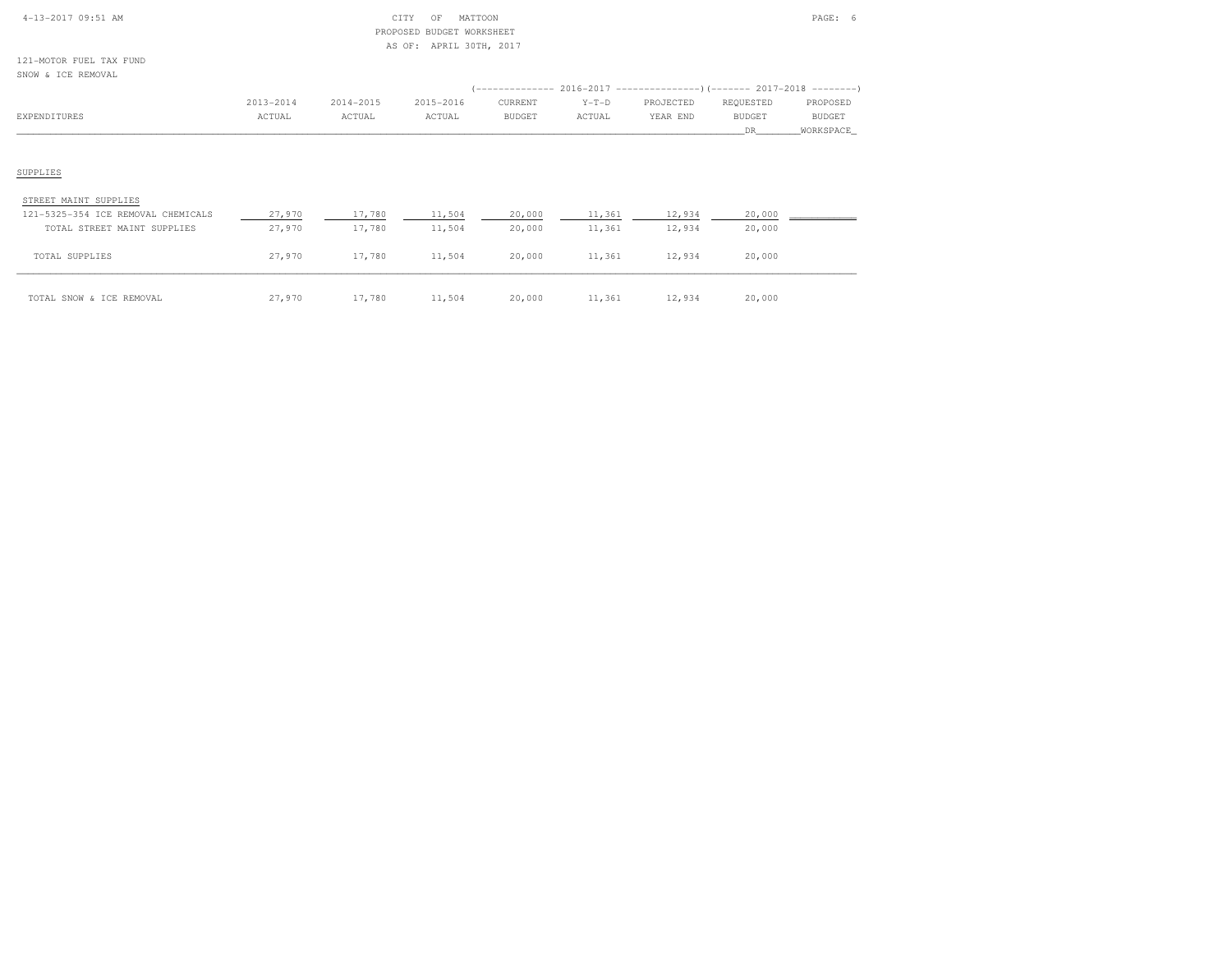### 4-13-2017 09:51 AM CITY OF MATTOON PAGE: 7 PROPOSED BUDGET WORKSHEETAS OF: APRIL 30TH, 2017

121-MOTOR FUEL TAX FUNDSTREET LIGHTING

|              | 2013-2014 | 2014-2015 | 2015-2016 | CURRENT       | $Y-T-D$ | PROJECTED | REQUESTED     | PROPOSED      |
|--------------|-----------|-----------|-----------|---------------|---------|-----------|---------------|---------------|
| EXPENDITURES | ACTUAL    | ACTUAL    | ACTUAL    | <b>BUDGET</b> | ACTUAL  | YEAR END  | <b>BUDGET</b> | <b>BUDGET</b> |
|              |           |           |           |               |         |           |               | WORKSPACE     |
|              |           |           |           |               |         |           |               |               |

#### SUPPLIES

#### ENERGY

| 121-5326-321 NATURAL GAS & ELECTRIC    | 103,458 | 109,812 | 146.689 | 125,000 | 140,874 | 154,751 | 150,000 |  |
|----------------------------------------|---------|---------|---------|---------|---------|---------|---------|--|
| 121-5326-322 ELECTRIC (COLES MOULTRIE) | 6,689   | 7,665   | 6,089   | 7,000   | 6,990   | 6,883   | .000    |  |
| TOTAL ENERGY                           | 110,148 | 117.477 | 152,779 | 132,000 | 147,864 | 161,634 | 157,000 |  |
| TOTAL SUPPLIES                         | 110,148 | 117.477 | 152,779 | 132,000 | 147,864 | 161,634 | 157,000 |  |

#### PURCHASED PROP MAINT SRV

#### REPAIR & MAINT SERVICES

| 121-5326-432 REPAIR OF STRUCTURES | 12,729  | 2,448   | 15,178  | 15,000  | 9,002   | 14,674  | 15,000  |  |
|-----------------------------------|---------|---------|---------|---------|---------|---------|---------|--|
| TOTAL REPAIR & MAINT SERVICES     | 12,729  | 2,448   | 15,178  | 15,000  | 9,002   | 14,674  | 15,000  |  |
|                                   |         |         |         |         |         |         |         |  |
| TOTAL PURCHASED PROP MAINT SRV    | 12,729  | 2,448   | 15,178  | 15,000  | 9,002   | 14,674  | 15,000  |  |
|                                   |         |         |         |         |         |         |         |  |
|                                   |         |         |         |         |         |         |         |  |
|                                   |         |         |         |         |         |         |         |  |
| TOTAL STREET LIGHTING             | 122,876 | 119,926 | 167,956 | 147,000 | 156,866 | 176,308 | 172,000 |  |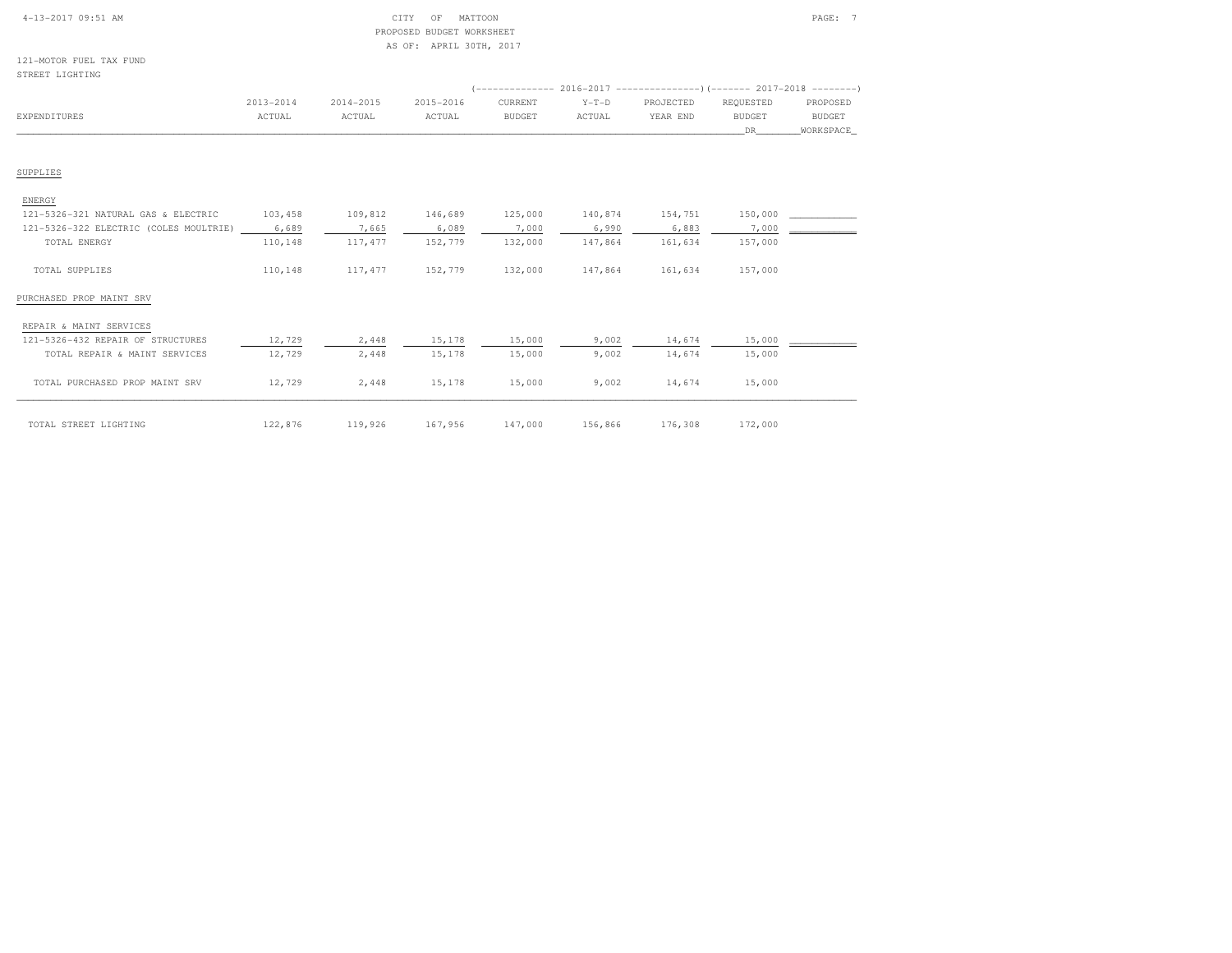| 4-13-2017 09:51 AM |  |  |
|--------------------|--|--|

### $\begin{array}{ccc} \text{CITY} & \text{OF} & \text{MATTOON} \end{array}$  PROPOSED BUDGET WORKSHEETAS OF: APRIL 30TH, 2017

121-MOTOR FUEL TAX FUNDTRAFFIC CONTROL DEVICES

| IRABBIL CONTROL DEVICES                 |           |           |                     |               |         |             |               |           |
|-----------------------------------------|-----------|-----------|---------------------|---------------|---------|-------------|---------------|-----------|
|                                         | 2013-2014 | 2014-2015 | 2015-2016           | CURRENT       | $Y-T-D$ | PROJECTED   | REQUESTED     | PROPOSED  |
| <b>EXPENDITURES</b>                     | ACTUAL    | ACTUAL    | ACTUAL              | <b>BUDGET</b> | ACTUAL  | YEAR END    | <b>BUDGET</b> | BUDGET    |
|                                         |           |           |                     |               |         |             | DR.           | WORKSPACE |
|                                         |           |           |                     |               |         |             |               |           |
| SUPPLIES                                |           |           |                     |               |         |             |               |           |
| STREET MAINT SUPPLIES                   |           |           |                     |               |         |             |               |           |
| 121-5327-356 STREET SIGNS               | 1,581     | 2,456     | 1,771               | 8,000         |         | 6,186 3,470 | 5,000         |           |
| 121-5327-359 OTHER STREET MAINT SUPPLIE | $\sim$ 0  | 1,168     | 487                 | 2,500         | $\circ$ | $\sim$ 0    | 2,000         |           |
| TOTAL STREET MAINT SUPPLIES             | 1,581     | 3,623     | 2,258               | 10,500        | 6,186   | 3,470       | 7,000         |           |
| TOTAL SUPPLIES                          | 1,581     | 3,623     | 2,258               | 10,500        | 6,186   | 3,470       | 7,000         |           |
| PURCHASED PROP MAINT SRV                |           |           |                     |               |         |             |               |           |
| REPAIR & MAINT SERVICES                 |           |           |                     |               |         |             |               |           |
| 121-5327-432 REPAIR OF STRUCTURE        | 7,708     | 3,537     | 12,657              | 8,000         | 13,899  | 16,039      | 12,000        |           |
| TOTAL REPAIR & MAINT SERVICES           | 7,708     | 3,537     | 12,657              | 8,000         | 13,899  | 16,039      | 12,000        |           |
| TOTAL PURCHASED PROP MAINT SRV          | 7,708     | 3,537     | 12,657              | 8,000         | 13,899  | 16,039      | 12,000        |           |
| PROPERTY                                |           |           |                     |               |         |             |               |           |
| IMPROVEMENTS-NOT BLDNGS                 |           |           |                     |               |         |             |               |           |
| TOTAL TRAFFIC CONTROL DEVICES           | 9,289     |           | 7,161 14,915 18,500 |               | 20,086  | 19,509      | 19,000        |           |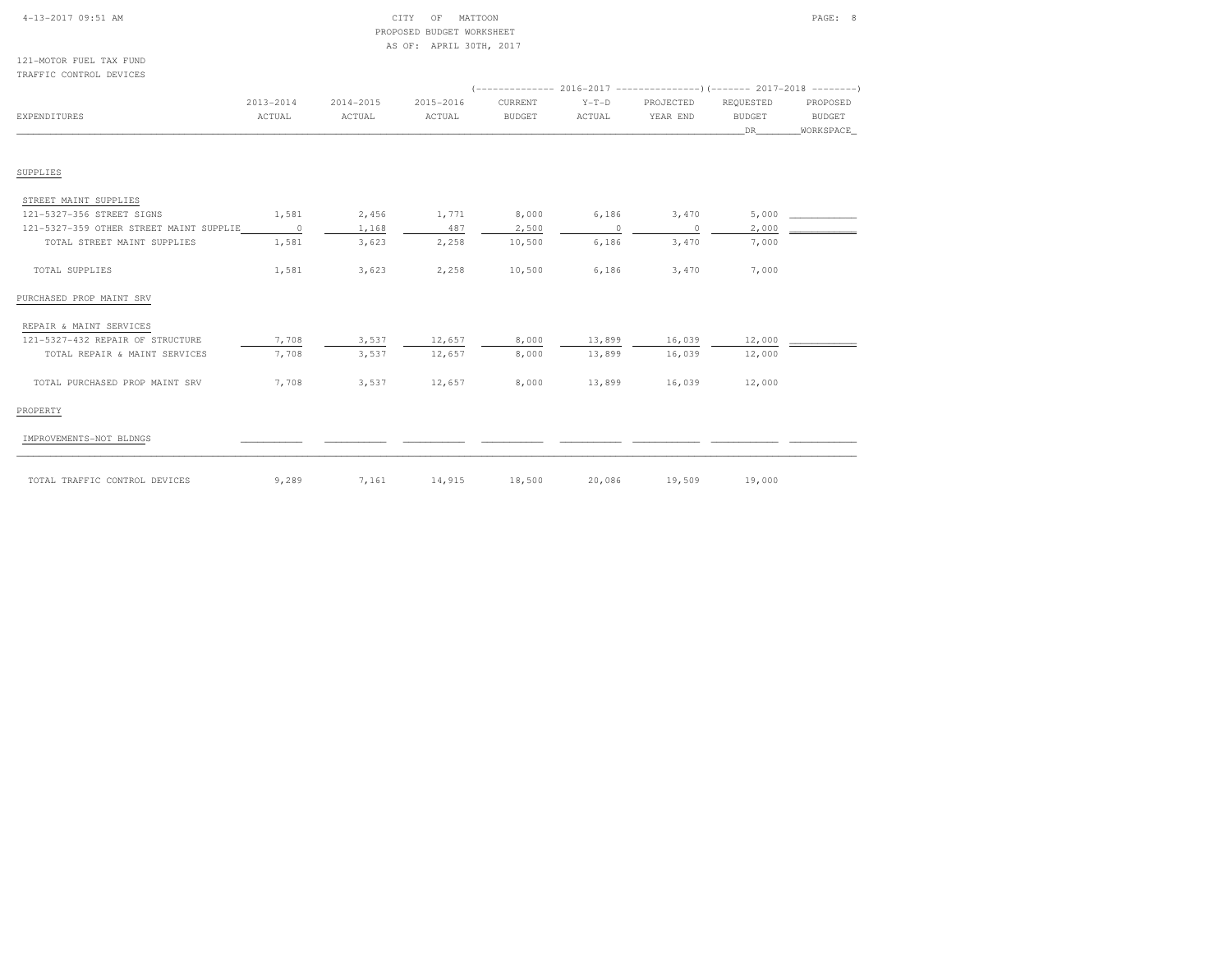| $4-13-2017$ 09:51 AM |  |
|----------------------|--|
|                      |  |

### 4-13-2017 OF MATTOON CITY OF MATTOON PAGE: 9 PROPOSED BUDGET WORKSHEETAS OF: APRIL 30TH, 2017

121-MOTOR FUEL TAX FUNDSTORM DRAINAGE

| $2013 - 2014$ | 2014-2015 | 2015-2016 | CURRENT       | $Y-T-D$ | PROJECTED            | REQUESTED      | PROPOSED      |
|---------------|-----------|-----------|---------------|---------|----------------------|----------------|---------------|
| ACTUAL        | ACTUAL    | ACTUAL    | <b>BUDGET</b> | ACTUAL  | YEAR END             | <b>BUDGET</b>  | <b>BUDGET</b> |
|               |           |           |               |         |                      | DR             | _WORKSPACE    |
|               |           |           |               |         |                      |                |               |
|               |           |           |               |         |                      |                |               |
| 7,658         | 4,765     | 17,480    | 8,000         | 9,083   | 16,359               | 10,000         |               |
| 1,440         | 2,370     | 6,311     | 2,000         | $\circ$ | 6,311                | 4,000          |               |
| 9,098         | 7,135     | 23,791    | 10,000        | 9,083   | 22,670               | 14,000         |               |
| 9,098         | 7,135     | 23,791    | 10,000        | 9,083   | 22,670               | 14,000         |               |
|               |           |           |               |         |                      |                |               |
|               |           |           |               |         |                      |                |               |
| 9,098         | 7,135     | 23,791    | 10,000        | 9,083   | 22,670               | 14,000         |               |
| 376,977       | 714,261   | 672,389   | 1,377,600     | 532,567 | 712,257              | 778,100        |               |
| 254,643       |           |           |               |         |                      | 289,100        |               |
|               |           |           |               |         |                      |                |               |
|               |           |           |               |         |                      |                |               |
| 4,121)        | $\circ$   | $\circ$   | $\circ$       | 0       | $\circ$              | 0              |               |
| 4,121)        | $\circ$   | $\Omega$  | $\Omega$      | $\cap$  | $\Omega$             | $\Omega$       |               |
| 4,121         | $\circ$   | $\circ$   | $\circ$       | $\circ$ | $\circ$              | $\circ$        |               |
|               |           |           | 48,779 (      |         | 195,007) (441,300) ( | $103, 573$ ) ( | 204,720) (    |

REVENUES & OTHER SOURCES OVER/

(UNDER) EXPENDITURES & OTHER (USES) 258,763 48,779 ( 195,007) ( 441,300) ( 103,573) ( 204,720) ( 289,100)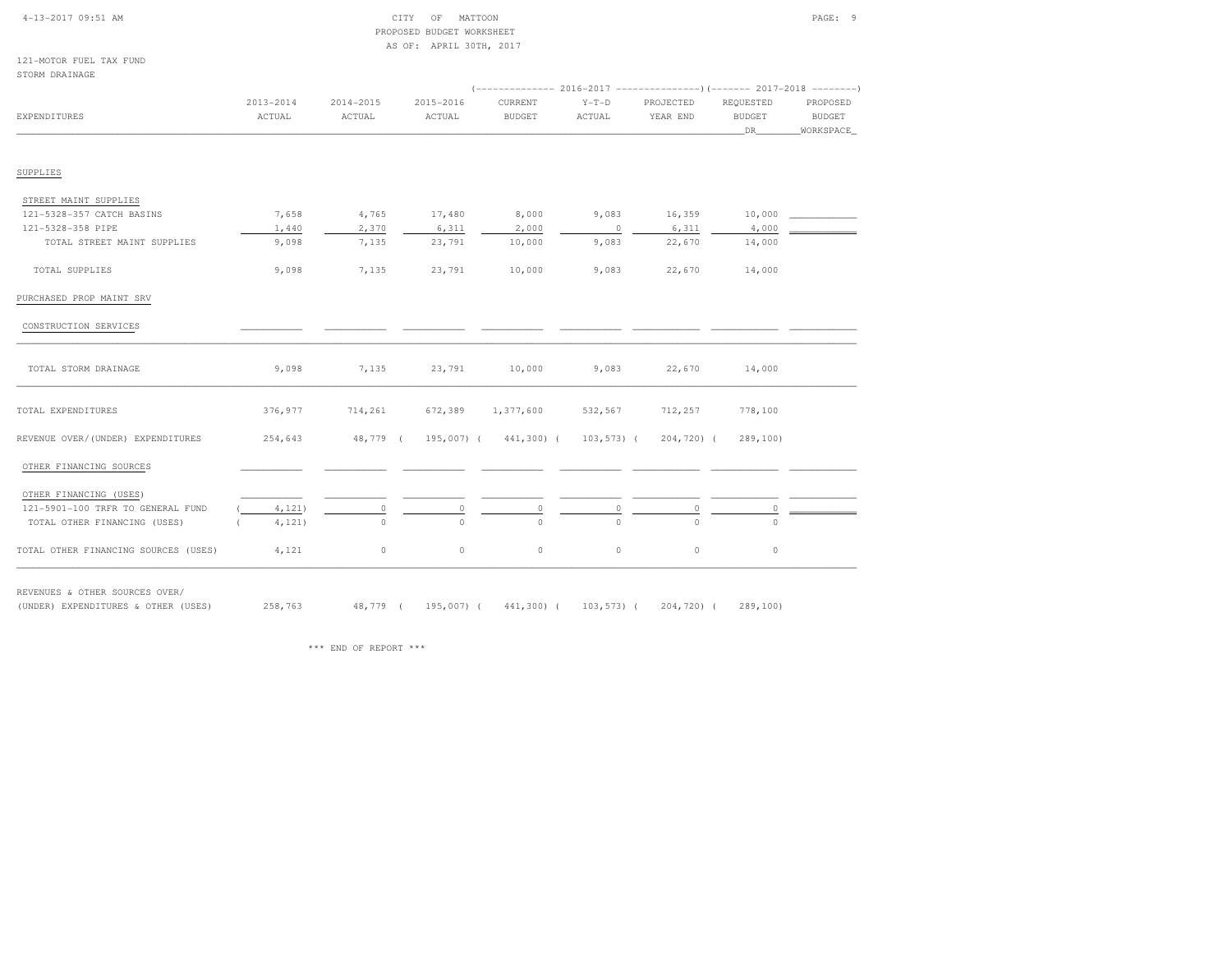# 4-13-2017 09:51 AM CITY OF MATTOON PAGE: 1 PROPOSED BUDGET WORKSHEETAS OF: APRIL 30TH, 2017

122-HOTEL TAX FUND

|                                         | $2013 - 2014$ | $2014 - 2015$ | 2015-2016 | CURRENT       | $Y-T-D$  | PROJECTED | REQUESTED     | PROPOSED  |
|-----------------------------------------|---------------|---------------|-----------|---------------|----------|-----------|---------------|-----------|
| REVENUES                                | ACTUAL        | ACTUAL        | ACTUAL    | <b>BUDGET</b> | ACTUAL   | YEAR END  | <b>BUDGET</b> | BUDGET    |
|                                         |               |               |           |               |          |           | DR            | WORKSPACE |
| TAXES                                   |               |               |           |               |          |           |               |           |
| HOTEL & MOTEL TAX                       |               |               |           |               |          |           |               |           |
| 122-4170-100 HOTEL & MOTEL TAXES        | 352,684       | 361,014       | 341,389   | 335,000       | 269,736  | 298,110   | 335,000       |           |
| TOTAL HOTEL & MOTEL TAX                 | 352,684       | 361,014       | 341,389   | 335,000       | 269,736  | 298,110   | 335,000       |           |
| TOTAL TAXES                             | 352,684       | 361,014       | 341,389   | 335,000       | 269,736  | 298,110   | 335,000       |           |
| CHARGES FOR SERVICES                    |               |               |           |               |          |           |               |           |
| GENERAL GOVT CHARGES                    |               |               |           |               |          |           |               |           |
| 122-4419-100 OTHER MISC GENERAL GOVT CH | $\circ$       | 2,025         | 80        | $\circ$       | 1,490    | 360       | $\circ$       |           |
| TOTAL GENERAL GOVT CHARGES              | $\circ$       | 2,025         | 80        | $\Omega$      | 1,490    | 360       | $\Omega$      |           |
| TOTAL CHARGES FOR SERVICES              | $\circ$       | 2,025         | 80        | $\circ$       | 1,490    | 360       | $\circ$       |           |
| CONTRIB & OTHER MISC REV                |               |               |           |               |          |           |               |           |
| CONTRIBUTIONS & MISC REV                |               |               |           |               |          |           |               |           |
| 122-4800-100 CONTRIBUTIONS & OTHER MISC | 55            | 215           | 80        | $\circ$       |          | $\circ$   | $\circ$       |           |
| TOTAL CONTRIBUTIONS & MISC REV          | 55            | 215           | 80        | $\Omega$      | $\Omega$ | $\Omega$  | $\Omega$      |           |
| TOTAL CONTRIB & OTHER MISC REV          | 55            | 215           | 80        | $\circ$       | $\circ$  | $\circ$   | $\circ$       |           |
| TOTAL REVENUES                          | 352,739       | 363,255       | 341,549   | 335,000       | 271,226  | 298,470   | 335,000       |           |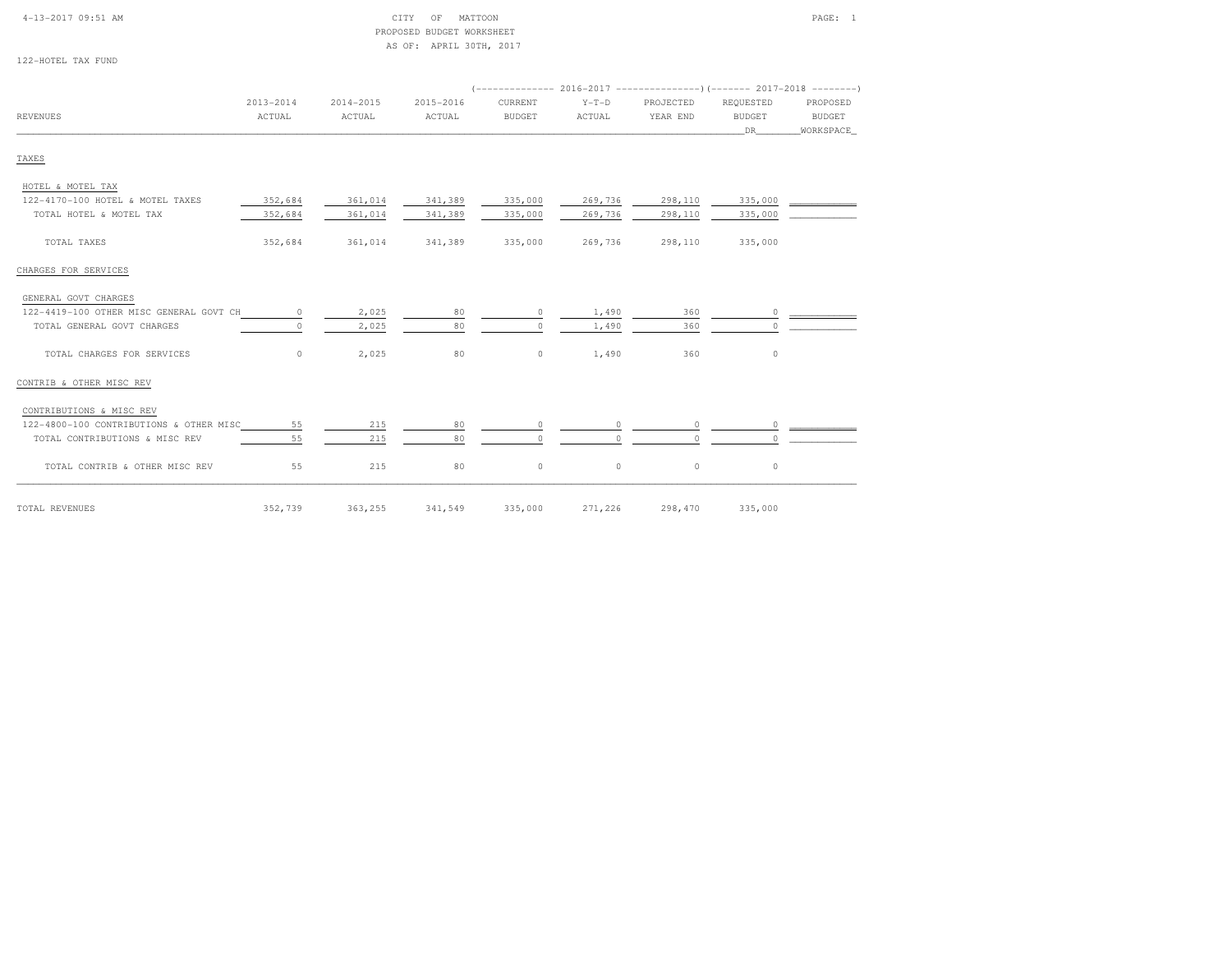# 4-13-2017 09:51 AM CITY OF MATTOON PAGE: 2 PROPOSED BUDGET WORKSHEETAS OF: APRIL 30TH, 2017

122-HOTEL TAX FUNDHOTEL TAX ADMINISTRATION

| HOIEP THY WINNIPIKATIOM                 |                         |                     |                     |                          |                   |                                                                                                |                                   |                                         |
|-----------------------------------------|-------------------------|---------------------|---------------------|--------------------------|-------------------|------------------------------------------------------------------------------------------------|-----------------------------------|-----------------------------------------|
| EXPENDITURES                            | $2013 - 2014$<br>ACTUAL | 2014-2015<br>ACTUAL | 2015-2016<br>ACTUAL | CURRENT<br><b>BUDGET</b> | $Y-T-D$<br>ACTUAL | (------------- 2016-2017 ---------------) (------- 2017-2018 --------<br>PROJECTED<br>YEAR END | REQUESTED<br><b>BUDGET</b><br>DR. | PROPOSED<br><b>BUDGET</b><br>WORKSPACE_ |
| PERSONNEL SERVICES                      |                         |                     |                     |                          |                   |                                                                                                |                                   |                                         |
|                                         |                         |                     |                     |                          |                   |                                                                                                |                                   |                                         |
| SALARIES & WAGES                        |                         |                     |                     |                          |                   |                                                                                                |                                   |                                         |
| 122-5653-111 SALARIES OF REG EMPLOYEES  | 45,983                  | 46,932              | 48,534              | 52,224                   | 48,636            | 47,052                                                                                         | 54,529                            |                                         |
| 122-5653-112 SALARIES OF TEMP EMPLOYEES | 18,746                  | 13,622              | 17,274              | 40,000                   | 15,275            | 20,767                                                                                         | 36,765                            |                                         |
| 122-5653-113 OVERTIME                   | 1,346                   | 1,429               | 1,785               | 1,500                    | 1,566             | 2,309                                                                                          | 1,500                             |                                         |
| 122-5653-114 COMPENSATED ABSENCES       | 2,705                   | 2,720               | 3,023               | $\circ$                  | 3,138             | 4,105                                                                                          | $\theta$                          |                                         |
| TOTAL SALARIES & WAGES                  | 68,780                  | 64,702              | 70,616              | 93,724                   | 68,615            | 74,234                                                                                         | 92,794                            |                                         |
| TOTAL PERSONNEL SERVICES                | 68,780                  | 64,702              | 70,616              | 93,724                   | 68,615            | 74,234                                                                                         | 92,794                            |                                         |
| EMPLOYEE BENEFITS                       |                         |                     |                     |                          |                   |                                                                                                |                                   |                                         |
| GROUP INSURANCE                         |                         |                     |                     |                          |                   |                                                                                                |                                   |                                         |
| 122-5653-211 GROUP HEALTH INSURANCE     | 10,441                  | 15,533              | 16,151              | 14,772                   | 14,157            | 14,772                                                                                         | 14,814                            |                                         |
| 122-5653-212 GROUP LIFE INSURANCE       | 150                     | 134                 | 134                 | 143                      | 143               | 143                                                                                            | 156                               |                                         |
| TOTAL GROUP INSURANCE                   | 10,591                  | 15,667              | 16,285              | 14,915                   | 14,300            | 14,915                                                                                         | 14,970                            |                                         |
| SOCIAL SECURITY CONTRIB                 |                         |                     |                     |                          |                   |                                                                                                |                                   |                                         |
| 122-5653-221 FICA CONTRIBUTIONS         | 4,055                   | 3,785               | 4,094               | 5,811                    | 4,214             | 4,642                                                                                          | 5,753                             |                                         |
| 122-5653-222 MEDICARE CONTRIBUTIONS     | 948                     | 885                 | 958                 | 1,359                    | 985               | 1,086                                                                                          | 1,346                             |                                         |
| TOTAL SOCIAL SECURITY CONTRIB           | 5,003                   | 4,670               | 5,052               | 7,170                    | 5,199             | 5,727                                                                                          | 7,099                             |                                         |
| RETIREMENT CONTRIBTUIONS                |                         |                     |                     |                          |                   |                                                                                                |                                   |                                         |
| 122-5653-231 IMRF CONTRIBUTIONS         | 6,442                   | 5,911               | 5,504               | 5,995                    | 5,156             | 5,847                                                                                          | 6,162                             |                                         |
| TOTAL RETIREMENT CONTRIBTUIONS          | 6,442                   | 5,911               | 5,504               | 5,995                    | 5,156             | 5,847                                                                                          | 6,162                             |                                         |
| UNEMPLOYMNT COMPENSATION                |                         |                     |                     |                          |                   |                                                                                                |                                   |                                         |
| 122-5653-240 UNEMPLOYMENT COMP.         | 1,029                   | 1,135               | 862                 | 874                      | 874               | 874                                                                                            | 870                               |                                         |
| TOTAL UNEMPLOYMNT COMPENSATION          | 1,029                   | 1,135               | 862                 | 874                      | 874               | 874                                                                                            | 870                               |                                         |
| WORKER'S COMPENSATION                   |                         |                     |                     |                          |                   |                                                                                                |                                   |                                         |
| 122-5653-250 WORKERS' COMPENSATION      | 141                     | 136                 | 144                 | 161                      | 161               | 161                                                                                            | 186                               |                                         |
| TOTAL WORKER'S COMPENSATION             | 141                     | 136                 | 144                 | 161                      | 161               | 161                                                                                            | 186                               |                                         |
| TOTAL EMPLOYEE BENEFITS                 | 23,206                  | 27,518              | 27,846              | 29,115                   | 25,690            | 27,525                                                                                         | 29,287                            |                                         |
| SUPPLIES                                |                         |                     |                     |                          |                   |                                                                                                |                                   |                                         |
| GENERAL SUPPLIES                        |                         |                     |                     |                          |                   |                                                                                                |                                   |                                         |
| 122-5653-311 OFFICE SUPPLIES            | 2,821                   | 1,957               | 1,308               | 1,500                    | 1,841             | 2,224                                                                                          | 1,500                             |                                         |
| 122-5653-316 TOOLS & EQUIPMENT          | 19                      | $\circ$             | $\circ$             | 0                        | $\circ$           | $\circ$                                                                                        | $\Omega$                          |                                         |
| 122-5653-317 CONCESSION & SOUVENIR SUPP | 432                     | $\circ$             | 318                 | 1,000                    | $\circ$           | $\circ$                                                                                        | 1,000                             |                                         |
| 122-5653-319 MISCELLANEOUS SUPPLIES     | 60                      | 1,303               | 2,081               | 500                      | 1,115             | 1,614                                                                                          | 500                               |                                         |
| TOTAL GENERAL SUPPLIES                  | 3,332                   | 3,260               | 3,707               | 3,000                    | 2,956             | 3,837                                                                                          | 3,000                             |                                         |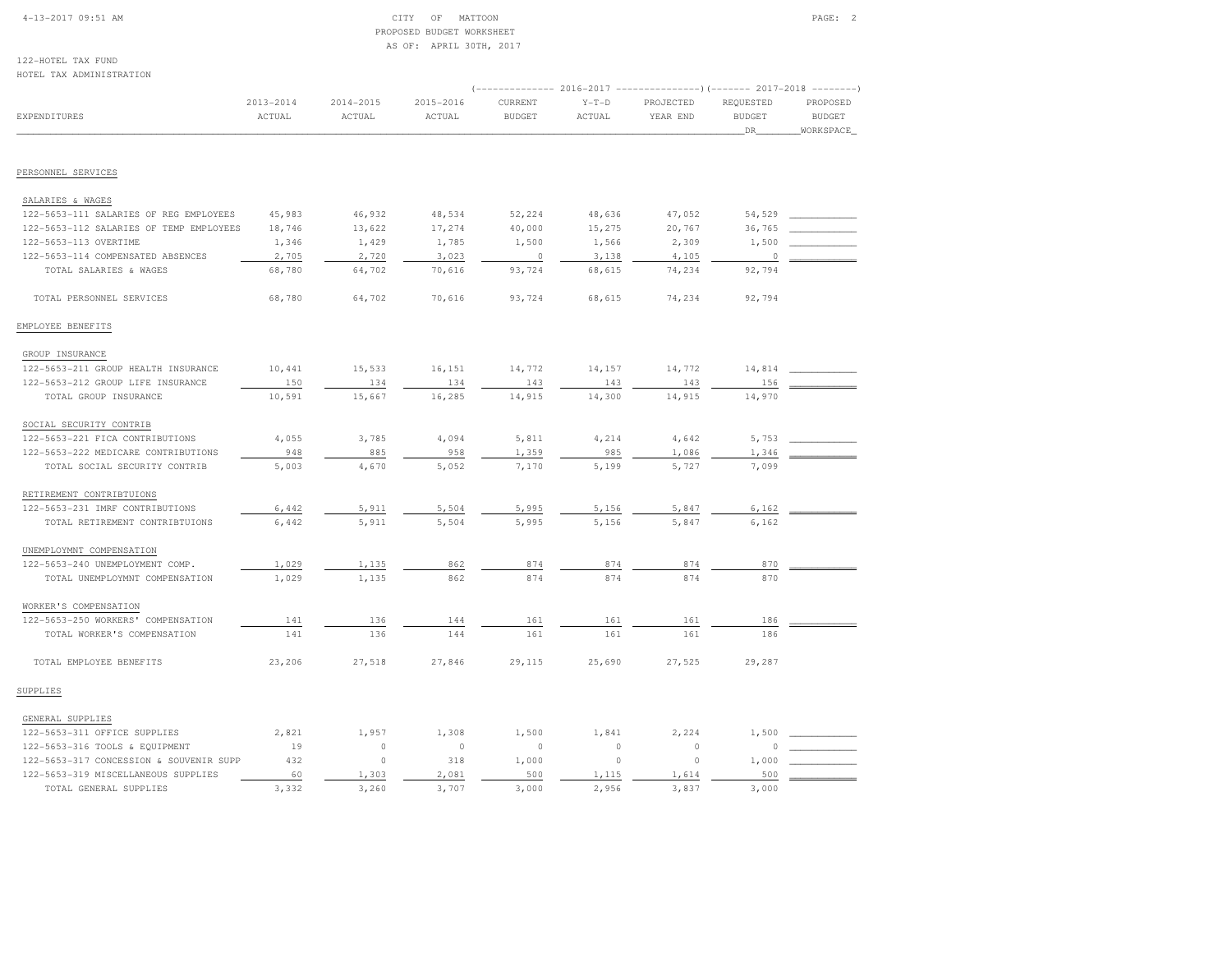#### 4-13-2017 09:51 AM CITY OF MATTOON PAGE: 3 PROPOSED BUDGET WORKSHEETAS OF: APRIL 30TH, 2017

122-HOTEL TAX FUNDHOTEL TAX ADMINISTRATION

| NOILL IAA ADMINISIRAIION                |               |               |           |               |         |           |                     | (-------------- 2016-2017 --------------------- 2017-2018 --------- ) |  |
|-----------------------------------------|---------------|---------------|-----------|---------------|---------|-----------|---------------------|-----------------------------------------------------------------------|--|
|                                         | $2013 - 2014$ | $2014 - 2015$ | 2015-2016 | CURRENT       | $Y-T-D$ | PROJECTED | REQUESTED           | PROPOSED                                                              |  |
| <b>EXPENDITURES</b>                     | ACTUAL        | ACTUAL        | ACTUAL    | <b>BUDGET</b> | ACTUAL  | YEAR END  | <b>BUDGET</b><br>DR | <b>BUDGET</b><br>WORKSPACE                                            |  |
|                                         |               |               |           |               |         |           |                     |                                                                       |  |
| ENERGY                                  |               |               |           |               |         |           |                     |                                                                       |  |
| 122-5653-321 NATURAL GAS & ELECTRIC (CI | 1,803         | 1,757         | 2,263     | 1,800         | 2,659   | 2,962     | 2,000               |                                                                       |  |
| 122-5653-322 ELECTRICITY (COLES MOULTRI | 374           | 455           | 427       | 500           | 350     | 350       | 500                 |                                                                       |  |
| TOTAL ENERGY                            | 2,176         | 2,213         | 2,690     | 2,300         | 3,008   | 3,312     | 2,500               |                                                                       |  |
| TOTAL SUPPLIES                          | 5,508         | 5,473         | 6,397     | 5,300         | 5,964   | 7,149     | 5,500               |                                                                       |  |
| PURCHASED PROP MAINT SRV                |               |               |           |               |         |           |                     |                                                                       |  |
| REPAIR & MAINT SERVICES                 |               |               |           |               |         |           |                     |                                                                       |  |
| OTHER PURCHASED SERVICES                |               |               |           |               |         |           |                     |                                                                       |  |
| PROFESSIONAL SERVICES                   |               |               |           |               |         |           |                     |                                                                       |  |
| 122-5653-513 AUDITING SERVICES          | 1,485         | 1,485         | 1,530     | 1,530         | 1,575   | 1,800     | 1,500               |                                                                       |  |
| 122-5653-516 TECHNOLOGY SERVICES        | 2,964         | 2,964         | 2,964     | 2,964         | 2,964   | 2,964     | 2,964               |                                                                       |  |
| TOTAL PROFESSIONAL SERVICES             | 4,449         | 4,449         | 4,494     | 4,494         | 4,539   | 4,764     | 4,464               |                                                                       |  |
| COMMUNICATION                           |               |               |           |               |         |           |                     |                                                                       |  |
| 122-5653-531 POSTAGE                    | 225           | 189           | 21        | 100           | 58      | 38        | 100                 |                                                                       |  |
| 122-5653-532 TELEPHONE                  | 2,192         | 2,702         | 2,507     | 2,000         | 3,773   | 3,737     | 3,000               |                                                                       |  |
| 122-5653-533 CELLULAR PHONE             | 1,200         | 1,200         | 1,200     | 1,200         | 1,200   | 1,200     | 1,200               |                                                                       |  |
| TOTAL COMMUNICATION                     | 3,617         | 4,091         | 3,727     | 3,300         | 5,031   | 4,975     | 4,300               |                                                                       |  |
| ADVERTISING                             |               |               |           |               |         |           |                     |                                                                       |  |
| 122-5653-540 ADVERTISING                | 21,359        | 27,371        | 12,369    | 20,000        | 4,974   | 5,219     | 20,000              |                                                                       |  |
| TOTAL ADVERTISING                       | 21,359        | 27,371        | 12,369    | 20,000        | 4,974   | 5,219     | 20,000              |                                                                       |  |
| PRINTING & BINDING                      |               |               |           |               |         |           |                     |                                                                       |  |
| 122-5653-550 PRINTING & BINDING         | 474           | 0             | $\circ$   | 2,000         | 198     | 0         | 2,000               |                                                                       |  |
| TOTAL PRINTING & BINDING                | 474           | $\circ$       | $\circ$   | 2,000         | 198     | $\circ$   | 2,000               |                                                                       |  |
| EMPLOYEE BUSINESS EXP                   |               |               |           |               |         |           |                     |                                                                       |  |
| 122-5653-561 BUSINESS MEETING EXPENSE   | 2,059         | 956           | 457       | 1,000         | 919     | 834       | 1,000               |                                                                       |  |
| 122-5653-562 TRAVEL & TRAINING          | 7,406         | 7,479         | 5,152     | 5,000         | 6,827   | 10,213    | 5,000               |                                                                       |  |
| TOTAL EMPLOYEE BUSINESS EXP             | 9,465         | 8,435         | 5,609     | 6,000         | 7,746   | 11,046    | 6,000               |                                                                       |  |
| OTHER PURCHASED SERVICES                |               |               |           |               |         |           |                     |                                                                       |  |
| 122-5653-571 DUES & MEMBERSHIPS         | 3,125         | 1,500         | 500       | 500           | 950     | 1,425     | 500                 |                                                                       |  |
| 122-5653-572 COMMUNITY PROMOTION & RELA | 3,778         | 994           | 2,804     | 1,000         | 2,476   | 1,924     | 11,000              |                                                                       |  |
| TOTAL OTHER PURCHASED SERVICES          | 6,903         | 2,494         | 3,304     | 1,500         | 3,426   | 3,349     | 11,500              |                                                                       |  |
| TOTAL OTHER PURCHASED SERVICES          | 46,267        | 46,839        | 29,502    | 37,294        | 25,914  | 29,353    | 48,264              |                                                                       |  |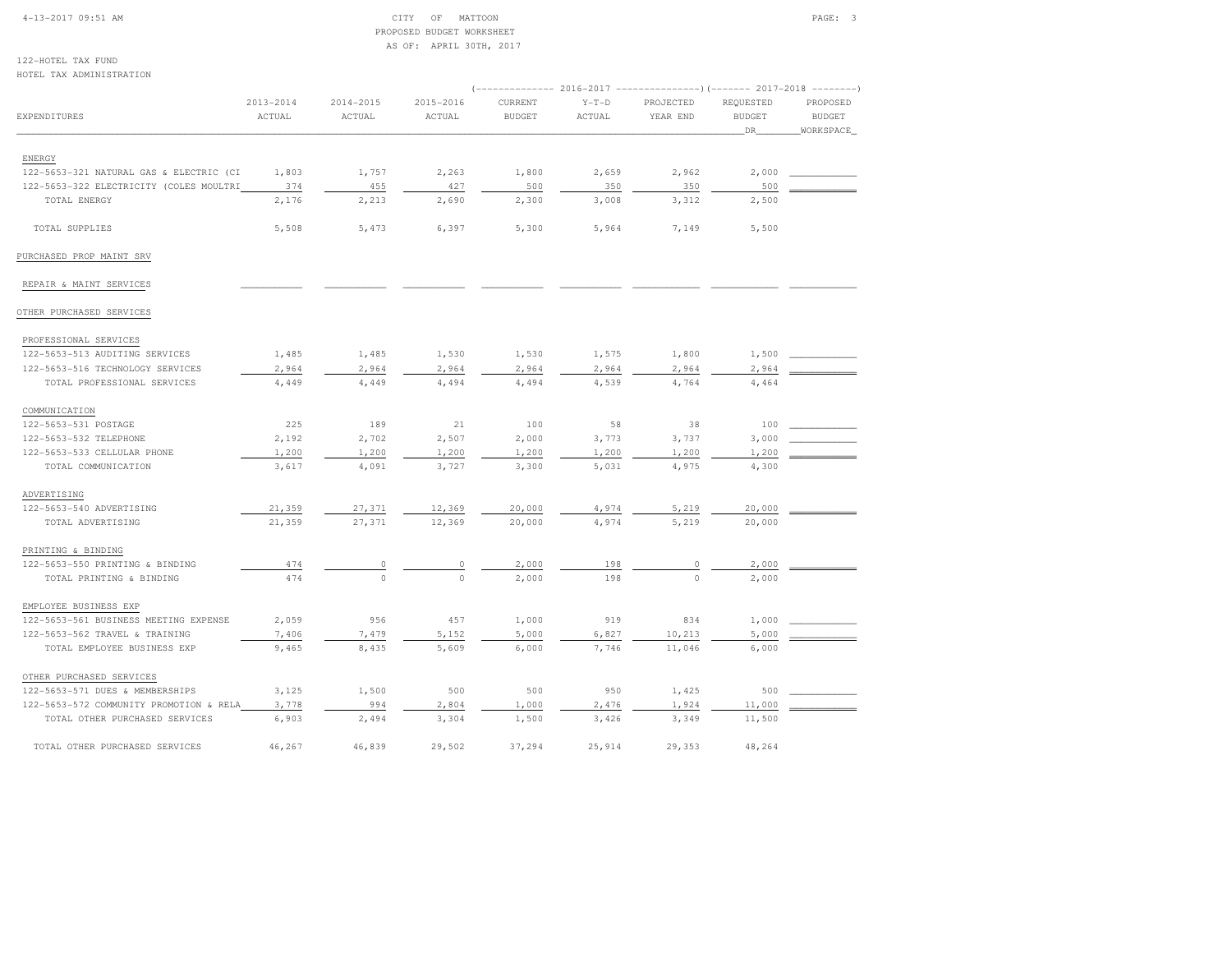| 4-13-2017 09:51 AM                            |                         |                         | OF<br>MATTOON<br>CITY<br>PROPOSED BUDGET WORKSHEET<br>AS OF: APRIL 30TH, 2017 |                          |                   |                       |                                  | PAGE: 4                                |
|-----------------------------------------------|-------------------------|-------------------------|-------------------------------------------------------------------------------|--------------------------|-------------------|-----------------------|----------------------------------|----------------------------------------|
| 122-HOTEL TAX FUND                            |                         |                         |                                                                               |                          |                   |                       |                                  |                                        |
| HOTEL TAX ADMINISTRATION                      |                         |                         |                                                                               |                          |                   |                       |                                  |                                        |
| <b>EXPENDITURES</b>                           | $2013 - 2014$<br>ACTUAL | $2014 - 2015$<br>ACTUAL | 2015-2016<br>ACTUAL                                                           | CURRENT<br><b>BUDGET</b> | $Y-T-D$<br>ACTUAL | PROJECTED<br>YEAR END | REQUESTED<br><b>BUDGET</b><br>DR | PROPOSED<br><b>BUDGET</b><br>WORKSPACE |
| PROPERTY                                      |                         |                         |                                                                               |                          |                   |                       |                                  |                                        |
| IMPROVEMENTS-NOT BLDNGS                       |                         |                         |                                                                               |                          |                   |                       |                                  |                                        |
| 122-5653-730 IMPROVEMENTS OTHER THAN BL       | 49,634                  | 0                       | 0                                                                             | 0                        | 17,500            | 26,250                | $\circ$                          |                                        |
| TOTAL IMPROVEMENTS-NOT BLDNGS                 | 49,634                  | $\circ$                 | $\Omega$                                                                      | $\Omega$                 | 17,500            | 26,250                | $\circ$                          |                                        |
| TOTAL PROPERTY                                | 49,634                  | $\circ$                 | $\circ$                                                                       | $\circ$                  | 17,500            | 26,250                | $\circ$                          |                                        |
| OTHER OBJECTS                                 |                         |                         |                                                                               |                          |                   |                       |                                  |                                        |
| FINANCIAL TRANS OBJECTS                       |                         |                         |                                                                               |                          |                   |                       |                                  |                                        |
| 122-5653-814 PRINTING/COPY MACH LEASE/M       | 599                     | 704                     | 852                                                                           | 700                      | 1,210             | 1,278                 | 1,000                            |                                        |
| TOTAL FINANCIAL TRANS OBJECTS                 | 599                     | 704                     | 852                                                                           | 700                      | 1,210             | 1,278                 | 1,000                            |                                        |
| FINANCIAL TRANS OBJECTS                       |                         |                         |                                                                               |                          |                   |                       |                                  |                                        |
| 122-5653-825 TOURISM GRANTS                   | 192,181                 | 120,226                 | 131,644                                                                       | 120,000                  | 117,782           | 137,260               | 120,000                          |                                        |
| TOTAL FINANCIAL TRANS OBJECTS                 | 192,181                 | 120,226                 | 131,644                                                                       | 120,000                  | 117,782           | 137,260               | 120,000                          |                                        |
| COMPUTER INFO SYS OBJECT                      |                         |                         |                                                                               |                          |                   |                       |                                  |                                        |
| 122-5653-863 COMPUTERS                        | 3,810                   | 153                     | $\circ$                                                                       | 0                        | $\circ$           | 0                     | 1,300                            |                                        |
| TOTAL COMPUTER INFO SYS OBJECT                | 3,810                   | 153                     | $\circ$                                                                       | $\Omega$                 | $\Omega$          | $\Omega$              | 1,300                            |                                        |
| TOTAL OTHER OBJECTS                           | 196,590                 | 121,083                 | 132,496                                                                       | 120,700                  | 118,992           | 138,538               | 122,300                          |                                        |
| TOTAL HOTEL TAX ADMINISTRATION                | 389,986                 | 265,615                 | 266,857                                                                       | 286,133                  | 262,675           | 303,049               | 298,145                          |                                        |
| TOTAL EXPENDITURES                            | 389,986                 | 265,615                 | 266,857                                                                       | 286,133                  | 262,675           | 303,049               | 298,145                          |                                        |
| REVENUE OVER/(UNDER) EXPENDITURES<br>$\left($ | 37,247)                 | 97,639                  | 74,692                                                                        | 48,867                   | $8,552$ (         | 4,579                 | 36,855                           |                                        |
| OTHER FINANCING (USES)                        |                         |                         |                                                                               |                          |                   |                       |                                  |                                        |
| 122-5904-822 TRFR TO FESTIVAL MANAGEMEN       | 47,500                  | 44,500                  | $\circ$                                                                       | 0                        | $\circ$           | $\mathbb O$           | $\circ$                          |                                        |
| TOTAL OTHER FINANCING (USES)                  | 47,500                  | 44,500                  | $\circ$                                                                       | $\Omega$                 | $\Omega$          | $\cap$                | $\circ$                          |                                        |
| TOTAL OTHER FINANCING SOURCES (USES)          | $47,500$ (              | 44,500)                 | $\circ$                                                                       | $\circ$                  | $\circ$           | $\circ$               | $\circ$                          |                                        |

REVENUES & OTHER SOURCES OVER/

(UNDER) EXPENDITURES & OTHER (USES) ( 84,747) 53,139 74,692 48,867 8,552 ( 4,579) 36,855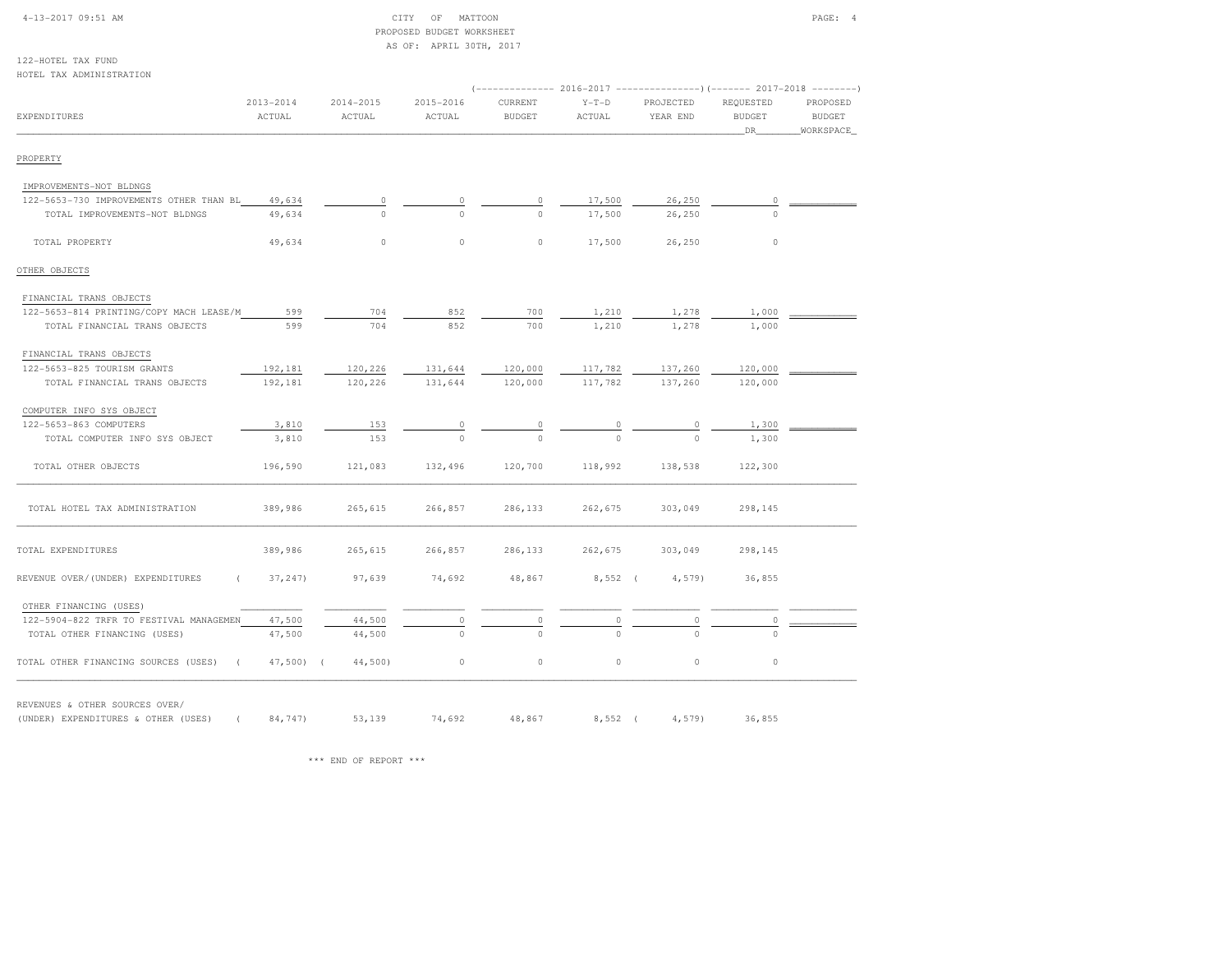| $4 - 13 - 2017$ 09:51 AM |  |  |
|--------------------------|--|--|
|                          |  |  |

# $\begin{array}{ccc} \textrm{CITY} & \textrm{OF} & \textrm{MATTOON} \end{array}$  PROPOSED BUDGET WORKSHEETAS OF: APRIL 30TH, 2017

123-FESTIVAL MGMT FUND

| 123-FESTIVAL MGMT FUND |           |           | AS OF: APRIL SUIH, ZUIT |         |         |                                                                         |           |          |
|------------------------|-----------|-----------|-------------------------|---------|---------|-------------------------------------------------------------------------|-----------|----------|
|                        |           |           |                         |         |         | (------------- 2016–2017 ----------------) (------- 2017–2018 --------) |           |          |
|                        | 2013-2014 | 2014-2015 | 2015-2016               | CURRENT | $Y-T-D$ | PROJECTED                                                               | REOUESTED | PROPOSED |

|                                         | 2013-2014 | 2014-2015 | 2015-2016 | CURRENT       | $Y-T-D$ | PROJECTED | REQUESTED     | PROPOSED      |
|-----------------------------------------|-----------|-----------|-----------|---------------|---------|-----------|---------------|---------------|
| REVENUES                                | ACTUAL    | ACTUAL    | ACTUAL    | <b>BUDGET</b> | ACTUAL  | YEAR END  | <b>BUDGET</b> | <b>BUDGET</b> |
|                                         |           |           |           |               |         |           | DR.           | WORKSPACE     |
|                                         |           |           |           |               |         |           |               |               |
| CHARGES FOR SERVICES                    |           |           |           |               |         |           |               |               |
|                                         |           |           |           |               |         |           |               |               |
| CEMETERY DEPT CHRGS                     |           |           |           |               |         |           |               |               |
| 123-4491-010 CONTRIBUTIONS FOR FIREWORK | 13,347    | 13,369    | 13,522    | 13,000        | 12,963  | 12,963    | 13,000        |               |
| 123-4492-010 CONTRIBUTIONS FOR LIGHTWOR | 40,136    | 48,622    | 49,683    | 40,000        | 52,546  | 50,321    | 40,000        |               |
| 123-4494-010 CONTRIBUTIONS FOR BAGELFES | 71,185    | 93,088    | 81,690    | 75,000        | 61,806  | 60,006    | 70,000        |               |
| TOTAL CEMETERY DEPT CHRGS               | 124,668   | 155,080   | 144,895   | 128,000       | 127,315 | 123,290   | 123,000       |               |
| TOTAL CHARGES FOR SERVICES              | 124,668   | 155,080   | 144,895   | 128,000       | 127,315 | 123,290   | 123,000       |               |
| TOTAL REVENUES                          | 124,668   | 155,080   | 144,895   | 128,000       | 127,315 | 123,290   | 123,000       |               |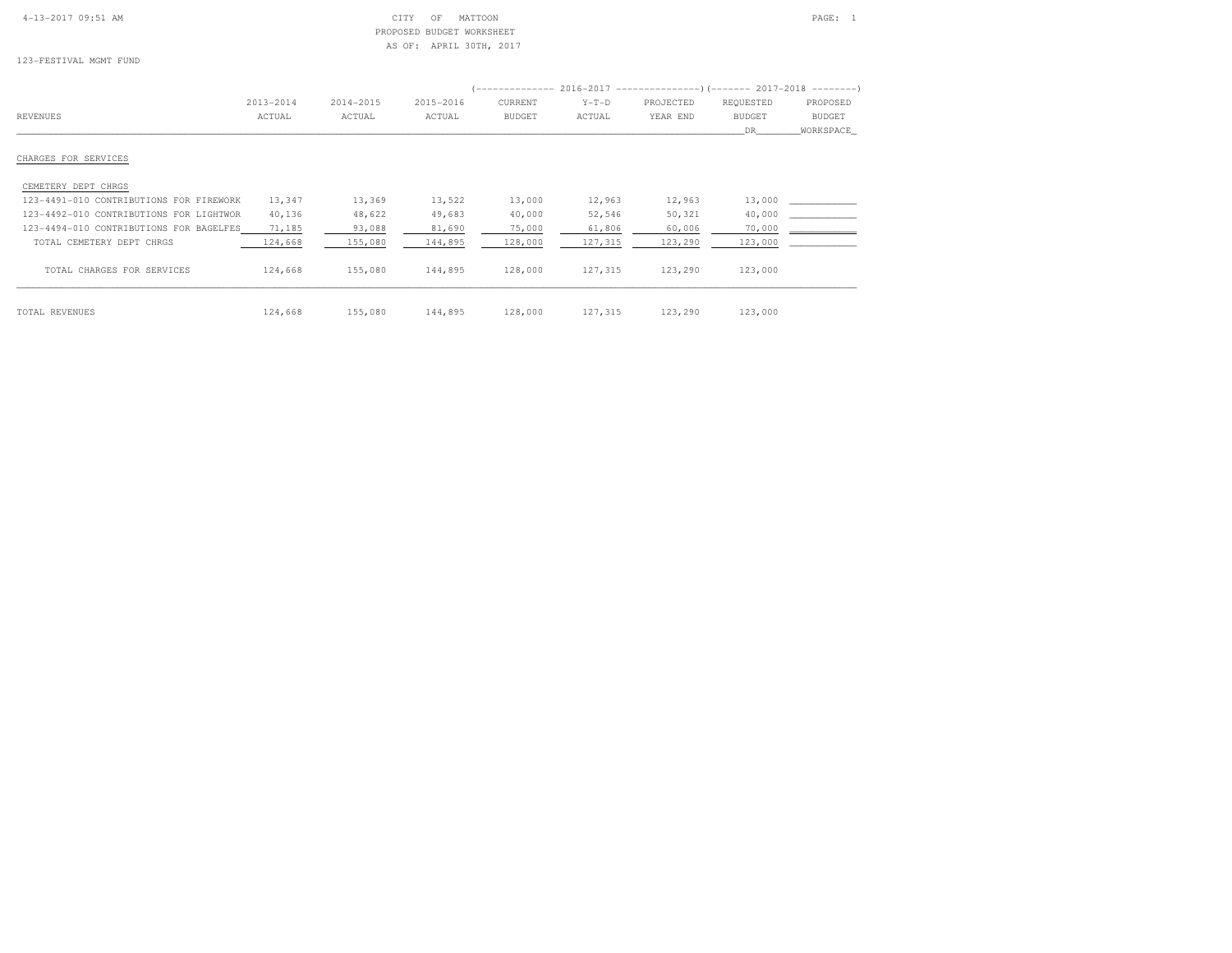|               |              | OF                |                           |                                                                                             |                   |                     | PAGE: 2                         |
|---------------|--------------|-------------------|---------------------------|---------------------------------------------------------------------------------------------|-------------------|---------------------|---------------------------------|
|               |              |                   |                           |                                                                                             |                   |                     |                                 |
|               |              |                   |                           |                                                                                             |                   |                     |                                 |
|               |              |                   |                           |                                                                                             |                   |                     |                                 |
|               |              |                   |                           |                                                                                             |                   |                     |                                 |
| $2013 - 2014$ | 2014-2015    | 2015-2016         | CURRENT                   | $Y-T-D$                                                                                     | PROJECTED         | REQUESTED           | PROPOSED                        |
|               |              |                   |                           |                                                                                             |                   |                     | <b>BUDGET</b><br>WORKSPACE      |
|               |              |                   |                           |                                                                                             |                   |                     |                                 |
|               |              |                   |                           |                                                                                             |                   |                     |                                 |
|               |              |                   |                           |                                                                                             |                   |                     |                                 |
| 78            | $\Omega$     | $\circ$           |                           | $\Omega$                                                                                    | $\circ$           | $\Omega$            |                                 |
| 78            | $\circ$      | $\circ$           | $\circ$                   | $\Omega$                                                                                    | $\circ$           | $\Omega$            |                                 |
| 78            | $\circ$      | $\circ$           | $\circ$                   | $\circ$                                                                                     | $\circ$           | $\circ$             |                                 |
|               |              |                   |                           |                                                                                             |                   |                     |                                 |
|               |              |                   |                           |                                                                                             |                   |                     |                                 |
|               |              |                   |                           |                                                                                             |                   |                     |                                 |
|               | ACTUAL<br>78 | ACTUAL<br>$\circ$ | CITY<br>ACTUAL<br>$\circ$ | MATTOON<br>PROPOSED BUDGET WORKSHEET<br>AS OF: APRIL 30TH, 2017<br><b>BUDGET</b><br>$\circ$ | ACTUAL<br>$\circ$ | YEAR END<br>$\circ$ | <b>BUDGET</b><br>DR.<br>$\circ$ |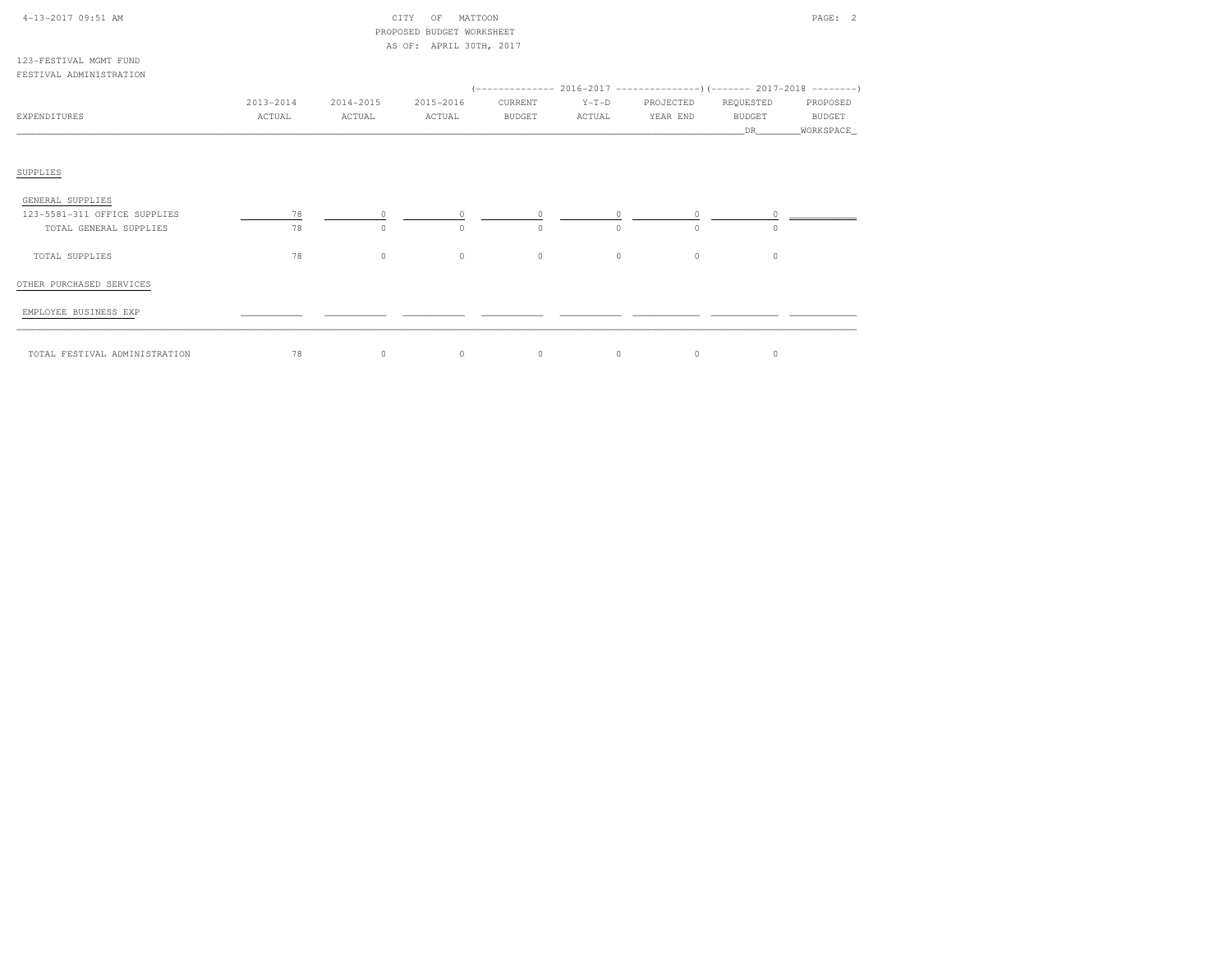| 4-13-2017 09:51 AM                      |              |               | MATTOON<br>CITY<br>ΟF                                |               |               |               |                                                                     | PAGE: 3       |
|-----------------------------------------|--------------|---------------|------------------------------------------------------|---------------|---------------|---------------|---------------------------------------------------------------------|---------------|
|                                         |              |               | PROPOSED BUDGET WORKSHEET<br>AS OF: APRIL 30TH, 2017 |               |               |               |                                                                     |               |
| 123-FESTIVAL MGMT FUND                  |              |               |                                                      |               |               |               |                                                                     |               |
| <b>JULY 4TH FIREWORKS</b>               |              |               |                                                      |               |               |               |                                                                     |               |
|                                         |              |               |                                                      |               |               |               | $(----------2016-2017$ ---------------) (------- 2017-2018 -------) |               |
|                                         | 2013-2014    | $2014 - 2015$ | 2015-2016                                            | CURRENT       | $Y-T-D$       | PROJECTED     | REQUESTED                                                           | PROPOSED      |
| EXPENDITURES                            | ACTUAL       | ACTUAL        | ACTUAL                                               | <b>BUDGET</b> | ACTUAL        | YEAR END      | <b>BUDGET</b>                                                       | <b>BUDGET</b> |
|                                         |              |               |                                                      |               |               |               | _DR_                                                                | WORKSPACE     |
| SUPPLIES                                |              |               |                                                      |               |               |               |                                                                     |               |
|                                         |              |               |                                                      |               |               |               |                                                                     |               |
| GENERAL SUPPLIES                        |              |               |                                                      |               |               |               |                                                                     |               |
| 123-5582-319 MISCELLANEOUS SUPPLIES     | 0<br>$\circ$ | 0<br>$\Omega$ | 100                                                  | 100           | 0<br>$\Omega$ | 0<br>$\Omega$ | 100                                                                 |               |
| TOTAL GENERAL SUPPLIES                  |              |               | 100                                                  | 100           |               |               | 100                                                                 |               |
| $_{\tt FOOD}$                           |              |               |                                                      |               |               |               |                                                                     |               |
| 123-5582-330 FOOD                       | 45           | 435           | 232                                                  | 200           | 234           | 234           | 250                                                                 |               |
| TOTAL FOOD                              | 45           | 435           | 232                                                  | 200           | 234           | 234           | 250                                                                 |               |
| TOTAL SUPPLIES                          | 45           | 435           | 332                                                  | 300           | 234           | 234           | 350                                                                 |               |
| PURCHASED PROP MAINT SRV                |              |               |                                                      |               |               |               |                                                                     |               |
| RENTALS                                 |              |               |                                                      |               |               |               |                                                                     |               |
| 123-5582-440 RENTALS                    | 2,675        | 1,910         | 0                                                    | 2,000         | 2,125         | $\circ$       | 2,000                                                               |               |
| TOTAL RENTALS                           | 2,675        | 1,910         | $\circ$                                              | 2,000         | 2,125         | $\circ$       | 2,000                                                               |               |
| TOTAL PURCHASED PROP MAINT SRV          | 2,675        | 1,910         | $\circ$                                              | 2,000         | 2,125         | $\circ$       | 2,000                                                               |               |
| OTHER PURCHASED SERVICES                |              |               |                                                      |               |               |               |                                                                     |               |
| PROFESSIONAL SERVICES                   |              |               |                                                      |               |               |               |                                                                     |               |
| 123-5582-519 OTHER PROFESSIONAL SERVICE | 3,143        | 5,322         | 6,354                                                | 5,000         | 3,825         | 3,825         | 5,000                                                               |               |
| TOTAL PROFESSIONAL SERVICES             | 3,143        | 5,322         | 6,354                                                | 5,000         | 3,825         | 3,825         | 5,000                                                               |               |
|                                         |              |               |                                                      |               |               |               |                                                                     |               |
| COMMUNICATION                           |              |               |                                                      |               |               |               |                                                                     |               |
| ADVERTISING                             |              |               |                                                      |               |               |               |                                                                     |               |
| 123-5582-540 ADVERTISING                | 3,230        | 761           | 4,100                                                | 2,000         | 4,363         | 2,113         | 2,000                                                               |               |
| TOTAL ADVERTISING                       | 3,230        | 761           | 4,100                                                | 2,000         | 4,363         | 2,113         | 2,000                                                               |               |
| OTHER PURCHASED SERVICES                |              |               |                                                      |               |               |               |                                                                     |               |
| 123-5582-574 SPECIAL EVENT SERVICES     | 500          | 100           | 100                                                  | 100           | 100           | 100           | 100                                                                 |               |
| 123-5582-579 MISC. OTHER PURCHASED SERV | 165          | 500           | 44                                                   | 500           | 1,113         | 1,113         | 500                                                                 |               |
| TOTAL OTHER PURCHASED SERVICES          | 665          | 600           | 144                                                  | 600           | 1,213         | 1,213         | 600                                                                 |               |
| TOTAL OTHER PURCHASED SERVICES          | 7,037        | 6,683         | 10,598                                               | 7,600         | 9,400         | 7,151         | 7,600                                                               |               |
| OTHER OBJECTS                           |              |               |                                                      |               |               |               |                                                                     |               |
| SPECIAL EVENT OBJECTS                   |              |               |                                                      |               |               |               |                                                                     |               |
| 123-5582-831 PARADES                    | 610          | 400           | 540                                                  | 400           | $\circ$       | $\circ$       | 400                                                                 |               |
| 123-5582-835 FIREWORKS                  | 15,000       | 15,000        | 15,000                                               | 15,000        | 15,000        | 15,000        | 15,000                                                              |               |
|                                         | 15,610       | 15,400        | 15,540                                               | 15,400        | 15,000        | 15,000        | 15,400                                                              |               |
| TOTAL SPECIAL EVENT OBJECTS             |              |               |                                                      |               |               |               |                                                                     |               |
|                                         |              |               |                                                      |               |               |               |                                                                     |               |
| TOTAL OTHER OBJECTS                     | 15,610       | 15,400        | 15,540                                               | 15,400        | 15,000        | 15,000        | 15,400                                                              |               |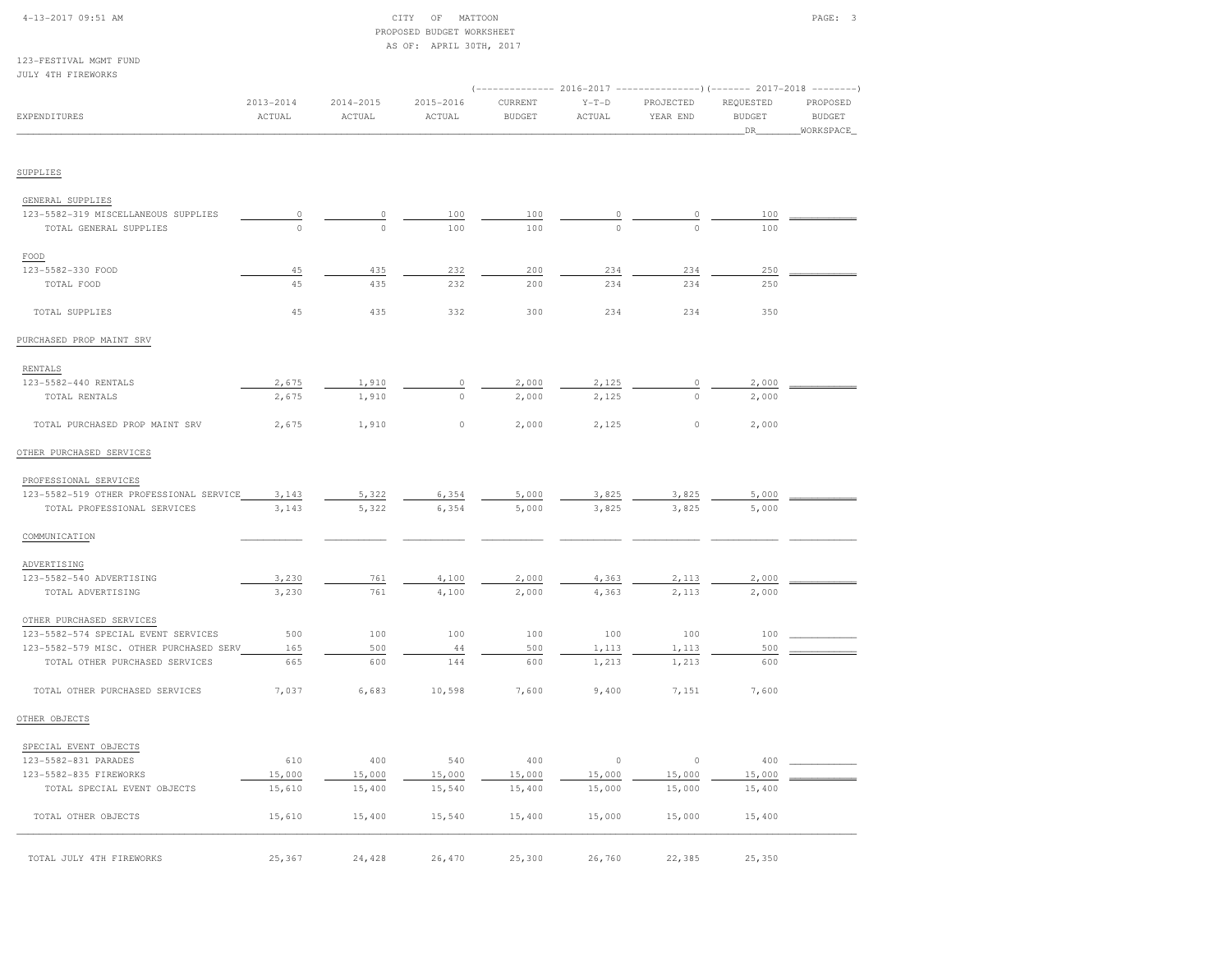| $4-13-2017$ 09:51 AM |  |
|----------------------|--|
|                      |  |

#### $CITY$  OF MATTOON PAGE: 4 PROPOSED BUDGET WORKSHEETAS OF: APRIL 30TH, 2017

123-FESTIVAL MGMT FUND

| BAGELFEST                               |                         |                         |                     |                          |                   |                                                                                              |                                   |                                        |
|-----------------------------------------|-------------------------|-------------------------|---------------------|--------------------------|-------------------|----------------------------------------------------------------------------------------------|-----------------------------------|----------------------------------------|
| EXPENDITURES                            | $2013 - 2014$<br>ACTUAL | $2014 - 2015$<br>ACTUAL | 2015-2016<br>ACTUAL | CURRENT<br><b>BUDGET</b> | $Y-T-D$<br>ACTUAL | (------------- 2016-2017 --------------------- 2017-2018 ----------<br>PROJECTED<br>YEAR END | REQUESTED<br><b>BUDGET</b><br>DR. | PROPOSED<br><b>BUDGET</b><br>WORKSPACE |
| SUPPLIES                                |                         |                         |                     |                          |                   |                                                                                              |                                   |                                        |
| GENERAL SUPPLIES                        |                         |                         |                     |                          |                   |                                                                                              |                                   |                                        |
| 123-5584-311 OFFICE SUPPLIES            | $\circ$                 | $\circ$                 | $\circ$             | $\circ$                  | 160               | 160                                                                                          | 100                               |                                        |
| 123-5584-312 CLEANING SUPPLIES          | 11                      | 213                     | 368                 | 200                      | 173               | 133                                                                                          | 200                               |                                        |
| 123-5584-317 CONCESSION & SOUVENIR SUPP | 1,800                   | 3,178                   | 3,615               | 3,000                    | 2,472             | 2,472                                                                                        | 2,500                             |                                        |
| 123-5584-319 MISCELLANEOUS SUPPLIES     | 106                     | 1,650                   | 64                  | 500                      | 204               | 204                                                                                          | 500                               |                                        |
| TOTAL GENERAL SUPPLIES                  | 1,917                   | 5,041                   | 4,047               | 3,700                    | 3,010             | 2,969                                                                                        | 3,300                             |                                        |
| ENERGY                                  |                         |                         |                     |                          |                   |                                                                                              |                                   |                                        |
| 123-5584-321 NATURAL GAS & ELECTRIC     | 307                     | $\overline{0}$          | $\overline{0}$      | $\overline{\phantom{a}}$ | $\overline{0}$    | 41                                                                                           | 0                                 |                                        |
| TOTAL ENERGY                            | 307                     | $\circ$                 | $\Omega$            | $\theta$                 | $\Omega$          | 41                                                                                           | $\circ$                           |                                        |
| FOOD                                    |                         |                         |                     |                          |                   |                                                                                              |                                   |                                        |
| 123-5584-330 FOOD                       | 28                      | 89                      | $\mathbb O$         | 100                      | 19                | 19                                                                                           | 100                               |                                        |
| TOTAL FOOD                              | 28                      | 89                      | $\circ$             | 100                      | 19                | 19                                                                                           | 100                               |                                        |
| TOTAL SUPPLIES                          | 2,252                   | 5,130                   | 4,047               | 3,800                    | 3,029             | 3,029                                                                                        | 3,400                             |                                        |
| PURCHASED PROP MAINT SRV                |                         |                         |                     |                          |                   |                                                                                              |                                   |                                        |
| RENTALS                                 |                         |                         |                     |                          |                   |                                                                                              |                                   |                                        |
| 123-5584-440 RENTALS                    | 21,119                  | 7,452                   | 3,885               | 20,000                   | 4,541             | 6,666                                                                                        | 10,000                            |                                        |
| TOTAL RENTALS                           | 21,119                  | 7,452                   | 3,885               | 20,000                   | 4,541             | 6,666                                                                                        | 10,000                            |                                        |
| TOTAL PURCHASED PROP MAINT SRV          | 21,119                  | 7,452                   | 3,885               | 20,000                   | 4,541             | 6,666                                                                                        | 10,000                            |                                        |
| OTHER PURCHASED SERVICES                |                         |                         |                     |                          |                   |                                                                                              |                                   |                                        |
| INSURANCE                               |                         |                         |                     |                          |                   |                                                                                              |                                   |                                        |
| 123-5584-525 SPECIAL EVENT INSURANCE    | 2,100                   | 2,610                   | 2,700               | 3,000                    | 1,680             | 1,680                                                                                        | 3,000                             |                                        |
| TOTAL INSURANCE                         | 2,100                   | 2,610                   | 2,700               | 3,000                    | 1,680             | 1,680                                                                                        | 3,000                             |                                        |
| COMMUNICATION                           |                         |                         |                     |                          |                   |                                                                                              |                                   |                                        |
| 123-5584-531 POSTAGE                    | 117                     | 217                     | 110                 | 100                      | 248               | 248                                                                                          | 250                               |                                        |
| TOTAL COMMUNICATION                     | 117                     | 217                     | 110                 | 100                      | 248               | 248                                                                                          | 250                               |                                        |
| ADVERTISING                             |                         |                         |                     |                          |                   |                                                                                              |                                   |                                        |
| 123-5584-540 ADVERTISING                | 13,187                  | 10,027                  | 11,823              | 10,000                   | 14,415            | 17,415                                                                                       | 10,000                            |                                        |
| TOTAL ADVERTISING                       | 13,187                  | 10,027                  | 11,823              | 10,000                   | 14,415            | 17,415                                                                                       | 10,000                            |                                        |
| PRINTING & BINDING                      |                         |                         |                     |                          |                   |                                                                                              |                                   |                                        |
| 123-5584-550 PRINTING & BINDING         | 660                     | 5,588                   | 780                 | 2,000                    | 750               | 0                                                                                            | 2,000                             |                                        |
| TOTAL PRINTING & BINDING                | 660                     | 5,588                   | 780                 | 2,000                    | 750               | $\circ$                                                                                      | 2,000                             |                                        |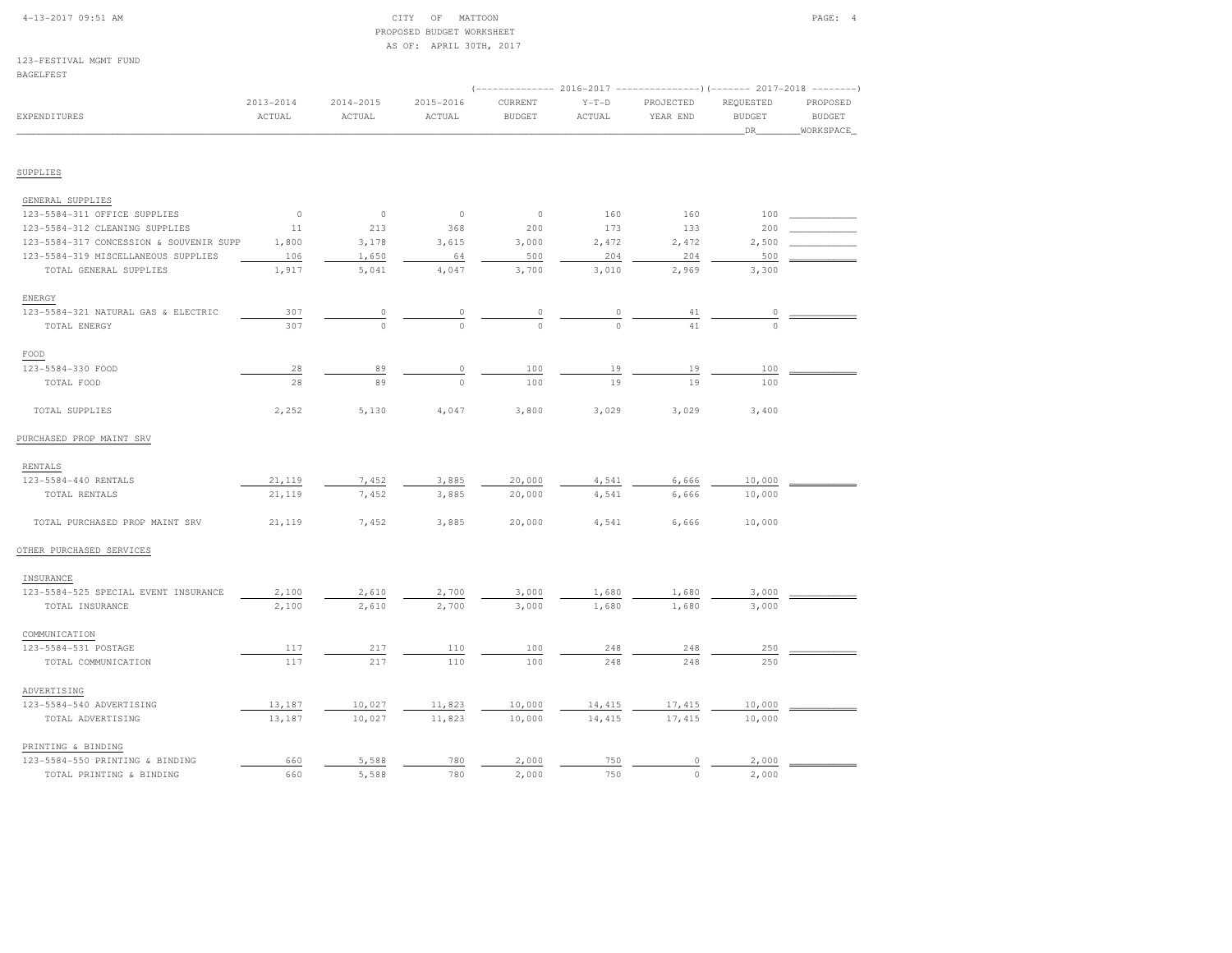| $4-13-2017$ 09:51 AM |  |  |
|----------------------|--|--|
|----------------------|--|--|

#### CITY OF MATTOON PAGE: 5 PROPOSED BUDGET WORKSHEETAS OF: APRIL 30TH, 2017

123-FESTIVAL MGMT FUNDBAGELFEST

|                                         |           |               |           |               |          | (------------- 2016-2017 --------------------- 2017-2018 --------- |           |           |
|-----------------------------------------|-----------|---------------|-----------|---------------|----------|--------------------------------------------------------------------|-----------|-----------|
|                                         | 2013-2014 | $2014 - 2015$ | 2015-2016 | CURRENT       | $Y-T-D$  | PROJECTED                                                          | REQUESTED | PROPOSED  |
| EXPENDITURES                            | ACTUAL    | ACTUAL        | ACTUAL    | <b>BUDGET</b> | ACTUAL   | YEAR END                                                           | BUDGET    | BUDGET    |
|                                         |           |               |           |               |          |                                                                    | DR        | WORKSPACE |
| EMPLOYEE BUSINESS EXP                   |           |               |           |               |          |                                                                    |           |           |
| 123-5584-561 BUSINESS MEETING EXPENSE   | 49        | 57            | 25        | 100           | 94       | 96                                                                 | 100       |           |
| TOTAL EMPLOYEE BUSINESS EXP             | 49        | 57            | 2.5       | 100           | 94       | 96                                                                 | 100       |           |
| OTHER PURCHASED SERVICES                |           |               |           |               |          |                                                                    |           |           |
| 123-5584-574 SPECIAL EVENT SERVICES     | 3,000     | 3,000         | 3,000     | 3,000         | $\sim$ 0 | $\circ$                                                            | 3,000     |           |
| 123-5584-579 MISC OTHER PURCHASED SERVI | 9,517     | 9,218         | 8,968     | 10,000        | 15,075   | 12,075                                                             | 10,000    |           |
| TOTAL OTHER PURCHASED SERVICES          | 12,517    | 12,218        | 11,968    | 13,000        | 15,075   | 12,075                                                             | 13,000    |           |
| TOTAL OTHER PURCHASED SERVICES          | 28,630    | 30,717        | 27,405    | 28,200        | 32,262   | 31,514                                                             | 28,350    |           |
| OTHER OBJECTS                           |           |               |           |               |          |                                                                    |           |           |
| FINANCIAL TRANS OBJECTS                 |           |               |           |               |          |                                                                    |           |           |
| 123-5584-813 OTHER REFUND               | 0         | $\Omega$      | 0         | $\circ$       | 600      | 600                                                                | 0         |           |
| TOTAL FINANCIAL TRANS OBJECTS           | $\cap$    | $\cap$        | $\cap$    | $\Omega$      | 600      | 600                                                                | $\cap$    |           |
| SPECIAL EVENT OBJECTS                   |           |               |           |               |          |                                                                    |           |           |
| 123-5584-831 PARADES                    | 400       | 400           | 400       | 400           | 150      | 150                                                                | 400       |           |
| 123-5584-832 BEER TENT                  | 11,116    | 9,673         | 7,592     | 13,000        | 12,901   | 13,697                                                             | $\Omega$  |           |
| 123-5584-833 QUEEN PAGEANT              | 346       | 223           | 363       | 500           | 707      | 707                                                                | 500       |           |
| 123-5584-834 ENTERTAINMENT              | 39,502    | 64,257        | 72,818    | 45,000        | 64,025   | 48,137                                                             | 45,000    |           |
| TOTAL SPECIAL EVENT OBJECTS             | 51,364    | 74,552        | 81,173    | 58,900        | 77,782   | 62,691                                                             | 45,900    |           |
| TOTAL OTHER OBJECTS                     | 51,364    | 74,552        | 81,173    | 58,900        | 78,382   | 63,291                                                             | 45,900    |           |
| TOTAL BAGELFEST                         | 103,365   | 117,851       | 116,509   | 110,900       | 118,214  | 104,500                                                            | 87,650    |           |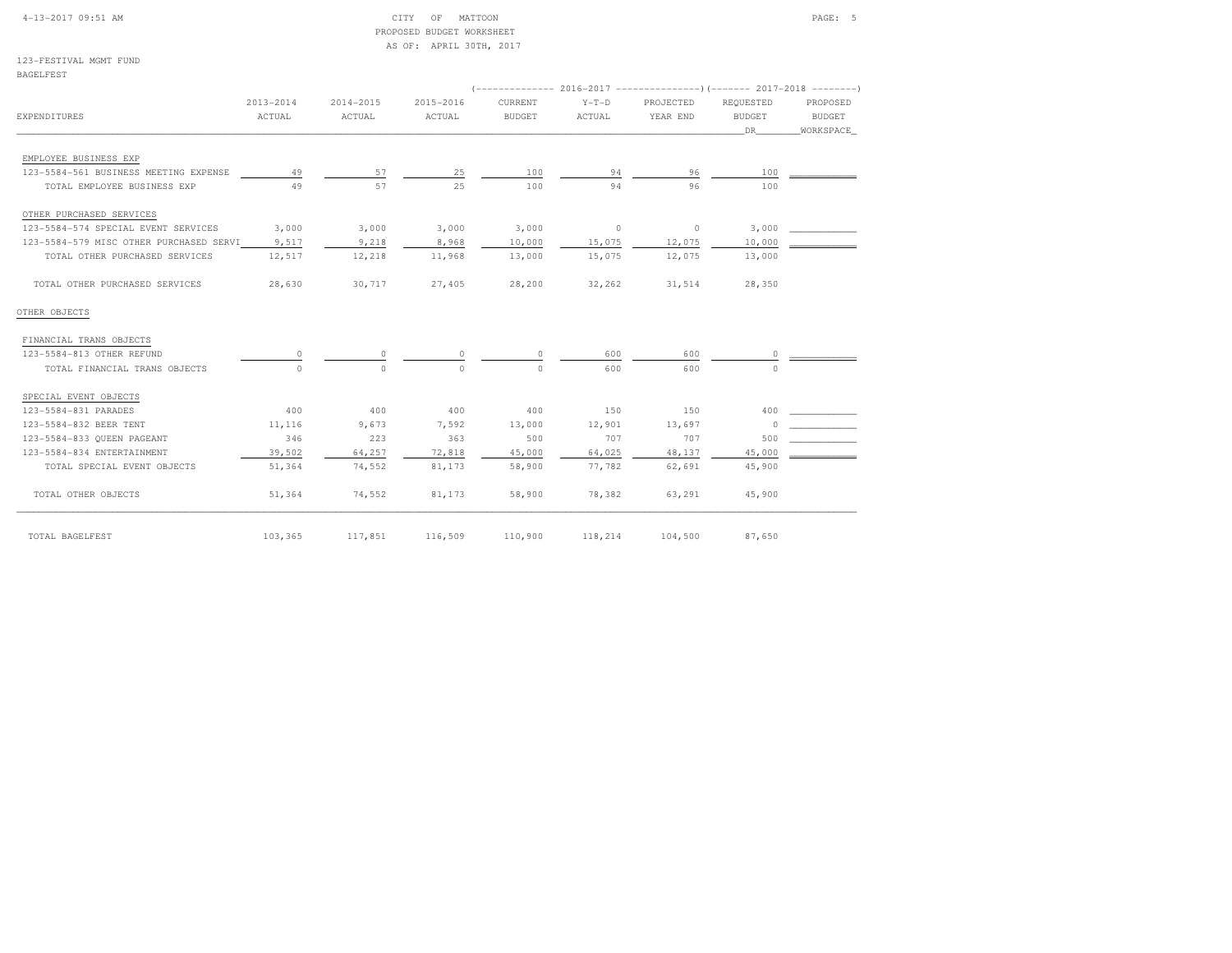|  | $4-13-2017$ 09:51 AM |  |
|--|----------------------|--|
|  |                      |  |

#### $\begin{array}{ccc} \text{CITY} & \text{OF} & \text{MATTOON} \end{array}$  PROPOSED BUDGET WORKSHEETAS OF: APRIL 30TH, 2017

123-FESTIVAL MGMT FUND

| LIGHTWORKS                              |               |               |               |               |          |             |                                                                                    |               |
|-----------------------------------------|---------------|---------------|---------------|---------------|----------|-------------|------------------------------------------------------------------------------------|---------------|
|                                         | $2013 - 2014$ | $2014 - 2015$ | $2015 - 2016$ | CURRENT       | $Y-T-D$  | PROJECTED   | $(---------- 2016-2017$ ----------------) (------- 2017-2018 -------)<br>REQUESTED | PROPOSED      |
| EXPENDITURES                            | ACTUAL        | ACTUAL        | ACTUAL        | <b>BUDGET</b> | ACTUAL   | YEAR END    | <b>BUDGET</b>                                                                      | <b>BUDGET</b> |
|                                         |               |               |               |               |          |             | DR.                                                                                | WORKSPACE     |
|                                         |               |               |               |               |          |             |                                                                                    |               |
| SUPPLIES                                |               |               |               |               |          |             |                                                                                    |               |
| GENERAL SUPPLIES                        |               |               |               |               |          |             |                                                                                    |               |
| 123-5586-316 TOOLS & EQUIPMENT          | 1,847         | 185           | $\circ$       | 1,500         | $\circ$  | $\mathbb O$ | 1,500                                                                              |               |
| 123-5586-317 CONCESSION & SOUVENIR SUPP | $\circ$       | $\circ$       | $\circ$       | $\circ$       | 923      | 923         | $\circ$                                                                            |               |
| 123-5586-319 MISCELLANEOUS SUPPLIES     | 19,000        | 157           | 1,084         | $\circ$       | 37       | 32          | 100                                                                                |               |
| TOTAL GENERAL SUPPLIES                  | 20,847        | 342           | 1,084         | 1,500         | 960      | 955         | 1,600                                                                              |               |
| ENERGY                                  |               |               |               |               |          |             |                                                                                    |               |
| 123-5586-321 NATURAL GAS & ELECTRIC     | 177           | 24            | 0             | 250           | $\circ$  | 0           | 250                                                                                |               |
| TOTAL ENERGY                            | 177           | 24            | $\Omega$      | 250           | $\circ$  | $\Omega$    | 250                                                                                |               |
| FOOD                                    |               |               |               |               |          |             |                                                                                    |               |
| 123-5586-330 FOOD                       | 2,524         | 2,614         | 2,785         | 2,800         | 2,789    | 2,789       | 2,800                                                                              |               |
| TOTAL FOOD                              | 2,524         | 2,614         | 2,785         | 2,800         | 2,789    | 2,789       | 2,800                                                                              |               |
| TOTAL SUPPLIES                          | 23,548        | 2,979         | 3,870         | 4,550         | 3,749    | 3,744       | 4,650                                                                              |               |
| PURCHASED PROP MAINT SRV                |               |               |               |               |          |             |                                                                                    |               |
|                                         |               |               |               |               |          |             |                                                                                    |               |
| REPAIR & MAINT SERVICES                 |               |               |               |               |          |             |                                                                                    |               |
| 123-5586-432 REPAIR OF STRUCTURES       | 2,579         | 15,446        | 33,037        | 5,000         | 18,535   | 3,285       | 5,000                                                                              |               |
| TOTAL REPAIR & MAINT SERVICES           | 2,579         | 15,446        | 33,037        | 5,000         | 18,535   | 3,285       | 5,000                                                                              |               |
| TOTAL PURCHASED PROP MAINT SRV          | 2,579         | 15,446        | 33,037        | 5,000         | 18,535   | 3,285       | 5,000                                                                              |               |
| OTHER PURCHASED SERVICES                |               |               |               |               |          |             |                                                                                    |               |
| PROFESSIONAL SERVICES                   |               |               |               |               |          |             |                                                                                    |               |
| COMMUNICATION                           |               |               |               |               |          |             |                                                                                    |               |
| 123-5586-531 POSTAGE                    | 17            | 0             | 0             | 100           | $\circ$  | 0           | 100                                                                                |               |
| TOTAL COMMUNICATION                     | 17            | $\circ$       | $\cap$        | 100           |          |             | 100                                                                                |               |
| ADVERTISING                             |               |               |               |               |          |             |                                                                                    |               |
| 123-5586-540 ADVERTISING                | 4,848         | 3,941         | 1,983         | 3,000         | 3,219    | 2,767       | 3,000                                                                              |               |
| TOTAL ADVERTISING                       | 4,848         | 3,941         | 1,983         | 3,000         | 3,219    | 2,767       | 3,000                                                                              |               |
| PRINTING & BINDING                      |               |               |               |               |          |             |                                                                                    |               |
| 123-5586-550 PRINTING & BINDING         | 2,380         | 0             | 2,000         | 2,500         | 2,000    | 2,000       | 2,000                                                                              |               |
| TOTAL PRINTING & BINDING                | 2,380         | $\circ$       | 2,000         | 2,500         | 2,000    | 2,000       | 2,000                                                                              |               |
| OTHER PURCHASED SERVICES                |               |               |               |               |          |             |                                                                                    |               |
| 123-5586-574 SPECIAL EVENT SERVICES     | $\circ$       | 0             | 31            |               |          |             | 0                                                                                  |               |
| TOTAL OTHER PURCHASED SERVICES          | $\circ$       | $\Omega$      | 31            | $\Omega$      | $\Omega$ | $\Omega$    | $\Omega$                                                                           |               |
|                                         |               |               |               |               |          |             |                                                                                    |               |
| TOTAL OTHER PURCHASED SERVICES          | 7,244         | 3,941         | 4,014         | 5,600         | 5,219    | 4,767       | 5,100                                                                              |               |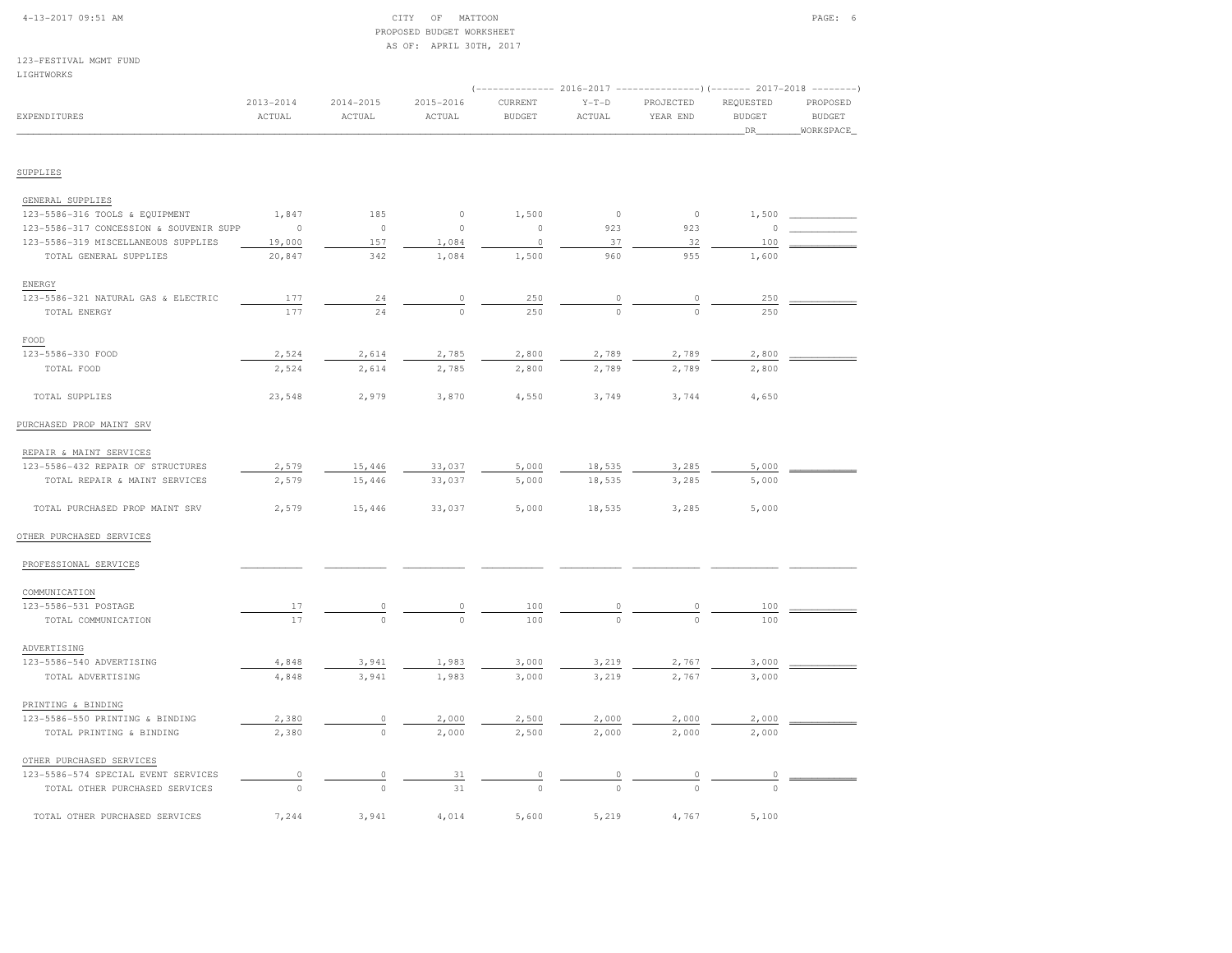| $4-13-2017$ 09:51 AM |  |  |
|----------------------|--|--|
|                      |  |  |

#### $4-13$  OF MATTOON PAGE:  $7$  PROPOSED BUDGET WORKSHEETAS OF: APRIL 30TH, 2017

123-FESTIVAL MGMT FUNDLIGHTWORKS

|                                                 | $2013 - 2014$ | $2014 - 2015$ | 2015-2016     | CURRENT       | $Y-T-D$      | PROJECTED    | REQUESTED     | PROPOSED      |
|-------------------------------------------------|---------------|---------------|---------------|---------------|--------------|--------------|---------------|---------------|
| EXPENDITURES                                    | ACTUAL        | ACTUAL        | ACTUAL        | <b>BUDGET</b> | ACTUAL       | YEAR END     | <b>BUDGET</b> | <b>BUDGET</b> |
|                                                 |               |               |               |               |              |              |               | WORKSPACE     |
|                                                 |               |               |               |               |              |              | DR            |               |
| OTHER OBJECTS                                   |               |               |               |               |              |              |               |               |
| SPECIAL EVENT OBJECTS                           |               |               |               |               |              |              |               |               |
| 123-5586-831 PARADES                            | 1,445         | 1,640         | 1,150         | 1,500         | 1,197        | 1,197        | 2,000         |               |
| TOTAL SPECIAL EVENT OBJECTS                     | 1,445         | 1,640         | 1,150         | 1,500         | 1,197        | 1,197        | 2,000         |               |
|                                                 |               |               |               |               |              |              |               |               |
| TOTAL OTHER OBJECTS                             | 1,445         | 1,640         | 1,150         | 1,500         | 1,197        | 1,197        | 2,000         |               |
|                                                 |               |               |               |               |              |              |               |               |
| TOTAL LIGHTWORKS                                | 34,817        | 24,006        | 42,070        | 16,650        | 28,701       | 12,993       | 16,750        |               |
| TOTAL EXPENDITURES                              | 163,627       | 166,284       | 185,050       | 152,850       | 173,675      | 139,878      | 129,750       |               |
|                                                 |               |               |               |               |              |              |               |               |
| REVENUE OVER/(UNDER) EXPENDITURES<br>$\epsilon$ | $38,959$ (    | $11,204$ (    | $40, 154$ ) ( | $24,850$ (    | $46,360$ (   | $16,588$ ) ( | 6,750         |               |
| OTHER FINANCING SOURCES                         |               |               |               |               |              |              |               |               |
| 123-4903-011 TRFR FRM H&M TAX-FIREWORKS         | 15,000        | 13,000        | $\circ$       | $\circ$       | $\circ$      | $\circ$      | 0             |               |
| 123-4903-012 TRFR FRM H&M TAX-LIGHTWORK         | 2,500         | 2,500         | $\circ$       | $\circ$       | $\circ$      | $\circ$      | $\Omega$      |               |
| 123-4903-014 TRFR FRM H&M TAX-BAGELFEST         | 30,000        | 29,000        | $\circ$       | $\Omega$      | 0            | $\circ$      | $\Omega$      |               |
| TOTAL OTHER FINANCING SOURCES                   | 47,500        | 44,500        | $\circ$       | $\circ$       | $\Omega$     | $\Omega$     | $\circ$       |               |
| TOTAL OTHER FINANCING SOURCES (USES)            | 47,500        | 44,500        | $\circ$       | $\circ$       | $\circ$      | $\circ$      | $\circ$       |               |
|                                                 |               |               |               |               |              |              |               |               |
| REVENUES & OTHER SOURCES OVER/                  |               |               |               |               |              |              |               |               |
| (UNDER) EXPENDITURES & OTHER (USES)             | 8,541         | $33,296$ (    | $40, 154$ ) ( | $24,850$ (    | $46,360$ ) ( | $16,588$ ) ( | 6,750         |               |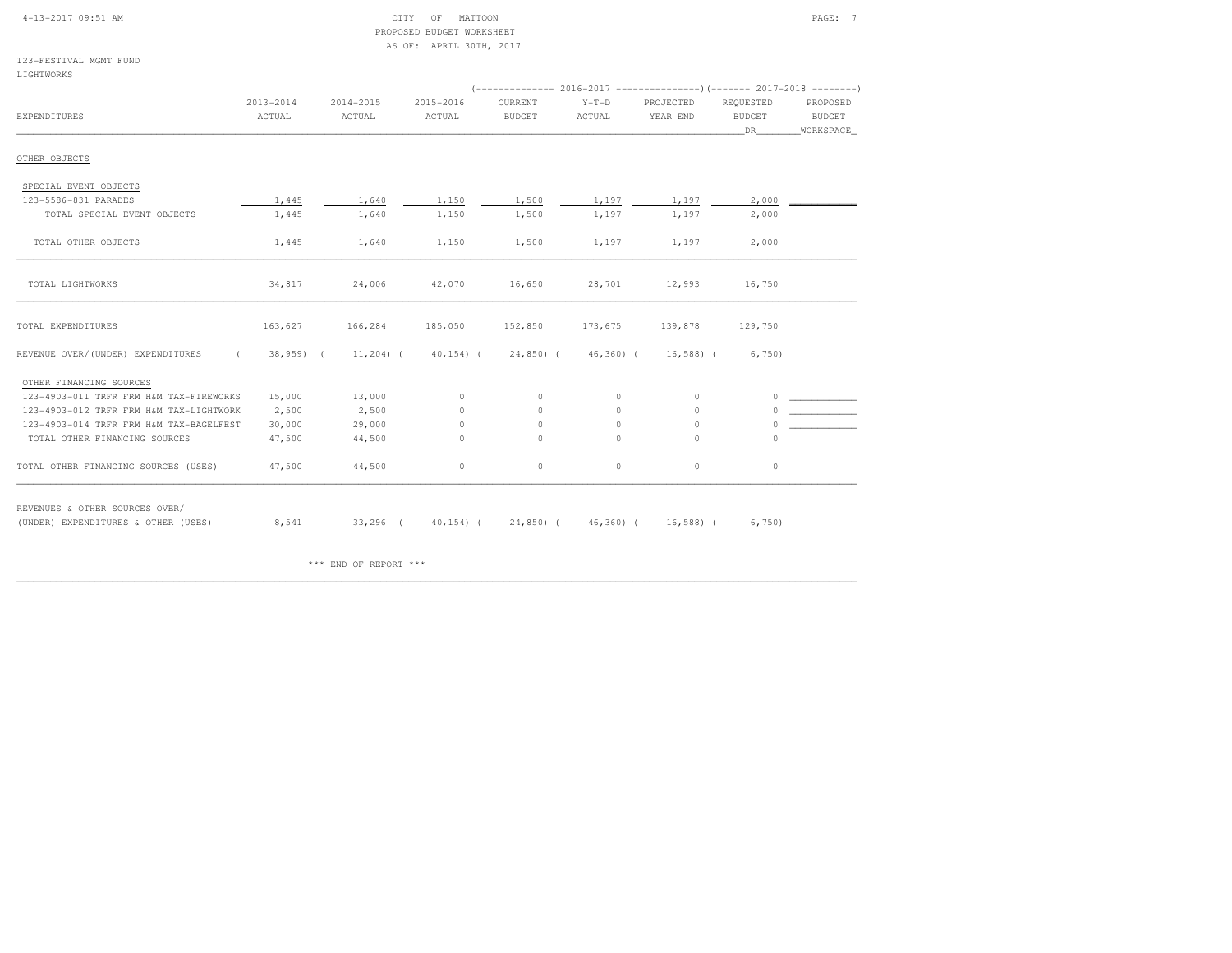| 4-13-2017 09:51 AM |  |
|--------------------|--|
|                    |  |

# $\begin{array}{ccc} \text{CITY} & \text{OF} & \text{MATION} \end{array}$  PROPOSED BUDGET WORKSHEETAS OF: APRIL 30TH, 2017

124-MOBILE EQUIPMENT FUNDPOLICE VEH & MACH

| POLICE VEH & MACH            |           |           |           |         |         |           |                     |                              |
|------------------------------|-----------|-----------|-----------|---------|---------|-----------|---------------------|------------------------------|
|                              |           |           |           |         |         |           |                     |                              |
|                              | 2013-2014 | 2014-2015 | 2015-2016 | CURRENT | $Y-T-D$ | PROJECTED | REQUESTED           | PROPOSED                     |
| EXPENDITURES                 | ACTUAL    | ACTUAL    | ACTUAL    | BUDGET  | ACTUAL  | YEAR END  | <b>BUDGET</b><br>DR | <b>BUDGET</b><br>_WORKSPACE_ |
|                              |           |           |           |         |         |           |                     |                              |
| PROPERTY                     |           |           |           |         |         |           |                     |                              |
| MACHINERY & EQUIPMENT        |           |           |           |         |         |           |                     |                              |
| 124-5223-742 POLICE VEHICLES | 73,211    | 79,765    | 17,941    | 80,000  | 108,730 | 108,730   | 90,000              |                              |
| TOTAL MACHINERY & EQUIPMENT  | 73,211    | 79,765    | 17,941    | 80,000  | 108,730 | 108,730   | 90,000              |                              |
| TOTAL PROPERTY               | 73,211    | 79,765    | 17,941    | 80,000  | 108,730 | 108,730   | 90,000              |                              |
| TOTAL POLICE VEH & MACH      | 73,211    | 79,765    | 17,941    | 80,000  | 108,730 | 108,730   | 90,000              |                              |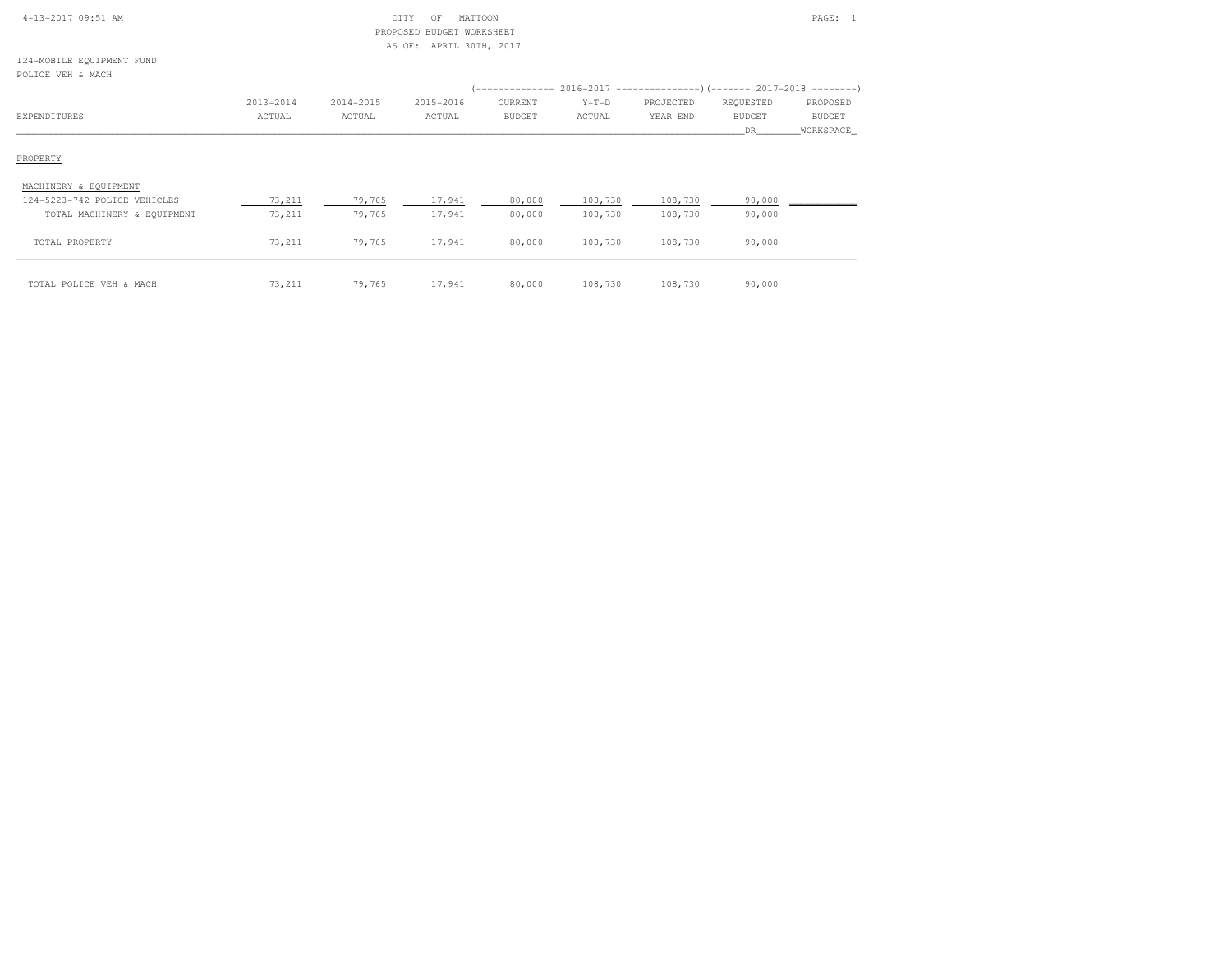| $4-13-2017$ 09:51 AM |  |
|----------------------|--|
|                      |  |

# 4-13-2017 OF MATTOON PAGE: 2 PROPOSED BUDGET WORKSHEETAS OF: APRIL 30TH, 2017

124-MOBILE EQUIPMENT FUNDFIRE VEH & MACH

|              | 2013-2014 | 2014-2015 | 2015-2016 | CURRENT | $Y-T-D$ | PROJECTED | REQUESTED | PROPOSED      |
|--------------|-----------|-----------|-----------|---------|---------|-----------|-----------|---------------|
| EXPENDITURES | ACTUAL    | ACTUAL    | ACTUAL    | BUDGET  | ACTUAL  | YEAR END  | BUDGET    | <b>BUDGET</b> |
|              |           |           |           |         |         |           |           | WORKSPACE     |
|              |           |           |           |         |         |           |           |               |
|              |           |           |           |         |         |           |           |               |

#### PROPERTY

#### MACHINERY & EQUIPMENT

| 124-5241-742 FIRE VEHICLES  | 64,452 | 64,452 | 174,743 | 64,452 | 630,578 | 630,578 | 64,452 |  |
|-----------------------------|--------|--------|---------|--------|---------|---------|--------|--|
| TOTAL MACHINERY & EQUIPMENT | 64,452 | 64,452 | 174,743 | 64,452 | 630,578 | 630,578 | 64,452 |  |
|                             |        |        |         |        |         |         |        |  |
| TOTAL PROPERTY              | 64,452 | 64,452 | 174,743 | 64,452 | 630,578 | 630,578 | 64,452 |  |
|                             |        |        |         |        |         |         |        |  |
| TOTAL FIRE VEH & MACH       | 64,452 | 64,452 | 174,743 | 64,452 | 630,578 | 630,578 | 64,452 |  |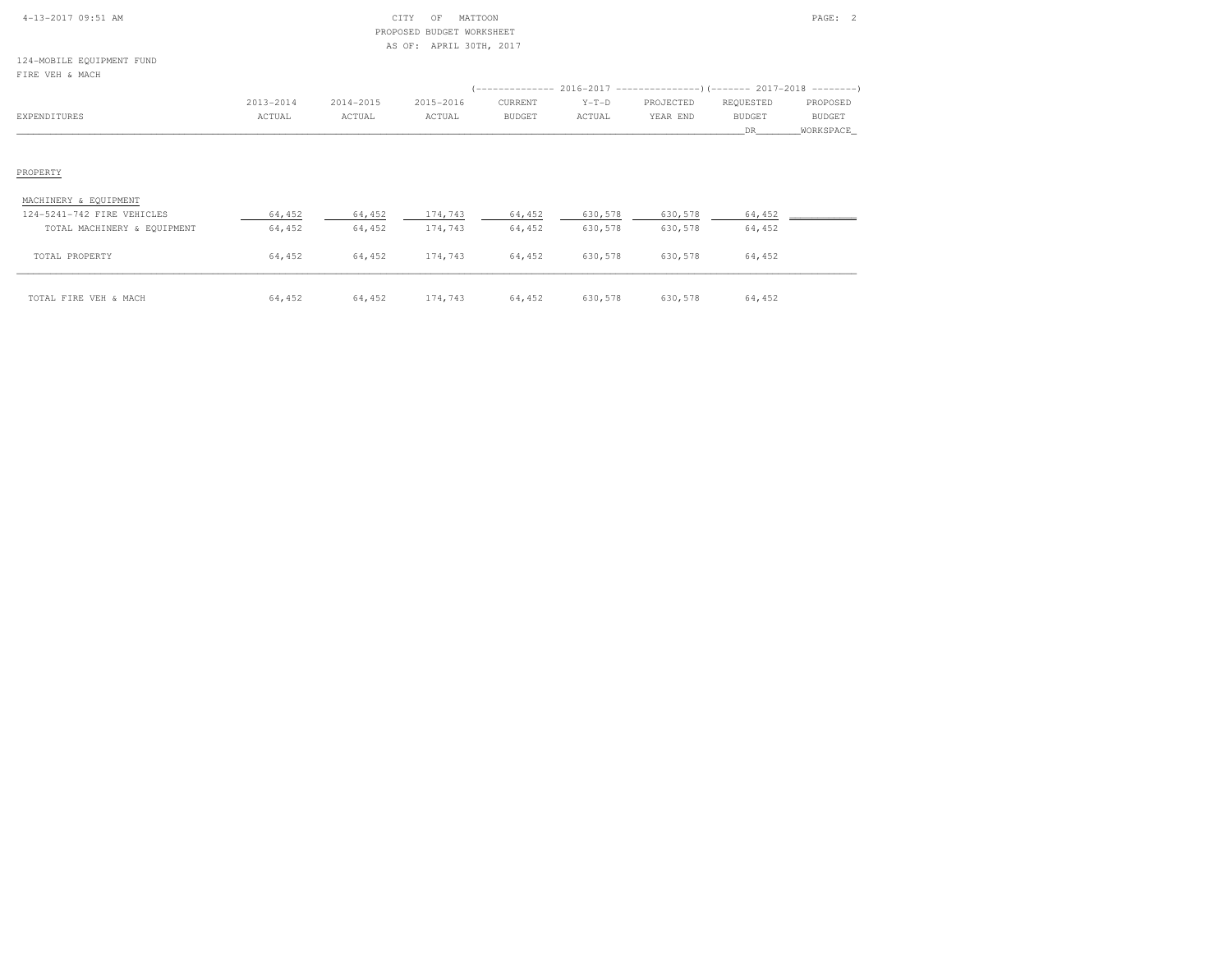| 4-13-2017 09:51 AM        |           |           | CITY<br>OF                | MATTOON                 |         |           |               | PAGE:    |  |
|---------------------------|-----------|-----------|---------------------------|-------------------------|---------|-----------|---------------|----------|--|
|                           |           |           | PROPOSED BUDGET WORKSHEET |                         |         |           |               |          |  |
|                           |           |           |                           | AS OF: APRIL 30TH, 2017 |         |           |               |          |  |
| 124-MOBILE EQUIPMENT FUND |           |           |                           |                         |         |           |               |          |  |
| PUBLIC WORKS VEH & MACH   |           |           |                           |                         |         |           |               |          |  |
|                           |           |           |                           |                         |         |           |               |          |  |
|                           | 2013-2014 | 2014-2015 | 2015-2016                 | CURRENT                 | $Y-T-D$ | PROJECTED | REOUESTED     | PROPOSED |  |
| EXPENDITURES              | ACTUAL    | ACTUAL    | ACTUAL                    | BUDGET                  | ACTUAL  | YEAR END  | <b>BUDGET</b> | BUDGET   |  |

\_\_\_\_\_\_\_\_\_\_\_\_\_\_\_\_\_\_\_\_\_\_\_\_\_\_\_\_\_\_\_\_\_\_\_\_\_\_\_\_\_\_\_\_\_\_\_\_\_\_\_\_\_\_\_\_\_\_\_\_\_\_\_\_\_\_\_\_\_\_\_\_\_\_\_\_\_\_\_\_\_\_\_\_\_\_\_\_\_\_\_\_\_\_\_\_\_\_\_\_\_\_\_\_\_\_\_\_\_\_\_\_\_\_\_\_\_\_\_\_\_\_\_\_\_\_\_\_\_\_DR\_\_\_\_\_\_\_\_WORKSPACE\_

PROPERTY

MACHINERY & EQUIPMENT \_\_\_\_\_\_\_\_\_\_\_ \_\_\_\_\_\_\_\_\_\_\_ \_\_\_\_\_\_\_\_\_\_\_ \_\_\_\_\_\_\_\_\_\_\_ \_\_\_\_\_\_\_\_\_\_\_ \_\_\_\_\_\_\_\_\_\_\_\_ \_\_\_\_\_\_\_\_\_\_\_\_ \_\_\_\_\_\_\_\_\_\_\_\_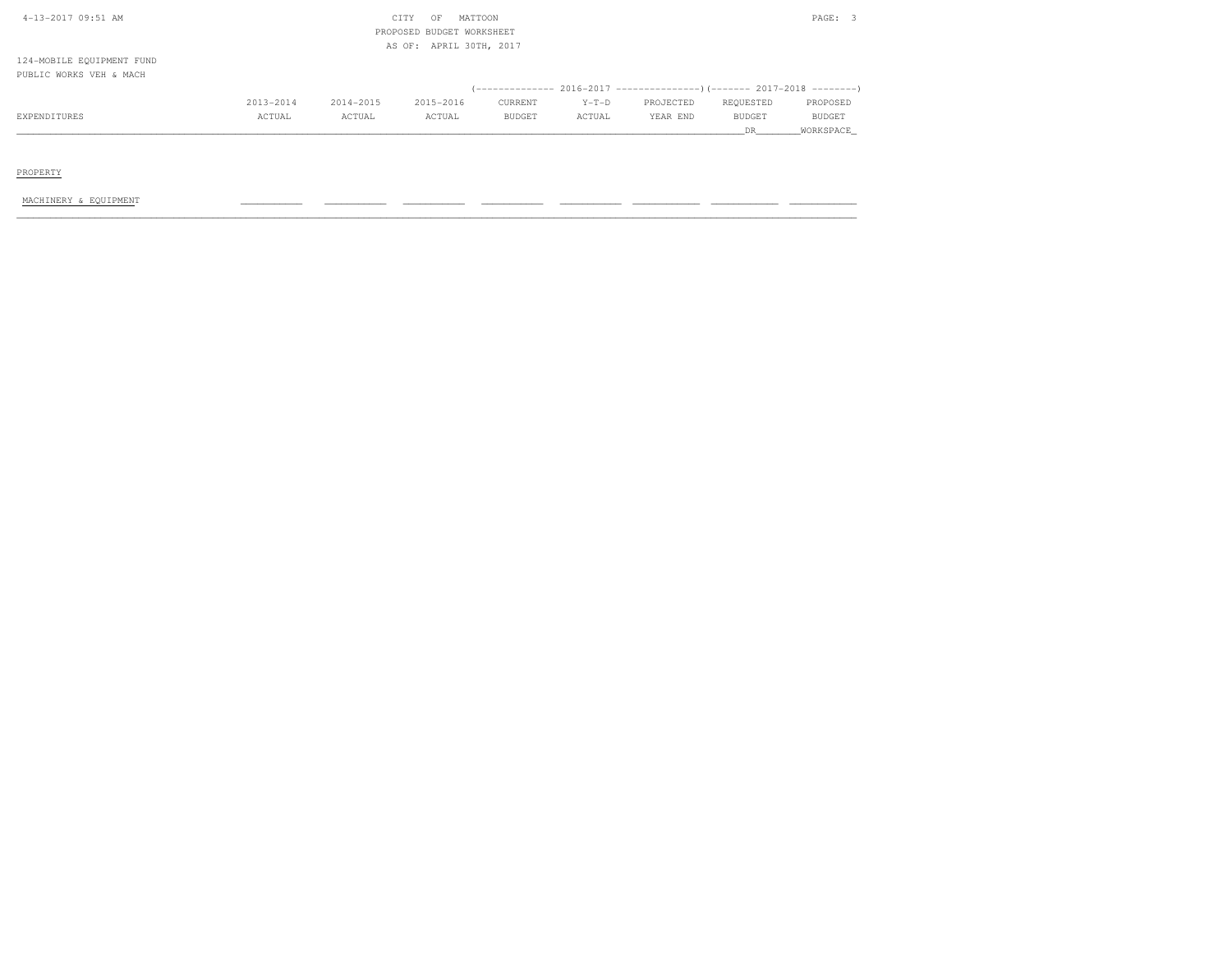|  | $4 - 13 - 2017$ 09:51 AM |  |  |
|--|--------------------------|--|--|
|--|--------------------------|--|--|

# CITY OF MATTOON PAGE: 4 PROPOSED BUDGET WORKSHEETAS OF: APRIL 30TH, 2017

124-MOBILE EQUIPMENT FUNDSTREETS VEH & MACH

| UINSSIU VEIL & MAUIL  |           |           |           |         |         |                                                                       |           |           |
|-----------------------|-----------|-----------|-----------|---------|---------|-----------------------------------------------------------------------|-----------|-----------|
|                       |           |           |           |         |         | (-------------- 2016-2017 ---------------------- 2017-2018 ---------- |           |           |
|                       | 2013-2014 | 2014-2015 | 2015-2016 | CURRENT | $Y-T-D$ | PROJECTED                                                             | REQUESTED | PROPOSED  |
| EXPENDITURES          | ACTUAL    | ACTUAL    | ACTUAL    | BUDGET  | ACTUAL  | YEAR END                                                              | BUDGET    | BUDGET    |
|                       |           |           |           |         |         |                                                                       | DR.       | WORKSPACE |
|                       |           |           |           |         |         |                                                                       |           |           |
| PROPERTY              |           |           |           |         |         |                                                                       |           |           |
|                       |           |           |           |         |         |                                                                       |           |           |
| MACHINERY & EQUIPMENT |           |           |           |         |         |                                                                       |           |           |

| 124-5320-741 STREETS MACHINERY & EQUIPM | 39,960 | 55,013 | 28,718 | 63,718 | 28,718 | 28,718 | 92,500 |  |
|-----------------------------------------|--------|--------|--------|--------|--------|--------|--------|--|
| TOTAL MACHINERY & EQUIPMENT             | 39,960 | 55,013 | 28,718 | 63,718 | 28,718 | 28,718 | 92,500 |  |
| TOTAL PROPERTY                          | 39,960 | 55,013 | 28,718 | 63,718 | 28,718 | 28,718 | 92,500 |  |
|                                         |        |        |        |        |        |        |        |  |
| TOTAL STREETS VEH & MACH                | 39,960 | 55,013 | 28,718 | 63,718 | 28,718 | 28,718 | 92,500 |  |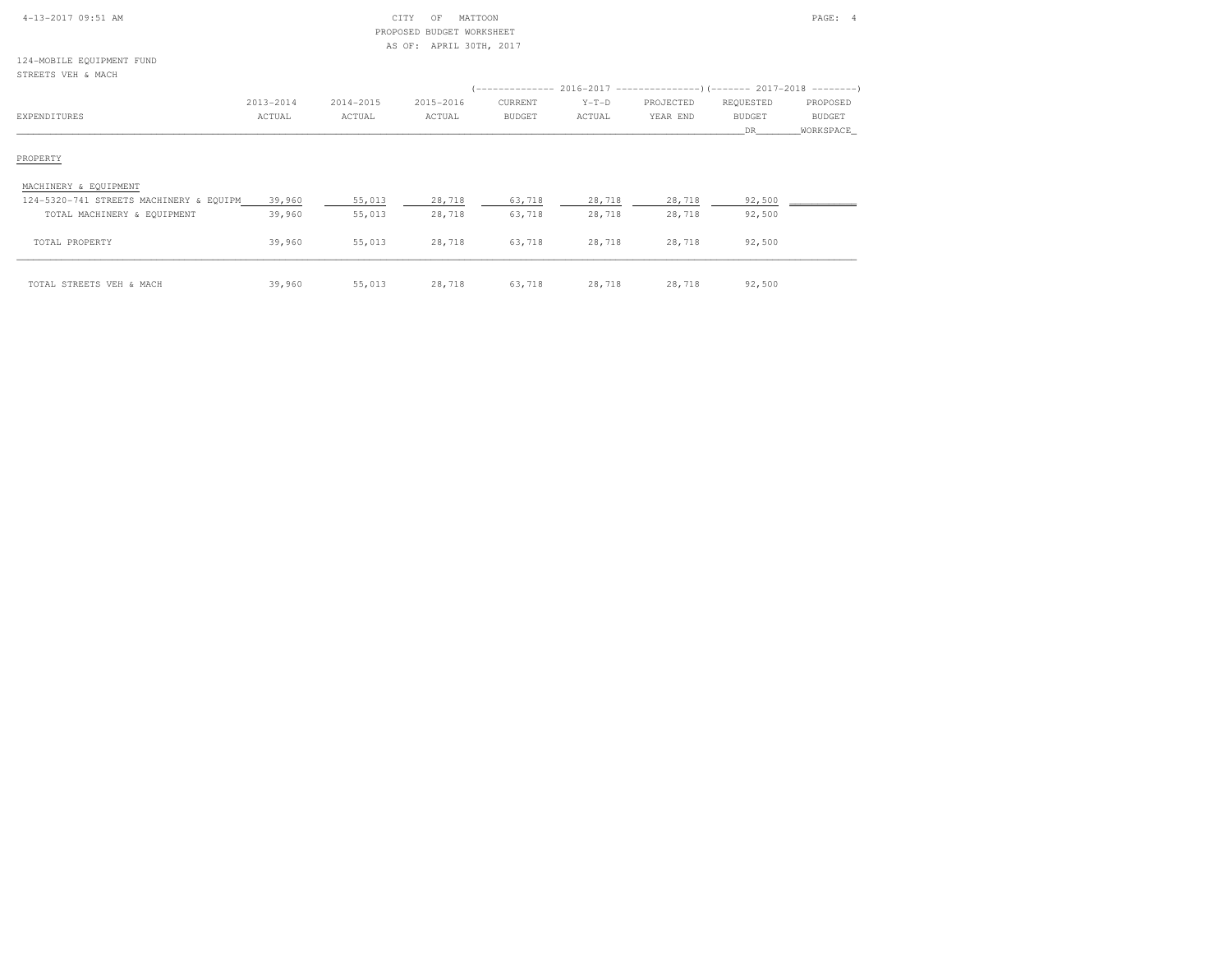| 4-13-2017 09:51 AM        |           |           | CITY<br>OF                | MATTOON       |         |           |               | PAGE: 5   |  |
|---------------------------|-----------|-----------|---------------------------|---------------|---------|-----------|---------------|-----------|--|
|                           |           |           | PROPOSED BUDGET WORKSHEET |               |         |           |               |           |  |
|                           |           |           | AS OF: APRIL 30TH, 2017   |               |         |           |               |           |  |
| 124-MOBILE EQUIPMENT FUND |           |           |                           |               |         |           |               |           |  |
| YARD WASTER VEH & MACH    |           |           |                           |               |         |           |               |           |  |
|                           |           |           |                           |               |         |           |               |           |  |
|                           | 2013-2014 | 2014-2015 | 2015-2016                 | CURRENT       | $Y-T-D$ | PROJECTED | REQUESTED     | PROPOSED  |  |
| EXPENDITURES              | ACTUAL    | ACTUAL    | ACTUAL                    | <b>BUDGET</b> | ACTUAL  | YEAR END  | <b>BUDGET</b> | BUDGET    |  |
|                           |           |           |                           |               |         |           | DR            | WORKSPACE |  |

PROPERTY

MACHINERY & EQUIPMENT \_\_\_\_\_\_\_\_\_\_\_ \_\_\_\_\_\_\_\_\_\_\_ \_\_\_\_\_\_\_\_\_\_\_ \_\_\_\_\_\_\_\_\_\_\_ \_\_\_\_\_\_\_\_\_\_\_ \_\_\_\_\_\_\_\_\_\_\_\_ \_\_\_\_\_\_\_\_\_\_\_\_ \_\_\_\_\_\_\_\_\_\_\_\_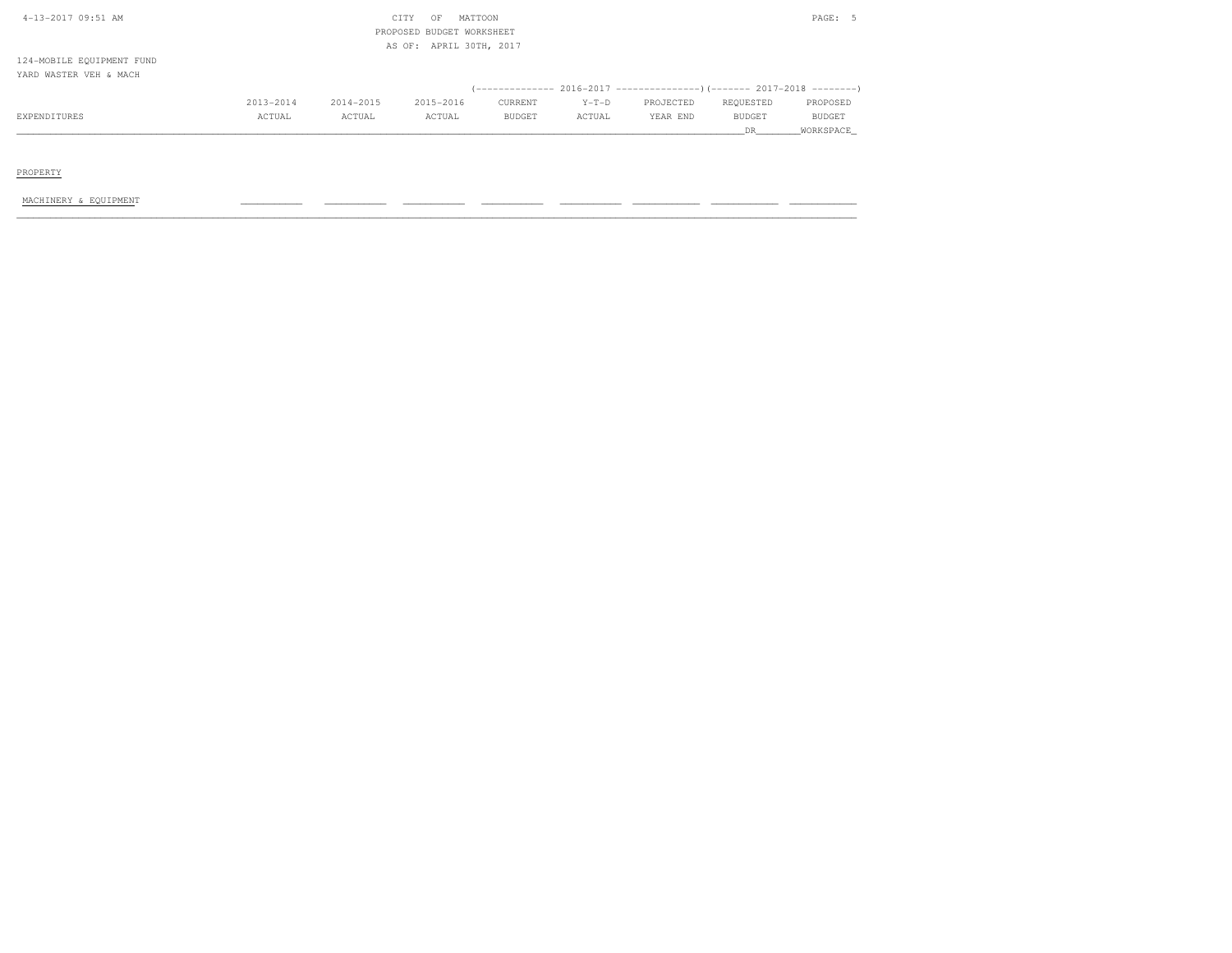| 4-13-2017 09:51 AM                       |           |           | CITY<br>OF                | MATTOON |         |           |               | PAGE: 6    |
|------------------------------------------|-----------|-----------|---------------------------|---------|---------|-----------|---------------|------------|
|                                          |           |           | PROPOSED BUDGET WORKSHEET |         |         |           |               |            |
|                                          |           |           | AS OF: APRIL 30TH, 2017   |         |         |           |               |            |
| 124-MOBILE EQUIPMENT FUND                |           |           |                           |         |         |           |               |            |
| SEWER VEH & MACH                         |           |           |                           |         |         |           |               |            |
|                                          |           |           |                           |         |         |           |               |            |
|                                          | 2013-2014 | 2014-2015 | 2015-2016                 | CURRENT | $Y-T-D$ | PROJECTED | REQUESTED     | PROPOSED   |
| EXPENDITURES                             | ACTUAL    | ACTUAL    | ACTUAL                    | BUDGET  | ACTUAL  | YEAR END  | <b>BUDGET</b> | BUDGET     |
|                                          |           |           |                           |         |         |           | DR.           | WORKSPACE_ |
| PROPERTY                                 |           |           |                           |         |         |           |               |            |
|                                          |           |           |                           |         |         |           |               |            |
| MACHINERY & EQUIPMENT                    |           |           |                           |         |         |           |               |            |
| 124-5342-742 SEWER COLLECTION VEHICLES 0 |           |           | $\circ$                   | 142,000 | 144,459 | 144,459   | 61,000        |            |
| TOTAL MACHINERY & EQUIPMENT              | $\Omega$  | $\circ$   | $\circ$                   | 142,000 | 144,459 | 144,459   | 61,000        |            |
| TOTAL PROPERTY                           | $\circ$   | $\circ$   | $\circ$                   | 142,000 | 144,459 | 144,459   | 61,000        |            |
|                                          |           |           |                           |         |         |           |               |            |
| TOTAL SEWER VEH & MACH                   | $\circ$   | $\circ$   | $\circ$                   | 142,000 | 144,459 | 144,459   | 61,000        |            |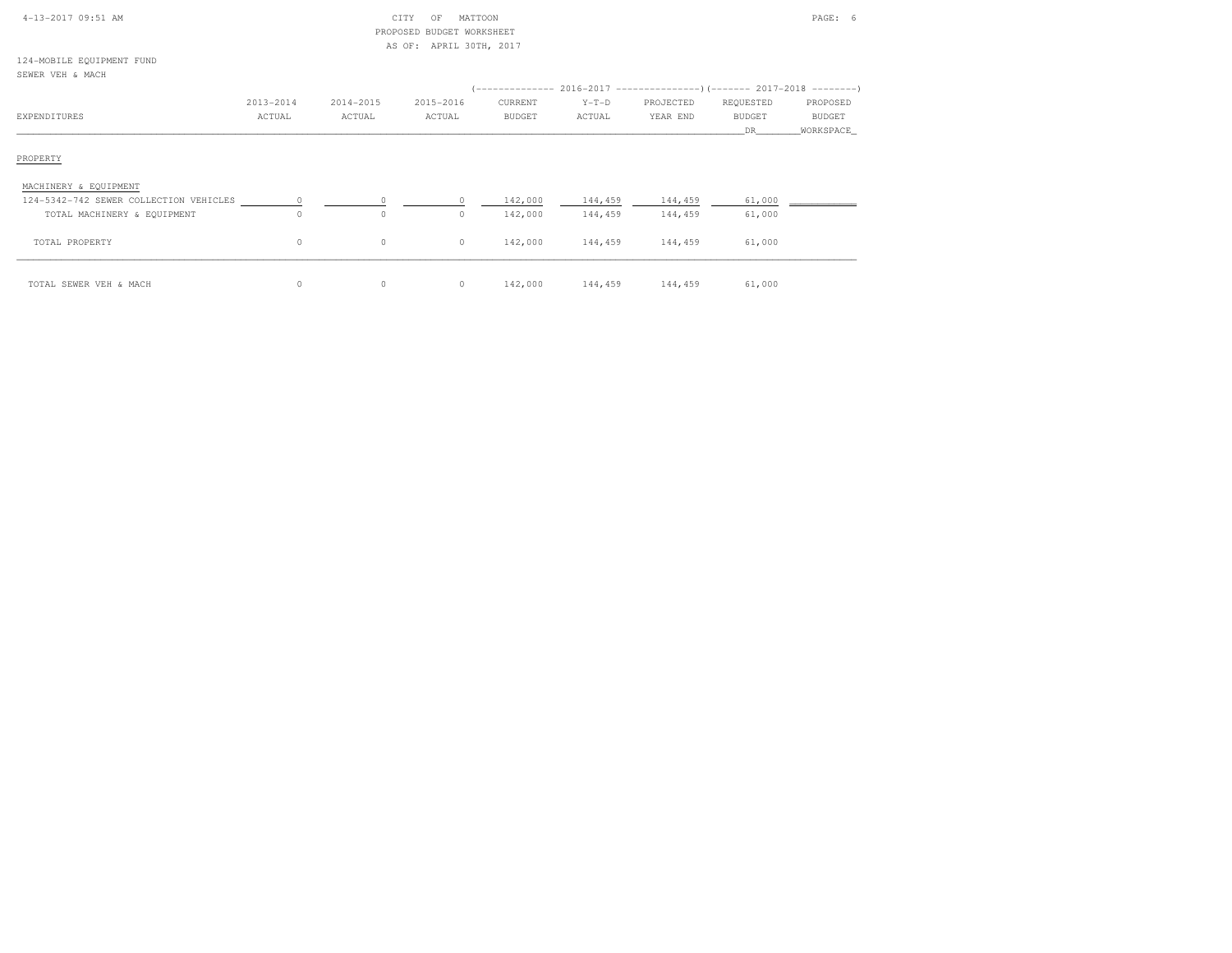| 4-13-2017 09:51 AM                      |           |           | MATTOON<br>CITY<br>OF     |               |          |                                                                            |               | PAGE: 7       |
|-----------------------------------------|-----------|-----------|---------------------------|---------------|----------|----------------------------------------------------------------------------|---------------|---------------|
|                                         |           |           | PROPOSED BUDGET WORKSHEET |               |          |                                                                            |               |               |
| 124-MOBILE EQUIPMENT FUND               |           |           | AS OF: APRIL 30TH, 2017   |               |          |                                                                            |               |               |
| WASTEWATER TRTMT VEH & M                |           |           |                           |               |          |                                                                            |               |               |
|                                         |           |           |                           |               |          | (-------------- 2016-2017 -----------------) (------- 2017-2018 ---------) |               |               |
|                                         | 2013-2014 | 2014-2015 | 2015-2016                 | CURRENT       | $Y-T-D$  | PROJECTED                                                                  | REQUESTED     | PROPOSED      |
| EXPENDITURES                            | ACTUAL    | ACTUAL    | ACTUAL                    | <b>BUDGET</b> | ACTUAL   | YEAR END                                                                   | <b>BUDGET</b> | <b>BUDGET</b> |
|                                         |           |           |                           |               |          |                                                                            | DR.           | WORKSPACE_    |
| PROPERTY<br>MACHINERY & EQUIPMENT       |           |           |                           |               |          |                                                                            |               |               |
| 124-5344-742 WASTEWATER TRTMT PLANT VEH | 0         | $\circ$   | $\circ$                   | 39,000        | $\Omega$ | $\circ$                                                                    | 11,000        |               |
| TOTAL MACHINERY & EQUIPMENT             | $\circ$   | $\circ$   | $\circ$                   | 39,000        | $\circ$  | $\circ$                                                                    | 11,000        |               |
| TOTAL PROPERTY                          | $\circ$   | $\circ$   | $\circ$                   | 39,000        | $\circ$  | $\circ$                                                                    | 11,000        |               |
| TOTAL WASTEWATER TRTMT VEH & M          | $\circ$   | $\circ$   | $\circ$                   | 39,000        | $\circ$  | $\circ$                                                                    | 11,000        |               |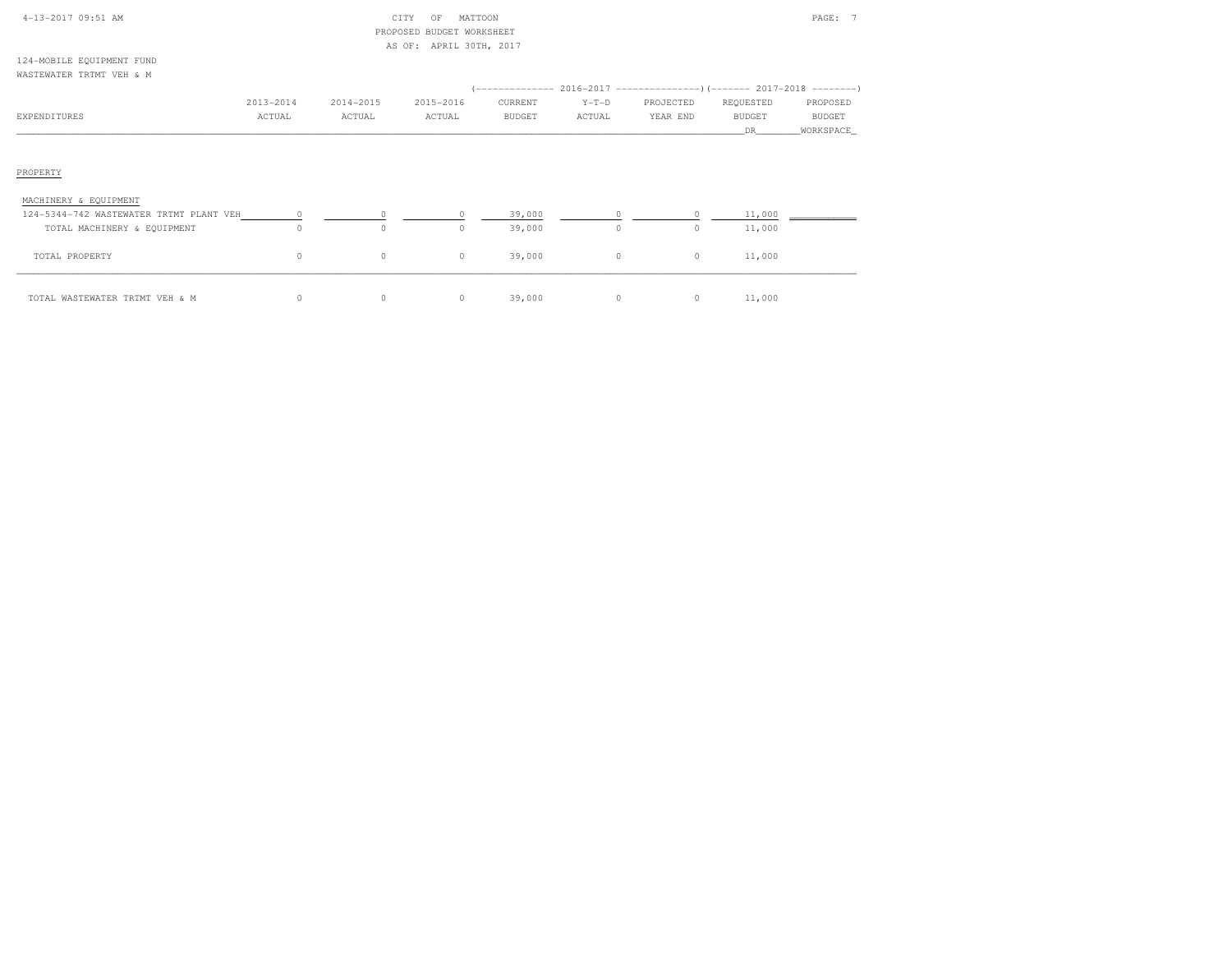| 4-13-2017 09:51 AM        |           |           | CITY<br>OF | MATTOON                   |         |           |               | PAGE: 8       |
|---------------------------|-----------|-----------|------------|---------------------------|---------|-----------|---------------|---------------|
|                           |           |           |            | PROPOSED BUDGET WORKSHEET |         |           |               |               |
|                           |           |           |            | AS OF: APRIL 30TH, 2017   |         |           |               |               |
| 124-MOBILE EQUIPMENT FUND |           |           |            |                           |         |           |               |               |
| SEWER ACCTG & COLL VEH &  |           |           |            |                           |         |           |               |               |
|                           |           |           |            |                           |         |           |               |               |
|                           | 2013-2014 | 2014-2015 | 2015-2016  | CURRENT                   | $Y-T-D$ | PROJECTED | REOUESTED     | PROPOSED      |
| EXPENDITURES              | ACTUAL    | ACTUAL    | ACTUAL     | <b>BUDGET</b>             | ACTUAL  | YEAR END  | <b>BUDGET</b> | <b>BUDGET</b> |

\_\_\_\_\_\_\_\_\_\_\_\_\_\_\_\_\_\_\_\_\_\_\_\_\_\_\_\_\_\_\_\_\_\_\_\_\_\_\_\_\_\_\_\_\_\_\_\_\_\_\_\_\_\_\_\_\_\_\_\_\_\_\_\_\_\_\_\_\_\_\_\_\_\_\_\_\_\_\_\_\_\_\_\_\_\_\_\_\_\_\_\_\_\_\_\_\_\_\_\_\_\_\_\_\_\_\_\_\_\_\_\_\_\_\_\_\_\_\_\_\_\_\_\_\_\_\_\_\_\_DR\_\_\_\_\_\_\_\_WORKSPACE\_

PROPERTY

MACHINERY & EQUIPMENT \_\_\_\_\_\_\_\_\_\_\_ \_\_\_\_\_\_\_\_\_\_\_ \_\_\_\_\_\_\_\_\_\_\_ \_\_\_\_\_\_\_\_\_\_\_ \_\_\_\_\_\_\_\_\_\_\_ \_\_\_\_\_\_\_\_\_\_\_\_ \_\_\_\_\_\_\_\_\_\_\_\_ \_\_\_\_\_\_\_\_\_\_\_\_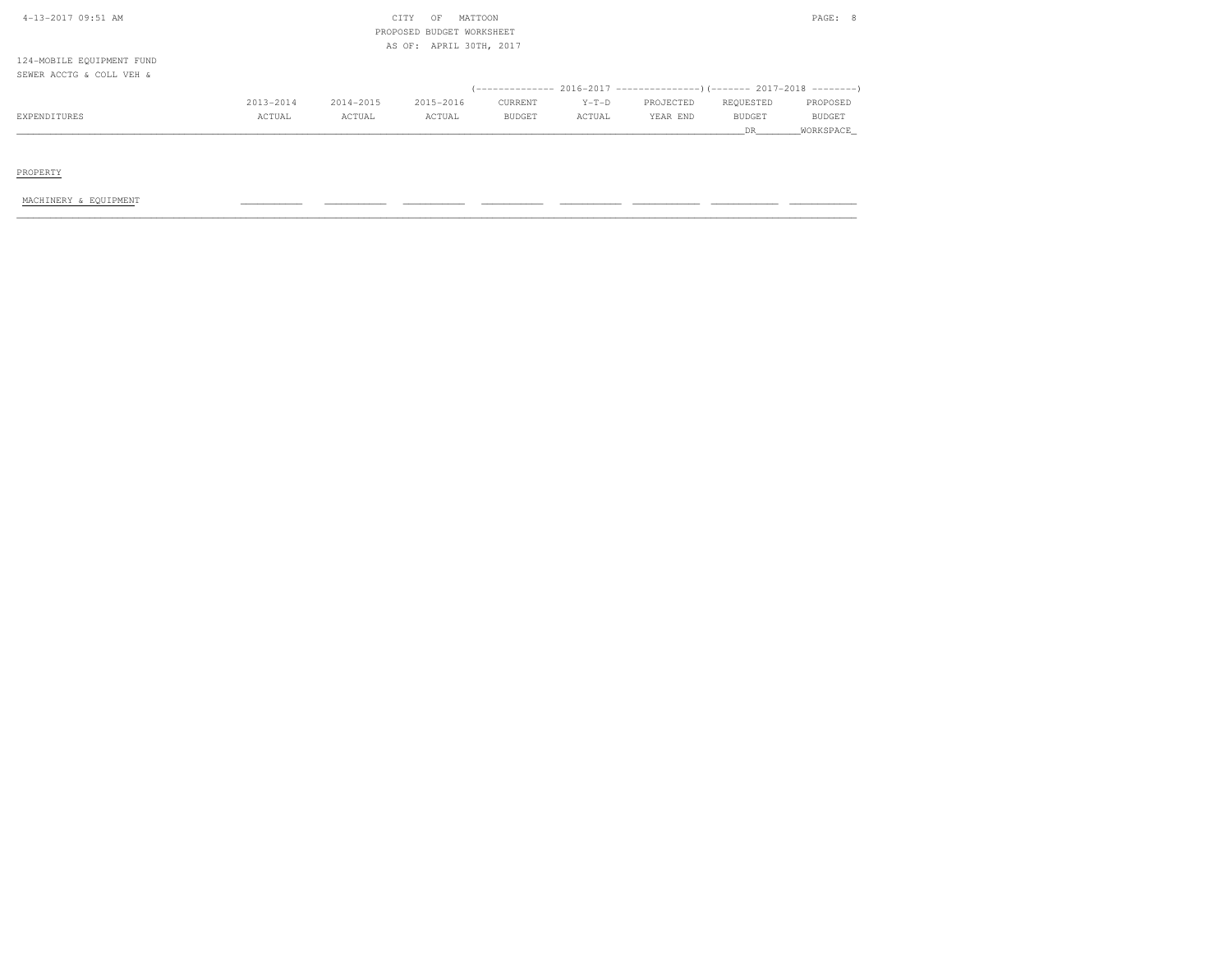| 4-13-2017 09:51 AM                      |           |           | MATTOON<br>CITY<br>OF<br>PROPOSED BUDGET WORKSHEET |          |          |           |               | PAGE: 9    |
|-----------------------------------------|-----------|-----------|----------------------------------------------------|----------|----------|-----------|---------------|------------|
| 124-MOBILE EQUIPMENT FUND               |           |           | AS OF: APRIL 30TH, 2017                            |          |          |           |               |            |
| WATER TREATMENT VEH & MA                |           |           |                                                    |          |          |           |               |            |
|                                         |           |           |                                                    |          |          |           |               |            |
|                                         | 2013-2014 | 2014-2015 | 2015-2016                                          | CURRENT  | $Y-T-D$  | PROJECTED | REQUESTED     | PROPOSED   |
| EXPENDITURES                            | ACTUAL    | ACTUAL    | ACTUAL                                             | BUDGET   | ACTUAL   | YEAR END  | <b>BUDGET</b> | BUDGET     |
|                                         |           |           |                                                    |          |          |           | DR.           | WORKSPACE_ |
| PROPERTY<br>MACHINERY & EQUIPMENT       |           |           |                                                    |          |          |           |               |            |
| 124-5353-741 WATER TRTMT PLANT MACH & E | 2,644     | $\circ$   | $\circ$                                            | $\circ$  | $\circ$  | $\circ$   |               |            |
| TOTAL MACHINERY & EQUIPMENT             | 2,644     | $\circ$   | $\circ$                                            | $\Omega$ | $\Omega$ | $\Omega$  | $\cap$        |            |
| TOTAL PROPERTY                          | 2,644     | $\circ$   | $\circ$                                            | $\circ$  | $\circ$  | $\circ$   | $\circ$       |            |
| TOTAL WATER TREATMENT VEH & MA          | 2,644     | $\circ$   | $\circ$                                            | $\circ$  | $\circ$  | $\circ$   | $\Omega$      |            |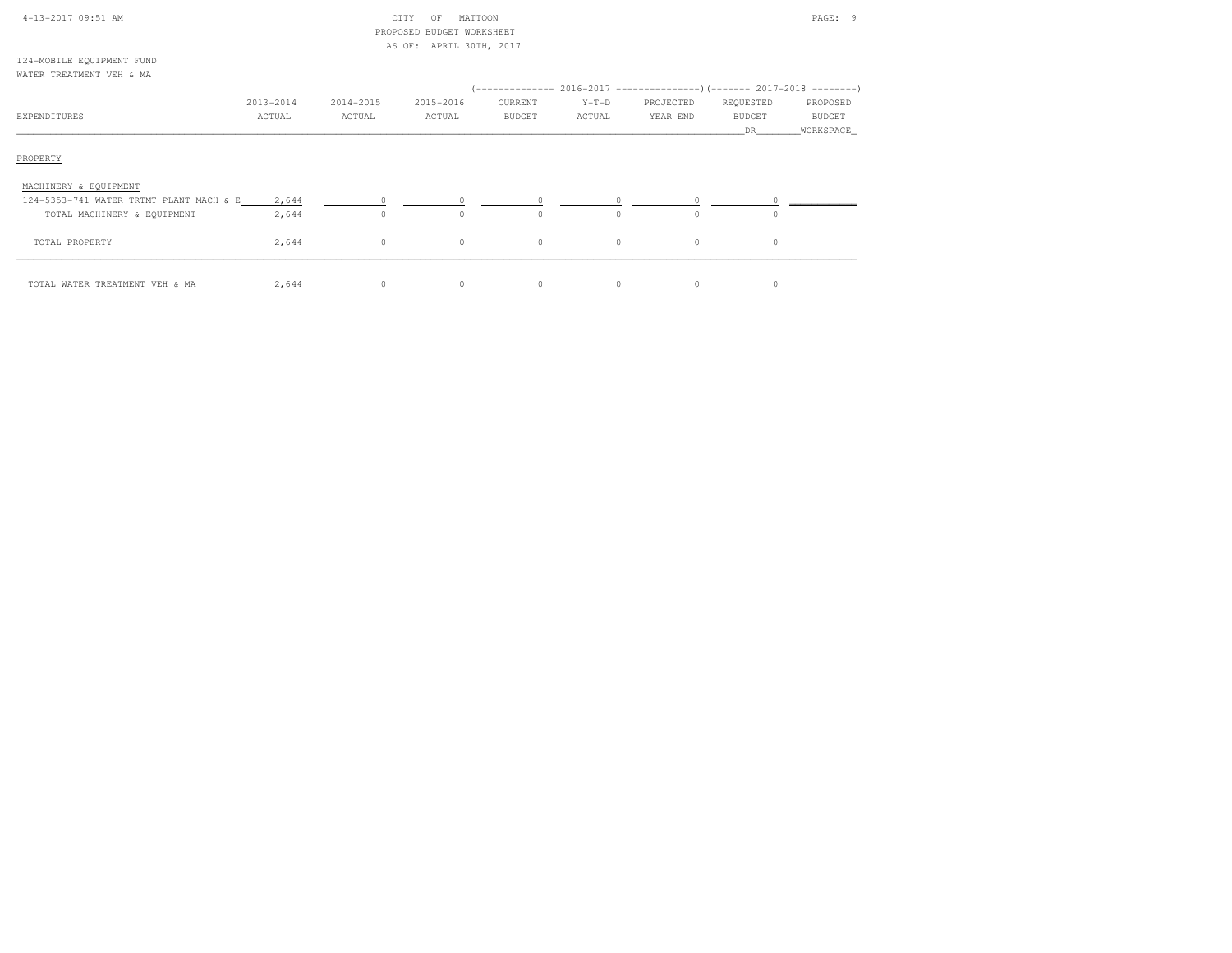| 4-13-2017 09:51 AM                                 |           |           | CITY<br>MATTOON<br>OF<br>PROPOSED BUDGET WORKSHEET |               |         |           |               | PAGE: 10      |
|----------------------------------------------------|-----------|-----------|----------------------------------------------------|---------------|---------|-----------|---------------|---------------|
|                                                    |           |           | AS OF: APRIL 30TH, 2017                            |               |         |           |               |               |
| 124-MOBILE EQUIPMENT FUND<br>WATER DIST VEH & MACH |           |           |                                                    |               |         |           |               |               |
|                                                    |           |           |                                                    |               |         |           |               |               |
|                                                    | 2013-2014 | 2014-2015 | 2015-2016                                          | CURRENT       | $Y-T-D$ | PROJECTED | REQUESTED     | PROPOSED      |
| EXPENDITURES                                       | ACTUAL    | ACTUAL    | ACTUAL                                             | <b>BUDGET</b> | ACTUAL  | YEAR END  | <b>BUDGET</b> | <b>BUDGET</b> |
|                                                    |           |           |                                                    |               |         |           | DR.           | WORKSPACE_    |
| PROPERTY                                           |           |           |                                                    |               |         |           |               |               |
| MACHINERY & EQUIPMENT                              |           |           |                                                    |               |         |           |               |               |
| 124-5354-742 WATER DIST VEHICLES                   |           | $\Omega$  |                                                    | 142,000       | 144,459 | 144,459   | 61,000        |               |
| TOTAL MACHINERY & EQUIPMENT                        | $\Omega$  | $\circ$   | $\Omega$                                           | 142,000       | 144,459 | 144,459   | 61,000        |               |
| TOTAL PROPERTY                                     | $\circ$   | 0         | $\circ$                                            | 142,000       | 144,459 | 144,459   | 61,000        |               |

\_\_\_\_\_\_\_\_\_\_\_\_\_\_\_\_\_\_\_\_\_\_\_\_\_\_\_\_\_\_\_\_\_\_\_\_\_\_\_\_\_\_\_\_\_\_\_\_\_\_\_\_\_\_\_\_\_\_\_\_\_\_\_\_\_\_\_\_\_\_\_\_\_\_\_\_\_\_\_\_\_\_\_\_\_\_\_\_\_\_\_\_\_\_\_\_\_\_\_\_\_\_\_\_\_\_\_\_\_\_\_\_\_\_\_\_\_\_\_\_\_\_\_\_\_\_\_\_\_\_\_\_\_\_\_\_\_\_\_\_\_\_\_\_\_\_\_\_\_\_ TOTAL WATER DIST VEH & MACH 0 0 0 142,000 144,459 144,459 61,000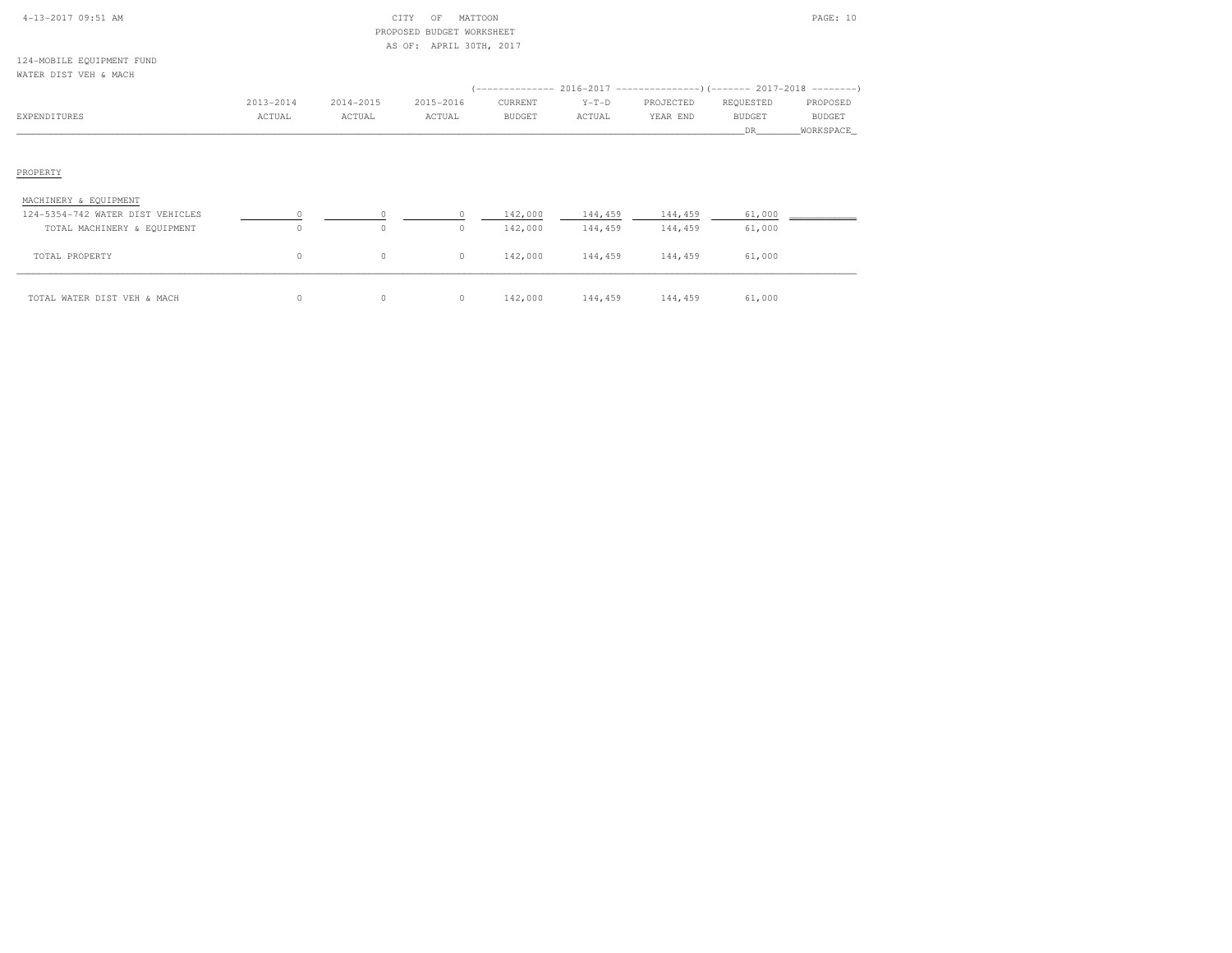| EXPENDITURES              | ACTUAL    | ACTUAL    | ACTUAL                    | <b>BUDGET</b>           | ACTUAL  | YEAR END  | <b>BUDGET</b> | <b>BUDGET</b> |
|---------------------------|-----------|-----------|---------------------------|-------------------------|---------|-----------|---------------|---------------|
|                           | 2013-2014 | 2014-2015 | 2015-2016                 | CURRENT                 | $Y-T-D$ | PROJECTED | REOUESTED     | PROPOSED      |
|                           |           |           |                           |                         |         |           |               |               |
| WATER ACCTG & COLL VEH &  |           |           |                           |                         |         |           |               |               |
| 124-MOBILE EQUIPMENT FUND |           |           |                           |                         |         |           |               |               |
|                           |           |           |                           | AS OF: APRIL 30TH, 2017 |         |           |               |               |
|                           |           |           | PROPOSED BUDGET WORKSHEET |                         |         |           |               |               |
| 4-13-2017 09:51 AM        |           |           | CITY<br>OF                | MATTOON                 |         |           |               | PAGE: 11      |
|                           |           |           |                           |                         |         |           |               |               |

\_\_\_\_\_\_\_\_\_\_\_\_\_\_\_\_\_\_\_\_\_\_\_\_\_\_\_\_\_\_\_\_\_\_\_\_\_\_\_\_\_\_\_\_\_\_\_\_\_\_\_\_\_\_\_\_\_\_\_\_\_\_\_\_\_\_\_\_\_\_\_\_\_\_\_\_\_\_\_\_\_\_\_\_\_\_\_\_\_\_\_\_\_\_\_\_\_\_\_\_\_\_\_\_\_\_\_\_\_\_\_\_\_\_\_\_\_\_\_\_\_\_\_\_\_\_\_\_\_\_DR\_\_\_\_\_\_\_\_WORKSPACE\_

PROPERTY

MACHINERY & EQUIPMENT \_\_\_\_\_\_\_\_\_\_\_ \_\_\_\_\_\_\_\_\_\_\_ \_\_\_\_\_\_\_\_\_\_\_ \_\_\_\_\_\_\_\_\_\_\_ \_\_\_\_\_\_\_\_\_\_\_ \_\_\_\_\_\_\_\_\_\_\_\_ \_\_\_\_\_\_\_\_\_\_\_\_ \_\_\_\_\_\_\_\_\_\_\_\_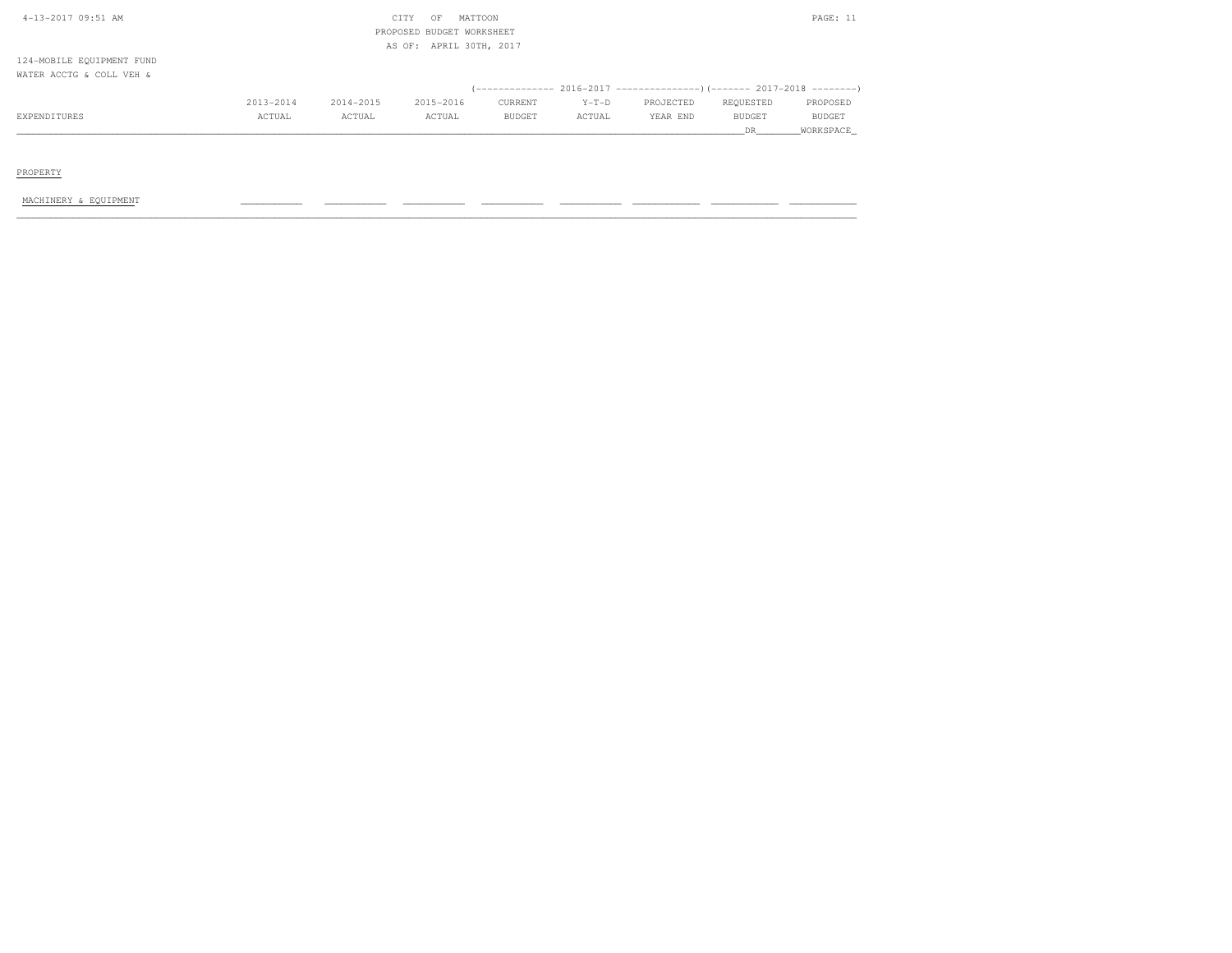| 4-13-2017 09:51 AM                      |           |           | CITY<br>MATTOON<br>OF     |         |         |           |               | PAGE: 12   |
|-----------------------------------------|-----------|-----------|---------------------------|---------|---------|-----------|---------------|------------|
|                                         |           |           | PROPOSED BUDGET WORKSHEET |         |         |           |               |            |
|                                         |           |           | AS OF: APRIL 30TH, 2017   |         |         |           |               |            |
| 124-MOBILE EQUIPMENT FUND               |           |           |                           |         |         |           |               |            |
| PARKS VEH & MACH                        |           |           |                           |         |         |           |               |            |
|                                         |           |           |                           |         |         |           |               |            |
|                                         | 2013-2014 | 2014-2015 | 2015-2016                 | CURRENT | $Y-T-D$ | PROJECTED | REQUESTED     | PROPOSED   |
| <b>EXPENDITURES</b>                     | ACTUAL    | ACTUAL    | ACTUAL                    | BUDGET  | ACTUAL  | YEAR END  | <b>BUDGET</b> | BUDGET     |
|                                         |           |           |                           |         |         |           | DR            | WORKSPACE_ |
| PROPERTY<br>MACHINERY & EQUIPMENT       |           |           |                           |         |         |           |               |            |
| 124-5511-741 PARKS MACHINERY & EQUIPMEN | $\circ$   | $\circ$   | 13,919                    | $\circ$ | $\circ$ | $\circ$   | $\Omega$      |            |
| 124-5511-742 PARK VEHICLES              |           |           | $\circ$                   |         |         |           | 24,000        |            |
| TOTAL MACHINERY & EQUIPMENT             | $\circ$   | $\circ$   | 13,919                    | $\circ$ | $\circ$ | $\circ$   | 24,000        |            |
| TOTAL PROPERTY                          | $\circ$   | $\circ$   | 13,919                    | $\circ$ | $\circ$ | $\circ$   | 24,000        |            |
| TOTAL PARKS VEH & MACH                  | $\circ$   | $\circ$   | 13,919                    | $\circ$ | $\circ$ | $\circ$   | 24,000        |            |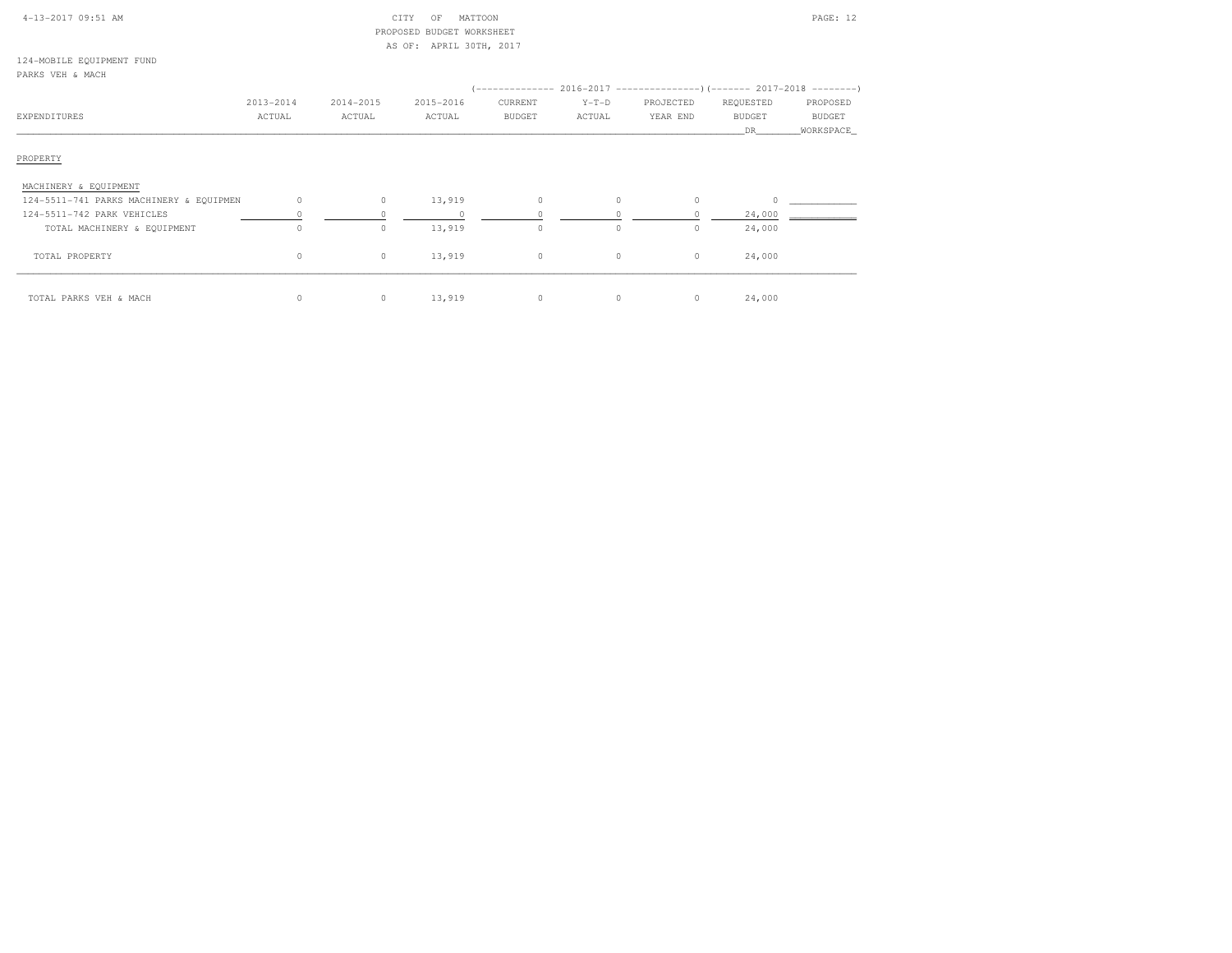| $4 - 13 - 2017$ 09:51 AM |  |
|--------------------------|--|

# $\begin{array}{ccc} \text{CITY} & \text{OF} & \text{MATION} \end{array}$  PROPOSED BUDGET WORKSHEETAS OF: APRIL 30TH, 2017

124-MOBILE EQUIPMENT FUNDLAKES VEH & MACH

| LAKES VEH & MACH                                    |                     |                     |                     |                          |                     |                                                                                                     |                                   |                                         |
|-----------------------------------------------------|---------------------|---------------------|---------------------|--------------------------|---------------------|-----------------------------------------------------------------------------------------------------|-----------------------------------|-----------------------------------------|
| EXPENDITURES                                        | 2013-2014<br>ACTUAL | 2014-2015<br>ACTUAL | 2015-2016<br>ACTUAL | CURRENT<br><b>BUDGET</b> | $Y-T-D$<br>ACTUAL   | (-------------- 2016-2017 -----------------) (------- 2017-2018 ---------)<br>PROJECTED<br>YEAR END | REQUESTED<br><b>BUDGET</b><br>DR. | PROPOSED<br><b>BUDGET</b><br>WORKSPACE_ |
| PROPERTY                                            |                     |                     |                     |                          |                     |                                                                                                     |                                   |                                         |
| MACHINERY & EQUIPMENT<br>124-5512-742 LAKE VEHICLES | 18,054              | $\circ$             | 16,946              | $\circ$                  | $\circ$             | $\circ$                                                                                             |                                   |                                         |
| TOTAL MACHINERY & EQUIPMENT<br>TOTAL PROPERTY       | 18,054<br>18,054    | $\circ$<br>$\circ$  | 16,946<br>16,946    | $\circ$<br>$\circ$       | $\Omega$<br>$\circ$ | $\circ$<br>$\circ$                                                                                  | $\Omega$<br>$\circ$               |                                         |
| TOTAL LAKES VEH & MACH                              | 18,054              | $\circ$             | 16,946              | $\circ$                  | $\circ$             | $\circ$                                                                                             | 0                                 |                                         |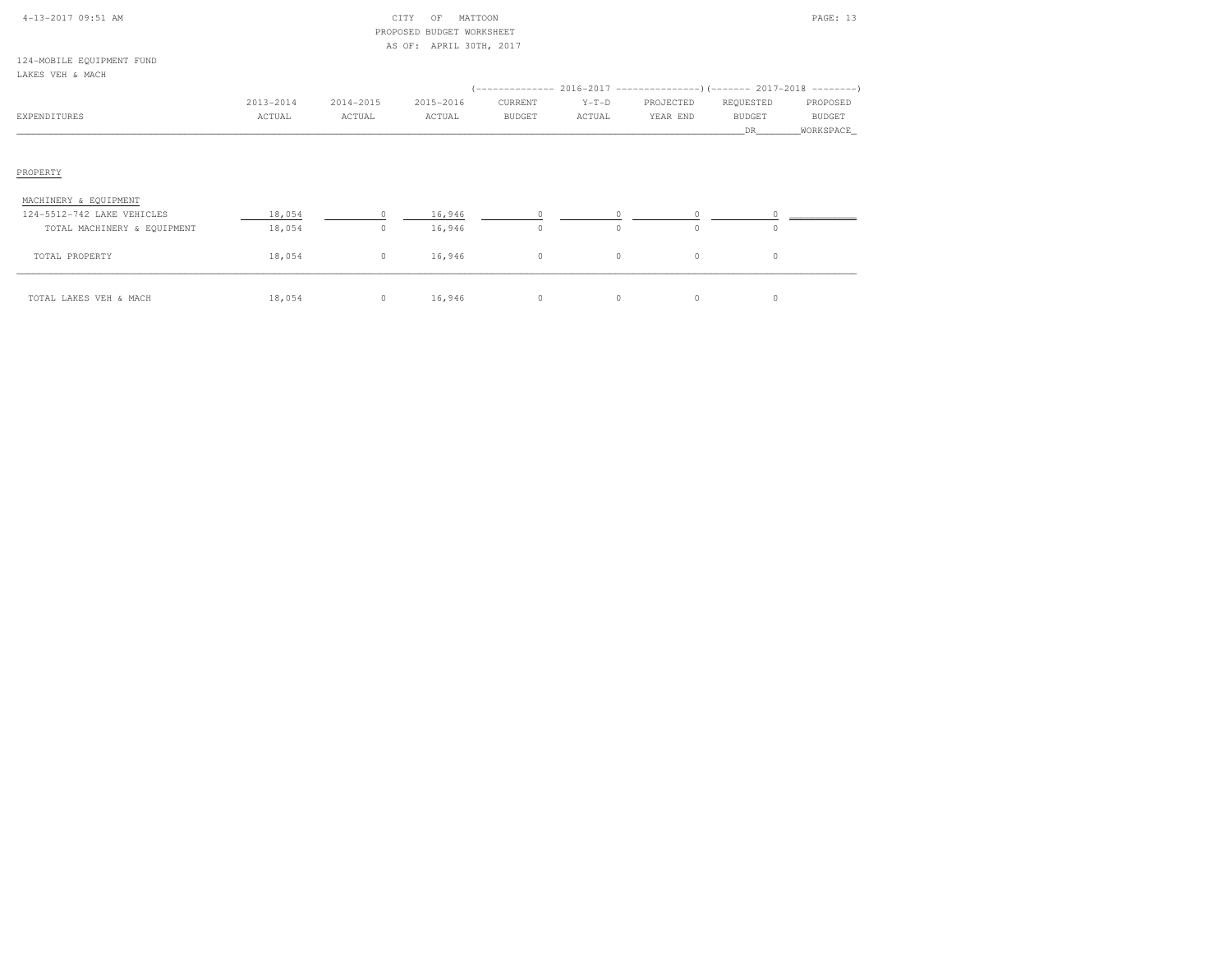|  | $4-13-2017$ 09:51 AM |  |
|--|----------------------|--|

#### $\begin{array}{ccc} \text{CITY} & \text{OF} & \text{MATTOON} \end{array}$  PROPOSED BUDGET WORKSHEETAS OF: APRIL 30TH, 2017

124-MOBILE EQUIPMENT FUNDCEMETERY VEH & MACH

| <b>EXPENDITURES</b>                     | $2013 - 2014$<br>ACTUAL | 2014-2015<br>ACTUAL     | 2015-2016<br>ACTUAL | CURRENT<br><b>BUDGET</b> | $Y-T-D$<br>ACTUAL | PROJECTED<br>YEAR END                | REQUESTED<br><b>BUDGET</b><br>DR 1 | PROPOSED<br><b>BUDGET</b><br>WORKSPACE |
|-----------------------------------------|-------------------------|-------------------------|---------------------|--------------------------|-------------------|--------------------------------------|------------------------------------|----------------------------------------|
| PROPERTY                                |                         |                         |                     |                          |                   |                                      |                                    |                                        |
| MACHINERY & EQUIPMENT                   |                         |                         |                     |                          |                   |                                      |                                    |                                        |
| 124-5570-741 CEMETERY MACHINERY & EQUIP | 9,989                   | $\circ$                 | 14,870              | $\circ$                  | $\circ$           | $\circ$                              | 0                                  |                                        |
| TOTAL MACHINERY & EQUIPMENT             | 9,989                   | $\circ$                 | 14,870              | $\circ$                  | $\Omega$          | $\cap$                               | $\Omega$                           |                                        |
| TOTAL PROPERTY                          | 9,989                   | $\circ$                 | 14,870              | $\circ$                  | $\circ$           | $\circ$                              | $\circ$                            |                                        |
| TOTAL CEMETERY VEH & MACH               | 9,989                   | $\circ$                 | 14,870              | $\circ$                  | $\circ$           | $\circ$                              | $\circ$                            |                                        |
| TOTAL EXPENDITURES                      | 208,311                 | 199,230                 | 267,137             | 531,170                  | 1,056,944         | 1,056,944                            | 403,952                            |                                        |
| REVENUE OVER/(UNDER) EXPENDITURES       | $\sqrt{2}$              | 208, 311) ( 199, 230) ( | $267, 137$ ) (      |                          |                   | 531,170) ( 1,056,944) ( 1,056,944) ( | 403,952)                           |                                        |
| OTHER FINANCING SOURCES                 |                         |                         |                     |                          |                   |                                      |                                    |                                        |
| 124-4901-021 TRFR FROM GEN FUND         | 265,329                 | 408,170                 | 332,858             | 237,652                  | 237,652           | 237,652                              | 174,941                            |                                        |
| 124-4911-021 TRFR FROM WATER FUND       | 105,500                 | 121,700                 | 107,000             | $\sim$ 0                 | $\bigcirc$        | $\circ$                              | 72,000                             |                                        |
| 124-4912-021 TRFR FROM SEWER FUND       | 87,000                  | 116,400                 | 107,000             | 45,000                   | 45,000            | 45,000                               | 61,000                             |                                        |
| TOTAL OTHER FINANCING SOURCES           | 457,829                 | 646,270                 | 546,858             | 282,652                  | 282,652           | 282,652                              | 307,941                            |                                        |
| TOTAL OTHER FINANCING SOURCES (USES)    | 457,829                 | 646,270                 | 546,858             | 282,652                  | 282,652           | 282,652                              | 307,941                            |                                        |

(UNDER) EXPENDITURES & OTHER (USES) 249,518 447,040 279,721 ( 248,518) ( 774,292) ( 774,292) ( 96,011)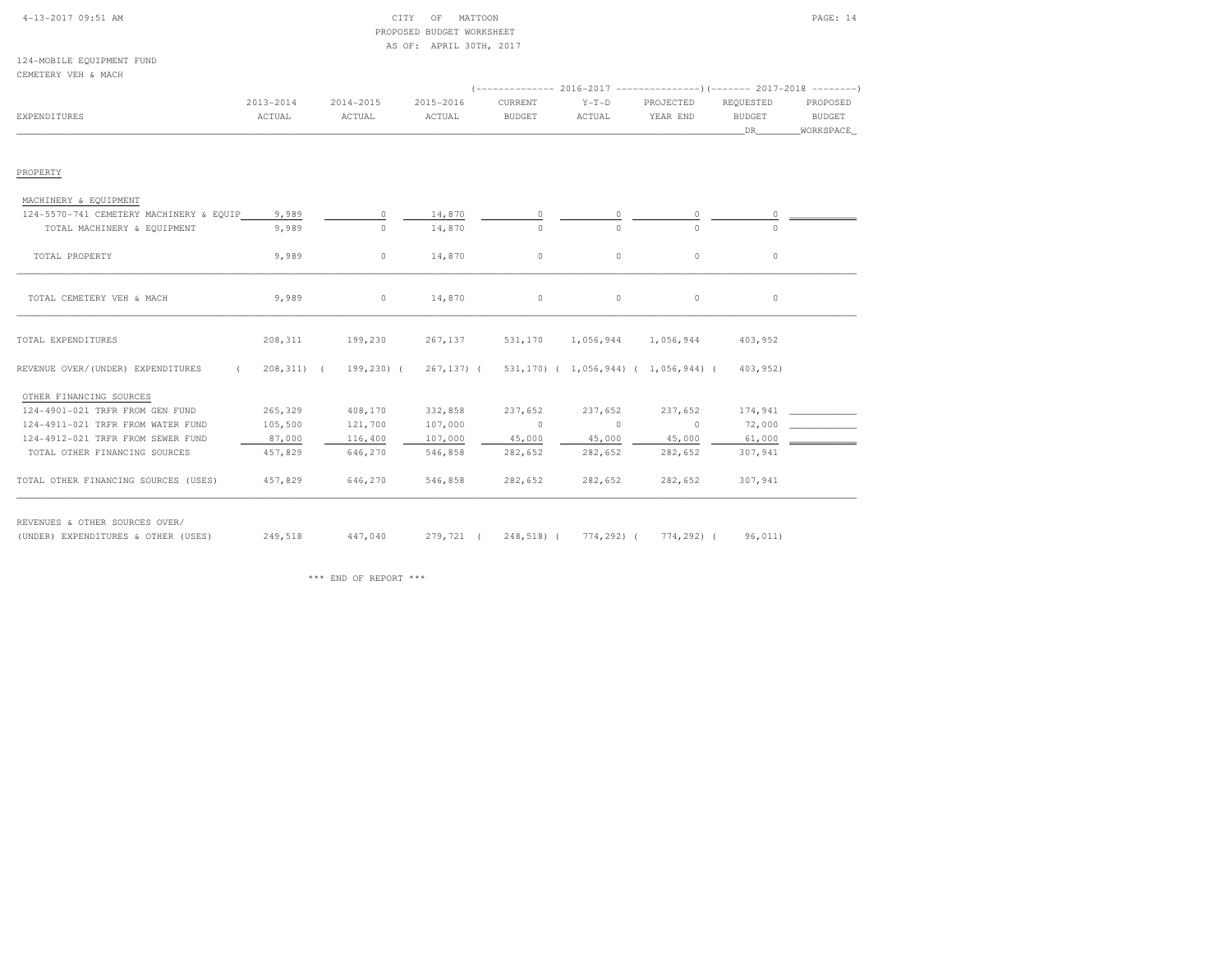| 4-13-2017 09:51 AM                      |           |           | MATTOON<br>CITY<br>OF     |               |         |           |               | PAGE: 1       |
|-----------------------------------------|-----------|-----------|---------------------------|---------------|---------|-----------|---------------|---------------|
|                                         |           |           | PROPOSED BUDGET WORKSHEET |               |         |           |               |               |
| 125-INSURANCE & TORT JDGMNT             |           |           | AS OF: APRIL 30TH, 2017   |               |         |           |               |               |
|                                         |           |           |                           |               |         |           |               |               |
|                                         |           |           |                           |               |         |           |               |               |
|                                         | 2013-2014 | 2014-2015 | 2015-2016                 | CURRENT       | $Y-T-D$ | PROJECTED | REQUESTED     | PROPOSED      |
| <b>REVENUES</b>                         | ACTUAL    | ACTUAL    | ACTUAL                    | <b>BUDGET</b> | ACTUAL  | YEAR END  | <b>BUDGET</b> | <b>BUDGET</b> |
|                                         |           |           |                           |               |         |           | <b>DR</b>     | WORKSPACE     |
| TAXES                                   |           |           |                           |               |         |           |               |               |
| UNLIMITED RATE PROP TAX                 |           |           |                           |               |         |           |               |               |
| INVESTMENT EARNINGS                     |           |           |                           |               |         |           |               |               |
| INTEREST EARNINGS                       |           |           |                           |               |         |           |               |               |
| CONTRIB & OTHER MISC REV                |           |           |                           |               |         |           |               |               |
| CONTRIBUTIONS & MISC REV                |           |           |                           |               |         |           |               |               |
| 125-4807-010 MISC. FINANCE DEPT REVENUE | 94,096    | 141,380   | 61,719                    | 154,281       | 240,198 | 139,332   | 121,078       |               |
| TOTAL CONTRIBUTIONS & MISC REV          | 94,096    | 141,380   | 61,719                    | 154,281       | 240,198 | 139,332   | 121,078       |               |
| TOTAL CONTRIB & OTHER MISC REV          | 94,096    | 141,380   | 61,719                    | 154,281       | 240,198 | 139,332   | 121,078       |               |
|                                         |           |           |                           |               |         |           |               |               |

TOTAL REVENUES 94,096 141,380 61,719 154,281 240,198 139,332 121,078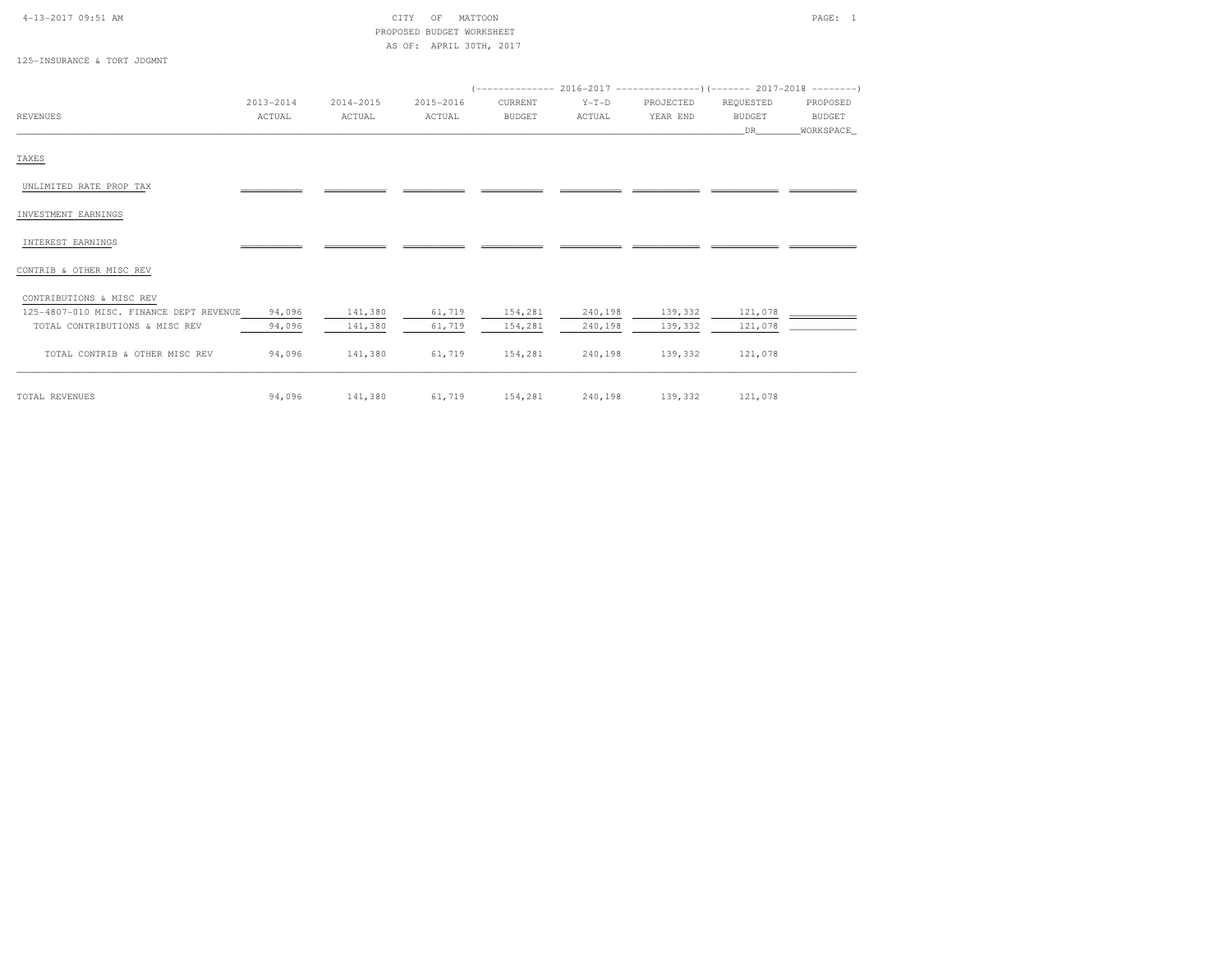| $4-13-2017$ 09:51 AM |  |  |
|----------------------|--|--|
|                      |  |  |

# CITY OF MATTOON PAGE: 2 PROPOSED BUDGET WORKSHEETAS OF: APRIL 30TH, 2017

125-INSURANCE & TORT JDGMNTFINANCIAL ADMINISTRATION

| FINANCIAL ADMINISIKAIION                                          |                         |                     |                     |                          |                   |                       |                                   |                                                                      |
|-------------------------------------------------------------------|-------------------------|---------------------|---------------------|--------------------------|-------------------|-----------------------|-----------------------------------|----------------------------------------------------------------------|
| EXPENDITURES                                                      | $2013 - 2014$<br>ACTUAL | 2014-2015<br>ACTUAL | 2015-2016<br>ACTUAL | CURRENT<br><b>BUDGET</b> | $Y-T-D$<br>ACTUAL | PROJECTED<br>YEAR END | REQUESTED<br><b>BUDGET</b><br>DR_ | $\cdots - - - - - - - - -$<br>PROPOSED<br><b>BUDGET</b><br>WORKSPACE |
| EMPLOYEE BENEFITS                                                 |                         |                     |                     |                          |                   |                       |                                   |                                                                      |
|                                                                   |                         |                     |                     |                          |                   |                       |                                   |                                                                      |
| UNEMPLOYMNT COMPENSATION                                          |                         |                     |                     |                          |                   |                       |                                   |                                                                      |
| 125-5150-240 UNEMPLOYMENT COMP.<br>TOTAL UNEMPLOYMNT COMPENSATION | 56,512<br>56,512        | 40,283<br>40,283    | 32,998<br>32,998    | 32,782<br>32,782         | 17,085<br>17,085  | 32,803<br>32,803      | 34,663<br>34,663                  |                                                                      |
| WORKER'S COMPENSATION                                             |                         |                     |                     |                          |                   |                       |                                   |                                                                      |
| 125-5150-250 WORKERS' COMPENSATION                                | 504,965                 | 456,924             | 475,512             | 549,012                  | 647,746           | 593,595               | 670,169                           |                                                                      |
| TOTAL WORKER'S COMPENSATION                                       | 504,965                 | 456,924             | 475,512             | 549,012                  | 647,746           | 593,595               | 670,169                           |                                                                      |
| TOTAL EMPLOYEE BENEFITS                                           | 561, 477                | 497,207             | 508,510             | 581,794                  | 664,831           | 626,398               | 704,832                           |                                                                      |
| OTHER PURCHASED SERVICES                                          |                         |                     |                     |                          |                   |                       |                                   |                                                                      |
| PROFESSIONAL SERVICES                                             |                         |                     |                     |                          |                   |                       |                                   |                                                                      |
| 125-5150-519 OTHER PROFESSIONAL SERVICE                           | 36,323                  | 105,382             | 57,444              | 102,500                  | 25,505            | 36,001                | 60,200                            |                                                                      |
| TOTAL PROFESSIONAL SERVICES                                       | 36,323                  | 105,382             | 57,444              | 102,500                  | 25,505            | 36,001                | 60,200                            |                                                                      |
| INSURANCE                                                         |                         |                     |                     |                          |                   |                       |                                   |                                                                      |
| 125-5150-523 PROPERTY & CASUALTY INSURA                           | 224,537                 | 215,941             | 222,103             | 226,130                  | 367,941           | 229,534               | 237,268                           |                                                                      |
| 125-5150-527 SELF INSURED RETENTION/DE(                           | 27,591)                 | 22,552              | 32,038              | 20,000                   | 23,994            | 33,326                | 5,000                             |                                                                      |
| TOTAL INSURANCE                                                   | 196,946                 | 238,493             | 254,141             | 246,130                  | 391,935           | 262,860               | 242,268                           |                                                                      |
| COMMUNICATION                                                     |                         |                     |                     |                          |                   |                       |                                   |                                                                      |
| TOTAL OTHER PURCHASED SERVICES                                    | 233,269                 | 343,875             | 311,585             | 348,630                  | 417,439           | 298,861               | 302,468                           |                                                                      |
| TOTAL FINANCIAL ADMINISTRATION                                    | 794,746                 | 841,082             | 820,096             | 930, 424                 | 1,082,270         | 925,259               | 1,007,300                         |                                                                      |
| TOTAL EXPENDITURES                                                | 794,746                 | 841,082             | 820,096             | 930, 424                 | 1,082,270         | 925,259               | 1,007,300                         |                                                                      |
| REVENUE OVER/(UNDER) EXPENDITURES                                 | 700, 650<br>$\sqrt{ }$  | 699,702) (          | 758,376) (          | $776, 143)$ (            | 842,073) (        | 785,927) (            | 886,222)                          |                                                                      |
| OTHER FINANCING SOURCES                                           |                         |                     |                     |                          |                   |                       |                                   |                                                                      |
| 125-4901-021 INTERFUND CHG - GENERAL FU                           | 490,463                 | 501,363             | 555,623             | 571,875                  | 571,878           | 571,878               | 658,589                           |                                                                      |
| 125-4903-021 INTERFUND CHG - HOTEL TAX                            | 1,170                   | 1,271               | 1,006               | 1,035                    | 1,035             | 1,035                 | 1,054                             |                                                                      |
| 125-4911-021 INTERFUND CHG - WATER FUND                           | 75,980                  | 73,914              | 72,869              | 72,300                   | 72,298            | 72,298                | 81,466                            |                                                                      |
| 125-4912-021 INTERFUND CHG - SEWER FUND                           | 121,144                 | 113,719             | 117,888             | 120,267                  | 120,268           | 120,268               | 133,981                           |                                                                      |
| 125-4917-021 INTERFUND CHG - LIBRARY FU                           | 11,893                  | 9,435               | 10,990              | 10,666                   | 10,219            | 11,150                | 11,132                            |                                                                      |
| TOTAL OTHER FINANCING SOURCES                                     | 700,650                 | 699,702             | 758,376             | 776,143                  | 775,698           | 776,629               | 886,222                           |                                                                      |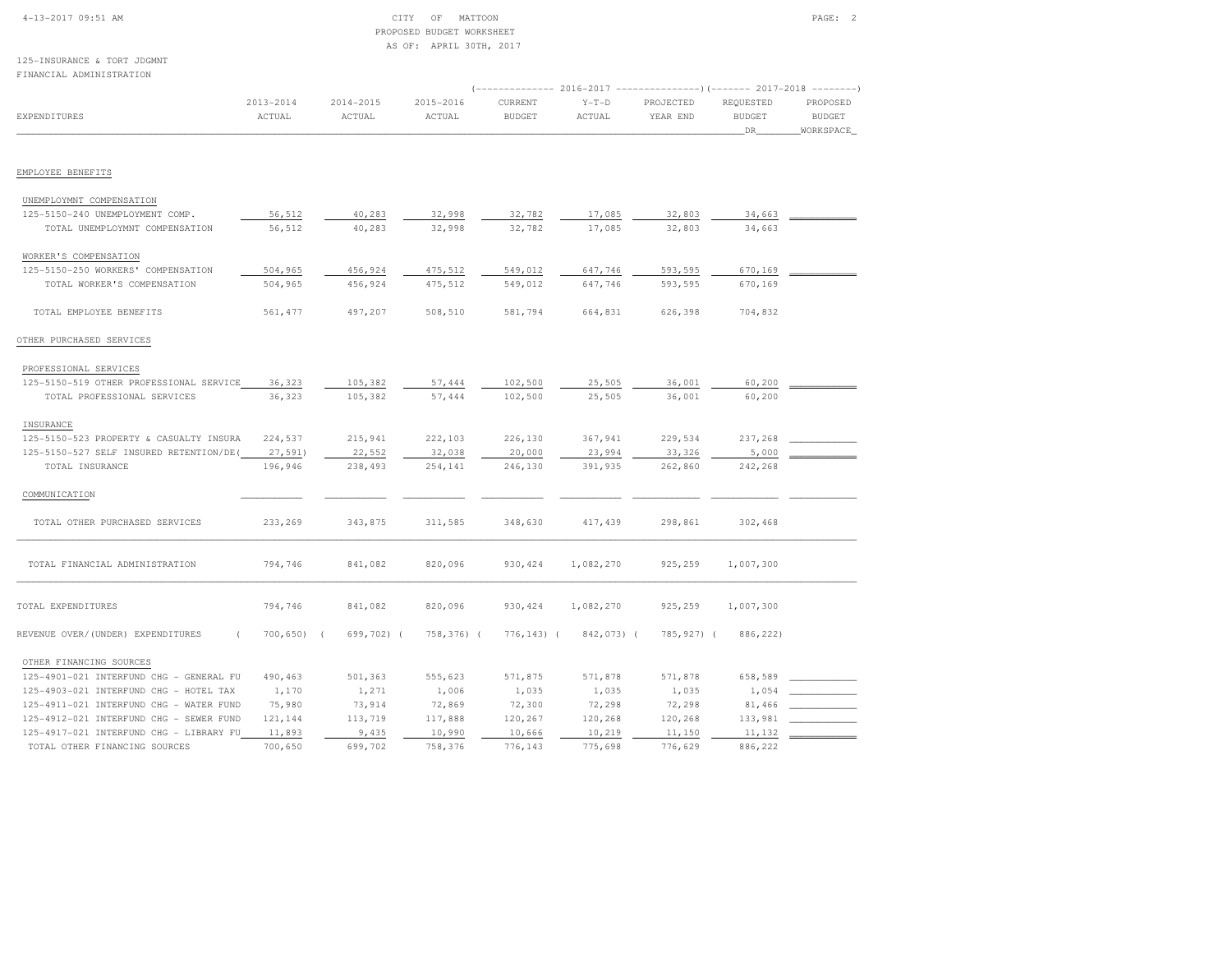| 4-13-2017 09:51 AM                   |           |           | CITY<br>MATTOON<br>OF     |         |         |                                                                       |           | PAGE: 3   |
|--------------------------------------|-----------|-----------|---------------------------|---------|---------|-----------------------------------------------------------------------|-----------|-----------|
|                                      |           |           | PROPOSED BUDGET WORKSHEET |         |         |                                                                       |           |           |
|                                      |           |           | AS OF: APRIL 30TH, 2017   |         |         |                                                                       |           |           |
| 125-INSURANCE & TORT JDGMNT          |           |           |                           |         |         |                                                                       |           |           |
| FINANCIAL ADMINISTRATION             |           |           |                           |         |         |                                                                       |           |           |
|                                      |           |           |                           |         |         | (-------------- 2016-2017 --------------------- 2017-2018 --------- ) |           |           |
|                                      | 2013-2014 | 2014-2015 | 2015-2016                 | CURRENT | $Y-T-D$ | PROJECTED                                                             | REQUESTED | PROPOSED  |
| EXPENDITURES                         | ACTUAL    | ACTUAL    | ACTUAL                    | BUDGET  | ACTUAL  | YEAR END                                                              | BUDGET    | BUDGET    |
|                                      |           |           |                           |         |         |                                                                       | DR.       | WORKSPACE |
| OTHER FINANCING (USES)               |           |           |                           |         |         |                                                                       |           |           |
| TOTAL OTHER FINANCING SOURCES (USES) | 700,650   | 699,702   | 758,376                   | 776,143 | 775,698 | 776,629                                                               | 886,222   |           |
|                                      |           |           |                           |         |         |                                                                       |           |           |

REVENUES & OTHER SOURCES OVER/

(UNDER) EXPENDITURES & OTHER (USES) 0 ( 0) 0 0 ( 66,375) ( 9,298) 0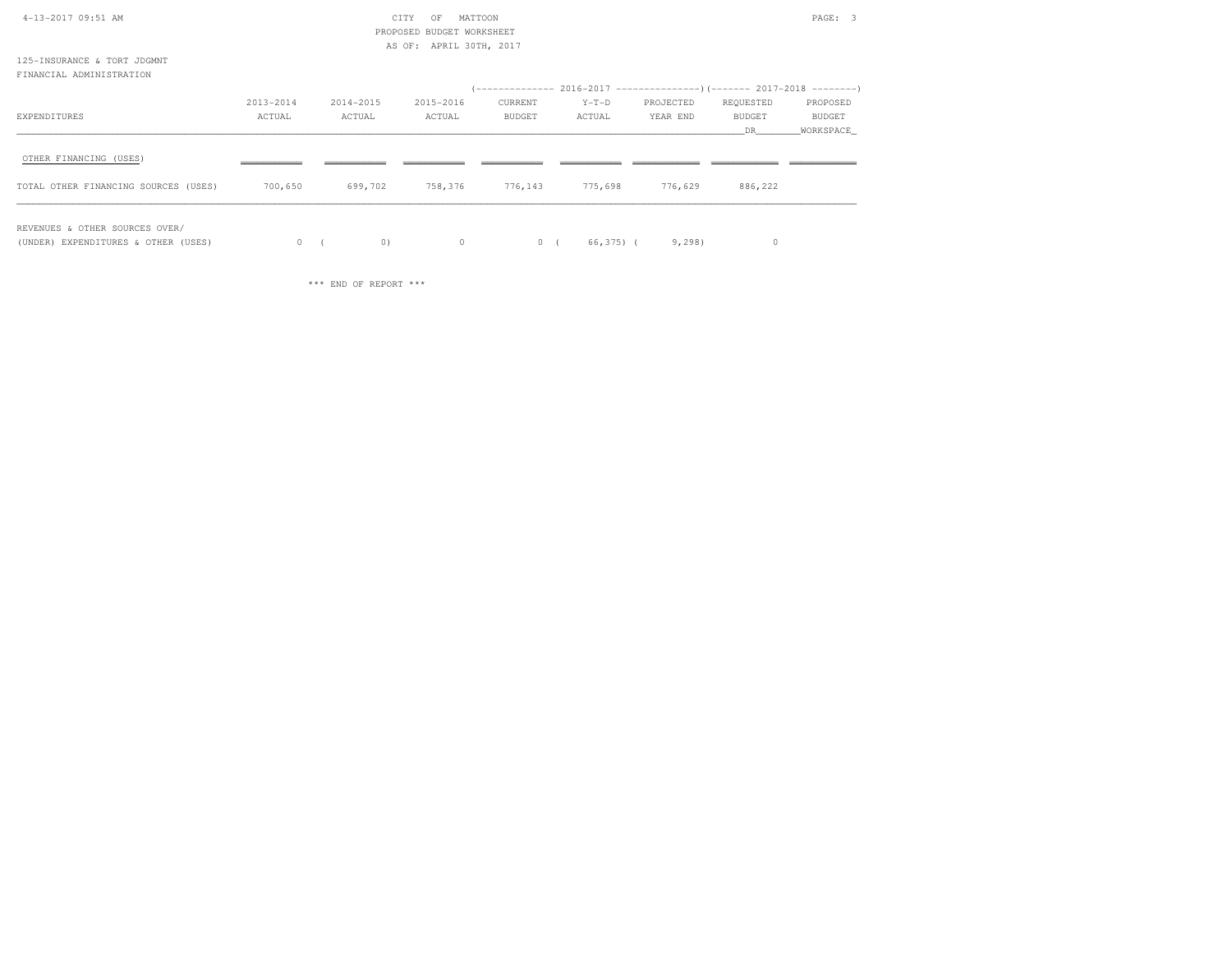| $4-13-2017$ 09:51 AM |  |  |  |  |
|----------------------|--|--|--|--|
|                      |  |  |  |  |

# CITY OF MATTOON PAGE: 1 PROPOSED BUDGET WORKSHEETAS OF: APRIL 30TH, 2017

127-REVOLVING LOAN FUND

|                                         | $2013 - 2014$ | 2014-2015 | 2015-2016     | CURRENT       | $Y-T-D$ | PROJECTED | REQUESTED     | PROPOSED      |
|-----------------------------------------|---------------|-----------|---------------|---------------|---------|-----------|---------------|---------------|
| REVENUES                                | ACTUAL        | ACTUAL    | ACTUAL        | <b>BUDGET</b> | ACTUAL  | YEAR END  | <b>BUDGET</b> | <b>BUDGET</b> |
|                                         |               |           |               |               |         |           | DR.           | WORKSPACE     |
|                                         |               |           |               |               |         |           |               |               |
| INVESTMENT EARNINGS                     |               |           |               |               |         |           |               |               |
| INTEREST EARNINGS                       |               |           |               |               |         |           |               |               |
| 127-4610-022 INTEREST EARNINGS          | 11,958        | 9,518     | 6,575         | 2,200         | 2,226   | 2,425     | 2,400         |               |
| TOTAL INTEREST EARNINGS                 | 11,958        | 9,518     | 6,575         | 2,200         | 2,226   | 2,425     | 2,400         |               |
| REVOLVING LOAN FUND                     |               |           |               |               |         |           |               |               |
| 127-4630-022 REVOLVING LOAN FUND REPAYM |               | $\circ$   | $\mathcal{O}$ | 28,861        | 36,458  | 40,863    | 28,861        |               |
| TOTAL REVOLVING LOAN FUND               | $\Omega$      | $\circ$   | $\circ$       | 28,861        | 36,458  | 40,863    | 28,861        |               |
| NET INCREASE (DECREASE)                 |               |           |               |               |         |           |               |               |
| RENTS & ROYALTIES                       |               |           |               |               |         |           |               |               |
| TOTAL INVESTMENT EARNINGS               | 11,958        | 9,518     | 6,575         | 31,061        | 38,684  | 43,288    | 31,261        |               |

TOTAL REVENUES 11,958 9,518 6,575 31,061 38,684 43,288 31,261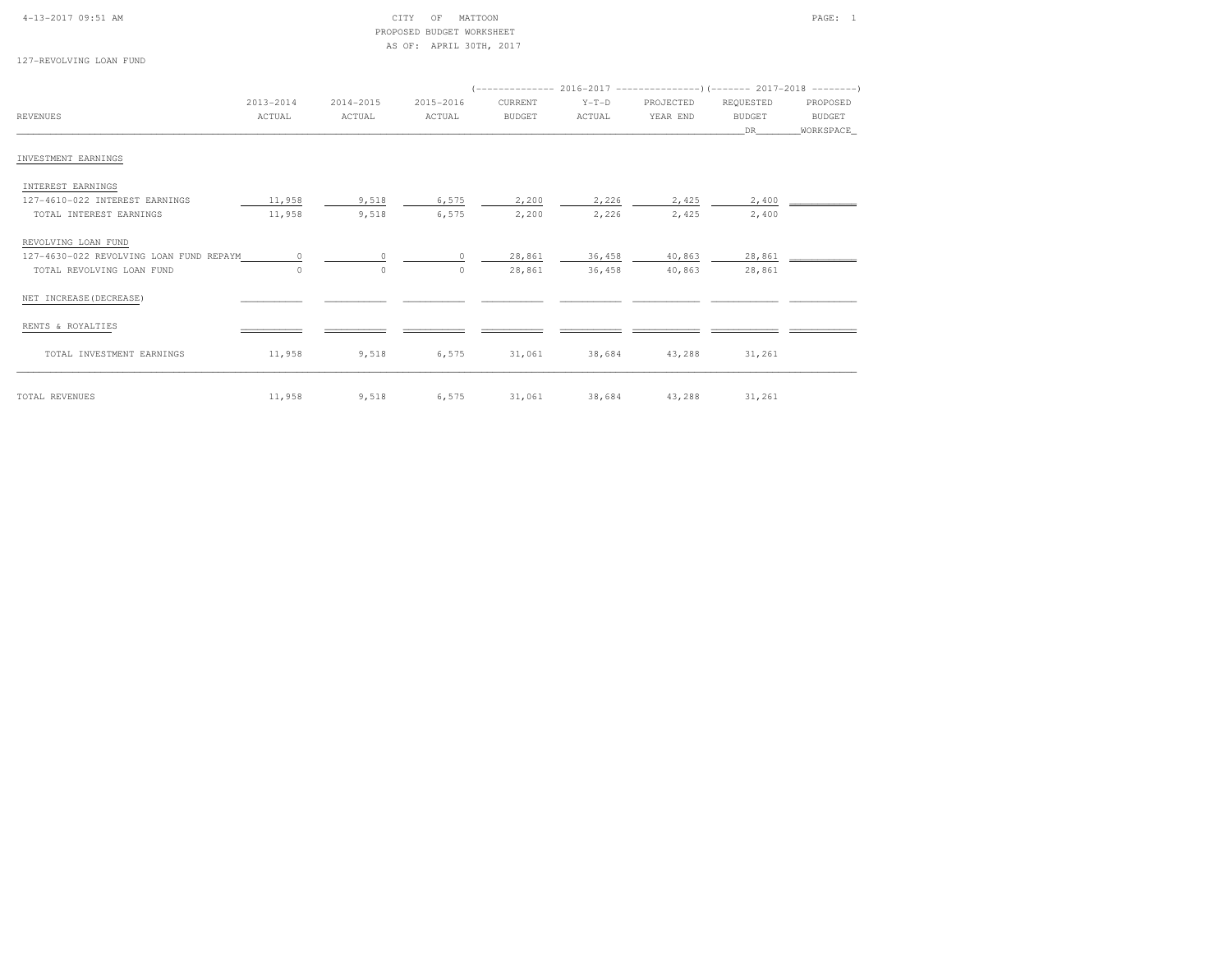| $4-13-2017$ 09:51 AM |  |
|----------------------|--|
|                      |  |

# 4-13-2017 OF MATTOON PAGE: 2 PROPOSED BUDGET WORKSHEETAS OF: APRIL 30TH, 2017

127-REVOLVING LOAN FUNDREVOLVING LOANS

|                                         |                         |    |                         |                         |                          | (------------- 2016-2017 ----------------) (------- 2017-2018 --------) |                       |                                    |                                        |
|-----------------------------------------|-------------------------|----|-------------------------|-------------------------|--------------------------|-------------------------------------------------------------------------|-----------------------|------------------------------------|----------------------------------------|
| <b>EXPENDITURES</b>                     | $2013 - 2014$<br>ACTUAL |    | $2014 - 2015$<br>ACTUAL | $2015 - 2016$<br>ACTUAL | CURRENT<br><b>BUDGET</b> | $Y-T-D$<br>ACTUAL                                                       | PROJECTED<br>YEAR END | REQUESTED<br><b>BUDGET</b><br>_DR_ | PROPOSED<br><b>BUDGET</b><br>WORKSPACE |
| OTHER PURCHASED SERVICES                |                         |    |                         |                         |                          |                                                                         |                       |                                    |                                        |
| PROFESSIONAL SERVICES                   |                         |    |                         |                         |                          |                                                                         |                       |                                    |                                        |
| 127-5652-513 AUDITING SERVICES          | 1,485                   |    | 1,485                   | 1,530                   | 1,575                    | 1,575                                                                   | 1,575                 | 1,675                              |                                        |
| 127-5652-519 OTHER PROFESSIONAL SERVICE | $\sim$ 0                |    | 24                      | 360                     | 2,500                    | 1,665                                                                   | 2,498                 | 2,500                              |                                        |
| TOTAL PROFESSIONAL SERVICES             | 1,485                   |    | 1,509                   | 1,890                   | 4,075                    | 3,240                                                                   | 4,073                 | 4,175                              |                                        |
| TOTAL OTHER PURCHASED SERVICES          | 1,485                   |    | 1,509                   | 1,890                   | 4,075                    | 3,240                                                                   | 4,073                 | 4,175                              |                                        |
| OTHER OBJECTS                           |                         |    |                         |                         |                          |                                                                         |                       |                                    |                                        |
| FINANCIAL TRANS OBJECTS                 |                         |    |                         |                         |                          |                                                                         |                       |                                    |                                        |
| 127-5652-826 SPECIAL ITEMS              |                         |    | 0                       | 0                       | 26,986                   |                                                                         |                       | 27,086                             |                                        |
| TOTAL FINANCIAL TRANS OBJECTS           | $\Omega$                |    | $\Omega$                | $\Omega$                | 26,986                   | $\Omega$                                                                | $\Omega$              | 27,086                             |                                        |
| SPECIAL EVENT OBJECTS                   |                         |    |                         |                         |                          |                                                                         |                       |                                    |                                        |
| 127-5652-830 BAD DEBT EXPENSE           | 0                       |    | 70,739)                 | $\circ$                 | $\circ$                  | 0                                                                       | $\circ$               | $\circ$                            |                                        |
| TOTAL SPECIAL EVENT OBJECTS             | $\circ$                 |    | 70,739)                 | $\Omega$                | $\Omega$                 | $\Omega$                                                                |                       |                                    |                                        |
| TOTAL OTHER OBJECTS                     |                         | 0( | 70,739)                 | $\circ$                 | 26,986                   | $\circ$                                                                 | $\circ$               | 27,086                             |                                        |
| TOTAL REVOLVING LOANS                   | $1,485$ (               |    | 69,230)                 | 1,890                   | 31,061                   | 3,240                                                                   | 4,073                 | 31,261                             |                                        |
| TOTAL EXPENDITURES                      | $1,485$ (               |    | 69,230)                 | 1,890                   | 31,061                   | 3,240                                                                   | 4,073                 | 31,261                             |                                        |
| REVENUE OVER/(UNDER) EXPENDITURES       | 10,473                  |    | 78,748                  | 4,685                   | $\circ$                  | 35,444                                                                  | 39,215                | $\circ$                            |                                        |
| OTHER FINANCING SOURCES                 |                         |    |                         |                         |                          |                                                                         |                       |                                    |                                        |
| OTHER FINANCING (USES)                  |                         |    |                         |                         |                          |                                                                         |                       |                                    |                                        |

REVENUES & OTHER SOURCES OVER/

(UNDER) EXPENDITURES & OTHER (USES)  $10,473$  78,748  $4,685$  0  $35,444$  39,215 0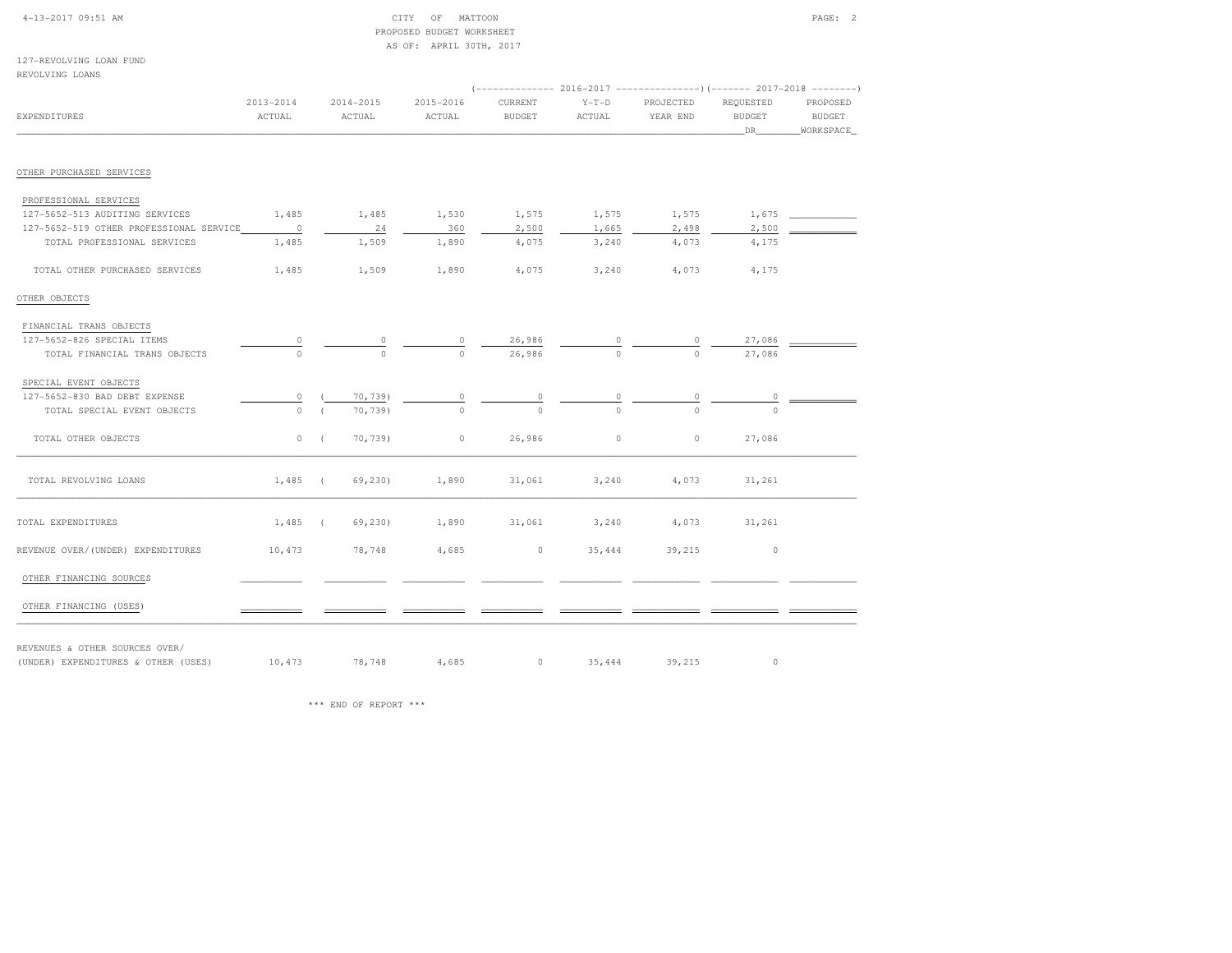# 4-13-2017 09:51 AM CITY OF MATTOON PAGE: 1 PROPOSED BUDGET WORKSHEETAS OF: APRIL 30TH, 2017

128-MIDTOWN TIF FUND

|          | 2013-2014 | 2014-2015 | 2015-2016 | CURRENT       | $Y-T-D$ | PROJECTED | REOUESTED     | PROPOSED      |
|----------|-----------|-----------|-----------|---------------|---------|-----------|---------------|---------------|
| REVENUES | ACTUAL    | ACTUAL    | ACTUAL    | <b>BUDGET</b> | ACTUAL  | YEAR END  | <b>BUDGET</b> | <b>BUDGET</b> |
|          |           |           |           |               |         |           | DR            | WORKSPACE     |

# TAXES

| TOTAL REVENUES                                      | 298,789  | 585,948 | 447,330 | 900,300 | 884,684 | 986,853 | 374,300 |  |
|-----------------------------------------------------|----------|---------|---------|---------|---------|---------|---------|--|
| TOTAL CONTRIB & OTHER MISC REV                      | $\circ$  | 286,118 | 148,744 | 600,000 | 528,002 | 630,143 | 24,000  |  |
| TOTAL CONTRIBUTIONS & MISC REV                      | $\circ$  | 286,118 | 148,744 | 600,000 | 528,002 | 630,143 | 24,000  |  |
| 128-4805-023 CONTRIBUTIONS & OTHER MISC             | 0        | 286,118 | 148,744 | 600,000 | 528,002 | 630,143 | 24,000  |  |
| CONTRIBUTIONS & MISC REV                            |          |         |         |         |         |         |         |  |
| CONTRIB & OTHER MISC REV                            |          |         |         |         |         |         |         |  |
| TOTAL INVESTMENT EARNINGS                           | 316      | 352     | 341     | 300     | 340     | 367     | 300     |  |
| TOTAL INTEREST EARNINGS                             | 316      | 352     | 341     | 300     | 340     | 367     | 300     |  |
| INTEREST EARNINGS<br>128-4610-023 INTEREST EARNINGS | 316      | 352     | 341     | 300     | 340     | 367     | 300     |  |
| INVESTMENT EARNINGS                                 |          |         |         |         |         |         |         |  |
| TOTAL TAXES                                         | 298, 473 | 299,478 | 298,246 | 300,000 | 356,343 | 356,343 | 350,000 |  |
| TOTAL TIF/BD TAX RECEIPTS                           | 298,473  | 299,478 | 298,246 | 300,000 | 356,343 | 356,343 | 350,000 |  |
| 128-4192-023 PROPERTY TAX RECEIPTS                  | 298,473  | 299,478 | 298,246 | 300,000 | 356,343 | 356,343 | 350,000 |  |
| TIF/BD TAX RECEIPTS                                 |          |         |         |         |         |         |         |  |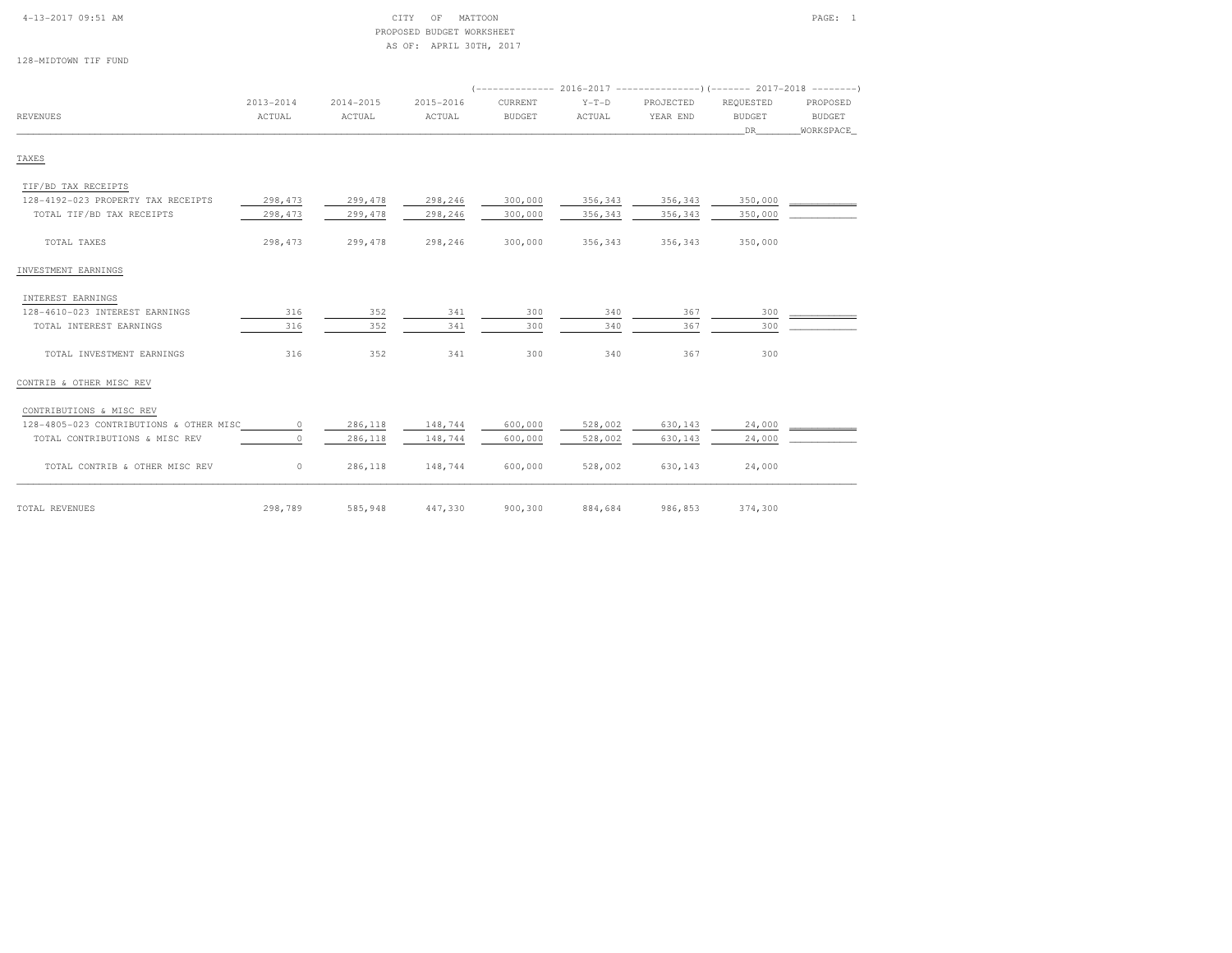| $4-13-2017$ 09:51 AM |  |
|----------------------|--|
|                      |  |

128-MIDTOWN TIF FUND

| 4-13-2017 09:51 AM | ΩF | MATTOON                   | PAGE |  |
|--------------------|----|---------------------------|------|--|
|                    |    | PROPOSED BUDGET WORKSHEET |      |  |
| AS OF:             |    | APRIL 30TH, 2017          |      |  |

| MIDTOWN TIF DISTRICT                |                         |                         |                         | (-------------- 2016-2017 ----------------) (------- 2017-2018 --------) |                   |                       |                                   |                                        |
|-------------------------------------|-------------------------|-------------------------|-------------------------|--------------------------------------------------------------------------|-------------------|-----------------------|-----------------------------------|----------------------------------------|
| EXPENDITURES                        | $2013 - 2014$<br>ACTUAL | $2014 - 2015$<br>ACTUAL | $2015 - 2016$<br>ACTUAL | CURRENT<br><b>BUDGET</b>                                                 | $Y-T-D$<br>ACTUAL | PROJECTED<br>YEAR END | REQUESTED<br><b>BUDGET</b><br>DR_ | PROPOSED<br><b>BUDGET</b><br>WORKSPACE |
| SUPPLIES                            |                         |                         |                         |                                                                          |                   |                       |                                   |                                        |
|                                     |                         |                         |                         |                                                                          |                   |                       |                                   |                                        |
| GENERAL SUPPLIES                    |                         |                         |                         |                                                                          |                   |                       |                                   |                                        |
| OTHER PURCHASED SERVICES            |                         |                         |                         |                                                                          |                   |                       |                                   |                                        |
| PROFESSIONAL SERVICES               |                         |                         |                         |                                                                          |                   |                       |                                   |                                        |
| 128-5604-513 AUDITING SERVICES      | 1,485                   | 1,485                   | 1,530                   | 1,485                                                                    | 1,575             | 1,575                 | 1,600                             |                                        |
| TOTAL PROFESSIONAL SERVICES         | 1,485                   | 1,485                   | 1,530                   | 1,485                                                                    | 1,575             | 1,575                 | 1,600                             |                                        |
| COMMUNICATION                       |                         |                         |                         |                                                                          |                   |                       |                                   |                                        |
| ADVERTISING                         |                         |                         |                         |                                                                          |                   |                       |                                   |                                        |
| PRINTING & BINDING                  |                         |                         |                         |                                                                          |                   |                       |                                   |                                        |
| EMPLOYEE BUSINESS EXP               |                         |                         |                         |                                                                          |                   |                       |                                   |                                        |
| OTHER PURCHASED SERVICES            |                         |                         |                         |                                                                          |                   |                       |                                   |                                        |
| TOTAL OTHER PURCHASED SERVICES      | 1,485                   | 1,485                   | 1,530                   | 1,485                                                                    | 1,575             | 1,575                 | 1,600                             |                                        |
| OTHER OBJECTS                       |                         |                         |                         |                                                                          |                   |                       |                                   |                                        |
| FINANCIAL TRANS OBJECTS             |                         |                         |                         |                                                                          |                   |                       |                                   |                                        |
| FINANCIAL TRANS OBJECTS             |                         |                         |                         |                                                                          |                   |                       |                                   |                                        |
| 128-5604-821 SHARED INCREMENT (20%) | 59,701                  | 59,896                  | 59,649                  | 60,000                                                                   | 71,269            | 71,269                | 70,000                            |                                        |
| 128-5604-825 TIF GRANTS             | 124,735                 | 119,914                 | 150,464                 | 237,161                                                                  | 255,146           | 283, 311              | 234,376                           |                                        |
| TOTAL FINANCIAL TRANS OBJECTS       | 184,436                 | 179,809                 | 210,113                 | 297,161                                                                  | 326, 415          | 354,580               | 304,376                           |                                        |
| TOTAL OTHER OBJECTS                 | 184,436                 | 179,809                 | 210,113                 | 297,161                                                                  | 326, 415          | 354,580               | 304,376                           |                                        |
| CAPITAL PROJECTS                    |                         |                         |                         |                                                                          |                   |                       |                                   |                                        |
| CAPITAL PROJECTS                    |                         |                         |                         |                                                                          |                   |                       |                                   |                                        |
| 128-5604-900 PARKS                  | $\circ$                 | 1,863                   | $\circ$                 | 700,000                                                                  | 609,330           | 620,344               | 12,000                            |                                        |
| 128-5604-908 PARKING LOTS           | 4,030                   | 7,828                   | $\circ$                 | 150,000                                                                  | $\mathbb O$       | $\circ$               | 300,000                           |                                        |
| 128-5604-909 PUBLIC BUILDINGS       | 25,742                  | 365,289                 | 184,980                 | $\circ$                                                                  | 0                 | $\circ$               | $\circ$                           |                                        |
| TOTAL CAPITAL PROJECTS              | 29,772                  | 374,979                 | 184,980                 | 850,000                                                                  | 609,330           | 620,344               | 312,000                           |                                        |
| TOTAL CAPITAL PROJECTS              | 29,772                  | 374,979                 | 184,980                 | 850,000                                                                  | 609,330           | 620,344               | 312,000                           |                                        |
| TOTAL MIDTOWN TIF DISTRICT          | 215,693                 | 556,273                 | 396,622                 | 1,148,646                                                                | 937,320           | 976,499               | 617,976                           |                                        |
| TOTAL EXPENDITURES                  | 215,693                 | 556,273                 | 396,622                 | 1,148,646                                                                | 937,320           | 976,499               | 617,976                           |                                        |
| REVENUE OVER/(UNDER) EXPENDITURES   | 83,096                  | 29,675                  | $50,708$ (              | 248,346) (                                                               | 52,635)           | 10,354                | 243,676)                          |                                        |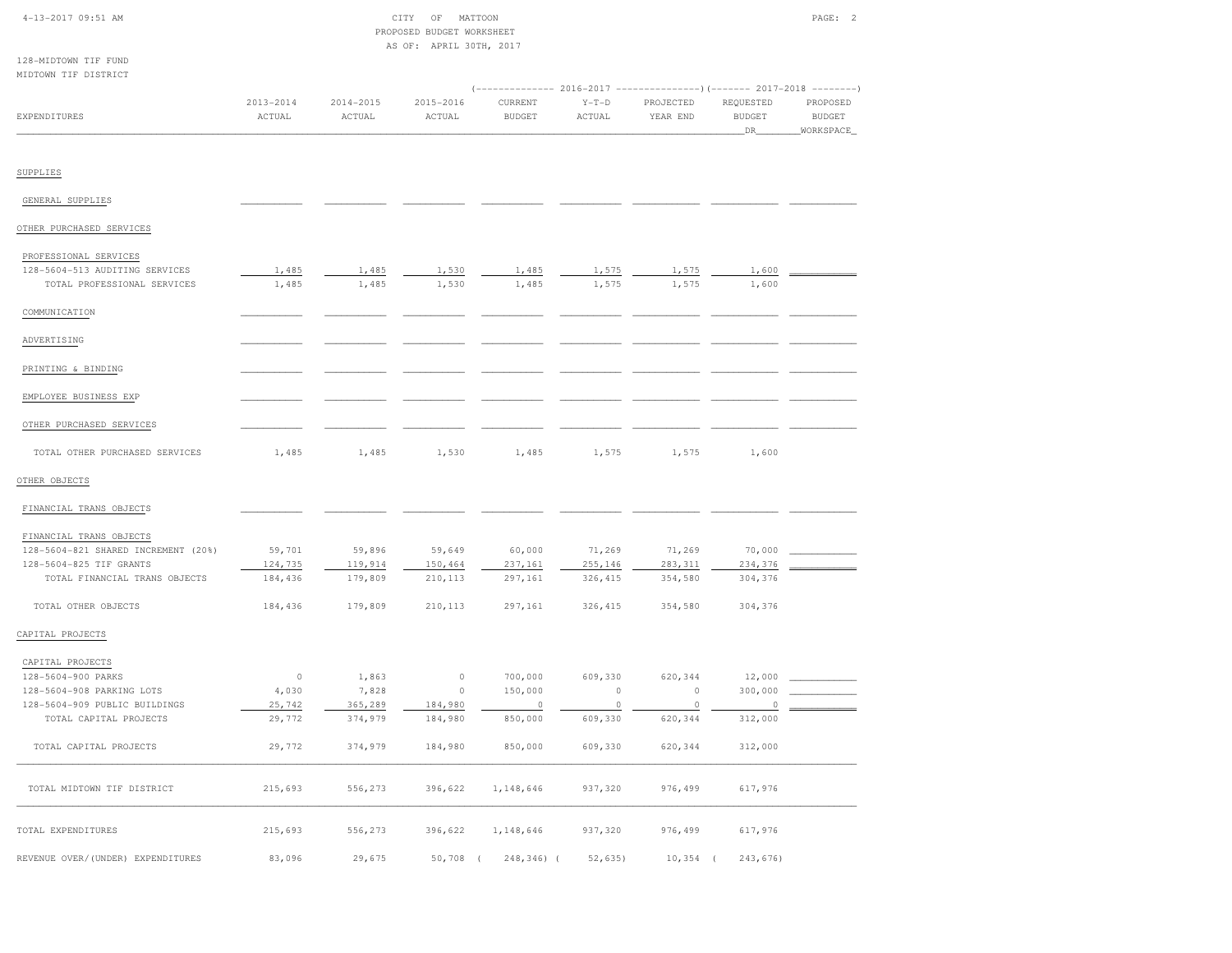| 4-13-2017 09:51 AM<br>MATTOON<br>CITY<br>OF                                                 | PAGE: 3       |  |
|---------------------------------------------------------------------------------------------|---------------|--|
| PROPOSED BUDGET WORKSHEET                                                                   |               |  |
| AS OF: APRIL 30TH, 2017                                                                     |               |  |
| 128-MIDTOWN TIF FUND                                                                        |               |  |
| MIDTOWN TIF DISTRICT                                                                        |               |  |
|                                                                                             |               |  |
| 2013-2014<br>2014-2015<br>2015-2016<br>CURRENT<br>$Y-T-D$<br>PROJECTED<br>REQUESTED         | PROPOSED      |  |
| ACTUAL<br>ACTUAL<br>ACTUAL<br><b>BUDGET</b><br>ACTUAL<br>YEAR END<br>BUDGET<br>EXPENDITURES | <b>BUDGET</b> |  |
| DR                                                                                          | WORKSPACE     |  |
|                                                                                             |               |  |
| OTHER FINANCING SOURCES                                                                     |               |  |

REVENUES & OTHER SOURCES OVER/

(UNDER) EXPENDITURES & OTHER (USES) 83,096 29,675 50,708 ( 248,346) ( 52,635) 10,354 ( 243,676)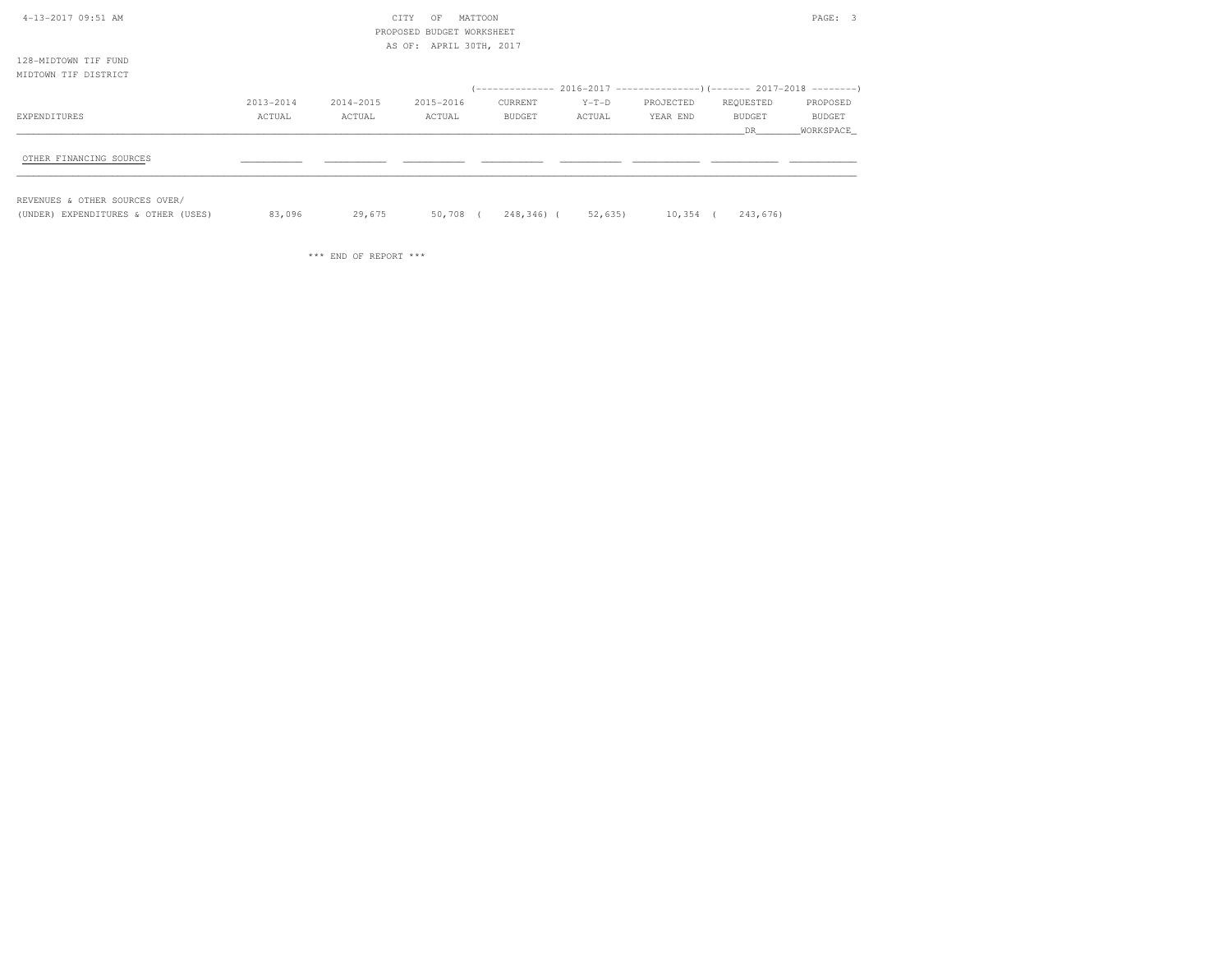| $4 - 13 - 2017$ 09:51 AM |
|--------------------------|
|--------------------------|

# $\begin{array}{ccc} \text{CITY} & \text{OF} & \text{MATION} \end{array}$  PROPOSED BUDGET WORKSHEETAS OF: APRIL 30TH, 2017

130-CAPITAL PROJECT FUND

|                                         |                     |                     |                     | (------------- 2016-2017 --------------------- 2017-2018 --------- |                   |                       |                                  |                                        |
|-----------------------------------------|---------------------|---------------------|---------------------|--------------------------------------------------------------------|-------------------|-----------------------|----------------------------------|----------------------------------------|
| <b>REVENUES</b>                         | 2013-2014<br>ACTUAL | 2014-2015<br>ACTUAL | 2015-2016<br>ACTUAL | CURRENT<br><b>BUDGET</b>                                           | $Y-T-D$<br>ACTUAL | PROJECTED<br>YEAR END | REQUESTED<br><b>BUDGET</b><br>DR | PROPOSED<br><b>BUDGET</b><br>WORKSPACE |
| INTERGOVERNMENTAL REV                   |                     |                     |                     |                                                                    |                   |                       |                                  |                                        |
| FEDERAL GOVT GRANTS                     |                     |                     |                     |                                                                    |                   |                       |                                  |                                        |
| STATE GOVT GRANTS                       |                     |                     |                     |                                                                    |                   |                       |                                  |                                        |
| 130-4323-023 STATE CAPITAL GRANTS       | $\circ$             | 198,345             | 156,829             | $\mathbb O$                                                        | 215,510           | 215,506               | $\circ$                          |                                        |
| TOTAL STATE GOVT GRANTS                 | $\circ$             | 198,345             | 156,829             | $\circ$                                                            | 215,510           | 215,506               | $\Omega$                         |                                        |
| TOTAL INTERGOVERNMENTAL REV             | $\circ$             | 198,345             | 156,829             | $\circ$                                                            | 215,510           | 215,506               | $\circ$                          |                                        |
| INVESTMENT EARNINGS                     |                     |                     |                     |                                                                    |                   |                       |                                  |                                        |
| INTEREST EARNINGS                       |                     |                     |                     |                                                                    |                   |                       |                                  |                                        |
| 130-4610-010 INTEREST EARNINGS          | 1,854               | 1,968               | 4,350               | 4,000                                                              | 3,768             | 3,793                 | 4,000                            |                                        |
| TOTAL INTEREST EARNINGS                 | 1,854               | 1,968               | 4,350               | 4,000                                                              | 3,768             | 3,793                 | 4,000                            |                                        |
| RENTS & ROYALTIES                       |                     |                     |                     |                                                                    |                   |                       |                                  |                                        |
| 130-4650-010 FARM INCOME                | 19,379              | 19,501              | 17,473              | 17,500                                                             | 18,509            | 18,509                | 18,000                           |                                        |
| TOTAL RENTS & ROYALTIES                 | 19,379              | 19,501              | 17,473              | 17,500                                                             | 18,509            | 18,509                | 18,000                           |                                        |
| TOTAL INVESTMENT EARNINGS               | 21,233              | 21,469              | 21,823              | 21,500                                                             | 22,277            | 22,302                | 22,000                           |                                        |
| CONTRIB & OTHER MISC REV                |                     |                     |                     |                                                                    |                   |                       |                                  |                                        |
| CONTRIBUTIONS & MISC REV                |                     |                     |                     |                                                                    |                   |                       |                                  |                                        |
| 130-4805-023 CONTRIBUTIONS & OTHER MISC | 6,001               | 1,330               | 34,556              | 0                                                                  | 0                 | $\circ$               | 35,000                           |                                        |
| TOTAL CONTRIBUTIONS & MISC REV          | 6,001               | 1,330               | 34,556              | $\Omega$                                                           | $\Omega$          | $\Omega$              | 35,000                           |                                        |
| CONTRIBUTIONS & MISC REV                |                     |                     |                     |                                                                    |                   |                       |                                  |                                        |
| TOTAL CONTRIB & OTHER MISC REV          | 6,001               | 1,330               | 34,556              | $\circ$                                                            | $\circ$           | $\circ$               | 35,000                           |                                        |
| TOTAL REVENUES                          | 27,234              | 221,144             | 213,208             | 21,500                                                             | 237,787           | 237,808               | 57,000                           |                                        |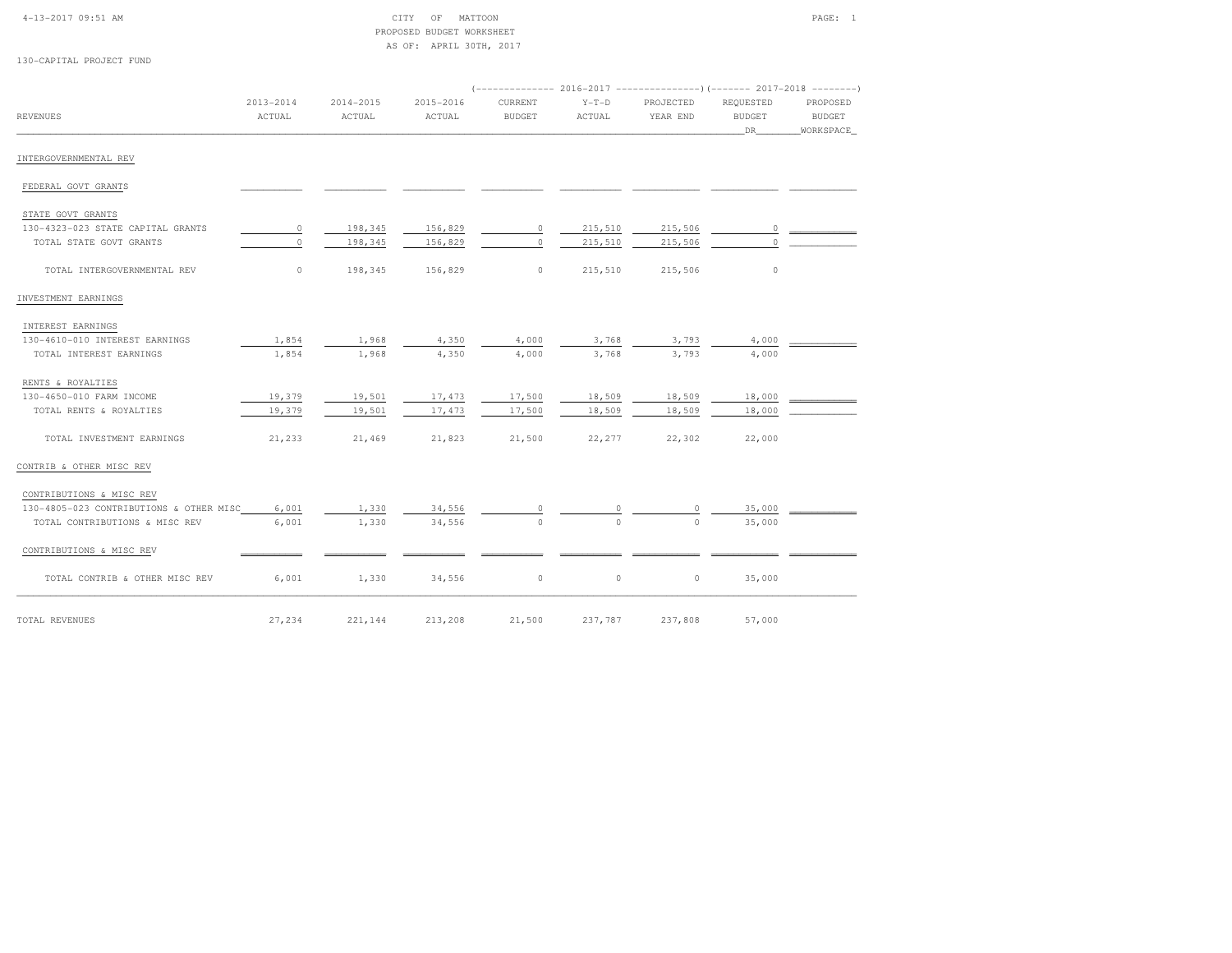| 4-13-2017 09:51 AM                |               |           | MATTOON<br>CITY<br>OF<br>PROPOSED<br><b>BUDGET WORKSHEET</b> |               |         |           |               | PAGE: 2       |
|-----------------------------------|---------------|-----------|--------------------------------------------------------------|---------------|---------|-----------|---------------|---------------|
|                                   |               |           | APRIL 30TH, 2017<br>AS OF:                                   |               |         |           |               |               |
| 130-CAPITAL PROJECT FUND          |               |           |                                                              |               |         |           |               |               |
| FINANCIAL ADMINISTRATION          |               |           |                                                              |               |         |           |               |               |
|                                   |               |           |                                                              |               |         |           |               |               |
|                                   | $2013 - 2014$ | 2014-2015 | 2015-2016                                                    | CURRENT       | $Y-T-D$ | PROJECTED | REQUESTED     | PROPOSED      |
| EXPENDITURES                      | ACTUAL        | ACTUAL    | ACTUAL                                                       | <b>BUDGET</b> | ACTUAL  | YEAR END  | <b>BUDGET</b> | <b>BUDGET</b> |
|                                   |               |           |                                                              |               |         |           | DR            | WORKSPACE     |
|                                   |               |           |                                                              |               |         |           |               |               |
|                                   |               |           |                                                              |               |         |           |               |               |
| OTHER PURCHASED SERVICES          |               |           |                                                              |               |         |           |               |               |
|                                   |               |           |                                                              |               |         |           |               |               |
| PROFESSIONAL SERVICES             |               |           |                                                              |               |         |           |               |               |
|                                   |               |           |                                                              |               |         |           |               |               |
| OTHER OBJECTS                     |               |           |                                                              |               |         |           |               |               |
|                                   |               |           |                                                              |               |         |           |               |               |
| FINANCIAL TRANS OBJECTS           |               |           |                                                              |               |         |           |               |               |
| 130-5150-811 BANK SERVICE CHARGES | $\circ$       | $\circ$   | 5                                                            | $\circ$       |         | $\circ$   | $\Omega$      |               |
| 130-5150-816 FARM EXPENSES        | 7,053         | 2,182     | 5,260                                                        | 4,000         | 339)    | 3,062     |               |               |
| TOTAL FINANCIAL TRANS OBJECTS     | 7,053         | 2,182     | 5,265                                                        | 4,000         | 338)    | 3,062     | $\circ$       |               |

|                                |      | $-1 - 1$ | ----- | $\cdot$ , $\cdot$ $\cdot$ $\cdot$ $\cdot$ | $   -$ | ----- | . . |
|--------------------------------|------|----------|-------|-------------------------------------------|--------|-------|-----|
| TOTAL OTHER OBJECTS            | ,053 | 2,182    | 5,265 | 4,000                                     | 338)   | 3,062 |     |
|                                |      |          |       |                                           |        |       |     |
| TOTAL FINANCIAL ADMINISTRATION | ,053 | 2,182    | 5,265 | .000                                      | 338)   | 3,062 |     |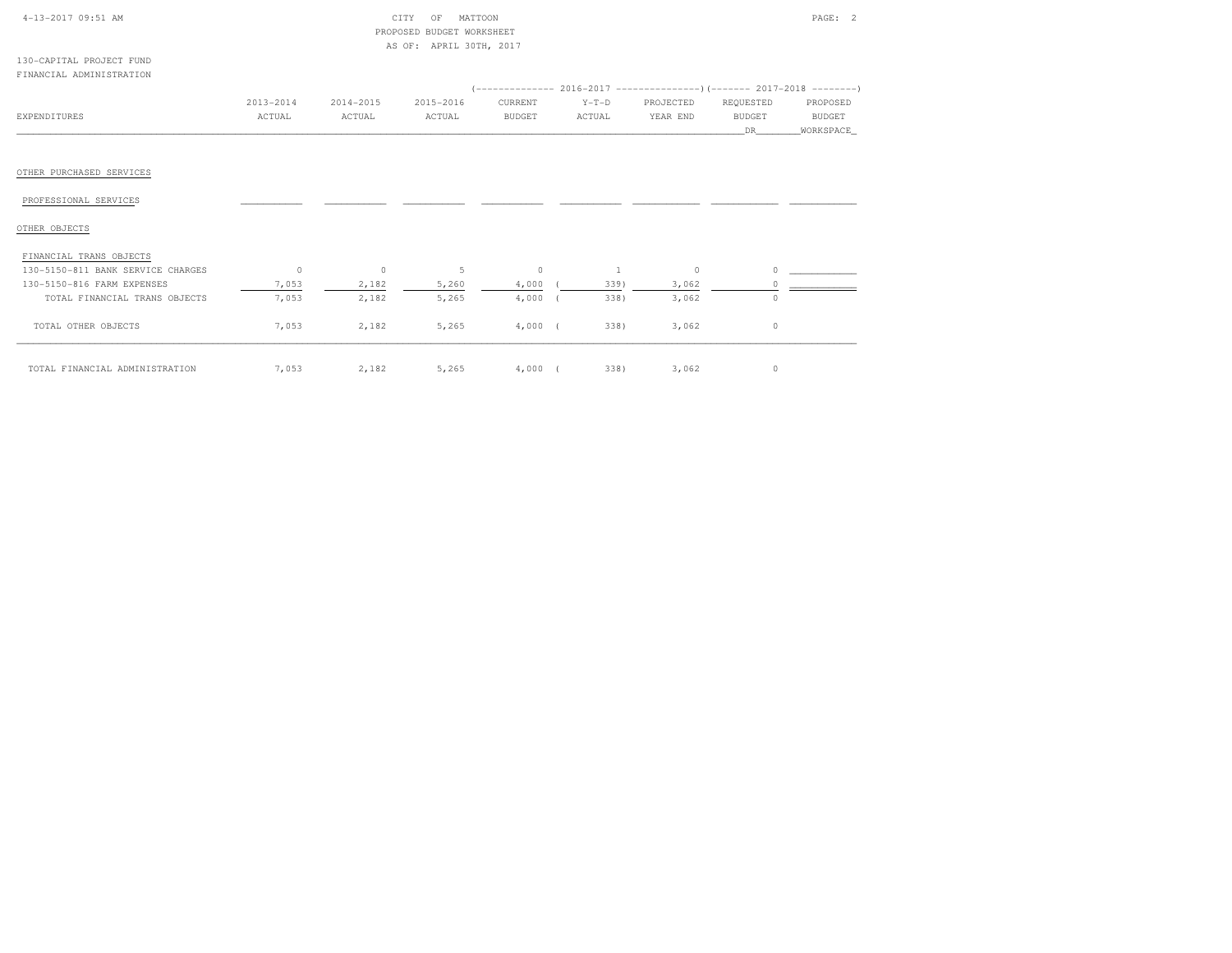| 4-13-2017 09:51 AM            |           |           | CITY<br>MATTOON<br>OF<br>PROPOSED BUDGET WORKSHEET<br>AS OF: APRIL 30TH, 2017 |                                                                      |         |           |               | PAGE: 3       |
|-------------------------------|-----------|-----------|-------------------------------------------------------------------------------|----------------------------------------------------------------------|---------|-----------|---------------|---------------|
| 130-CAPITAL PROJECT FUND      |           |           |                                                                               |                                                                      |         |           |               |               |
| POLICE ADMINISTRATION         |           |           |                                                                               |                                                                      |         |           |               |               |
|                               |           |           |                                                                               | $(---------- 2016-2017$ ---------------) (------- 2017-2018 -------) |         |           |               |               |
|                               | 2013-2014 | 2014-2015 | 2015-2016                                                                     | CURRENT                                                              | $Y-T-D$ | PROJECTED | REQUESTED     | PROPOSED      |
| EXPENDITURES                  | ACTUAL    | ACTUAL    | ACTUAL                                                                        | <b>BUDGET</b>                                                        | ACTUAL  | YEAR END  | <b>BUDGET</b> | <b>BUDGET</b> |
|                               |           |           |                                                                               |                                                                      |         |           | <b>DR</b>     | WORKSPACE     |
| PROPERTY                      |           |           |                                                                               |                                                                      |         |           |               |               |
| <b>BUILDINGS</b>              |           |           |                                                                               |                                                                      |         |           |               |               |
| 130-5211-720 POLICE BUILDINGS | 47,065    | 81,980    | 9,940                                                                         | 35,000                                                               | $\circ$ |           | 58,000        |               |
| TOTAL BUILDINGS               | 47,065    | 81,980    | 9,940                                                                         | 35,000                                                               | $\circ$ | $\circ$   | 58,000        |               |
| TOTAL PROPERTY                | 47,065    | 81,980    | 9,940                                                                         | 35,000                                                               | $\circ$ | $\circ$   | 58,000        |               |

\_\_\_\_\_\_\_\_\_\_\_\_\_\_\_\_\_\_\_\_\_\_\_\_\_\_\_\_\_\_\_\_\_\_\_\_\_\_\_\_\_\_\_\_\_\_\_\_\_\_\_\_\_\_\_\_\_\_\_\_\_\_\_\_\_\_\_\_\_\_\_\_\_\_\_\_\_\_\_\_\_\_\_\_\_\_\_\_\_\_\_\_\_\_\_\_\_\_\_\_\_\_\_\_\_\_\_\_\_\_\_\_\_\_\_\_\_\_\_\_\_\_\_\_\_\_\_\_\_\_\_\_\_\_\_\_\_\_\_\_\_\_\_\_\_\_\_\_\_\_ TOTAL POLICE ADMINISTRATION 47,065 81,980 9,940 35,000 0 0 58,000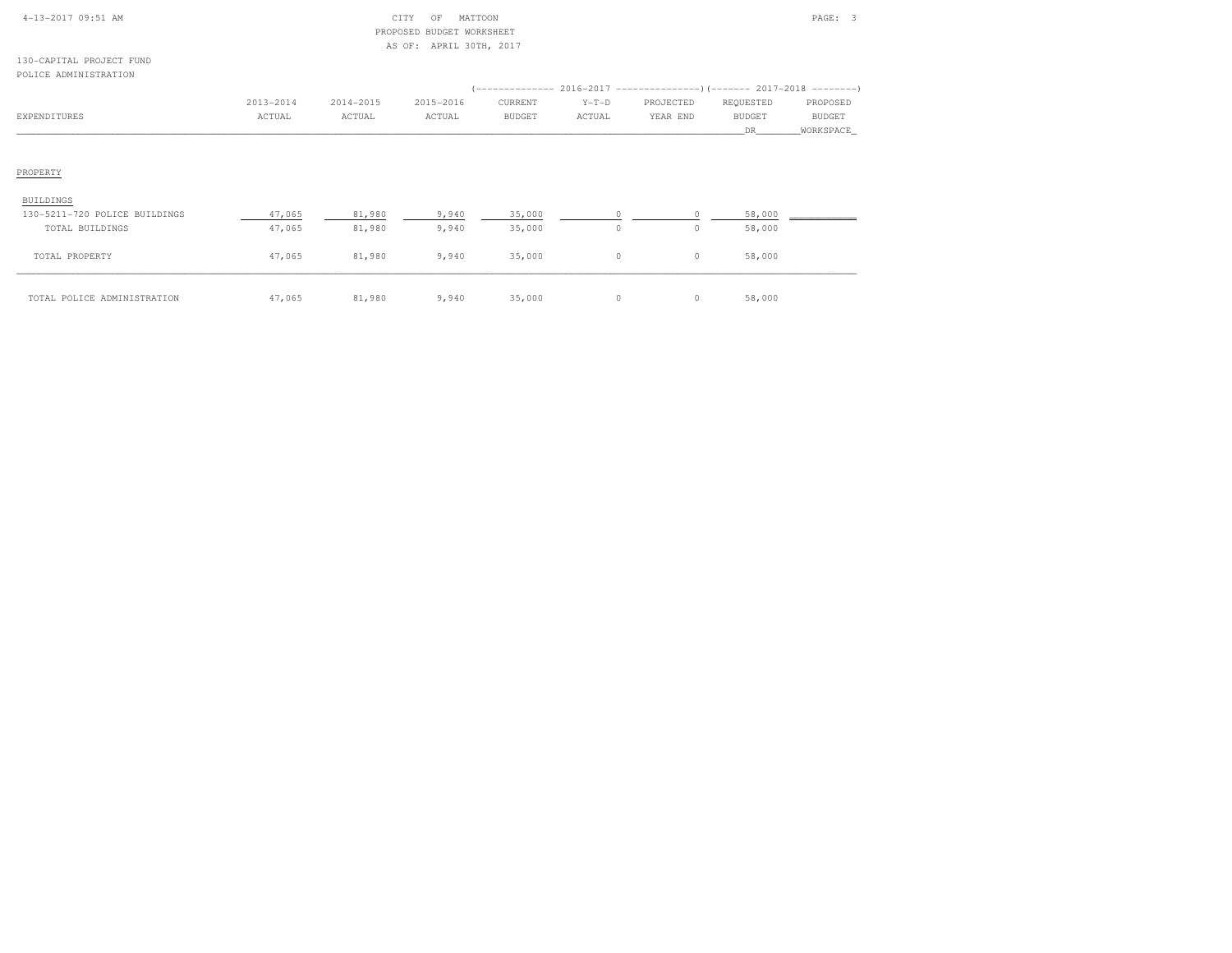| $4-13-2017$ 09:51 AM        |           |           | CITY<br>MATTOON<br>OF   |               |         |           |           | PAGE: 4   |
|-----------------------------|-----------|-----------|-------------------------|---------------|---------|-----------|-----------|-----------|
|                             |           | PROPOSED  | BUDGET WORKSHEET        |               |         |           |           |           |
|                             |           |           | AS OF: APRIL 30TH, 2017 |               |         |           |           |           |
| 130-CAPITAL PROJECT FUND    |           |           |                         |               |         |           |           |           |
| FIRE ADMINISTRATION         |           |           |                         |               |         |           |           |           |
|                             |           |           |                         |               |         |           |           |           |
|                             | 2013-2014 | 2014-2015 | 2015-2016               | CURRENT       | $Y-T-D$ | PROJECTED | REQUESTED | PROPOSED  |
| EXPENDITURES                | ACTUAL    | ACTUAL    | ACTUAL                  | <b>BUDGET</b> | ACTUAL  | YEAR END  | BUDGET    | BUDGET    |
|                             |           |           |                         |               |         |           | DR        | WORKSPACE |
|                             |           |           |                         |               |         |           |           |           |
|                             |           |           |                         |               |         |           |           |           |
| PROPERTY                    |           |           |                         |               |         |           |           |           |
|                             |           |           |                         |               |         |           |           |           |
| <b>BUILDINGS</b>            |           |           |                         |               |         |           |           |           |
| 130-5241-720 FIRE BUILDINGS | 17,220    |           | 64,552                  | 25,000        |         |           | 35,000    |           |
| TOTAL BUILDINGS             | 17,220    | $\circ$   | 64,552                  | 25,000        | $\circ$ | $\circ$   | 35,000    |           |
|                             |           |           |                         |               |         |           |           |           |
| TOTAL PROPERTY              | 17,220    | $\circ$   | 64,552                  | 25,000        | $\circ$ | $\circ$   | 35,000    |           |
|                             |           |           |                         |               |         |           |           |           |
|                             |           |           |                         |               |         |           |           |           |
| TOTAL FIRE ADMINISTRATION   | 17,220    | $\circ$   | 64,552                  | 25,000        | $\circ$ | $\circ$   | 35,000    |           |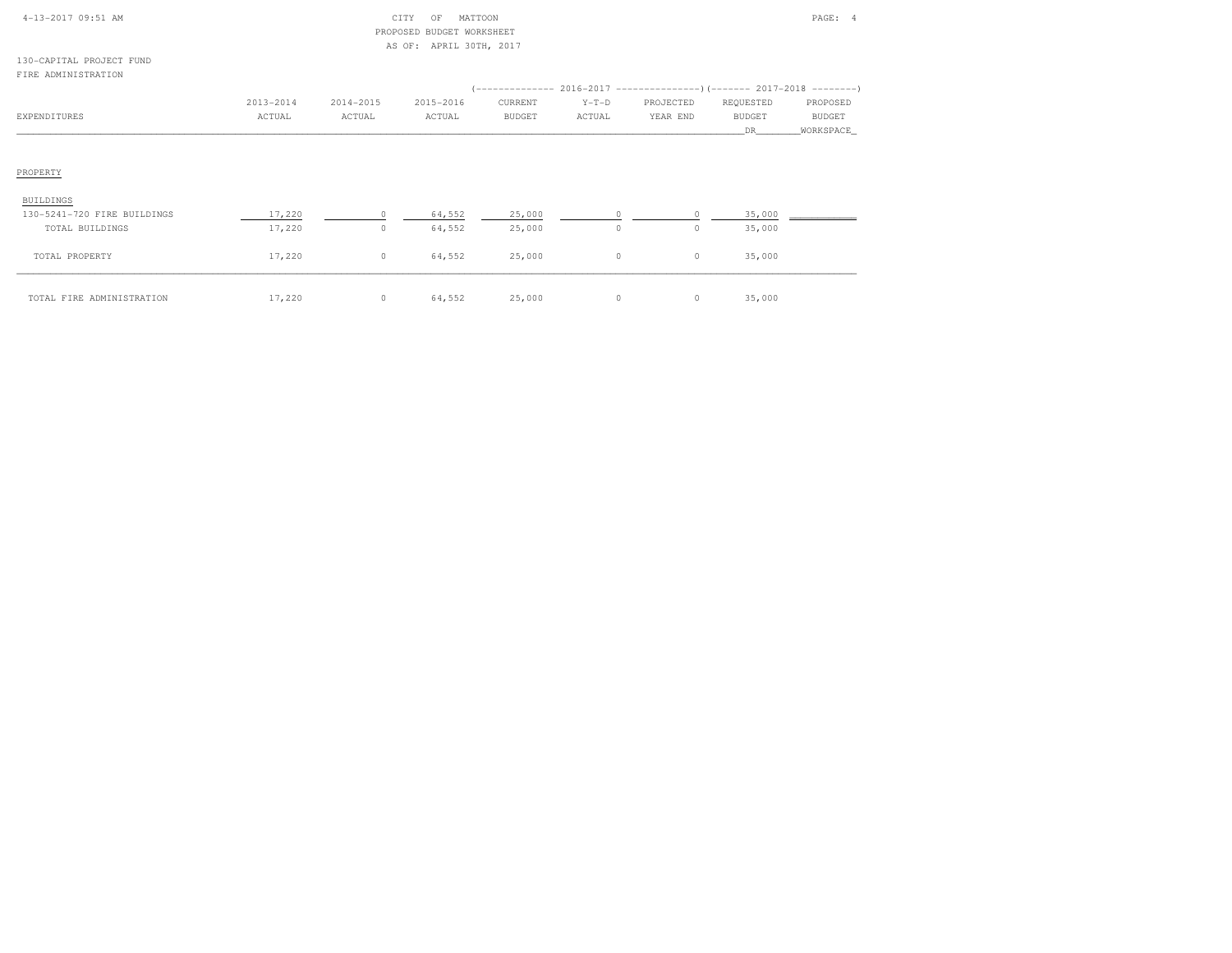| $4-13-2017$ 09:51 AM |  |
|----------------------|--|
|                      |  |

#### $\begin{array}{ccc} \text{CITY} & \text{OF} & \text{MATION} \end{array}$  PROPOSED BUDGET WORKSHEETAS OF: APRIL 30TH, 2017

130-CAPITAL PROJECT FUND

# STREETS

|              | 2013-2014 | 2014-2015 | 2015-2016 | CURRENT       | $Y-T-D$ | PROJECTED | REOUESTED | PROPOSED  |
|--------------|-----------|-----------|-----------|---------------|---------|-----------|-----------|-----------|
| EXPENDITURES | ACTUAL    | ACTUAL    | ACTUAL    | <b>BUDGET</b> | ACTUAL  | YEAR END  | BUDGET    | BUDGET    |
|              |           |           |           |               |         |           |           | WORKSPACE |

#### PROPERTY

#### BUILDINGS

| 130-5321-720 PUBLIC WORKS BUILDINGS        | 105,317 | 20,000  | 212,306 | 2,900,000 | 656,901 | 1,161,901 | 1,700,000 |  |
|--------------------------------------------|---------|---------|---------|-----------|---------|-----------|-----------|--|
| TOTAL BUILDINGS                            | 105,317 | 20,000  | 212,306 | 2,900,000 | 656,901 | 1,161,901 | 1,700,000 |  |
| IMPROVEMENTS-NOT BLDNGS                    |         |         |         |           |         |           |           |  |
| 130-5321-730 IMPROVEMENTS<br>OTHER THAN BL | 150,768 | 232,719 | 524,607 | 154,000   |         |           | 185,000   |  |
| TOTAL IMPROVEMENTS-NOT BLDNGS              | 150,768 | 232,719 | 524,607 | 154,000   | $\circ$ | 0         | 185,000   |  |
| TOTAL PROPERTY                             | 256,085 | 252,719 | 736,913 | 3,054,000 | 656,901 | 1,161,901 | 1,885,000 |  |
| TOTAL STREETS                              | 256,085 | 252,719 | 736,913 | 3,054,000 | 656,901 | 1,161,901 | 1,885,000 |  |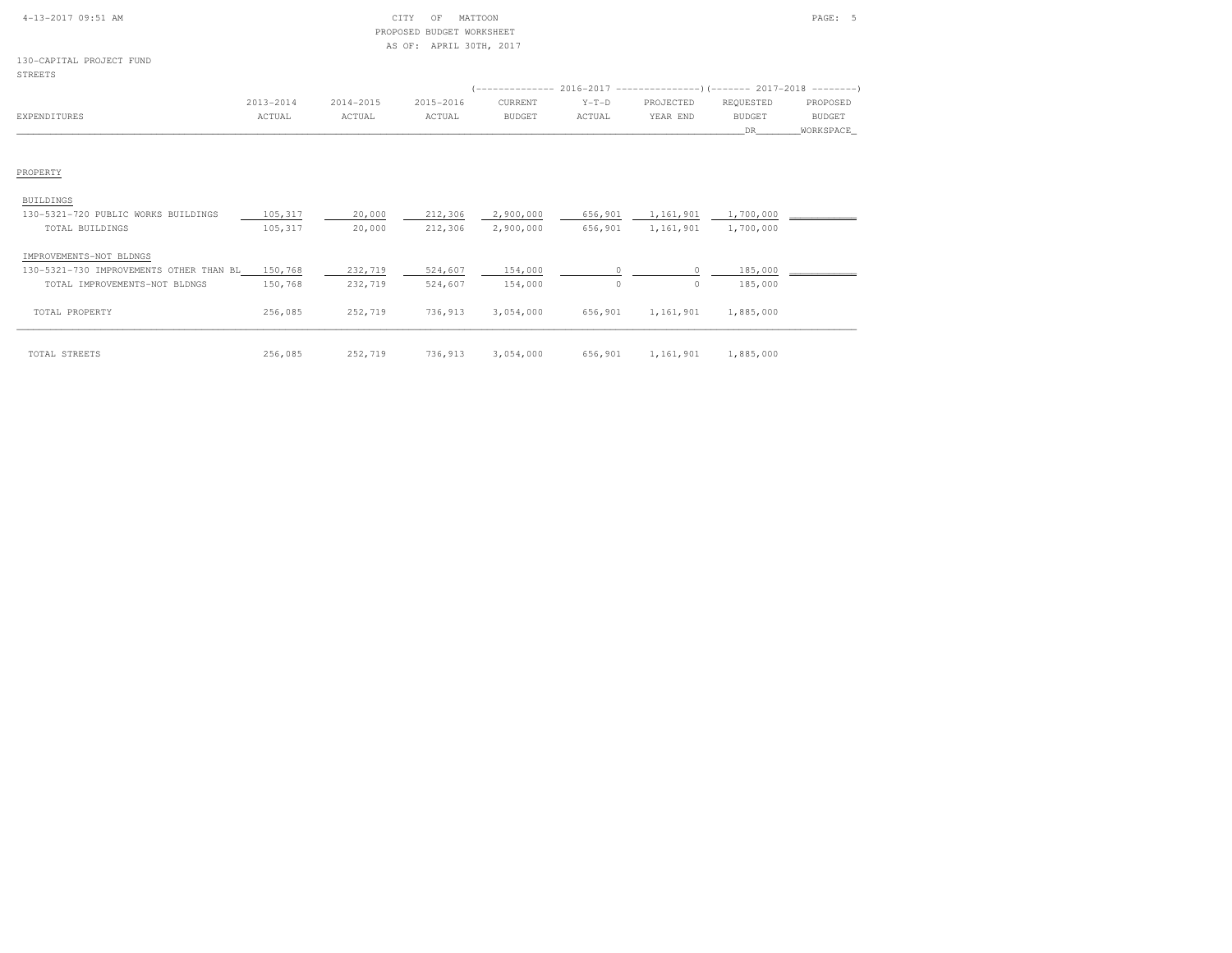| 4-13-2017 09:51 AM                              |           |           | CITY<br>OF<br>MATTOON     |               |         |           |               | PAGE: 6       |
|-------------------------------------------------|-----------|-----------|---------------------------|---------------|---------|-----------|---------------|---------------|
|                                                 |           |           | PROPOSED BUDGET WORKSHEET |               |         |           |               |               |
|                                                 |           |           | AS OF: APRIL 30TH, 2017   |               |         |           |               |               |
| 130-CAPITAL PROJECT FUND                        |           |           |                           |               |         |           |               |               |
| STORM DRAINAGE                                  |           |           |                           |               |         |           |               |               |
|                                                 |           |           |                           |               |         |           |               |               |
|                                                 | 2013-2014 | 2014-2015 | 2015-2016                 | CURRENT       | $Y-T-D$ | PROJECTED | REQUESTED     | PROPOSED      |
| EXPENDITURES                                    | ACTUAL    | ACTUAL    | ACTUAL                    | <b>BUDGET</b> | ACTUAL  | YEAR END  | <b>BUDGET</b> | <b>BUDGET</b> |
|                                                 |           |           |                           |               |         |           | DR.           | WORKSPACE     |
|                                                 |           |           |                           |               |         |           |               |               |
|                                                 |           |           |                           |               |         |           |               |               |
| PROPERTY                                        |           |           |                           |               |         |           |               |               |
|                                                 |           |           |                           |               |         |           |               |               |
| IMPROVEMENTS-NOT BLDNGS                         |           |           |                           |               |         |           |               |               |
| 130-5328-730 IMPROVEMENTS OTHER THAN BL 144,916 |           | 494,586   | 14,915                    | 87,500        | 5,085   | 5,085     | $\circ$       |               |
| TOTAL IMPROVEMENTS-NOT BLDNGS                   | 144,916   | 494,586   | 14,915                    | 87,500        | 5,085   | 5,085     | $\circ$       |               |
|                                                 |           |           |                           |               |         |           |               |               |
| TOTAL PROPERTY                                  | 144,916   | 494,586   | 14,915                    | 87,500        | 5,085   | 5,085     | $\circ$       |               |
|                                                 |           |           |                           |               |         |           |               |               |
| OTHER OBJECTS                                   |           |           |                           |               |         |           |               |               |
|                                                 |           |           |                           |               |         |           |               |               |
| FINANCIAL TRANS OBJECTS                         |           |           |                           |               |         |           |               |               |
| 130-5328-828 REAL ESTATE TAXES                  | 0         | 0         | 5,151                     | $\circ$       | 5,132   | 5,132     | 5,000         |               |
| TOTAL FINANCIAL TRANS OBJECTS                   | 0         | $\Omega$  | 5,151                     | $\circ$       | 5,132   | 5,132     | 5,000         |               |
|                                                 |           |           |                           |               |         |           |               |               |
| TOTAL OTHER OBJECTS                             | 0         | 0         | 5,151                     | $\circ$       | 5,132   | 5,132     | 5,000         |               |
|                                                 |           |           |                           |               |         |           |               |               |
|                                                 |           |           |                           |               |         |           |               |               |
| TOTAL STORM DRAINAGE                            | 144,916   | 494,586   | 20,066                    | 87,500        | 10,217  | 10,217    | 5,000         |               |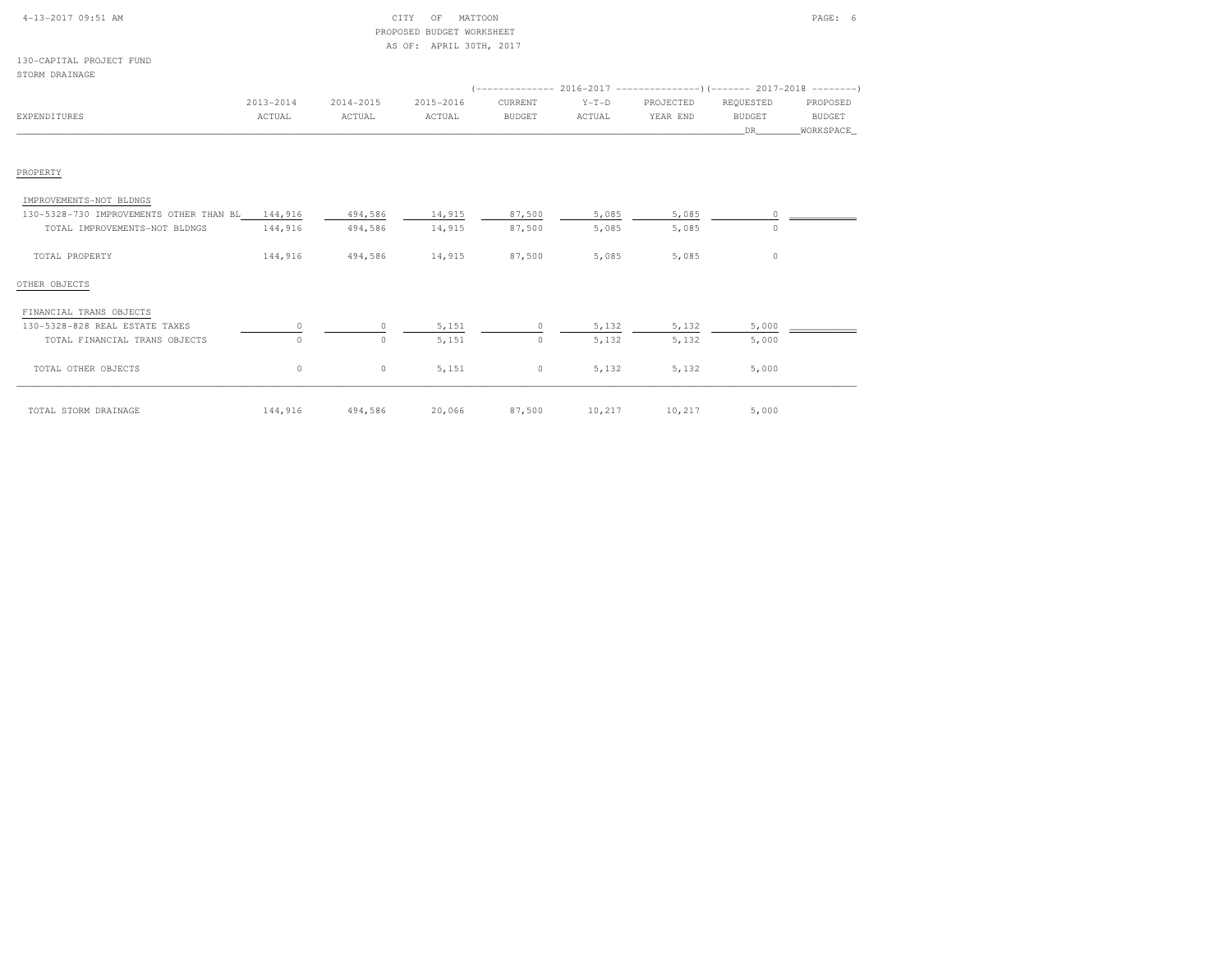| 4-13-2017 09:51 AM                      |           |           | CITY<br>MATTOON<br>OF<br>PROPOSED BUDGET WORKSHEET |         |         |             |               | PAGE: 7    |
|-----------------------------------------|-----------|-----------|----------------------------------------------------|---------|---------|-------------|---------------|------------|
|                                         |           |           | AS OF: APRIL 30TH, 2017                            |         |         |             |               |            |
| 130-CAPITAL PROJECT FUND                |           |           |                                                    |         |         |             |               |            |
| ENGINEERING ALLOCATION                  |           |           |                                                    |         |         |             |               |            |
|                                         |           |           |                                                    |         |         |             |               |            |
|                                         | 2013-2014 | 2014-2015 | 2015-2016                                          | CURRENT | $Y-T-D$ | PROJECTED   | REQUESTED     | PROPOSED   |
| EXPENDITURES                            | ACTUAL    | ACTUAL    | ACTUAL                                             | BUDGET  | ACTUAL  | YEAR END    | <b>BUDGET</b> | BUDGET     |
|                                         |           |           |                                                    |         |         |             | DR.           | WORKSPACE_ |
| PERSONNEL SERVICES                      |           |           |                                                    |         |         |             |               |            |
| SALARIES & WAGES                        |           |           |                                                    |         |         |             |               |            |
| 130-5356-111 ENGINEERING SALARIES ALLOC | 465       |           | $\circ$                                            | $\circ$ | $\circ$ | $\circ$     |               |            |
| TOTAL SALARIES & WAGES                  | 465       | $\circ$   | $\circ$                                            | $\circ$ | $\circ$ | $\circ$     | $\circ$       |            |
| TOTAL PERSONNEL SERVICES                | 465       | $\circ$   | $\circ$                                            | $\circ$ | $\circ$ | $\mathbb O$ | $\circ$       |            |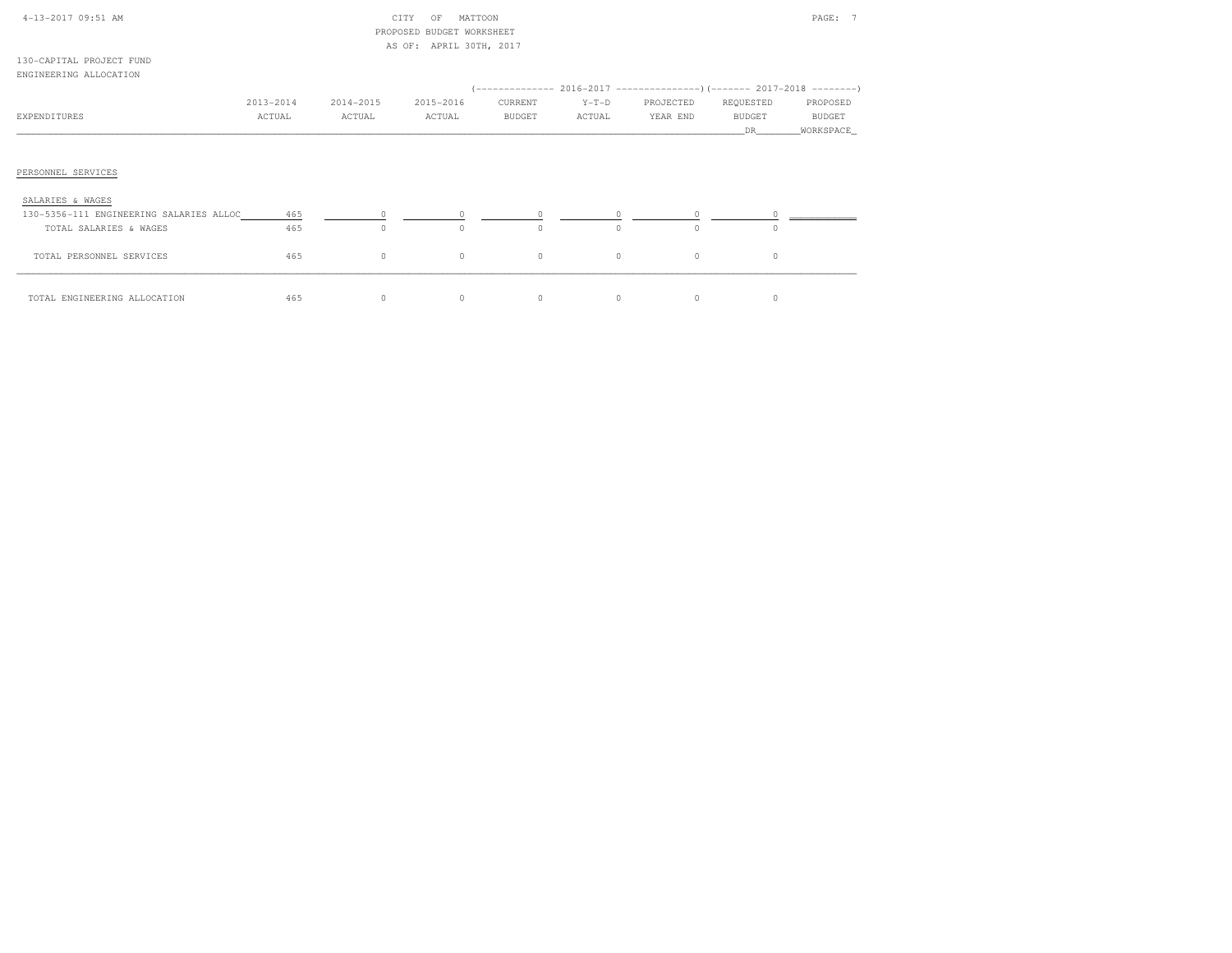| 4-13-2017 09:51 AM |  |
|--------------------|--|
|                    |  |

### $\begin{array}{ccc} \textrm{CITY} & \textrm{OF} & \textrm{MATTOON} \end{array}$  PROPOSED BUDGET WORKSHEETAS OF: APRIL 30TH, 2017

130-CAPITAL PROJECT FUNDCITY HALL

| ىنىمە ئىنا   |           |           |           |         |         |           |               |               |
|--------------|-----------|-----------|-----------|---------|---------|-----------|---------------|---------------|
|              | 2013-2014 | 2014-2015 | 2015-2016 | CURRENT | $Y-T-D$ | PROJECTED | REQUESTED     | PROPOSED      |
| EXPENDITURES | ACTUAL    | ACTUAL    | ACTUAL    | BUDGET  | ACTUAL  | YEAR END  | <b>BUDGET</b> | <b>BUDGET</b> |
|              |           |           |           |         |         |           | DR.           | WORKSPACE     |
|              |           |           |           |         |         |           |               |               |
| PROPERTY     |           |           |           |         |         |           |               |               |
| BUILDINGS    |           |           |           |         |         |           |               |               |

| 130-5382-721 BUILDINGS & GROUNDS | 57,137 | 1,350 | 63,603 | 90,000 | 46,964 | 71,350 | 69,000 |  |
|----------------------------------|--------|-------|--------|--------|--------|--------|--------|--|
| TOTAL BUILDINGS                  | 57,137 | 1,350 | 63,603 | 90,000 | 46,964 | 71,350 | 69,000 |  |
|                                  |        |       |        |        |        |        |        |  |
| TOTAL PROPERTY                   | 57,137 | 1,350 | 63,603 | 90,000 | 46,964 | 71,350 | 69,000 |  |
|                                  |        |       |        |        |        |        |        |  |
|                                  |        |       |        |        |        |        |        |  |
|                                  |        |       |        |        |        |        |        |  |
| TOTAL CITY HALL                  | 57,137 | ,350  | 63,603 | 90,000 | 46,964 | 71,350 | 69,000 |  |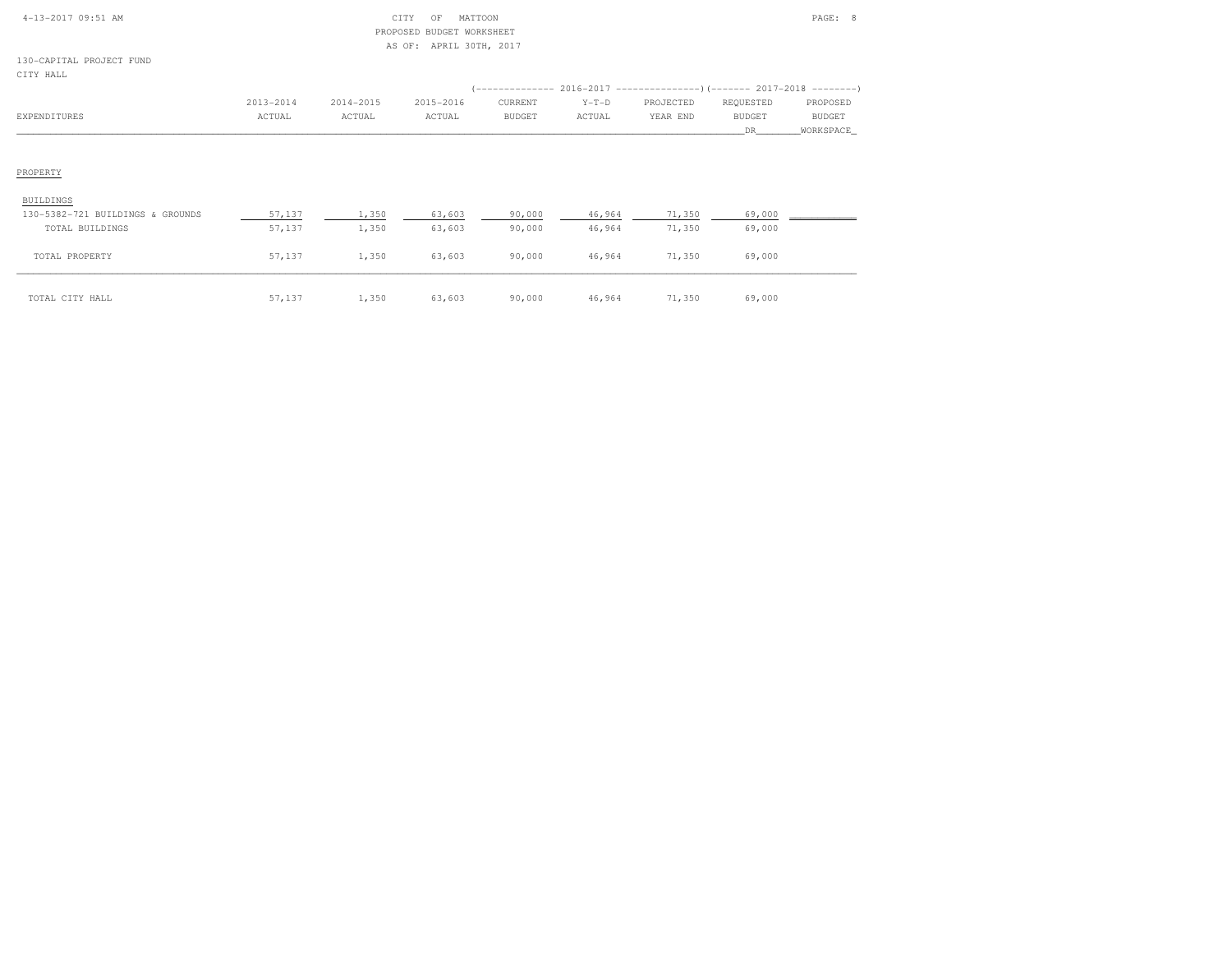| 4-13-2017 09:51 AM       |           | MATTOON<br>CITY<br>OF |                           |               |         |           | PAGE: 9       |               |  |  |
|--------------------------|-----------|-----------------------|---------------------------|---------------|---------|-----------|---------------|---------------|--|--|
|                          |           |                       | PROPOSED BUDGET WORKSHEET |               |         |           |               |               |  |  |
|                          |           |                       | AS OF: APRIL 30TH, 2017   |               |         |           |               |               |  |  |
| 130-CAPITAL PROJECT FUND |           |                       |                           |               |         |           |               |               |  |  |
| RAILROAD                 |           |                       |                           |               |         |           |               |               |  |  |
|                          |           |                       |                           |               |         |           |               |               |  |  |
|                          | 2013-2014 | 2014-2015             | 2015-2016                 | CURRENT       | $Y-T-D$ | PROJECTED | REQUESTED     | PROPOSED      |  |  |
| EXPENDITURES             | ACTUAL    | ACTUAL                | ACTUAL                    | <b>BUDGET</b> | ACTUAL  | YEAR END  | <b>BUDGET</b> | <b>BUDGET</b> |  |  |
|                          |           |                       |                           |               |         |           | DR.           | WORKSPACE     |  |  |
|                          |           |                       |                           |               |         |           |               |               |  |  |
|                          |           |                       |                           |               |         |           |               |               |  |  |
| PROPERTY                 |           |                       |                           |               |         |           |               |               |  |  |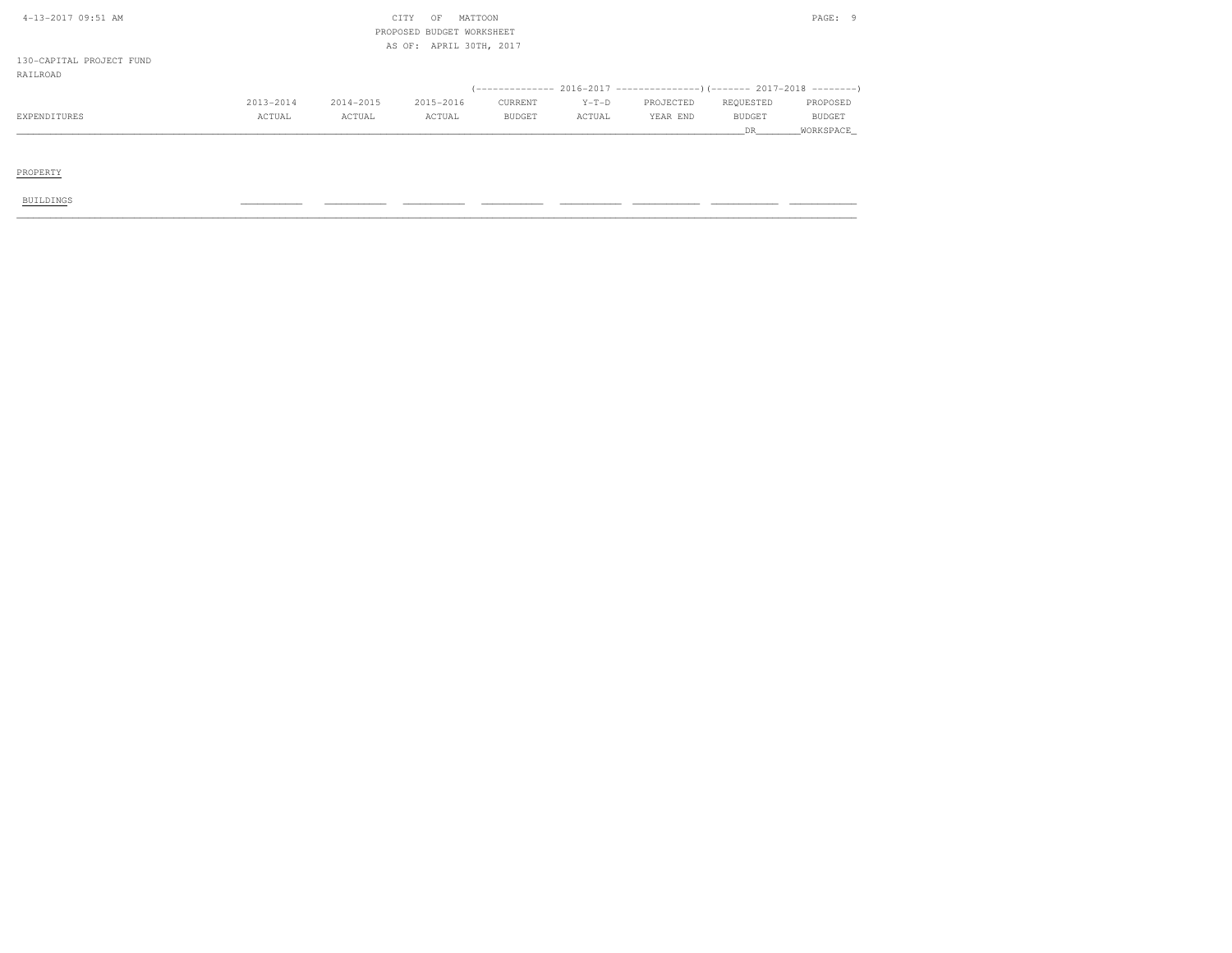| 4-13-2017 09:51 AM |  |  |
|--------------------|--|--|
|                    |  |  |

### CITY OF MATTOON PAGE: 10 PROPOSED BUDGET WORKSHEETAS OF: APRIL 30TH, 2017

130-CAPITAL PROJECT FUNDCULTURE AND RECREATION

|                                     | 2013-2014 | 2014-2015 | 2015-2016 | CURRENT       | $Y-T-D$ | PROJECTED | REQUESTED     | PROPOSED      |
|-------------------------------------|-----------|-----------|-----------|---------------|---------|-----------|---------------|---------------|
| EXPENDITURES                        | ACTUAL    | ACTUAL    | ACTUAL    | <b>BUDGET</b> | ACTUAL  | YEAR END  | <b>BUDGET</b> | <b>BUDGET</b> |
|                                     |           |           |           |               |         |           | DR.           | WORKSPACE     |
| PROPERTY                            |           |           |           |               |         |           |               |               |
| <b>BUILDINGS</b>                    |           |           |           |               |         |           |               |               |
| 130-5385-720 CULTURE AND RECREATION | 5,273     | 12,403    | 31,030    | 45,000        | 29,481  | 36,490    | 5,000         |               |
| TOTAL BUILDINGS                     | 5,273     | 12,403    | 31,030    | 45,000        | 29,481  | 36,490    | 5,000         |               |
| TOTAL PROPERTY                      | 5,273     | 12,403    | 31,030    | 45,000        | 29,481  | 36,490    | 5,000         |               |
| TOTAL CULTURE AND RECREATION        | 5,273     | 12,403    | 31,030    | 45,000        | 29,481  | 36,490    | 5,000         |               |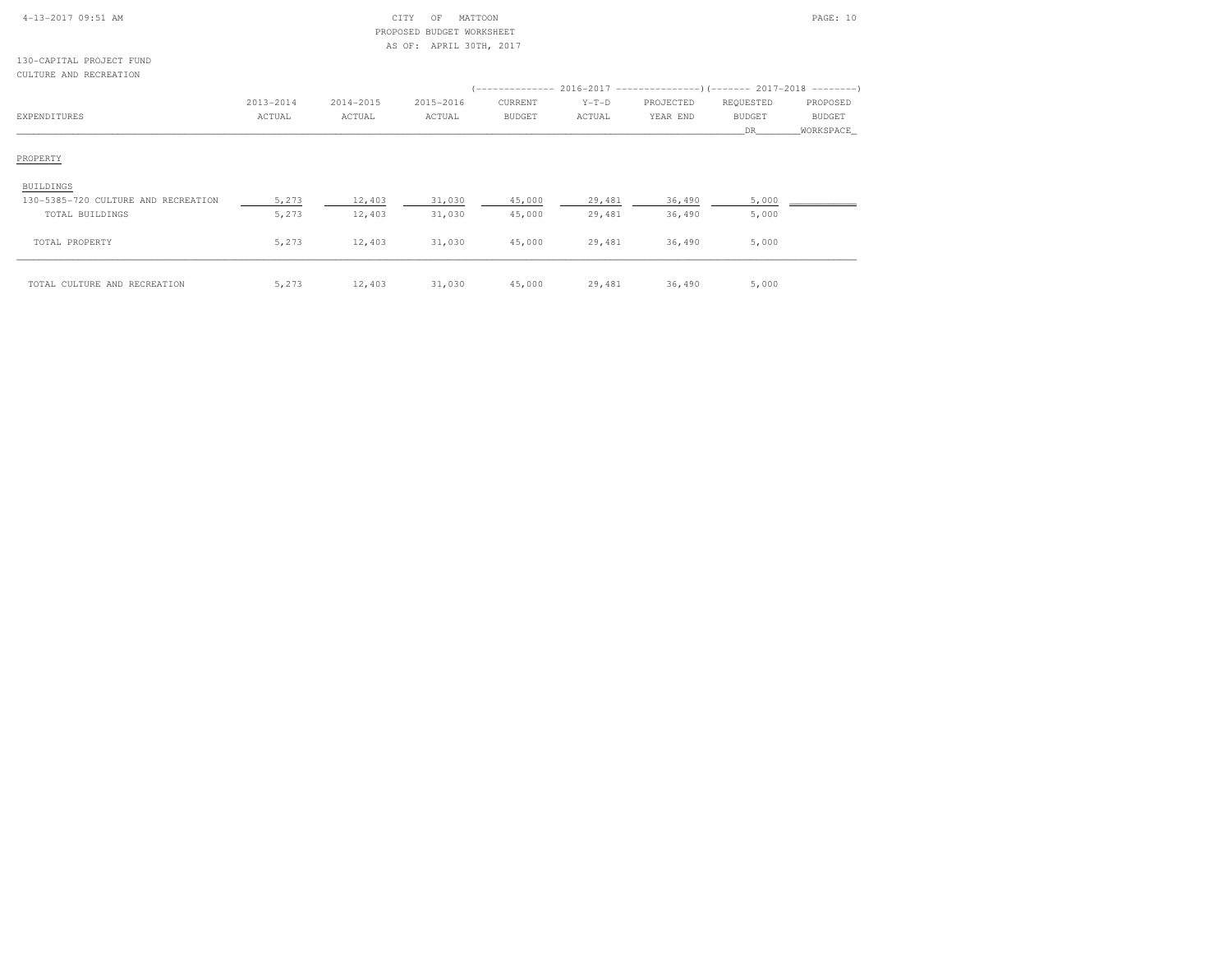| 4-13-2017 09:51 AM                         | CITY<br>MATTOON<br>OF<br>PROPOSED BUDGET WORKSHEET |           |           |         |         |           |           |           |  |  |
|--------------------------------------------|----------------------------------------------------|-----------|-----------|---------|---------|-----------|-----------|-----------|--|--|
| AS OF: APRIL 30TH, 2017                    |                                                    |           |           |         |         |           |           |           |  |  |
| 130-CAPITAL PROJECT FUND<br>CAPITAL OUTLAY |                                                    |           |           |         |         |           |           |           |  |  |
|                                            |                                                    |           |           |         |         |           |           |           |  |  |
|                                            | 2013-2014                                          | 2014-2015 | 2015-2016 | CURRENT | $Y-T-D$ | PROJECTED | REQUESTED | PROPOSED  |  |  |
| EXPENDITURES                               | ACTUAL                                             | ACTUAL    | ACTUAL    | BUDGET  | ACTUAL  | YEAR END  | BUDGET    | BUDGET    |  |  |
|                                            |                                                    |           |           |         |         |           | DR.       | WORKSPACE |  |  |
|                                            |                                                    |           |           |         |         |           |           |           |  |  |
|                                            |                                                    |           |           |         |         |           |           |           |  |  |
| CAPITAL OUTLAY                             |                                                    |           |           |         |         |           |           |           |  |  |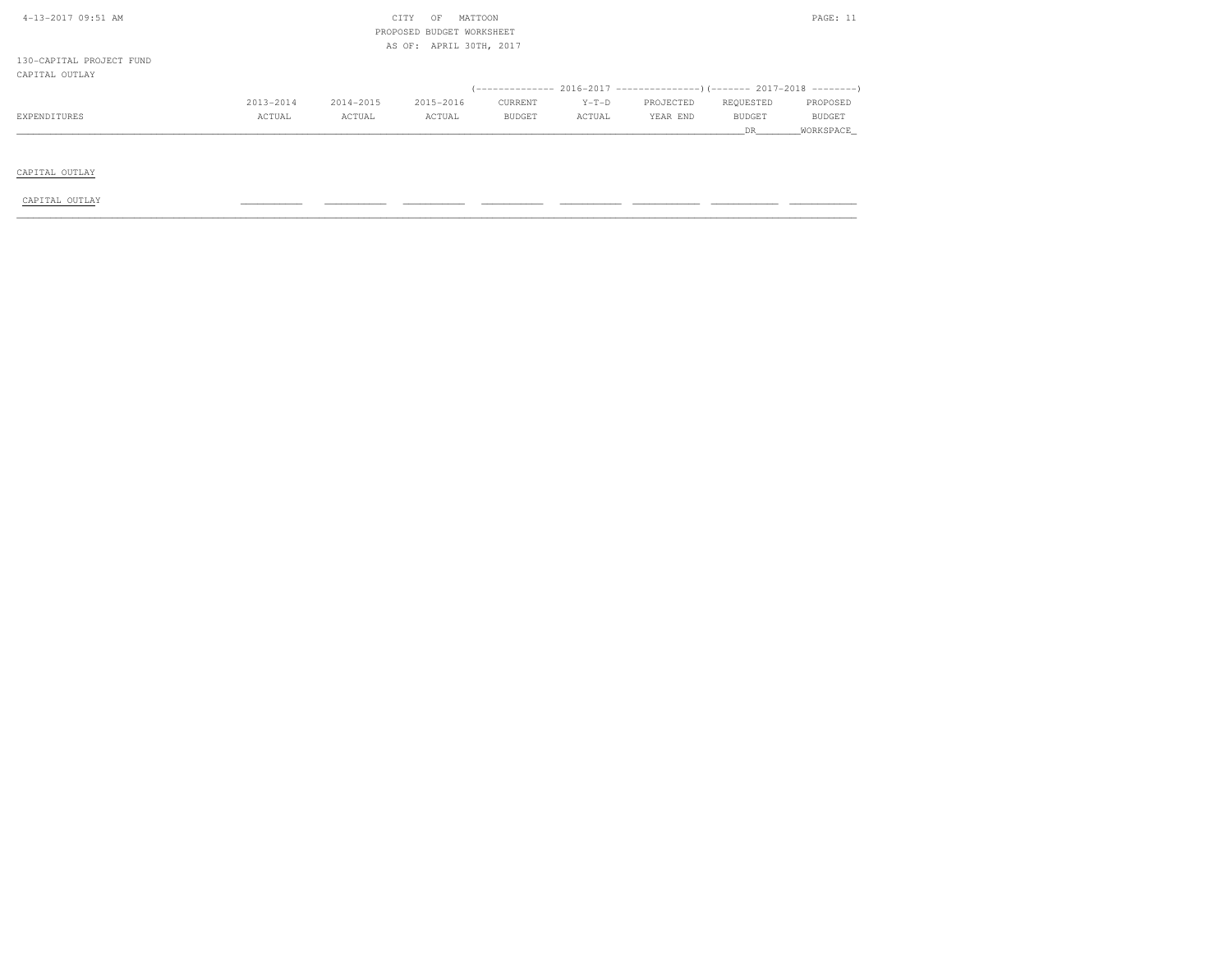| 4-13-2017 09:51 AM       |           |           | CITY<br>OF                | MATTOON |         |           |           | PAGE: 12      |
|--------------------------|-----------|-----------|---------------------------|---------|---------|-----------|-----------|---------------|
|                          |           |           | PROPOSED BUDGET WORKSHEET |         |         |           |           |               |
|                          |           |           | AS OF: APRIL 30TH, 2017   |         |         |           |           |               |
| 130-CAPITAL PROJECT FUND |           |           |                           |         |         |           |           |               |
| I-57 EAST TIF DISTRICT   |           |           |                           |         |         |           |           |               |
|                          |           |           |                           |         |         |           |           |               |
|                          | 2013-2014 | 2014-2015 | 2015-2016                 | CURRENT | $Y-T-D$ | PROJECTED | REOUESTED | PROPOSED      |
| EXPENDITURES             | ACTUAL    | ACTUAL    | ACTUAL                    | BUDGET  | ACTUAL  | YEAR END  | BUDGET    | <b>BUDGET</b> |
|                          |           |           |                           |         |         |           | DR        | WORKSPACE     |
|                          |           |           |                           |         |         |           |           |               |
| OTHER PURCHASED SERVICES |           |           |                           |         |         |           |           |               |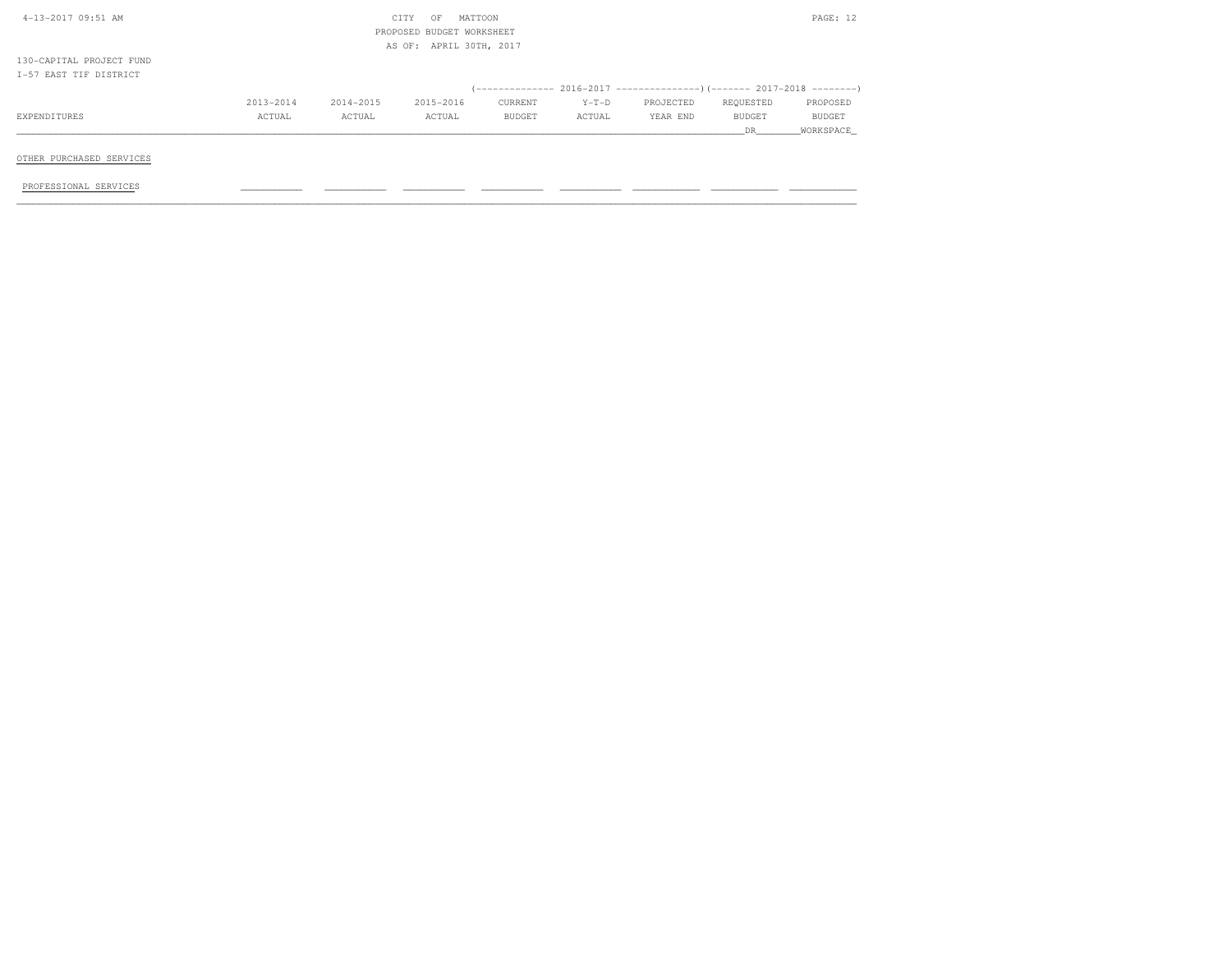| 4-13-2017 09:51 AM        |           |                           | CITY<br>OF              | MATTOON |         |           |           | PAGE: 13  |  |  |
|---------------------------|-----------|---------------------------|-------------------------|---------|---------|-----------|-----------|-----------|--|--|
|                           |           | PROPOSED BUDGET WORKSHEET |                         |         |         |           |           |           |  |  |
|                           |           |                           | AS OF: APRIL 30TH, 2017 |         |         |           |           |           |  |  |
| 130-CAPITAL PROJECT FUND  |           |                           |                         |         |         |           |           |           |  |  |
| CONDEMNATIONS/DEMOLITIONS |           |                           |                         |         |         |           |           |           |  |  |
|                           |           |                           |                         |         |         |           |           |           |  |  |
|                           | 2013-2014 | 2014-2015                 | 2015-2016               | CURRENT | $Y-T-D$ | PROJECTED | REQUESTED | PROPOSED  |  |  |
| EXPENDITURES              | ACTUAL    | ACTUAL                    | ACTUAL                  | BUDGET  | ACTUAL  | YEAR END  | BUDGET    | BUDGET    |  |  |
|                           |           |                           |                         |         |         |           | DR.       | WORKSPACE |  |  |
|                           |           |                           |                         |         |         |           |           |           |  |  |
| OTHER PURCHASED SERVICES  |           |                           |                         |         |         |           |           |           |  |  |
|                           |           |                           |                         |         |         |           |           |           |  |  |

OTHER PURCHASED SERVICES \_\_\_\_\_\_\_\_\_\_\_ \_\_\_\_\_\_\_\_\_\_\_ \_\_\_\_\_\_\_\_\_\_\_ \_\_\_\_\_\_\_\_\_\_\_ \_\_\_\_\_\_\_\_\_\_\_ \_\_\_\_\_\_\_\_\_\_\_\_ \_\_\_\_\_\_\_\_\_\_\_\_ \_\_\_\_\_\_\_\_\_\_\_\_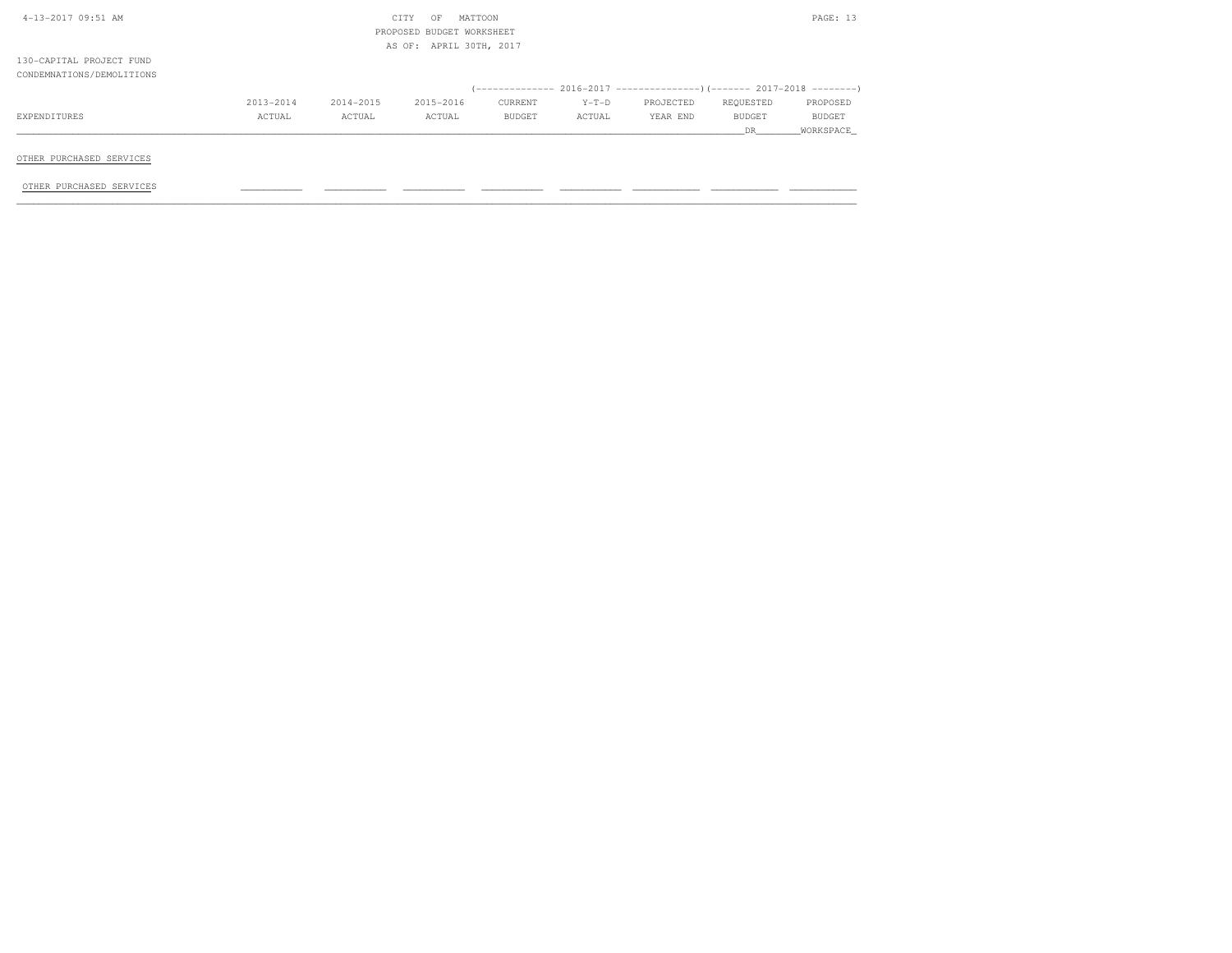| 4-13-2017 09:51 AM       |           |                           | CITY<br>OF              | MATTOON |         |           |               | PAGE: 14  |  |  |
|--------------------------|-----------|---------------------------|-------------------------|---------|---------|-----------|---------------|-----------|--|--|
|                          |           | PROPOSED BUDGET WORKSHEET |                         |         |         |           |               |           |  |  |
|                          |           |                           | AS OF: APRIL 30TH, 2017 |         |         |           |               |           |  |  |
| 130-CAPITAL PROJECT FUND |           |                           |                         |         |         |           |               |           |  |  |
| SOUTH 45 TIF DISTRICT    |           |                           |                         |         |         |           |               |           |  |  |
|                          |           |                           |                         |         |         |           |               |           |  |  |
|                          | 2013-2014 | 2014-2015                 | 2015-2016               | CURRENT | $Y-T-D$ | PROJECTED | REQUESTED     | PROPOSED  |  |  |
| EXPENDITURES             | ACTUAL    | ACTUAL                    | ACTUAL                  | BUDGET  | ACTUAL  | YEAR END  | <b>BUDGET</b> | BUDGET    |  |  |
|                          |           |                           |                         |         |         |           | DR            | WORKSPACE |  |  |
|                          |           |                           |                         |         |         |           |               |           |  |  |
| OTHER PURCHASED SERVICES |           |                           |                         |         |         |           |               |           |  |  |
|                          |           |                           |                         |         |         |           |               |           |  |  |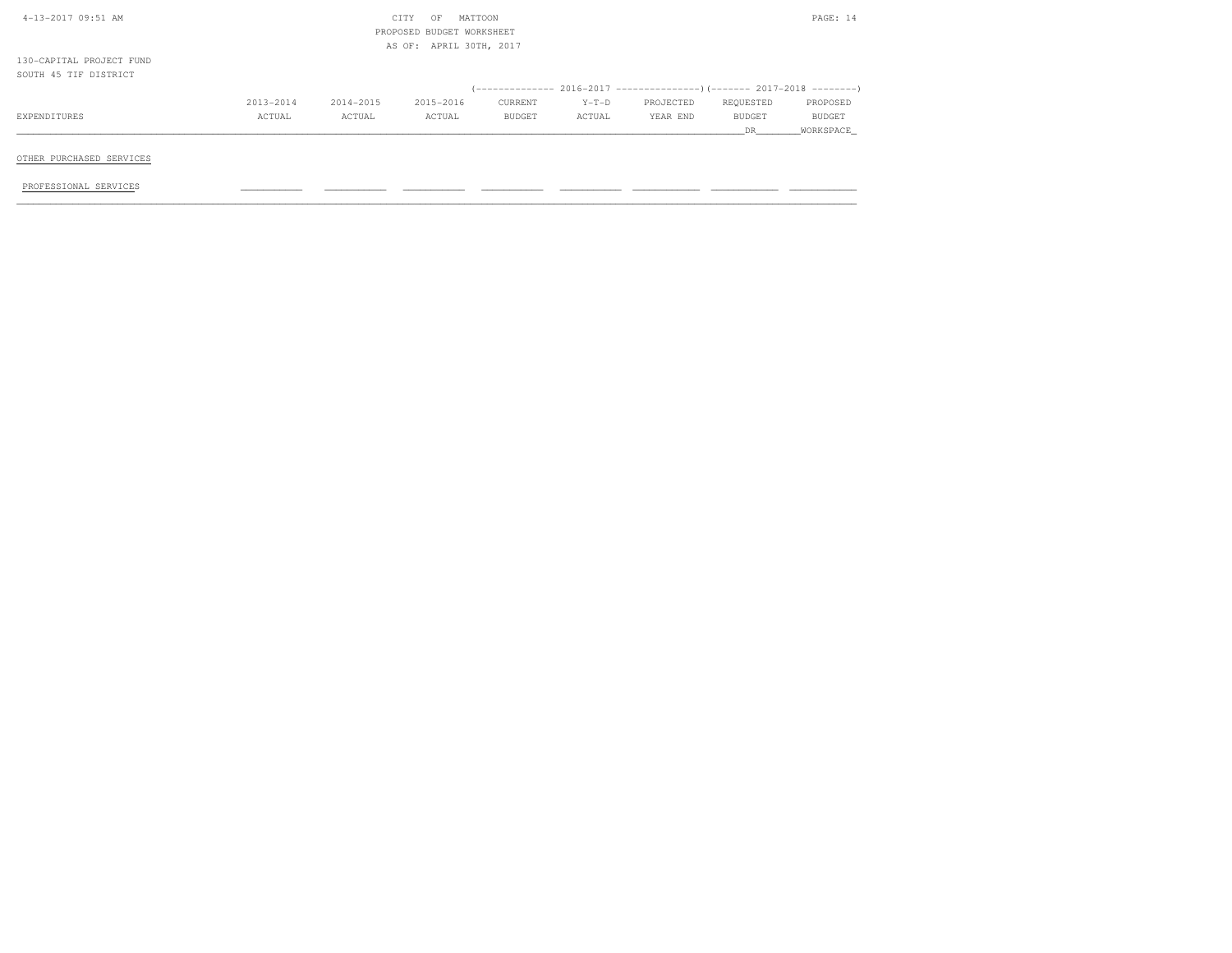| 4-13-2017 09:51 AM       |           |                           | CITY<br>OF              | MATTOON       |         |           |               | PAGE: 15  |  |  |
|--------------------------|-----------|---------------------------|-------------------------|---------------|---------|-----------|---------------|-----------|--|--|
|                          |           | PROPOSED BUDGET WORKSHEET |                         |               |         |           |               |           |  |  |
|                          |           |                           | AS OF: APRIL 30TH, 2017 |               |         |           |               |           |  |  |
| 130-CAPITAL PROJECT FUND |           |                           |                         |               |         |           |               |           |  |  |
| YMCA PARKING LOT         |           |                           |                         |               |         |           |               |           |  |  |
|                          |           |                           |                         |               |         |           |               |           |  |  |
|                          | 2013-2014 | 2014-2015                 | 2015-2016               | CURRENT       | $Y-T-D$ | PROJECTED | REQUESTED     | PROPOSED  |  |  |
| EXPENDITURES             | ACTUAL    | ACTUAL                    | ACTUAL                  | <b>BUDGET</b> | ACTUAL  | YEAR END  | <b>BUDGET</b> | BUDGET    |  |  |
|                          |           |                           |                         |               |         |           | DR.           | WORKSPACE |  |  |
|                          |           |                           |                         |               |         |           |               |           |  |  |
| OTHER PURCHASED SERVICES |           |                           |                         |               |         |           |               |           |  |  |

OTHER PURCHASED SERVICES \_\_\_\_\_\_\_\_\_\_\_ \_\_\_\_\_\_\_\_\_\_\_ \_\_\_\_\_\_\_\_\_\_\_ \_\_\_\_\_\_\_\_\_\_\_ \_\_\_\_\_\_\_\_\_\_\_ \_\_\_\_\_\_\_\_\_\_\_\_ \_\_\_\_\_\_\_\_\_\_\_\_ \_\_\_\_\_\_\_\_\_\_\_\_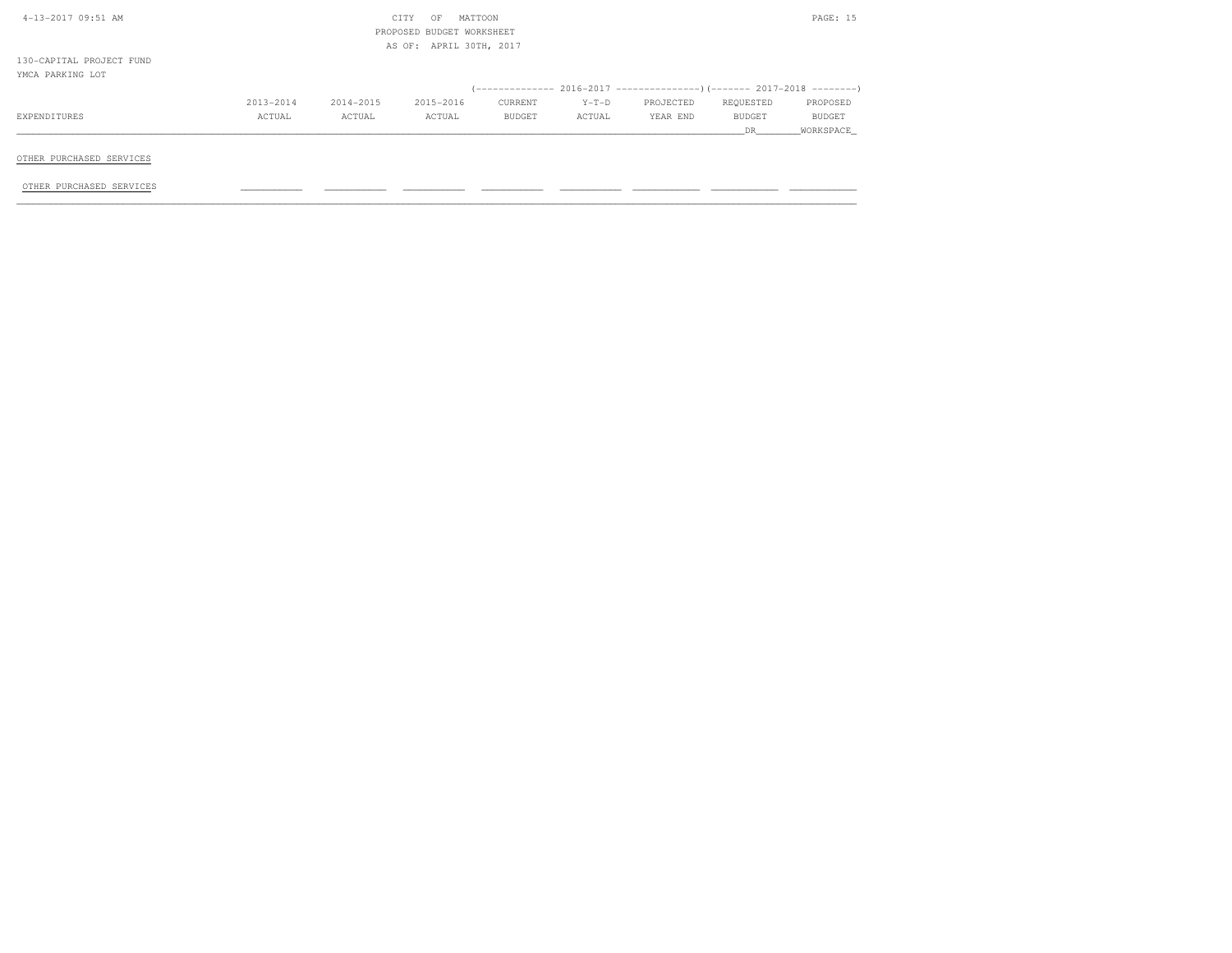| 4-13-2017 09:51 AM       |                           |           | CITY<br>OF              | MATTOON |         |           |               | PAGE: 16  |  |  |
|--------------------------|---------------------------|-----------|-------------------------|---------|---------|-----------|---------------|-----------|--|--|
|                          | PROPOSED BUDGET WORKSHEET |           |                         |         |         |           |               |           |  |  |
|                          |                           |           | AS OF: APRIL 30TH, 2017 |         |         |           |               |           |  |  |
| 130-CAPITAL PROJECT FUND |                           |           |                         |         |         |           |               |           |  |  |
| JUSTRITE CDAP EXPENSES   |                           |           |                         |         |         |           |               |           |  |  |
|                          |                           |           |                         |         |         |           |               |           |  |  |
|                          | 2013-2014                 | 2014-2015 | 2015-2016               | CURRENT | $Y-T-D$ | PROJECTED | REQUESTED     | PROPOSED  |  |  |
| EXPENDITURES             | ACTUAL                    | ACTUAL    | ACTUAL                  | BUDGET  | ACTUAL  | YEAR END  | <b>BUDGET</b> | BUDGET    |  |  |
|                          |                           |           |                         |         |         |           | DR.           | WORKSPACE |  |  |
|                          |                           |           |                         |         |         |           |               |           |  |  |
| OTHER PURCHASED SERVICES |                           |           |                         |         |         |           |               |           |  |  |

OTHER PURCHASED SERVICES \_\_\_\_\_\_\_\_\_\_\_ \_\_\_\_\_\_\_\_\_\_\_ \_\_\_\_\_\_\_\_\_\_\_ \_\_\_\_\_\_\_\_\_\_\_ \_\_\_\_\_\_\_\_\_\_\_ \_\_\_\_\_\_\_\_\_\_\_\_ \_\_\_\_\_\_\_\_\_\_\_\_ \_\_\_\_\_\_\_\_\_\_\_\_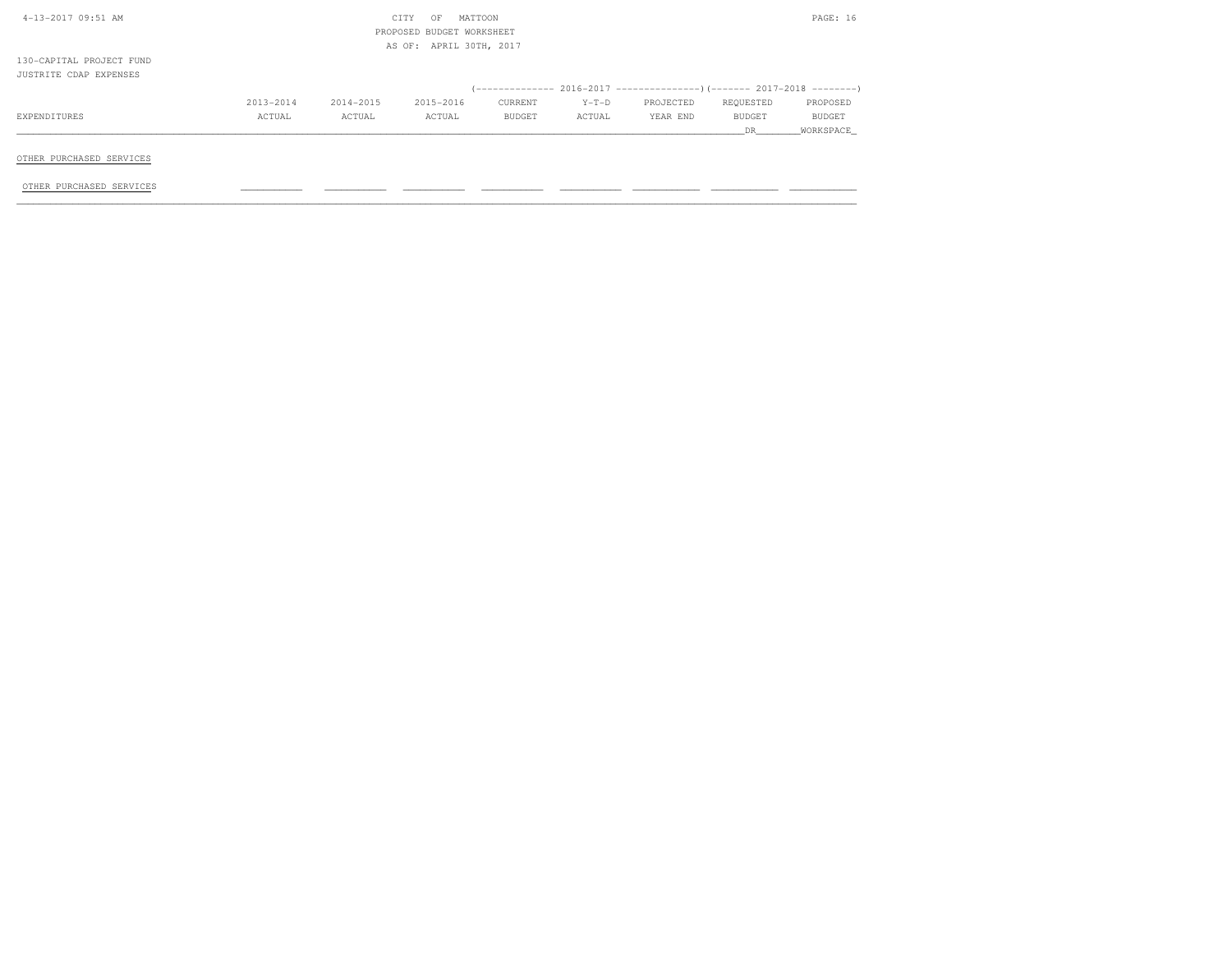| 4-13-2017 09:51 AM |  |
|--------------------|--|
|                    |  |

### 4-13-2017 09:51 AM CITY OF MATTOON PAGE: 17 PROPOSED BUDGET WORKSHEETAS OF: APRIL 30TH, 2017

130-CAPITAL PROJECT FUNDGO BONDS

|                                       |               |           |           |               |         | (-------------- 2016-2017 --------------------- 2017-2018 ---------- |               |               |
|---------------------------------------|---------------|-----------|-----------|---------------|---------|----------------------------------------------------------------------|---------------|---------------|
|                                       | $2013 - 2014$ | 2014-2015 | 2015-2016 | CURRENT       | $Y-T-D$ | PROJECTED                                                            | REQUESTED     | PROPOSED      |
| EXPENDITURES                          | ACTUAL        | ACTUAL    | ACTUAL    | <b>BUDGET</b> | ACTUAL  | YEAR END                                                             | <b>BUDGET</b> | <b>BUDGET</b> |
|                                       |               |           |           |               |         |                                                                      | DR.           | WORKSPACE     |
| OTHER OBJECTS                         |               |           |           |               |         |                                                                      |               |               |
| FINANCIAL TRANS OBJECTS               |               |           |           |               |         |                                                                      |               |               |
| 130-5719-817 GENERAL OBLIGATION BONDS | 240,000       | 250,000   | 260,000   | 270,000       | 270,000 | 270,000                                                              | 280,000       |               |
| TOTAL FINANCIAL TRANS OBJECTS         | 240,000       | 250,000   | 260,000   | 270,000       | 270,000 | 270,000                                                              | 280,000       |               |
| TOTAL OTHER OBJECTS                   | 240,000       | 250,000   | 260,000   | 270,000       | 270,000 | 270,000                                                              | 280,000       |               |

| TOTAL GO BONDS | 240,000 | 250,000 260,000 | 270,000 270,000 | 270,000 | 280,000 |
|----------------|---------|-----------------|-----------------|---------|---------|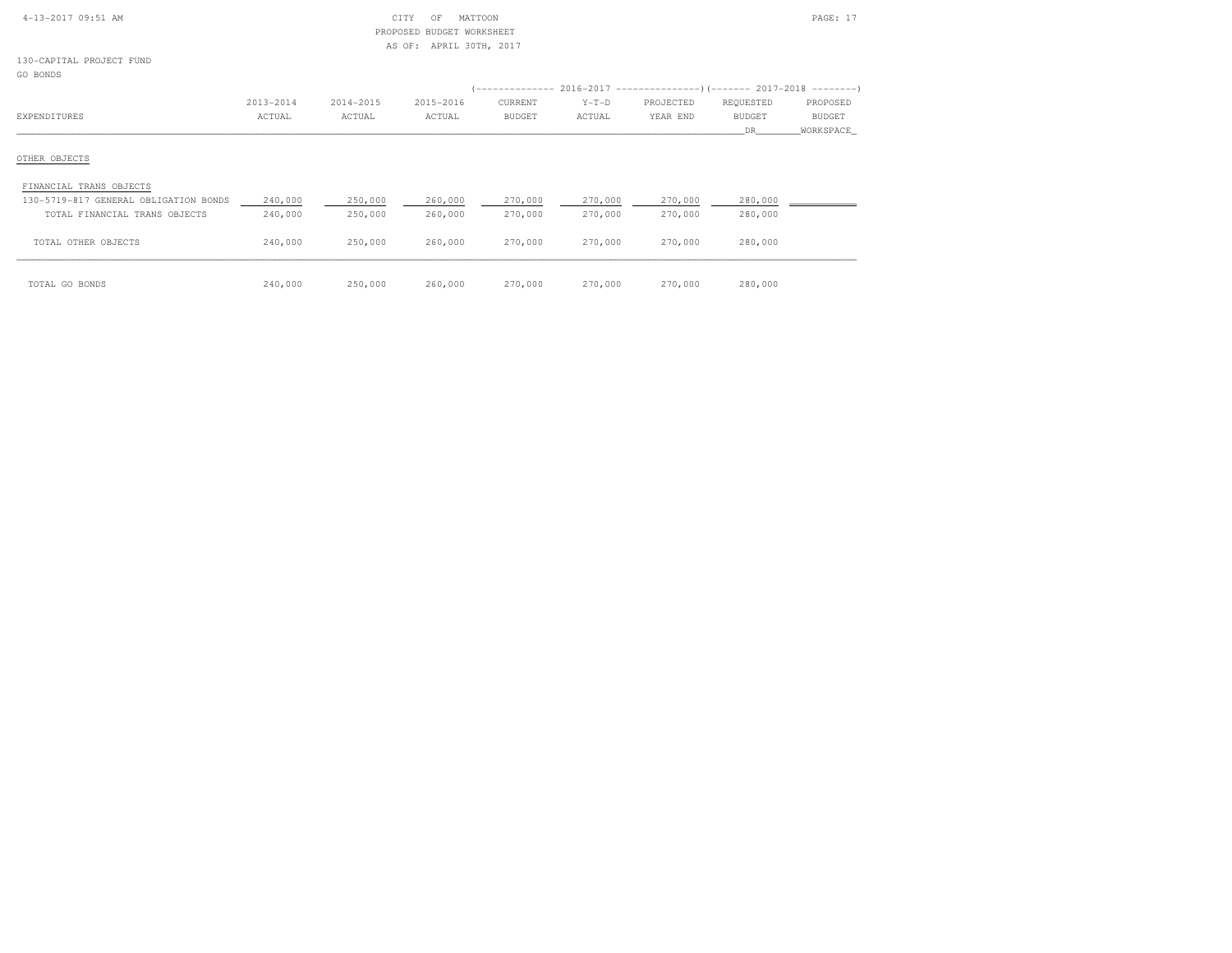| $4 - 13 - 2017$ 09:51 AM |  |  |
|--------------------------|--|--|
|                          |  |  |

#### $\begin{array}{ccc} \text{CITY} & \text{OF} & \text{MATTOON} \end{array}$  PROPOSED BUDGET WORKSHEETAS OF: APRIL 30TH, 2017

130-CAPITAL PROJECT FUNDINTEREST EXPENSE

| INIERESI EAFENSE        |           |           |           |               |         |                                                                       |               |           |
|-------------------------|-----------|-----------|-----------|---------------|---------|-----------------------------------------------------------------------|---------------|-----------|
|                         |           |           |           |               |         | $(---------- 2016-2017$ ----------------) (------- 2017-2018 -------) |               |           |
|                         | 2013-2014 | 2014-2015 | 2015-2016 | CURRENT       | $Y-T-D$ | PROJECTED                                                             | REQUESTED     | PROPOSED  |
| EXPENDITURES            | ACTUAL    | ACTUAL    | ACTUAL    | <b>BUDGET</b> | ACTUAL  | YEAR END                                                              | <b>BUDGET</b> | BUDGET    |
|                         |           |           |           |               |         |                                                                       | DR.           | WORKSPACE |
|                         |           |           |           |               |         |                                                                       |               |           |
|                         |           |           |           |               |         |                                                                       |               |           |
| OTHER OBJECTS           |           |           |           |               |         |                                                                       |               |           |
| FINANCIAL TRANS OBJECTS |           |           |           |               |         |                                                                       |               |           |

| 130-5795-817 INTEREST EXPENSE | 205,820 | 294,180 | 95,560 | 183,320 | 183,320 | 183,320 | 175,220 |  |
|-------------------------------|---------|---------|--------|---------|---------|---------|---------|--|
| TOTAL FINANCIAL TRANS OBJECTS | 205,820 | 294,180 | 95,560 | 183,320 | 183,320 | 183,320 | 175,220 |  |
|                               |         |         |        |         |         |         |         |  |
| TOTAL OTHER OBJECTS           | 205,820 | 294,180 | 95,560 | 183,320 | 183,320 | 183,320 | 175,220 |  |
|                               |         |         |        |         |         |         |         |  |
| TOTAL INTEREST EXPENSE        | 205,820 | 294,180 | 95,560 | 183,320 | 183,320 | 183,320 | 175,220 |  |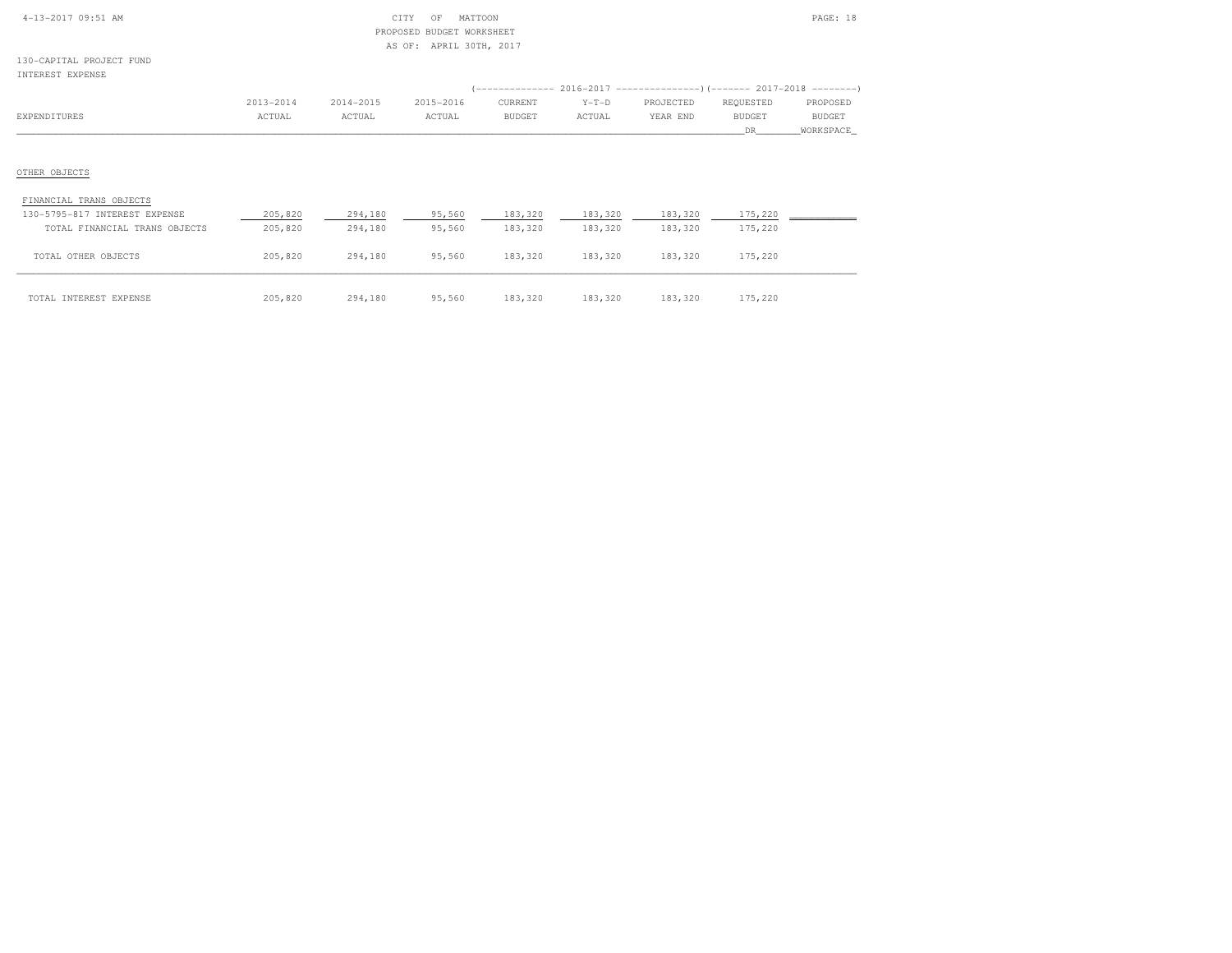| $4 - 13 - 2017$ 09:51 AM |  |  |
|--------------------------|--|--|
|                          |  |  |

#### $\begin{array}{ccc} \text{CITY} & \text{OF} & \text{MATTOON} \end{array}$  PROPOSED BUDGET WORKSHEETAS OF: APRIL 30TH, 2017

130-CAPITAL PROJECT FUNDDEBT SERVICES

|                                                 | $2013 - 2014$ | 2014-2015                                                                                            | 2015-2016       | CURRENT       | $Y-T-D$                                 | PROJECTED         | REQUESTED | PROPOSED  |
|-------------------------------------------------|---------------|------------------------------------------------------------------------------------------------------|-----------------|---------------|-----------------------------------------|-------------------|-----------|-----------|
| EXPENDITURES                                    | ACTUAL        | ACTUAL                                                                                               | ACTUAL          | <b>BUDGET</b> | ACTUAL                                  | YEAR END          | BUDGET    | BUDGET    |
|                                                 |               |                                                                                                      |                 |               |                                         |                   | DR        | WORKSPACE |
|                                                 |               |                                                                                                      |                 |               |                                         |                   |           |           |
| OTHER OBJECTS                                   |               |                                                                                                      |                 |               |                                         |                   |           |           |
| FINANCIAL TRANS OBJECTS                         |               |                                                                                                      |                 |               |                                         |                   |           |           |
| 130-5800-817 DEBT ISSUANCE COSTS                | $\circ$       | 1,605                                                                                                | 3,303           | 2,500         | 803                                     | 803               | 5,000     |           |
| TOTAL FINANCIAL TRANS OBJECTS                   | $\circ$       | 1,605                                                                                                | 3,303           | 2,500         | 803                                     | 803               | 5,000     |           |
|                                                 |               |                                                                                                      |                 |               |                                         |                   |           |           |
| TOTAL OTHER OBJECTS                             | $\circ$       | 1,605                                                                                                | 3,303           | 2,500         | 803                                     | 803               | 5,000     |           |
|                                                 |               |                                                                                                      |                 |               |                                         |                   |           |           |
| TOTAL DEBT SERVICES                             | $\circ$       | 1,605                                                                                                | 3,303           | 2,500         | 803                                     | 803               | 5,000     |           |
|                                                 |               |                                                                                                      |                 |               |                                         |                   |           |           |
|                                                 |               |                                                                                                      |                 |               |                                         |                   |           |           |
| TOTAL EXPENDITURES                              | 981,034       | 1,391,006                                                                                            |                 |               | 1,290,231 3,796,320 1,197,348 1,737,143 |                   | 2,517,220 |           |
| REVENUE OVER/(UNDER) EXPENDITURES               |               | $($ 953,800) $($ 1,169,861) $($ 1,077,024) $($ 3,774,820) $($ 959,561) $($ 1,499,335) $($ 2,460,220) |                 |               |                                         |                   |           |           |
|                                                 |               |                                                                                                      |                 |               |                                         |                   |           |           |
| OTHER FINANCING SOURCES                         |               |                                                                                                      |                 |               |                                         |                   |           |           |
| 130-4901-010 INTERFUND XFRS FROM GEN. F 750,841 |               | 758,570                                                                                              | 723,920         | 750,000       |                                         | 616, 114 726, 554 | 750,000   |           |
| TOTAL OTHER FINANCING SOURCES                   | 750,841       |                                                                                                      | 758,570 723,920 | 750,000       | 616, 114                                | 726,554           | 750,000   |           |
|                                                 |               |                                                                                                      |                 |               |                                         |                   |           |           |
| OTHER FINANCING (USES)                          |               |                                                                                                      |                 |               |                                         |                   |           |           |
| TOTAL OTHER FINANCING SOURCES (USES)            | 750,841       |                                                                                                      | 758,570 723,920 |               | 750,000 616,114 726,554                 |                   | 750,000   |           |
|                                                 |               |                                                                                                      |                 |               |                                         |                   |           |           |

REVENUES & OTHER SOURCES OVER/

(UNDER) EXPENDITURES & OTHER (USES) ( 202,959) ( 411,291) ( 353,103) ( 3,024,820) ( 343,447) ( 772,781) ( 1,710,220)

\*\*\* END OF REPORT \*\*\*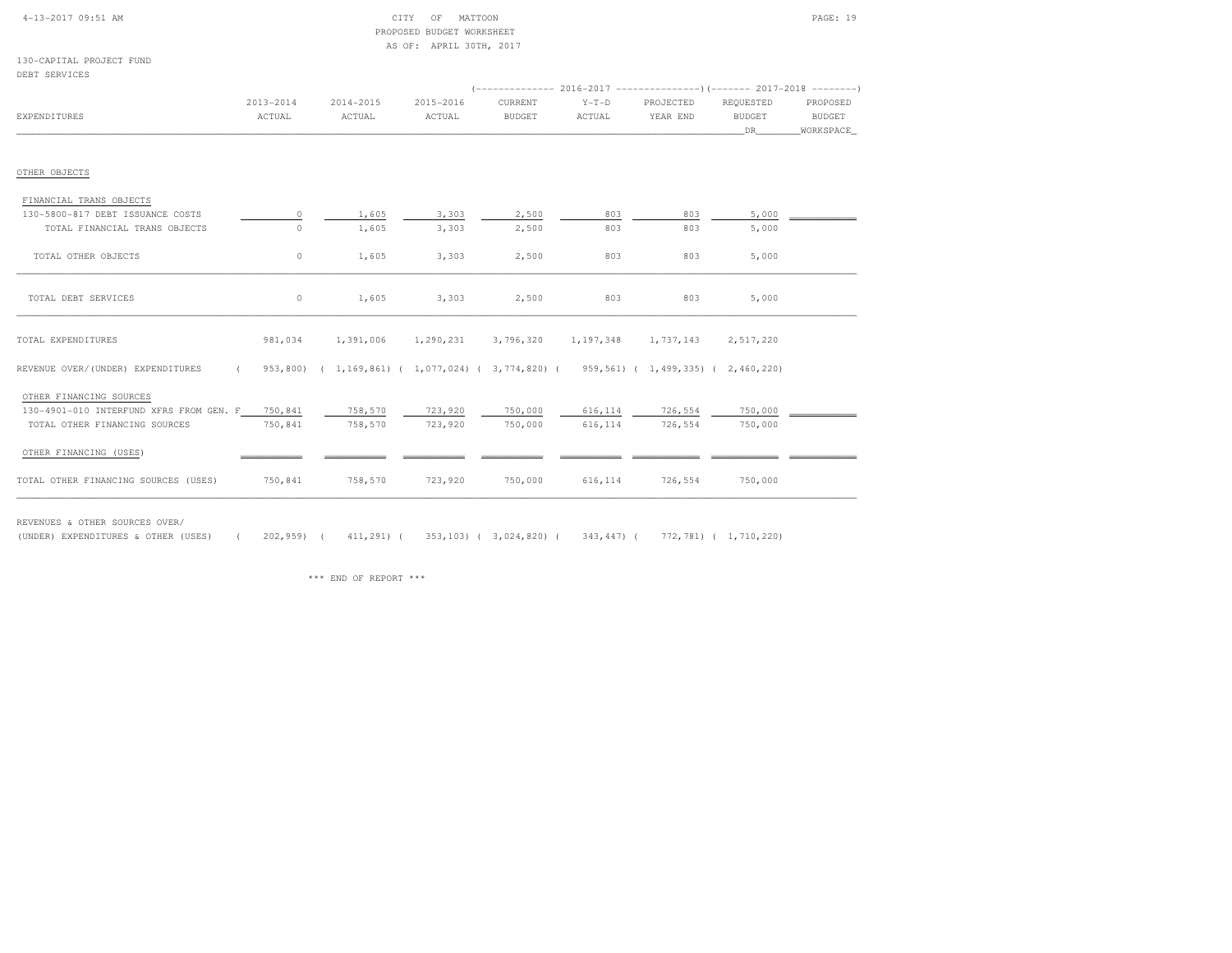### 4-13-2017 09:51 AM CITY OF MATTOON PAGE: 1PROPOSED BUD AS OF: AF

150-I-57 EAST TIF DISTRICT

| DGET WORKSHEET  |  |
|-----------------|--|
| PRIL 30TH, 2017 |  |

|          | 2013-2014 | 2014-2015 | 2015-2016 | CURRENT       | $Y-T-D$ | PROJECTED | REOUESTED     | PROPOSED      |
|----------|-----------|-----------|-----------|---------------|---------|-----------|---------------|---------------|
| REVENUES | ACTUAL    | ACTUAL    | ACTUAL    | <b>BUDGET</b> | ACTUAL  | YEAR END  | <b>BUDGET</b> | <b>BUDGET</b> |
|          |           |           |           |               |         |           |               | WORKSPACE     |
|          |           |           |           |               |         |           |               |               |

## TAXES

| TIF/BD TAX RECEIPTS                |          |                |        |        |        |        |        |  |
|------------------------------------|----------|----------------|--------|--------|--------|--------|--------|--|
| 150-4192-023 PROPERTY TAX RECEIPTS | 35,345   | 36,115         | 36,636 | 36,636 | 37,659 | 37,659 | 37,659 |  |
| TOTAL TIF/BD TAX RECEIPTS          | 35,345   | 36,115         | 36,636 | 36,636 | 37,659 | 37,659 | 37,659 |  |
| TOTAL TAXES                        | 35,345   | 36,115         | 36,636 | 36,636 | 37,659 | 37,659 | 37,659 |  |
| INVESTMENT EARNINGS                |          |                |        |        |        |        |        |  |
| INTEREST EARNINGS                  |          |                |        |        |        |        |        |  |
| 150-4610-023 INTEREST EARNINGS     | $\Omega$ |                |        |        | 5.     | 9      | 10     |  |
| TOTAL INTEREST EARNINGS            |          |                |        |        |        | Q      | 10     |  |
| TOTAL INVESTMENT EARNINGS          | $\circ$  | $\overline{4}$ | 3      | 3      | 5      | 9      | 10     |  |
| CONTRIB & OTHER MISC REV           |          |                |        |        |        |        |        |  |
| CONTRIBUTIONS & MISC REV           |          |                |        |        |        |        |        |  |
| TOTAL REVENUES                     | 35,345   | 36,119         | 36,639 | 36,639 | 37,664 | 37,668 | 37,669 |  |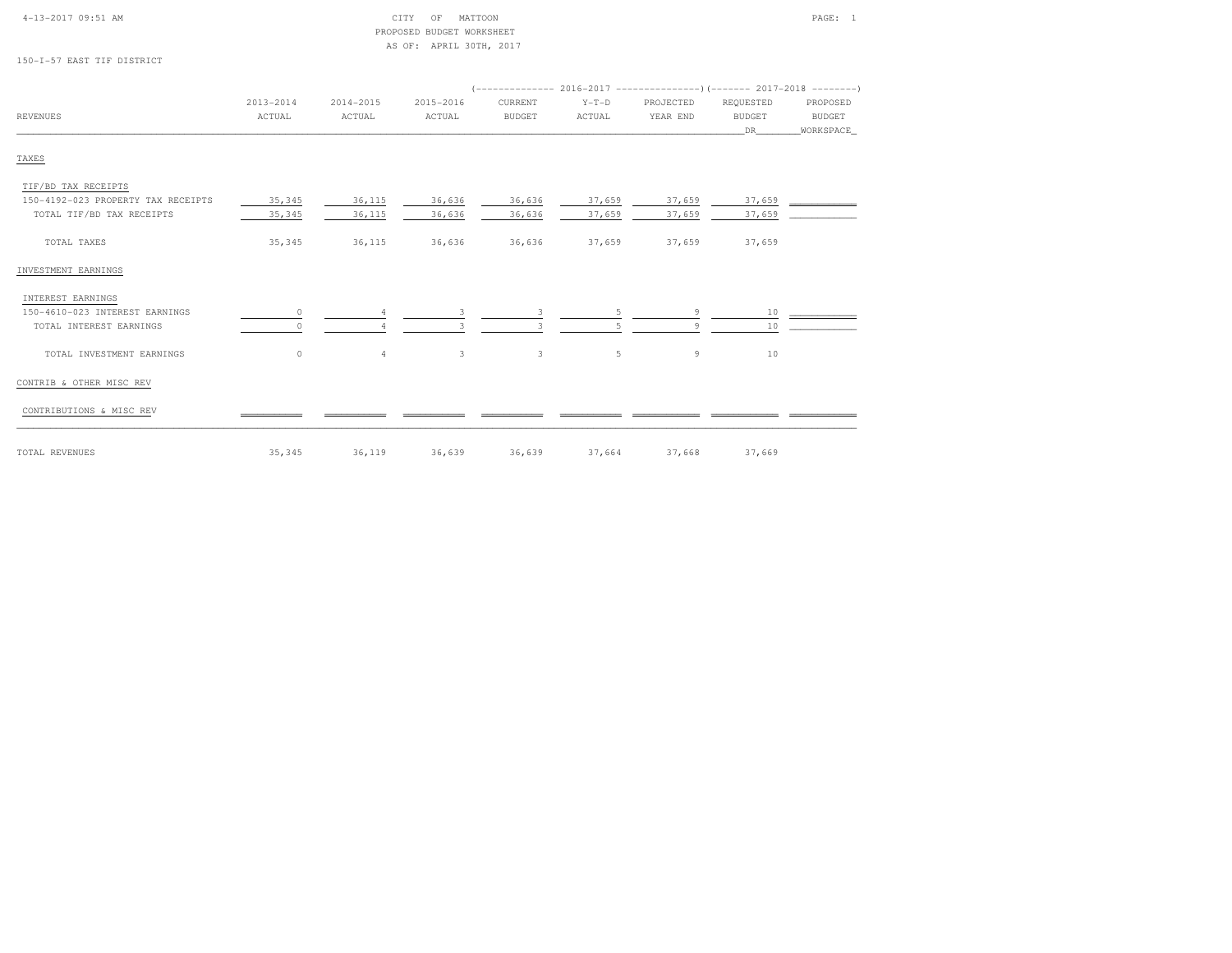| 4-13-2017 09:51 AM         |           |           | CITY<br>OF                | MATTOON |         |           |               | PAGE: 2   |
|----------------------------|-----------|-----------|---------------------------|---------|---------|-----------|---------------|-----------|
|                            |           |           | PROPOSED BUDGET WORKSHEET |         |         |           |               |           |
|                            |           |           | AS OF: APRIL 30TH, 2017   |         |         |           |               |           |
| 150-I-57 EAST TIF DISTRICT |           |           |                           |         |         |           |               |           |
| TRAFFIC CONTROL DEVICES    |           |           |                           |         |         |           |               |           |
|                            |           |           |                           |         |         |           |               |           |
|                            | 2013-2014 | 2014-2015 | 2015-2016                 | CURRENT | $Y-T-D$ | PROJECTED | REQUESTED     | PROPOSED  |
| EXPENDITURES               | ACTUAL    | ACTUAL    | ACTUAL                    | BUDGET  | ACTUAL  | YEAR END  | <b>BUDGET</b> | BUDGET    |
|                            |           |           |                           |         |         |           | DR            | WORKSPACE |

PROPERTY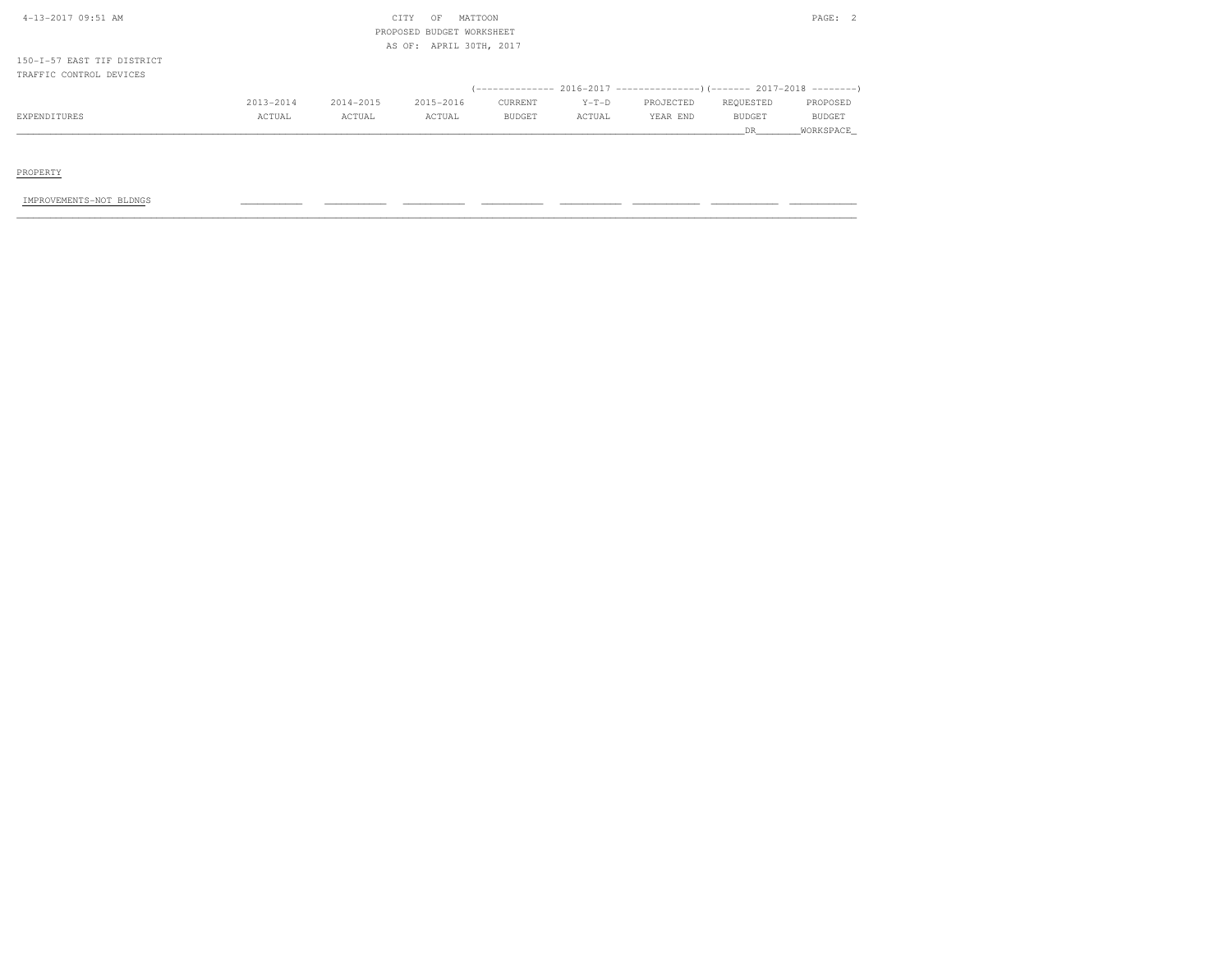| 4-13-2017 09:51 AM         |           |           | CITY<br>OF                | MATTOON       |         |           |           | PAGE: 3       |
|----------------------------|-----------|-----------|---------------------------|---------------|---------|-----------|-----------|---------------|
|                            |           |           | PROPOSED BUDGET WORKSHEET |               |         |           |           |               |
|                            |           |           | AS OF: APRIL 30TH, 2017   |               |         |           |           |               |
| 150-I-57 EAST TIF DISTRICT |           |           |                           |               |         |           |           |               |
| STORM DRAINAGE             |           |           |                           |               |         |           |           |               |
|                            |           |           |                           |               |         |           |           |               |
|                            | 2013-2014 | 2014-2015 | 2015-2016                 | CURRENT       | $Y-T-D$ | PROJECTED | REQUESTED | PROPOSED      |
| EXPENDITURES               | ACTUAL    | ACTUAL    | ACTUAL                    | <b>BUDGET</b> | ACTUAL  | YEAR END  | BUDGET    | <b>BUDGET</b> |
|                            |           |           |                           |               |         |           | DR        | WORKSPACE     |
|                            |           |           |                           |               |         |           |           |               |
| _________                  |           |           |                           |               |         |           |           |               |

PROPERTY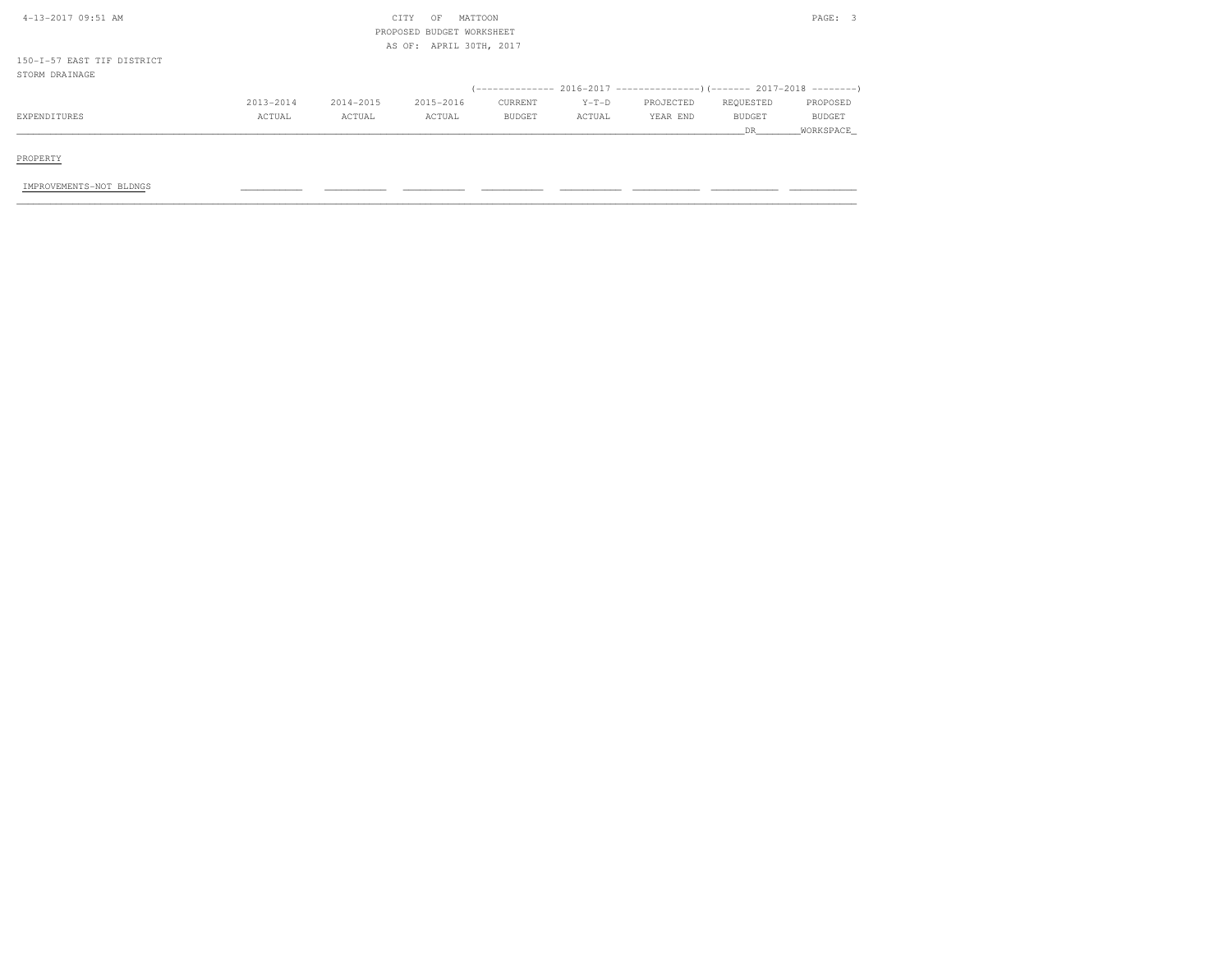| 4-13-2017 09:51 AM         |           |           | CITY<br>OF                | MATTOON |         |           |               | PAGE: 4       |
|----------------------------|-----------|-----------|---------------------------|---------|---------|-----------|---------------|---------------|
|                            |           |           | PROPOSED BUDGET WORKSHEET |         |         |           |               |               |
|                            |           |           | AS OF: APRIL 30TH, 2017   |         |         |           |               |               |
| 150-I-57 EAST TIF DISTRICT |           |           |                           |         |         |           |               |               |
| SANITARY SEWER             |           |           |                           |         |         |           |               |               |
|                            |           |           |                           |         |         |           |               |               |
|                            | 2013-2014 | 2014-2015 | 2015-2016                 | CURRENT | $Y-T-D$ | PROJECTED | REQUESTED     | PROPOSED      |
| EXPENDITURES               | ACTUAL    | ACTUAL    | ACTUAL                    | BUDGET  | ACTUAL  | YEAR END  | <b>BUDGET</b> | <b>BUDGET</b> |
|                            |           |           |                           |         |         |           | DR            | WORKSPACE     |
|                            |           |           |                           |         |         |           |               |               |
| PROPERTY                   |           |           |                           |         |         |           |               |               |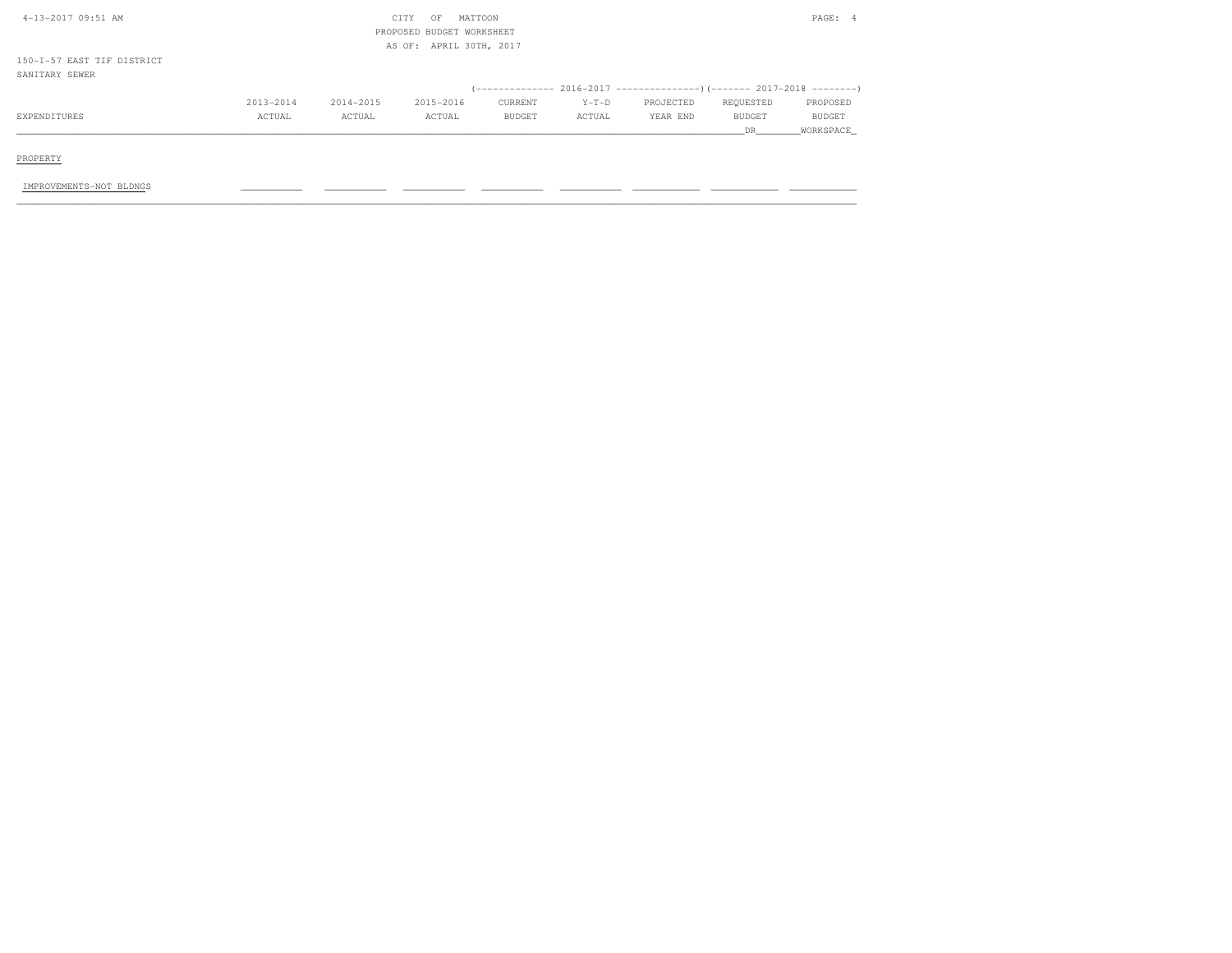| 4-13-2017 09:51 AM         |           |           | CITY<br>OF                | MATTOON       |         |           |               | PAGE: 5       |
|----------------------------|-----------|-----------|---------------------------|---------------|---------|-----------|---------------|---------------|
|                            |           |           | PROPOSED BUDGET WORKSHEET |               |         |           |               |               |
|                            |           |           | AS OF: APRIL 30TH, 2017   |               |         |           |               |               |
| 150-I-57 EAST TIF DISTRICT |           |           |                           |               |         |           |               |               |
| WATER DISTRIBUTION         |           |           |                           |               |         |           |               |               |
|                            |           |           |                           |               |         |           |               |               |
|                            | 2013-2014 | 2014-2015 | 2015-2016                 | CURRENT       | $Y-T-D$ | PROJECTED | REQUESTED     | PROPOSED      |
| EXPENDITURES               | ACTUAL    | ACTUAL    | ACTUAL                    | <b>BUDGET</b> | ACTUAL  | YEAR END  | <b>BUDGET</b> | <b>BUDGET</b> |
|                            |           |           |                           |               |         |           | DR.           | WORKSPACE     |
|                            |           |           |                           |               |         |           |               |               |
| PROPERTY                   |           |           |                           |               |         |           |               |               |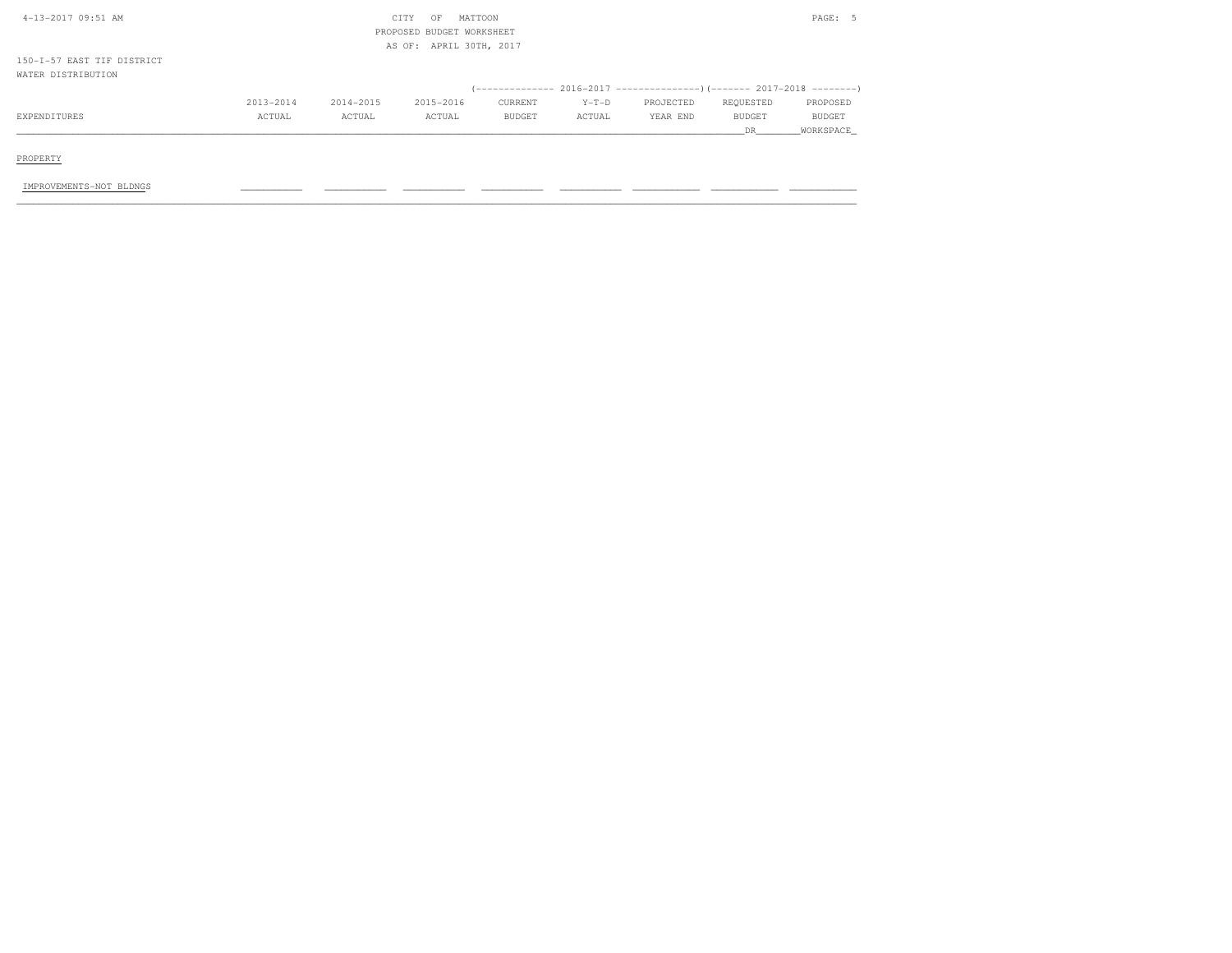| 4-13-2017 09:51 AM         |               |           | CITY<br>OF                | MATTOON       |         |           |               | PAGE: 6       |
|----------------------------|---------------|-----------|---------------------------|---------------|---------|-----------|---------------|---------------|
|                            |               |           | PROPOSED BUDGET WORKSHEET |               |         |           |               |               |
|                            |               |           | AS OF: APRIL 30TH, 2017   |               |         |           |               |               |
| 150-I-57 EAST TIF DISTRICT |               |           |                           |               |         |           |               |               |
| PARKING LOTS               |               |           |                           |               |         |           |               |               |
|                            |               |           |                           |               |         |           |               |               |
|                            | $2013 - 2014$ | 2014-2015 | 2015-2016                 | CURRENT       | $Y-T-D$ | PROJECTED | REQUESTED     | PROPOSED      |
| EXPENDITURES               | ACTUAL        | ACTUAL    | ACTUAL                    | <b>BUDGET</b> | ACTUAL  | YEAR END  | <b>BUDGET</b> | <b>BUDGET</b> |
|                            |               |           |                           |               |         |           | DR.           | WORKSPACE     |
|                            |               |           |                           |               |         |           |               |               |

PROPERTY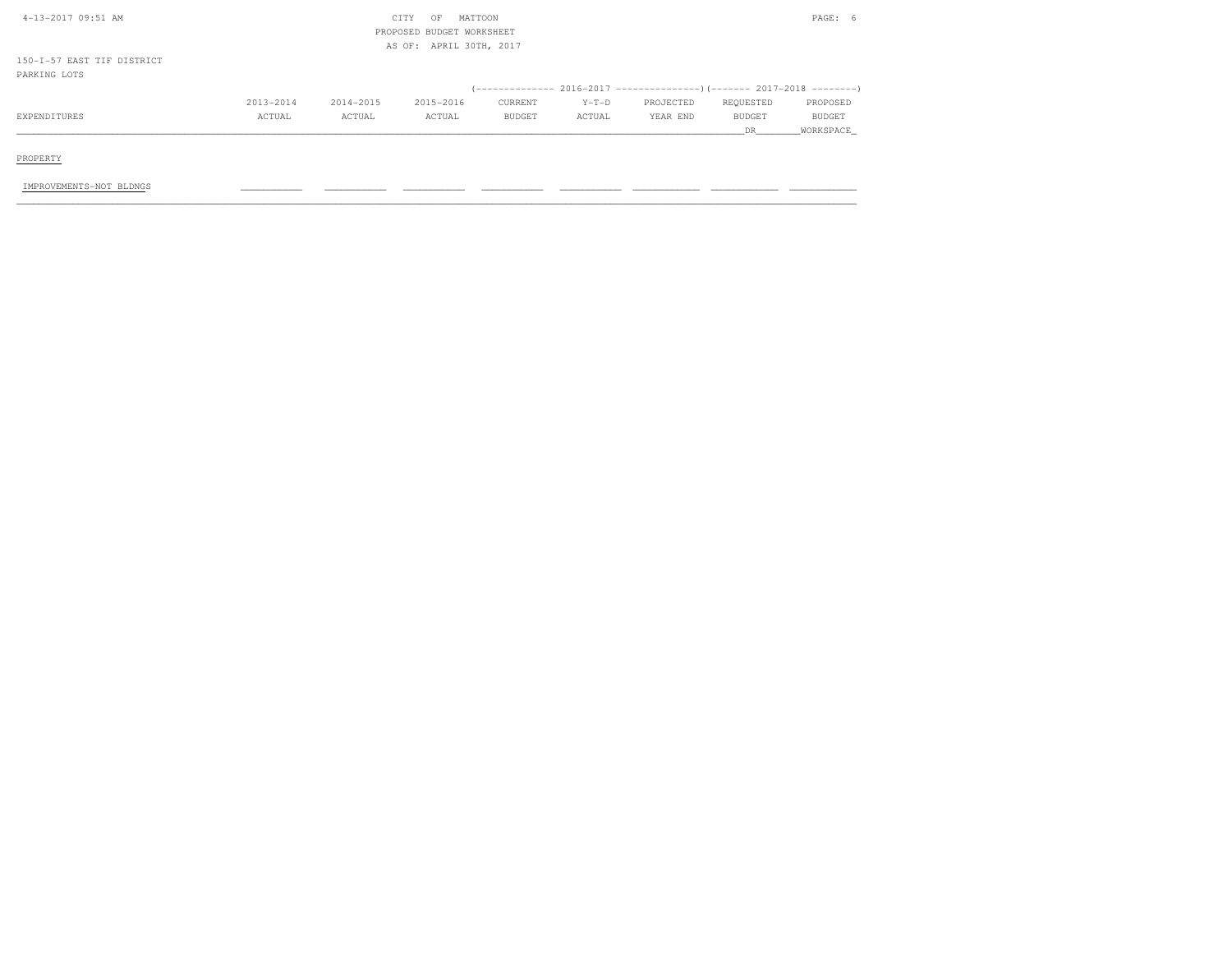| 4-13-2017 09:51 AM         |           |           | CITY<br>OF                | MATTOON       |         |           |               | PAGE: 7       |
|----------------------------|-----------|-----------|---------------------------|---------------|---------|-----------|---------------|---------------|
|                            |           |           | PROPOSED BUDGET WORKSHEET |               |         |           |               |               |
|                            |           |           | AS OF: APRIL 30TH, 2017   |               |         |           |               |               |
| 150-I-57 EAST TIF DISTRICT |           |           |                           |               |         |           |               |               |
| PUBLIC BUILDINGS           |           |           |                           |               |         |           |               |               |
|                            |           |           |                           |               |         |           |               |               |
|                            | 2013-2014 | 2014-2015 | 2015-2016                 | CURRENT       | $Y-T-D$ | PROJECTED | REQUESTED     | PROPOSED      |
| EXPENDITURES               | ACTUAL    | ACTUAL    | ACTUAL                    | <b>BUDGET</b> | ACTUAL  | YEAR END  | <b>BUDGET</b> | <b>BUDGET</b> |
|                            |           |           |                           |               |         |           | DR.           | WORKSPACE     |
|                            |           |           |                           |               |         |           |               |               |
| PROPERTY                   |           |           |                           |               |         |           |               |               |
|                            |           |           |                           |               |         |           |               |               |
| <b>BUILDINGS</b>           |           |           |                           |               |         |           |               |               |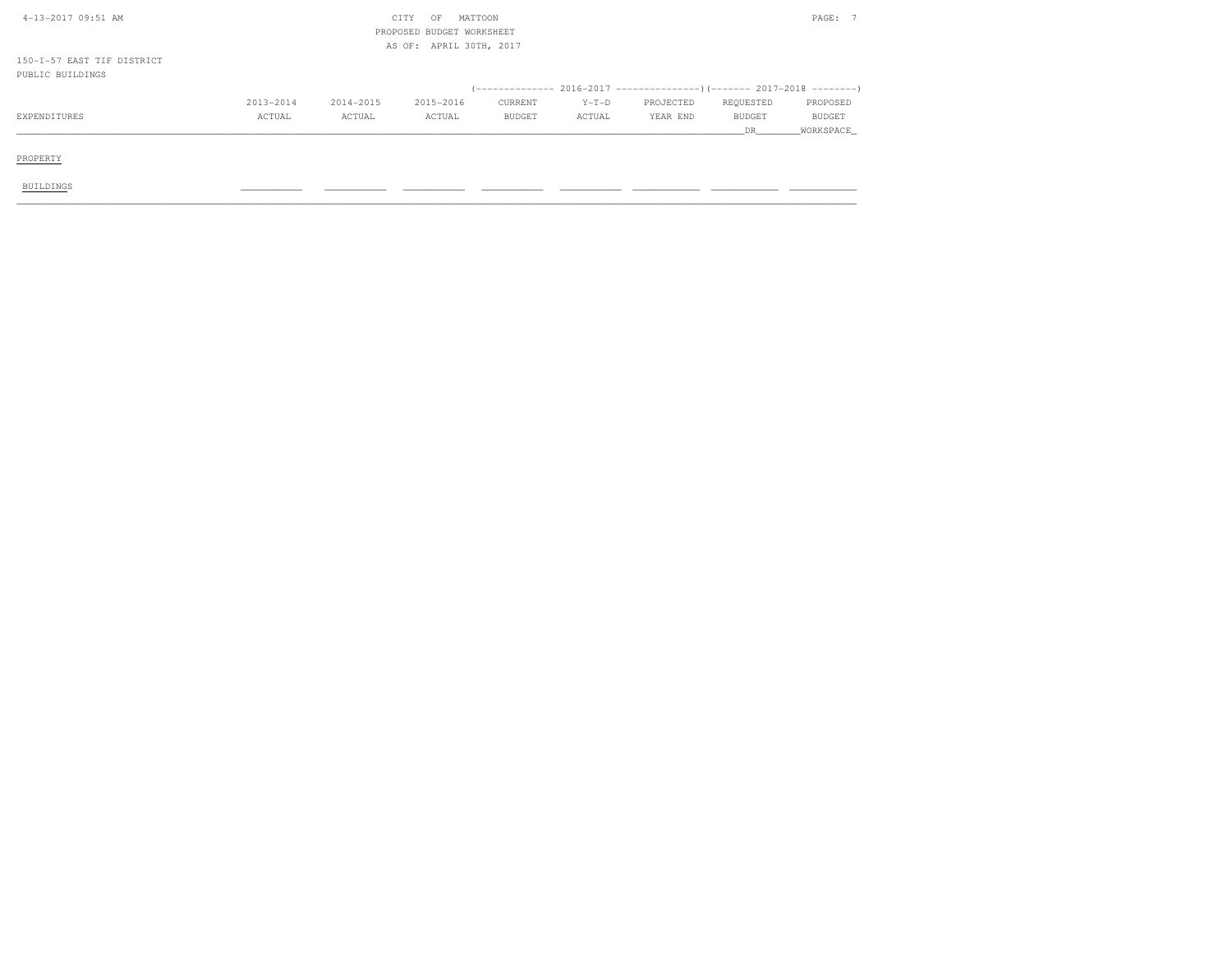| 4-13-2017 09:51 AM         |           |           | CITY<br>OF                | MATTOON       |         |                                                                            |               | PAGE: 8       |
|----------------------------|-----------|-----------|---------------------------|---------------|---------|----------------------------------------------------------------------------|---------------|---------------|
|                            |           |           | PROPOSED BUDGET WORKSHEET |               |         |                                                                            |               |               |
|                            |           |           | AS OF: APRIL 30TH, 2017   |               |         |                                                                            |               |               |
| 150-I-57 EAST TIF DISTRICT |           |           |                           |               |         |                                                                            |               |               |
| PARKS                      |           |           |                           |               |         |                                                                            |               |               |
|                            |           |           |                           |               |         | (-------------- 2016-2017 -----------------) (------- 2017-2018 ---------) |               |               |
|                            | 2013-2014 | 2014-2015 | 2015-2016                 | CURRENT       | $Y-T-D$ | PROJECTED                                                                  | REQUESTED     | PROPOSED      |
| EXPENDITURES               | ACTUAL    | ACTUAL    | ACTUAL                    | <b>BUDGET</b> | ACTUAL  | YEAR END                                                                   | <b>BUDGET</b> | <b>BUDGET</b> |
|                            |           |           |                           |               |         |                                                                            | DR            | WORKSPACE     |
|                            |           |           |                           |               |         |                                                                            |               |               |
| PROPERTY                   |           |           |                           |               |         |                                                                            |               |               |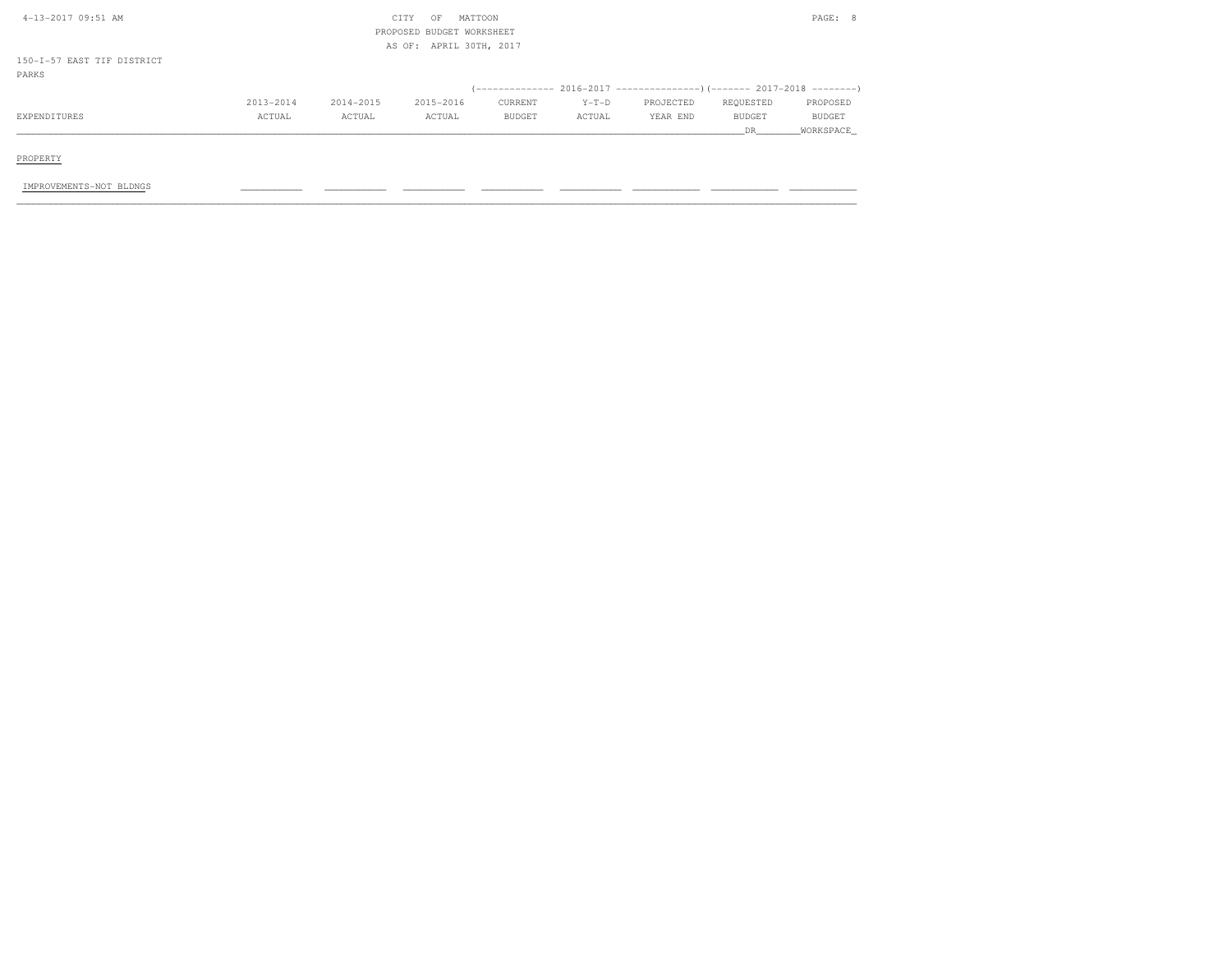| $4-13-2017$ 09:51 AM |  |
|----------------------|--|

|  | CITY OF MATTOON           | PAGE: 9 |  |
|--|---------------------------|---------|--|
|  | PROPOSED BUDGET WORKSHEET |         |  |
|  | AS OF: APRIL 30TH, 2017   |         |  |

150-I-57 EAST TIF DISTRICT ADMINISTRATIVE EXPENSES  $2013-2014 \qquad \qquad 2014-2015 \qquad \qquad 2015-2016 \qquad \qquad \text{CURRENT} \qquad \qquad Y-T-D \qquad \qquad \text{PROJECTED} \qquad \qquad \text{REQUESTED}$ PROPOSED EXPENDITURES  $\verb|ACTUAL|$ ACTUAL ACTUAL BUDGET ACTUAL YEAR END BUDGET **BUDGET** SUPPLIES GENERAL SUPPLIES  $\sim$ **Contract Contract** - -- -- -OTHER PURCHASED SERVICES PROFESSIONAL SERVICES  $\overline{\phantom{a}}$  $\overline{\phantom{a}}$  $-$ - - $-$ COMMUNICATION  $\overline{a}$ ADVERTISING \_\_\_\_  $=$   $\sim$ - -- -PRINTING & BINDING  $\sim$ - -- -- - $\overline{\phantom{a}}$ <u>. .</u> - -EMPLOYEE BUSINESS EXP - - $\overline{\phantom{a}}$ - -- -\_\_\_ - -OTHER PURCHASED SERVICES  $\sim$ - -- -CAPITAL PROJECTS CAPITAL PROJECTS

 $\overline{\phantom{a}}$ 

 $\overline{a}$ 

 $\overline{a}$ 

 $-$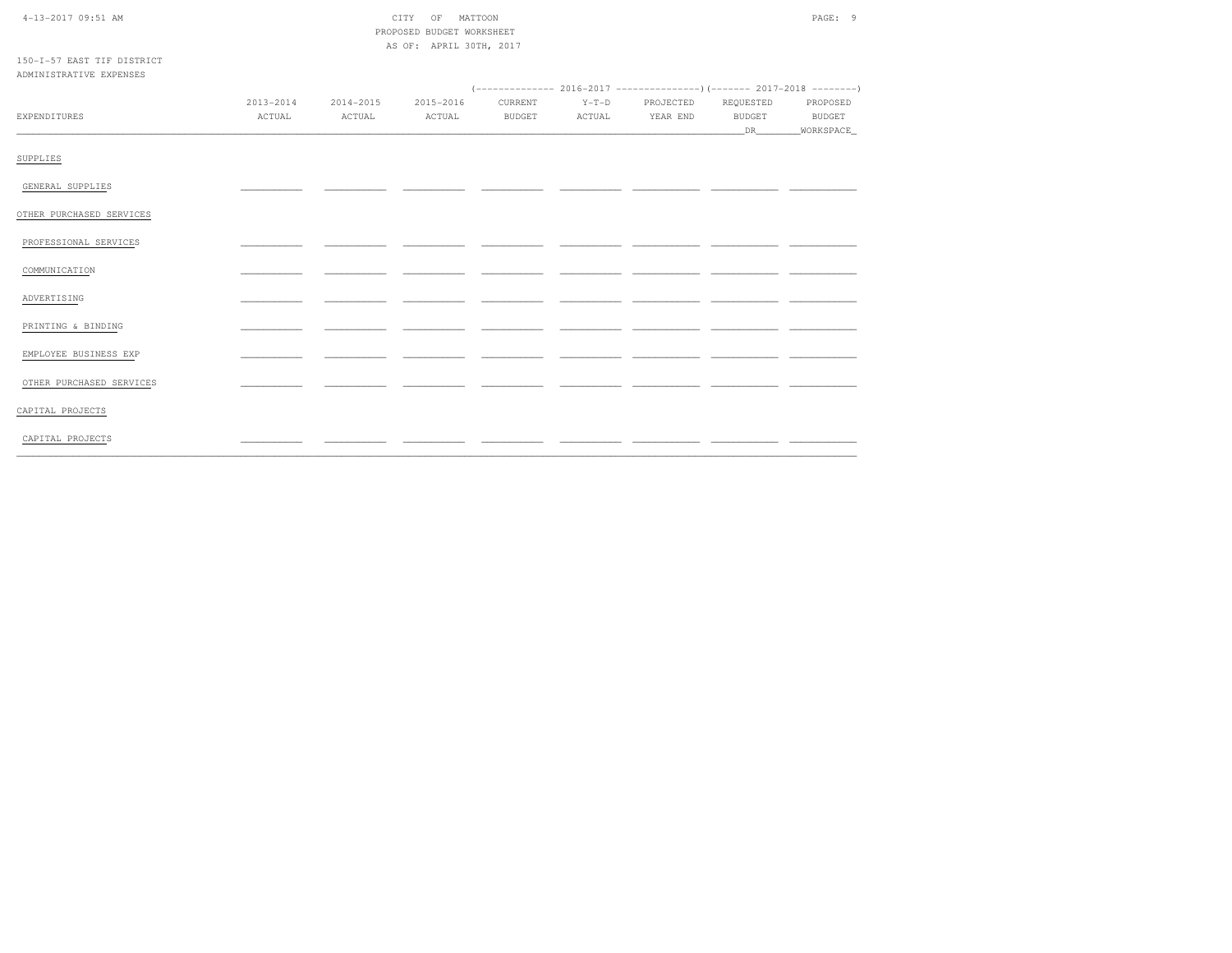| 4-13-2017 09:51 AM         |           |           | CITY<br>OF                | MATTOON       |         |           |               | PAGE: 10      |
|----------------------------|-----------|-----------|---------------------------|---------------|---------|-----------|---------------|---------------|
|                            |           |           | PROPOSED BUDGET WORKSHEET |               |         |           |               |               |
|                            |           |           | AS OF: APRIL 30TH, 2017   |               |         |           |               |               |
| 150-I-57 EAST TIF DISTRICT |           |           |                           |               |         |           |               |               |
| TIF GRANTS                 |           |           |                           |               |         |           |               |               |
|                            |           |           |                           |               |         |           |               |               |
|                            | 2013-2014 | 2014-2015 | 2015-2016                 | CURRENT       | $Y-T-D$ | PROJECTED | REQUESTED     | PROPOSED      |
| EXPENDITURES               | ACTUAL    | ACTUAL    | ACTUAL                    | <b>BUDGET</b> | ACTUAL  | YEAR END  | <b>BUDGET</b> | <b>BUDGET</b> |
|                            |           |           |                           |               |         |           | DR.           | WORKSPACE     |
|                            |           |           |                           |               |         |           |               |               |
| OTHER OBJECTS              |           |           |                           |               |         |           |               |               |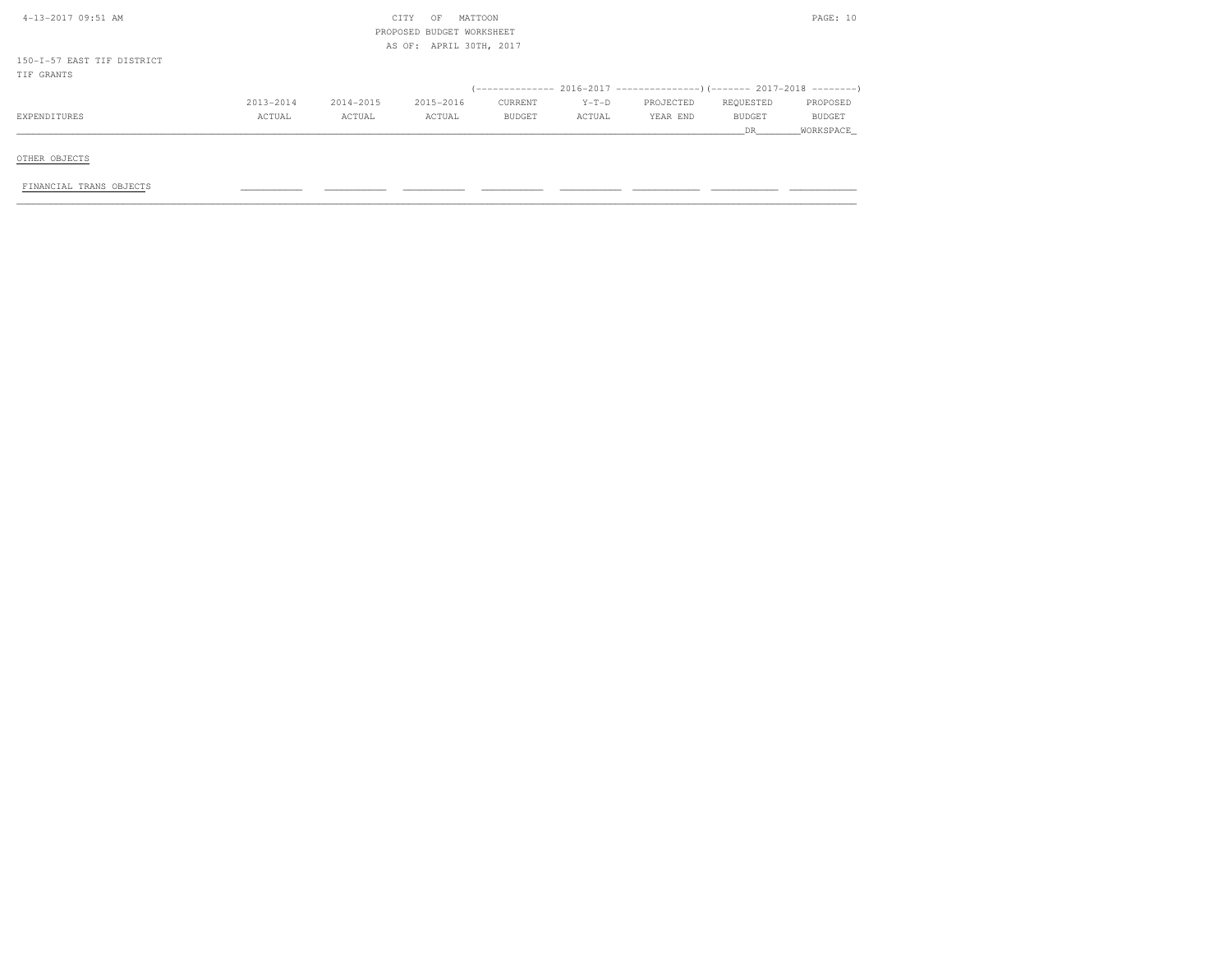| 4-13-2017 09:51 AM         |           |           | MATTOON<br>CITY<br>OF     |         |         |           |           | PAGE: 11  |
|----------------------------|-----------|-----------|---------------------------|---------|---------|-----------|-----------|-----------|
|                            |           |           | PROPOSED BUDGET WORKSHEET |         |         |           |           |           |
|                            |           |           | AS OF: APRIL 30TH, 2017   |         |         |           |           |           |
| 150-I-57 EAST TIF DISTRICT |           |           |                           |         |         |           |           |           |
| TIF LOANS                  |           |           |                           |         |         |           |           |           |
|                            |           |           |                           |         |         |           |           |           |
|                            | 2013-2014 | 2014-2015 | 2015-2016                 | CURRENT | $Y-T-D$ | PROJECTED | REQUESTED | PROPOSED  |
| EXPENDITURES               | ACTUAL    | ACTUAL    | ACTUAL                    | BUDGET  | ACTUAL  | YEAR END  | BUDGET    | BUDGET    |
|                            |           |           |                           |         |         |           | DR.       | WORKSPACE |
|                            |           |           |                           |         |         |           |           |           |
| OTHER OBJECTS              |           |           |                           |         |         |           |           |           |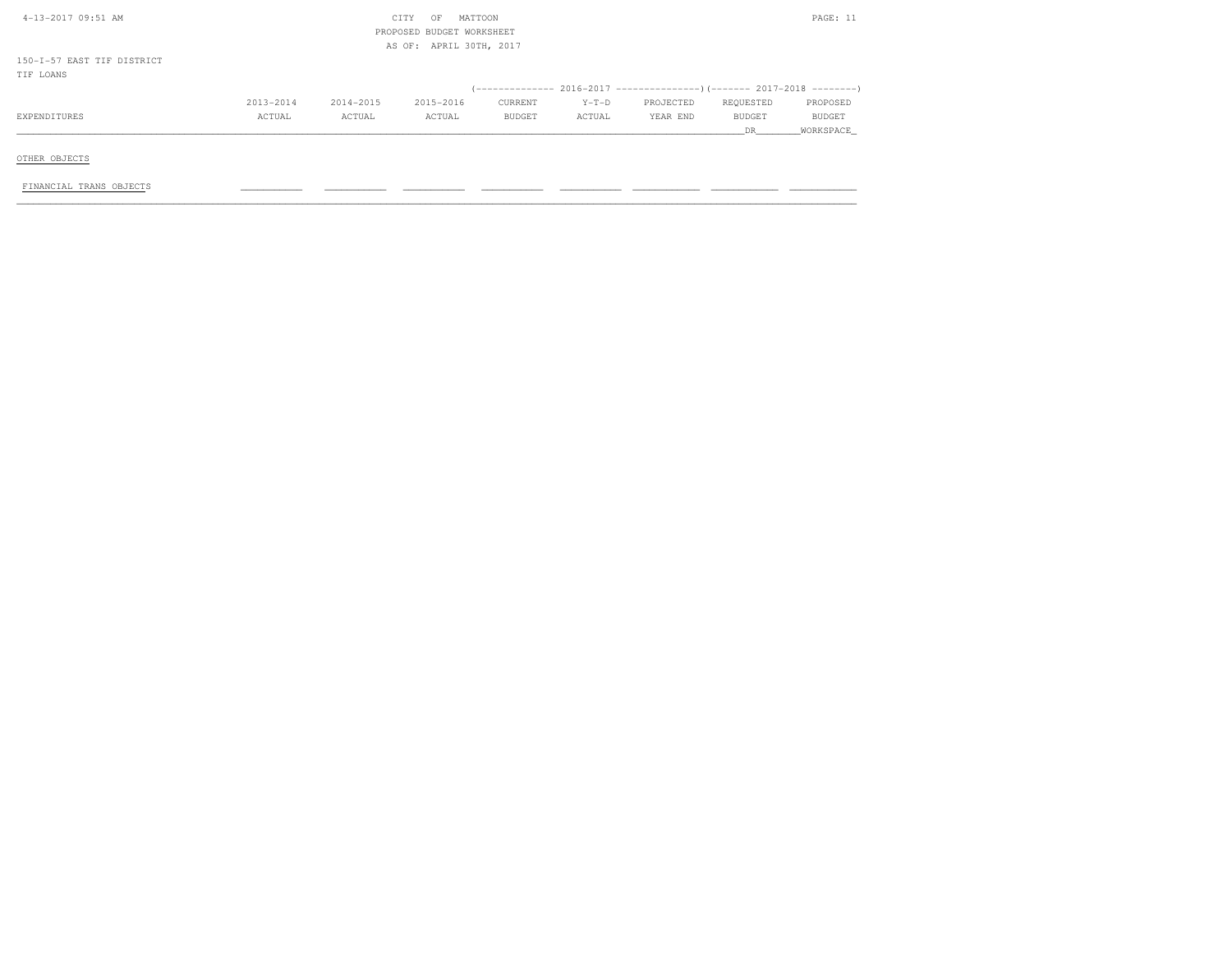| 4-13-2017 09:51 AM         | CITY      | OF        | MATTOON                   |         |           |               | PAGE: 12      |
|----------------------------|-----------|-----------|---------------------------|---------|-----------|---------------|---------------|
|                            |           |           | PROPOSED BUDGET WORKSHEET |         |           |               |               |
|                            |           |           | AS OF: APRIL 30TH, 2017   |         |           |               |               |
| 150-I-57 EAST TIF DISTRICT |           |           |                           |         |           |               |               |
| TIF ALT REV GO BONDS       |           |           |                           |         |           |               |               |
|                            |           |           |                           |         |           |               |               |
| 2013-2014                  | 2014-2015 | 2015-2016 | CURRENT                   | $Y-T-D$ | PROJECTED | REQUESTED     | PROPOSED      |
| EXPENDITURES<br>ACTUAL     | ACTUAL    | ACTUAL    | BUDGET                    | ACTUAL  | YEAR END  | <b>BUDGET</b> | <b>BUDGET</b> |
|                            |           |           |                           |         |           | DR.           | WORKSPACE     |
|                            |           |           |                           |         |           |               |               |
| OTHER OBJECTS              |           |           |                           |         |           |               |               |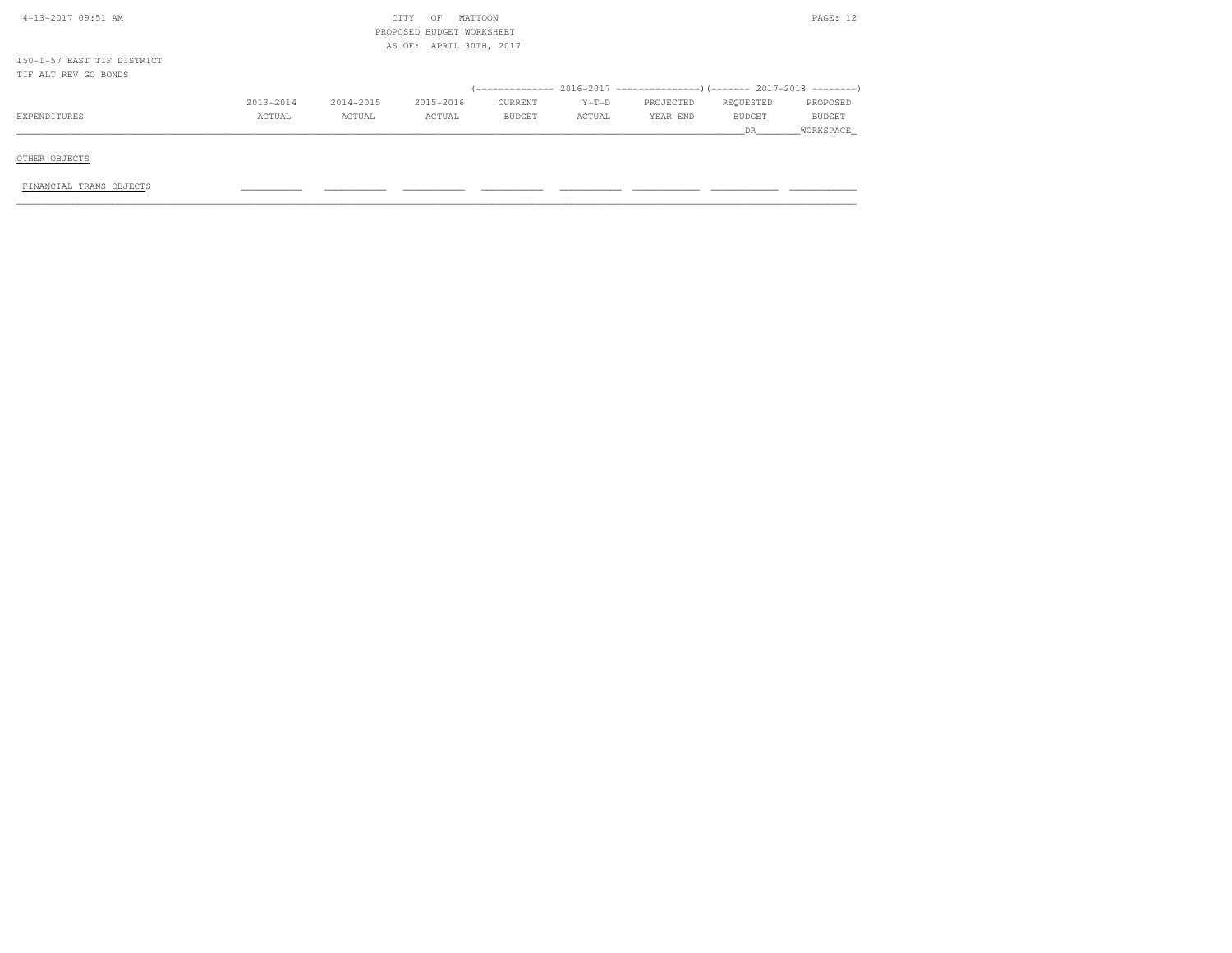| 4-13-2017 09:51 AM         |           |           | CITY<br>OF                | MATTOON       |         |           |               | PAGE: 13      |
|----------------------------|-----------|-----------|---------------------------|---------------|---------|-----------|---------------|---------------|
|                            |           |           | PROPOSED BUDGET WORKSHEET |               |         |           |               |               |
|                            |           |           | AS OF: APRIL 30TH, 2017   |               |         |           |               |               |
| 150-I-57 EAST TIF DISTRICT |           |           |                           |               |         |           |               |               |
| OTHER DEBT SERVICES        |           |           |                           |               |         |           |               |               |
|                            |           |           |                           |               |         |           |               |               |
|                            | 2013-2014 | 2014-2015 | 2015-2016                 | CURRENT       | $Y-T-D$ | PROJECTED | REQUESTED     | PROPOSED      |
| EXPENDITURES               | ACTUAL    | ACTUAL    | ACTUAL                    | <b>BUDGET</b> | ACTUAL  | YEAR END  | <b>BUDGET</b> | <b>BUDGET</b> |
|                            |           |           |                           |               |         |           | DR.           | WORKSPACE     |
|                            |           |           |                           |               |         |           |               |               |
| OTHER OBJECTS              |           |           |                           |               |         |           |               |               |
|                            |           |           |                           |               |         |           |               |               |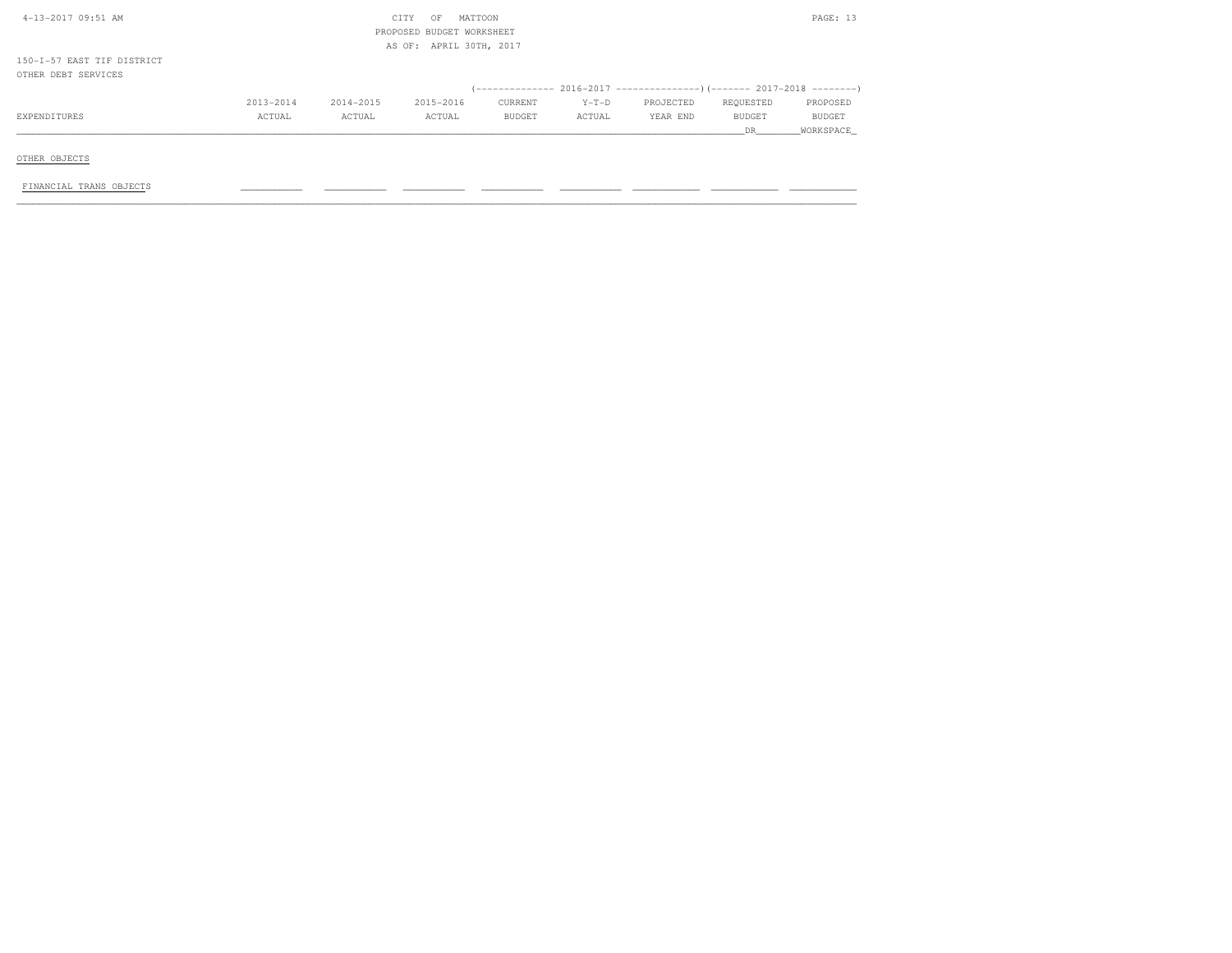#### 4-13-2017 09:51 AM CITY OF MATTOON PAGE: 14 PROPOSED BUDGET WORKSHEETAS OF: APRIL 30TH, 2017

150-I-57 EAST TIF DISTRICTINTERGOVERNMENTAL EXP

| <b>EXPENDITURES</b>                     | 2013-2014<br>ACTUAL | 2014-2015<br>ACTUAL | 2015-2016<br>ACTUAL                       | CURRENT<br><b>BUDGET</b> | $Y-T-D$<br>ACTUAL | PROJECTED<br>YEAR END | REQUESTED<br><b>BUDGET</b><br>DR 1 | PROPOSED<br><b>BUDGET</b><br>_WORKSPACE |
|-----------------------------------------|---------------------|---------------------|-------------------------------------------|--------------------------|-------------------|-----------------------|------------------------------------|-----------------------------------------|
| OTHER OBJECTS                           |                     |                     |                                           |                          |                   |                       |                                    |                                         |
| FINANCIAL TRANS OBJECTS                 |                     |                     |                                           |                          |                   |                       |                                    |                                         |
| FINANCIAL TRANS OBJECTS                 |                     |                     |                                           |                          |                   |                       |                                    |                                         |
| 150-5800-821 SHARED INCREMENT (20%)     | 7,070               | 7,223               | 7,327 7,327                               |                          | 7,532 7,532       |                       |                                    |                                         |
| 150-5800-822 PROPERTY TAX REIMBURSEMENT | 438                 | 451                 | 458                                       | 500                      | $\circ$           | 458                   | 500                                |                                         |
| TOTAL FINANCIAL TRANS OBJECTS           | 7,507               | 7,674               | 7,786                                     | 7,827                    | 7,532             | 7,990                 | 8,032                              |                                         |
| TOTAL OTHER OBJECTS                     | 7,507               | 7,674               | 7,786                                     | 7,827                    | 7,532             | 7,990                 | 8,032                              |                                         |
| TOTAL INTERGOVERNMENTAL EXP             | 7,507               | 7,674               | 7,786                                     | 7,827                    | 7,532             | 7,990                 | 8,032                              |                                         |
| TOTAL EXPENDITURES                      | 7,507               |                     | 7,674 7,786 7,827 7,532 7,990             |                          |                   |                       | 8,032                              |                                         |
| REVENUE OVER/(UNDER) EXPENDITURES       | 27,838              |                     | 28,445 28,854                             |                          | 28,812 30,132     | 29,678                | 29,637                             |                                         |
| OTHER FINANCING SOURCES                 |                     |                     |                                           |                          |                   |                       |                                    |                                         |
| REVENUES & OTHER SOURCES OVER/          |                     |                     |                                           |                          |                   |                       |                                    |                                         |
| (UNDER) EXPENDITURES & OTHER (USES)     | 27,838              |                     | 28,445 28,854 28,812 30,132 29,678 29,637 |                          |                   |                       |                                    |                                         |

\*\*\* END OF REPORT \*\*\*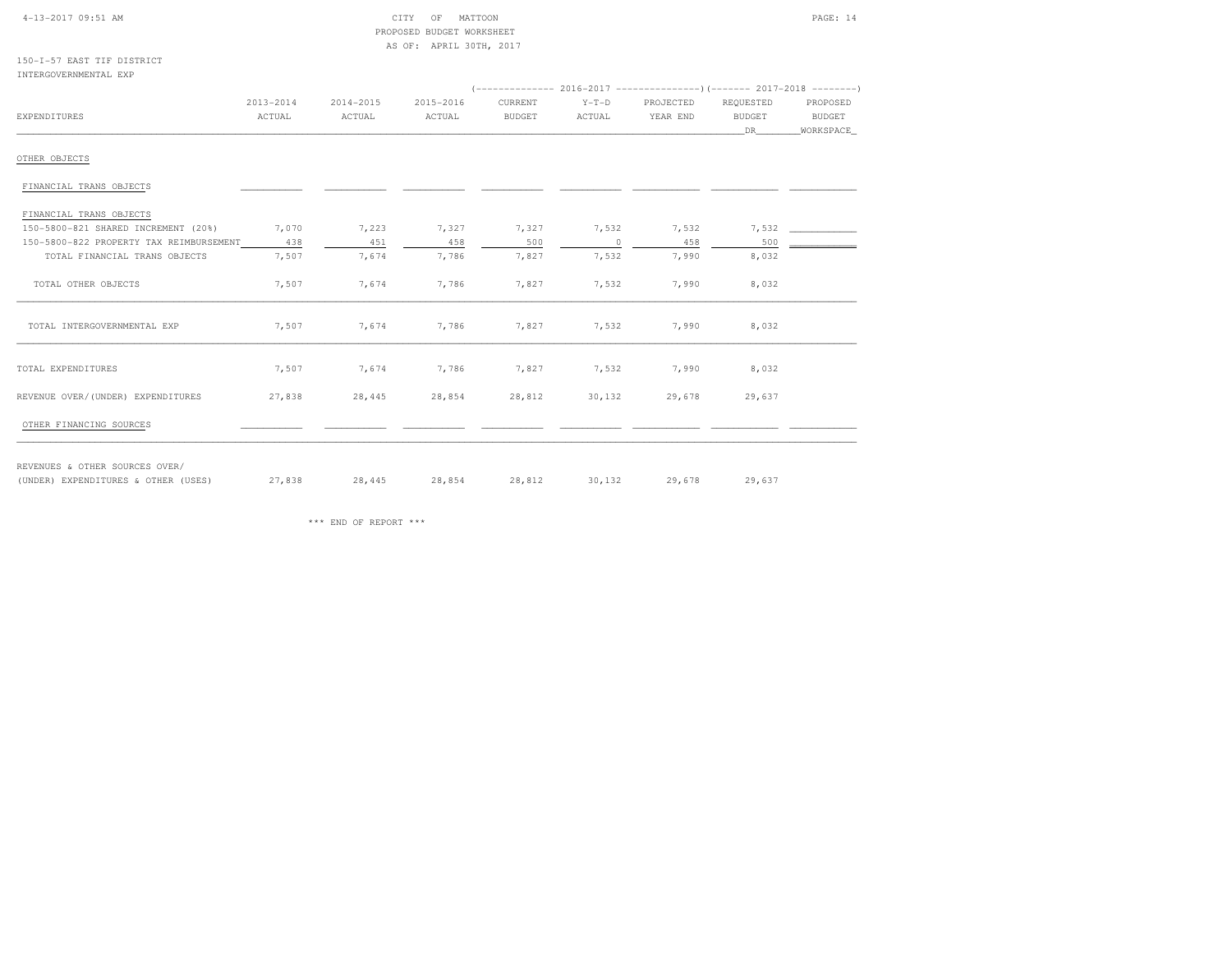### 4-13-2017 09:51 AM CITY OF MATTOON PAGE: 1 PROPOSED BUDGET WORKSHEETAS OF: APRIL 30TH, 2017

151-SOUTH RT 45 TIF DISTRICT

|                                    | 2013-2014 | 2014-2015 | 2015-2016      | CURRENT        | $Y-T-D$        | PROJECTED | REQUESTED     | PROPOSED      |
|------------------------------------|-----------|-----------|----------------|----------------|----------------|-----------|---------------|---------------|
| <b>REVENUES</b>                    | ACTUAL    | ACTUAL    | ACTUAL         | <b>BUDGET</b>  | ACTUAL         | YEAR END  | <b>BUDGET</b> | <b>BUDGET</b> |
|                                    |           |           |                |                |                |           | DR.           | WORKSPACE_    |
| TAXES                              |           |           |                |                |                |           |               |               |
| TIF/BD TAX RECEIPTS                |           |           |                |                |                |           |               |               |
| 151-4192-023 PROPERTY TAX RECEIPTS | 27,317    | 28,013    | 28,623         | 28,623         | 30,694         | 30,694    | 30,694        |               |
| TOTAL TIF/BD TAX RECEIPTS          | 27,317    | 28,013    | 28,623         | 28,623         | 30,694         | 30,694    | 30,694        |               |
| TOTAL TAXES                        | 27,317    | 28,013    | 28,623         | 28,623         | 30,694         | 30,694    | 30,694        |               |
| INVESTMENT EARNINGS                |           |           |                |                |                |           |               |               |
| INTEREST EARNINGS                  |           |           |                |                |                |           |               |               |
| 151-4610-023 INVESTMENT EARNINGS   |           |           |                |                |                |           |               |               |
| TOTAL INTEREST EARNINGS            | O         | ₹         |                | $\mathfrak{D}$ |                |           |               |               |
| TOTAL INVESTMENT EARNINGS          | $\circ$   | 3         | $\overline{2}$ | $\overline{c}$ | $\overline{4}$ | 7         | 7             |               |
|                                    |           |           |                |                |                |           |               |               |

### CONTRIB & OTHER MISC REV

CONTRIBUTIONS & MISC REV \_\_\_\_\_\_\_\_\_\_\_ \_\_\_\_\_\_\_\_\_\_\_ \_\_\_\_\_\_\_\_\_\_\_ \_\_\_\_\_\_\_\_\_\_\_ \_\_\_\_\_\_\_\_\_\_\_ \_\_\_\_\_\_\_\_\_\_\_\_ \_\_\_\_\_\_\_\_\_\_\_\_ \_\_\_\_\_\_\_\_\_\_\_\_

TOTAL REVENUES 27,317 28,017 28,625 28,625 30,698 30,701 30,701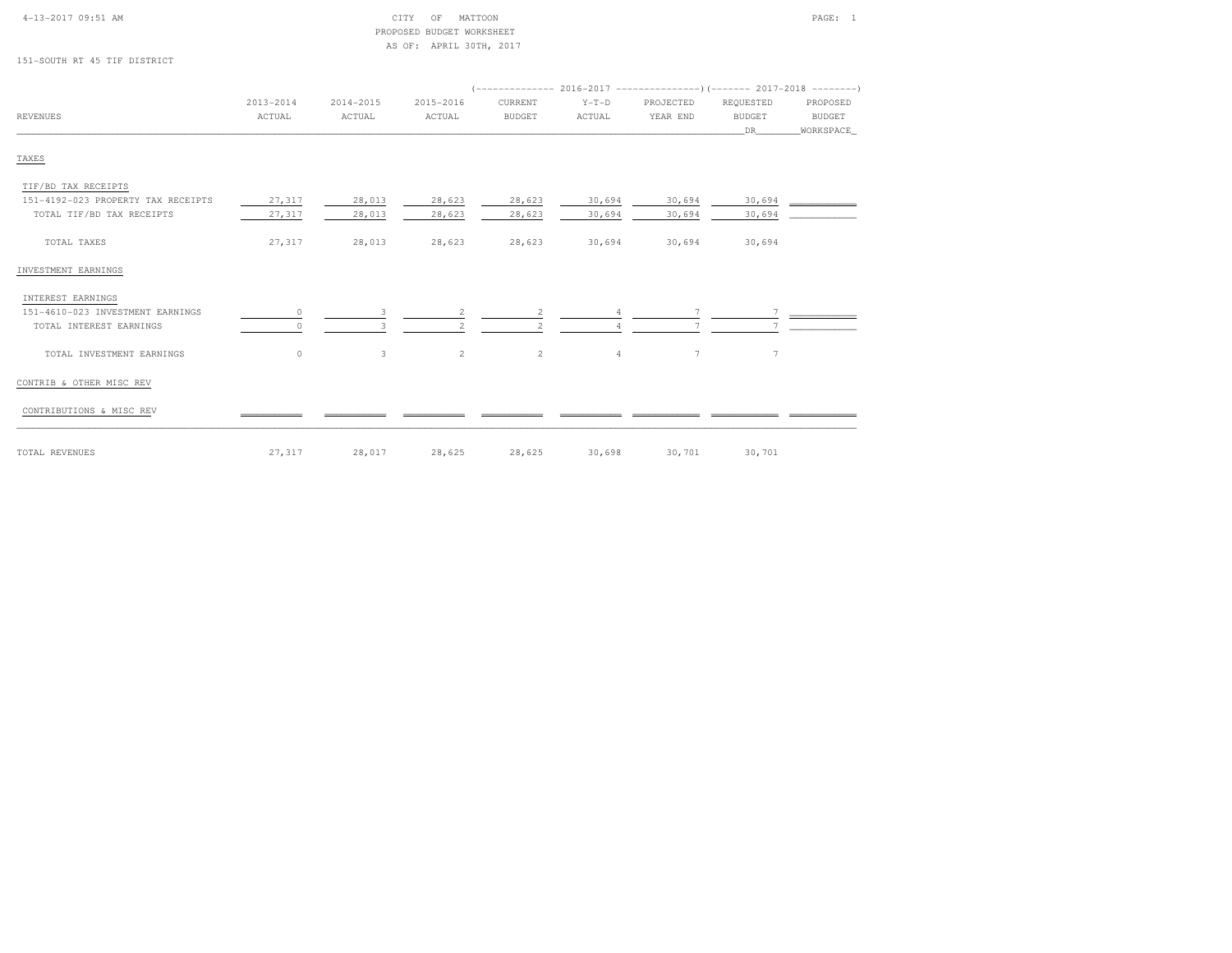| $4-13-2017$ 09:51 AM |  |
|----------------------|--|

| 4-13-2017 09:51 AM | CITY OF MATTOON           | PAGE: |  |
|--------------------|---------------------------|-------|--|
|                    | PROPOSED BUDGET WORKSHEET |       |  |
|                    | AS OF: APRIL 30TH, 2017   |       |  |

151-SOUTH RT 45 TIF DISTRICTSOUTH RT 45 TIF DISTRICT

| SOUTH RT 45 TIF DISTRICT                |                         |                         |                         |                                                                                                    |                   |                       |                                    |                                        |
|-----------------------------------------|-------------------------|-------------------------|-------------------------|----------------------------------------------------------------------------------------------------|-------------------|-----------------------|------------------------------------|----------------------------------------|
| <b>EXPENDITURES</b>                     | $2013 - 2014$<br>ACTUAL | $2014 - 2015$<br>ACTUAL | $2015 - 2016$<br>ACTUAL | (------------- 2016-2017 ---------------) (------- 2017-2018 --------)<br>CURRENT<br><b>BUDGET</b> | $Y-T-D$<br>ACTUAL | PROJECTED<br>YEAR END | REQUESTED<br><b>BUDGET</b><br>_DR_ | PROPOSED<br><b>BUDGET</b><br>WORKSPACE |
| SUPPLIES                                |                         |                         |                         |                                                                                                    |                   |                       |                                    |                                        |
| GENERAL SUPPLIES                        |                         |                         |                         |                                                                                                    |                   |                       |                                    |                                        |
| OTHER PURCHASED SERVICES                |                         |                         |                         |                                                                                                    |                   |                       |                                    |                                        |
| PROFESSIONAL SERVICES                   |                         |                         |                         |                                                                                                    |                   |                       |                                    |                                        |
| COMMUNICATION                           |                         |                         |                         |                                                                                                    |                   |                       |                                    |                                        |
| ADVERTISING                             |                         |                         |                         |                                                                                                    |                   |                       |                                    |                                        |
| PRINTING & BINDING                      |                         |                         |                         |                                                                                                    |                   |                       |                                    |                                        |
| EMPLOYEE BUSINESS EXP                   |                         |                         |                         |                                                                                                    |                   |                       |                                    |                                        |
|                                         |                         |                         |                         |                                                                                                    |                   |                       |                                    |                                        |
| OTHER PURCHASED SERVICES                |                         |                         |                         |                                                                                                    |                   |                       |                                    |                                        |
| OTHER OBJECTS                           |                         |                         |                         |                                                                                                    |                   |                       |                                    |                                        |
| FINANCIAL TRANS OBJECTS                 |                         |                         |                         |                                                                                                    |                   |                       |                                    |                                        |
| 151-5604-817 INTEREST EXPENSES          | 35,901                  | 34,541                  | 33,107                  | 33,547                                                                                             | 30,438            | 30,438                | 26,570                             |                                        |
| 151-5604-818 OTHER TIF DEBT INSTRUMENTS | 24,716                  | 26,075                  | 27,510                  | 27,070                                                                                             | 27,148            | 27,148                | 31,016                             |                                        |
| 151-5604-819 DEBT ISSUANCE COSTS        | $\circ$                 | $\circ$                 | $\circ$                 | $\circ$                                                                                            | 3,000             | 3,000                 | $\circ$                            |                                        |
| TOTAL FINANCIAL TRANS OBJECTS           | 60,617                  | 60,617                  | 60,617                  | 60,617                                                                                             | 60,586            | 60,586                | 57,586                             |                                        |
| FINANCIAL TRANS OBJECTS                 |                         |                         |                         |                                                                                                    |                   |                       |                                    |                                        |
| 151-5604-821 SHARED INCREMENT (20%)     | 5,463                   | 5,603                   | 5,725                   | 5,725                                                                                              | 6,139             | 6,139                 | 6,139                              |                                        |
| 151-5604-825 TIF GRANTS                 | 6,054                   | 6,054                   | 6,054                   | 6,054                                                                                              | 6,054             | 6,054                 | 6,054                              |                                        |
| TOTAL FINANCIAL TRANS OBJECTS           | 11,517                  | 11,657                  | 11,779                  | 11,779                                                                                             | 12,193            | 12,193                | 12,193                             |                                        |
| TOTAL OTHER OBJECTS                     | 72,134                  | 72,274                  | 72,395                  | 72,396                                                                                             | 72,779            | 72,779                | 69,779                             |                                        |
| CAPITAL PROJECTS                        |                         |                         |                         |                                                                                                    |                   |                       |                                    |                                        |
| CAPITAL PROJECTS                        |                         |                         |                         |                                                                                                    |                   |                       |                                    |                                        |
| TOTAL SOUTH RT 45 TIF DISTRICT          | 72,134                  | 72,274                  | 72,395                  | 72,396                                                                                             | 72,779            | 72,779                | 69,779                             |                                        |
| TOTAL EXPENDITURES                      | 72,134                  | 72,274                  | 72,395                  | 72,396                                                                                             | 72,779            | 72,779                | 69,779                             |                                        |
| REVENUE OVER/(UNDER) EXPENDITURES<br>1  | 44,818)<br>$\sqrt{ }$   | $44, 258$ ) (           | 43,771) (               | 43,771) (                                                                                          | $42,081$ (        | $42,078$ (            | 39,078)                            |                                        |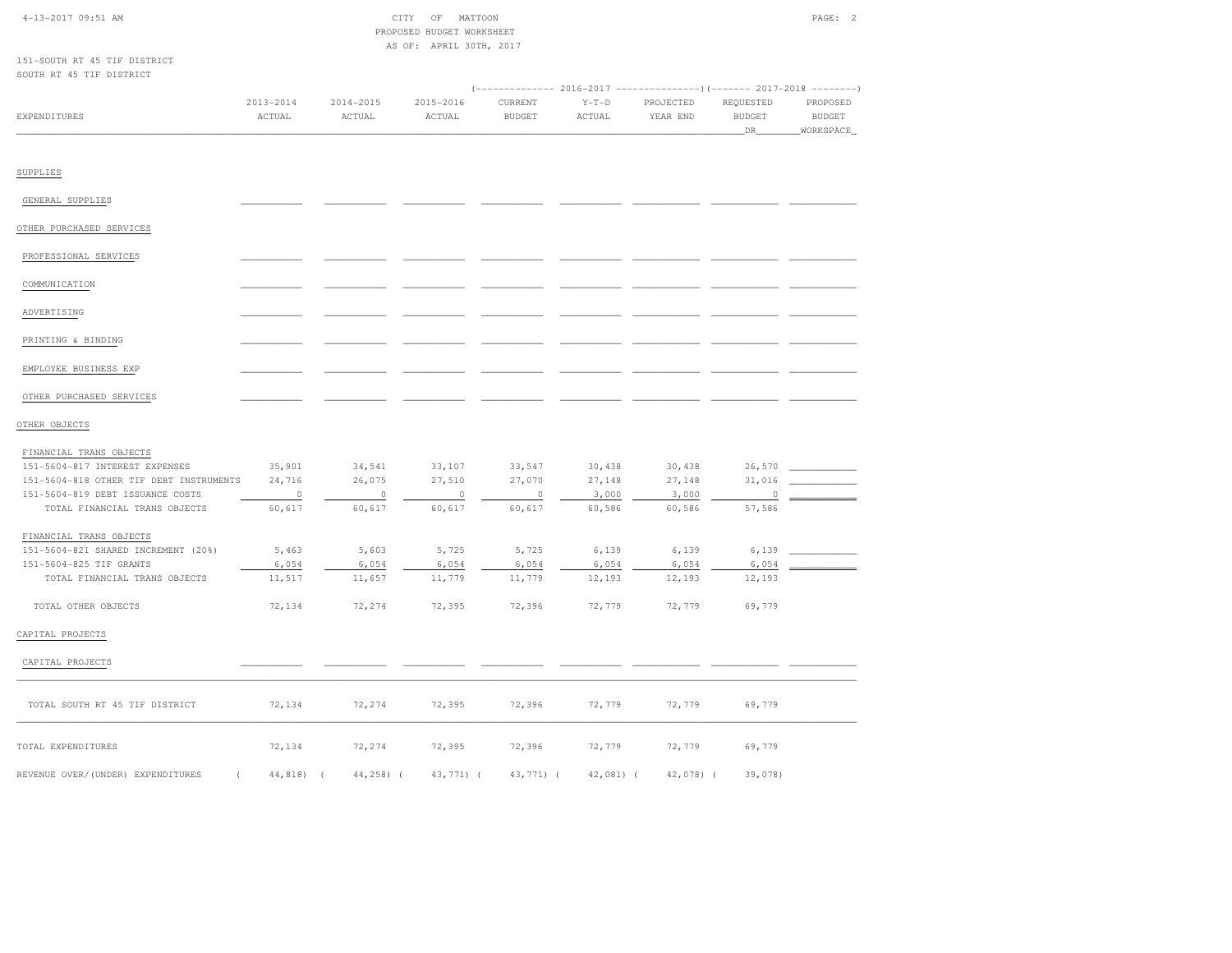#### 4-13-2017 09:51 AM CITY OF MATTOON PAGE: 3 PROPOSED BUDGET WORKSHEETAS OF: APRIL 30TH, 2017

151-SOUTH RT 45 TIF DISTRICTSOUTH RT 45 TIF DISTRICT

|                                        |           |           |           | (-------------- 2016-2017 ---------------------- 2017-2018 --------- |         |           |               |           |
|----------------------------------------|-----------|-----------|-----------|----------------------------------------------------------------------|---------|-----------|---------------|-----------|
|                                        | 2013-2014 | 2014-2015 | 2015-2016 | CURRENT                                                              | $Y-T-D$ | PROJECTED | REQUESTED     | PROPOSED  |
| EXPENDITURES                           | ACTUAL    | ACTUAL    | ACTUAL    | <b>BUDGET</b>                                                        | ACTUAL  | YEAR END  | <b>BUDGET</b> | BUDGET    |
|                                        |           |           |           |                                                                      |         |           | DR.           | WORKSPACE |
| OTHER FINANCING SOURCES                |           |           |           |                                                                      |         |           |               |           |
| 151-4901-021 INTRFD TRANS FROM S 45 BD | 45,000    | 45,000    | 45,000    | 44,000                                                               | 44,000  | 44,000    | 40,000        |           |
| TOTAL OTHER FINANCING SOURCES          | 45,000    | 45,000    | 45,000    | 44,000                                                               | 44,000  | 44,000    | 40,000        |           |
| TOTAL OTHER FINANCING SOURCES (USES)   | 45,000    | 45,000    | 45,000    | 44,000                                                               | 44,000  | 44,000    | 40,000        |           |
| REVENUES & OTHER SOURCES OVER/         |           |           |           |                                                                      |         |           |               |           |
| (UNDER) EXPENDITURES & OTHER (USES)    | 182       | 742       | 1,229     | 229                                                                  | 1,919   | 1,922     | 922           |           |

\*\*\* END OF REPORT \*\*\*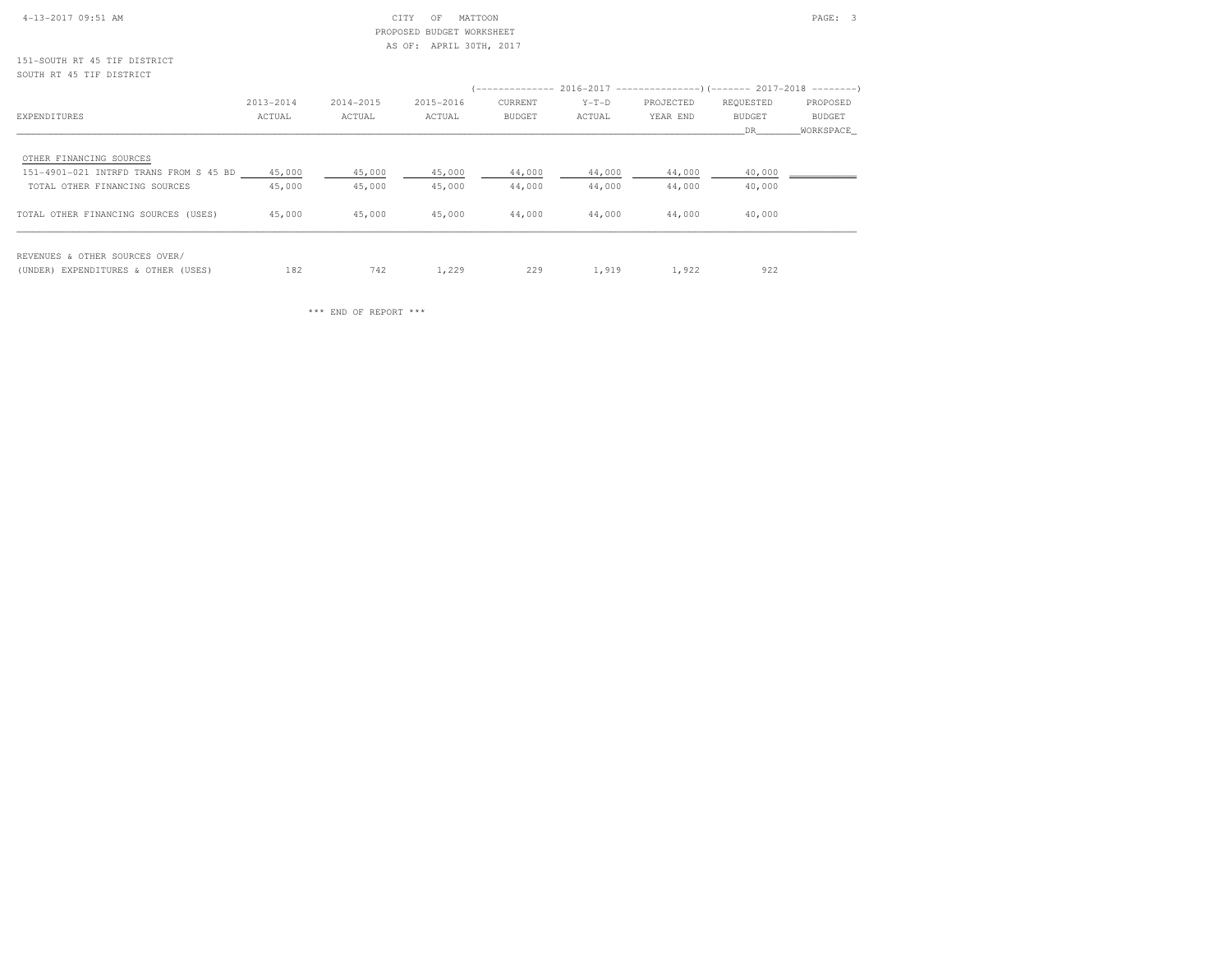| $4 - 13 - 2017$ 09:51 AM |  |  |
|--------------------------|--|--|
|                          |  |  |

#### $\begin{array}{ccc} \text{CITY} & \text{OF} & \text{MATTOON} \end{array}$  PROPOSED BUDGET WORKSHEETAS OF: APRIL 30TH, 2017

152-SOUTH RT 45 BUSINESS DIST

|                                       |                         |                     |                     | (-------------- 2016-2017 ---------------------- 2017-2018 ---------- |                   |                       |                                   |                                 |
|---------------------------------------|-------------------------|---------------------|---------------------|-----------------------------------------------------------------------|-------------------|-----------------------|-----------------------------------|---------------------------------|
| <b>REVENUES</b>                       | $2013 - 2014$<br>ACTUAL | 2014-2015<br>ACTUAL | 2015-2016<br>ACTUAL | CURRENT<br><b>BUDGET</b>                                              | $Y-T-D$<br>ACTUAL | PROJECTED<br>YEAR END | REQUESTED<br><b>BUDGET</b><br>DR. | PROPOSED<br>BUDGET<br>WORKSPACE |
| TAXES                                 |                         |                     |                     |                                                                       |                   |                       |                                   |                                 |
| TIF/BD TAX RECEIPTS                   |                         |                     |                     |                                                                       |                   |                       |                                   |                                 |
| 152-4193-023 SALES TAX RECEIPTS       | 42,793                  | 35,369              | 27,397              | 30,000                                                                | 18,629            | 22,868                | 23,000                            |                                 |
| 152-4194-023 HOTEL/MOTEL TAX RECEIPTS | 5,728                   | 9,800               | 6,598               | 7,800                                                                 | 2,446             | 3,854                 | 3,900                             |                                 |
| TOTAL TIF/BD TAX RECEIPTS             | 48,521                  | 45,170              | 33,995              | 37,800                                                                | 21,075            | 26,722                | 26,900                            |                                 |
| TOTAL TAXES                           | 48,521                  | 45,170              | 33,995              | 37,800                                                                | 21,075            | 26,722                | 26,900                            |                                 |
| INVESTMENT EARNINGS                   |                         |                     |                     |                                                                       |                   |                       |                                   |                                 |
| INTEREST EARNINGS                     |                         |                     |                     |                                                                       |                   |                       |                                   |                                 |
| 152-4610-023 INVESTMENT INCOME        | 24                      | 24                  | 24                  | 25                                                                    | 22                | 25                    | 25                                |                                 |
| TOTAL INTEREST EARNINGS               | 24                      | 24                  | 24                  | 25                                                                    | 22                | 25                    | 25                                |                                 |
| TOTAL INVESTMENT EARNINGS             | 24                      | 24                  | 24                  | 25                                                                    | 22                | 25                    | 25                                |                                 |
| CONTRIB & OTHER MISC REV              |                         |                     |                     |                                                                       |                   |                       |                                   |                                 |
| CONTRIBUTIONS & MISC REV              |                         |                     |                     |                                                                       |                   |                       |                                   |                                 |
| TOTAL REVENUES                        | 48,545                  | 45,194              | 34,019              | 37,825                                                                | 21,098            | 26,747                | 26,925                            |                                 |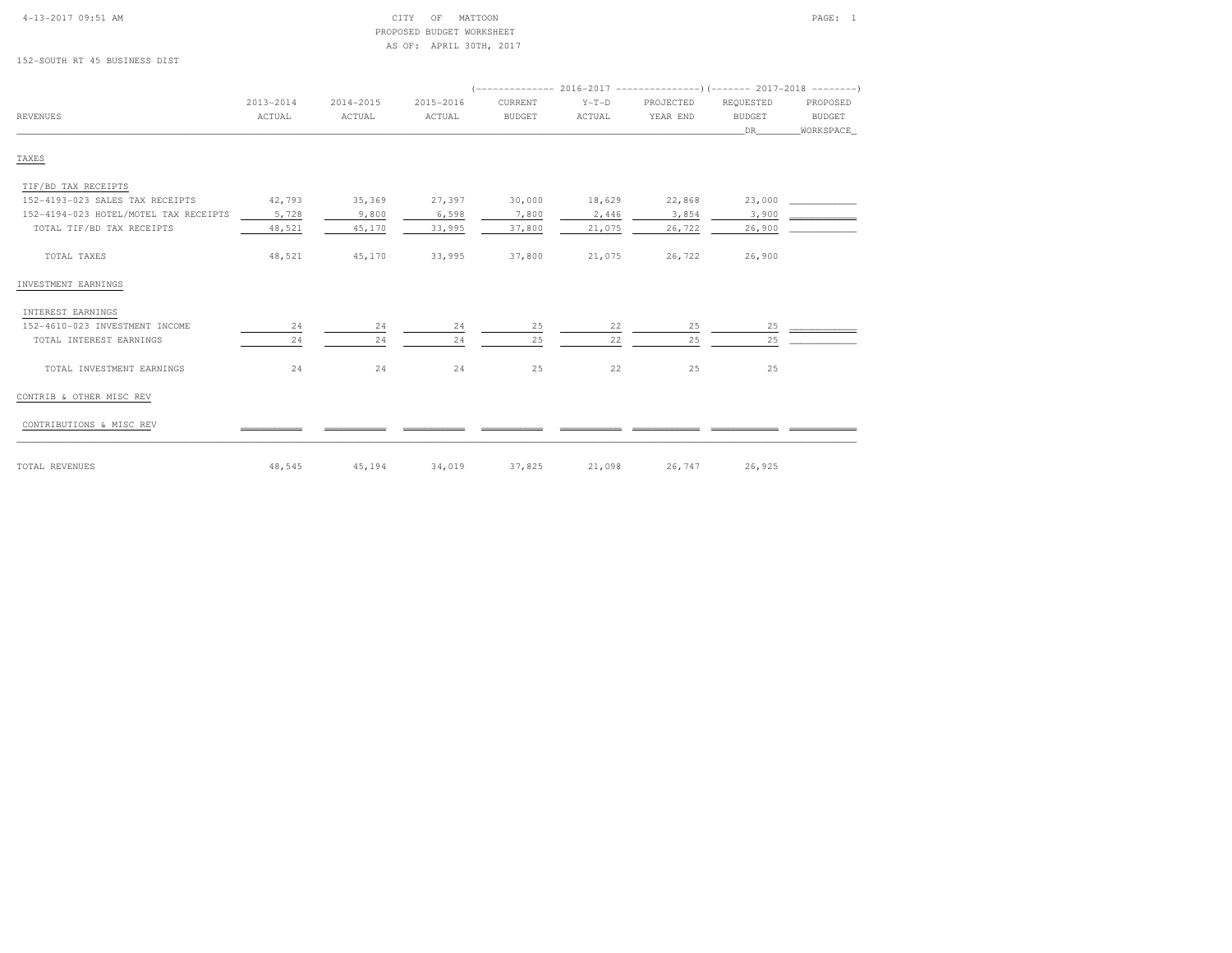| 4-13-2017 09:51 AM                                                    |                        |                  | CITY<br>OF                | MATTOON          |                  |                  |                  | PAGE: 2       |
|-----------------------------------------------------------------------|------------------------|------------------|---------------------------|------------------|------------------|------------------|------------------|---------------|
|                                                                       |                        |                  | PROPOSED BUDGET WORKSHEET |                  |                  |                  |                  |               |
|                                                                       |                        |                  | AS OF: APRIL 30TH, 2017   |                  |                  |                  |                  |               |
| 152-SOUTH RT 45 BUSINESS DIST<br>SOUTH RT 45 BUSINESS DIS             |                        |                  |                           |                  |                  |                  |                  |               |
|                                                                       |                        |                  |                           |                  |                  |                  |                  |               |
|                                                                       | $2013 - 2014$          | $2014 - 2015$    | 2015-2016                 | CURRENT          | $Y-T-D$          | PROJECTED        | REQUESTED        | PROPOSED      |
| EXPENDITURES                                                          | $\verb ACTUAL $        | ACTUAL           | $\verb ACTUAL $           | <b>BUDGET</b>    | ACTUAL           | YEAR END         | <b>BUDGET</b>    | <b>BUDGET</b> |
|                                                                       |                        |                  |                           |                  |                  |                  | DR.              | WORKSPACE     |
|                                                                       |                        |                  |                           |                  |                  |                  |                  |               |
|                                                                       |                        |                  |                           |                  |                  |                  |                  |               |
| SUPPLIES                                                              |                        |                  |                           |                  |                  |                  |                  |               |
| GENERAL SUPPLIES                                                      |                        |                  |                           |                  |                  |                  |                  |               |
|                                                                       |                        |                  |                           |                  |                  |                  |                  |               |
| OTHER PURCHASED SERVICES                                              |                        |                  |                           |                  |                  |                  |                  |               |
|                                                                       |                        |                  |                           |                  |                  |                  |                  |               |
| PROFESSIONAL SERVICES                                                 |                        |                  |                           |                  |                  |                  |                  |               |
| COMMUNICATION                                                         |                        |                  |                           |                  |                  |                  |                  |               |
|                                                                       |                        |                  |                           |                  |                  |                  |                  |               |
| ADVERTISING                                                           |                        |                  |                           |                  |                  |                  |                  |               |
|                                                                       |                        |                  |                           |                  |                  |                  |                  |               |
| PRINTING & BINDING                                                    |                        |                  |                           |                  |                  |                  |                  |               |
|                                                                       |                        |                  |                           |                  |                  |                  |                  |               |
| EMPLOYEE BUSINESS EXP                                                 |                        |                  |                           |                  |                  |                  |                  |               |
| OTHER PURCHASED SERVICES                                              |                        |                  |                           |                  |                  |                  |                  |               |
|                                                                       |                        |                  |                           |                  |                  |                  |                  |               |
| OTHER OBJECTS                                                         |                        |                  |                           |                  |                  |                  |                  |               |
|                                                                       |                        |                  |                           |                  |                  |                  |                  |               |
| FINANCIAL TRANS OBJECTS                                               |                        |                  |                           |                  |                  |                  |                  |               |
| FINANCIAL TRANS OBJECTS                                               |                        |                  |                           |                  |                  |                  |                  |               |
|                                                                       |                        |                  |                           |                  |                  |                  |                  |               |
| CAPITAL PROJECTS                                                      |                        |                  |                           |                  |                  |                  |                  |               |
|                                                                       |                        |                  |                           |                  |                  |                  |                  |               |
| CAPITAL PROJECTS                                                      |                        |                  |                           |                  |                  |                  |                  |               |
|                                                                       |                        |                  |                           |                  |                  |                  |                  |               |
|                                                                       |                        |                  |                           |                  |                  |                  |                  |               |
| REVENUE OVER/(UNDER) EXPENDITURES                                     | 48,545                 | 45,194           | 34,019                    | 37,825           | 21,098           | 26,747           | 26,925           |               |
|                                                                       |                        |                  |                           |                  |                  |                  |                  |               |
| OTHER FINANCING (USES)                                                |                        |                  |                           |                  |                  |                  |                  |               |
| 152-5901-822 INTRFD TRANS TO S 45 TIF<br>TOTAL OTHER FINANCING (USES) | 45,000<br>45,000       | 45,000<br>45,000 | 45,000<br>45,000          | 44,000<br>44,000 | 44,000<br>44,000 | 44,000<br>44,000 | 40,000<br>40,000 |               |
|                                                                       |                        |                  |                           |                  |                  |                  |                  |               |
| TOTAL OTHER FINANCING SOURCES (USES)                                  | $45,000$ (<br>$\left($ | $45,000$ ) (     | $45,000$ ) (              | 44,000) (        | $44,000$ ) (     | 44,000) (        | $40,000$ )       |               |
|                                                                       |                        |                  |                           |                  |                  |                  |                  |               |
| REVENUES & OTHER SOURCES OVER/                                        |                        |                  |                           |                  |                  |                  |                  |               |
| (UNDER) EXPENDITURES & OTHER (USES)                                   | 3,545                  | 194(             | $10,981$ (                | $6, 175)$ (      | $22,902$ ) (     | $17, 253$ ) (    | 13,075)          |               |
|                                                                       |                        |                  |                           |                  |                  |                  |                  |               |

\*\*\* END OF REPORT \*\*\*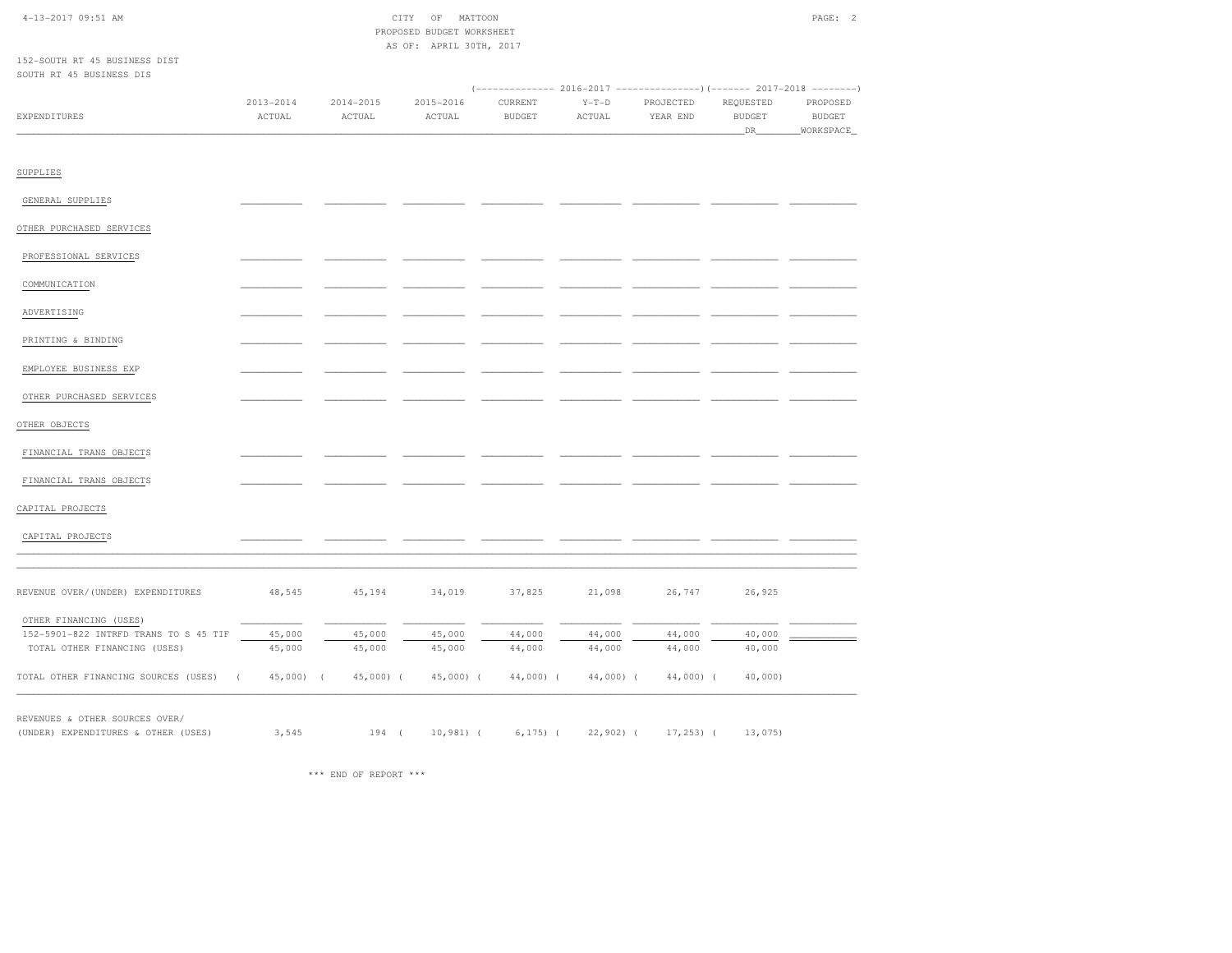TAXES

### 4-13-2017 09:51 AM CITY OF MATTOON PAGE: 1 PROPOSED BUDGET WORKSHEETAS OF: APRIL 30TH, 2017

| 153-BROADWAY EAST TIF DIST |           |           |           |               |         |                                                                            |               |               |
|----------------------------|-----------|-----------|-----------|---------------|---------|----------------------------------------------------------------------------|---------------|---------------|
|                            |           |           |           |               |         | (-------------- 2016–2017 ---------------------        2017–2018 --------- |               |               |
|                            | 2013-2014 | 2014-2015 | 2015-2016 | CURRENT       | $Y-T-D$ | PROJECTED                                                                  | REQUESTED     | PROPOSED      |
| REVENUES                   | ACTUAL    | ACTUAL    | ACTUAL    | <b>BUDGET</b> | ACTUAL  | YEAR END                                                                   | <b>BUDGET</b> | <b>BUDGET</b> |
|                            |           |           |           |               |         |                                                                            | <b>DR</b>     | WORKSPACE     |
|                            |           |           |           |               |         |                                                                            |               |               |
| TAXES                      |           |           |           |               |         |                                                                            |               |               |

# TIF/BD TAX RECEIPTS 153-4192-023 PROPERTY TAX RECEIPTS 33,762 35,682 36,787 36,787 49,167 49,167 49,167 \_\_\_\_\_\_\_\_\_\_\_\_TOTAL TIF/BD TAX RECEIPTS  $33,762$   $35,682$   $36,787$   $36,787$   $49,167$   $49,167$   $49,167$  TOTAL TAXES 33,762 35,682 36,787 36,787 49,167 49,167 49,167INVESTMENT EARNINGS INTEREST EARNINGS153-4610-023 INVESTMENT INCOME 0 0 4 3 3 7 11 1 11 12  $53-4610-023$  INVESTMENT INCOME  $\frac{0}{\sqrt{1-\frac{0}{1-\frac{0}{2}}}}$   $\frac{4}{\sqrt{1-\frac{3}{2}}}\frac{3}{\sqrt{1-\frac{3}{2}}}\frac{3}{\sqrt{1-\frac{7}{2}}}}$   $\frac{11}{\sqrt{1+\frac{11}{2}}}\frac{11}{\sqrt{1-\frac{11}{2}}}}$  $\begin{matrix} \text{total} & \text{total} & \text{total} \\ \text{total} & \text{total} & \text{total} \\ \text{total} & \text{total} & \text{total} \\ \text{total} & \text{total} & \text{total} \\ \text{total} & \text{total} & \text{total} \\ \text{total} & \text{total} & \text{total} \\ \text{total} & \text{total} & \text{total} \\ \text{total} & \text{total} & \text{total} \\ \text{total} & \text{total} & \text{total} \\ \text{total} & \text{total} & \text{total} \\ \text{total} & \text{total} & \text{total} \\ \text{total} & \text{total} & \text{total}$ CONTRIB & OTHER MISC REV CONTRIBUTIONS & MISC REV \_\_\_\_\_\_\_\_\_\_\_ \_\_\_\_\_\_\_\_\_\_\_ \_\_\_\_\_\_\_\_\_\_\_ \_\_\_\_\_\_\_\_\_\_\_ \_\_\_\_\_\_\_\_\_\_\_ \_\_\_\_\_\_\_\_\_\_\_\_ \_\_\_\_\_\_\_\_\_\_\_\_ \_\_\_\_\_\_\_\_\_\_\_\_TOTAL REVENUES 33,762 35,686 36,790 36,790 49,173 49,178 49,178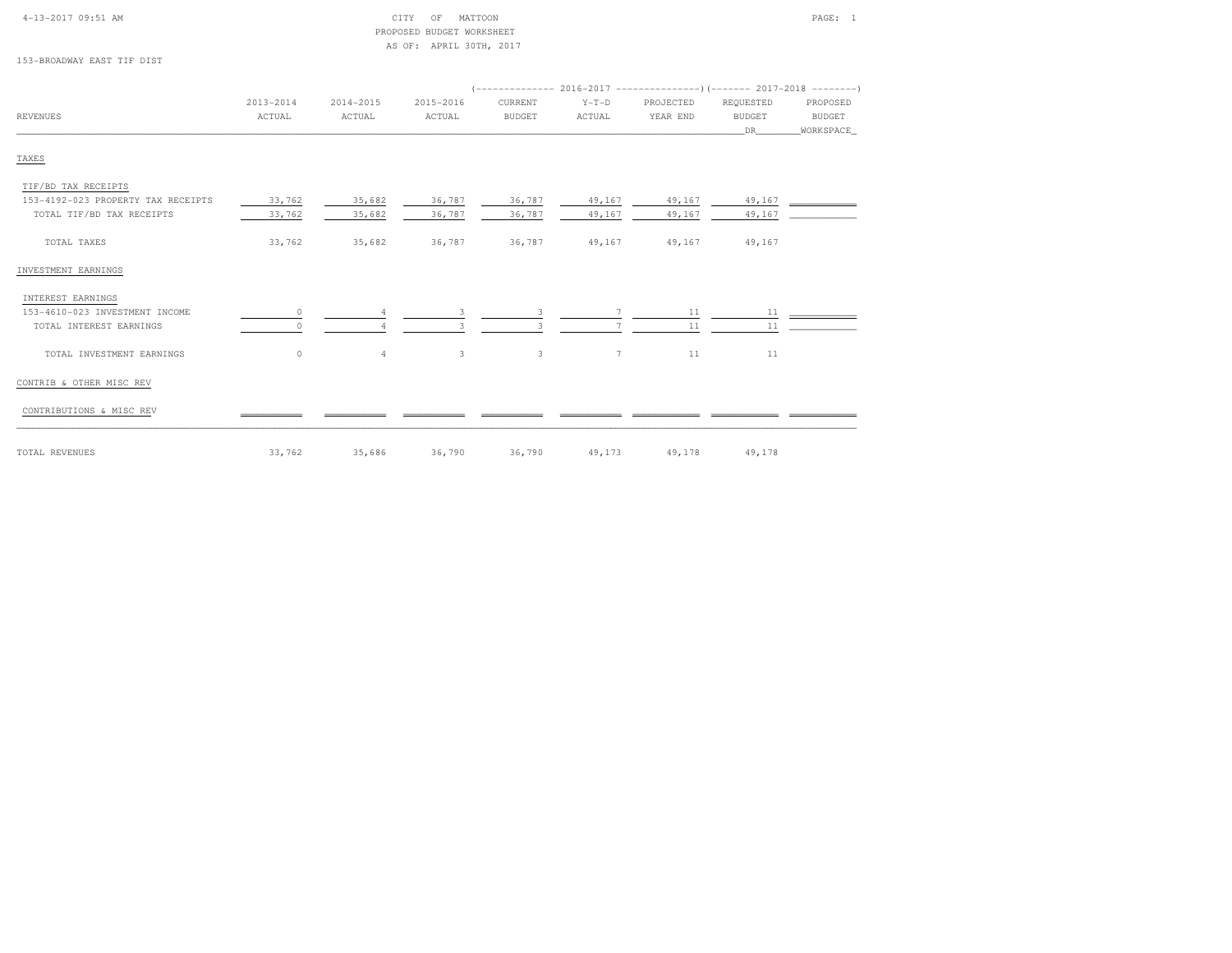| 4-13-2017 09:51 AM<br>CTTV.<br>◡⊥⊥⊥ | MATTOON<br>OF             | PAGE: |  |
|-------------------------------------|---------------------------|-------|--|
|                                     | PROPOSED BUDGET WORKSHEET |       |  |

BUDGET WORKSHEET AS OF: APRIL 30TH, 2017

153-BROADWAY EAST TIF DISTBROADWAY EAST TIF DIST

|                                     | 2013-2014 | 2014-2015 | 2015-2016 | CURRENT       | $Y-T-D$ | PROJECTED | REQUESTED     | PROPOSED  |
|-------------------------------------|-----------|-----------|-----------|---------------|---------|-----------|---------------|-----------|
| <b>EXPENDITURES</b>                 | ACTUAL    | ACTUAL    | ACTUAL    | <b>BUDGET</b> | ACTUAL  | YEAR END  | <b>BUDGET</b> | BUDGET    |
|                                     |           |           |           |               |         |           | DR            | WORKSPACE |
|                                     |           |           |           |               |         |           |               |           |
| OTHER PURCHASED SERVICES            |           |           |           |               |         |           |               |           |
| PROFESSIONAL SERVICES               |           |           |           |               |         |           |               |           |
| OTHER OBJECTS                       |           |           |           |               |         |           |               |           |
| FINANCIAL TRANS OBJECTS             |           |           |           |               |         |           |               |           |
| 153-5604-821 SHARED INCREMENT (20%) | 6,753     | 7,136     | 7,357     | 7,357         | 9,833   | 9,833     | 9,833         |           |
| 153-5604-825 TIF GRANTS             | 4,348     | 4,443     | 4,507     | 4,507         | 4,631   | 4,631     | 4,631         |           |
| TOTAL FINANCIAL TRANS OBJECTS       | 11,101    | 11,580    | 11,865    | 11,864        | 14,464  | 14,464    | 14,464        |           |
| TOTAL OTHER OBJECTS                 | 11,101    | 11,580    | 11,865    | 11,864        | 14,464  | 14,464    | 14,464        |           |
| TOTAL BROADWAY EAST TIF DIST        | 11,101    | 11,580    | 11,865    | 11,864        | 14,464  | 14,464    | 14,464        |           |
| TOTAL EXPENDITURES                  | 11,101    | 11,580    | 11,865    | 11,864        | 14,464  | 14,464    | 14,464        |           |
| REVENUE OVER/(UNDER) EXPENDITURES   | 22,662    | 24,107    | 24,925    | 24,926        | 34,709  | 34,714    | 34,714        |           |

\*\*\* END OF REPORT \*\*\*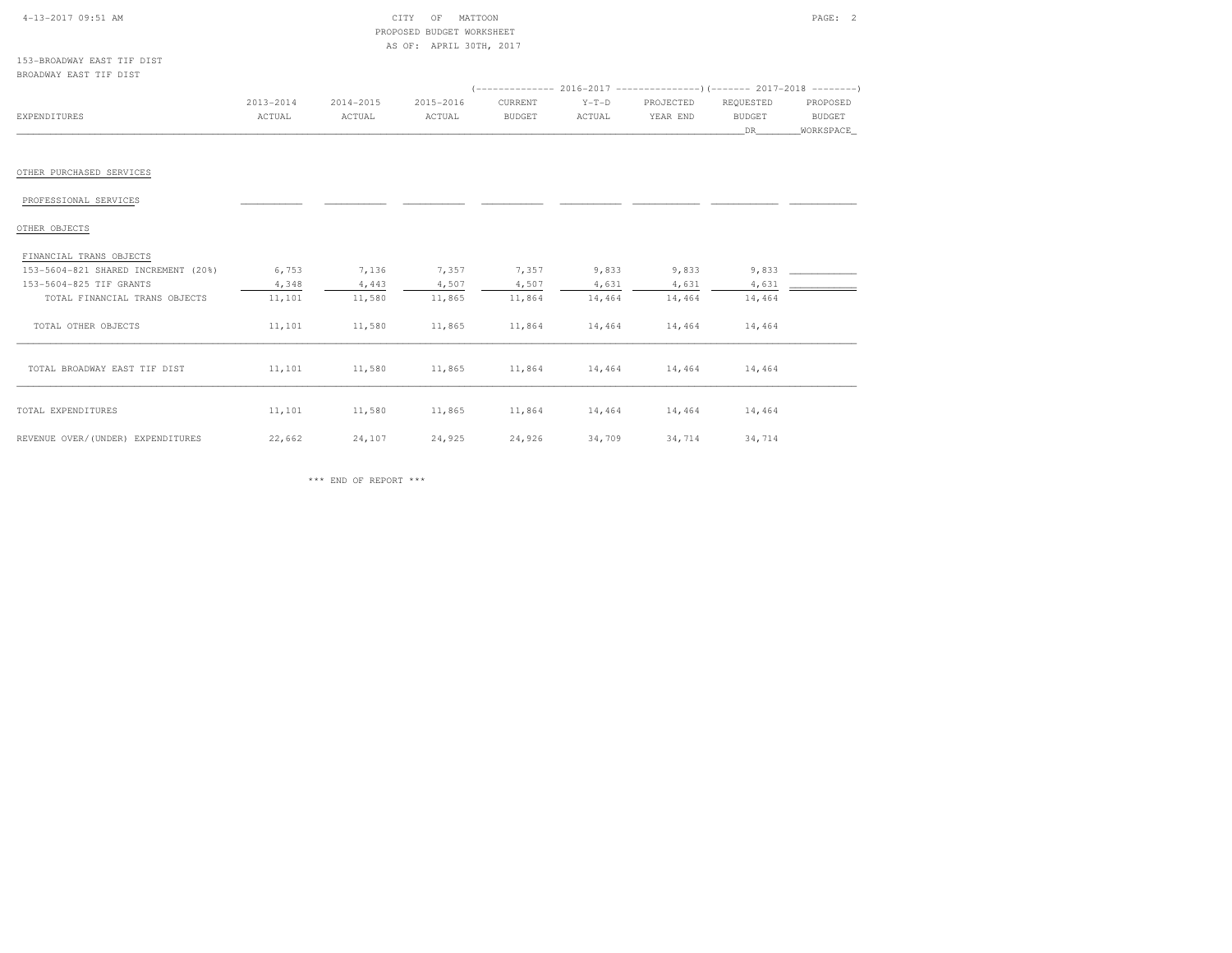| $4 - 13 - 2017$ 09:51 AM |  |
|--------------------------|--|

### CITY OF MATTOON PAGE: 1 PROPOSED BUDGET WORKSHEETAS OF: APRIL 30TH, 2017

154-BROADWAY EAST BUS DIST

|                                       |               |           |           |         |         | (-------------- 2016-2017 ---------------------- 2017-2018 --------- |               |               |
|---------------------------------------|---------------|-----------|-----------|---------|---------|----------------------------------------------------------------------|---------------|---------------|
|                                       | $2013 - 2014$ | 2014-2015 | 2015-2016 | CURRENT | $Y-T-D$ | PROJECTED                                                            | REQUESTED     | PROPOSED      |
| REVENUES                              | ACTUAL        | ACTUAL    | ACTUAL    | BUDGET  | ACTUAL  | YEAR END                                                             | <b>BUDGET</b> | <b>BUDGET</b> |
|                                       |               |           |           |         |         |                                                                      | DR.           | WORKSPACE     |
| TAXES                                 |               |           |           |         |         |                                                                      |               |               |
| TIF/BD TAX RECEIPTS                   |               |           |           |         |         |                                                                      |               |               |
| 154-4193-023 SALES TAX RECEIPTS       | 312,250       | 278,405   | 280,767   | 260,000 | 233,175 | 264,765                                                              | 265,000       |               |
| 154-4194-023 HOTEL/MOTEL TAX RECEIPTS | 9,542         | 8,336     | 6,755     | 8,700   | 3,142   | 4,385                                                                | 4,400         |               |
| TOTAL TIF/BD TAX RECEIPTS             | 321,793       | 286,740   | 287,522   | 268,700 | 236,318 | 269,150                                                              | 269,400       |               |
| TOTAL TAXES                           | 321,793       | 286,740   | 287,522   | 268,700 | 236,318 | 269,150                                                              | 269,400       |               |
| INVESTMENT EARNINGS                   |               |           |           |         |         |                                                                      |               |               |

| INTEREST EARNINGS              |     |     |     |     |     |     |     |  |
|--------------------------------|-----|-----|-----|-----|-----|-----|-----|--|
| 154-4610-023 INVESTMENT INCOME | 170 | 213 | 477 | 500 | 491 | 645 | 650 |  |
| TOTAL INTEREST EARNINGS        | 170 | 213 | 477 | 500 | 491 | 645 | 650 |  |
| TOTAL INVESTMENT EARNINGS      | 170 | 213 | 477 | 500 | 491 | 645 | 650 |  |
| CONTRIB & OTHER MISC REV       |     |     |     |     |     |     |     |  |
| CONTRIBUTIONS & MISC REV       |     |     |     |     |     |     |     |  |
|                                |     |     |     |     |     |     |     |  |

| TOTAL REVENUES | $321,963$ $286,953$ $287,999$ $269,200$ $236,809$ $269,795$ $270,050$ |  |  |  |
|----------------|-----------------------------------------------------------------------|--|--|--|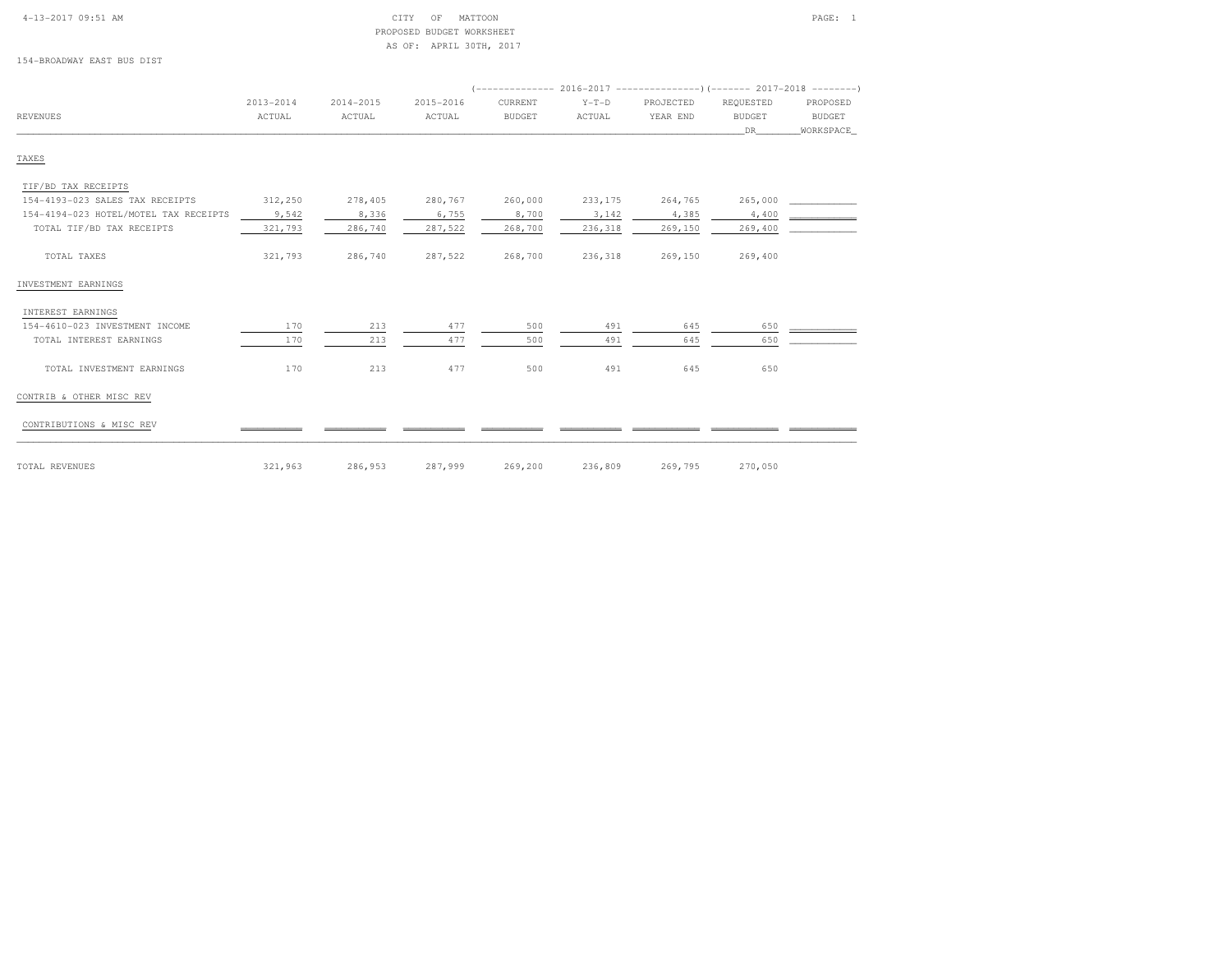| 4-13-2017 09:51 AM                    |           |           | CITY<br>OF<br>MATTOON     |               |         |                  |               | PAGE: 2   |
|---------------------------------------|-----------|-----------|---------------------------|---------------|---------|------------------|---------------|-----------|
|                                       |           |           | PROPOSED BUDGET WORKSHEET |               |         |                  |               |           |
|                                       |           |           | AS OF: APRIL 30TH, 2017   |               |         |                  |               |           |
| 154-BROADWAY EAST BUS DIST            |           |           |                           |               |         |                  |               |           |
| BROADWAY EAST BUSINESS D              |           |           |                           |               |         |                  |               |           |
|                                       |           |           |                           |               |         |                  |               |           |
|                                       | 2013-2014 | 2014-2015 | 2015-2016                 | CURRENT       | $Y-T-D$ | PROJECTED        | REQUESTED     | PROPOSED  |
| EXPENDITURES                          | ACTUAL    | ACTUAL    | ACTUAL                    | <b>BUDGET</b> | ACTUAL  | YEAR END         | <b>BUDGET</b> | BUDGET    |
|                                       |           |           |                           |               |         |                  | DR            | WORKSPACE |
| OTHER PURCHASED SERVICES              |           |           |                           |               |         |                  |               |           |
| PROFESSIONAL SERVICES                 |           |           |                           |               |         |                  |               |           |
| COMMUNICATION                         |           |           |                           |               |         |                  |               |           |
| PRINTING & BINDING                    |           |           |                           |               |         |                  |               |           |
| OTHER OBJECTS                         |           |           |                           |               |         |                  |               |           |
| FINANCIAL TRANS OBJECTS               |           |           |                           |               |         |                  |               |           |
| 154-5604-811 BANK SERVICE CHARGES     | $\circ$   | 0         |                           |               |         |                  |               |           |
| TOTAL FINANCIAL TRANS OBJECTS         |           | $\cap$    |                           |               |         | $\overline{u}_1$ |               |           |
| FINANCIAL TRANS OBJECTS               |           |           |                           |               |         |                  |               |           |
| 154-5604-825 BUSINESS DISTRICT GRANTS | 29,777    | 34,050    | 35,360                    | 36,763        | 28,981  | 35,992           | 36,000        |           |
| TOTAL FINANCIAL TRANS OBJECTS         | 29,777    | 34,050    | 35,360                    | 36,763        | 28,981  | 35,992           | 36,000        |           |
| TOTAL OTHER OBJECTS                   | 29,777    | 34,050    | 35,365                    | 36,768        | 28,981  | 35,997           | 36,005        |           |
| TOTAL BROADWAY EAST BUSINESS D        | 29,777    | 34,050    | 35,365                    | 36,768        | 28,981  | 35,997           | 36,005        |           |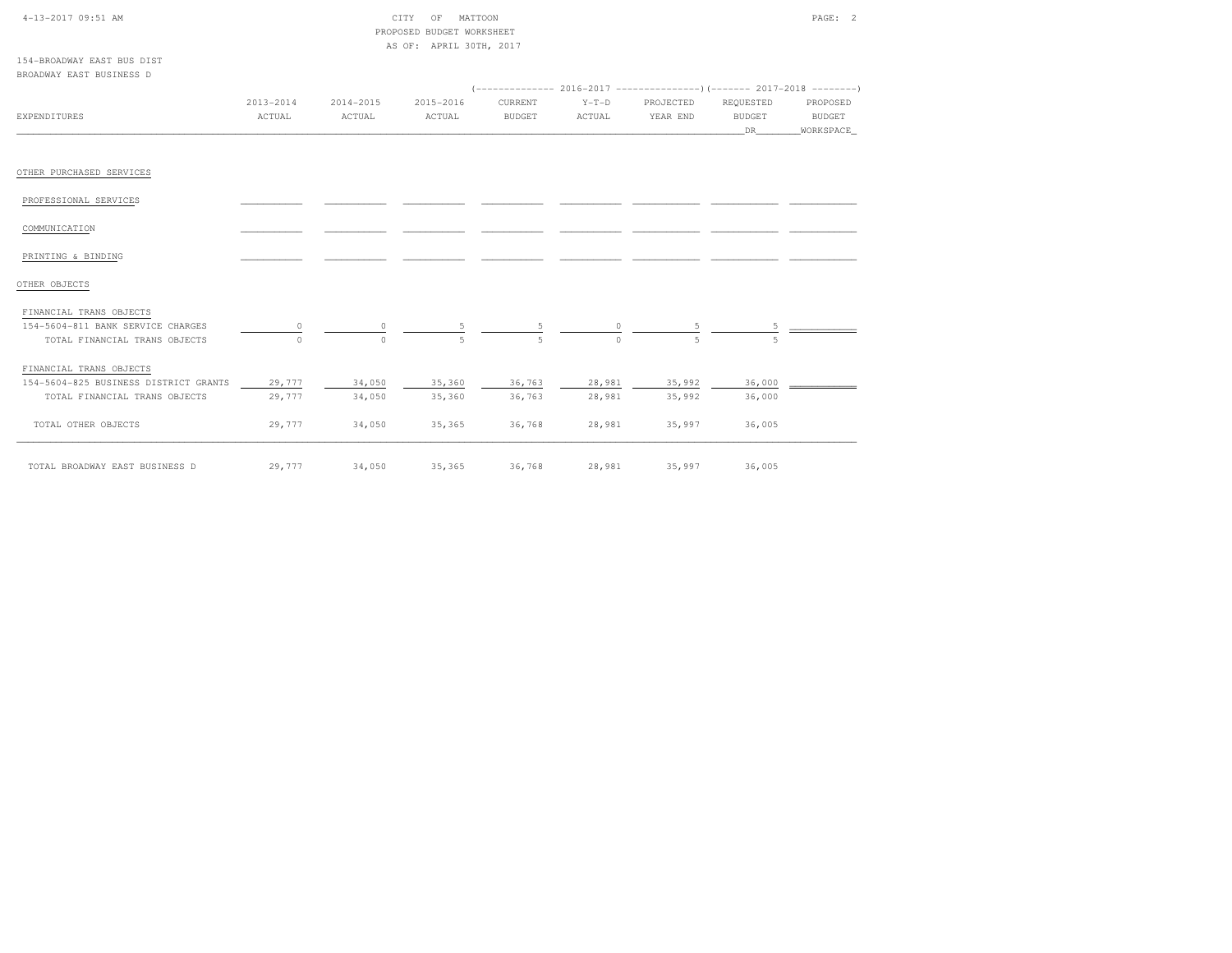|  | $4-13-2017$ 09:51 AM |  |
|--|----------------------|--|

### $\begin{array}{ccc} \text{CITY} & \text{OF} & \text{MATTOON} \end{array}$  PROPOSED BUDGET WORKSHEETAS OF: APRIL 30TH, 2017

154-BROADWAY EAST BUS DISTGO BONDS

|              | 2013-2014 | 2014-2015<br>2015-2016 | CURRENT       | $Y-T-D$ | PROJECTED | REOUESTED     | PROPOSED      |
|--------------|-----------|------------------------|---------------|---------|-----------|---------------|---------------|
| EXPENDITURES | ACTUAL    | ACTUAL<br>ACTUAL       | <b>BUDGET</b> | ACTUAL  | YEAR END  | <b>BUDGET</b> | <b>BUDGET</b> |
|              |           |                        |               |         |           |               | WORKSPACE_    |

# OTHER OBJECTS

#### FINANCIAL TRANS OBJECTS

| 154-5719-817 BD ALTERNATE REVENUE SOURC | 145,000 | 150,000 | 160,000 | 170,000 | 170,000 | 170,000 | 180,000 |  |
|-----------------------------------------|---------|---------|---------|---------|---------|---------|---------|--|
| TOTAL FINANCIAL TRANS OBJECTS           | 145,000 | 150,000 | 160,000 | 170,000 | 170,000 | 170,000 | 180,000 |  |
|                                         |         |         |         |         |         |         |         |  |
| TOTAL OTHER OBJECTS                     | 145,000 | 150,000 | 160,000 | 170,000 | 170,000 | 170,000 | 180,000 |  |
|                                         |         |         |         |         |         |         |         |  |
| TOTAL GO BONDS                          | 145,000 | 150,000 | 160,000 | 170,000 | 170,000 | 170,000 | 180,000 |  |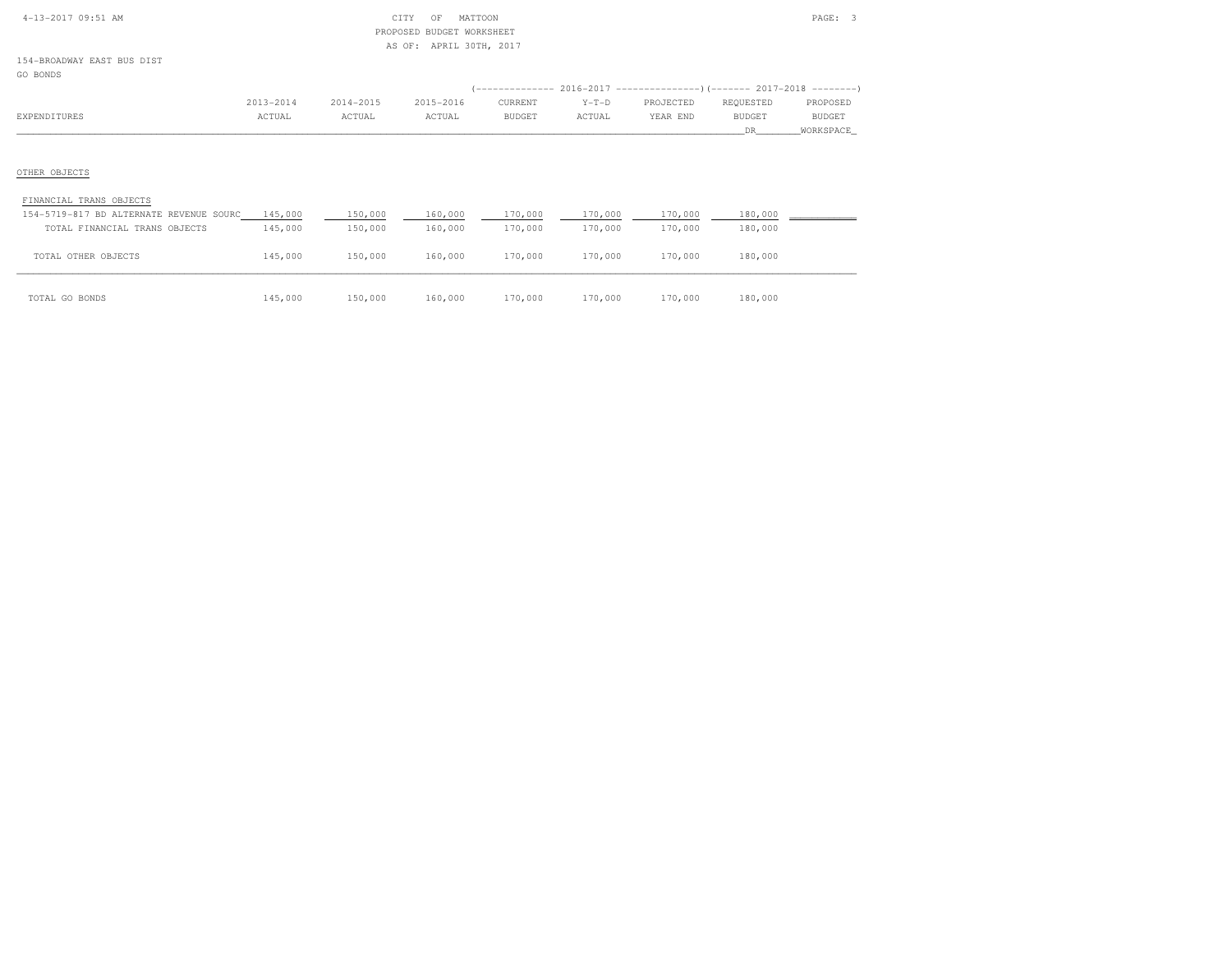| $4 - 13 - 2017$ 09:51 AM |  |
|--------------------------|--|

### CITY OF MATTOON PAGE: 4 PROPOSED BUDGET WORKSHEETAS OF: APRIL 30TH, 2017

154-BROADWAY EAST BUS DISTINTEREST EXPENSE

| INIERESI EAFENSE              |           |           |           |          |         |           |           |               |
|-------------------------------|-----------|-----------|-----------|----------|---------|-----------|-----------|---------------|
|                               |           |           |           |          |         |           |           |               |
|                               | 2013-2014 | 2014-2015 | 2015-2016 | CURRENT  | $Y-T-D$ | PROJECTED | REQUESTED | PROPOSED      |
| EXPENDITURES                  | ACTUAL    | ACTUAL    | ACTUAL    | BUDGET   | ACTUAL  | YEAR END  | BUDGET    | <b>BUDGET</b> |
|                               |           |           |           |          |         |           | DR.       | WORKSPACE     |
|                               |           |           |           |          |         |           |           |               |
|                               |           |           |           |          |         |           |           |               |
| OTHER OBJECTS                 |           |           |           |          |         |           |           |               |
| FINANCIAL TRANS OBJECTS       |           |           |           |          |         |           |           |               |
|                               |           |           |           |          |         |           |           |               |
| 154-5795-817 INTEREST EXPENSE | 187,713   | 269,869   | 87,956    | 169, 113 | 169,113 | 169,113   | 161,888   |               |
| TOTAL FINANCIAL TRANS OBJECTS | 187,713   | 269,869   | 87,956    | 169,113  | 169,113 | 169,113   | 161,888   |               |
|                               |           |           |           |          |         |           |           |               |

| TOTAL INTEREST EXPENSE | 187,713 269,869 87,956 169,113 169,113 169,113 161,888 |  |  |  |
|------------------------|--------------------------------------------------------|--|--|--|

TOTAL OTHER OBJECTS 187,713 269,869 87,956 169,113 169,113 169,113 161,888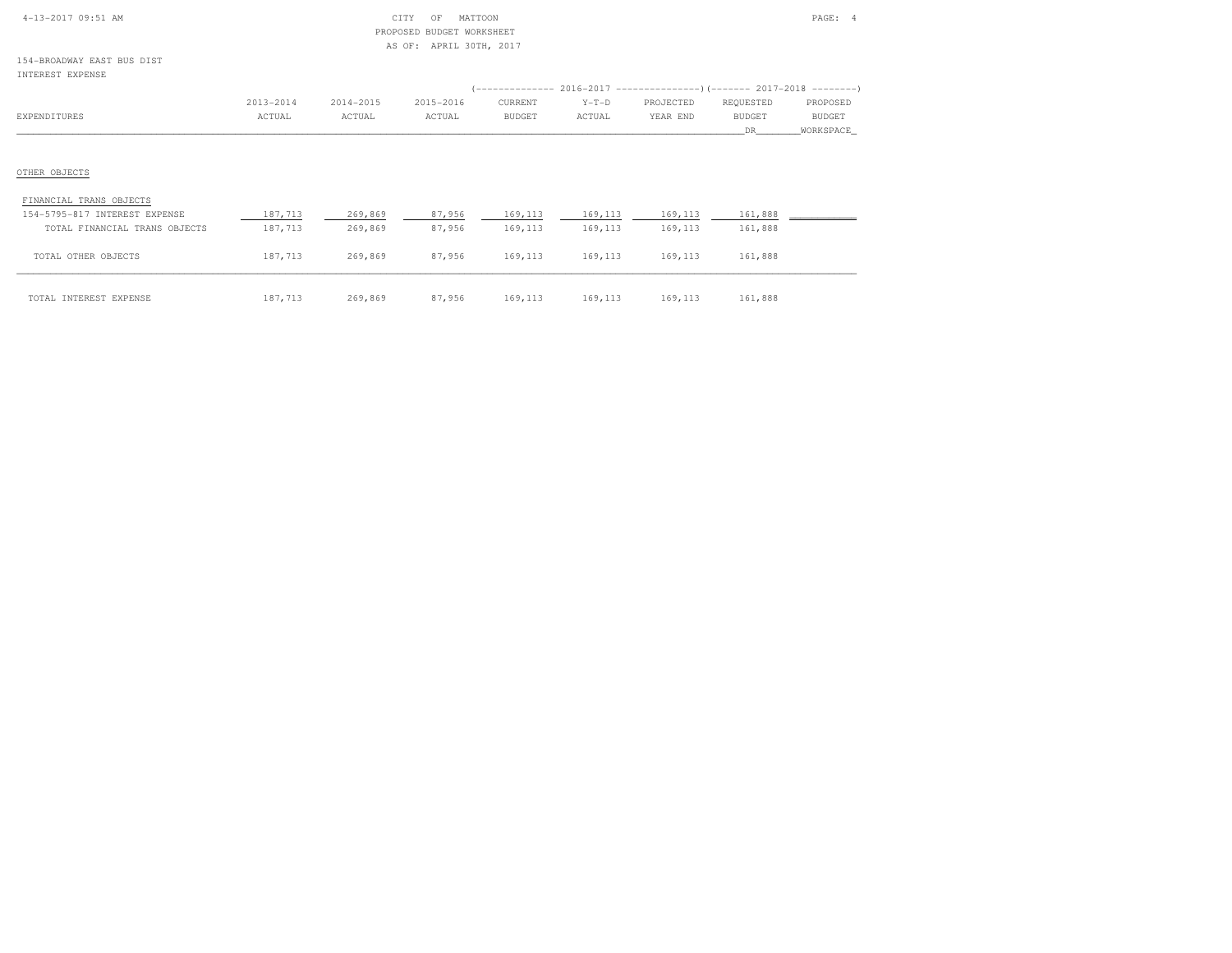| 4-13-2017 09:51 AM         | CITY | OF | MATTOON                   |  | PAGE: 5 |  |
|----------------------------|------|----|---------------------------|--|---------|--|
|                            |      |    | PROPOSED BUDGET WORKSHEET |  |         |  |
|                            |      |    | AS OF: APRIL 30TH, 2017   |  |         |  |
| 154-BROADWAY EAST BUS DIST |      |    |                           |  |         |  |
| DEBT SERVICES              |      |    |                           |  |         |  |

154-BROADWAY EAST BUS DISTDEBT SERVICES

|                                   | $2013 - 2014$                                                                     | 2014-2015 | 2015-2016 | CURRENT           | $Y-T-D$ | PROJECTED | REQUESTED     | PROPOSED  |  |
|-----------------------------------|-----------------------------------------------------------------------------------|-----------|-----------|-------------------|---------|-----------|---------------|-----------|--|
| EXPENDITURES                      | ACTUAL                                                                            | ACTUAL    | ACTUAL    | <b>BUDGET</b>     | ACTUAL  | YEAR END  | <b>BUDGET</b> | BUDGET    |  |
|                                   |                                                                                   |           |           |                   |         |           | DR.           | WORKSPACE |  |
|                                   |                                                                                   |           |           |                   |         |           |               |           |  |
| OTHER OBJECTS                     |                                                                                   |           |           |                   |         |           |               |           |  |
| FINANCIAL TRANS OBJECTS           |                                                                                   |           |           |                   |         |           |               |           |  |
| 154-5800-817 DEBT ISSUANCE COSTS  | $\circ$                                                                           | 1,605     | 803       | $\circ$           | 803     | $\Omega$  | 1,000         |           |  |
| TOTAL FINANCIAL TRANS OBJECTS     | 0                                                                                 | 1,605     | 803       | $\circ$           | 803     | $\circ$   | 1,000         |           |  |
|                                   |                                                                                   |           |           |                   |         |           |               |           |  |
| TOTAL OTHER OBJECTS               | $\circ$                                                                           | 1,605     | 803       | $\circ$           | 803     | $\circ$   | 1,000         |           |  |
|                                   |                                                                                   |           |           |                   |         |           |               |           |  |
| TOTAL DEBT SERVICES               | $\circ$                                                                           | 1,605     | 803       | $\circ$           | 803     | $\circ$   | 1,000         |           |  |
|                                   |                                                                                   |           |           |                   |         |           |               |           |  |
| TOTAL EXPENDITURES                | 362,489                                                                           | 455,523   |           | 284, 124 375, 881 | 368,896 | 375,110   | 378,893       |           |  |
|                                   |                                                                                   |           |           |                   |         |           |               |           |  |
| REVENUE OVER/(UNDER) EXPENDITURES | $(40,526)$ ( $168,570)$ 3,875 ( $106,681)$ ( $132,087)$ ( $105,315)$ ( $108,843)$ |           |           |                   |         |           |               |           |  |
| OTHER FINANCING SOURCES           |                                                                                   |           |           |                   |         |           |               |           |  |
|                                   |                                                                                   |           |           |                   |         |           |               |           |  |

REVENUES & OTHER SOURCES OVER/

(UNDER) EXPENDITURES & OTHER (USES) ( 40,526) ( 168,570) 3,875 ( 106,681) ( 132,087) ( 105,315) ( 108,843)

\*\*\* END OF REPORT \*\*\*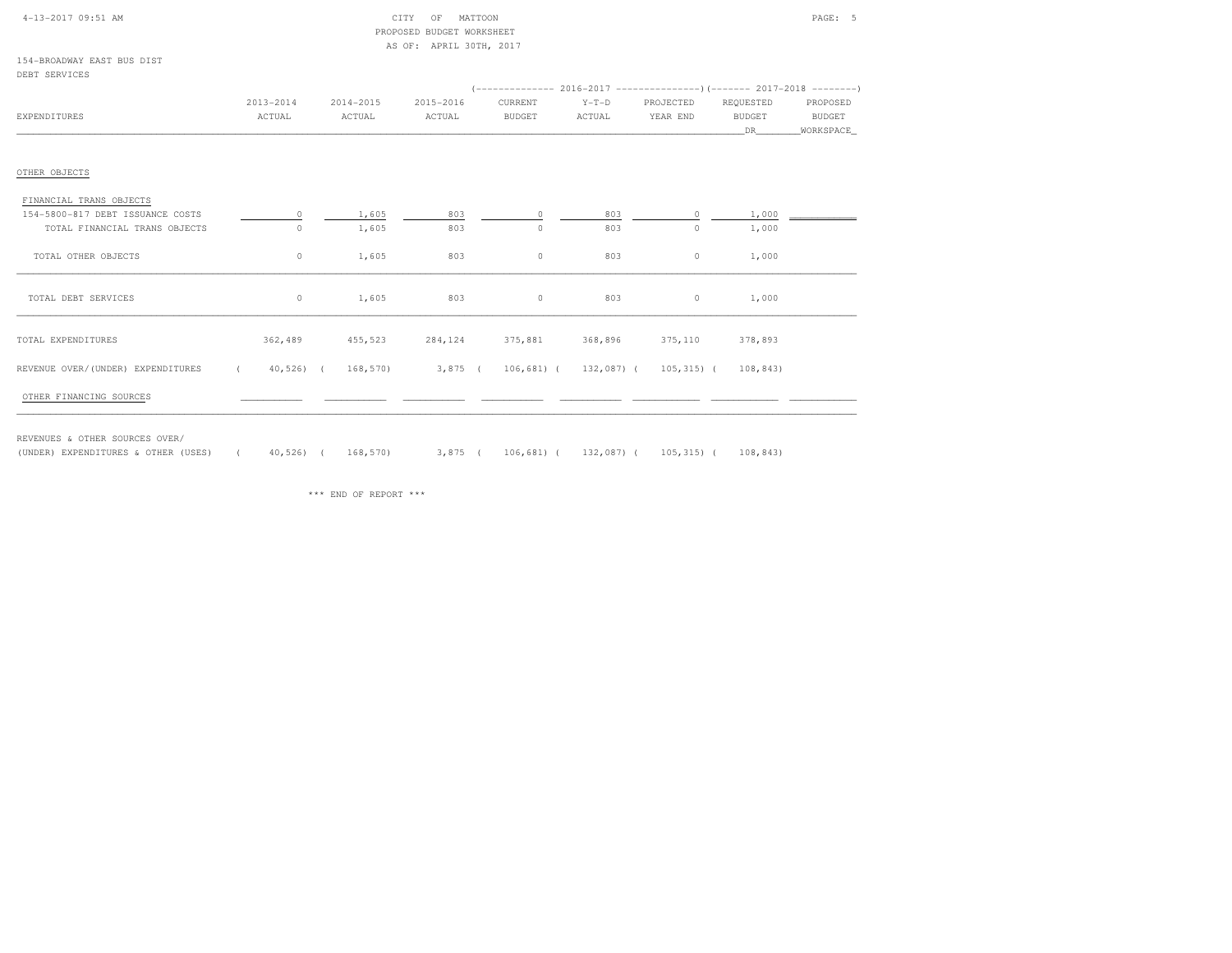### 4-13-2017 09:51 AM CITY OF MATTOON PAGE: 1 PROPOSED BUDGET WORKSHEETAS OF: APRIL 30TH, 2017

155-I-57 EAST BUSINESS DIST

| <b>REVENUES</b>                 | 2013-2014<br>ACTUAL | $2014 - 2015$<br>ACTUAL | 2015-2016<br>ACTUAL | CURRENT<br><b>BUDGET</b> | $Y-T-D$<br>ACTUAL | PROJECTED<br>YEAR END | REQUESTED<br><b>BUDGET</b><br>DR. | PROPOSED<br>BUDGET<br>WORKSPACE_ |
|---------------------------------|---------------------|-------------------------|---------------------|--------------------------|-------------------|-----------------------|-----------------------------------|----------------------------------|
| TAXES                           |                     |                         |                     |                          |                   |                       |                                   |                                  |
| TIF/BD TAX RECEIPTS             |                     |                         |                     |                          |                   |                       |                                   |                                  |
| 155-4193-023 SALES TAX RECEIPTS | 2,826               | 2,132                   | 2,448               | 2,300                    | 2,939             | 4,018                 | 4,000                             |                                  |
| TOTAL TIF/BD TAX RECEIPTS       | 2,826               | 2,132                   | 2,448               | 2,300                    | 2,939             | 4,018                 | 4,000                             |                                  |
| TOTAL TAXES                     | 2,826               | 2,132                   | 2,448               | 2,300                    | 2,939             | 4,018                 | 4,000                             |                                  |
| INVESTMENT EARNINGS             |                     |                         |                     |                          |                   |                       |                                   |                                  |
| INTEREST EARNINGS               |                     |                         |                     |                          |                   |                       |                                   |                                  |
| CONTRIB & OTHER MISC REV        |                     |                         |                     |                          |                   |                       |                                   |                                  |
| CONTRIBUTIONS & MISC REV        |                     |                         |                     |                          |                   |                       |                                   |                                  |

TOTAL REVENUES 2,826 2,132 2,448 2,300 2,939 4,018 4,000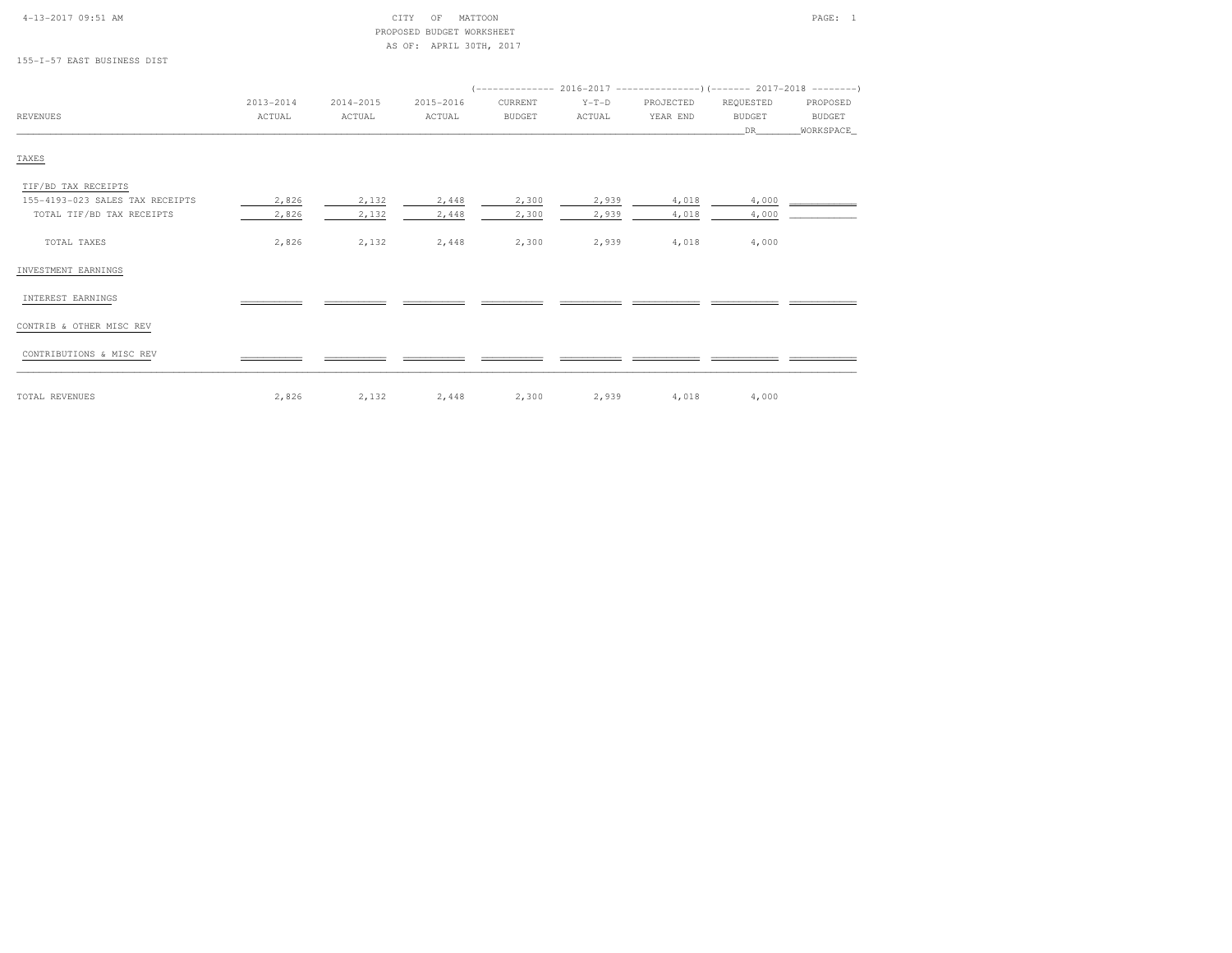| 4-13-2017 09:51 AM                                     |           |           | CITY<br>OF<br>PROPOSED BUDGET WORKSHEET | MATTOON |         |           |               | PAGE: 2       |
|--------------------------------------------------------|-----------|-----------|-----------------------------------------|---------|---------|-----------|---------------|---------------|
| 155-I-57 EAST BUSINESS DIST<br>I-57 EAST BUSINESS DIST |           |           | AS OF: APRIL 30TH, 2017                 |         |         |           |               |               |
|                                                        |           |           |                                         |         |         |           |               |               |
|                                                        | 2013-2014 | 2014-2015 | 2015-2016                               | CURRENT | $Y-T-D$ | PROJECTED | REQUESTED     | PROPOSED      |
| EXPENDITURES                                           | ACTUAL    | ACTUAL    | ACTUAL                                  | BUDGET  | ACTUAL  | YEAR END  | <b>BUDGET</b> | <b>BUDGET</b> |
|                                                        |           |           |                                         |         |         |           | DR            | _WORKSPACE_   |
| OTHER PURCHASED SERVICES                               |           |           |                                         |         |         |           |               |               |
| PROFESSIONAL SERVICES                                  |           |           |                                         |         |         |           |               |               |
|                                                        |           |           |                                         |         |         |           |               |               |
| REVENUE OVER/(UNDER) EXPENDITURES                      | 2,826     | 2,132     | 2,448                                   | 2,300   | 2,939   | 4,018     | 4,000         |               |

\*\*\* END OF REPORT \*\*\*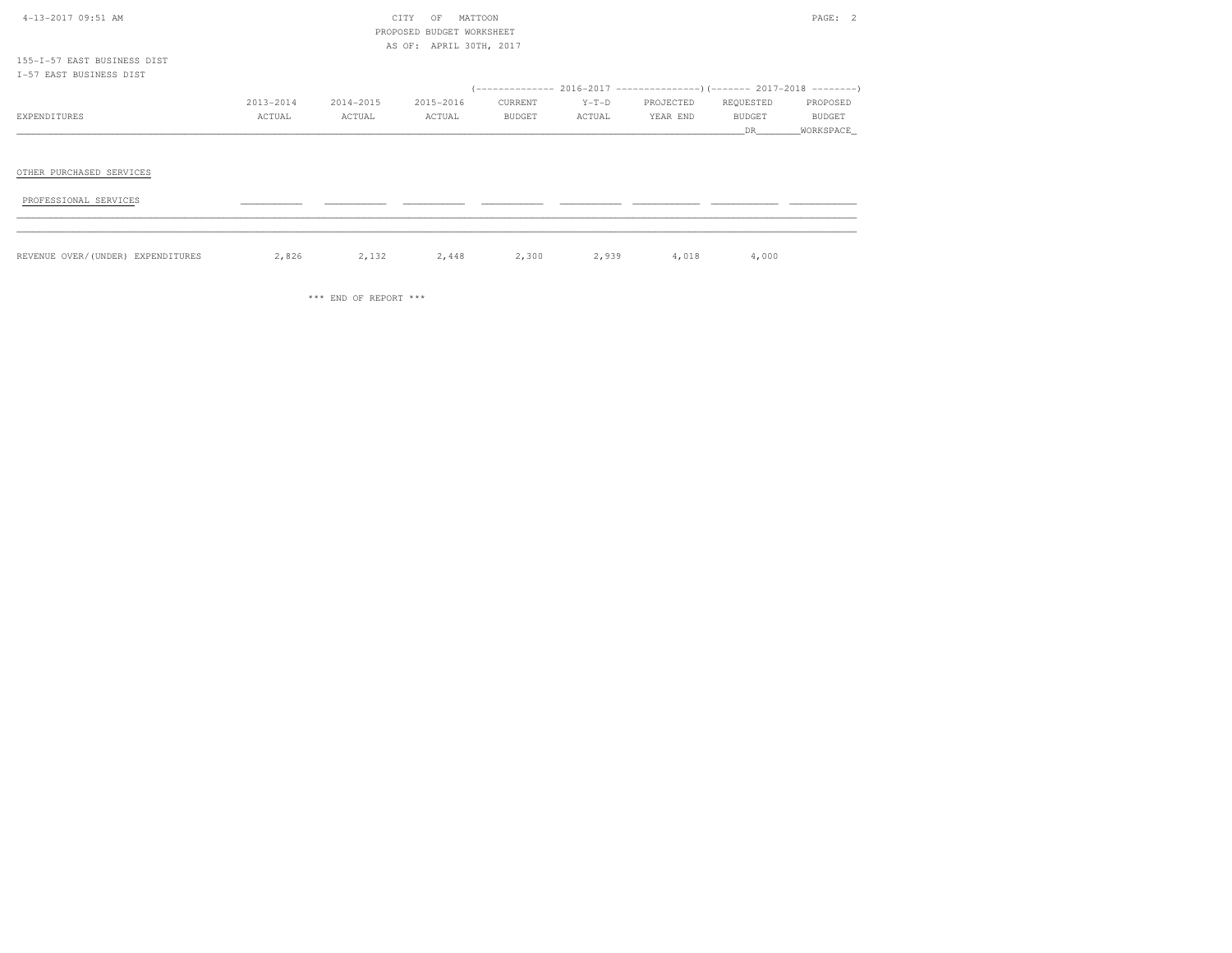| $4 - 13 - 2017$ 09:51 AM |  |  |
|--------------------------|--|--|

#### $\begin{array}{ccc} \text{CITY} & \text{OF} & \text{MATTOON} \end{array}$  PROPOSED BUDGET WORKSHEETAS OF: APRIL 30TH, 2017

171-MATTOON PUBLIC LIBRARY

| <b>REVENUES</b>                         | 2013-2014<br>ACTUAL | 2014-2015<br>ACTUAL | 2015-2016<br>ACTUAL | CURRENT<br><b>BUDGET</b> | $Y-T-D$<br>ACTUAL | PROJECTED<br>YEAR END | REQUESTED<br><b>BUDGET</b><br>DR | PROPOSED<br><b>BUDGET</b><br>WORKSPACE |  |
|-----------------------------------------|---------------------|---------------------|---------------------|--------------------------|-------------------|-----------------------|----------------------------------|----------------------------------------|--|
| TAXES                                   |                     |                     |                     |                          |                   |                       |                                  |                                        |  |
| LIMITED RATE PROP TAXES                 |                     |                     |                     |                          |                   |                       |                                  |                                        |  |
| 171-4118-010 PROPERTY TAXES             | $\circ$             | 0                   | $\circ$             | 440,000                  | $\circ$           | $\circ$               | 470,000                          |                                        |  |
| TOTAL LIMITED RATE PROP TAXES           | $\circ$             | $\Omega$            | $\Omega$            | 440,000                  | $\Omega$          | $\Omega$              | 470,000                          |                                        |  |
| TOTAL TAXES                             | $\circ$             | $\circ$             | $\circ$             | 440,000                  | $\circ$           | $\circ$               | 470,000                          |                                        |  |
| INTERGOVERNMENTAL REV                   |                     |                     |                     |                          |                   |                       |                                  |                                        |  |
| STATE GOVT GRANTS                       |                     |                     |                     |                          |                   |                       |                                  |                                        |  |
| CHARGES FOR SERVICES                    |                     |                     |                     |                          |                   |                       |                                  |                                        |  |
| GENERAL GOVT CHARGES                    |                     |                     |                     |                          |                   |                       |                                  |                                        |  |
| FINES & FORFEITURES                     |                     |                     |                     |                          |                   |                       |                                  |                                        |  |
| OTHER FINES                             |                     |                     |                     |                          |                   |                       |                                  |                                        |  |
| 171-4520-010 FINES & FORFEITS           | $\circ$             | 0                   | $\circ$             | 20,900                   | 0                 | $\circ$               | 25,000                           |                                        |  |
| TOTAL OTHER FINES                       | $\circ$             | $\circ$             | $\circ$             | 20,900                   | $\circ$           | $\circ$               | 25,000                           |                                        |  |
| TOTAL FINES & FORFEITURES               | $\circ$             | $\circ$             | $\circ$             | 20,900                   | $\circ$           | $\circ$               | 25,000                           |                                        |  |
| INVESTMENT EARNINGS                     |                     |                     |                     |                          |                   |                       |                                  |                                        |  |
| INTEREST EARNINGS                       |                     |                     |                     |                          |                   |                       |                                  |                                        |  |
| CONTRIB & OTHER MISC REV                |                     |                     |                     |                          |                   |                       |                                  |                                        |  |
| CONTRIBUTIONS & MISC REV                |                     |                     |                     |                          |                   |                       |                                  |                                        |  |
| 171-4805-010 CONTRIBUTIONS & OTHER MISC | $\circ$             | 0                   | $\circ$             | 12,150                   | $\circ$           | $\circ$               | 19,025                           |                                        |  |
| TOTAL CONTRIBUTIONS & MISC REV          | $\circ$             | $\Omega$            | $\Omega$            | 12,150                   | $\circ$           | $\circ$               | 19,025                           |                                        |  |
| TOTAL CONTRIB & OTHER MISC REV          | $\circ$             | $\circ$             | $\circ$             | 12,150                   | $\circ$           | $\circ$               | 19,025                           |                                        |  |
| TOTAL REVENUES                          | $\circ$             | $\circ$             | $\circ$             | 473,050                  | $\circ$           | $\circ$               | 514,025                          |                                        |  |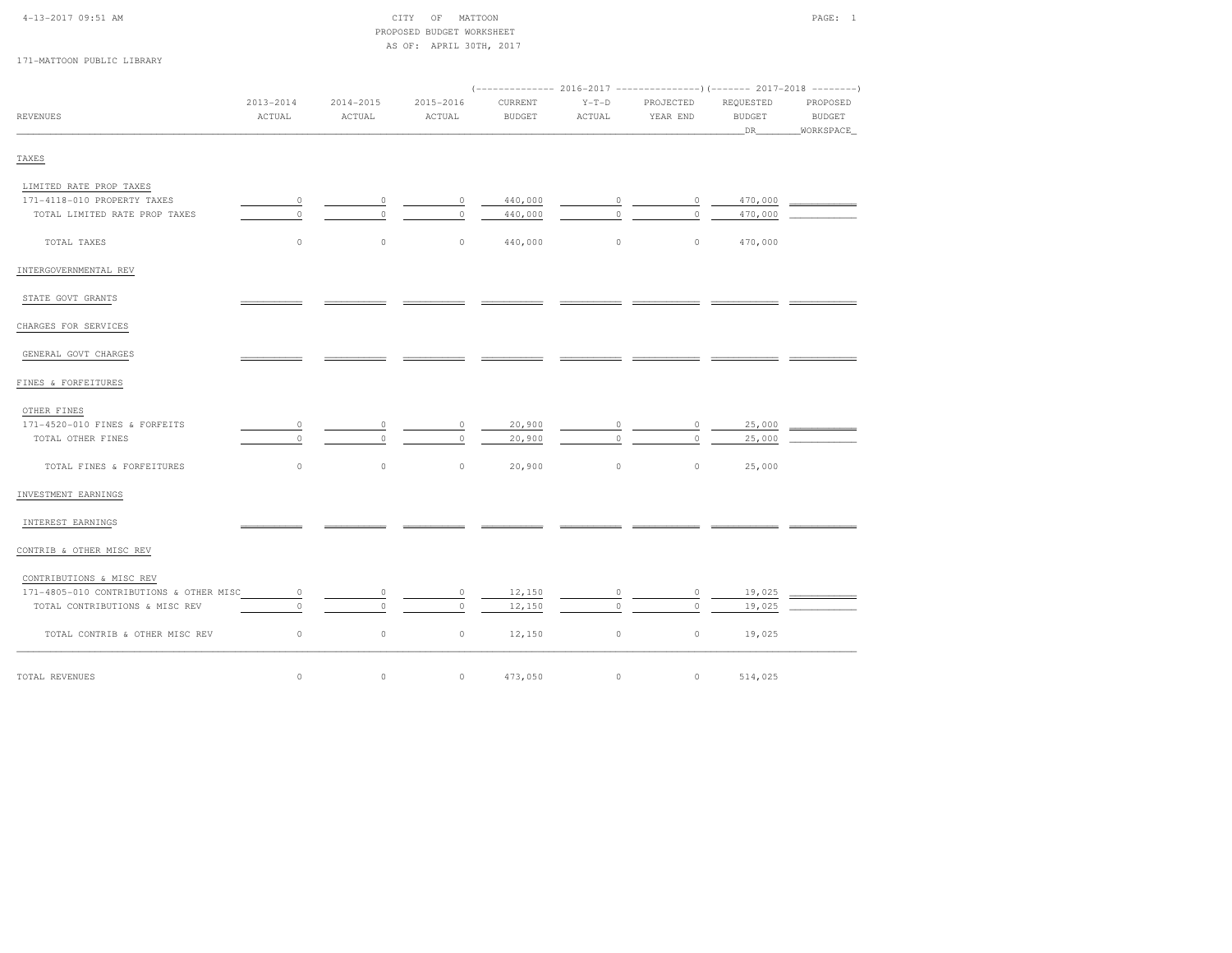| 4-13-2017 09:51 AM                      |               |               | CITY OF<br>MATTOON<br>PROPOSED BUDGET WORKSHEET |               |          |           |               | PAGE: 2       |
|-----------------------------------------|---------------|---------------|-------------------------------------------------|---------------|----------|-----------|---------------|---------------|
|                                         |               |               | AS OF: APRIL 30TH, 2017                         |               |          |           |               |               |
| 171-MATTOON PUBLIC LIBRARY              |               |               |                                                 |               |          |           |               |               |
| MATTOON PUBLIC LIBRARY                  |               |               |                                                 |               |          |           |               |               |
|                                         |               |               |                                                 |               |          |           |               |               |
|                                         | $2013 - 2014$ | $2014 - 2015$ | 2015-2016                                       | CURRENT       | $Y-T-D$  | PROJECTED | REQUESTED     | PROPOSED      |
| <b>EXPENDITURES</b>                     | ACTUAL        | ACTUAL        | ACTUAL                                          | <b>BUDGET</b> | ACTUAL   | YEAR END  | <b>BUDGET</b> | <b>BUDGET</b> |
|                                         |               |               |                                                 |               |          |           | DR.           | WORKSPACE     |
|                                         |               |               |                                                 |               |          |           |               |               |
| PERSONNEL SERVICES                      |               |               |                                                 |               |          |           |               |               |
| SALARIES & WAGES                        |               |               |                                                 |               |          |           |               |               |
| 171-5507-111 SALARIES OF REGULAR EMPLOY | $\circ$       | $\circ$       | 0                                               | 203,000       | 0        | 0         | 240,000       |               |
| TOTAL SALARIES & WAGES                  | $\Omega$      | $\Omega$      | $\Omega$                                        | 203,000       | $\Omega$ | $\Omega$  | 240,000       |               |
|                                         |               |               |                                                 |               |          |           |               |               |
| TOTAL PERSONNEL SERVICES                | $\circ$       | $\circ$       | $\circ$                                         | 203,000       | $\circ$  | $\circ$   | 240,000       |               |
| EMPLOYEE BENEFITS                       |               |               |                                                 |               |          |           |               |               |
| GROUP INSURANCE                         |               |               |                                                 |               |          |           |               |               |
| 171-5507-211 GROUP HEALTH INSURANCE     | $\circ$       | $\circ$       | $\mathbb O$                                     | 60,000        | $\circ$  | $\circ$   | 60,000        |               |
| 171-5507-212 GROUP LIFE INSURANCE       | $\circ$       | $\mathbb O$   | $\mathbb O$                                     | 1,045         | $\circ$  | $\circ$   | 1,000         |               |
| TOTAL GROUP INSURANCE                   | $\Omega$      | $\Omega$      | $\Omega$                                        | 61,045        | $\Omega$ | $\cap$    | 61,000        |               |
| SOCIAL SECURITY CONTRIB                 |               |               |                                                 |               |          |           |               |               |
| 171-5507-221 FICA                       | 0             |               |                                                 | 18,000        |          |           | 13,000        |               |
| TOTAL SOCIAL SECURITY CONTRIB           | $\circ$       | $\circ$       | $\circ$                                         | 18,000        |          | $\circ$   | 13,000        |               |
| RETIREMENT CONTRIBTUIONS                |               |               |                                                 |               |          |           |               |               |
| 171-5507-231 IMRF CONTRIBUTIONS         | $\circ$       | $\circ$       | $\circ$                                         | 20,000        |          |           | 20,000        |               |
| TOTAL RETIREMENT CONTRIBTUIONS          | $\circ$       | $\circ$       | $\circ$                                         | 20,000        | $\circ$  | $\circ$   | 20,000        |               |
|                                         |               |               |                                                 |               |          |           |               |               |
| UNEMPLOYMNT COMPENSATION                |               |               |                                                 |               |          |           |               |               |
| 171-5507-240 UNEMPLOYMENT CONTRIBUTIONS | $\circ$       | $\circ$       | $\circ$                                         | 1,500         | $\circ$  | $\circ$   | 1,000         |               |
| TOTAL UNEMPLOYMNT COMPENSATION          | $\bigcirc$    | $\Omega$      | $\Omega$                                        | 1,500         | $\Omega$ | $\Omega$  | 1,000         |               |
| WORKER'S COMPENSATION                   |               |               |                                                 |               |          |           |               |               |
| 171-5507-250 WORKER'S COMPENSATION      | $\circ$       | $\circ$       | 0                                               | 1,000         | $\circ$  | $\circ$   | 1,000         |               |
| TOTAL WORKER'S COMPENSATION             | $\Omega$      | $\Omega$      | $\Omega$                                        | 1,000         | $\Omega$ | $\Omega$  | 1,000         |               |
| TOTAL EMPLOYEE BENEFITS                 | $\circ$       | $\circ$       | $\circ$                                         | 101,545       | $\circ$  | $\circ$   | 96,000        |               |
| SUPPLIES                                |               |               |                                                 |               |          |           |               |               |
| GENERAL SUPPLIES                        |               |               |                                                 |               |          |           |               |               |
| 171-5507-311 OFFICE SUPPLIES            | $\circ$       | $\circ$       | $\circ$                                         | 5,500         | $\circ$  | $\circ$   | 5,600         |               |
| 171-5507-312 CLEANING SUPPLIES          | $\circ$       | $\circ$       | $\circ$                                         | 2,500         | $\circ$  | $\circ$   | 2,600         |               |
| TOTAL GENERAL SUPPLIES                  | $\circ$       | $\circ$       | $\circ$                                         | 8,000         | $\circ$  | $\circ$   | 8,200         |               |

ENERGY

171-5507-321 NATURAL GAS & ELECTRICITY  $\begin{array}{cccccccc} 0 & \cdots & 0 & 0 & 27,500 & \cdots & 0 & 0 & 27,500 \\ 0 & 0 & 0 & 27,500 & 0 & 0 & 0 & 29,000 \end{array}$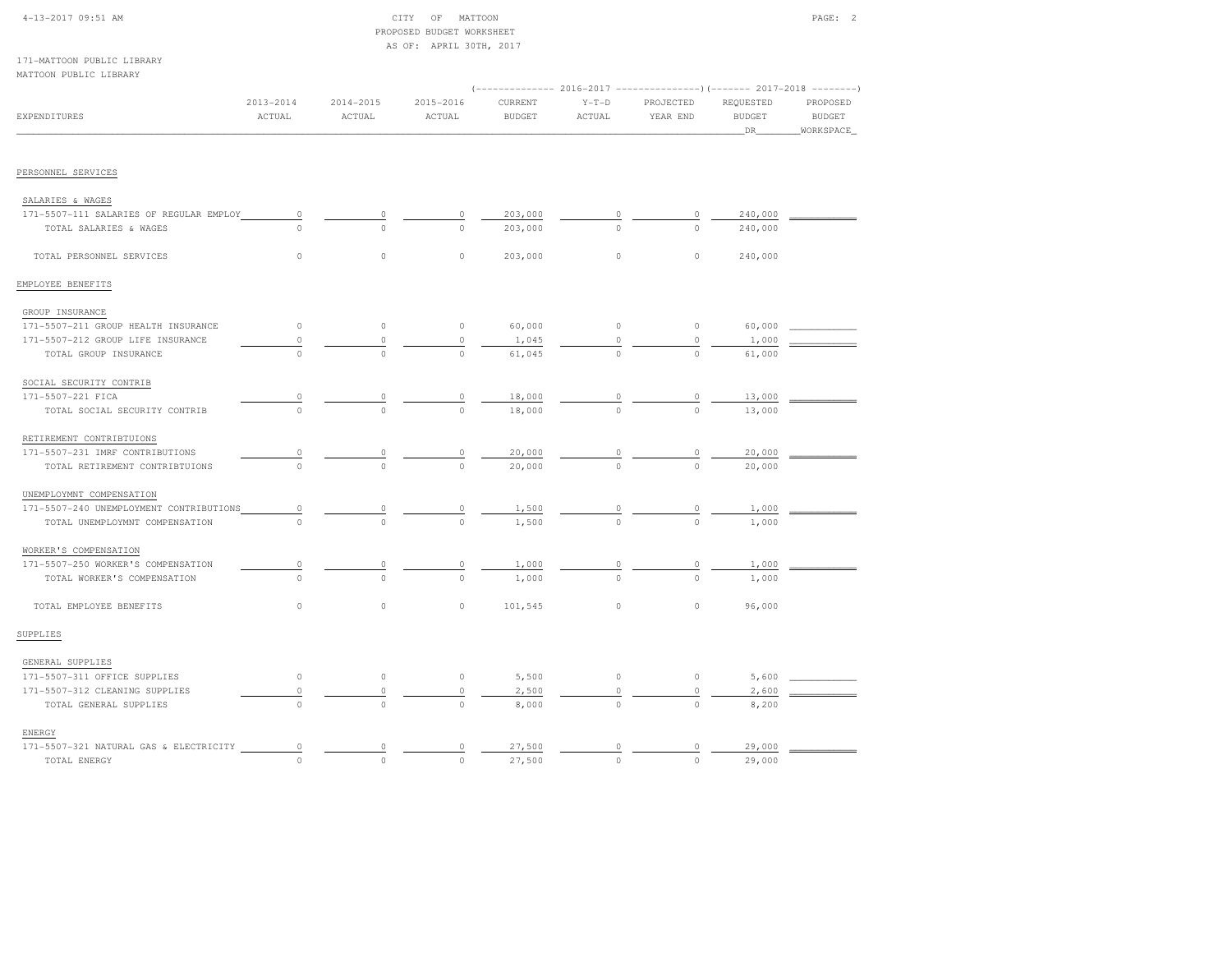#### 4-13-2017 09:51 AM CITY OF MATTOON PAGE: 3 PROPOSED BUDGET WORKSHEETAS OF: APRIL 30TH, 2017

171-MATTOON PUBLIC LIBRARYMATTOON PUBLIC LIBRARY

| MAIIVON FUDBIC BIBRANI                  |                         |                         |                     |                          |                   |                       |                                  | ---------                              |
|-----------------------------------------|-------------------------|-------------------------|---------------------|--------------------------|-------------------|-----------------------|----------------------------------|----------------------------------------|
| EXPENDITURES                            | $2013 - 2014$<br>ACTUAL | $2014 - 2015$<br>ACTUAL | 2015-2016<br>ACTUAL | CURRENT<br><b>BUDGET</b> | $Y-T-D$<br>ACTUAL | PROJECTED<br>YEAR END | REQUESTED<br><b>BUDGET</b><br>DR | PROPOSED<br><b>BUDGET</b><br>WORKSPACE |
|                                         |                         |                         |                     |                          |                   |                       |                                  |                                        |
| BOOKS & PERIODICALS                     |                         |                         |                     |                          |                   |                       |                                  |                                        |
| 171-5507-340 BOOKS                      |                         |                         | 0                   | 44,450                   |                   |                       | 40,950                           |                                        |
| TOTAL BOOKS & PERIODICALS               | $\Omega$                | $\circ$                 | $\circ$             | 44,450                   | $\circ$           | $\circ$               | 40,950                           |                                        |
| TOTAL SUPPLIES                          | 0                       | $\mathbb O$             | $\circ$             | 79,950                   | $\circ$           | $\circ$               | 78,150                           |                                        |
| PURCHASED PROP MAINT SRV                |                         |                         |                     |                          |                   |                       |                                  |                                        |
| UTILITY SERVICES                        |                         |                         |                     |                          |                   |                       |                                  |                                        |
| 171-5507-410 WATER & SEWER              | $\overline{0}$          | 0                       | 0                   | 2,000                    | $\circ$           | 0                     | 2,500                            |                                        |
| TOTAL UTILITY SERVICES                  | $\Omega$                | $\circ$                 | $\circ$             | 2,000                    | $\Omega$          |                       | 2,500                            |                                        |
| CLEANING SERVICES                       |                         |                         |                     |                          |                   |                       |                                  |                                        |
| 171-5507-424 LAWN CARE                  | 0                       | 0                       | 0                   | 3,000                    | $\circ$           | 0                     | 4,250                            |                                        |
| TOTAL CLEANING SERVICES                 | $\Omega$                | $\circ$                 | $\circ$             | 3,000                    | $\circ$           | $\Omega$              | 4,250                            |                                        |
| REPAIR & MAINT SERVICES                 |                         |                         |                     |                          |                   |                       |                                  |                                        |
| 171-5507-432 REPAIR OF STRUCTURES       | 0                       | $\circ$                 | $\circ$             | 23,500                   | $\circ$           | $\circ$               | 31,000                           |                                        |
| 171-5507-436 PEST CONTROL SERVICES      | $\mathsf{O}\xspace$     | $\mathbb O$             | $\circ$             | 400                      | $\circ$           | $\circ$               | $\circ$                          |                                        |
| 171-5507-437 SECURITY MONITORING SERVIC | $\mathsf{O}\xspace$     |                         | 0                   | 800                      | $\circ$           |                       | 850                              |                                        |
| TOTAL REPAIR & MAINT SERVICES           | $\mathsf{O}\xspace$     | $\circ$                 | $\circ$             | 24,700                   | $\circ$           | $\circ$               | 31,850                           |                                        |
| RENTALS                                 |                         |                         |                     |                          |                   |                       |                                  |                                        |
| TOTAL PURCHASED PROP MAINT SRV          | $\circ$                 | $\circ$                 | $\circ$             | 29,700                   | $\circ$           | $\circ$               | 38,600                           |                                        |
| OTHER PURCHASED SERVICES                |                         |                         |                     |                          |                   |                       |                                  |                                        |
| PROFESSIONAL SERVICES                   |                         |                         |                     |                          |                   |                       |                                  |                                        |
| 171-5507-513 AUDITING                   | $\circ$                 | $\circ$                 | $\circ$             | 1,250                    | $\circ$           | $\circ$               | 1,250                            |                                        |
| 171-5507-516 TECHNOLOGY SUPPORT SERVICE | $\circ$                 | $\circ$                 | $\circ$             | 17,500                   | $\circ$           | 0                     | 18,500                           |                                        |
| TOTAL PROFESSIONAL SERVICES             | 0                       | $\mathbb O$             | $\mathbb O$         | 18,750                   | $\circ$           | $\circ$               | 19,750                           |                                        |
| INSURANCE                               |                         |                         |                     |                          |                   |                       |                                  |                                        |
| 171-5507-521 PUBLIC OFFICIAL BONDS      | $\circ$                 | $\circ$                 | $\circ$             | 1,025                    | $\circ$           | $\circ$               | 1,500                            |                                        |
| 171-5507-523 PROPERTY & CASUALTY INSURA | 0                       | $\mathbb O$             | $\circ$             | 11,000                   | $\circ$           | $\circ$               | 11,000                           |                                        |
| TOTAL INSURANCE                         | $\circ$                 | $\circ$                 | $\circ$             | 12,025                   | $\mathbf 0$       | $\mathbf 0$           | 12,500                           |                                        |
| COMMUNICATION                           |                         |                         |                     |                          |                   |                       |                                  |                                        |
| 171-5507-531 POSTAGE                    | $\circ$                 | $\circ$                 | $\circ$             | 500                      | $\circ$           | $\circ$               | 500                              |                                        |
| 171-5507-532 TELEPHONE                  | $\circ$                 | $\mathbb O$             | $\circ$             | 14,000                   | 0                 | 0                     | 14,500                           |                                        |
| TOTAL COMMUNICATION                     | $\Omega$                | $\circ$                 | $\circ$             | 14,500                   | $\circ$           | $\circ$               | 15,000                           |                                        |
| EMPLOYEE BUSINESS EXP                   |                         |                         |                     |                          |                   |                       |                                  |                                        |
| 171-5507-562 TRAVEL & TRAINING          | 0                       | 0                       | $\mathbb O$         | 300                      | 0                 | 0                     | 100                              |                                        |
| TOTAL EMPLOYEE BUSINESS EXP             | $\circ$                 | $\circ$                 | $\Omega$            | 300                      | $\circ$           | $\Omega$              | 100                              |                                        |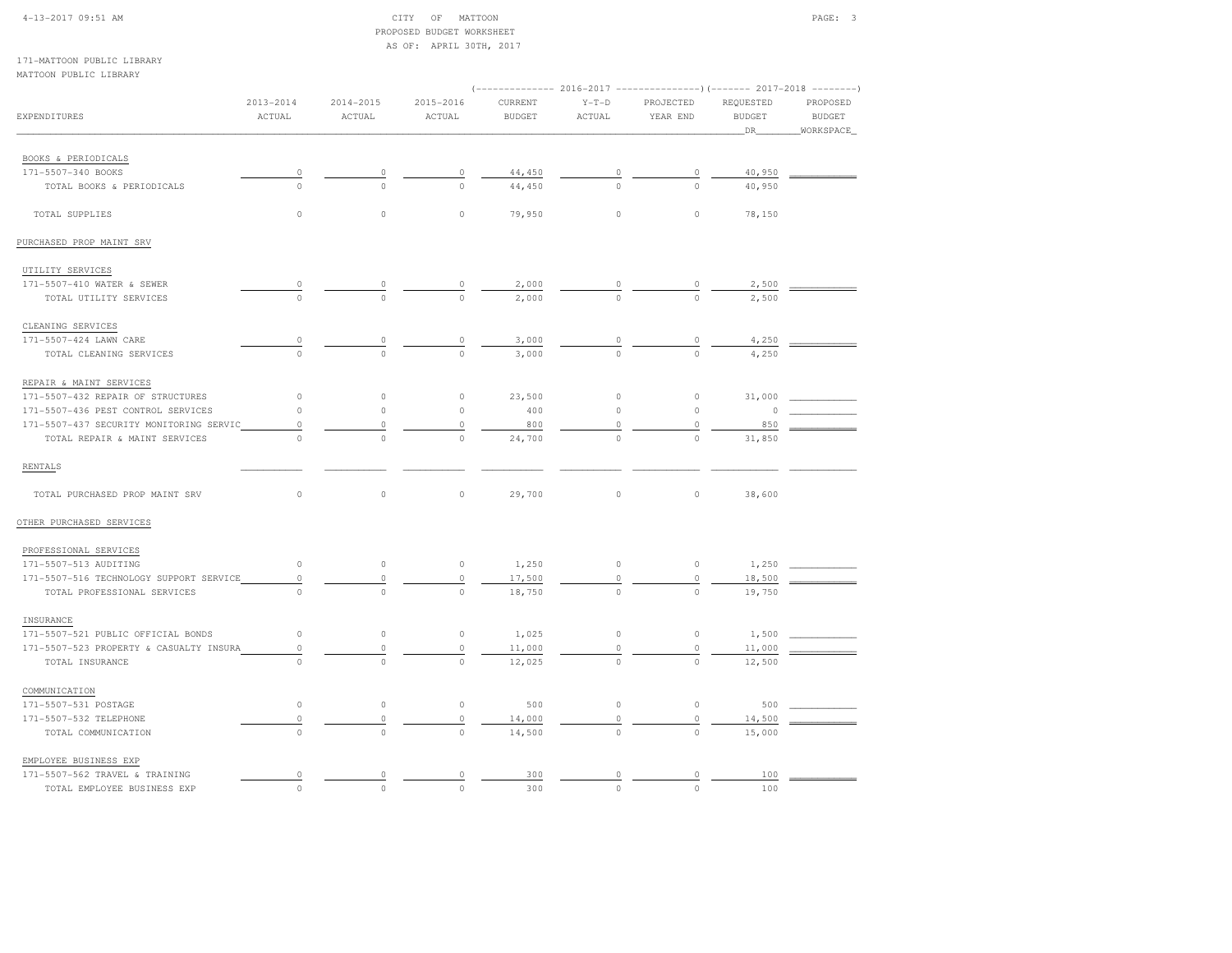| 4-13-2017 09:51 AM                      |           |           | CITY<br>OF<br>MATTOON                                |                                                             |          |             |               | PAGE: 4    |
|-----------------------------------------|-----------|-----------|------------------------------------------------------|-------------------------------------------------------------|----------|-------------|---------------|------------|
|                                         |           |           | PROPOSED BUDGET WORKSHEET<br>AS OF: APRIL 30TH, 2017 |                                                             |          |             |               |            |
| 171-MATTOON PUBLIC LIBRARY              |           |           |                                                      |                                                             |          |             |               |            |
| MATTOON PUBLIC LIBRARY                  |           |           |                                                      |                                                             |          |             |               |            |
|                                         |           |           |                                                      | $(----------2016-2017---------)$ $(-------2017-2018------)$ |          |             |               |            |
|                                         | 2013-2014 | 2014-2015 | 2015-2016                                            | CURRENT                                                     | $Y-T-D$  | PROJECTED   | REQUESTED     | PROPOSED   |
| EXPENDITURES                            | ACTUAL    | ACTUAL    | ACTUAL                                               | <b>BUDGET</b>                                               | ACTUAL   | YEAR END    | <b>BUDGET</b> | BUDGET     |
|                                         |           |           |                                                      |                                                             |          |             | DR_           | WORKSPACE_ |
| OTHER PURCHASED SERVICES                |           |           |                                                      |                                                             |          |             |               |            |
| 171-5507-572 COMMUNITY PROMOTIONS       | $\circ$   | $\circ$   | $\circ$                                              | $\circ$                                                     | $\circ$  | $\circ$     | 200           |            |
| 171-5507-579 MISCELLANEOUS PURCHASED SE | $\circ$   | $\circ$   | $\circ$                                              | 22,500                                                      | $\circ$  | $\mathbb O$ | 22,455        |            |
| TOTAL OTHER PURCHASED SERVICES          | $\Omega$  | $\Omega$  | $\Omega$                                             | 22,500                                                      | $\Omega$ | $\Omega$    | 22,655        |            |
| TOTAL OTHER PURCHASED SERVICES          | $\circ$   | $\circ$   | $\circ$                                              | 68,075                                                      | $\circ$  | $\circ$     | 70,005        |            |
| PROPERTY                                |           |           |                                                      |                                                             |          |             |               |            |
| LAND                                    |           |           |                                                      |                                                             |          |             |               |            |
| BUILDINGS                               |           |           |                                                      |                                                             |          |             |               |            |
| 171-5507-720 BUILDINGS                  | 0         |           | 0                                                    | 8,500                                                       | $\circ$  | $\circ$     | 14,620        |            |
| TOTAL BUILDINGS                         | $\Omega$  | $\Omega$  | $\Omega$                                             | 8,500                                                       | $\Omega$ | $\Omega$    | 14,620        |            |
| IMPROVEMENTS-NOT BLDNGS                 |           |           |                                                      |                                                             |          |             |               |            |
| MACHINERY & EQUIPMENT                   |           |           |                                                      |                                                             |          |             |               |            |
| 171-5507-740 MACHINERY & EQUIPMENT      | $\circ$   |           | 0                                                    | 6,000                                                       | 0        | $\circ$     | 6,000         |            |
| TOTAL MACHINERY & EQUIPMENT             | $\Omega$  | $\Omega$  | $\circ$                                              | 6,000                                                       | $\Omega$ | $\Omega$    | 6,000         |            |
| TOTAL PROPERTY                          | $\circ$   | $\circ$   | $\circ$                                              | 14,500                                                      | $\circ$  | $\circ$     | 20,620        |            |
| OTHER OBJECTS                           |           |           |                                                      |                                                             |          |             |               |            |
| FINANCIAL TRANS OBJECTS                 |           |           |                                                      |                                                             |          |             |               |            |
| COMPUTER INFO SYS OBJECT                |           |           |                                                      |                                                             |          |             |               |            |
| COMPUTER INFO SYS OBJECT                |           |           |                                                      |                                                             |          |             |               |            |
| TOTAL MATTOON PUBLIC LIBRARY            | $\circ$   | $\circ$   | $\circ$                                              | 496,770                                                     | $\circ$  | $\circ$     | 543,375       |            |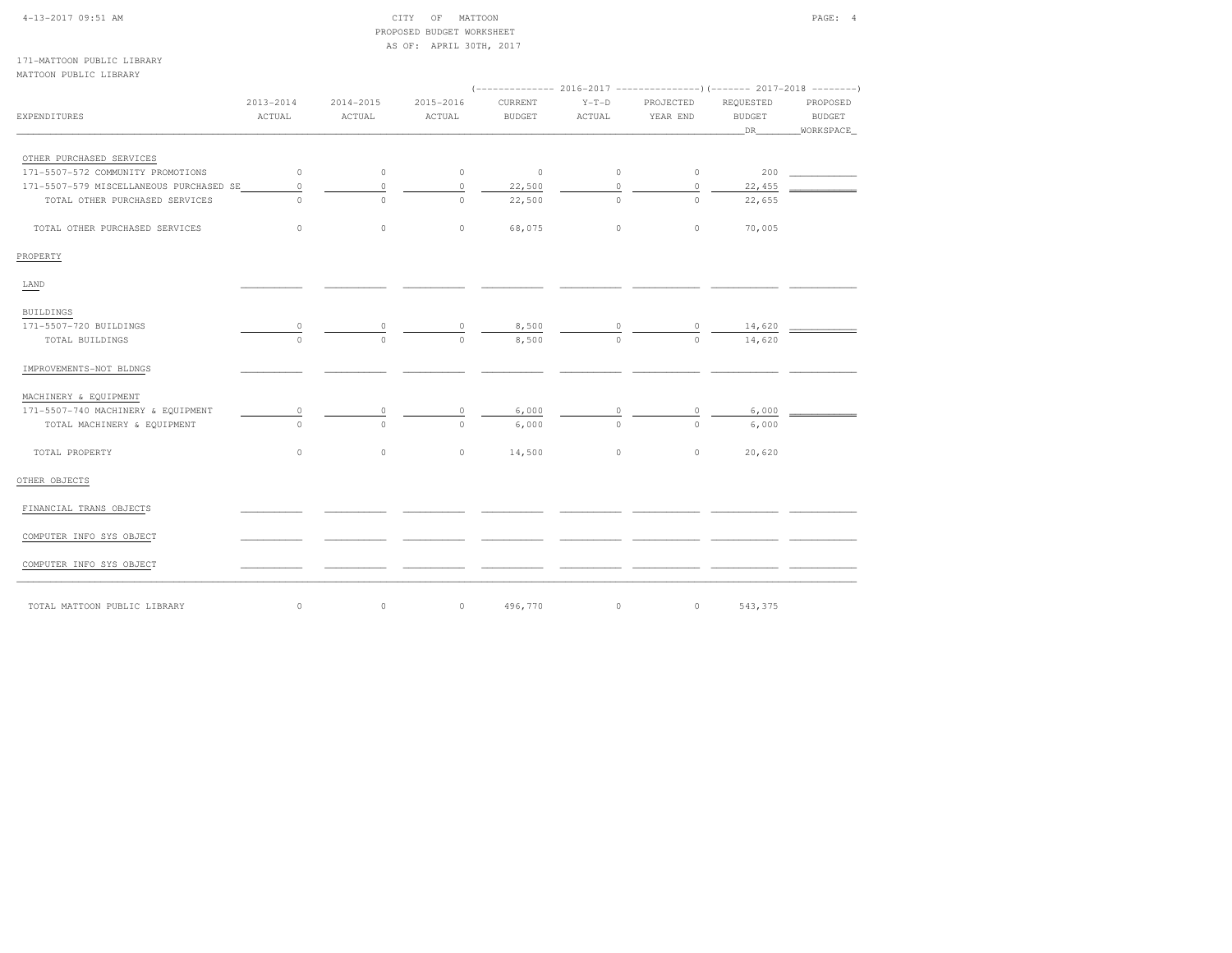| 4-13-2017 09:51 AM                       |           | CITY      | MATTOON<br>OF<br>PROPOSED BUDGET WORKSHEET<br>AS OF: APRIL 30TH, 2017 |               |         |           |                | PAGE: 5       |
|------------------------------------------|-----------|-----------|-----------------------------------------------------------------------|---------------|---------|-----------|----------------|---------------|
| 171-MATTOON PUBLIC LIBRARY               |           |           |                                                                       |               |         |           |                |               |
| DEBT SERVICE                             |           |           |                                                                       |               |         |           |                |               |
|                                          |           |           |                                                                       |               |         |           |                |               |
|                                          | 2013-2014 | 2014-2015 | 2015-2016                                                             | CURRENT       | $Y-T-D$ | PROJECTED | REQUESTED      | PROPOSED      |
| EXPENDITURES                             | ACTUAL    | ACTUAL    | ACTUAL                                                                | <b>BUDGET</b> | ACTUAL  | YEAR END  | <b>BUDGET</b>  | <b>BUDGET</b> |
|                                          |           |           |                                                                       |               |         |           | DR.            | WORKSPACE     |
| OTHER OBJECTS<br>FINANCIAL TRANS OBJECTS |           |           |                                                                       |               |         |           |                |               |
|                                          |           |           |                                                                       | 5,000         |         |           | $5,000$ $\_\_$ |               |
| TOTAL FINANCIAL TRANS OBJECTS            | $\Omega$  | $\circ$   | $\Omega$                                                              | 5,000         | $\circ$ | $\circ$   | 5,000          |               |
| TOTAL OTHER OBJECTS                      | $\circ$   | $\circ$   | $\circ$                                                               | 5,000         | $\circ$ | $\circ$   | 5,000          |               |
| TOTAL DEBT SERVICE                       | $\circ$   | $\circ$   | $\circ$                                                               | 5,000         | $\circ$ | $\circ$   | 5,000          |               |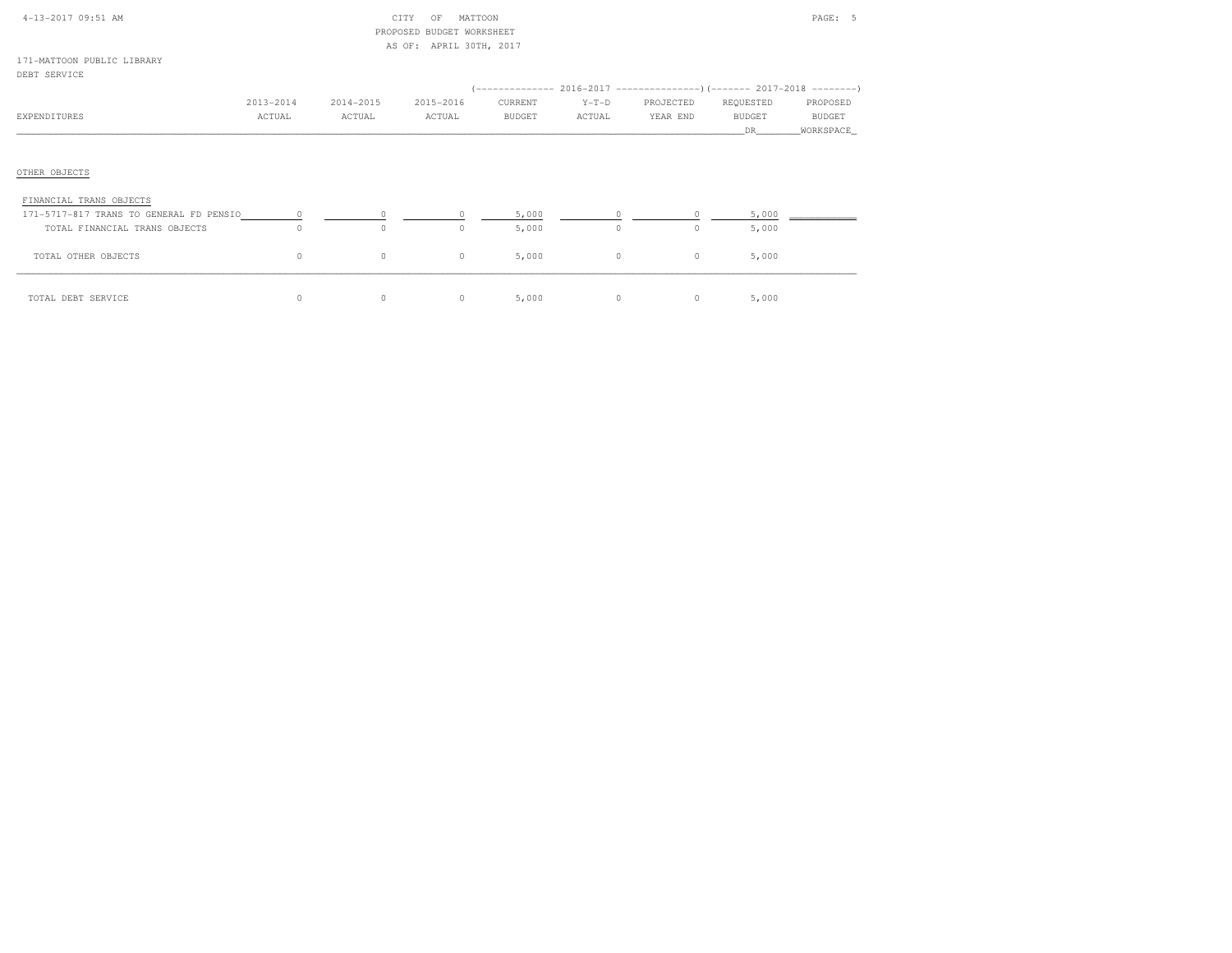| 4-13-2017 09:51 AM         |                           |           | CITY<br>OF              | MATTOON |         |                                                                                   |           | PAGE:<br>-6 |  |  |
|----------------------------|---------------------------|-----------|-------------------------|---------|---------|-----------------------------------------------------------------------------------|-----------|-------------|--|--|
|                            | PROPOSED BUDGET WORKSHEET |           |                         |         |         |                                                                                   |           |             |  |  |
|                            |                           |           | AS OF: APRIL 30TH, 2017 |         |         |                                                                                   |           |             |  |  |
| 171-MATTOON PUBLIC LIBRARY |                           |           |                         |         |         |                                                                                   |           |             |  |  |
| DEBT SERVICE               |                           |           |                         |         |         |                                                                                   |           |             |  |  |
|                            |                           |           |                         |         |         | (-------------- 2016-2017 ---------------------- 2017-2018 ---------------------- |           |             |  |  |
|                            | 2013-2014                 | 2014-2015 | 2015-2016               | CURRENT | $Y-T-D$ | PROJECTED                                                                         | REQUESTED | PROPOSED    |  |  |
| EXPENDITURES               | ACTUAL                    | ACTUAL    | ACTUAL                  | BUDGET  | ACTUAL  | YEAR END                                                                          | BUDGET    | BUDGET      |  |  |
|                            |                           |           |                         |         |         |                                                                                   | DR.       | WORKSPACE   |  |  |

OTHER OBJECTS

 $FINANCIAL TRANS OBJECTS$  , and the condition of the condition  $T$  , and  $T$  , and  $T$  , and  $T$  , and  $T$  , and  $T$  , and  $T$  , and  $T$  , and  $T$  , and  $T$  , and  $T$  , and  $T$  , and  $T$  , and  $T$  , and  $T$  , and  $T$  , and  $T$  , and  $T$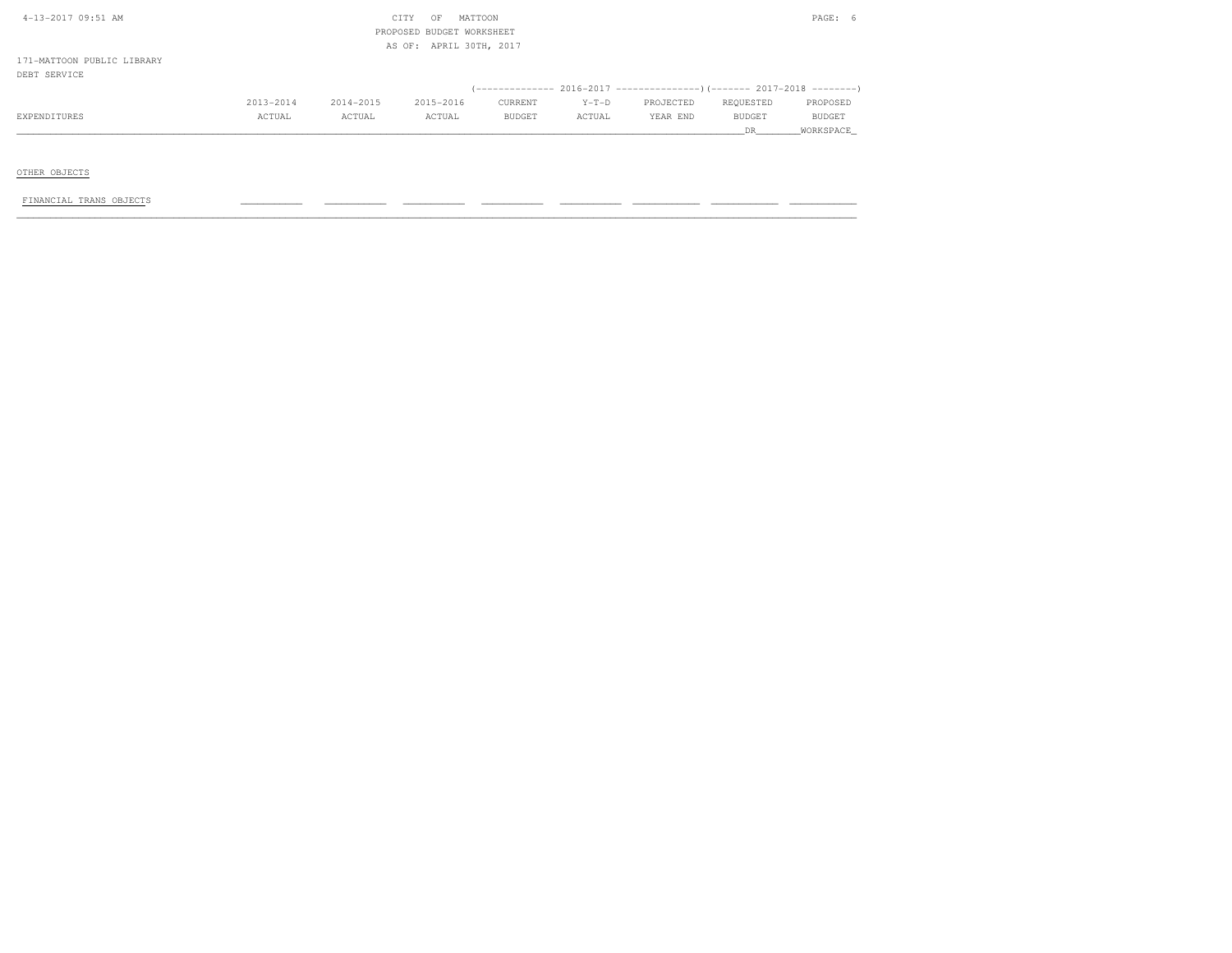| 4-13-2017 09:51 AM                      |           |           | MATTOON<br>CITY<br>OF<br>PROPOSED BUDGET WORKSHEET |               |          |           |               | PAGE: 7   |
|-----------------------------------------|-----------|-----------|----------------------------------------------------|---------------|----------|-----------|---------------|-----------|
|                                         |           |           | AS OF: APRIL 30TH, 2017                            |               |          |           |               |           |
| 171-MATTOON PUBLIC LIBRARY              |           |           |                                                    |               |          |           |               |           |
| INTEREST EXPENSE                        |           |           |                                                    |               |          |           |               |           |
|                                         |           |           |                                                    |               |          |           |               |           |
|                                         | 2013-2014 | 2014-2015 | 2015-2016                                          | CURRENT       | $Y-T-D$  | PROJECTED | REQUESTED     | PROPOSED  |
| EXPENDITURES                            | ACTUAL    | ACTUAL    | ACTUAL                                             | <b>BUDGET</b> | ACTUAL   | YEAR END  | <b>BUDGET</b> | BUDGET    |
|                                         |           |           |                                                    |               |          |           | <b>DR</b>     | WORKSPACE |
|                                         |           |           |                                                    |               |          |           |               |           |
| OTHER OBJECTS                           |           |           |                                                    |               |          |           |               |           |
|                                         |           |           |                                                    |               |          |           |               |           |
| FINANCIAL TRANS OBJECTS                 |           |           |                                                    |               |          |           |               |           |
|                                         |           |           |                                                    |               |          |           |               |           |
|                                         |           |           |                                                    |               |          |           |               |           |
|                                         |           |           |                                                    |               |          |           |               |           |
| TOTAL EXPENDITURES                      | $\circ$   | $\circ$   | $\circ$                                            | 501,770       | $\circ$  | $\circ$   | 548,375       |           |
|                                         |           |           |                                                    |               |          |           |               |           |
| REVENUE OVER/(UNDER) EXPENDITURES       | $\circ$   | $\circ$   | 0(                                                 | 28,720)       | $\circ$  |           | 0(<br>34,350) |           |
|                                         |           |           |                                                    |               |          |           |               |           |
| OTHER FINANCING SOURCES                 |           |           |                                                    |               |          |           |               |           |
| 171-4901-010 TRANSFER OF REPLACEMENT TA | $\circ$   |           | $\cap$                                             | 40,000        |          | $\cap$    | 34,350        |           |
| TOTAL OTHER FINANCING SOURCES           | $\Omega$  | $\Omega$  | $\cap$                                             | 40,000        | $\Omega$ | $\Omega$  | 34,350        |           |
|                                         |           |           |                                                    |               |          |           |               |           |
|                                         | $\circ$   | $\circ$   | $\circ$                                            | 40,000        | $\circ$  | $\circ$   | 34,350        |           |
| TOTAL OTHER FINANCING SOURCES (USES)    |           |           |                                                    |               |          |           |               |           |

REVENUES & OTHER SOURCES OVER/

(UNDER) EXPENDITURES & OTHER (USES) (UNDER) EXPENDITURES & OTHER (USES) 0 0 0 11,280 0 0 0

\*\*\* END OF REPORT \*\*\*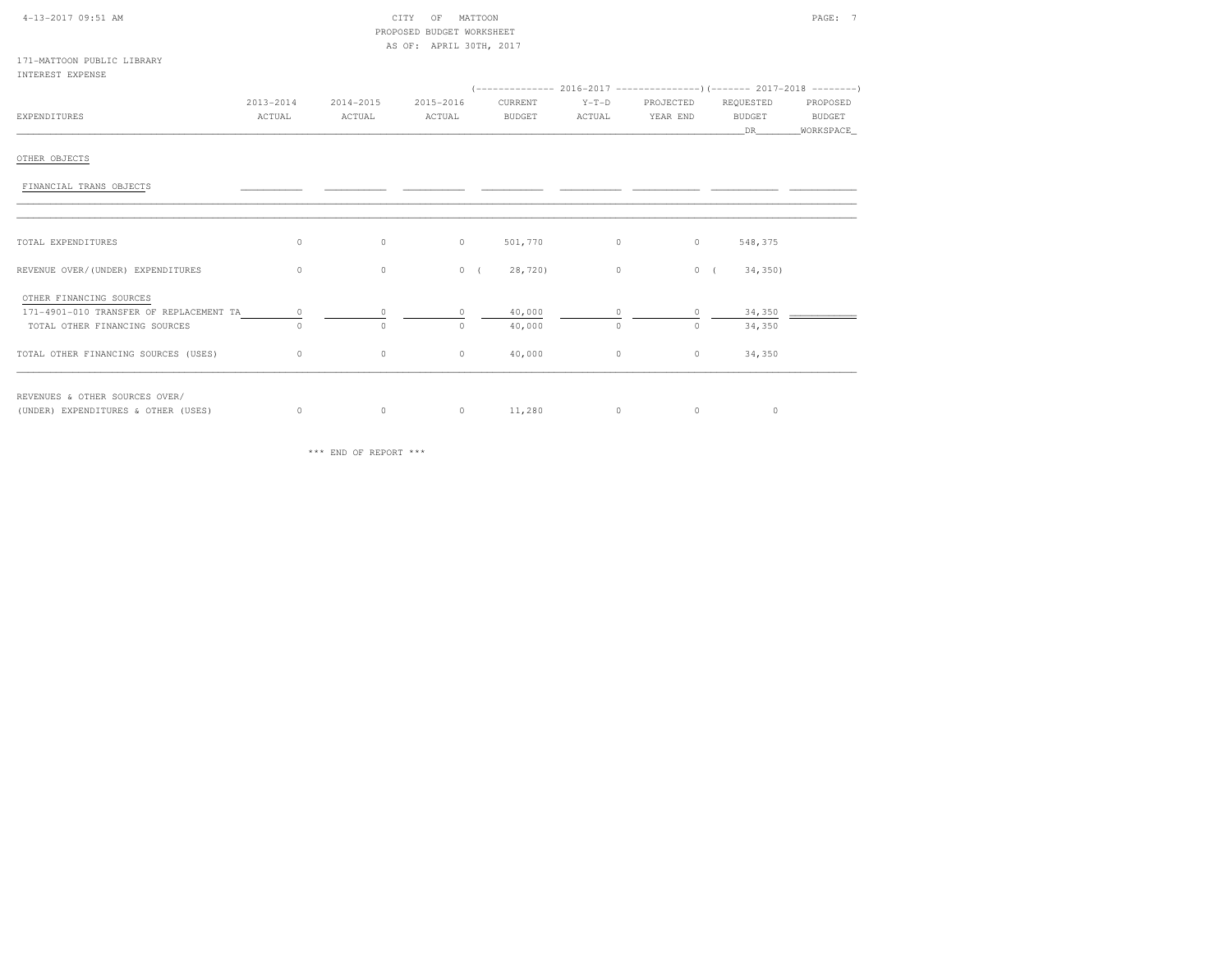|  | $4-13-2017$ 09:51 AM |  |
|--|----------------------|--|
|  |                      |  |

| 4-13-2017 09:51 AM<br>CITY | OF MATTOON                | PAGE:<br>$\sim$ $\sim$ $\sim$ |  |
|----------------------------|---------------------------|-------------------------------|--|
|                            | PROPOSED BUDGET WORKSHEET |                               |  |
|                            | AS OF: APRIL 30TH, 2017   |                               |  |

| 211-WATER FUND |  |
|----------------|--|
|----------------|--|

|                                         |              |           |           |               |             |           |               | (-------------- 2016-2017 ---------------------- 2017-2018 ---------- |  |
|-----------------------------------------|--------------|-----------|-----------|---------------|-------------|-----------|---------------|-----------------------------------------------------------------------|--|
|                                         | 2013-2014    | 2014-2015 | 2015-2016 | CURRENT       | $Y-T-D$     | PROJECTED | REQUESTED     | PROPOSED                                                              |  |
| <b>REVENUES</b>                         | ACTUAL       | ACTUAL    | ACTUAL    | <b>BUDGET</b> | ACTUAL      | YEAR END  | <b>BUDGET</b> | <b>BUDGET</b>                                                         |  |
|                                         |              |           |           |               |             |           | DR            | WORKSPACE                                                             |  |
| INTERGOVERNMENTAL REV                   |              |           |           |               |             |           |               |                                                                       |  |
| FEDERAL GOVT GRANTS                     |              |           |           |               |             |           |               |                                                                       |  |
| STATE GOVT GRANTS                       |              |           |           |               |             |           |               |                                                                       |  |
| CHARGES FOR SERVICES                    |              |           |           |               |             |           |               |                                                                       |  |
| WTR FD REVENUES & OTHER                 |              |           |           |               |             |           |               |                                                                       |  |
| 211-4461-021 WATER SALES                | 3,620,539    | 3,614,029 | 3,632,761 | 3,600,000     | 3, 231, 868 | 3,793,321 | 3,665,000     |                                                                       |  |
| 211-4462-021 UTILITY TAX                | 122,682      | 120,826   | 120,094   | 121,000       | 117,837     | 126,055   | 122,400       |                                                                       |  |
| 211-4463-021 RELIANT ENERGY SALES       | 79,795       | 78,281    | 79,057    | 79,000        | 99,240      | 105,265   | 85,600        |                                                                       |  |
| 211-4464-021 FARM INCOME                | 8,575        | 6,775     | 6,775     | 7,000         | 6,055       | 6,055     | 7,000         |                                                                       |  |
| 211-4465-021 LEASES & RENTALS           | 13,974       | 7,865     | 8,815     | 12,000        | 8,886       | 1,979     | 8,000         |                                                                       |  |
| 211-4466-021 PERMITS & TAPPING FEES     | 5,232        | 5,875     | 3,010     | 5,000         | 4,900       | 4,000     | 4,500         |                                                                       |  |
| 211-4469-021 MISC. & SUNDRY WATER CHARG | 25,044       | 24,201    | 23,505    | 24,500        | 28,144      | 30,627    | 25,500        |                                                                       |  |
| TOTAL WTR FD REVENUES & OTHER           | 3,875,840    | 3,857,852 | 3,874,016 | 3,848,500     | 3,496,930   | 4,067,302 | 3,918,000     |                                                                       |  |
| TOTAL CHARGES FOR SERVICES              | 3,875,840    | 3,857,852 | 3,874,016 | 3,848,500     | 3,496,930   | 4,067,302 | 3,918,000     |                                                                       |  |
| INVESTMENT EARNINGS                     |              |           |           |               |             |           |               |                                                                       |  |
| INTEREST EARNINGS                       |              |           |           |               |             |           |               |                                                                       |  |
| 211-4610-021 INTEREST EARNINGS          | $\mathbf{1}$ | 138       | 1,452     | 1,500         | 759         | 777       | 700           |                                                                       |  |
| TOTAL INTEREST EARNINGS                 |              | 138       | 1,452     | 1,500         | 759         | 777       | 700           |                                                                       |  |
| TOTAL INVESTMENT EARNINGS               | $\mathbf{1}$ | 138       | 1,452     | 1,500         | 759         | 777       | 700           |                                                                       |  |
| TOTAL REVENUES                          | 3,875,841    | 3,857,990 | 3,875,468 | 3,850,000     | 3,497,689   | 4,068,079 | 3,918,700     |                                                                       |  |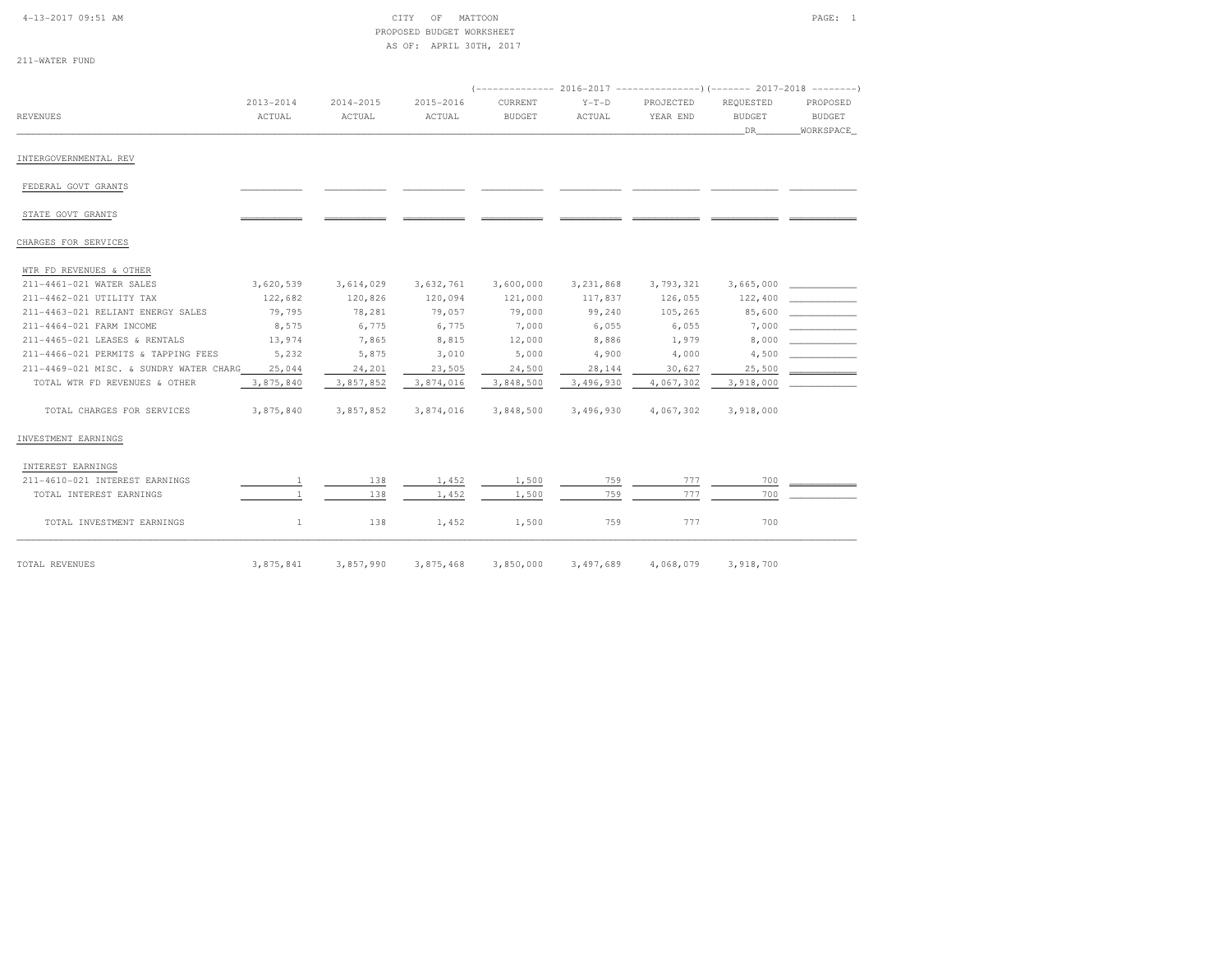| $4-13-2017$ 09:51 AM |  |
|----------------------|--|
|                      |  |

#### $CITY$  OF MATTOON PAGE: 2 PROPOSED BUDGET WORKSHEETAS OF: APRIL 30TH, 2017

211-WATER FUNDRESERVOIRS & WTR SOURCES

| KESEKVOIKS & WIK SUUKCES                                   |                         |                         |                         |                          |                   |                       |                            |                                        |
|------------------------------------------------------------|-------------------------|-------------------------|-------------------------|--------------------------|-------------------|-----------------------|----------------------------|----------------------------------------|
| <b>EXPENDITURES</b>                                        | $2013 - 2014$<br>ACTUAL | $2014 - 2015$<br>ACTUAL | $2015 - 2016$<br>ACTUAL | CURRENT<br><b>BUDGET</b> | $Y-T-D$<br>ACTUAL | PROJECTED<br>YEAR END | REQUESTED<br>BUDGET<br>DR_ | PROPOSED<br><b>BUDGET</b><br>WORKSPACE |
| PERSONNEL SERVICES                                         |                         |                         |                         |                          |                   |                       |                            |                                        |
|                                                            |                         |                         |                         |                          |                   |                       |                            |                                        |
| SALARIES & WAGES<br>211-5351-111 SALARIES OF REG EMPLOYEES | 2,642                   | 1,643                   | $\circ$                 | $\mathbb O$              | $\circ$           | $\circ$               | $\circ$                    |                                        |
| 211-5351-113 OVERTIME                                      | 133                     | 28                      | 0                       | $\circ$                  | $\circ$           | $\circ$               | $\Omega$                   |                                        |
| TOTAL SALARIES & WAGES                                     | 2,775                   | 1,672                   | $\Omega$                | $\circ$                  | $\Omega$          | $\cap$                | $\cap$                     |                                        |
|                                                            |                         |                         |                         |                          |                   |                       |                            |                                        |
| TOTAL PERSONNEL SERVICES                                   | 2,775                   | 1,672                   | $\circ$                 | $\mathbb O$              | $\circ$           | $\circ$               | $\circ$                    |                                        |
| EMPLOYEE BENEFITS                                          |                         |                         |                         |                          |                   |                       |                            |                                        |
| GROUP INSURANCE                                            |                         |                         |                         |                          |                   |                       |                            |                                        |
| 211-5351-211 GROUP HEALTH INSURANCE                        | 542                     | 409                     | 0                       | 0                        |                   |                       |                            |                                        |
| TOTAL GROUP INSURANCE                                      | 542                     | 409                     | $\circ$                 | $\circ$                  |                   |                       | $\Omega$                   |                                        |
| SOCIAL SECURITY CONTRIB                                    |                         |                         |                         |                          |                   |                       |                            |                                        |
| 211-5351-221 FICA CONTRIBUTIONS                            | 168                     | 102                     | $\circ$                 | $\circ$                  | $\circ$           | $\circ$               | $\circ$                    |                                        |
| 211-5351-222 MEDICARE CONTRIBUTIONS                        | 39                      | 24                      | 0                       | $\circ$                  | 0                 | $\circ$               | 0                          |                                        |
| TOTAL SOCIAL SECURITY CONTRIB                              | 207                     | 126                     | $\circ$                 | $\Omega$                 | $\Omega$          | $\cap$                | $\Omega$                   |                                        |
|                                                            |                         |                         |                         |                          |                   |                       |                            |                                        |
| RETIREMENT CONTRIBTUIONS                                   |                         |                         |                         |                          |                   |                       |                            |                                        |
| 211-5351-231 IMRF CONTRIBUTIONS                            | 372                     | 224                     | 0                       | 0                        | 0                 | 0                     | 0                          |                                        |
| TOTAL RETIREMENT CONTRIBTUIONS                             | 372                     | 224                     | $\Omega$                | $\Omega$                 | $\Omega$          | $\Omega$              | $\Omega$                   |                                        |
| UNEMPLOYMNT COMPENSATION                                   |                         |                         |                         |                          |                   |                       |                            |                                        |
| WORKER'S COMPENSATION                                      |                         |                         |                         |                          |                   |                       |                            |                                        |
| TOTAL EMPLOYEE BENEFITS                                    | 1,121                   | 760                     | $\circ$                 | $\mathbb O$              | $\mathbb O$       | $\circ$               | $\circ$                    |                                        |
| SUPPLIES                                                   |                         |                         |                         |                          |                   |                       |                            |                                        |
| GENERAL SUPPLIES                                           |                         |                         |                         |                          |                   |                       |                            |                                        |
| 211-5351-312 CLEANING SUPPLIES                             | 83                      | 146                     | 265                     | 100                      | $\overline{9}$    | $\overline{9}$        | $\Omega$                   |                                        |
| 211-5351-316 TOOLS & EQUIPMENT                             | 1,299                   | 765                     | 906                     | 1,000                    | 1,372             | 1,542                 | 1,500                      |                                        |
| 211-5351-318 VEHICLE PARTS                                 | 40                      | 634                     | 431                     | 400                      | 58                | 126                   | 300                        |                                        |
| 211-5351-319 MISCELLANEOUS SUPPLIES                        | 1,538                   | 1,840                   | 1,570                   | 1,800                    | 1,364             | 1,353                 | 1,500                      |                                        |
| TOTAL GENERAL SUPPLIES                                     | 2,960                   | 3,385                   | 3,172                   | 3,300                    | 2,803             | 3,030                 | 3,300                      |                                        |
| ENERGY                                                     |                         |                         |                         |                          |                   |                       |                            |                                        |
| 211-5351-321 NATURAL GAS & ELECTRIC                        | 1,873                   | 3,951                   | 2,232                   | 2,000                    | 6,200             | 3,736                 | 3,000                      |                                        |
| 211-5351-322 ELECTRICITY                                   | 60                      | 90                      | $\circ$                 | $\circ$                  | $\circ$           | $\circ$               | $\Omega$                   |                                        |
| 211-5351-326 FUEL                                          | 217                     | $\circ$                 | $\circ$                 | 500                      | $\circ$           | $\circ$               | 500                        |                                        |
| TOTAL ENERGY                                               | 2,150                   | 4,041                   | 2,232                   | 2,500                    | 6,200             | 3,736                 | 3,500                      |                                        |
|                                                            |                         |                         |                         |                          |                   |                       |                            |                                        |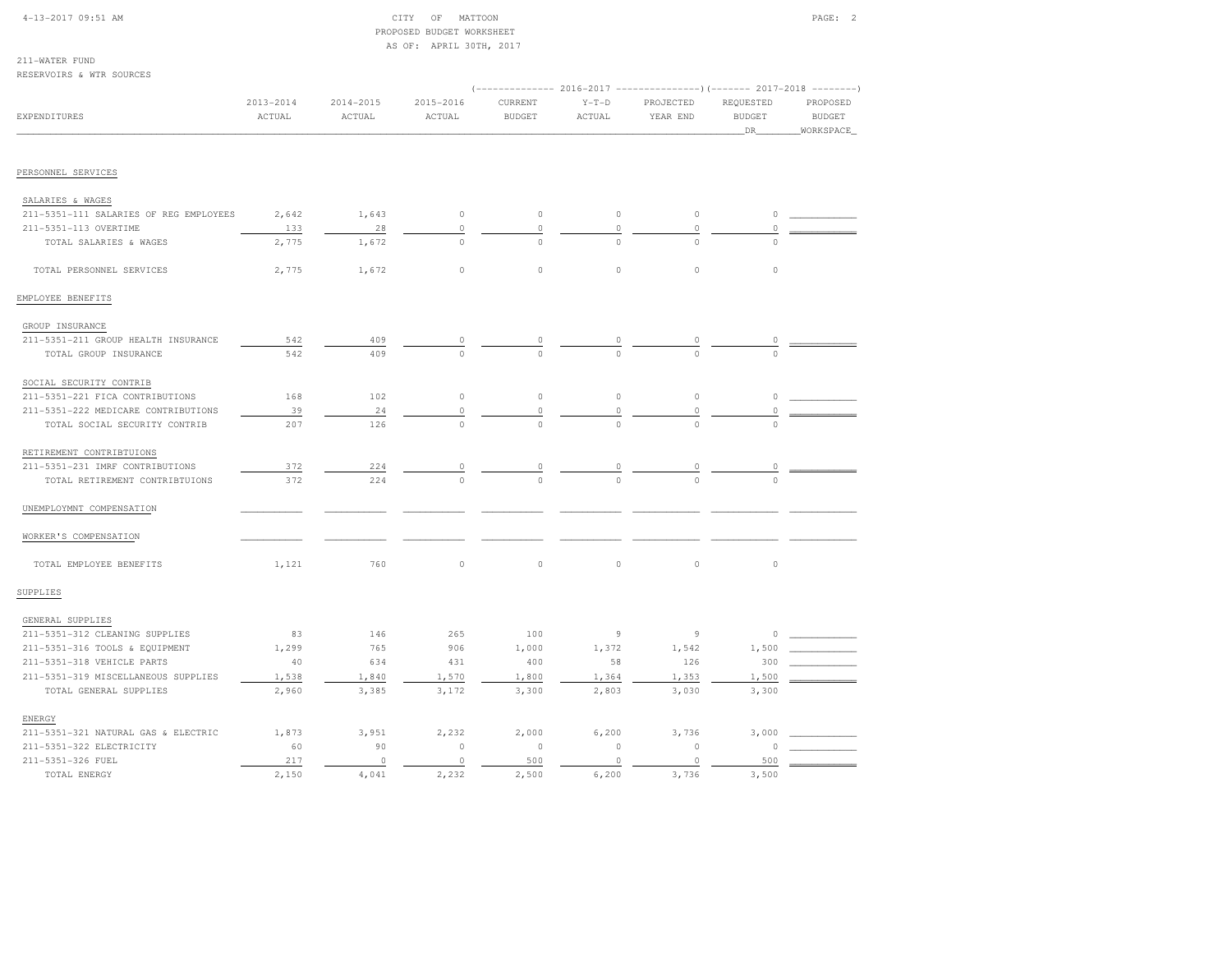#### 4-13-2017 09:51 AM CITY OF MATTOON PAGE: 3 PROPOSED BUDGET WORKSHEETAS OF: APRIL 30TH, 2017

211-WATER FUND

| ACTUAL | $\verb ACTUAL $                       | ACTUAL                                        | <b>BUDGET</b>                     | ACTUAL                    | YEAR END                    | <b>BUDGET</b><br>DR               | PROPOSED<br><b>BUDGET</b><br>WORKSPACE                                                            |
|--------|---------------------------------------|-----------------------------------------------|-----------------------------------|---------------------------|-----------------------------|-----------------------------------|---------------------------------------------------------------------------------------------------|
|        |                                       |                                               |                                   |                           |                             |                                   |                                                                                                   |
|        |                                       |                                               |                                   |                           |                             |                                   |                                                                                                   |
|        |                                       |                                               |                                   |                           |                             |                                   |                                                                                                   |
| 2,600  | 3,134                                 | 1,718                                         | 4,000                             | 1,767                     | 1,767                       | 4,000                             |                                                                                                   |
| 7,710  | 10,561                                | 7,122                                         | 9,800                             | 10,770                    | 8,533                       | 10,800                            |                                                                                                   |
|        |                                       |                                               |                                   |                           |                             |                                   |                                                                                                   |
|        |                                       |                                               |                                   |                           |                             |                                   |                                                                                                   |
| 1,487  | 171                                   | 12,259                                        | 5,000                             | $\circ$                   | $\circ$                     | 5,000                             |                                                                                                   |
| 3,036  | 3,612                                 | 12,127                                        | 5,000                             | 9,387                     | 9,715                       | 5,000                             |                                                                                                   |
| 4,523  | 3,783                                 | 24,385                                        | 10,000                            | 9,387                     | 9,715                       | 10,000                            |                                                                                                   |
|        |                                       |                                               |                                   |                           |                             |                                   |                                                                                                   |
| 5,510  | 5,250                                 | 1,405                                         | 5,000                             | 1,333                     | 1,333                       | 5,000                             |                                                                                                   |
| 5,510  | 5,250                                 | 1,405                                         | 5,000                             | 1,333                     | 1,333                       | 5,000                             |                                                                                                   |
|        |                                       |                                               |                                   |                           |                             |                                   |                                                                                                   |
| 760    |                                       |                                               |                                   |                           |                             |                                   |                                                                                                   |
| 760    | $\circ$                               | $\Omega$                                      |                                   |                           |                             | $\cap$                            |                                                                                                   |
| 10,794 | 9,033                                 | 25,791                                        | 15,000                            | 10,720                    | 11,048                      | 15,000                            |                                                                                                   |
|        |                                       |                                               |                                   |                           |                             |                                   |                                                                                                   |
|        |                                       |                                               |                                   |                           |                             |                                   |                                                                                                   |
|        |                                       |                                               |                                   |                           |                             |                                   |                                                                                                   |
| 3,527  | 3,695                                 | 3,815                                         | 3,700                             | 3,845                     | 3,845                       | 4,000                             |                                                                                                   |
| 3,527  | 3,695                                 | 3,815                                         | 3,700                             | 3,845                     | 3,845                       | 4,000                             |                                                                                                   |
|        |                                       |                                               |                                   |                           |                             |                                   |                                                                                                   |
| 253    | 0                                     | 0                                             | $\circ$                           | 0                         | 0                           | 0                                 |                                                                                                   |
| 253    |                                       |                                               |                                   |                           |                             | $\Omega$                          |                                                                                                   |
| 3,780  | 3,695                                 | 3,815                                         | 3,700                             | 3,845                     | 3,845                       | 4,000                             |                                                                                                   |
|        |                                       |                                               |                                   |                           |                             |                                   |                                                                                                   |
|        |                                       |                                               |                                   |                           |                             |                                   |                                                                                                   |
|        |                                       |                                               |                                   |                           |                             |                                   |                                                                                                   |
|        | $2013 - 2014$<br>$\mathbb O$<br>2,600 | $2014 - 2015$<br>$\circ$<br>3,134<br>$\Omega$ | $2015 - 2016$<br>$\circ$<br>1,718 | CURRENT<br>2,000<br>2,000 | $Y-T-D$<br>$\circ$<br>1,767 | PROJECTED<br>$\mathbb O$<br>1,767 | (-------------- 2016-2017 --------------------- 2017-2018 --------<br>REQUESTED<br>2,000<br>2,000 |

TOTAL RESERVOIRS & WTR SOURCES 26,181 25,720 36,728 28,500 25,335 23,426 29,800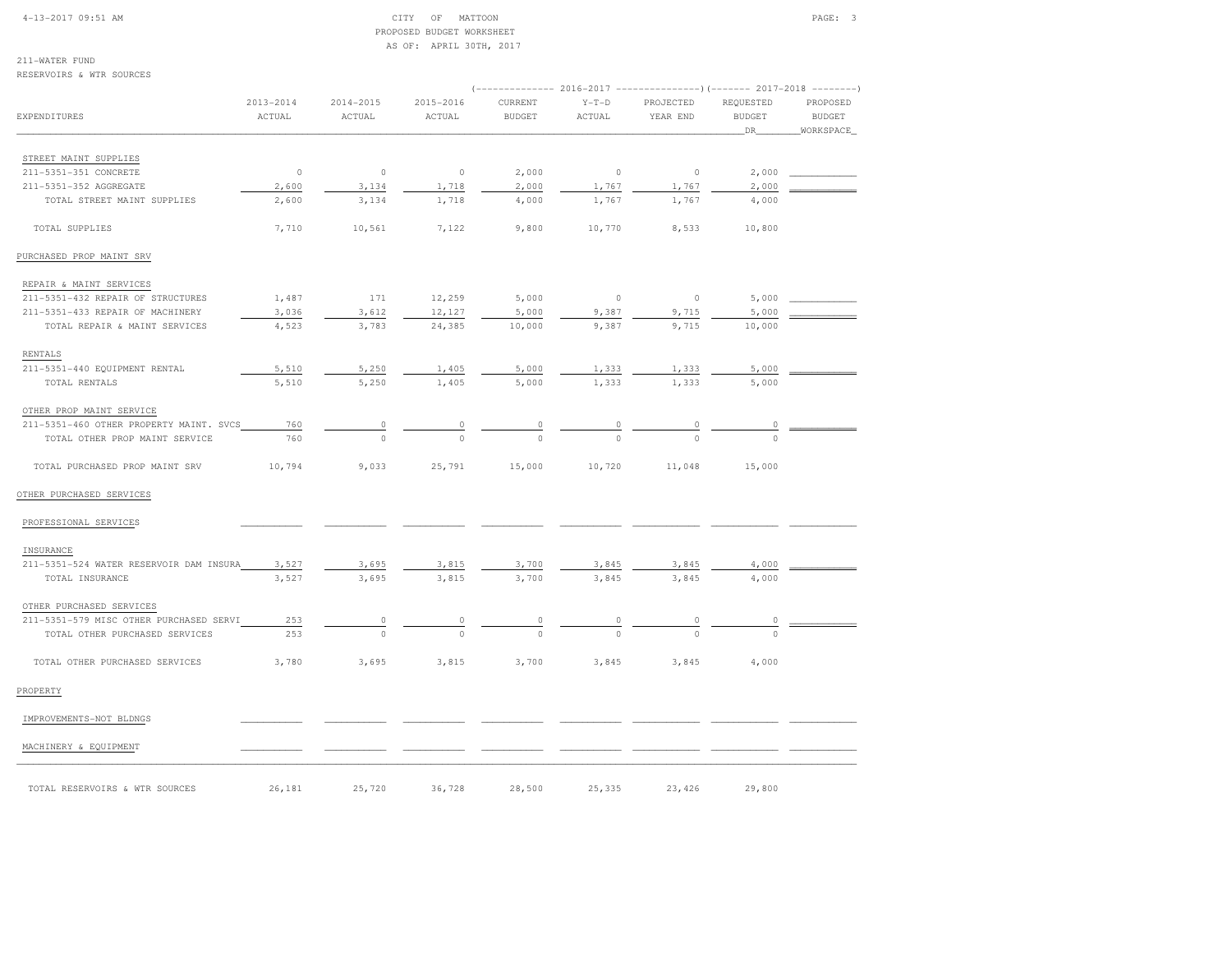| 4-13-2017 09:51 AM                      |           |           | CITY<br>MATTOON<br>OF<br>PROPOSED BUDGET WORKSHEET |               |         |           |               | PAGE: 4   |
|-----------------------------------------|-----------|-----------|----------------------------------------------------|---------------|---------|-----------|---------------|-----------|
|                                         |           |           | AS OF: APRIL 30TH, 2017                            |               |         |           |               |           |
| 211-WATER FUND                          |           |           |                                                    |               |         |           |               |           |
| RESTRICTED RELIANT EXPS                 |           |           |                                                    |               |         |           |               |           |
|                                         |           |           |                                                    |               |         |           |               |           |
|                                         | 2013-2014 | 2014-2015 | 2015-2016                                          | CURRENT       | $Y-T-D$ | PROJECTED | REQUESTED     | PROPOSED  |
| <b>EXPENDITURES</b>                     | ACTUAL    | ACTUAL    | ACTUAL                                             | <b>BUDGET</b> | ACTUAL  | YEAR END  | <b>BUDGET</b> | BUDGET    |
|                                         |           |           |                                                    |               |         |           | DR.           | WORKSPACE |
| PROPERTY                                |           |           |                                                    |               |         |           |               |           |
| IMPROVEMENTS-NOT BLDNGS                 |           |           |                                                    |               |         |           |               |           |
| 211-5352-730 IMPROVEMNTS OTHER THAN BUI | $\circ$   | $\circ$   |                                                    | 3,000         |         |           | 3,000         |           |
| TOTAL IMPROVEMENTS-NOT BLDNGS           | $\circ$   | $\circ$   | $\circ$                                            | 3,000         | $\circ$ | $\circ$   | 3,000         |           |
| TOTAL PROPERTY                          | $\circ$   | $\circ$   | 0                                                  | 3,000         | $\circ$ | $\circ$   | 3,000         |           |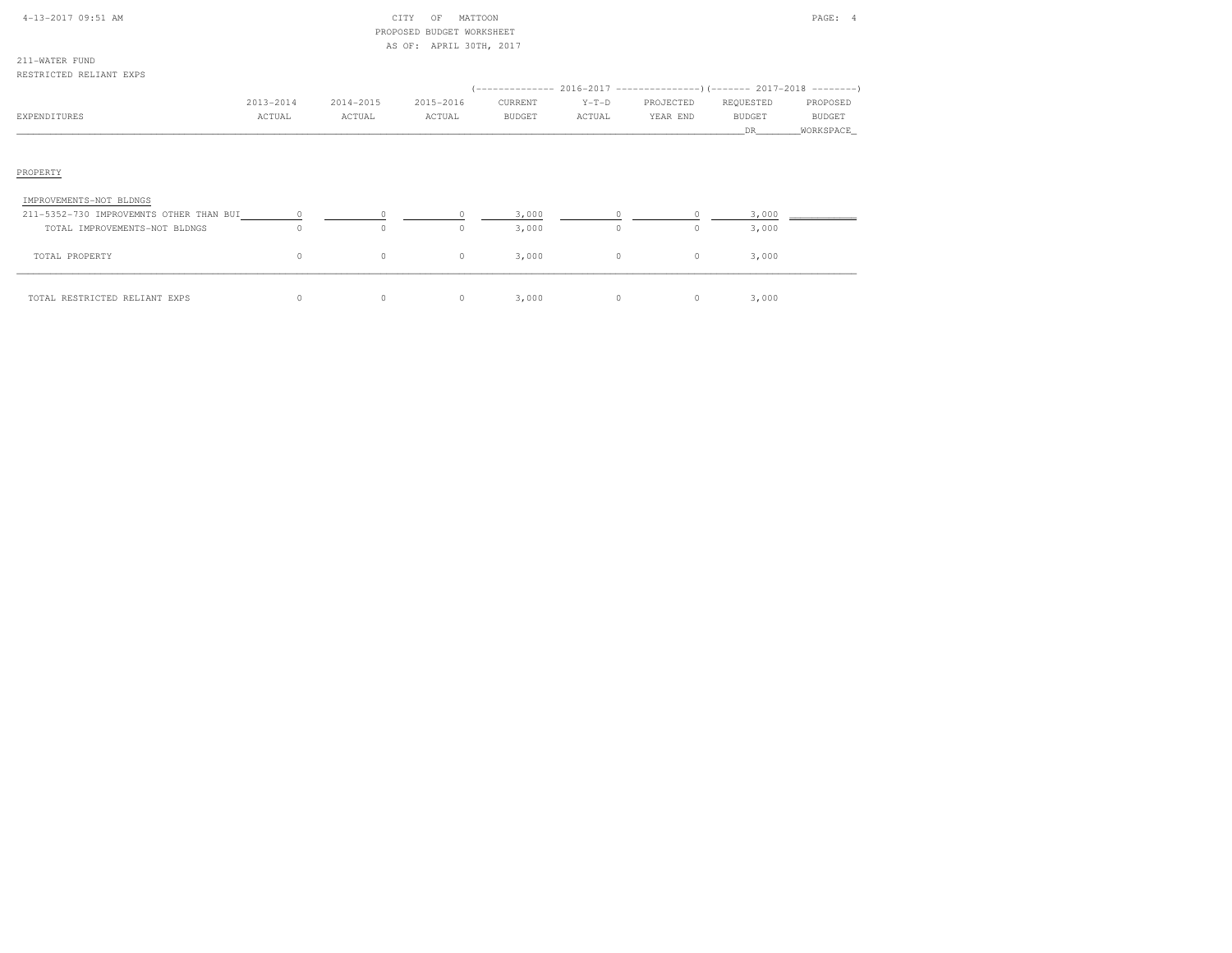#### 4-13-2017 09:51 AM CITY OF MATTOON PAGE: 5 PROPOSED BUDGET WORKSHEETAS OF: APRIL 30TH, 2017

211-WATER FUND

| WATER TREATMENT PLANT                                       |                     |                         |                     |                          |                   | (------------- 2016-2017 ---------------) (------- 2017-2018 --------) |                                    |                                        |
|-------------------------------------------------------------|---------------------|-------------------------|---------------------|--------------------------|-------------------|------------------------------------------------------------------------|------------------------------------|----------------------------------------|
| EXPENDITURES                                                | 2013-2014<br>ACTUAL | $2014 - 2015$<br>ACTUAL | 2015-2016<br>ACTUAL | CURRENT<br><b>BUDGET</b> | $Y-T-D$<br>ACTUAL | PROJECTED<br>YEAR END                                                  | REQUESTED<br><b>BUDGET</b><br>_DR_ | PROPOSED<br><b>BUDGET</b><br>WORKSPACE |
| PERSONNEL SERVICES                                          |                     |                         |                     |                          |                   |                                                                        |                                    |                                        |
|                                                             |                     |                         |                     |                          |                   |                                                                        |                                    |                                        |
| SALARIES & WAGES                                            |                     |                         |                     |                          |                   |                                                                        |                                    |                                        |
| 211-5353-111 SALARIES OF REG EMPLOYEES                      | 282,532             | 264,903                 | 302,346             | 327,226                  | 237,668           | 303,609                                                                | 336,195                            |                                        |
| 211-5353-112 SALARIES OF TEMP EMPLOYEES                     | 3,140               | 5,390                   | 5,114               | 5,900                    | 4,510             | 4,510                                                                  | 5,900                              |                                        |
| 211-5353-113 OVERTIME                                       | 28,127              | 30,416                  | 27,798              | 22,000                   | 34,876            | 32,738                                                                 | 28,000                             |                                        |
| 211-5353-114 COMPENSATED ABSENCES<br>TOTAL SALARIES & WAGES | 40,504<br>354,302   | 64,046<br>364,756       | 22,386<br>357,644   | $\circ$<br>355,126       | 23,900<br>300,954 | 26,569<br>367,426                                                      | 0<br>370,095                       |                                        |
|                                                             |                     |                         |                     |                          |                   |                                                                        |                                    |                                        |
| TOTAL PERSONNEL SERVICES                                    | 354,302             | 364,756                 | 357,644             | 355,126                  | 300,954           | 367,426                                                                | 370,095                            |                                        |
| EMPLOYEE BENEFITS                                           |                     |                         |                     |                          |                   |                                                                        |                                    |                                        |
| GROUP INSURANCE                                             |                     |                         |                     |                          |                   |                                                                        |                                    |                                        |
| 211-5353-211 GROUP HEALTH INSURANCE                         | 54,865              | 63,627                  | 57,215              | 55,364                   | 53,057            | 58,161                                                                 | 58,177                             |                                        |
| 211-5353-212 GROUP LIFE INSURANCE                           | 901                 | 803                     | 803                 | 861                      | 861               | 852                                                                    | 936                                |                                        |
| TOTAL GROUP INSURANCE                                       | 55,767              | 64,430                  | 58,018              | 56,225                   | 53,918            | 59,013                                                                 | 59,113                             |                                        |
| SOCIAL SECURITY CONTRIB                                     |                     |                         |                     |                          |                   |                                                                        |                                    |                                        |
| 211-5353-221 FICA CONTRIBUTIONS                             | 21,074              | 23,395                  | 20,890              | 22,018                   | 21,151            | 21,813                                                                 | 22,946                             |                                        |
| 211-5353-222 MEDICARE CONTRIBUTIONS                         | 4,929               | 5,471                   | 4,885               | 5,149                    | 4,947             | 5,102                                                                  | 5,366                              |                                        |
| TOTAL SOCIAL SECURITY CONTRIB                               | 26,003              | 28,867                  | 25,775              | 27,167                   | 26,097            | 26,915                                                                 | 28,312                             |                                        |
| RETIREMENT CONTRIBTUIONS                                    |                     |                         |                     |                          |                   |                                                                        |                                    |                                        |
| 211-5353-231 IMRF CONTRIBUTIONS                             | 47,551              | 48,023                  | 181,378             | 40,091                   | 36,943            | 39,775                                                                 | 41,154                             |                                        |
| TOTAL RETIREMENT CONTRIBTUIONS                              | 47,551              | 48,023                  | 181,378             | 40,091                   | 36,943            | 39,775                                                                 | 41,154                             |                                        |
|                                                             |                     |                         |                     |                          |                   |                                                                        |                                    |                                        |
| UNEMPLOYMNT COMPENSATION                                    |                     |                         |                     |                          |                   |                                                                        |                                    |                                        |
| 211-5353-240 UNEMPLOYMENT COMP.                             | 2,220               | 2,310                   | 1,600               | 1,380                    | 1,380             | 1,391                                                                  | 1,464                              |                                        |
| TOTAL UNEMPLOYMNT COMPENSATION                              | 2,220               | 2,310                   | 1,600               | 1,380                    | 1,380             | 1,391                                                                  | 1,464                              |                                        |
| WORKER'S COMPENSATION                                       |                     |                         |                     |                          |                   |                                                                        |                                    |                                        |
| 211-5353-250 WORKERS' COMPENSATION                          | 15,070              | 13,946                  | 14,394              | 13,520                   | 13,520            | 13,431                                                                 | 16,300                             |                                        |
| TOTAL WORKER'S COMPENSATION                                 | 15,070              | 13,946                  | 14,394              | 13,520                   | 13,520            | 13,431                                                                 | 16,300                             |                                        |
| TOTAL EMPLOYEE BENEFITS                                     | 146,611             | 157,575                 | 281,164             | 138,383                  | 131,858           | 140,525                                                                | 146,343                            |                                        |
| SUPPLIES                                                    |                     |                         |                     |                          |                   |                                                                        |                                    |                                        |
| GENERAL SUPPLIES                                            |                     |                         |                     |                          |                   |                                                                        |                                    |                                        |
| 211-5353-311 OFFICE SUPPLIES                                | 560                 | 693                     | 643                 | 700                      | 322               | 386                                                                    | 600                                |                                        |
| 211-5353-312 CLEANING SUPPLIES                              | 1,080               | 1,007                   | 965                 | 900                      | 688               | 1,151                                                                  | 1,000                              |                                        |
| 211-5353-313 MEDICAL & SAFETY SUPPLIES                      | 327                 | 324                     | 336                 | 400                      | 589               | 589                                                                    | 400                                |                                        |
| 211-5353-314 CHEMICALS                                      | 184,501             | 148,192                 | 165,169             | 200,000                  | 146,723           | 159,557                                                                | 200,000                            |                                        |
| 211-5353-316 TOOLS & EQUIPMENT                              | 2,632               | 820                     | 2,391               | 1,400                    | 1,543             | 2,635                                                                  | 2,000                              |                                        |
| 211-5353-318 VEHICLE PARTS                                  | 609                 | 1,085                   | 779                 | 700                      | 395               | 535                                                                    | 700                                |                                        |
| 211-5353-319 MISCELLANEOUS SUPPLIES                         | 18,300              | 30,221                  | 15,312              | 20,000                   | 17,343            | 20,945                                                                 | 21,000                             |                                        |
| TOTAL GENERAL SUPPLIES                                      | 208,009             | 182,343                 | 185,595             | 224,100                  | 167,602           | 185,798                                                                | 225,700                            |                                        |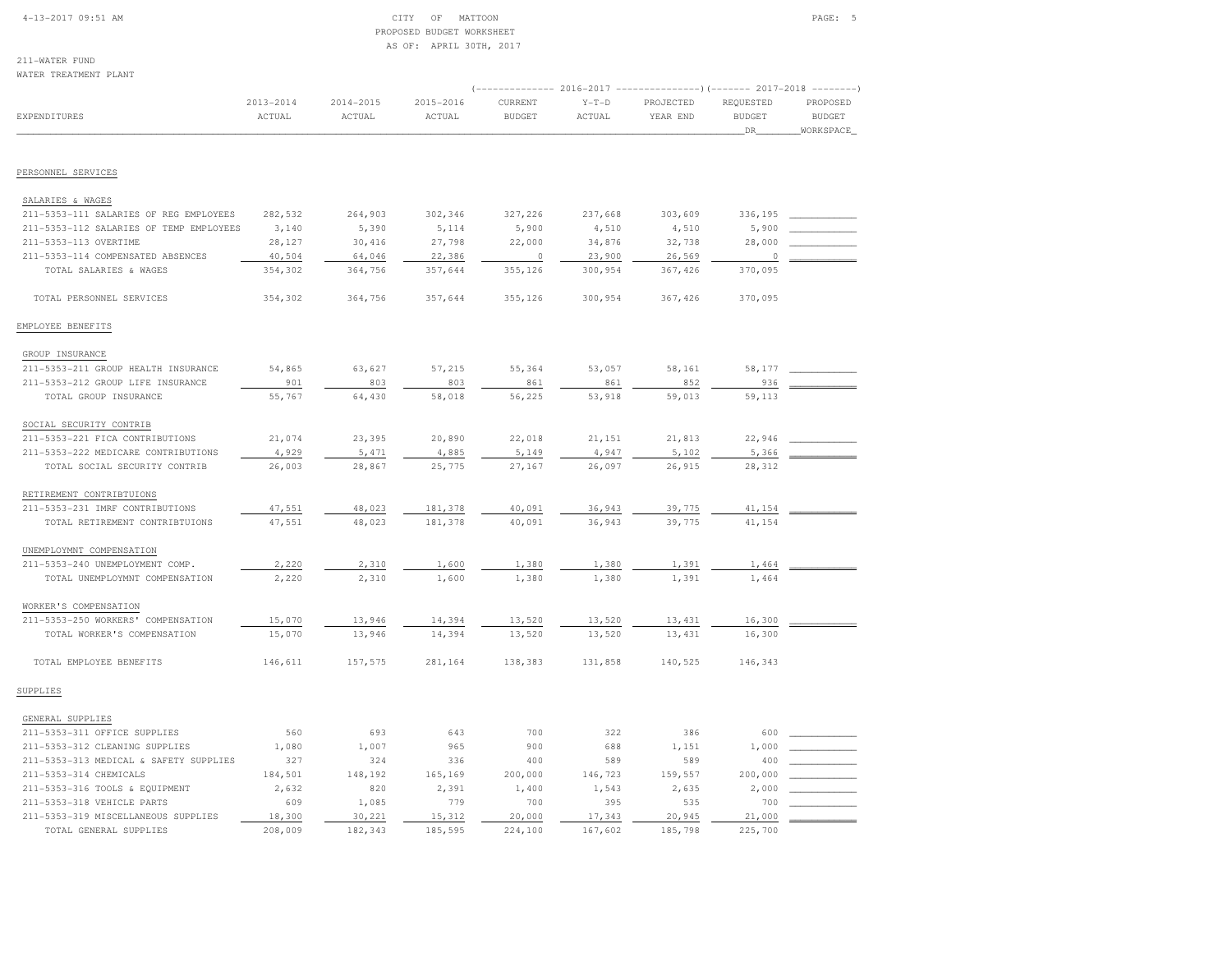#### 4-13-2017 09:51 AM CITY OF MATTOON PAGE: 6 PROPOSED BUDGET WORKSHEETAS OF: APRIL 30TH, 2017

211-WATER FUNDWATER TREATMENT PLANT

| WAIER IREAIMENI FLANI                   |                         |                         |                     |                          |                   |                       |                                  |                                        |
|-----------------------------------------|-------------------------|-------------------------|---------------------|--------------------------|-------------------|-----------------------|----------------------------------|----------------------------------------|
| EXPENDITURES                            | $2013 - 2014$<br>ACTUAL | $2014 - 2015$<br>ACTUAL | 2015-2016<br>ACTUAL | CURRENT<br><b>BUDGET</b> | $Y-T-D$<br>ACTUAL | PROJECTED<br>YEAR END | REQUESTED<br><b>BUDGET</b><br>DR | PROPOSED<br><b>BUDGET</b><br>WORKSPACE |
| ENERGY                                  |                         |                         |                     |                          |                   |                       |                                  |                                        |
| 211-5353-321 NATURAL GAS & ELECTRIC     | 93,682                  | 59,745                  | 125,297             | 135,000                  | 117,220           | 136,119               | 136,000                          |                                        |
| 211-5353-326 FUEL                       | 371                     | $\Omega$                | 589                 | 600                      | 1,227             | 1,227                 | 600                              |                                        |
| TOTAL ENERGY                            | 94,053                  | 59,745                  | 125,886             | 135,600                  | 118,446           | 137,346               | 136,600                          |                                        |
| BOOKS & PERIODICALS                     |                         |                         |                     |                          |                   |                       |                                  |                                        |
| 211-5353-340 BOOKS & PERIODICALS        | 224                     |                         |                     | 200                      |                   |                       | 200                              |                                        |
| TOTAL BOOKS & PERIODICALS               | 224                     | $\Omega$                |                     | 200                      |                   |                       | 200                              |                                        |
| WTR SYSTM MAINT SUPPLIES                |                         |                         |                     |                          |                   |                       |                                  |                                        |
| 211-5353-377 PLANT EQUIPMENT            | 30,485                  | $\circ$                 | $\circ$             | 30,000                   | 22,575            | 20,000                | 30,000                           |                                        |
| 211-5353-378 PLANT MTCE & REPAIR        | 8,862                   | 10,280                  | 8,031               | 10,000                   | 7,728             | 8,160                 | 10,000                           |                                        |
| TOTAL WTR SYSTM MAINT SUPPLIES          | 39,347                  | 10,280                  | 8,031               | 40,000                   | 30,303            | 28,160                | 40,000                           |                                        |
| TOTAL SUPPLIES                          | 341,634                 | 252,367                 | 319,512             | 399,900                  | 316,351           | 351,304               | 402,500                          |                                        |
| PURCHASED PROP MAINT SRV                |                         |                         |                     |                          |                   |                       |                                  |                                        |
| REPAIR & MAINT SERVICES                 |                         |                         |                     |                          |                   |                       |                                  |                                        |
| 211-5353-432 REPAIR OF STRUCTURES       | 2,097                   | 11,488                  | 6,231               | 7,000                    | 10,854            | 10,660                | 8,000                            |                                        |
| 211-5353-433 REPAIR OF MACHINERY        | 11,618                  | 11,754                  | 17,614              | 12,500                   | 9,807             | 11,281                | 12,500                           |                                        |
| 211-5353-434 REPAIR OF VEHICLES         | 2,537                   | 1,044                   | 101                 | 1,000                    | 1,995             | 1,392                 | 1,500                            |                                        |
| 211-5353-435 ELEVATOR SERVICE AGREEMENT | 3,616                   | 3,862                   | 4,122               | 4,000                    | 3,224             | 4,145                 | 4,000                            |                                        |
| 211-5353-439 OTHER REPAIR & MAINT. SERV | 2,891                   | 1,629                   | 1,600               | 4,000                    | 1,784             | 1,933                 | 2,500                            |                                        |
| TOTAL REPAIR & MAINT SERVICES           | 22,759                  | 29,777                  | 29,668              | 28,500                   | 27,665            | 29, 411               | 28,500                           |                                        |
| RENTALS                                 |                         |                         |                     |                          |                   |                       |                                  |                                        |
| CONSTRUCTION SERVICES                   |                         |                         |                     |                          |                   |                       |                                  |                                        |
| 211-5353-459 OTHER CONSTRUCTION SERVICE | $\circ$                 | 0                       | 0                   | 1,000                    | 1,850             | 1,850                 | 1,000                            |                                        |
| TOTAL CONSTRUCTION SERVICES             | $\Omega$                | $\Omega$                | $\Omega$            | 1,000                    | 1,850             | 1,850                 | 1,000                            |                                        |
| OTHER PROP MAINT SERVICE                |                         |                         |                     |                          |                   |                       |                                  |                                        |
| 211-5353-460 OTHER PROPERTY MAINT. SERV | 31,188                  | 29,178                  | 31,800              | 35,000                   | 32,955            | 33,555                | 35,000                           |                                        |
| TOTAL OTHER PROP MAINT SERVICE          | 31,188                  | 29,178                  | 31,800              | 35,000                   | 32,955            | 33,555                | 35,000                           |                                        |
| TOTAL PURCHASED PROP MAINT SRV          | 53,947                  | 58,955                  | 61,467              | 64,500                   | 62,470            | 64,816                | 64,500                           |                                        |
| OTHER PURCHASED SERVICES                |                         |                         |                     |                          |                   |                       |                                  |                                        |
| PROFESSIONAL SERVICES                   |                         |                         |                     |                          |                   |                       |                                  |                                        |
| 211-5353-516 TECHNOLOGY SUPPORT SERVICE | 2,159                   | 1,330                   | 6,749               | 4,000                    | 4,598             | 3,124                 | 4,000                            |                                        |
| 211-5353-519 OTHER PROFESSIONAL SERVICE | 9,334                   | 7,157                   | 5,266               | 10,000                   | 9,119             | 8,254                 | 10,000                           |                                        |
| TOTAL PROFESSIONAL SERVICES             | 11,493                  | 8,487                   | 12,015              | 14,000                   | 13,717            | 11,378                | 14,000                           |                                        |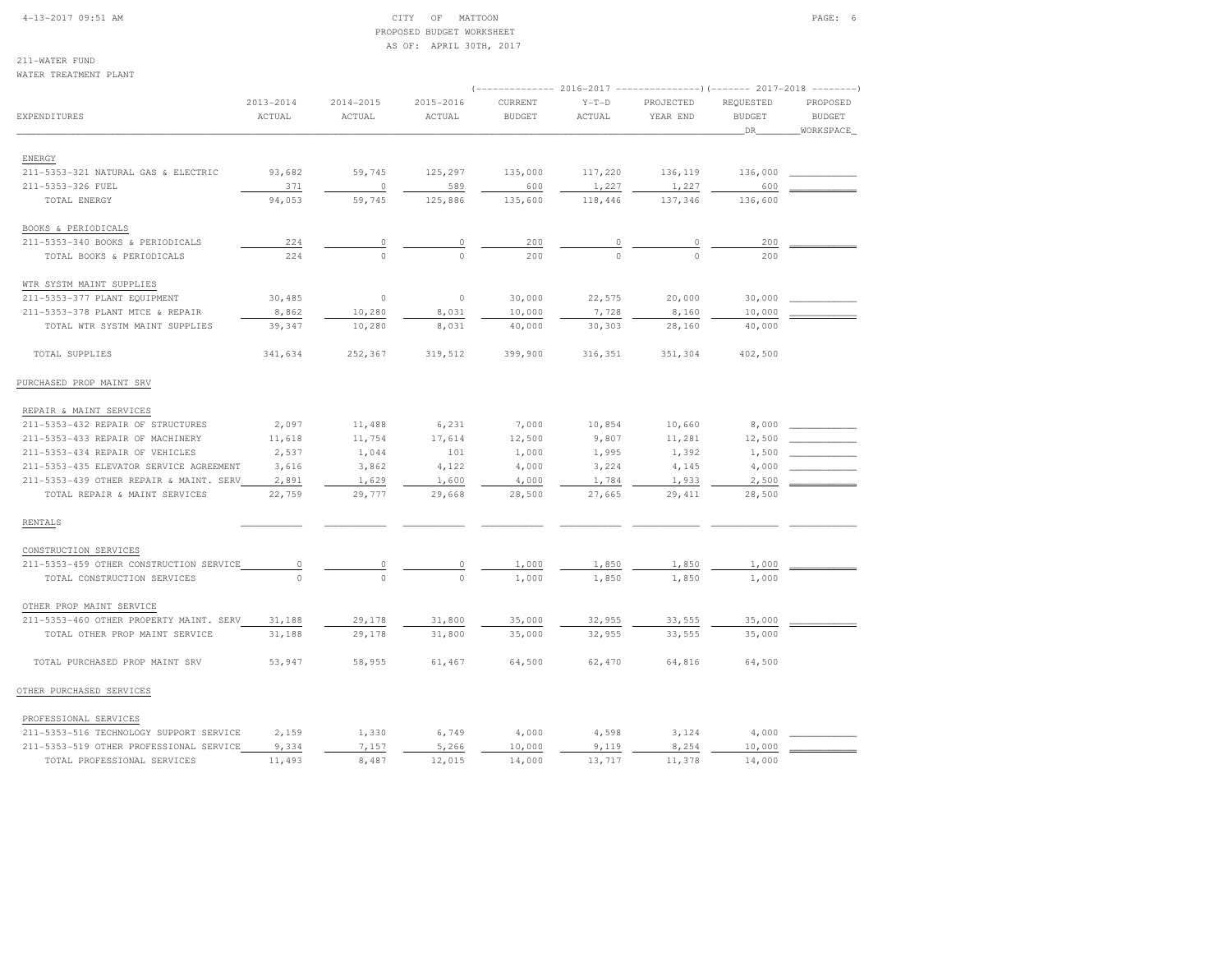#### 4-13-2017 09:51 AM CITY OF MATTOON PAGE: 7 PROPOSED BUDGET WORKSHEETAS OF: APRIL 30TH, 2017

211-WATER FUND

|                                         |               |               |                | $(----------2016-2017$ ---------------) (------- 2017-2018 -------) |         |             |               |           |
|-----------------------------------------|---------------|---------------|----------------|---------------------------------------------------------------------|---------|-------------|---------------|-----------|
|                                         | $2013 - 2014$ | $2014 - 2015$ | $2015 - 2016$  | CURRENT                                                             | $Y-T-D$ | PROJECTED   | REQUESTED     | PROPOSED  |
| EXPENDITURES                            | ACTUAL        | ACTUAL        | ACTUAL         | <b>BUDGET</b>                                                       | ACTUAL  | YEAR END    | <b>BUDGET</b> | BUDGET    |
|                                         |               |               |                |                                                                     |         |             | _DR_          | WORKSPACE |
| COMMUNICATION                           |               |               |                |                                                                     |         |             |               |           |
| 211-5353-531 POSTAGE                    | 54            | $101$ (       | 273)           | 100                                                                 | 52      | 57          | 100           |           |
| 211-5353-532 TELEPHONE                  | 1,946         | 2,007         | 1,854          | 2,000                                                               | 1,839   | 1,834       | 2,000         |           |
| 211-5353-533 CELLULAR PHONE             | 1,654         | 2,286         | 1,656          | 1,700                                                               | 1,618   | 1,656       | 1,700         |           |
| TOTAL COMMUNICATION                     | 3,654         | 4,394         | 3,237          | 3,800                                                               | 3,509   | 3,547       | 3,800         |           |
| EMPLOYEE BUSINESS EXP                   |               |               |                |                                                                     |         |             |               |           |
| 211-5353-562 TRAVEL & TRAINING          | 470           | 1,019         | 512            | 600                                                                 | 453     | 479         | 600           |           |
| TOTAL EMPLOYEE BUSINESS EXP             | 470           | 1,019         | 512            | 600                                                                 | 453     | 479         | 600           |           |
| OTHER PURCHASED SERVICES                |               |               |                |                                                                     |         |             |               |           |
| 211-5353-579 MISC OTHER PURCHASED SERVI | 2,654         | 2,665         | 2,907          | 3,000                                                               | 2,857   | 3,022       | 2,500         |           |
| TOTAL OTHER PURCHASED SERVICES          | 2,654         | 2,665         | 2,907          | 3,000                                                               | 2,857   | 3,022       | 2,500         |           |
| TOTAL OTHER PURCHASED SERVICES          | 18,271        | 16,565        | 18,672         | 21,400                                                              | 20,536  | 18,426      | 20,900        |           |
| PROPERTY                                |               |               |                |                                                                     |         |             |               |           |
| BUILDINGS                               |               |               |                |                                                                     |         |             |               |           |
| IMPROVEMENTS-NOT BLDNGS                 |               |               |                |                                                                     |         |             |               |           |
| 211-5353-730 IMPROVEMENTS OTHER THAN BL | $\circ$       | 0             | $\circ$        | 100,000                                                             | 3,507   | 0           | 235,000       |           |
| TOTAL IMPROVEMENTS-NOT BLDNGS           | $\circ$       | $\Omega$      | $\Omega$       | 100,000                                                             | 3,507   |             | 235,000       |           |
| MACHINERY & EQUIPMENT                   |               |               |                |                                                                     |         |             |               |           |
| 211-5353-743 MEF CONTRIBUTION           | 3,500         | 0             | $\overline{0}$ |                                                                     |         | 0           | 11,000        |           |
| TOTAL MACHINERY & EQUIPMENT             | 3,500         | $\circ$       |                | $\frac{0}{0}$                                                       |         | $\mathbf 0$ | 11,000        |           |
| TOTAL PROPERTY                          | 3,500         | 0             | $\circ$        | 100,000                                                             | 3,507   | $\circ$     | 246,000       |           |
| OTHER OBJECTS                           |               |               |                |                                                                     |         |             |               |           |
| FINANCIAL TRANS OBJECTS                 |               |               |                |                                                                     |         |             |               |           |
| 211-5353-814 PRINTING & COPY MACHINE LE | 463           | 690           | 624            | 600                                                                 | 505     | 626         | 600           |           |
| TOTAL FINANCIAL TRANS OBJECTS           | 463           | 690           | 624            | 600                                                                 | 505     | 626         | 600           |           |
| COMPUTER INFO SYS OBJECT                |               |               |                |                                                                     |         |             |               |           |
| COMPUTER INFO SYS OBJECT                |               |               |                |                                                                     |         |             |               |           |
| 211-5353-863 COMPUTERS                  | $\circ$       | 195           | 1,192          | 0                                                                   | 0       | 0           | 1,200         |           |
| TOTAL COMPUTER INFO SYS OBJECT          | $\circ$       | 195           | 1,192          | $\circ$                                                             | $\circ$ | $\mathbf 0$ | 1,200         |           |
| TOTAL OTHER OBJECTS                     | 463           | 885           | 1,816          | 600                                                                 | 505     | 626         | 1,800         |           |
| TOTAL WATER TREATMENT PLANT             | 918,727       | 851,102       | 1,040,275      | 1,079,909                                                           | 836,181 | 943,123     | 1,252,138     |           |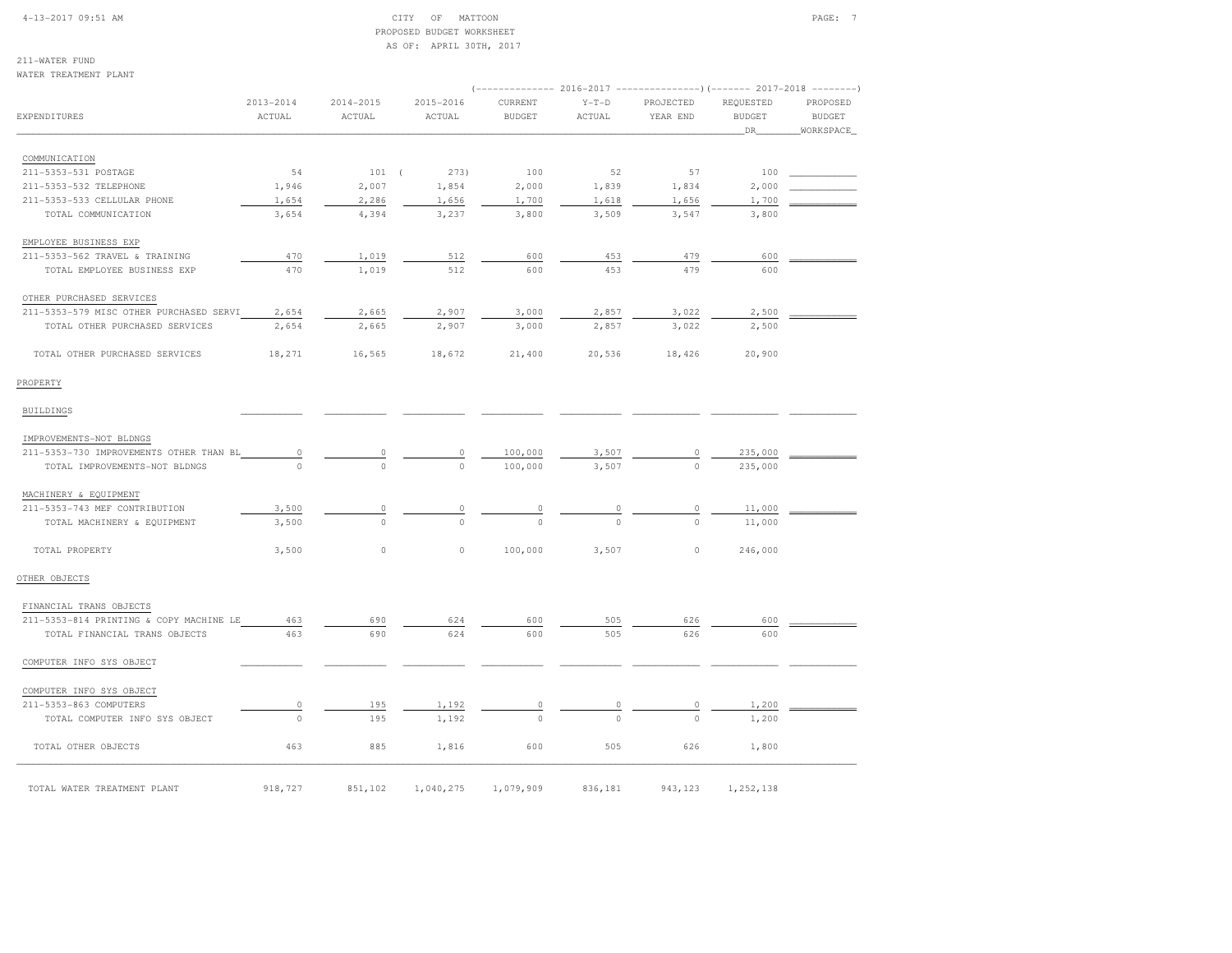#### 4-13-2017 09:51 AM CITY OF MATTOON PAGE: 8 PROPOSED BUDGET WORKSHEETAS OF: APRIL 30TH, 2017

211-WATER FUNDWATER DISTRIBUTION

| WAILK DISIKIBUIIUN                      |                         |                     |                     |                          |                   |                                                                                                |                                   |                                        |
|-----------------------------------------|-------------------------|---------------------|---------------------|--------------------------|-------------------|------------------------------------------------------------------------------------------------|-----------------------------------|----------------------------------------|
| EXPENDITURES                            | $2013 - 2014$<br>ACTUAL | 2014-2015<br>ACTUAL | 2015-2016<br>ACTUAL | CURRENT<br><b>BUDGET</b> | $Y-T-D$<br>ACTUAL | (-------------- 2016-2017 ---------------------- 2017-2018 ----------<br>PROJECTED<br>YEAR END | REQUESTED<br><b>BUDGET</b><br>DR_ | PROPOSED<br><b>BUDGET</b><br>WORKSPACE |
| PERSONNEL SERVICES                      |                         |                     |                     |                          |                   |                                                                                                |                                   |                                        |
|                                         |                         |                     |                     |                          |                   |                                                                                                |                                   |                                        |
| SALARIES & WAGES                        |                         |                     |                     |                          |                   |                                                                                                |                                   |                                        |
| 211-5354-111 SALARIES OF REG EMPLOYEES  | 216,488                 | 188,205             | 144,284             | 228,315                  | 92,018            | 151,283                                                                                        | 234,722                           |                                        |
| 211-5354-112 SALARIES OF TEMP EMPLOYEES | 5,388                   | 2,571               | 2,834               | 2,500                    | 2,973             | 3,003                                                                                          | 3,000                             |                                        |
| 211-5354-113 OVERTIME                   | 22,983                  | 15,219              | 13,413              | 15,000                   | 10,476            | 11,916                                                                                         | 15,000                            |                                        |
| 211-5354-114 COMPENSATED ABSENCES       | 40,824                  | 45,611              | 33,938              | $\circ$                  | 40,912            | 40,985                                                                                         | $\mathbb O$                       |                                        |
| TOTAL SALARIES & WAGES                  | 285,682                 | 251,605             | 194,468             | 245,815                  | 146,380           | 207,187                                                                                        | 252,722                           |                                        |
| TOTAL PERSONNEL SERVICES                | 285,682                 | 251,605             | 194,468             | 245,815                  | 146,380           | 207,187                                                                                        | 252,722                           |                                        |
| EMPLOYEE BENEFITS                       |                         |                     |                     |                          |                   |                                                                                                |                                   |                                        |
| GROUP INSURANCE                         |                         |                     |                     |                          |                   |                                                                                                |                                   |                                        |
| 211-5354-211 GROUP HEALTH INSURANCE     | 45,130                  | 58,333              | 44,834              | 48,760                   | 40,869            | 45,548                                                                                         | 48,445                            |                                        |
| 211-5354-212 GROUP LIFE INSURANCE       | 624                     | 556                 | 556                 | 564                      | 564               | 563                                                                                            | 613                               |                                        |
| TOTAL GROUP INSURANCE                   | 45,754                  | 58,889              | 45,390              | 49,324                   | 41,433            | 46,111                                                                                         | 49,058                            |                                        |
| SOCIAL SECURITY CONTRIB                 |                         |                     |                     |                          |                   |                                                                                                |                                   |                                        |
| 211-5354-221 FICA CONTRIBUTIONS         | 16,549                  | 15,400              | 11,579              | 15,241                   | 12,114            | 12,671                                                                                         | 15,669                            |                                        |
| 211-5354-222 MEDICARE CONTRIBUTIONS     | 3,870                   | 3,602               | 2,708               | 3,564                    | 2,833             | 2,964                                                                                          | 3,664                             |                                        |
| TOTAL SOCIAL SECURITY CONTRIB           | 20,419                  | 19,002              | 14,287              | 18,805                   | 14,947            | 15,635                                                                                         | 19,333                            |                                        |
| RETIREMENT CONTRIBTUIONS                |                         |                     |                     |                          |                   |                                                                                                |                                   |                                        |
| 211-5354-231 IMRF CONTRIBUTIONS         | 36,843                  | 31,688              | 98,466              | 27,933                   | 21,213            | 23,230                                                                                         | 28,215                            |                                        |
| TOTAL RETIREMENT CONTRIBTUIONS          | 36,843                  | 31,688              | 98,466              | 27,933                   | 21,213            | 23,230                                                                                         | 28,215                            |                                        |
| UNEMPLOYMNT COMPENSATION                |                         |                     |                     |                          |                   |                                                                                                |                                   |                                        |
| 211-5354-240 UNEMPLOYMENT COMP.         | 1,508                   | 1,565               | 1,080               | 884                      | 884               | 900                                                                                            | 946                               |                                        |
| TOTAL UNEMPLOYMNT COMPENSATION          | 1,508                   | 1,565               | 1,080               | 884                      | 884               | 900                                                                                            | 946                               |                                        |
| WORKER'S COMPENSATION                   |                         |                     |                     |                          |                   |                                                                                                |                                   |                                        |
| 211-5354-250 WORKERS' COMPENSATION      | 11,702                  | 12,524              | 14,049              | 15,302                   | 15,302            | 14,864                                                                                         | 18,274                            |                                        |
| TOTAL WORKER'S COMPENSATION             | 11,702                  | 12,524              | 14,049              | 15,302                   | 15,302            | 14,864                                                                                         | 18,274                            |                                        |
| TOTAL EMPLOYEE BENEFITS                 | 116,225                 | 123,668             | 173,271             | 112,248                  | 93,779            | 100,740                                                                                        | 115,826                           |                                        |
| SUPPLIES                                |                         |                     |                     |                          |                   |                                                                                                |                                   |                                        |
| GENERAL SUPPLIES                        |                         |                     |                     |                          |                   |                                                                                                |                                   |                                        |
| 211-5354-313 MEDICAL & SAFETY SUPPLIES  | 1,875                   | 918                 | 1,284               | 1,500                    | 1,274             | 1,168                                                                                          | 1,500                             |                                        |
| 211-5354-316 TOOLS & EQUIPMENT          | 8,326                   | 5,819               | 9,969               | 7,000                    | 4,014             | 4,613                                                                                          | 7,000                             |                                        |
| 211-5354-318 VEHICLE PARTS              | 7,316                   | 3,628               | 3,652               | 5,000                    | 4,825             | 5,925                                                                                          | 5,000                             |                                        |
| 211-5354-319 MISCELLANEOUS SUPPLIES     | 6,500                   | 4,558               | 4,728               | 5,000                    | 2,488             | 3,105                                                                                          | 5,000                             |                                        |
| TOTAL GENERAL SUPPLIES                  | 24,017                  | 14,923              | 19,632              | 18,500                   | 12,601            | 14,811                                                                                         | 18,500                            |                                        |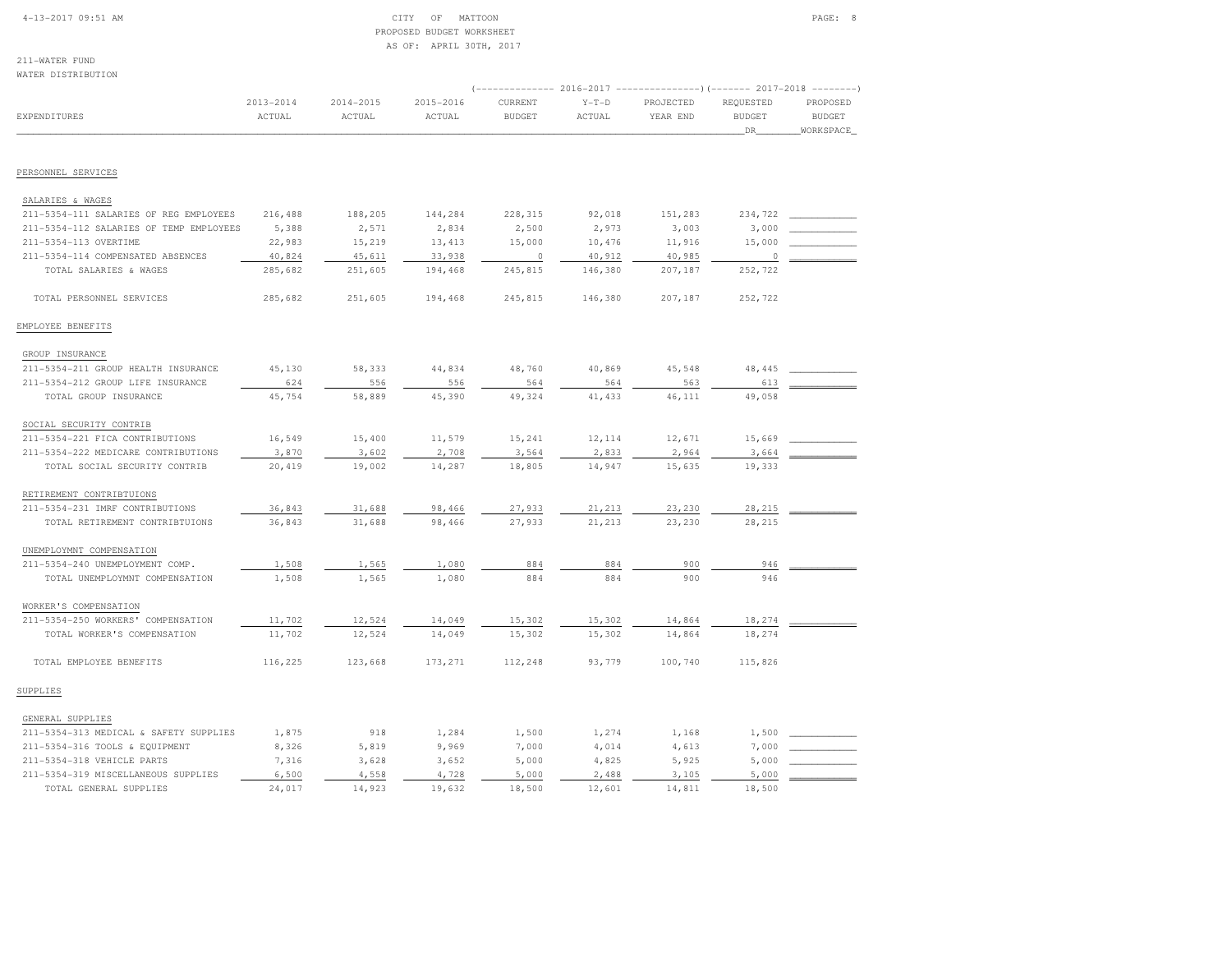#### 4-13-2017 09:51 AM CITY OF MATTOON PAGE: 9 PROPOSED BUDGET WORKSHEETAS OF: APRIL 30TH, 2017

211-WATER FUND

| WATER DISTRIBUTION                      |               |               |               |                |            |             |               |               |
|-----------------------------------------|---------------|---------------|---------------|----------------|------------|-------------|---------------|---------------|
|                                         | $2013 - 2014$ | $2014 - 2015$ | $2015 - 2016$ | CURRENT        | $Y-T-D$    | PROJECTED   | REQUESTED     | PROPOSED      |
| <b>EXPENDITURES</b>                     | ACTUAL        | <b>ACTUAL</b> | ACTUAL        | <b>BUDGET</b>  | ACTUAL     | YEAR END    | <b>BUDGET</b> | <b>BUDGET</b> |
|                                         |               |               |               |                |            |             | DR            | WORKSPACE     |
|                                         |               |               |               |                |            |             |               |               |
| ENERGY                                  |               |               |               |                |            |             |               |               |
| 211-5354-321 NATURAL GAS & ELECTRIC     | 9,443         | 11,647        | 17,348        | 14,000         | 19,615     | 24,356      | 18,000        |               |
| 211-5354-322 ELECTRICITY                | 4,039         | 4,578         | $\circ$       | $\circ$        | $\circ$    | $\circ$     | $\circ$       |               |
| 211-5354-323 BOTTLED GAS                | $\circ$       | $\circ$       | 24            | $\circ$        | $\circ$    | $\mathbb O$ | $\circ$       |               |
| TOTAL ENERGY                            | 13,482        | 16,225        | 17,372        | 14,000         | 19,615     | 24,356      | 18,000        |               |
| SWR SYSTM MAINT SUPPLIES                |               |               |               |                |            |             |               |               |
| WTR SYSTM MAINT SUPPLIES                |               |               |               |                |            |             |               |               |
| 211-5354-371 WATER PIPE                 | 913           | 1,867         | 5,016         | 2,000          | 3,732      | 3,732       | 3,000         |               |
| 211-5354-374 SERVICE LINE MATERIALS     | 17,200        | 44,130        | 12,696        | 16,000         | 10,759     | 14,110      | 15,000        |               |
| 211-5354-375 LEAK REPAIR MATERIALS      | 20,014        | 44,598        | 28,948        | 25,000         | 13,243     | 14,549      | 25,000        |               |
| 211-5354-376 BACKFILL & SURFACE MATERIA | 19,852        | 18,709        | 8,341         | 16,000         | 13,671     | 12,851      | 15,000        |               |
| 211-5354-379 OTHER WATER MAINT. MATERIA | 13,302        | 6,759         | 2,538         | 7,000          | 14,286     | 8,595       | 8,000         |               |
| TOTAL WTR SYSTM MAINT SUPPLIES          | 71,282        | 116,063       | 57,539        | 66,000         | 55,690     | 53,837      | 66,000        |               |
| TOTAL SUPPLIES                          | 108,781       | 147,211       | 94,543        | 98,500         | 87,906     | 93,004      | 102,500       |               |
| PURCHASED PROP MAINT SRV                |               |               |               |                |            |             |               |               |
|                                         |               |               |               |                |            |             |               |               |
| REPAIR & MAINT SERVICES                 |               |               |               |                |            |             |               |               |
| 211-5354-432 REPAIR OF STRUCTURES       | $\circ$       | 181           | 270           | 1,000          | 45         | 45          | 1,000         |               |
| 211-5354-433 REPAIR OF MACHINERY        | 11,439        | 5,778         | 10,637        | 8,000          | 6,458      | 6,787       | 8,000         |               |
| 211-5354-434 REPAIR OF VEHICLES         | 13,939        | 9,860         | 7,214         | 11,000         | 8,167      | 9,210       | 10,000        |               |
| 211-5354-439 OTHER REPAIR & MAINT. SERV | 4,194         | 7,683         | 7,299         | 7,000          | 52         | 2,242       | 7,000         |               |
| TOTAL REPAIR & MAINT SERVICES           | 29,572        | 23,502        | 25,421        | 27,000         | 14,722     | 18,284      | 26,000        |               |
| <b>RENTALS</b>                          |               |               |               |                |            |             |               |               |
| 211-5354-440 RENTALS                    | 355           | 7,846         | 1,100         | 1,000          | 1,650      | 2,750       | 3,000         |               |
| TOTAL RENTALS                           | 355           | 7,846         | 1,100         | 1,000          | 1,650      | 2,750       | 3,000         |               |
| OTHER PROP MAINT SERVICE                |               |               |               |                |            |             |               |               |
| 211-5354-460 OTHER PROPERTY MAINT. SERV | 17,387        | 11,159        | 5,530         | 12,000         | 15,056     | 15,656      | 12,000        |               |
| TOTAL OTHER PROP MAINT SERVICE          | 17,387        | 11,159        | 5,530         | 12,000         | 15,056     | 15,656      | 12,000        |               |
| TOTAL PURCHASED PROP MAINT SRV          | 47,314        | 42,507        | 32,051        | 40,000         | 31,427     | 36,690      | 41,000        |               |
| OTHER PURCHASED SERVICES                |               |               |               |                |            |             |               |               |
| COMMUNICATION                           |               |               |               |                |            |             |               |               |
| 211-5354-533 CELL PHONES                | 367           | 400           | 364           | 400            | 400        | 396         | 400           |               |
| 211-5354-535 RADIOS                     | 921           |               |               |                |            |             |               |               |
|                                         |               | 254<br>655    | 1,142         | 1,000<br>1,400 | 332<br>732 | 956         | 1,000         |               |
| TOTAL COMMUNICATION                     | 1,288         |               | 1,506         |                |            | 1,352       | 1,400         |               |
| TOTAL OTHER PURCHASED SERVICES          | 1,288         | 655           | 1,506         | 1,400          | 732        | 1,352       | 1,400         |               |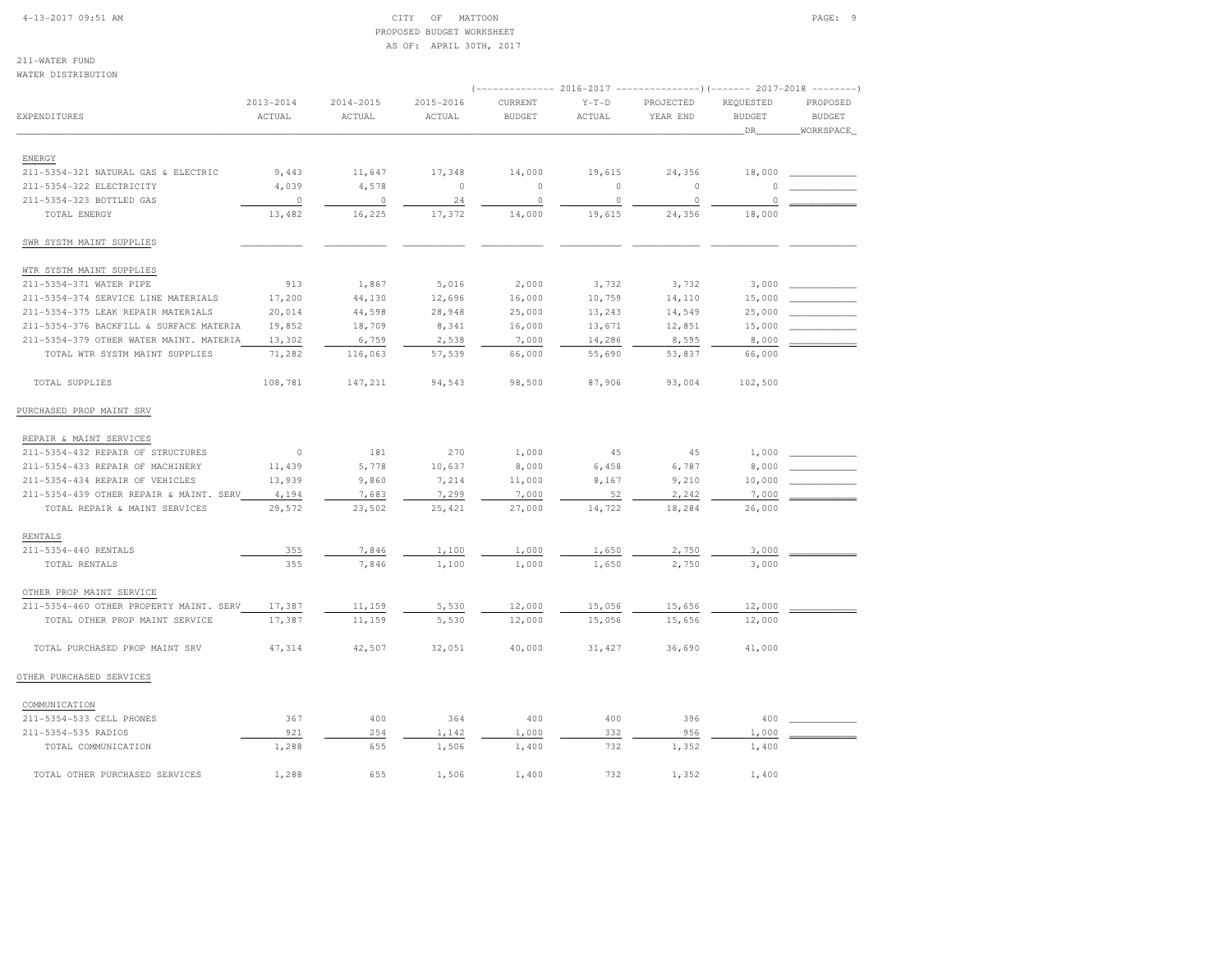| 4-13-2017 09:51 AM |  |
|--------------------|--|
|                    |  |

### CITY OF MATTOON PAGE: 10 PROPOSED BUDGET WORKSHEETAS OF: APRIL 30TH, 2017

| 211-WATER FUND     |  |  |
|--------------------|--|--|
| WATER DISTRIBUTION |  |  |

| <b>EXPENDITURES</b>                     | $2013 - 2014$<br>ACTUAL | $2014 - 2015$<br>ACTUAL | 2015-2016<br>ACTUAL | CURRENT<br><b>BUDGET</b> | $Y-T-D$<br>ACTUAL | PROJECTED<br>YEAR END | REQUESTED<br><b>BUDGET</b><br>DR | PROPOSED<br>BUDGET<br>WORKSPACE |
|-----------------------------------------|-------------------------|-------------------------|---------------------|--------------------------|-------------------|-----------------------|----------------------------------|---------------------------------|
| PROPERTY                                |                         |                         |                     |                          |                   |                       |                                  |                                 |
| IMPROVEMENTS-NOT BLDNGS                 |                         |                         |                     |                          |                   |                       |                                  |                                 |
| 211-5354-730 IMPROVEMENTS OTHER THAN BL | $\Omega$                | $\Omega$                | $\bigcap$           | 120,000                  | 6,924             | 16,007                | 120,000                          |                                 |
| TOTAL IMPROVEMENTS-NOT BLDNGS           | $\Omega$                | $\circ$                 | $\Omega$            | 120,000                  | 6,924             | 16,007                | 120,000                          |                                 |
| MACHINERY & EQUIPMENT                   |                         |                         |                     |                          |                   |                       |                                  |                                 |
| 211-5354-740 MACHINERY & EQUIPMENT      | $\circ$                 | $\circ$                 | 683                 | $\circ$                  | $\circ$           | $\circ$               | $\circ$                          |                                 |
| 211-5354-743 MEF CONTRIBUTION           | 91,000                  | 121,700                 | 107,000             | $\Omega$                 | $\Omega$          | $\Omega$              | 61,000                           |                                 |
| TOTAL MACHINERY & EQUIPMENT             | 91,000                  | 121,700                 | 107,683             | $\circ$                  | $\circ$           | $\Omega$              | 61,000                           |                                 |
| TOTAL PROPERTY                          | 91,000                  | 121,700                 | 107,683             | 120,000                  | 6,924             | 16,007                | 181,000                          |                                 |
| OTHER OBJECTS                           |                         |                         |                     |                          |                   |                       |                                  |                                 |
| FINANCIAL TRANS OBJECTS                 |                         |                         |                     |                          |                   |                       |                                  |                                 |
| 211-5354-828 REAL ESTATE TAXES          | 17                      | 17                      | 17                  | 20                       | 17                | 17                    | 20                               |                                 |
| TOTAL FINANCIAL TRANS OBJECTS           | 17                      | 17                      | 17                  | 20                       | 17                | 17                    | 20                               |                                 |
| COMPUTER INFO SYS OBJECT                |                         |                         |                     |                          |                   |                       |                                  |                                 |
| 211-5354-863 COMPUTERS                  | 0                       |                         | $\cap$              | 400                      | 373               | 373                   | 1,300                            |                                 |
| TOTAL COMPUTER INFO SYS OBJECT          | $\circ$                 | $\Omega$                | $\Omega$            | 400                      | 373               | 373                   | 1,300                            |                                 |
| TOTAL OTHER OBJECTS                     | 17                      | 17                      | 17                  | 420                      | 390               | 390                   | 1,320                            |                                 |
| TOTAL WATER DISTRIBUTION                | 650,307                 | 687,363                 | 603,539             | 618,383                  | 367,539           | 455,370               | 695,768                          |                                 |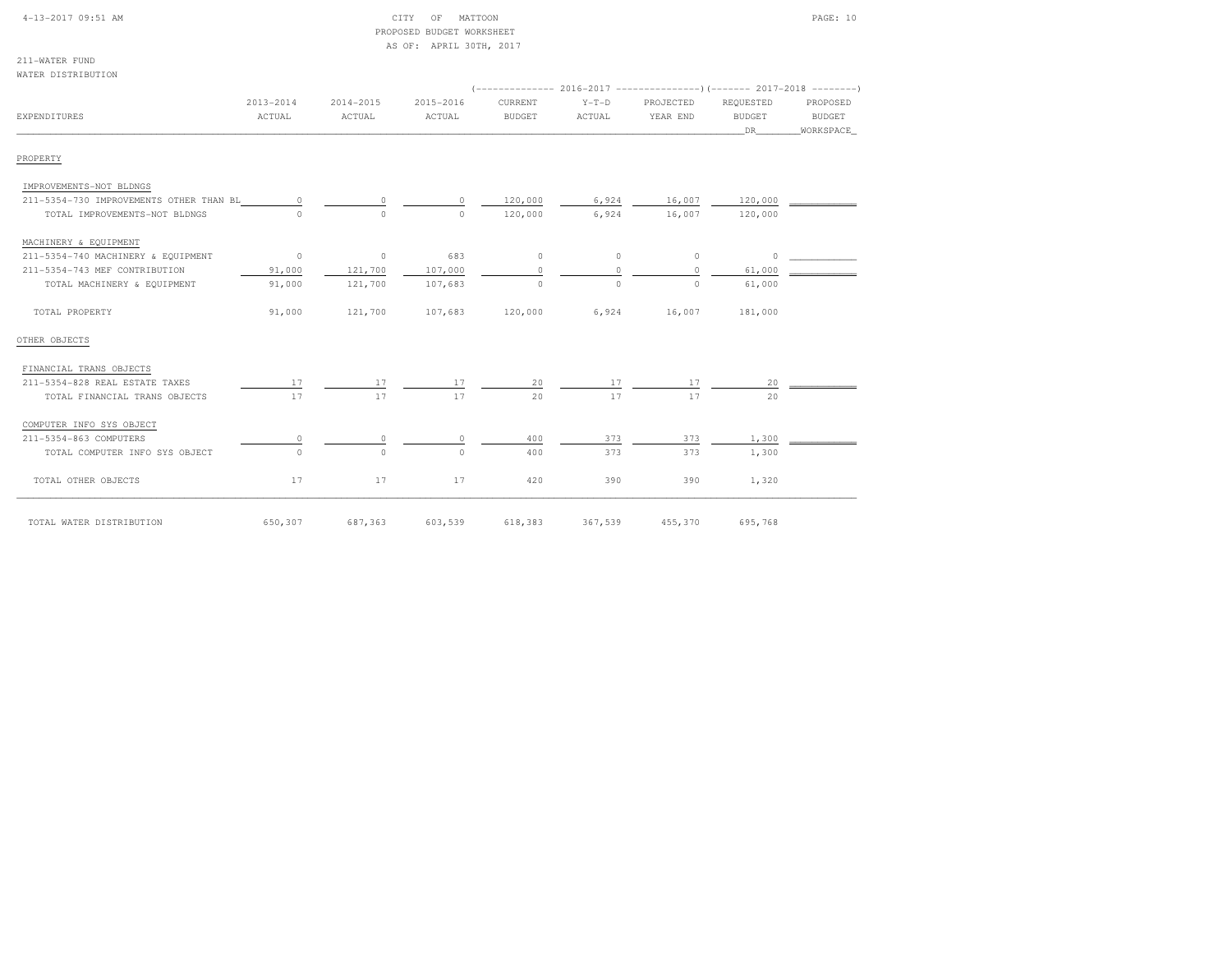#### 4-13-2017 09:51 AM CITY OF MATTOON PAGE: 11 PROPOSED BUDGET WORKSHEETAS OF: APRIL 30TH, 2017

211-WATER FUNDACCOUNTING & COLLECTION

| ACCOUNTING & COLLECTION                 |                         |                         |                         |                          |                   |                                                                                                  |                                   |                                        |
|-----------------------------------------|-------------------------|-------------------------|-------------------------|--------------------------|-------------------|--------------------------------------------------------------------------------------------------|-----------------------------------|----------------------------------------|
| <b>EXPENDITURES</b>                     | $2013 - 2014$<br>ACTUAL | $2014 - 2015$<br>ACTUAL | $2015 - 2016$<br>ACTUAL | CURRENT<br><b>BUDGET</b> | $Y-T-D$<br>ACTUAL | (------------- 2016-2017 ----------------) (------- 2017-2018 --------)<br>PROJECTED<br>YEAR END | REQUESTED<br><b>BUDGET</b><br>DR. | PROPOSED<br><b>BUDGET</b><br>WORKSPACE |
| PERSONNEL SERVICES                      |                         |                         |                         |                          |                   |                                                                                                  |                                   |                                        |
|                                         |                         |                         |                         |                          |                   |                                                                                                  |                                   |                                        |
| SALARIES & WAGES                        |                         |                         |                         |                          |                   |                                                                                                  |                                   |                                        |
| 211-5355-111 SALARIES OF REG EMPLOYEES  | 135,217                 | 142,988                 | 144,288                 | 165,274                  | 127,453           | 148,913                                                                                          | 170,390                           |                                        |
| 211-5355-112 SALARIES OF TEMP EMPLOYEES | 3,958                   | 5,198                   | 2,109                   | 4,995                    | 1,460             | 1,460                                                                                            | 5,495                             |                                        |
| 211-5355-113 OVERTIME                   | 827                     | 358                     | 711                     | 1,200                    | 411               | 395                                                                                              | 1,200                             |                                        |
| 211-5355-114 COMPENSATED ABSENCES       | 13,544                  | 14,995                  | 16,422                  | $\circ$                  | 14,134            | 16,437                                                                                           | 0                                 |                                        |
| TOTAL SALARIES & WAGES                  | 153,546                 | 163,538                 | 163,530                 | 171,469                  | 143,459           | 167,205                                                                                          | 177,084                           |                                        |
| TOTAL PERSONNEL SERVICES                | 153,546                 | 163,538                 | 163,530                 | 171,469                  | 143,459           | 167,205                                                                                          | 177,084                           |                                        |
| EMPLOYEE BENEFITS                       |                         |                         |                         |                          |                   |                                                                                                  |                                   |                                        |
| GROUP INSURANCE                         |                         |                         |                         |                          |                   |                                                                                                  |                                   |                                        |
| 211-5355-211 GROUP HEALTH INSURANCE     | 28,638                  | 34,891                  | 35,398                  | 34,379                   | 32,947            | 34,379                                                                                           | 36,243                            |                                        |
| 211-5355-212 GROUP LIFE INSURANCE       | 475                     | 423                     | 423                     | 453                      | 453               | 453                                                                                              | 493                               |                                        |
| TOTAL GROUP INSURANCE                   | 29,113                  | 35, 314                 | 35,821                  | 34,832                   | 33,400            | 34,832                                                                                           | 36,736                            |                                        |
| SOCIAL SECURITY CONTRIB                 |                         |                         |                         |                          |                   |                                                                                                  |                                   |                                        |
| 211-5355-221 FICA CONTRIBUTIONS         | 9,193                   | 9,435                   | 9,455                   | 10,631                   | 9,312             | 10,733                                                                                           | 10,979                            |                                        |
| 211-5355-222 MEDICARE CONTRIBUTIONS     | 2,150                   | 2,207                   | 2,211                   | 2,486                    | 2,178             | 2,417                                                                                            | 2,568                             |                                        |
| TOTAL SOCIAL SECURITY CONTRIB           | 11,343                  | 11,642                  | 11,666                  | 13,117                   | 11,490            | 13,150                                                                                           | 13,547                            |                                        |
| RETIREMENT CONTRIBTUIONS                |                         |                         |                         |                          |                   |                                                                                                  |                                   |                                        |
| 211-5355-231 IMRF CONTRIBUTIONS         | 20,388                  | 19,100                  | 82,591                  | 19,111                   | 16,430            | 19,023                                                                                           | 19,390                            |                                        |
| TOTAL RETIREMENT CONTRIBTUIONS          | 20,388                  | 19,100                  | 82,591                  | 19,111                   | 16,430            | 19,023                                                                                           | 19,390                            |                                        |
| UNEMPLOYMNT COMPENSATION                |                         |                         |                         |                          |                   |                                                                                                  |                                   |                                        |
| 211-5355-240 UNEMPLOYMENT COMP.         | 1,192                   | 1,273                   | 831                     | 758                      | 758               | 758                                                                                              | 813                               |                                        |
| TOTAL UNEMPLOYMNT COMPENSATION          | 1,192                   | 1,273                   | 831                     | 758                      | 758               | 758                                                                                              | 813                               |                                        |
| WORKER'S COMPENSATION                   |                         |                         |                         |                          |                   |                                                                                                  |                                   |                                        |
| 211-5355-250 WORKERS' COMPENSATION      | 3,259                   | 6,264                   | 3,505                   | 4,254                    | 4,254             | 4,254                                                                                            | 5,068                             |                                        |
| TOTAL WORKER'S COMPENSATION             | 3,259                   | 6,264                   | 3,505                   | 4,254                    | 4,254             | 4,254                                                                                            | 5,068                             |                                        |
| TOTAL EMPLOYEE BENEFITS                 | 65,295                  | 73,592                  | 134,414                 | 72,072                   | 66,332            | 72,017                                                                                           | 75,553                            |                                        |
| SUPPLIES                                |                         |                         |                         |                          |                   |                                                                                                  |                                   |                                        |
| GENERAL SUPPLIES                        |                         |                         |                         |                          |                   |                                                                                                  |                                   |                                        |
| 211-5355-311 OFFICE SUPPLIES            | 3,502                   | 4,170                   | 4,409                   | 5,000                    | 2,005             | 2,757                                                                                            | 5,000                             |                                        |
| 211-5355-318 VEHICLE PARTS              | $\circ$                 | $\circ$                 | 15                      | 500                      | $\circ$           | $\circ$                                                                                          | 500                               |                                        |
| 211-5355-319 MISCELLANEOUS SUPPLIES     | 489                     | 1,100                   | 243                     | 1,000                    | 339               | 397                                                                                              | 1,000                             |                                        |
| TOTAL GENERAL SUPPLIES                  | 3,992                   | 5,270                   | 4,667                   | 6,500                    | 2.344             | 3,155                                                                                            | 6,500                             |                                        |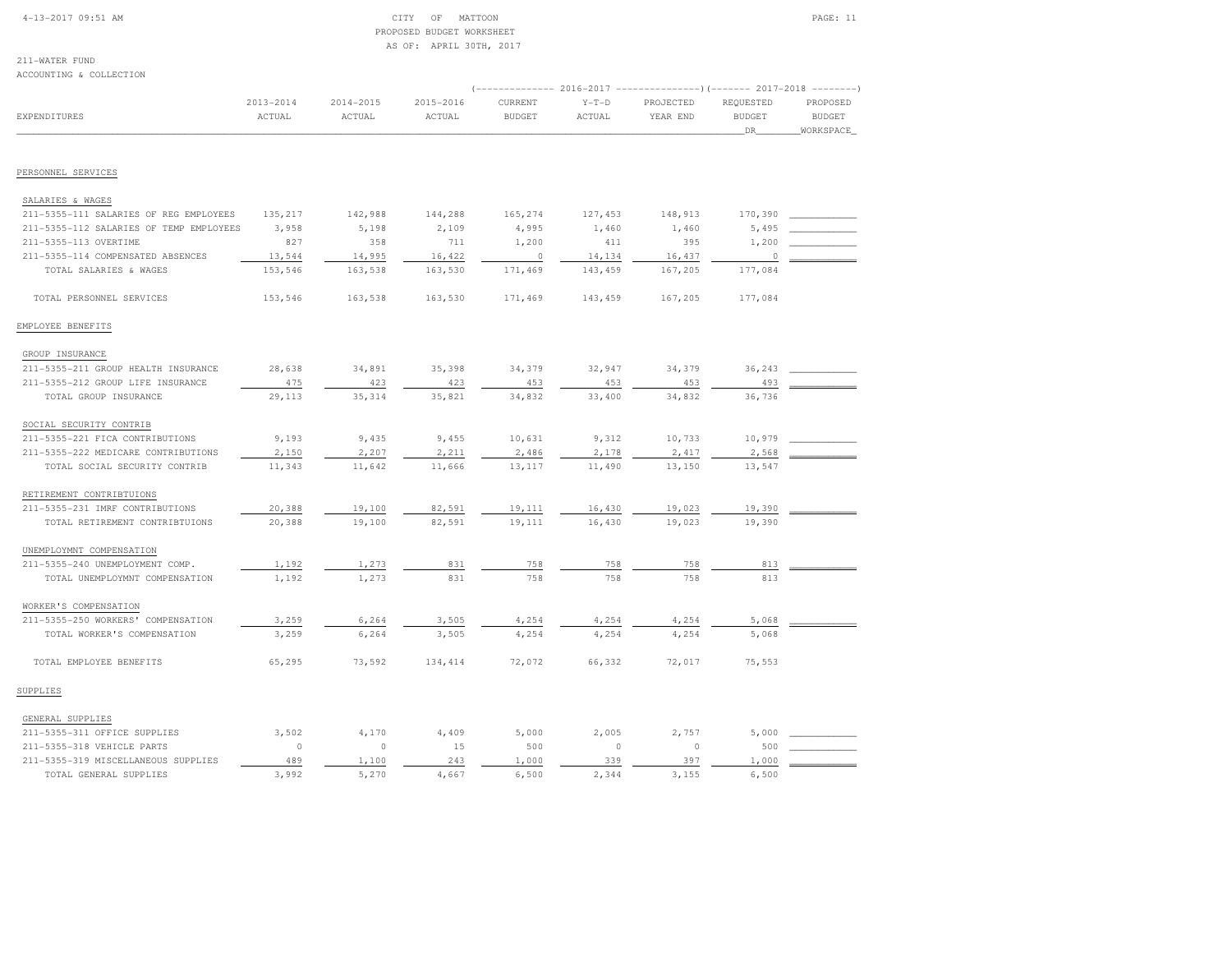#### 4-13-2017 09:51 AM CITY OF MATTOON PAGE: 12 PROPOSED BUDGET WORKSHEETAS OF: APRIL 30TH, 2017

211-WATER FUND

| ACCOUNTING & COLLECTION                 |                              |                         |                     |                                                                                                 |                   |                       |                                  |                                        |
|-----------------------------------------|------------------------------|-------------------------|---------------------|-------------------------------------------------------------------------------------------------|-------------------|-----------------------|----------------------------------|----------------------------------------|
| <b>EXPENDITURES</b>                     | 2013-2014<br>$\verb ACTUAL $ | $2014 - 2015$<br>ACTUAL | 2015-2016<br>ACTUAL | (-------------- 2016-2017 --------------------- 2017-2018 ---------<br>CURRENT<br><b>BUDGET</b> | $Y-T-D$<br>ACTUAL | PROJECTED<br>YEAR END | REQUESTED<br><b>BUDGET</b><br>DR | PROPOSED<br><b>BUDGET</b><br>WORKSPACE |
| ENERGY                                  |                              |                         |                     |                                                                                                 |                   |                       |                                  |                                        |
| 211-5355-326 FUEL                       | 47,326                       | 37,180                  | 26,577              | 40,000                                                                                          | 29,572            | 27,354                | 35,000                           |                                        |
| TOTAL ENERGY                            | 47,326                       | 37,180                  | 26,577              | 40,000                                                                                          | 29,572            | 27,354                | 35,000                           |                                        |
|                                         |                              |                         |                     |                                                                                                 |                   |                       |                                  |                                        |
| WTR SYSTM MAINT SUPPLIES                |                              |                         |                     |                                                                                                 |                   |                       |                                  |                                        |
| 211-5355-372 METER TILES, RIMS & LIDS   | 10,066                       | 5,411                   | 8,181               | 8,000                                                                                           | 8,687             | 8,467                 | 9,000                            |                                        |
| 211-5355-373 WATER METERS               | 709                          | 2,353                   | 1,382               | 4,000                                                                                           | 4,408             | 6,455                 | 7,000                            |                                        |
| TOTAL WTR SYSTM MAINT SUPPLIES          | 10,774                       | 7,764                   | 9,563               | 12,000                                                                                          | 13,095            | 14,922                | 16,000                           |                                        |
| TOTAL SUPPLIES                          | 62,092                       | 50,213                  | 40,807              | 58,500                                                                                          | 45,011            | 45,430                | 57,500                           |                                        |
| PURCHASED PROP MAINT SRV                |                              |                         |                     |                                                                                                 |                   |                       |                                  |                                        |
| REPAIR & MAINT SERVICES                 |                              |                         |                     |                                                                                                 |                   |                       |                                  |                                        |
| 211-5355-431 REPAIR OF OFFICE EQUIPMENT | $\circ$                      | $\circ$                 | 125                 | 200                                                                                             | $\circ$           | $\circ$               | 200                              |                                        |
| 211-5355-434 REPAIR OF VEHICLES         | 729                          | 286                     | 693                 | 1,000                                                                                           | 793               | 138                   | 1,000                            |                                        |
| 211-5355-439 OTHER REPAIR & MAINT. SERV | 466                          | 216                     | 100                 | 500                                                                                             | 10                | 16                    | 500                              |                                        |
| TOTAL REPAIR & MAINT SERVICES           | 1,194                        | 501                     | 918                 | 1,700                                                                                           | 803               | 154                   | 1,700                            |                                        |
| TOTAL PURCHASED PROP MAINT SRV          | 1,194                        | 501                     | 918                 | 1,700                                                                                           | 803               | 154                   | 1,700                            |                                        |
| OTHER PURCHASED SERVICES                |                              |                         |                     |                                                                                                 |                   |                       |                                  |                                        |
| PROFESSIONAL SERVICES                   |                              |                         |                     |                                                                                                 |                   |                       |                                  |                                        |
| 211-5355-513 AUDITING SERVICES          | 19,800                       | 19,800                  | 20,400              | 21,000                                                                                          | 21,000            | 21,000                | 23,000                           |                                        |
| 211-5355-516 TECHNOLOGY SUPPORT SERVICE | 23,741                       | 17,425                  | 19,034              | 19,000                                                                                          | 19,419            | 20,000                | 22,000                           |                                        |
| 211-5355-519 OTHER PROFESSIONAL SERVICE | 577                          | 190                     | 1,468               | 5,000                                                                                           | 3,871             | 4,085                 | 5,000                            |                                        |
| TOTAL PROFESSIONAL SERVICES             | 44,118                       | 37, 414                 | 40,903              | 45,000                                                                                          | 44,290            | 45,085                | 50,000                           |                                        |
| COMMUNICATION                           |                              |                         |                     |                                                                                                 |                   |                       |                                  |                                        |
| 211-5355-531 POSTAGE                    | 19,651                       | 16,908                  | 18,565              | 15,000                                                                                          | 12,695            | 13,268                | 15,000                           |                                        |
| 211-5355-532 TELEPHONE                  | 1,583                        | 1,638                   | 1,577               | 1,700                                                                                           | 1,646             | 1,562                 | 2,000                            |                                        |
| TOTAL COMMUNICATION                     | 21,234                       | 18,546                  | 20,142              | 16,700                                                                                          | 14,342            | 14,830                | 17,000                           |                                        |
| EMPLOYEE BUSINESS EXP                   |                              |                         |                     |                                                                                                 |                   |                       |                                  |                                        |
| 211-5355-562 TRAVEL & TRAINING          | $\circ$                      | 200                     | $\circ$             | 0                                                                                               | 15                | 23                    | 100                              |                                        |
| TOTAL EMPLOYEE BUSINESS EXP             | $\circ$                      | 200                     | $\circ$             | $\Omega$                                                                                        | 15                | 23                    | 100                              |                                        |
| OTHER PURCHASED SERVICES                |                              |                         |                     |                                                                                                 |                   |                       |                                  |                                        |
| 211-5355-579 COLLECTION FEES            | 1,542                        | 2,529                   | 3,282               | 3,000                                                                                           | 1,511             | 1,500                 | 2,000                            |                                        |
| TOTAL OTHER PURCHASED SERVICES          | 1,542                        | 2,529                   | 3,282               | 3,000                                                                                           | 1,511             | 1,500                 | 2,000                            |                                        |
|                                         |                              |                         |                     |                                                                                                 |                   |                       |                                  |                                        |
| TOTAL OTHER PURCHASED SERVICES          | 66,894                       | 58,690                  | 64,327              | 64,700                                                                                          | 60,158            | 61,437                | 69,100                           |                                        |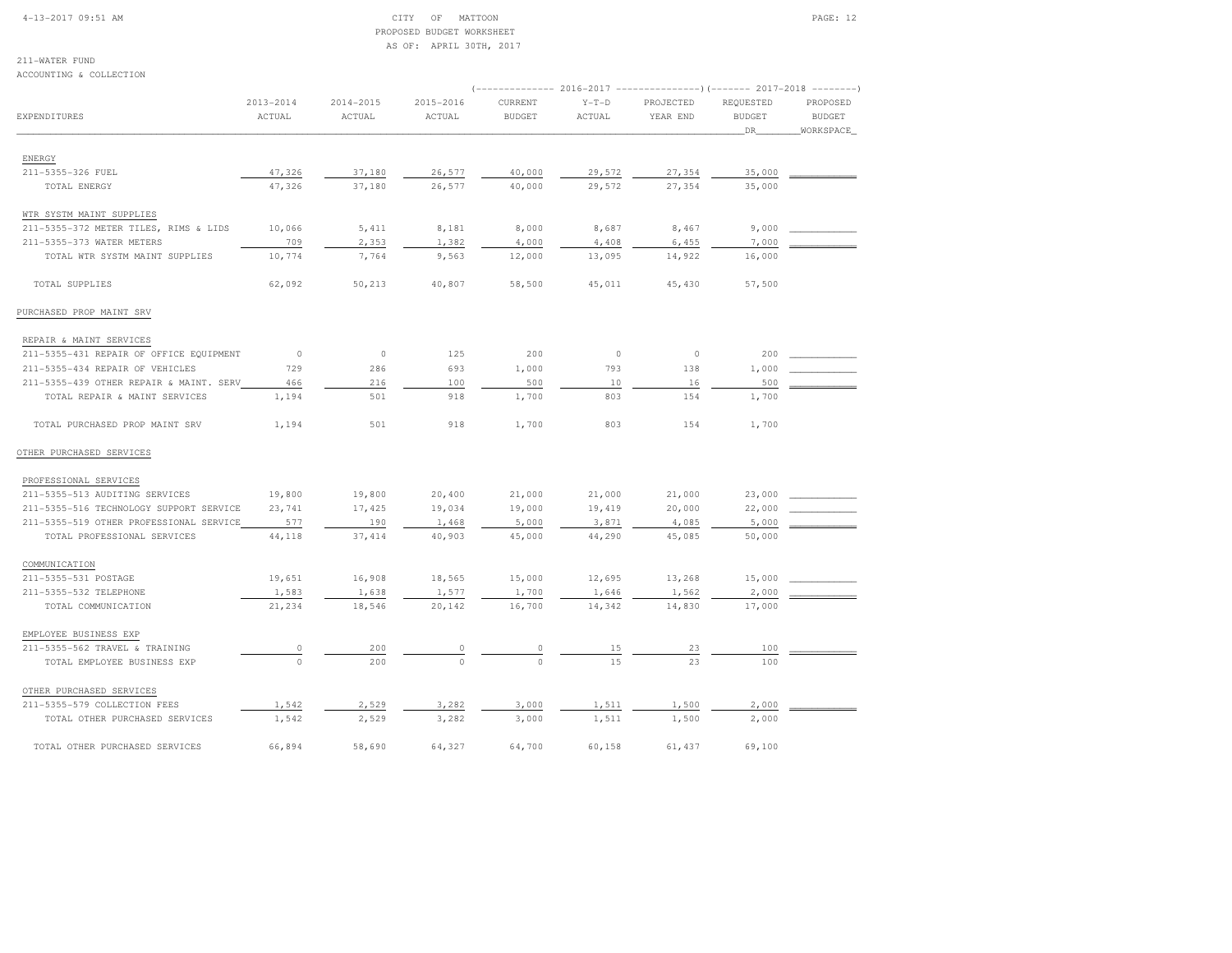| 4-13-2017 09:51 AM |
|--------------------|
|--------------------|

211-WATER FUND

### CITY OF MATTOON PAGE: 13 PROPOSED BUDGET WORKSHEETAS OF: APRIL 30TH, 2017

| ACCOUNTING & COLLECTION                 |                         |                         |                     |                                 |                   |                       |                                  |                                        |
|-----------------------------------------|-------------------------|-------------------------|---------------------|---------------------------------|-------------------|-----------------------|----------------------------------|----------------------------------------|
| <b>EXPENDITURES</b>                     | $2013 - 2014$<br>ACTUAL | $2014 - 2015$<br>ACTUAL | 2015-2016<br>ACTUAL | <b>CURRENT</b><br><b>BUDGET</b> | $Y-T-D$<br>ACTUAL | PROJECTED<br>YEAR END | REQUESTED<br><b>BUDGET</b><br>DR | PROPOSED<br><b>BUDGET</b><br>WORKSPACE |
| PROPERTY                                |                         |                         |                     |                                 |                   |                       |                                  |                                        |
| IMPROVEMENTS-NOT BLDNGS                 |                         |                         |                     |                                 |                   |                       |                                  |                                        |
| MACHINERY & EQUIPMENT                   |                         |                         |                     |                                 |                   |                       |                                  |                                        |
| 211-5355-743 MEF CONTRIBUTION           | 11,000                  | $\circ$                 | 0                   | $\circ$                         | 0                 | $\circ$               | 0                                |                                        |
| TOTAL MACHINERY & EQUIPMENT             | 11,000                  | $\Omega$                | $\Omega$            | $\Omega$                        | $\cap$            | $\cap$                | $\cap$                           |                                        |
| TOTAL PROPERTY                          | 11,000                  | $\circ$                 | $\circ$             | $\circ$                         | $\circ$           | $\circ$               | $\circ$                          |                                        |
| OTHER OBJECTS                           |                         |                         |                     |                                 |                   |                       |                                  |                                        |
| CITY CLERK DEPT OBJECTS                 |                         |                         |                     |                                 |                   |                       |                                  |                                        |
| 211-5355-804 UTILITY TAX REMITTANCE     | 122,682                 | 120,826                 | 120,094             | 121,000                         | 115,852           | 126,055               | 122,400                          |                                        |
| TOTAL CITY CLERK DEPT OBJECTS           | 122,682                 | 120,826                 | 120,094             | 121,000                         | 115,852           | 126,055               | 122,400                          |                                        |
| FINANCIAL TRANS OBJECTS                 |                         |                         |                     |                                 |                   |                       |                                  |                                        |
| 211-5355-811 BANK SERVICE CHARGES       | 11,190                  | 14,562                  | 15,492              | 15,000                          | 14,821            | 14,242                | 15,000                           |                                        |
| 211-5355-814 PRINTING/COPY MACH LEASE/M | 1,161                   | 951                     | 1,078               | 2,000                           | 1,022             | 975                   | 2,000                            |                                        |
| 211-5355-815 POSTAGE METER LEASE & MAIN | 1,161                   | 1,176                   | 1,374               | 2,000                           | 1,120             | 1,445                 | 2,000                            |                                        |
| TOTAL FINANCIAL TRANS OBJECTS           | 13,513                  | 16,689                  | 17,945              | 19,000                          | 16,963            | 16,662                | 19,000                           |                                        |
| SPECIAL EVENT OBJECTS                   |                         |                         |                     |                                 |                   |                       |                                  |                                        |
| 211-5355-830 BAD DEBT EXPENSE           | 21,947                  | 21,179                  | 9,093               | 21,000                          | 7,756             | 9,720                 | 10,000                           |                                        |
| TOTAL SPECIAL EVENT OBJECTS             | 21,947                  | 21,179                  | 9,093               | 21,000                          | 7,756             | 9,720                 | 10,000                           |                                        |
| COMPUTER INFO SYS OBJECT                |                         |                         |                     |                                 |                   |                       |                                  |                                        |
| 211-5355-863 COMPUTERS                  | $\circ$                 | 7,575                   | 1,580               | 0                               |                   |                       | 5,400                            |                                        |
| TOTAL COMPUTER INFO SYS OBJECT          | $\circ$                 | 7,575                   | 1,580               | $\Omega$                        | $\Omega$          | $\Omega$              | 5,400                            |                                        |
| TOTAL OTHER OBJECTS                     | 158,141                 | 166,270                 | 148,712             | 161,000                         | 140,571           | 152,438               | 156,800                          |                                        |
| TOTAL ACCOUNTING & COLLECTION           | 518,162                 | 512,805                 | 552,707             | 529,441                         | 456,333           | 498,681               | 537,737                          |                                        |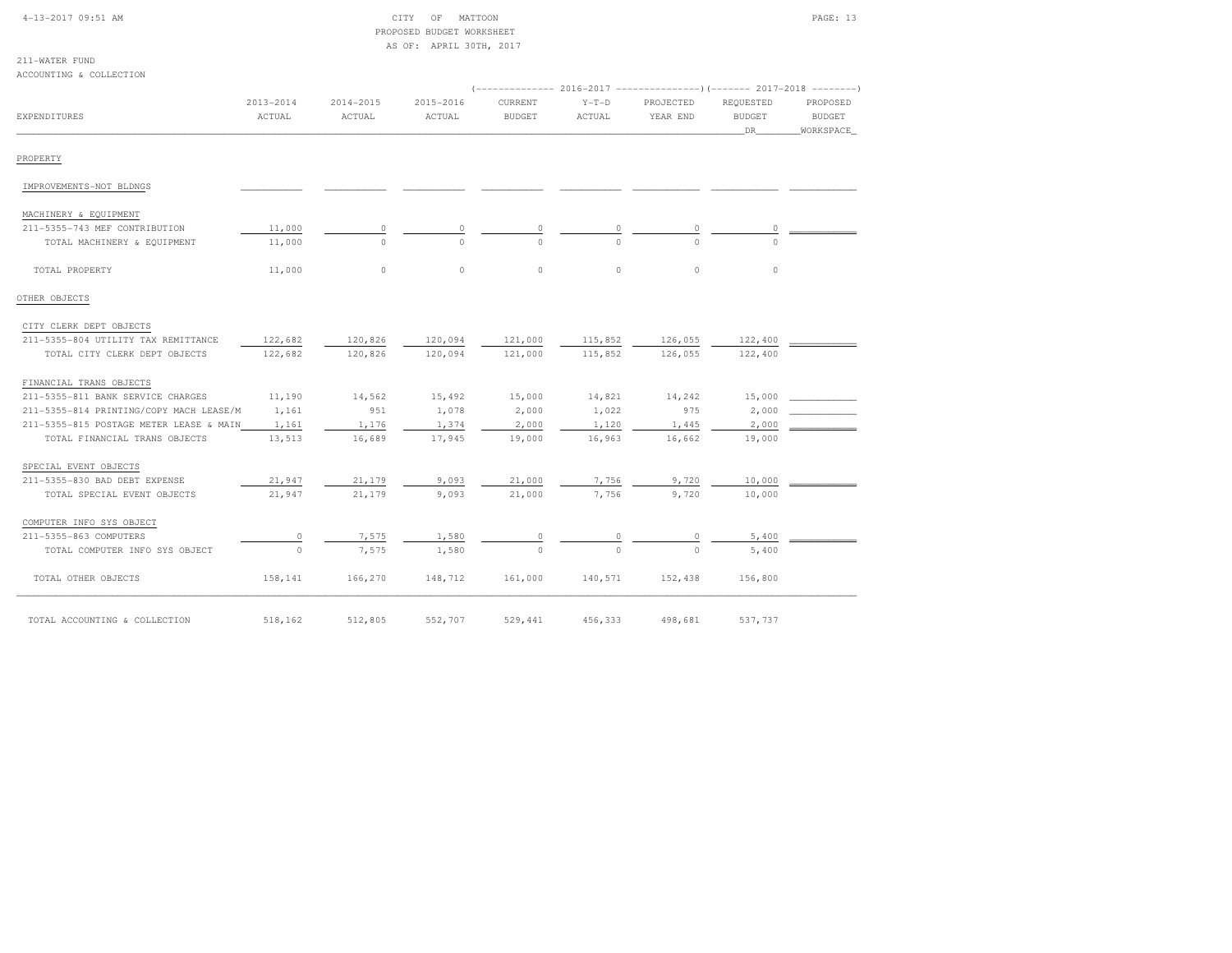#### 4-13-2017 09:51 AM CITY OF MATTOON PAGE: 14 PROPOSED BUDGET WORKSHEETAS OF: APRIL 30TH, 2017

211-WATER FUND

| ADMINISTRATIVE & GENERAL                |                         |                     |                     |                          |                   |                                                                                    |                                    |                                         |
|-----------------------------------------|-------------------------|---------------------|---------------------|--------------------------|-------------------|------------------------------------------------------------------------------------|------------------------------------|-----------------------------------------|
| EXPENDITURES                            | $2013 - 2014$<br>ACTUAL | 2014-2015<br>ACTUAL | 2015-2016<br>ACTUAL | CURRENT<br><b>BUDGET</b> | $Y-T-D$<br>ACTUAL | (-------------- 2016-2017 --------------------- 2017-2018<br>PROJECTED<br>YEAR END | REQUESTED<br><b>BUDGET</b><br>_DR_ | PROPOSED<br><b>BUDGET</b><br>_WORKSPACE |
|                                         |                         |                     |                     |                          |                   |                                                                                    |                                    |                                         |
| PERSONNEL SERVICES                      |                         |                     |                     |                          |                   |                                                                                    |                                    |                                         |
| SALARIES & WAGES                        |                         |                     |                     |                          |                   |                                                                                    |                                    |                                         |
| 211-5356-111 SALARIES OF REG EMPLOYEES  | 142,239                 | 129,045             | 126,235             | 142,168                  | 92,343            | 133,205                                                                            | 147,273                            |                                         |
| 211-5356-113 OVERTIME                   | 93                      | 269                 | 581                 | 200                      | 267               | 221                                                                                | 300                                |                                         |
| 211-5356-114 COMPENSATED ABSENCES       | 8,553                   | 9,086               | 18,270              | $\circ$                  | 8,350             | 9,080                                                                              | $\Omega$                           |                                         |
| 211-5356-115 ENGINEERING SALARIES ALLOC | 40,043                  | 14,879              | 9,103               | $\circ$                  | 2,894             | 4,054                                                                              | $\circ$                            |                                         |
| TOTAL SALARIES & WAGES                  | 190,928                 | 153,278             | 154,190             | 142,368                  | 103,853           | 146,560                                                                            | 147,573                            |                                         |
| TOTAL PERSONNEL SERVICES                | 190,928                 | 153,278             | 154,190             | 142,368                  | 103,853           | 146,560                                                                            | 147,573                            |                                         |
| EMPLOYEE BENEFITS                       |                         |                     |                     |                          |                   |                                                                                    |                                    |                                         |
| GROUP INSURANCE                         |                         |                     |                     |                          |                   |                                                                                    |                                    |                                         |
| 211-5356-211 GROUP HEALTH INSURANCE     | 19,642                  | 25,507              | 24,740              | 23,331                   | 22,359            | 24,645                                                                             | 23,836                             |                                         |
| 211-5356-212 GROUP LIFE INSURANCE       | 373                     | 312                 | 312                 | 303                      | 303               | 305                                                                                | 330                                |                                         |
| TOTAL GROUP INSURANCE                   | 20,015                  | 25,820              | 25,052              | 23,634                   | 22,662            | 24,950                                                                             | 24,166                             |                                         |
| SOCIAL SECURITY CONTRIB                 |                         |                     |                     |                          |                   |                                                                                    |                                    |                                         |
| 211-5356-221 FICA CONTRIBUTIONS         | 8,364                   | 8,068               | 8,762               | 8,827                    | 8,134             | 8,418                                                                              | 9,150                              |                                         |
| 211-5356-222 MEDICARE CONTRIBUTIONS     | 1,956                   | 1,887               | 2,049               | 2,064                    | 1,902             | 1,969                                                                              | 2,140                              |                                         |
| TOTAL SOCIAL SECURITY CONTRIB           | 10,320                  | 9,955               | 10,811              | 10,891                   | 10,037            | 10,387                                                                             | 11,289                             |                                         |
| RETIREMENT CONTRIBTUIONS                |                         |                     |                     |                          |                   |                                                                                    |                                    |                                         |
| 211-5356-231 IMRF CONTRIBUTIONS         | 19,038                  | 16,860              | 77,997              | 16,344                   | 14,485            | 14,465                                                                             | 16,676                             |                                         |
| TOTAL RETIREMENT CONTRIBTUIONS          | 19,038                  | 16,860              | 77,997              | 16,344                   | 14,485            | 14,465                                                                             | 16,676                             |                                         |
| UNEMPLOYMNT COMPENSATION                |                         |                     |                     |                          |                   |                                                                                    |                                    |                                         |
| 211-5356-240 UNEMPLOYMENT COMP.         | 868                     | 839                 | 579                 | 452                      | 452               | 464                                                                                | 480                                |                                         |
| TOTAL UNEMPLOYMNT COMPENSATION          | 868                     | 839                 | 579                 | 452                      | 452               | 464                                                                                | 480                                |                                         |
| WORKER'S COMPENSATION                   |                         |                     |                     |                          |                   |                                                                                    |                                    |                                         |
| 211-5356-250 WORKERS' COMPENSATION      | 5,743                   | 6,257               | 4,277               | 4,107                    | 4,107             | 4,066                                                                              | 4,949                              |                                         |
| TOTAL WORKER'S COMPENSATION             | 5,743                   | 6,257               | 4,277               | 4,107                    | 4,107             | 4,066                                                                              | 4,949                              |                                         |
| TOTAL EMPLOYEE BENEFITS                 | 55,984                  | 59,730              | 118,716             | 55,428                   | 51,743            | 54,332                                                                             | 57,560                             |                                         |
| SUPPLIES                                |                         |                     |                     |                          |                   |                                                                                    |                                    |                                         |
| GENERAL SUPPLIES                        |                         |                     |                     |                          |                   |                                                                                    |                                    |                                         |
| 211-5356-311 OFFICE SUPPLIES            | 655                     | 1,164               | 682                 | 700                      | 473               | 470                                                                                | 700                                |                                         |
| 211-5356-316 TOOLS & EQUIPMENT          | 176                     | 176)                | 35                  | 300                      | 39                | 39                                                                                 | 300                                |                                         |
| 211-5356-319 MISCELLANEOUS SUPPLIES     | 1,092                   | 208                 | $\circ$             | 600                      | $\circ$           | $\circ$                                                                            | 600                                |                                         |
| TOTAL GENERAL SUPPLIES                  | 1,923                   | 1,197               | 717                 | 1,600                    | 512               | 509                                                                                | 1,600                              |                                         |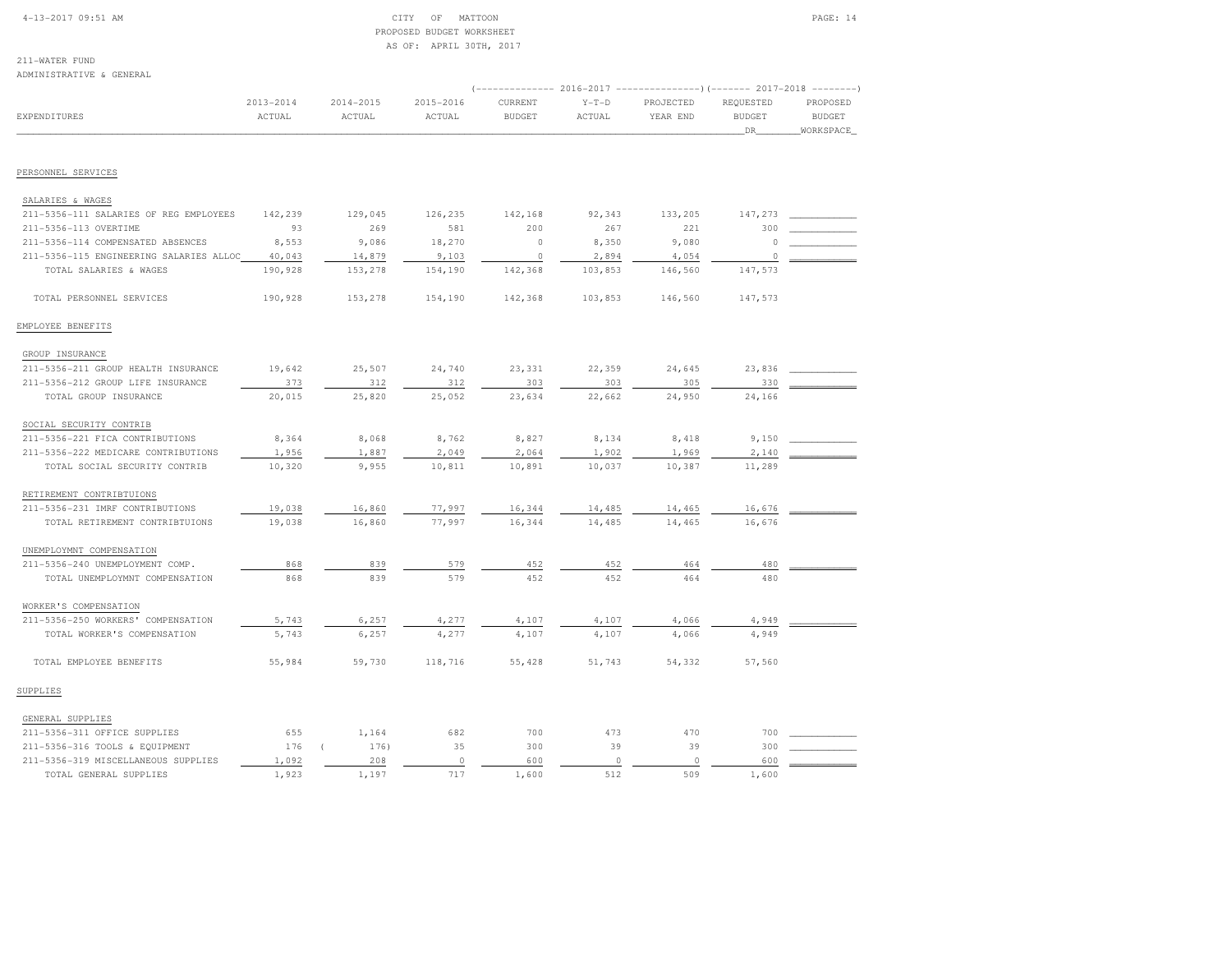#### 4-13-2017 09:51 AM CITY OF MATTOON PAGE: 15 PROPOSED BUDGET WORKSHEETAS OF: APRIL 30TH, 2017

211-WATER FUND

| ADMINISTRATIVE & GENERAL                                      |                         |                         |                         |                                                                                                   |                   |                       |                                  |                                        |
|---------------------------------------------------------------|-------------------------|-------------------------|-------------------------|---------------------------------------------------------------------------------------------------|-------------------|-----------------------|----------------------------------|----------------------------------------|
| EXPENDITURES                                                  | $2013 - 2014$<br>ACTUAL | $2014 - 2015$<br>ACTUAL | $2015 - 2016$<br>ACTUAL | (-------------- 2016-2017 --------------------- 2017-2018 --------- )<br>CURRENT<br><b>BUDGET</b> | $Y-T-D$<br>ACTUAL | PROJECTED<br>YEAR END | REQUESTED<br><b>BUDGET</b><br>DR | PROPOSED<br><b>BUDGET</b><br>WORKSPACE |
| ENERGY                                                        |                         |                         |                         |                                                                                                   |                   |                       |                                  |                                        |
| 211-5356-321 NATURAL GAS & ELECTRIC<br>TOTAL ENERGY           | 1,535<br>1,535          | 1,671<br>1,671          | 1,393<br>1,393          | 1,500<br>1,500                                                                                    | 1,115<br>1,115    | 1,397<br>1,397        | 1,500<br>1,500                   |                                        |
| BOOKS & PERIODICALS                                           |                         |                         |                         |                                                                                                   |                   |                       |                                  |                                        |
| 211-5356-340 BOOKS & PERIODICALS<br>TOTAL BOOKS & PERIODICALS | 0<br>$\circ$            |                         | 0<br>$\Omega$           | 100<br>100                                                                                        |                   | $\Omega$              | 100<br>100                       |                                        |
| TOTAL SUPPLIES                                                | 3,458                   | 2,867                   | 2,111                   | 3,200                                                                                             | 1,627             | 1,906                 | 3,200                            |                                        |
| PURCHASED PROP MAINT SRV                                      |                         |                         |                         |                                                                                                   |                   |                       |                                  |                                        |
| REPAIR & MAINT SERVICES                                       |                         |                         |                         |                                                                                                   |                   |                       |                                  |                                        |
| OTHER PURCHASED SERVICES                                      |                         |                         |                         |                                                                                                   |                   |                       |                                  |                                        |
| PROFESSIONAL SERVICES                                         |                         |                         |                         |                                                                                                   |                   |                       |                                  |                                        |
| 211-5356-511 PLANNING & DESIGN SERVICES                       | 3,007                   | 7,522                   | 9,522                   | 10,000                                                                                            | 5,367             | 8,037                 | 10,000                           |                                        |
| TOTAL PROFESSIONAL SERVICES                                   | 3,007                   | 7,522                   | 9,522                   | 10,000                                                                                            | 5,367             | 8,037                 | 10,000                           |                                        |
| INSURANCE                                                     |                         |                         |                         |                                                                                                   |                   |                       |                                  |                                        |
| 211-5356-523 PROPERTY & CASUALTY INSURA                       | 34,418                  | 28,937                  | 32,555                  | 31,641                                                                                            | 31,641            | 31,263                | 32,000                           |                                        |
| TOTAL INSURANCE                                               | 34,418                  | 28,937                  | 32,555                  | 31,641                                                                                            | 31,641            | 31,263                | 32,000                           |                                        |
| COMMUNICATION                                                 |                         |                         |                         |                                                                                                   |                   |                       |                                  |                                        |
| 211-5356-533 CELLULAR PHONE                                   | 827                     | 852                     | 822                     | 800                                                                                               | 882               | 914                   | 900                              |                                        |
| TOTAL COMMUNICATION                                           | 827                     | 852                     | 822                     | 800                                                                                               | 882               | 914                   | 900                              |                                        |
| ADVERTISING                                                   |                         |                         |                         |                                                                                                   |                   |                       |                                  |                                        |
| 211-5356-540 ADVERTISING                                      | 89                      | 789                     | 216                     | 200                                                                                               | 38                | 76                    | 200                              |                                        |
| TOTAL ADVERTISING                                             | 89                      | 789                     | 216                     | 200                                                                                               | 38                | 76                    | 200                              |                                        |
| EMPLOYEE BUSINESS EXP                                         |                         |                         |                         |                                                                                                   |                   |                       |                                  |                                        |
| 211-5356-562 TRAVEL & TRAINING                                | $\circ$                 | 0                       | $\mathbb O$             | 200                                                                                               | 0                 | 0                     | 200                              |                                        |
| TOTAL EMPLOYEE BUSINESS EXP                                   | $\circ$                 | $\circ$                 | $\circ$                 | 200                                                                                               | $\circ$           | $\circ$               | 200                              |                                        |
| OTHER PURCHASED SERVICES                                      |                         |                         |                         |                                                                                                   |                   |                       |                                  |                                        |
| 211-5356-571 DUES & MEMBERSHIPS                               | 1,839                   | 1,886                   | 1,930                   | 2,000                                                                                             | 1,978             | 1,978                 | 2,000                            |                                        |
| 211-5356-572 COMMUNITY PROMOTION & RELA                       | 2,662                   | 2,460                   | 2,550                   | 3,000                                                                                             | $\circ$           | $\circ$               | 3,000                            |                                        |
| 211-5356-579 MISC. OTHER PURCHASED SERV                       | 2,477                   | 1,668                   | 1,527                   | 3,000                                                                                             | 1,416             | 1,608                 | 2,000                            |                                        |
| TOTAL OTHER PURCHASED SERVICES                                | 6,978                   | 6,014                   | 6,007                   | 8,000                                                                                             | 3,394             | 3,586                 | 7,000                            |                                        |
| TOTAL OTHER PURCHASED SERVICES                                | 45,319                  | 44,115                  | 49,122                  | 50,841                                                                                            | 41,321            | 43,876                | 50,300                           |                                        |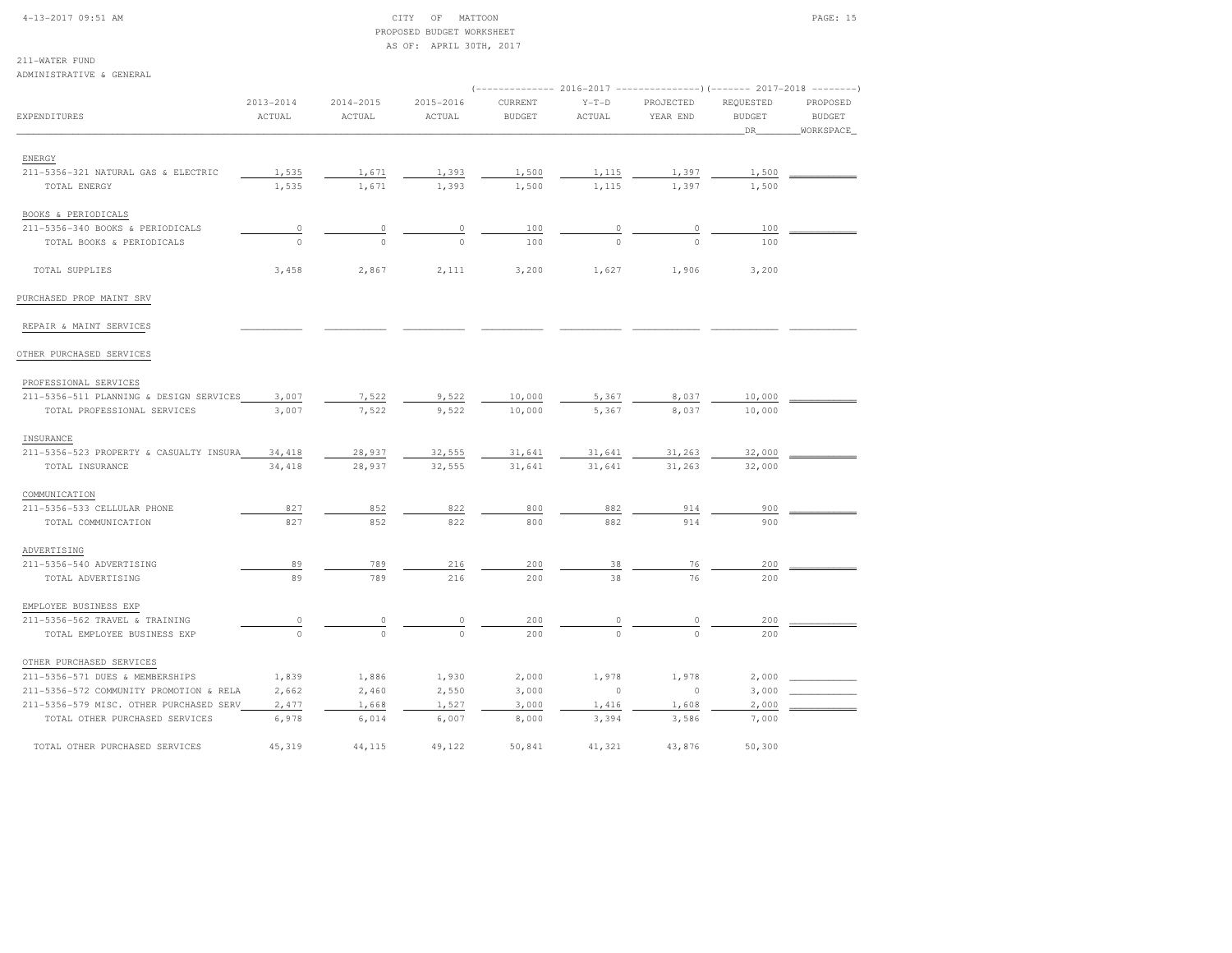| $4 - 13 - 2017$ 09:51 AM |  |
|--------------------------|--|
|                          |  |

### CITY OF MATTOON PAGE: 16 PROPOSED BUDGET WORKSHEETAS OF: APRIL 30TH, 2017

211-WATER FUNDADMINISTRATIVE & GENERAL

|                                         | 2013-2014 | 2014-2015 | 2015-2016 | CURRENT       | $Y-T-D$ | PROJECTED | REQUESTED | PROPOSED  |
|-----------------------------------------|-----------|-----------|-----------|---------------|---------|-----------|-----------|-----------|
| EXPENDITURES                            | ACTUAL    | ACTUAL    | ACTUAL    | <b>BUDGET</b> | ACTUAL  | YEAR END  | BUDGET    | BUDGET    |
|                                         |           |           |           |               |         |           | DR 1      | WORKSPACE |
|                                         |           |           |           |               |         |           |           |           |
| OTHER OBJECTS                           |           |           |           |               |         |           |           |           |
| FINANCIAL TRANS OBJECTS                 |           |           |           |               |         |           |           |           |
| 211-5356-814 PRINT/COPY MACH LEASE & MA | $\sim$ 0  | 180       | 616       | 600           | 622     | 715       | 700       |           |
| 211-5356-816 FARM EXPENSES              | 698       | 730       | 1,052     | 800           | 1,120   | 1,120     | 1,100     |           |
| TOTAL FINANCIAL TRANS OBJECTS           | 698       | 910       | 1,667     | 1,400         | 1,742   | 1,835     | 1,800     |           |
| FINANCIAL TRANS OBJECTS                 |           |           |           |               |         |           |           |           |
| 211-5356-828 REAL ESTATE TAXES          | 735       | 742       | 757       | 800           | 131     | 131       | 800       |           |
| TOTAL FINANCIAL TRANS OBJECTS           | 735       | 742       | 757       | 800           | 131     | 131       | 800       |           |
| COMPUTER INFO SYS OBJECT                |           |           |           |               |         |           |           |           |
| COMPUTER INFO SYS OBJECT                |           |           |           |               |         |           |           |           |
| COMPUTER INFO SYS OBJECT                |           |           |           |               |         |           |           |           |
| 211-5356-863 COMPUTERS                  | $\Omega$  | 1,687     | 345       | 1,700         | 1,167   | 1,167     | 3,000     |           |
| TOTAL COMPUTER INFO SYS OBJECT          | $\Omega$  | 1,687     | 345       | 1,700         | 1,167   | 1,167     | 3,000     |           |
| TOTAL OTHER OBJECTS                     | 1,433     | 3,339     | 2,770     | 3,900         | 3,039   | 3,133     | 5,600     |           |
| TOTAL ADMINISTRATIVE & GENERAL          | 297,122   | 263,329   | 326,908   | 255,737       | 201,584 | 249,807   | 264,232   |           |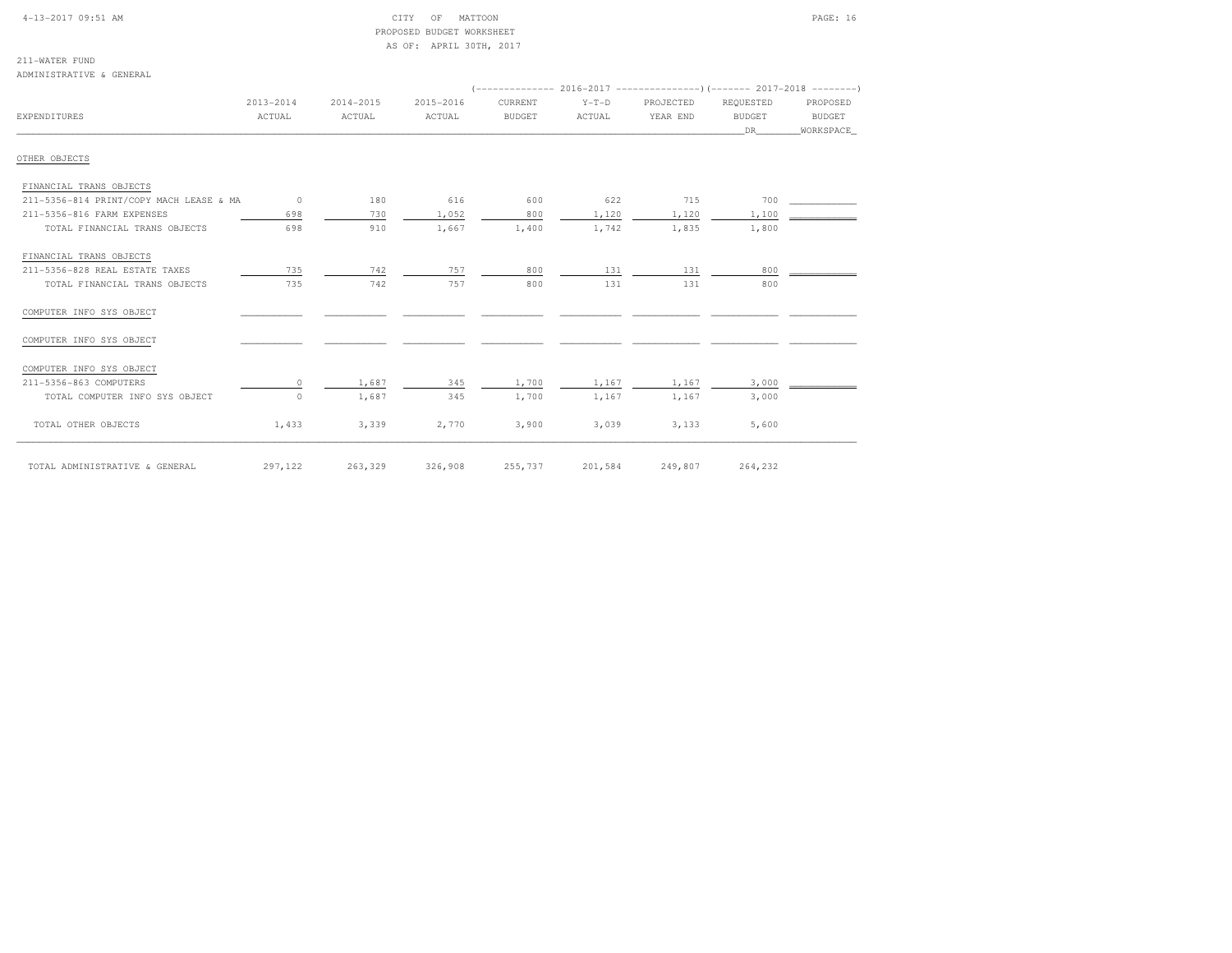| $4 - 13 - 2017$ 09:51 AM |  |  |
|--------------------------|--|--|
|                          |  |  |

#### $\text{CITY}$  OF MATTOON PAGE: 17 PROPOSED BUDGET WORKSHEETAS OF: APRIL 30TH, 2017

211-WATER FUNDDEPRECIATION

| DEL IVECTURI TOM |           |           |           |         |         | (------------- 2016-2017 ----------------) (------- 2017-2018 --------) |           |           |
|------------------|-----------|-----------|-----------|---------|---------|-------------------------------------------------------------------------|-----------|-----------|
|                  | 2013-2014 | 2014-2015 | 2015-2016 | CURRENT | $Y-T-D$ | PROJECTED                                                               | REQUESTED | PROPOSED  |
| EXPENDITURES     | ACTUAL    | ACTUAL    | ACTUAL    | BUDGET  | ACTUAL  | YEAR END                                                                | BUDGET    | BUDGET    |
|                  |           |           |           |         |         |                                                                         | DR.       | WORKSPACE |
|                  |           |           |           |         |         |                                                                         |           |           |
| OTHER OBJECTS    |           |           |           |         |         |                                                                         |           |           |

#### FINANCIAL TRANS OBJECTS

| 211-5357-829 DEPRECIATION     | 672,217 | 684,585 | 701,711 | 685,000 | 685,000 | 702,000 |  |
|-------------------------------|---------|---------|---------|---------|---------|---------|--|
| TOTAL FINANCIAL TRANS OBJECTS | 672,217 | 684,585 | 701,711 | 685,000 | 685,000 | 702,000 |  |
| TOTAL OTHER OBJECTS           | 672,217 | 684,585 | 701,711 | 685,000 | 685,000 | 702,000 |  |
| TOTAL DEPRECIATION            | 672,217 | 684,585 | 701,711 | 685,000 | 685,000 | 702,000 |  |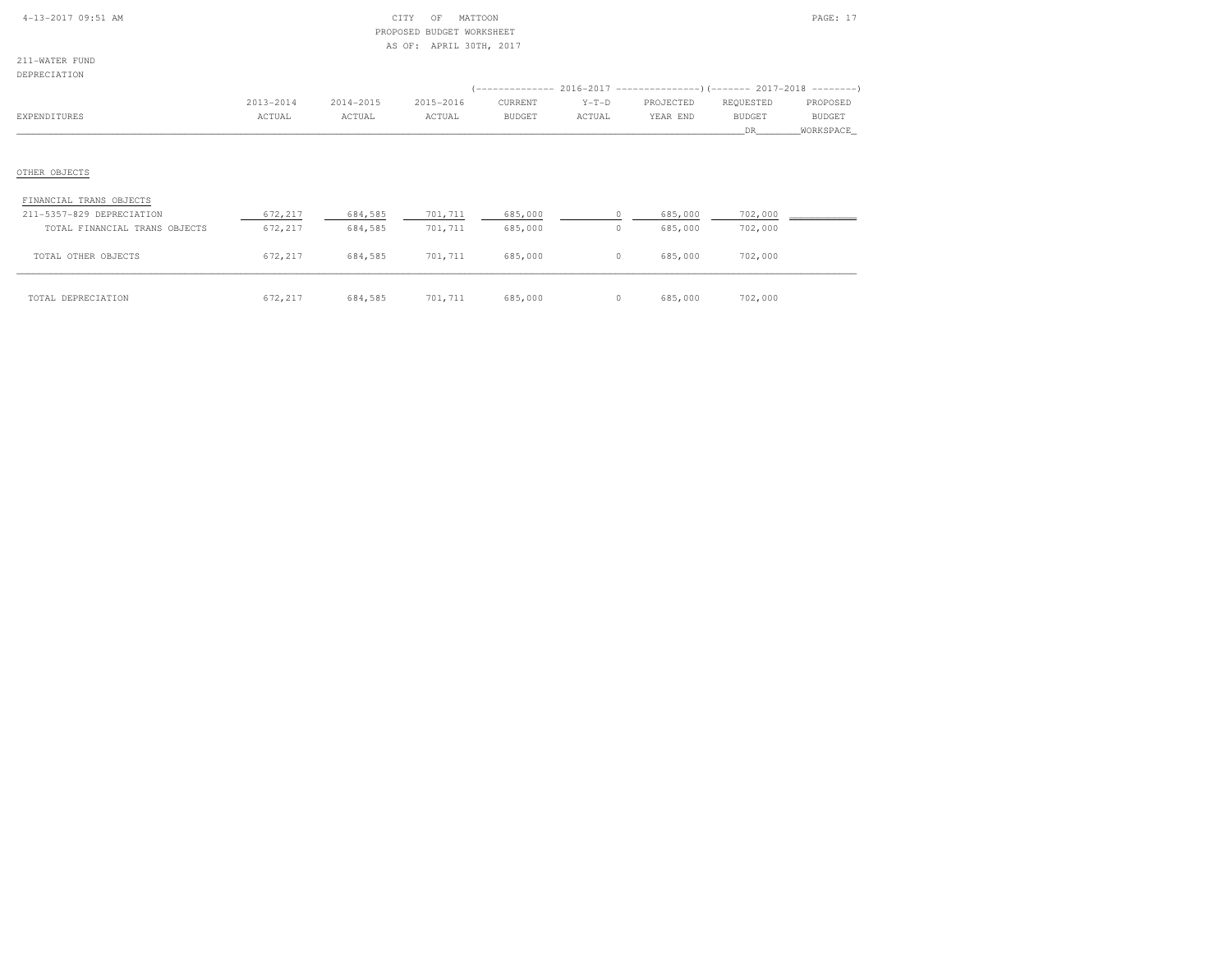| $4 - 13 - 2017$ 09:51 AM |  |  |
|--------------------------|--|--|

#### $\begin{array}{ccc} \text{CITY} & \text{OF} & \text{MATION} \end{array}$  PROPOSED BUDGET WORKSHEETAS OF: APRIL 30TH, 2017

211-WATER FUNDRETIREE HEALTH INSURANCE

|              |           |               |           |         |         | (-------------- 2016-2017 ---------------------- 2017-2018 ---------- |           |               |
|--------------|-----------|---------------|-----------|---------|---------|-----------------------------------------------------------------------|-----------|---------------|
|              | 2013-2014 | $2014 - 2015$ | 2015-2016 | CURRENT | $Y-T-D$ | PROJECTED                                                             | REQUESTED | PROPOSED      |
| EXPENDITURES | ACTUAL    | ACTUAL        | ACTUAL    | BUDGET  | ACTUAL  | YEAR END                                                              | BUDGET    | <b>BUDGET</b> |
|              |           |               |           |         |         |                                                                       | DR        | WORKSPACE     |
|              |           |               |           |         |         |                                                                       |           |               |
|              |           |               |           |         |         |                                                                       |           |               |
|              |           |               |           |         |         |                                                                       |           |               |

# EMPLOYEE BENEFITS

#### GROUP INSURANCE

| 211-5710-211 RETIREE HEALTH INSURANCE | 285,461  | 276,966 | 233,542 | 179,562 | 103,277 | 253,391 | 161,530 |  |
|---------------------------------------|----------|---------|---------|---------|---------|---------|---------|--|
| TOTAL GROUP INSURANCE                 | 285,461  | 276,966 | 233,542 | 179,562 | 103,277 | 253,391 | 161,530 |  |
|                                       |          |         |         |         |         |         |         |  |
| TOTAL EMPLOYEE BENEFITS               | 285, 461 | 276,966 | 233,542 | 179,562 | 103,277 | 253,391 | 161,530 |  |
|                                       |          |         |         |         |         |         |         |  |
|                                       |          |         |         |         |         |         |         |  |
| TOTAL RETIREE HEALTH INSURANCE        | 285, 461 | 276,966 | 233,542 | 179.562 | 103,277 | 253,391 | 161,530 |  |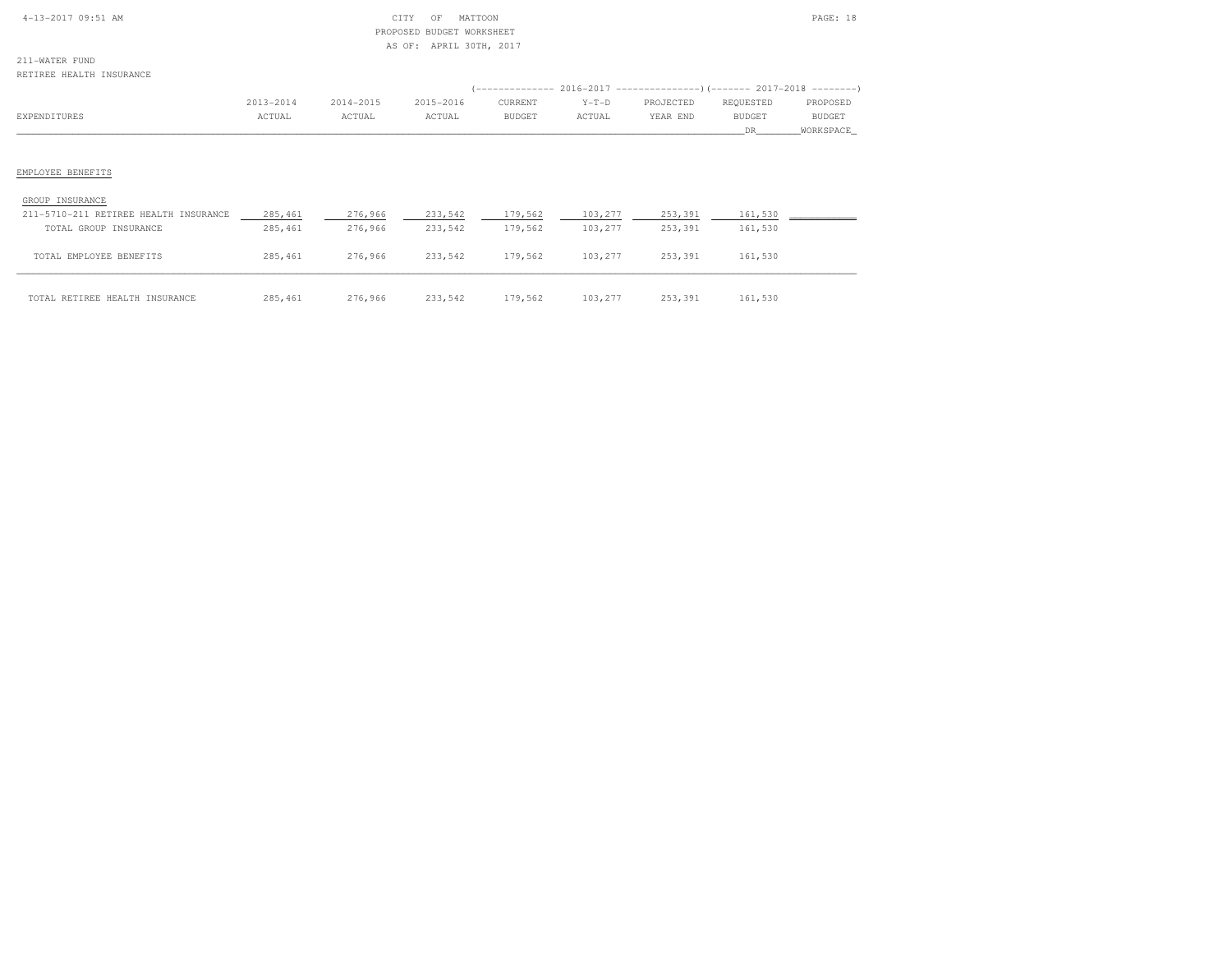| 4-13-2017 09:51 AM |           | CITY      | OF        | MATTOON                   |         |           |               | PAGE: 19      |
|--------------------|-----------|-----------|-----------|---------------------------|---------|-----------|---------------|---------------|
|                    |           |           |           | PROPOSED BUDGET WORKSHEET |         |           |               |               |
|                    |           |           |           | AS OF: APRIL 30TH, 2017   |         |           |               |               |
| 211-WATER FUND     |           |           |           |                           |         |           |               |               |
| DEBT SERVICE       |           |           |           |                           |         |           |               |               |
|                    |           |           |           |                           |         |           |               |               |
|                    | 2013-2014 | 2014-2015 | 2015-2016 | CURRENT                   | $Y-T-D$ | PROJECTED | REQUESTED     | PROPOSED      |
| EXPENDITURES       | ACTUAL    | ACTUAL    | ACTUAL    | BUDGET                    | ACTUAL  | YEAR END  | <b>BUDGET</b> | <b>BUDGET</b> |
|                    |           |           |           |                           |         |           | DR            | WORKSPACE     |

OTHER OBJECTS

 $FINANCIAL TRANS OBJECTS$  , and the condition of the condition  $\frac{1}{2}$  , and  $\frac{1}{2}$  ,  $\frac{1}{2}$  ,  $\frac{1}{2}$  ,  $\frac{1}{2}$  ,  $\frac{1}{2}$  ,  $\frac{1}{2}$  ,  $\frac{1}{2}$  ,  $\frac{1}{2}$  ,  $\frac{1}{2}$  ,  $\frac{1}{2}$  ,  $\frac{1}{2}$  ,  $\frac{1}{2}$  ,  $\frac{1}{2}$  ,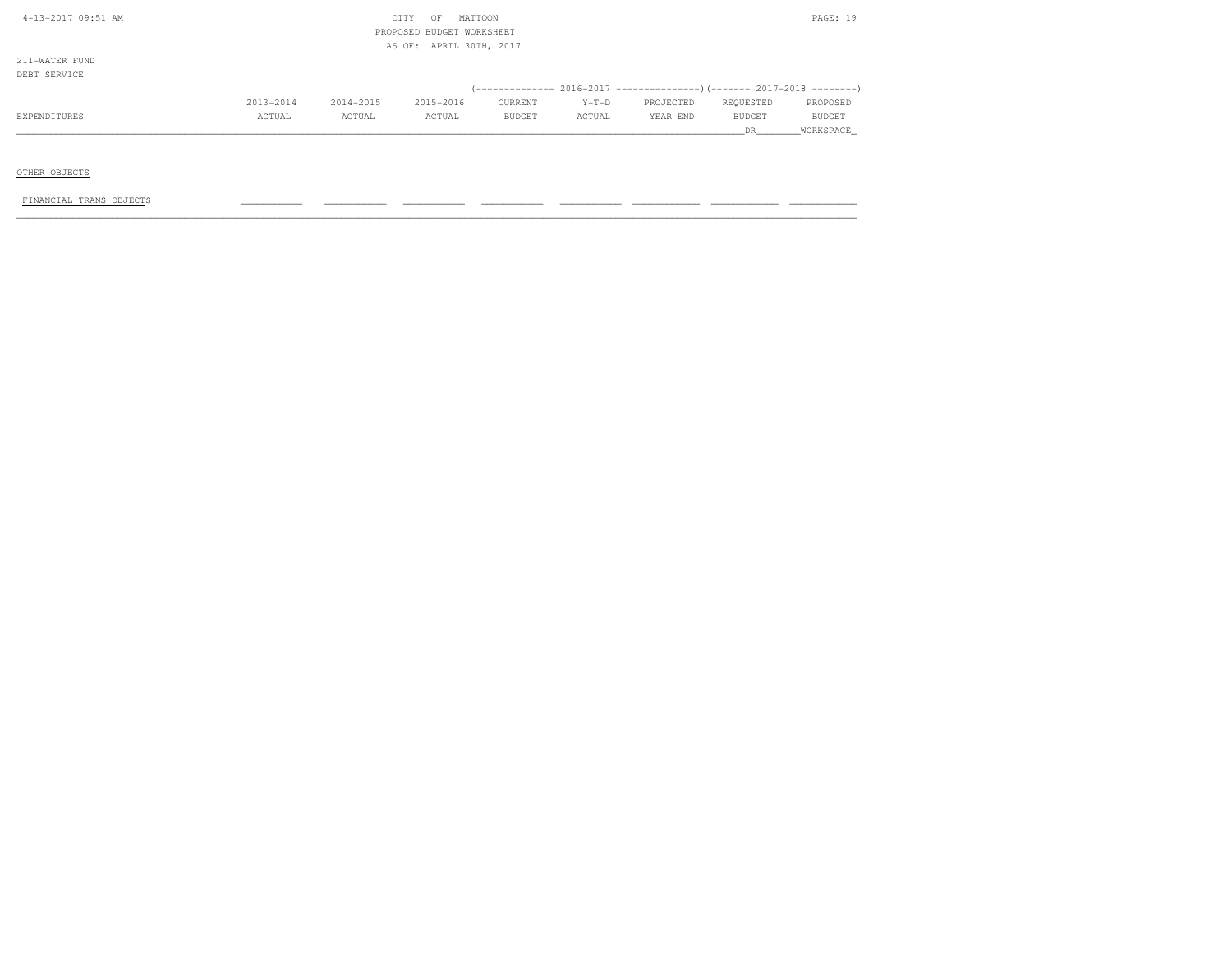| 4-13-2017 09:51 AM      |           |           | CITY<br>OF                | MATTOON |         |           |           | PAGE: 20      |
|-------------------------|-----------|-----------|---------------------------|---------|---------|-----------|-----------|---------------|
|                         |           |           | PROPOSED BUDGET WORKSHEET |         |         |           |           |               |
|                         |           |           | AS OF: APRIL 30TH, 2017   |         |         |           |           |               |
| 211-WATER FUND          |           |           |                           |         |         |           |           |               |
| 2003 REFUNDING GO BONDS |           |           |                           |         |         |           |           |               |
|                         |           |           |                           |         |         |           |           |               |
|                         | 2013-2014 | 2014-2015 | 2015-2016                 | CURRENT | $Y-T-D$ | PROJECTED | REQUESTED | PROPOSED      |
| EXPENDITURES            | ACTUAL    | ACTUAL    | ACTUAL                    | BUDGET  | ACTUAL  | YEAR END  | BUDGET    | <b>BUDGET</b> |
|                         |           |           |                           |         |         |           | DR.       | WORKSPACE     |
|                         |           |           |                           |         |         |           |           |               |
| OTHER OBJECTS           |           |           |                           |         |         |           |           |               |

FINANCIAL TRANS OBJECTS \_\_\_\_\_\_\_\_\_\_\_ \_\_\_\_\_\_\_\_\_\_\_ \_\_\_\_\_\_\_\_\_\_\_ \_\_\_\_\_\_\_\_\_\_\_ \_\_\_\_\_\_\_\_\_\_\_ \_\_\_\_\_\_\_\_\_\_\_\_ \_\_\_\_\_\_\_\_\_\_\_\_ \_\_\_\_\_\_\_\_\_\_\_\_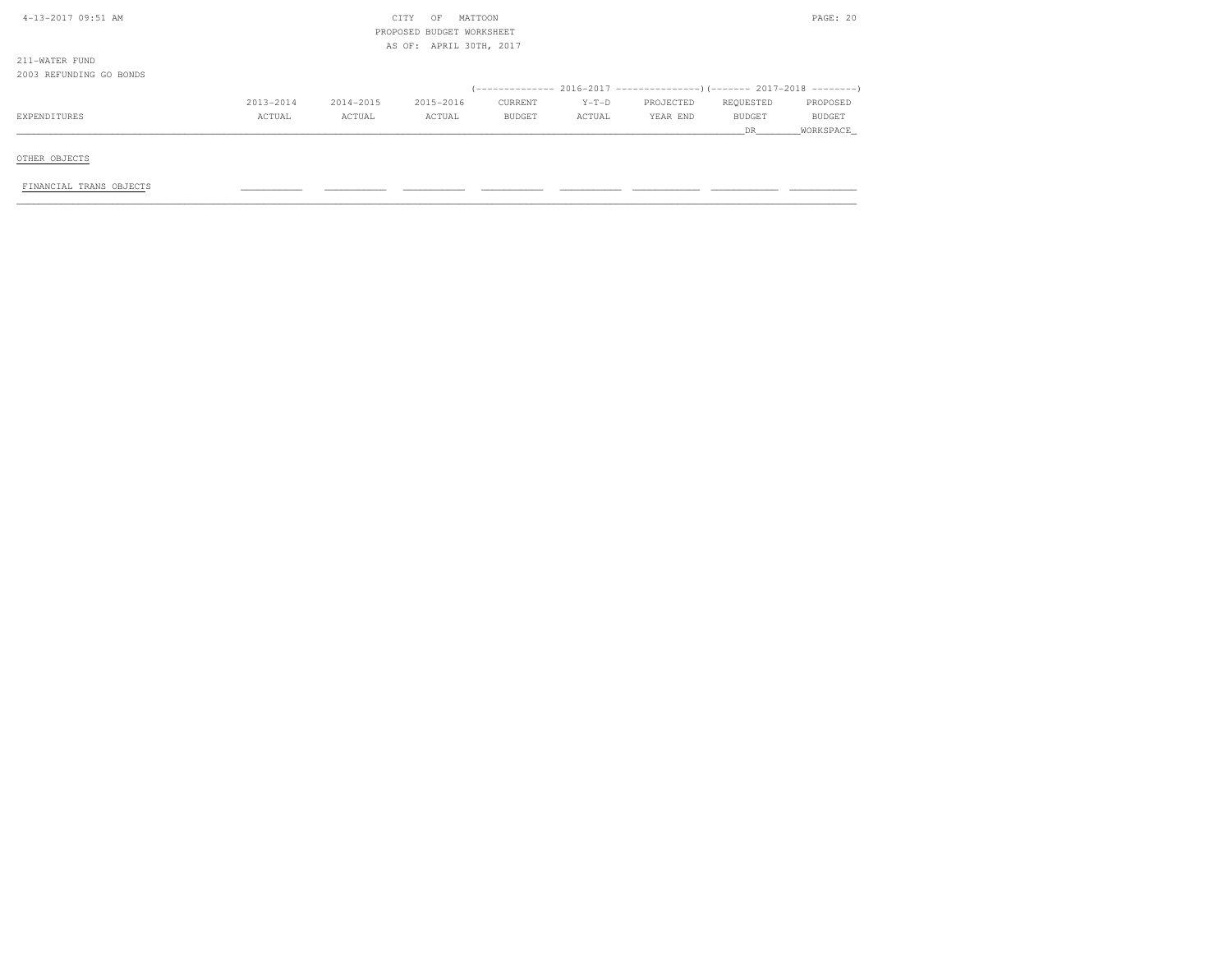| 4-13-2017 09:51 AM                       | MATTOON<br>CITY<br>OF<br>PROPOSED BUDGET WORKSHEET<br>AS OF: APRIL 30TH, 2017 |           |           |          |          |           |               | PAGE: 21   |
|------------------------------------------|-------------------------------------------------------------------------------|-----------|-----------|----------|----------|-----------|---------------|------------|
| 211-WATER FUND                           |                                                                               |           |           |          |          |           |               |            |
| 2003A ERI GO BONDS                       |                                                                               |           |           |          |          |           |               |            |
|                                          |                                                                               |           |           |          |          |           |               |            |
|                                          | 2013-2014                                                                     | 2014-2015 | 2015-2016 | CURRENT  | $Y-T-D$  | PROJECTED | REQUESTED     | PROPOSED   |
| EXPENDITURES                             | ACTUAL                                                                        | ACTUAL    | ACTUAL    | BUDGET   | ACTUAL   | YEAR END  | <b>BUDGET</b> | BUDGET     |
|                                          |                                                                               |           |           |          |          |           | <b>DR</b>     | WORKSPACE_ |
| OTHER OBJECTS<br>FINANCIAL TRANS OBJECTS |                                                                               |           |           |          |          |           |               |            |
| 211-5717-817 ERI PENSION PAYMENTS        | 48,283                                                                        |           |           |          |          |           |               |            |
| TOTAL FINANCIAL TRANS OBJECTS            | 48,283                                                                        | $\circ$   | $\Omega$  | $\Omega$ | $\Omega$ | $\cap$    | $\Omega$      |            |
| TOTAL OTHER OBJECTS                      | 48,283                                                                        | $\circ$   | $\circ$   | $\circ$  | $\circ$  | $\circ$   | $\circ$       |            |
| TOTAL 2003A ERI GO BONDS                 | 48,283                                                                        | $\circ$   | $\circ$   | $\circ$  | $\circ$  | $\circ$   | $\circ$       |            |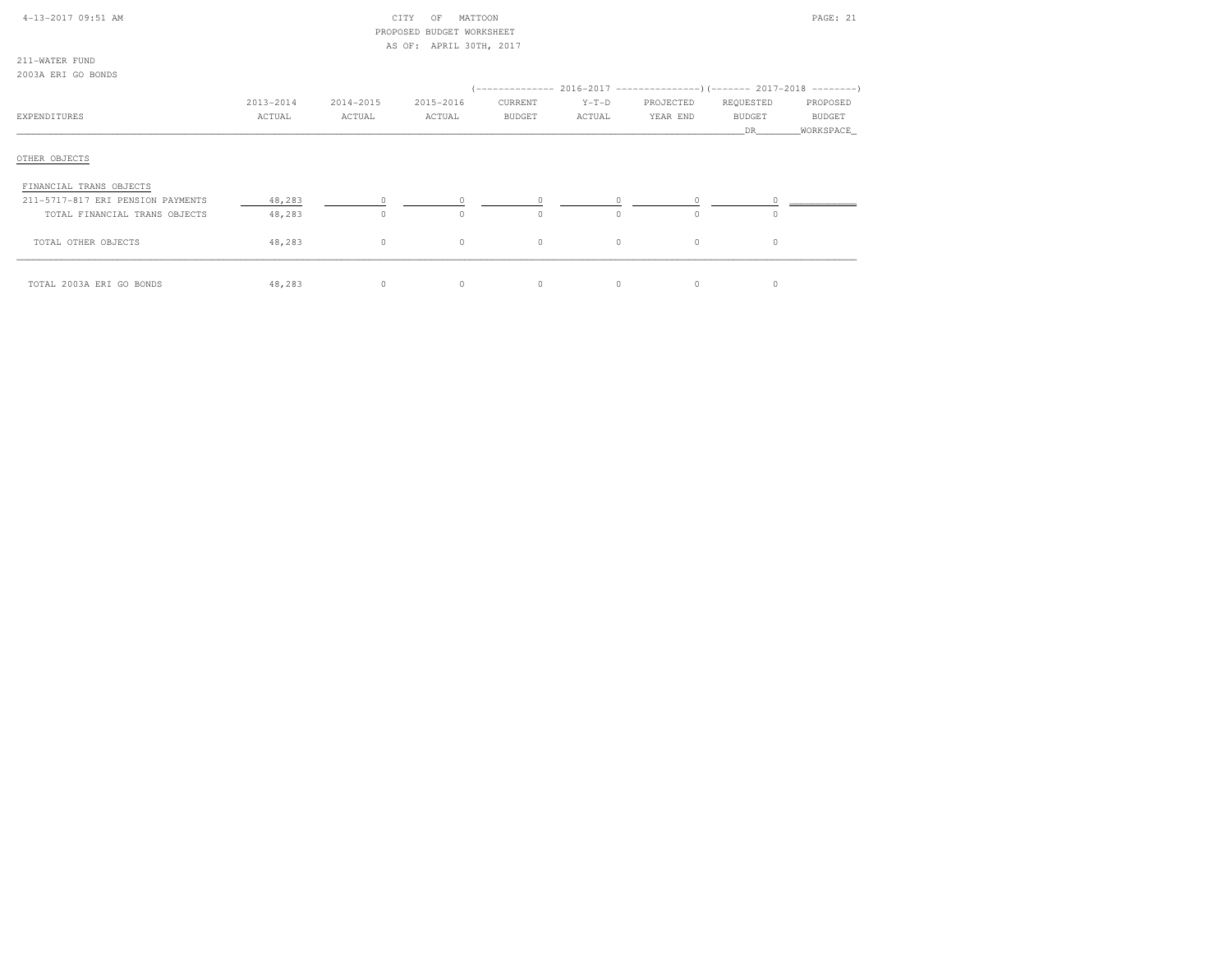| $4 - 13 - 2017$ 09:51 AM |  |
|--------------------------|--|
|                          |  |

# 4-13-2017 OF MATTOON PAGE: 22 PROPOSED BUDGET WORKSHEETAS OF: APRIL 30TH, 2017

211-WATER FUND09-10 ERI DEBT PAYMENT

| VJTIV ARI DADI FAIMANI                |           |           |           |         |         |                                                                          |               |           |
|---------------------------------------|-----------|-----------|-----------|---------|---------|--------------------------------------------------------------------------|---------------|-----------|
|                                       |           |           |           |         |         | (-------------- 2016-2017 ----------------) (------- 2017-2018 --------) |               |           |
|                                       | 2013-2014 | 2014-2015 | 2015-2016 | CURRENT | $Y-T-D$ | PROJECTED                                                                | REQUESTED     | PROPOSED  |
| EXPENDITURES                          | ACTUAL    | ACTUAL    | ACTUAL    | BUDGET  | ACTUAL  | YEAR END                                                                 | <b>BUDGET</b> | BUDGET    |
|                                       |           |           |           |         |         |                                                                          | DR.           | WORKSPACE |
|                                       |           |           |           |         |         |                                                                          |               |           |
|                                       |           |           |           |         |         |                                                                          |               |           |
| OTHER OBJECTS                         |           |           |           |         |         |                                                                          |               |           |
|                                       |           |           |           |         |         |                                                                          |               |           |
| FINANCIAL TRANS OBJECTS               |           |           |           |         |         |                                                                          |               |           |
| 211-5718-817 09 - 10 ERI DEBT PAYMENT |           |           |           | 75,294  | 75,291  | 75,291                                                                   | 75,294        |           |
| TOTAL FINANCIAL TRANS OBJECTS         | $\Omega$  | $\circ$   | 0         | 75,294  | 75,291  | 75,291                                                                   | 75,294        |           |
| TOTAL OTHER OBJECTS                   | 0         |           | 0         | 75,294  | 75,291  | 75,291                                                                   | 75,294        |           |

\_\_\_\_\_\_\_\_\_\_\_\_\_\_\_\_\_\_\_\_\_\_\_\_\_\_\_\_\_\_\_\_\_\_\_\_\_\_\_\_\_\_\_\_\_\_\_\_\_\_\_\_\_\_\_\_\_\_\_\_\_\_\_\_\_\_\_\_\_\_\_\_\_\_\_\_\_\_\_\_\_\_\_\_\_\_\_\_\_\_\_\_\_\_\_\_\_\_\_\_\_\_\_\_\_\_\_\_\_\_\_\_\_\_\_\_\_\_\_\_\_\_\_\_\_\_\_\_\_\_\_\_\_\_\_\_\_\_\_\_\_\_\_\_\_\_\_\_\_\_ TOTAL 09-10 ERI DEBT PAYMENT 0 0 0 75,294 75,291 75,291 75,294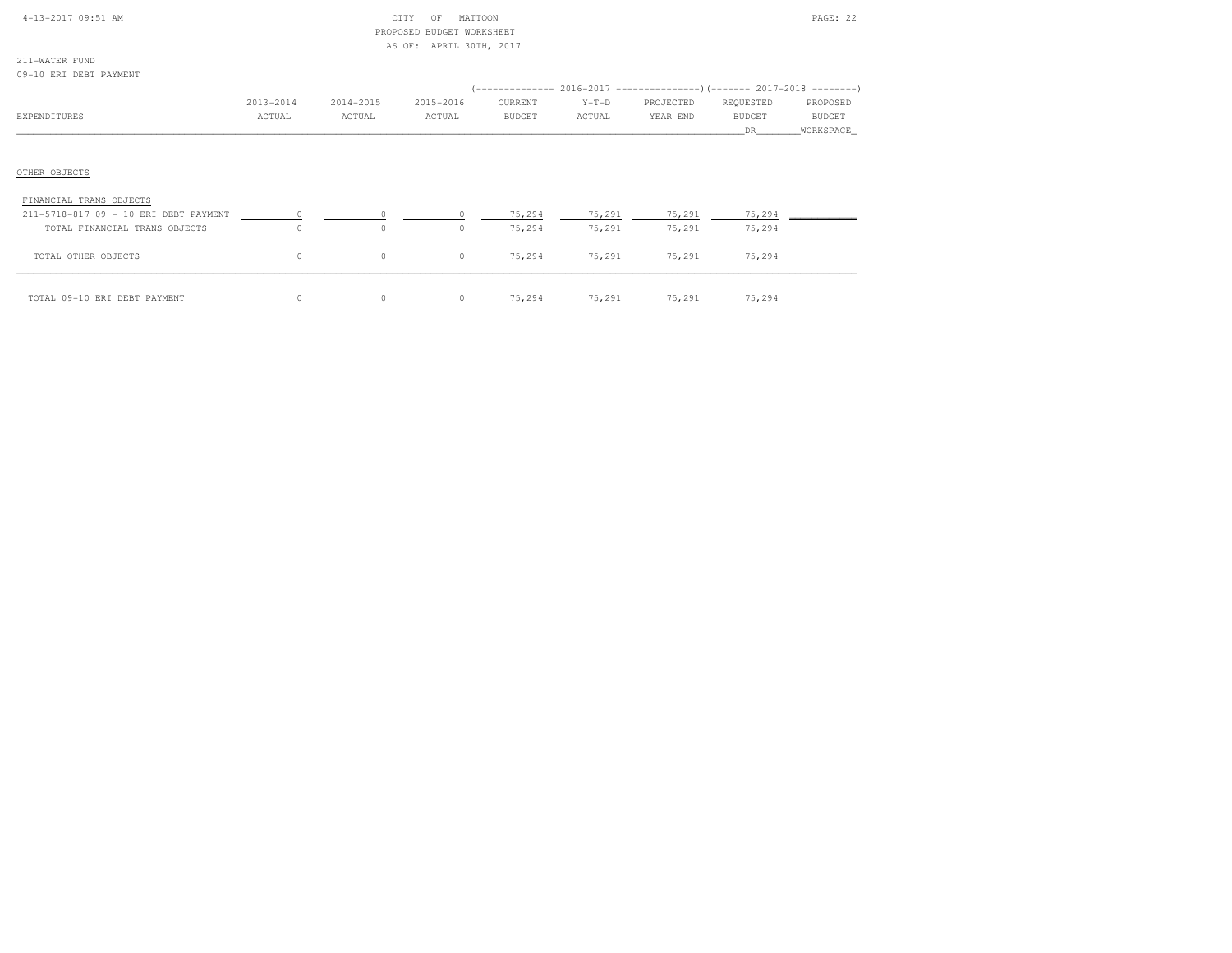| $4 - 13 - 2017$ 09:51 AM |  |
|--------------------------|--|

# $CITY$  OF MATTOON PAGE: 23 PROPOSED BUDGET WORKSHEETAS OF: APRIL 30TH, 2017

|  | ı |  |
|--|---|--|
|  |   |  |

| 1998 IEPA NOTE          |           |           |           |         |         |                                                                       |               |               |
|-------------------------|-----------|-----------|-----------|---------|---------|-----------------------------------------------------------------------|---------------|---------------|
|                         |           |           |           |         |         | (-------------- 2016-2017 ---------------------- 2017-2018 ---------- |               |               |
|                         | 2013-2014 | 2014-2015 | 2015-2016 | CURRENT | $Y-T-D$ | PROJECTED                                                             | REQUESTED     | PROPOSED      |
| EXPENDITURES            | ACTUAL    | ACTUAL    | ACTUAL    | BUDGET  | ACTUAL  | YEAR END                                                              | <b>BUDGET</b> | <b>BUDGET</b> |
|                         |           |           |           |         |         |                                                                       | DR.           | WORKSPACE     |
|                         |           |           |           |         |         |                                                                       |               |               |
|                         |           |           |           |         |         |                                                                       |               |               |
| OTHER OBJECTS           |           |           |           |         |         |                                                                       |               |               |
| FINANCIAL TRANS OBJECTS |           |           |           |         |         |                                                                       |               |               |

| 211-5731-817 DEBT SERVICES    |         |         |         | 470,000 | 470,000 | 470,000 | 475,000 |  |
|-------------------------------|---------|---------|---------|---------|---------|---------|---------|--|
| TOTAL FINANCIAL TRANS OBJECTS | $\circ$ | $\circ$ |         | 470,000 | 470,000 | 470,000 | 475,000 |  |
| TOTAL OTHER OBJECTS           |         | $\circ$ | $\circ$ | 470,000 | 470,000 | 470,000 | 475,000 |  |
| TOTAL 1998 IEPA NOTE          |         |         |         | 470,000 | 470,000 | 470,000 | 475,000 |  |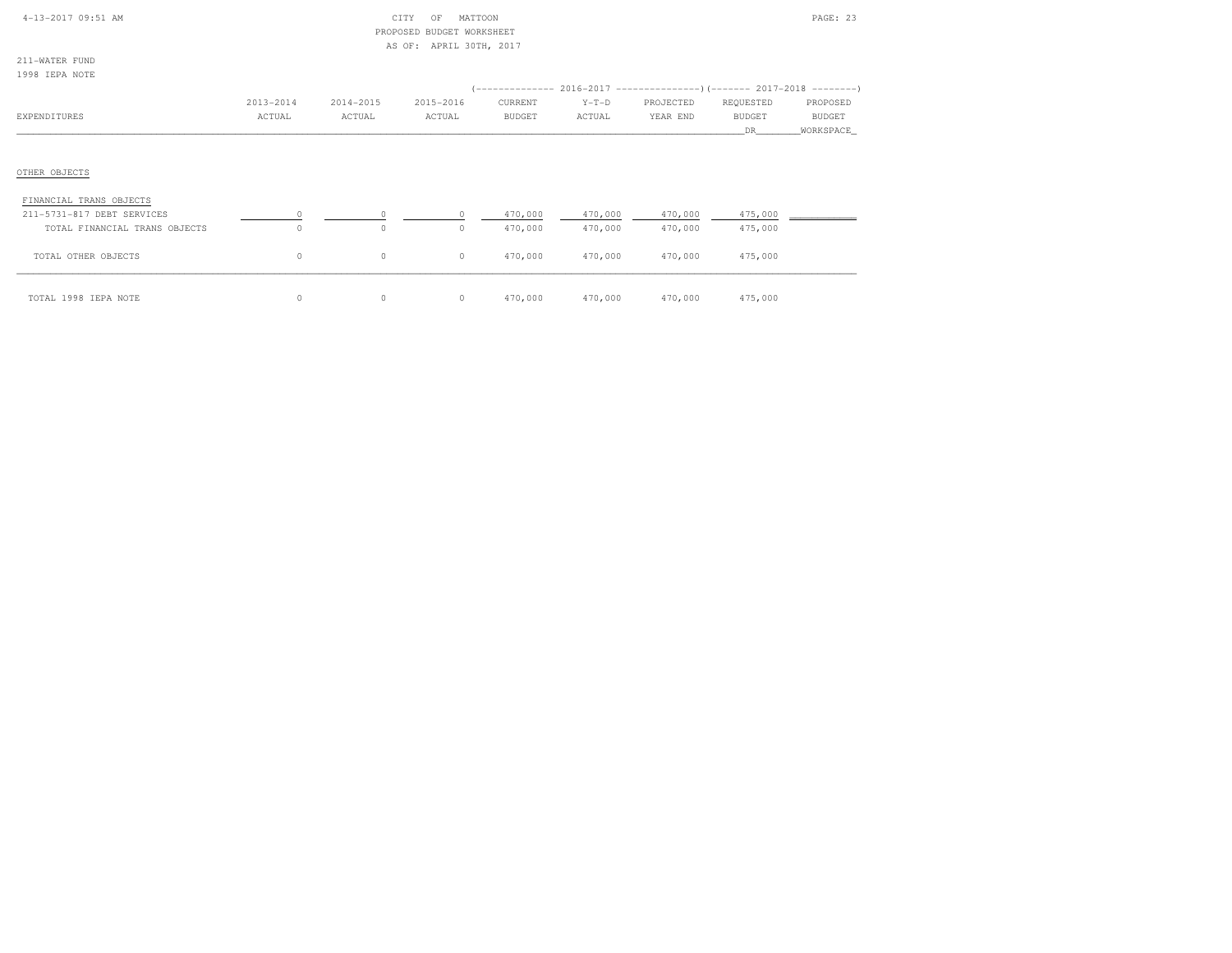|  | $4 - 13 - 2017$ 09:51 AM |  |
|--|--------------------------|--|

# $CITY$  OF MATTOON PAGE: 24 PROPOSED BUDGET WORKSHEETAS OF: APRIL 30TH, 2017

211-WATER FUNDFISCAL AGENT FEES

| L LOCALD INCLUST LEED         |           |           |           |         |         |           |                                                                     |           |
|-------------------------------|-----------|-----------|-----------|---------|---------|-----------|---------------------------------------------------------------------|-----------|
|                               |           |           |           |         |         |           | (-------------- 2016-2017 --------------------- 2017-2018 --------- |           |
|                               | 2013-2014 | 2014-2015 | 2015-2016 | CURRENT | $Y-T-D$ | PROJECTED | REQUESTED                                                           | PROPOSED  |
| EXPENDITURES                  | ACTUAL    | ACTUAL    | ACTUAL    | BUDGET  | ACTUAL  | YEAR END  | <b>BUDGET</b>                                                       | BUDGET    |
|                               |           |           |           |         |         |           | DR                                                                  | WORKSPACE |
|                               |           |           |           |         |         |           |                                                                     |           |
| OTHER OBJECTS                 |           |           |           |         |         |           |                                                                     |           |
| FINANCIAL TRANS OBJECTS       |           |           |           |         |         |           |                                                                     |           |
| 211-5760-817 DEBT SERVICES    | 1,678     | 955       | 932       | 1,000   | 343     | 343       | 1,000                                                               |           |
| TOTAL FINANCIAL TRANS OBJECTS | 1,678     | 955       | 932       | 1,000   | 343     | 343       | 1,000                                                               |           |
| TOTAL OTHER OBJECTS           | 1,678     | 955       | 932       | 1,000   | 343     | 343       | 1,000                                                               |           |
| TOTAL FISCAL AGENT FEES       | 1,678     | 955       | 932       | 1,000   | 343     | 343       | 1,000                                                               |           |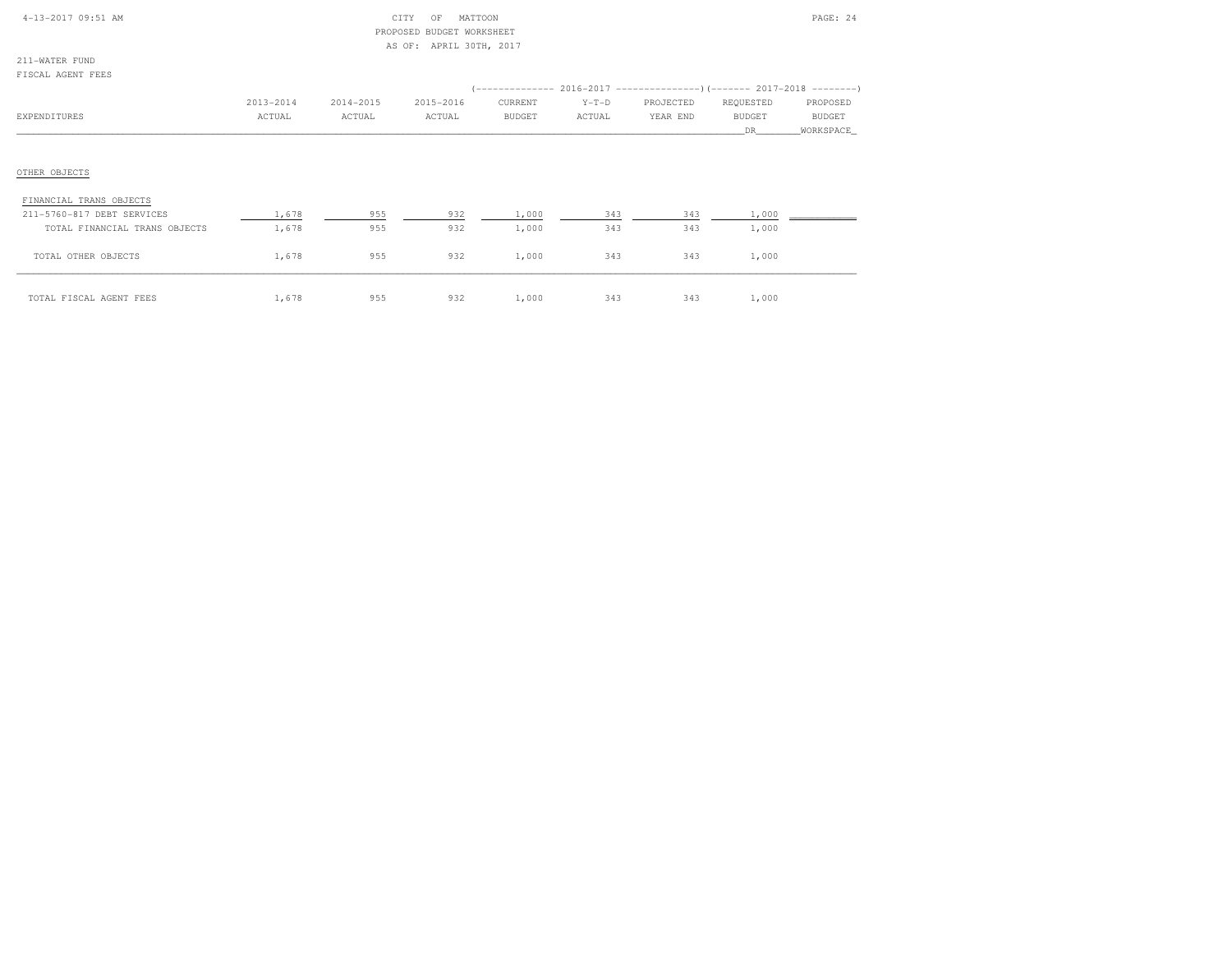| $4-13-2017$ 09:51 AM |  |  |
|----------------------|--|--|

# $CITY$  OF MATTOON PAGE: 25 PROPOSED BUDGET WORKSHEETAS OF: APRIL 30TH, 2017

211-WATER FUNDDEBT ISSUANCE COSTS

|                                  | 2013-2014 | 2014-2015 | 2015-2016 | CURRENT       | $Y-T-D$  | PROJECTED | REQUESTED     | PROPOSED  |
|----------------------------------|-----------|-----------|-----------|---------------|----------|-----------|---------------|-----------|
| EXPENDITURES                     | ACTUAL    | ACTUAL    | ACTUAL    | <b>BUDGET</b> | ACTUAL   | YEAR END  | <b>BUDGET</b> | BUDGET    |
|                                  |           |           |           |               |          |           | DR            | WORKSPACE |
|                                  |           |           |           |               |          |           |               |           |
|                                  |           |           |           |               |          |           |               |           |
| OTHER OBJECTS                    |           |           |           |               |          |           |               |           |
| FINANCIAL TRANS OBJECTS          |           |           |           |               |          |           |               |           |
| 211-5770-817 DEBT SERVICES       | $\circ$   | 3,558     | $\Omega$  | $\Omega$      | $\Omega$ | $\Omega$  | $\Omega$      |           |
| 211-5770-819 DEBT ISSUANCE COSTS | 402       | 20,399    |           |               |          |           |               |           |
| TOTAL FINANCIAL TRANS OBJECTS    | 402       | 23,956    |           | $\circ$       | $\Omega$ | $\circ$   | $\circ$       |           |
| TOTAL OTHER OBJECTS              | 402       | 23,956    | $\circ$   | $\circ$       | $\circ$  | $\circ$   | $\circ$       |           |
|                                  |           |           |           |               |          |           |               |           |
|                                  |           |           |           |               |          |           |               |           |
| TOTAL DEBT ISSUANCE COSTS        | 402       | 23,956    | 0         | $\circ$       | $\circ$  | $\circ$   | $\circ$       |           |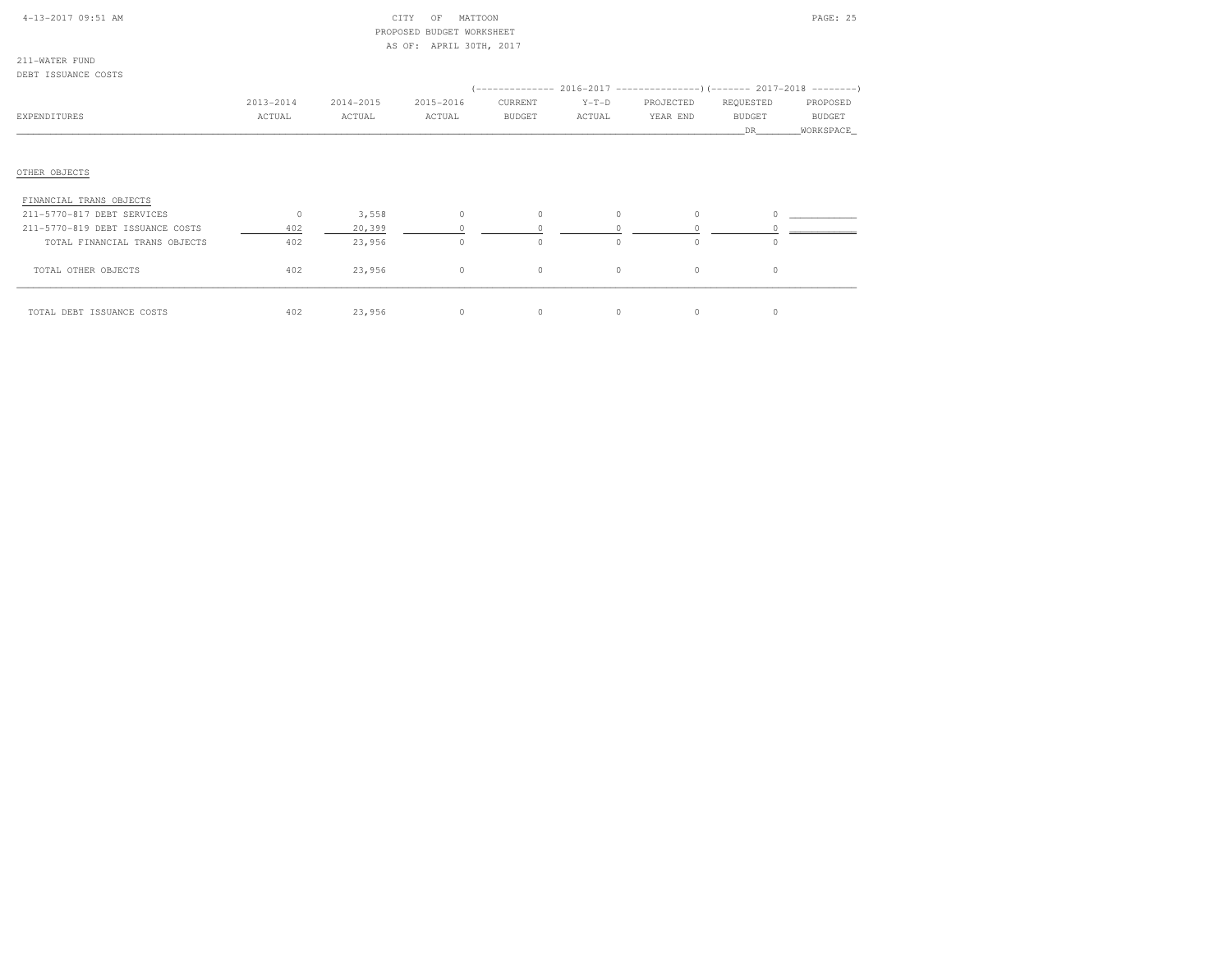#### 4-13-2017 09:51 AM CITY OF MATTOON PAGE: 26 PROPOSED BUDGET WORKSHEETAS OF: APRIL 30TH, 2017

211-WATER FUNDINTEREST EXPENSE

| TMITUTOI PULPIMOP                    |                     |                         |                     |                                                             |                   |                       |                                   |                                        |
|--------------------------------------|---------------------|-------------------------|---------------------|-------------------------------------------------------------|-------------------|-----------------------|-----------------------------------|----------------------------------------|
| EXPENDITURES                         | 2013-2014<br>ACTUAL | $2014 - 2015$<br>ACTUAL | 2015-2016<br>ACTUAL | CURRENT<br><b>BUDGET</b>                                    | $Y-T-D$<br>ACTUAL | PROJECTED<br>YEAR END | REQUESTED<br><b>BUDGET</b><br>DR. | PROPOSED<br><b>BUDGET</b><br>WORKSPACE |
| OTHER OBJECTS                        |                     |                         |                     |                                                             |                   |                       |                                   |                                        |
| FINANCIAL TRANS OBJECTS              |                     |                         |                     |                                                             |                   |                       |                                   |                                        |
| 211-5795-817 INTEREST EXPENSE        | 150,779             | 99,860                  | 65,231              | 38,500                                                      | 38,500            | 38,500                | 29,100                            |                                        |
| TOTAL FINANCIAL TRANS OBJECTS        | 150,779             | 99,860                  | 65,231              | 38,500                                                      | 38,500            | 38,500                | 29,100                            |                                        |
| TOTAL OTHER OBJECTS                  | 150,779             | 99,860                  | 65,231              | 38,500                                                      | 38,500            | 38,500                | 29,100                            |                                        |
| TOTAL INTEREST EXPENSE               | 150,779             | 99,860                  | 65,231              | 38,500                                                      | 38,500            | 38,500                | 29,100                            |                                        |
| TOTAL EXPENDITURES                   | 3,569,319           | 3,426,641               | 3,561,572           | 3,964,326                                                   | 2,574,382         | 3,692,933             | 4,226,599                         |                                        |
| REVENUE OVER/(UNDER) EXPENDITURES    |                     |                         |                     | 306,522 431,349 313,896 (114,326) 923,306 375,146 (307,899) |                   |                       |                                   |                                        |
| OTHER FINANCING SOURCES              |                     |                         |                     |                                                             |                   |                       |                                   |                                        |
| 211-4931-021 SALE OF CAPITAL ASSETS  | 9,398               | 15,500                  | 17,159              | $\Omega$                                                    | 8,378             | 8,378                 | $\cap$                            |                                        |
| TOTAL OTHER FINANCING SOURCES        | 9,398               | 15,500                  | 17,159              | $\circ$                                                     | 8,378             | 8,378                 | $\Omega$                          |                                        |
| OTHER FINANCING (USES)               |                     |                         |                     |                                                             |                   |                       |                                   |                                        |
| TOTAL OTHER FINANCING SOURCES (USES) | 9,398               | 15,500                  | 17,159              | $0 \qquad \qquad$                                           | 8,378             | 8,378                 | $\circ$                           |                                        |
|                                      |                     |                         |                     |                                                             |                   |                       |                                   |                                        |

(UNDER) EXPENDITURES & OTHER (USES) 315,919 446,849 331,055 ( 114,326) 931,684 383,524 ( 307,899)

REVENUES & OTHER SOURCES OVER/

(UNDER) EXPENDITURES & OTHER (USES)

\*\*\* END OF REPORT \*\*\*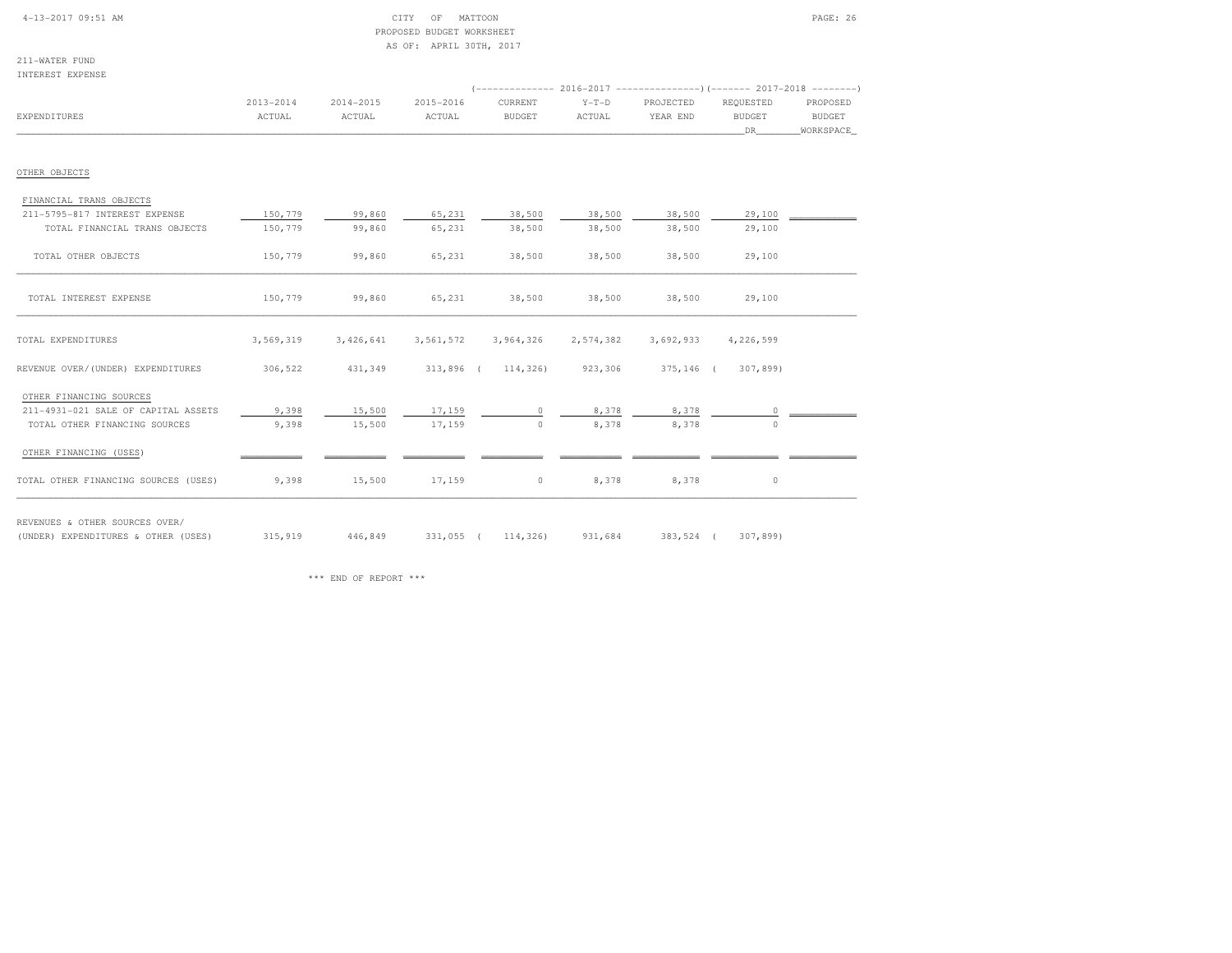|  | $4-13-2017$ 09:51 AM |  |
|--|----------------------|--|
|  |                      |  |

| 4-13-2017 09:51 AM | CITY OF MATTOON           | PAGE: |  |
|--------------------|---------------------------|-------|--|
|                    | PROPOSED BUDGET WORKSHEET |       |  |
|                    | AS OF: APRIL 30TH, 2017   |       |  |

| 212-SEWER FUND |  |
|----------------|--|
|                |  |
|                |  |
|                |  |

| <b>REVENUES</b>                         | $2013 - 2014$<br>ACTUAL | 2014-2015<br>ACTUAL | 2015-2016<br>ACTUAL | CURRENT<br><b>BUDGET</b> | $Y-T-D$<br>ACTUAL | PROJECTED<br>YEAR END | REQUESTED<br><b>BUDGET</b> | PROPOSED<br><b>BUDGET</b> |
|-----------------------------------------|-------------------------|---------------------|---------------------|--------------------------|-------------------|-----------------------|----------------------------|---------------------------|
|                                         |                         |                     |                     |                          |                   |                       | DR.                        | WORKSPACE                 |
|                                         |                         |                     |                     |                          |                   |                       |                            |                           |
| INTERGOVERNMENTAL REV                   |                         |                     |                     |                          |                   |                       |                            |                           |
| FEDERAL GOVT GRANTS                     |                         |                     |                     |                          |                   |                       |                            |                           |
| STATE GOVT GRANTS                       |                         |                     |                     |                          |                   |                       |                            |                           |
| CHARGES FOR SERVICES                    |                         |                     |                     |                          |                   |                       |                            |                           |
| SWR FD REVENUES & OTHER                 |                         |                     |                     |                          |                   |                       |                            |                           |
| 212-4451-021 SEWER USE CHARGES          | 4, 243, 515             | 4,251,848           | 4,438,656           | 4,400,000                | 3,829,501         | 4,556,848             | 4,370,000                  |                           |
| 212-4452-021 SEWER CHARGE PENALTIES     | 68,544                  | 83,491              | 66,799              | 70,000                   | 74,034            | 75,299                | 73,000                     |                           |
| 212-4453-021 BOD SURCHARGES             | 54,505                  | 32,731              | 42,239              | 35,000                   | 41,950            | 45,724                | 42,000                     |                           |
| 212-4454-021 SUSPENDED SOLIDS SURCHARGE | 26,291                  | 30,546              | 8,402               | 4,000                    | $\sim$ 0          | $\circ$               | $\circ$                    |                           |
| 212-4455-021 PERMITS & TAPPING FEES     | 1,390                   | 1,315               | 1,570               | 1,500                    | 240               | 360                   | 1,000                      |                           |
| 212-4456-021 ERC LECHATE CHARGES        | 24,592                  | 42,224              | 51,272              | 37,000                   | 43,616            | 56,376                | 42,000                     |                           |
| 212-4459-021 MISC & SUNDRY SEWER CHARGE | 18,008                  | 18,312              | 23,750              | 17,000                   | 18,330            | 20,230                | 20,000                     |                           |
| TOTAL SWR FD REVENUES & OTHER           | 4,436,844               | 4,460,468           | 4,632,688           | 4,564,500                | 4,007,671         | 4,754,837             | 4,548,000                  |                           |
| TOTAL CHARGES FOR SERVICES              | 4,436,844               | 4,460,468           | 4,632,688           | 4,564,500                | 4,007,671         | 4,754,837             | 4,548,000                  |                           |
| INVESTMENT EARNINGS                     |                         |                     |                     |                          |                   |                       |                            |                           |
| INTEREST EARNINGS                       |                         |                     |                     |                          |                   |                       |                            |                           |
| 212-4610-021 INTEREST EARNINGS          | 1,811                   | 1,938               | 3,287               | 2,000                    | 3,070             | 3,111                 | 2,000                      |                           |
| TOTAL INTEREST EARNINGS                 | 1,811                   | 1,938               | 3,287               | 2,000                    | 3,070             | 3,111                 | 2,000                      |                           |
| NET INCREASE (DECREASE)                 |                         |                     |                     |                          |                   |                       |                            |                           |
| TOTAL INVESTMENT EARNINGS               | 1,811                   | 1,938               | 3,287               | 2,000                    | 3,070             | 3,111                 | 2,000                      |                           |
| TOTAL REVENUES                          | 4,438,655               | 4,462,406           | 4,635,975           | 4,566,500                | 4,010,741         | 4,757,948             | 4,550,000                  |                           |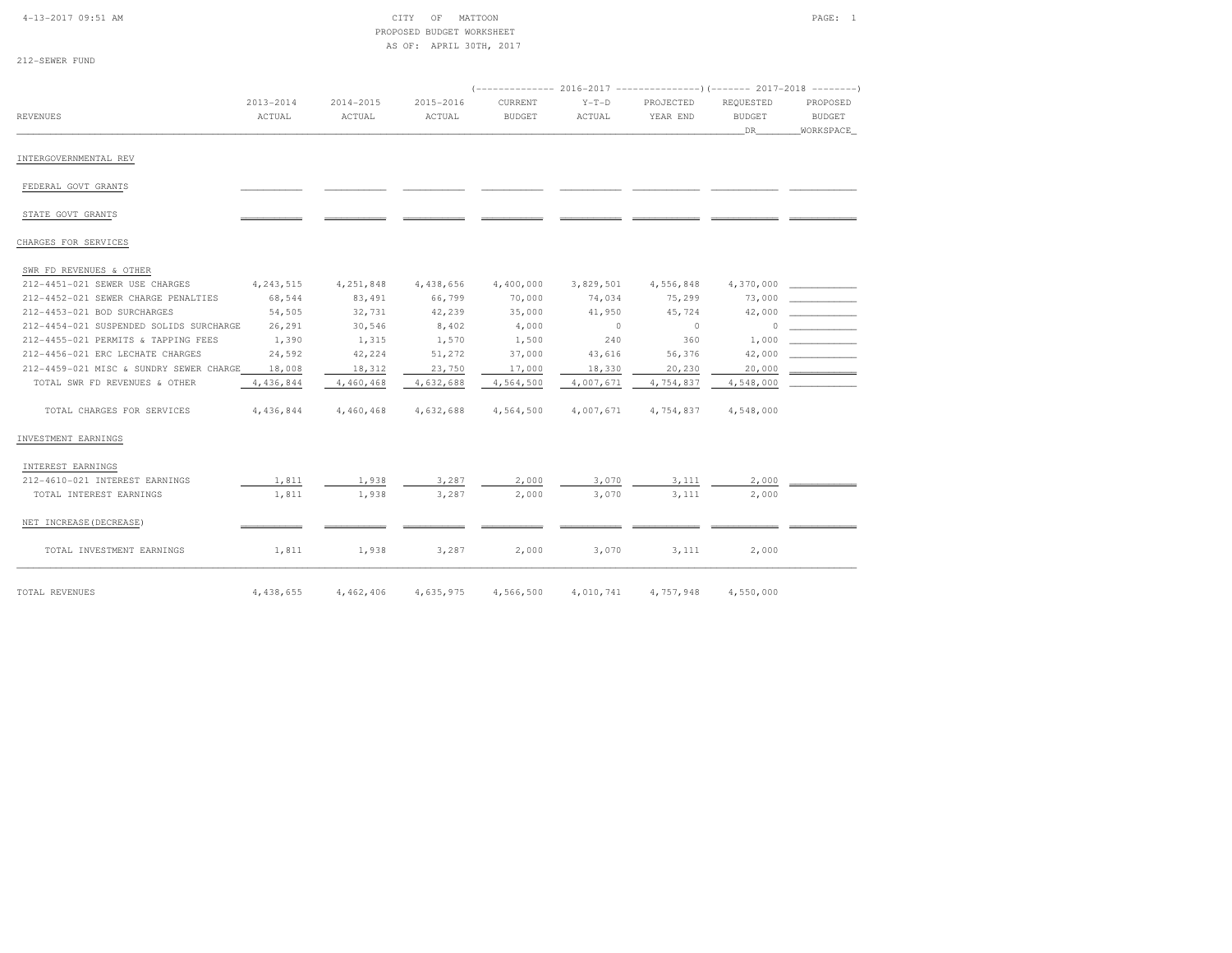# 4-13-2017 09:51 AM CITY OF MATTOON PAGE: 2 PROPOSED BUDGET WORKSHEETAS OF: APRIL 30TH, 2017

| SEWER COLLECTION SYSTEM                 |                         |                         |                     |                                                                                             |                   |                       |                                    |                                                            |
|-----------------------------------------|-------------------------|-------------------------|---------------------|---------------------------------------------------------------------------------------------|-------------------|-----------------------|------------------------------------|------------------------------------------------------------|
| EXPENDITURES                            | $2013 - 2014$<br>ACTUAL | $2014 - 2015$<br>ACTUAL | 2015-2016<br>ACTUAL | (-------------- 2016-2017 -----------------) (------- 2017-2018<br>CURRENT<br><b>BUDGET</b> | $Y-T-D$<br>ACTUAL | PROJECTED<br>YEAR END | REQUESTED<br><b>BUDGET</b><br>_DR_ | $-- - - - - - -$<br>PROPOSED<br><b>BUDGET</b><br>WORKSPACE |
|                                         |                         |                         |                     |                                                                                             |                   |                       |                                    |                                                            |
| PERSONNEL SERVICES                      |                         |                         |                     |                                                                                             |                   |                       |                                    |                                                            |
| SALARIES & WAGES                        |                         |                         |                     |                                                                                             |                   |                       |                                    |                                                            |
| 212-5342-111 SALARIES OF REG EMPLOYEES  | 143, 477                | 183,381                 | 140,412             | 228,315                                                                                     | 70,618            | 134,589               | 234,722                            |                                                            |
| 212-5342-112 SALARIES OF TEMP EMPLOYEES | 1,078                   | 2,288                   | 15,037              | 3,000                                                                                       | 31,853            | 41,673                | 3,000                              |                                                            |
| 212-5342-113 OVERTIME                   | 10,502                  | 9,200                   | 5,802               | 9,000                                                                                       | 5,012             | 5,757                 | 9,000                              |                                                            |
| 212-5342-114 COMPENSATED ABSENCES       | 45,191                  | 48,028                  | 58,007              | $\circ$                                                                                     | 51,542            | 59,302                | 0                                  |                                                            |
| TOTAL SALARIES & WAGES                  | 200,249                 | 242,897                 | 219,258             | 240,315                                                                                     | 159,024           | 241,321               | 246,722                            |                                                            |
| TOTAL PERSONNEL SERVICES                | 200,249                 | 242,897                 | 219,258             | 240,315                                                                                     | 159,024           | 241,321               | 246,722                            |                                                            |
| EMPLOYEE BENEFITS                       |                         |                         |                     |                                                                                             |                   |                       |                                    |                                                            |
| GROUP INSURANCE                         |                         |                         |                     |                                                                                             |                   |                       |                                    |                                                            |
| 212-5342-211 GROUP HEALTH INSURANCE     | 33,357                  | 49,576                  | 46,961              | 48,760                                                                                      | 37,138            | 46,598                | 48, 445                            |                                                            |
| 212-5342-212 GROUP LIFE INSURANCE       | 624                     | 556                     | 556                 | 564                                                                                         | 564               | 610                   | 613                                |                                                            |
| TOTAL GROUP INSURANCE                   | 33,982                  | 50,132                  | 47,517              | 49,324                                                                                      | 37,702            | 47,208                | 49,058                             |                                                            |
| SOCIAL SECURITY CONTRIB                 |                         |                         |                     |                                                                                             |                   |                       |                                    |                                                            |
| 212-5342-221 FICA CONTRIBUTIONS         | 12,186                  | 13,469                  | 13,657              | 14,900                                                                                      | 12,362            | 14,671                | 15,297                             |                                                            |
| 212-5342-222 MEDICARE CONTRIBUTIONS     | 2,850                   | 3,150                   | 3,194               | 3,485                                                                                       | 2,891             | 3,432                 | 3,577                              |                                                            |
| TOTAL SOCIAL SECURITY CONTRIB           | 15,036                  | 16,618                  | 16,851              | 18,385                                                                                      | 15,253            | 18,103                | 18,874                             |                                                            |
| RETIREMENT CONTRIBTUIONS                |                         |                         |                     |                                                                                             |                   |                       |                                    |                                                            |
| 212-5342-231 IMRF CONTRIBUTIONS         | 27,428                  | 27,347                  | 110,534             | 27,244                                                                                      | 18,327            | 21, 472               | 27,539                             |                                                            |
| TOTAL RETIREMENT CONTRIBTUIONS          | 27,428                  | 27,347                  | 110,534             | 27,244                                                                                      | 18,327            | 21,472                | 27,539                             |                                                            |
| UNEMPLOYMNT COMPENSATION                |                         |                         |                     |                                                                                             |                   |                       |                                    |                                                            |
| 212-5342-240 UNEMPLOYMENT COMP.         | 1,508                   | 1,561                   | 1,068               | 890                                                                                         | 890               | 998                   | 944                                |                                                            |
| TOTAL UNEMPLOYMNT COMPENSATION          | 1,508                   | 1,561                   | 1,068               | 890                                                                                         | 890               | 998                   | 944                                |                                                            |
| WORKER'S COMPENSATION                   |                         |                         |                     |                                                                                             |                   |                       |                                    |                                                            |
| 212-5342-250 WORKERS' COMPENSATION      | 22,497                  | 22,636                  | 24,838              | 27,314                                                                                      | 27,314            | 28,773                | 32,577                             |                                                            |
| TOTAL WORKER'S COMPENSATION             | 22,497                  | 22,636                  | 24,838              | 27,314                                                                                      | 27,314            | 28,773                | 32,577                             |                                                            |
| TOTAL EMPLOYEE BENEFITS                 | 100,451                 | 118,295                 | 200,808             | 123,157                                                                                     | 99,486            | 116,554               | 128,992                            |                                                            |
| SUPPLIES                                |                         |                         |                     |                                                                                             |                   |                       |                                    |                                                            |
| GENERAL SUPPLIES                        |                         |                         |                     |                                                                                             |                   |                       |                                    |                                                            |
| 212-5342-313 MEDICAL & SAFETY SUPPLIES  | 2,086                   | 939                     | 1,598               | 2,000                                                                                       | 1,391             | 1,361                 | 2,000                              |                                                            |
| 212-5342-316 TOOLS & EQUIPMENT          | 4,317                   | 4,098                   | 7,884               | 5,000                                                                                       | 8,587             | 11,361                | 7,000                              |                                                            |
| 212-5342-318 VEHICLE PARTS              | 5,345                   | 15,099                  | 16,104              | 10,000                                                                                      | 7,505             | 9,814                 | 11,000                             |                                                            |
| 212-5342-319 MISCELLANEOUS SUPPLIES     | 2,833                   | 6,807                   | 3,890               | 5,000                                                                                       | 2,238             | 1,780                 | 4,000                              |                                                            |
| TOTAL GENERAL SUPPLIES                  | 14,581                  | 26,943                  | 29,476              | 22,000                                                                                      | 19,721            | 24,316                | 24,000                             |                                                            |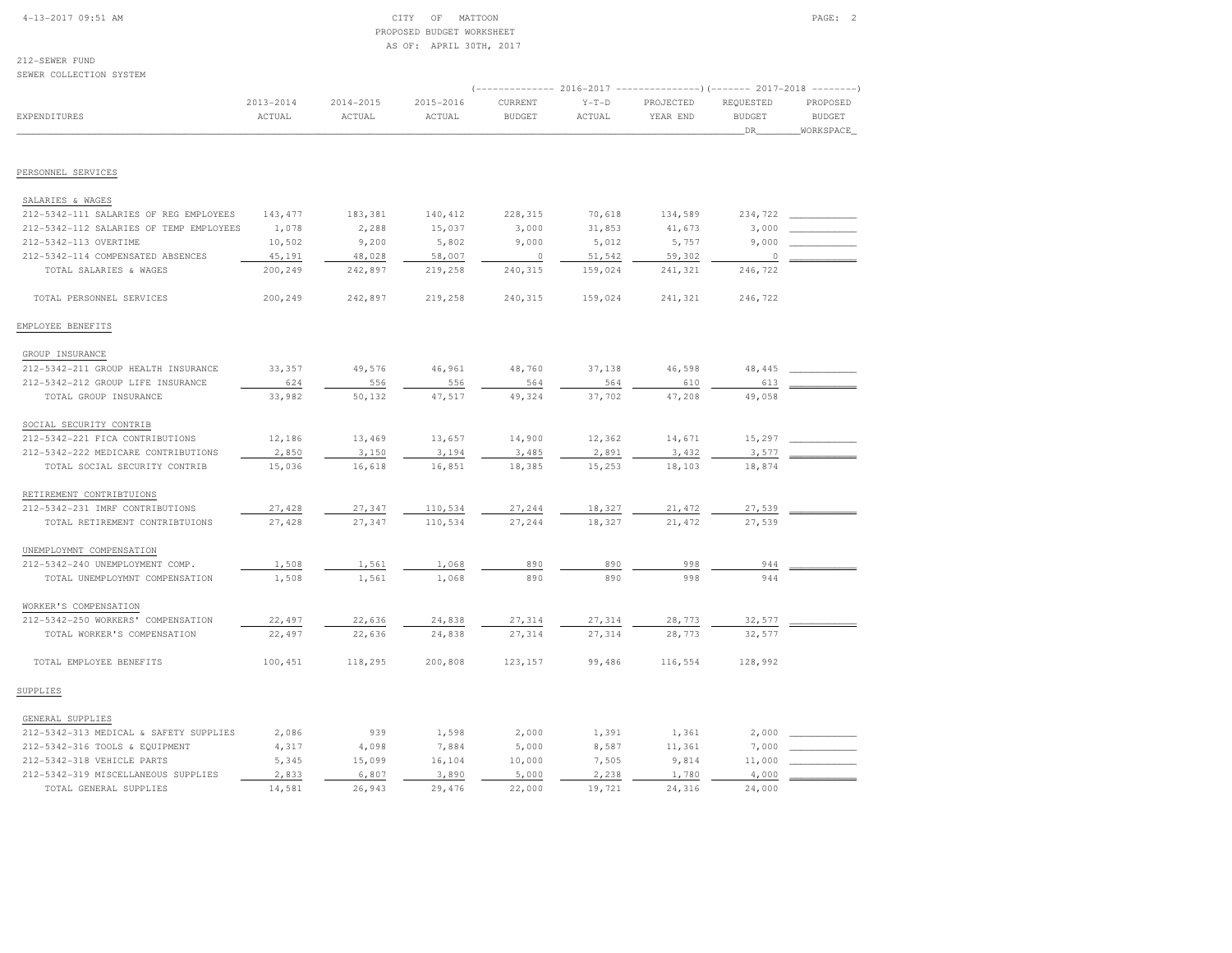### 4-13-2017 09:51 AM CITY OF MATTOON PAGE: 3 PROPOSED BUDGET WORKSHEETAS OF: APRIL 30TH, 2017

212-SEWER FUNDSEWER COLLECTION SYSTEM

| SEMER COPPECIION SISIEM                 |                         |                         |                         |                          |                   | (-------------- 2016-2017 --------------------- 2017-2018 ---------- |                                  |                                        |
|-----------------------------------------|-------------------------|-------------------------|-------------------------|--------------------------|-------------------|----------------------------------------------------------------------|----------------------------------|----------------------------------------|
| EXPENDITURES                            | $2013 - 2014$<br>ACTUAL | $2014 - 2015$<br>ACTUAL | $2015 - 2016$<br>ACTUAL | CURRENT<br><b>BUDGET</b> | $Y-T-D$<br>ACTUAL | PROJECTED<br>YEAR END                                                | REQUESTED<br><b>BUDGET</b><br>DR | PROPOSED<br><b>BUDGET</b><br>WORKSPACE |
|                                         |                         |                         |                         |                          |                   |                                                                      |                                  |                                        |
| ENERGY                                  |                         |                         |                         |                          |                   |                                                                      |                                  |                                        |
| 212-5342-326 FUEL<br>TOTAL ENERGY       | $\circ$<br>$\circ$      | 2,851<br>2,851          | $\circ$<br>$\Omega$     | 0<br>$\Omega$            | 0<br>$\cap$       | $\,$ $\,$ $\,$<br>$\Omega$                                           | $\circ$<br>$\cap$                |                                        |
| SWR SYSTM MAINT SUPPLIES                |                         |                         |                         |                          |                   |                                                                      |                                  |                                        |
| 212-5342-361 SEWER PIPE                 | 833                     | 2,070                   | 1,070                   | 3,000                    | 509               | 509                                                                  | 2,000                            |                                        |
| 212-5342-362 MANHOLES CASINGS & LIDS    | $\circ$                 | $\circ$                 | 3,559                   | 4,000                    | 2,645             | 5,477                                                                | 4,000                            |                                        |
| 212-5342-363 BACKFILL & SURFACE MATERIA | 16,894                  | 13,743                  | 11,387                  | 20,000                   | 10,978            | 12,019                                                               | 13,000                           |                                        |
| 212-5342-364 SEWER LINE REPAIR MATERIAL | 990                     | 2,291                   | 1,641                   | 2,000                    | 1,791             | 1,593                                                                | 2,000                            |                                        |
| 212-5342-369 OTHER SEWER MTCE SUPPLIES  | 6,468                   | 449                     | 385                     | 2,000                    | 1,515             | 1,244                                                                | 2,000                            |                                        |
| TOTAL SWR SYSTM MAINT SUPPLIES          | 25,185                  | 18,552                  | 18,041                  | 31,000                   | 17,439            | 20,842                                                               | 23,000                           |                                        |
| TOTAL SUPPLIES                          | 39,766                  | 48,346                  | 47,517                  | 53,000                   | 37,160            | 45,158                                                               | 47,000                           |                                        |
| PURCHASED PROP MAINT SRV                |                         |                         |                         |                          |                   |                                                                      |                                  |                                        |
| REPAIR & MAINT SERVICES                 |                         |                         |                         |                          |                   |                                                                      |                                  |                                        |
| 212-5342-433 REPAIR OF MACHINERY        | 22,814                  | 9,175                   | 19,474                  | 14,000                   | 6,857             | 7,516                                                                | 14,000                           |                                        |
| 212-5342-434 REPAIR OF VEHICLES         | 14,314                  | 10,796                  | 14,571                  | 13,000                   | 9,086             | 10,145                                                               | 13,000                           |                                        |
| 212-5342-439 OTHER REPAIR & MTCE SERVIC | 6,406                   | 15,049                  | 2,793                   | 6,000                    | 1,408             | 1,056                                                                | 6,000                            |                                        |
| TOTAL REPAIR & MAINT SERVICES           | 43,534                  | 35,020                  | 36,838                  | 33,000                   | 17,351            | 18,717                                                               | 33,000                           |                                        |
| <b>RENTALS</b>                          |                         |                         |                         |                          |                   |                                                                      |                                  |                                        |
| 212-5342-440 RENTALS                    | 390                     | 1,327                   | 1,790                   | 2,000                    | 2,250             | 3,700                                                                | 2,000                            |                                        |
| TOTAL RENTALS                           | 390                     | 1,327                   | 1,790                   | 2,000                    | 2,250             | 3,700                                                                | 2,000                            |                                        |
| CONSTRUCTION SERVICES                   |                         |                         |                         |                          |                   |                                                                      |                                  |                                        |
| OTHER PROP MAINT SERVICE                |                         |                         |                         |                          |                   |                                                                      |                                  |                                        |
| 212-5342-460 OTHER PROPERTY MTCE SERVIC | $\circ$                 | 0                       | 2,077                   | 2,000                    | 800               | 800                                                                  | 2,000                            |                                        |
| TOTAL OTHER PROP MAINT SERVICE          | $\circ$                 | $\circ$                 | 2,077                   | 2,000                    | 800               | 800                                                                  | 2,000                            |                                        |
| TOTAL PURCHASED PROP MAINT SRV          | 43,924                  | 36,348                  | 40,706                  | 37,000                   | 20,401            | 23, 217                                                              | 37,000                           |                                        |
| OTHER PURCHASED SERVICES                |                         |                         |                         |                          |                   |                                                                      |                                  |                                        |
| COMMUNICATION                           |                         |                         |                         |                          |                   |                                                                      |                                  |                                        |
| 212-5342-533 CELL PHONES                | 350                     | 400                     | 364                     | 400                      | 400               | 396                                                                  | 400                              |                                        |
| 212-5342-535 RADIOS                     | $\circ$                 | 152                     | 1,219                   | 1,000                    | 332               | 1,551                                                                | 1,000                            |                                        |
| TOTAL COMMUNICATION                     | 350                     | 552                     | 1,583                   | 1,400                    | 732               | 1,947                                                                | 1,400                            |                                        |
| TOTAL OTHER PURCHASED SERVICES          | 350                     | 552                     | 1,583                   | 1,400                    | 732               | 1,947                                                                | 1,400                            |                                        |

PROPERTY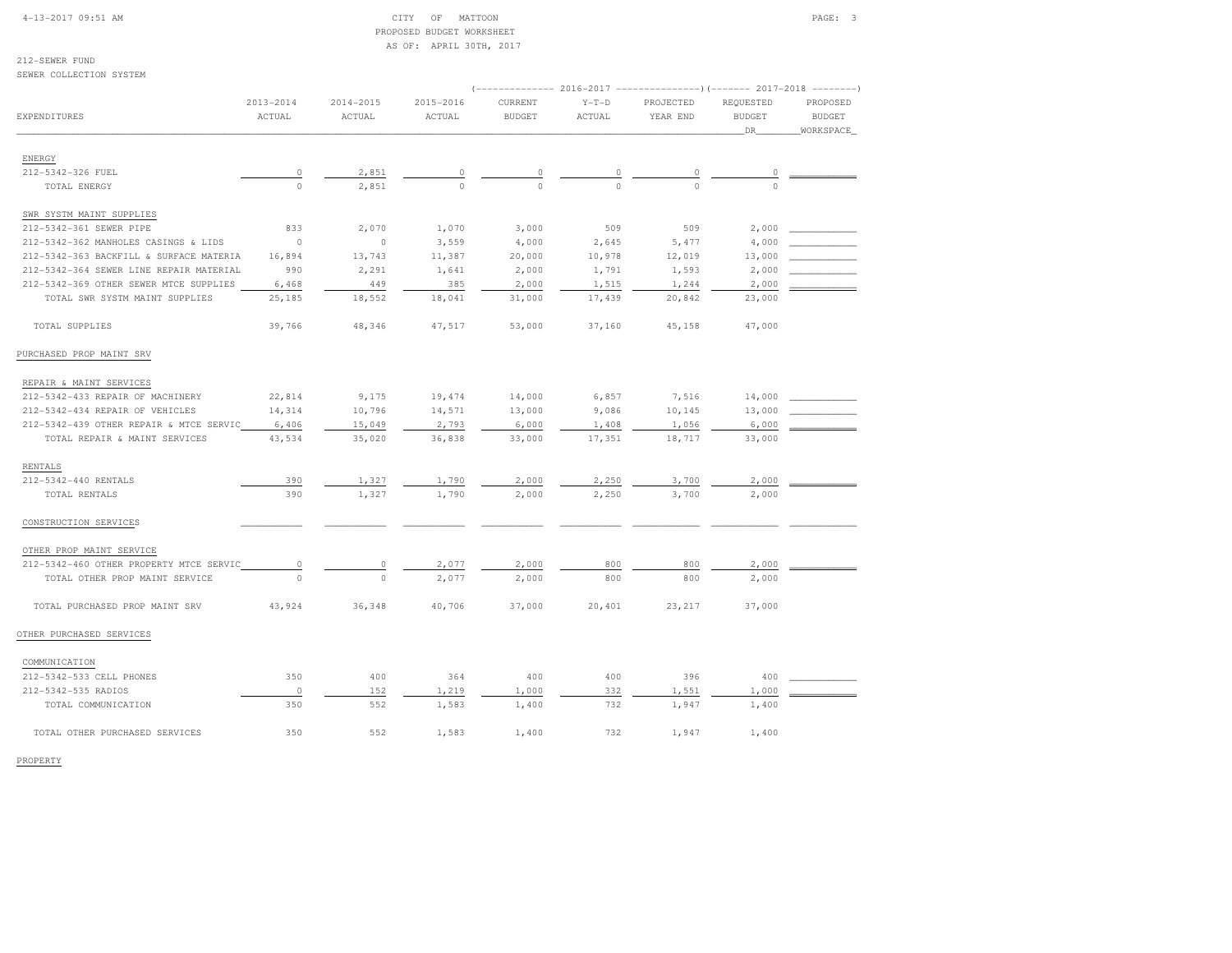| $4-13-2017$ 09:51 AM |  |  |
|----------------------|--|--|

### CITY OF MATTOON PAGE: 4 PROPOSED BUDGET WORKSHEETAS OF: APRIL 30TH, 2017

212-SEWER FUNDSEWER COLLECTION SYSTEM

|                                         | $2013 - 2014$ | 2014-2015 | 2015-2016 | <b>CURRENT</b> | $Y-T-D$                  | PROJECTED                      | REOUESTED     | PROPOSED      |
|-----------------------------------------|---------------|-----------|-----------|----------------|--------------------------|--------------------------------|---------------|---------------|
| EXPENDITURES                            | ACTUAL        | ACTUAL    | ACTUAL    | <b>BUDGET</b>  | ACTUAL                   | YEAR END                       | <b>BUDGET</b> | <b>BUDGET</b> |
|                                         |               |           |           |                |                          |                                | DR            | WORKSPACE     |
| IMPROVEMENTS-NOT BLDNGS                 |               |           |           |                |                          |                                |               |               |
| 212-5342-730 IMPROVEMENTS OTHER THAN BL | $\circ$       | $\circ$   | $\circ$   | 16,101,898     |                          | 4,541,679 5,108,292 10,896,018 |               |               |
| TOTAL IMPROVEMENTS-NOT BLDNGS           | $\cap$        | $\Omega$  | $\Omega$  | 16,101,898     | 4,541,679                | 5,108,292                      | 10,896,018    |               |
| MACHINERY & EQUIPMENT                   |               |           |           |                |                          |                                |               |               |
| 212-5342-740 MACHINERY & EQUIPMENT      | $\sim$ 0      | $\circ$   | 683       | $\circ$        | $\sim$ 0                 | $^{\circ}$                     | $\Omega$      |               |
| 212-5342-743 MEF CONTRIBUTION           | 58,000        | 116,400   | 77,000    | 36,000         | 36,000                   | 36,000                         | 61,000        |               |
| TOTAL MACHINERY & EQUIPMENT             | 58,000        | 116,400   | 77,683    | 36,000         | 36,000                   | 36,000                         | 61,000        |               |
| TOTAL PROPERTY                          | 58,000        | 116,400   | 77,683    |                | 16, 137, 898 4, 577, 679 | 5, 144, 292                    | 10,957,018    |               |
| OTHER OBJECTS                           |               |           |           |                |                          |                                |               |               |
| FINANCIAL TRANS OBJECTS                 |               |           |           |                |                          |                                |               |               |
| 212-5342-828 REAL ESTATE TAXES          | $\circ$       | $\Omega$  | 237       | 0              | 330                      | 330                            | 400           |               |
| TOTAL FINANCIAL TRANS OBJECTS           | $\Omega$      | $\Omega$  | 237       | $\Omega$       | 330                      | 330                            | 400           |               |
| COMPUTER INFO SYS OBJECT                |               |           |           |                |                          |                                |               |               |
| 212-5342-863 COMPUTERS                  | $\circ$       |           | $\Omega$  | 400            | 373                      | 373                            | 1,300         |               |
| TOTAL COMPUTER INFO SYS OBJECT          | $\circ$       | $\Omega$  | $\Omega$  | 400            | 373                      | 373                            | 1,300         |               |
| TOTAL OTHER OBJECTS                     | $\circ$       | $\circ$   | 237       | 400            | 704                      | 703                            | 1,700         |               |
| TOTAL SEWER COLLECTION SYSTEM           | 442,740       | 562,838   | 587,791   | 16,593,170     | 4,895,186                | 5, 573, 192                    | 11, 419, 832  |               |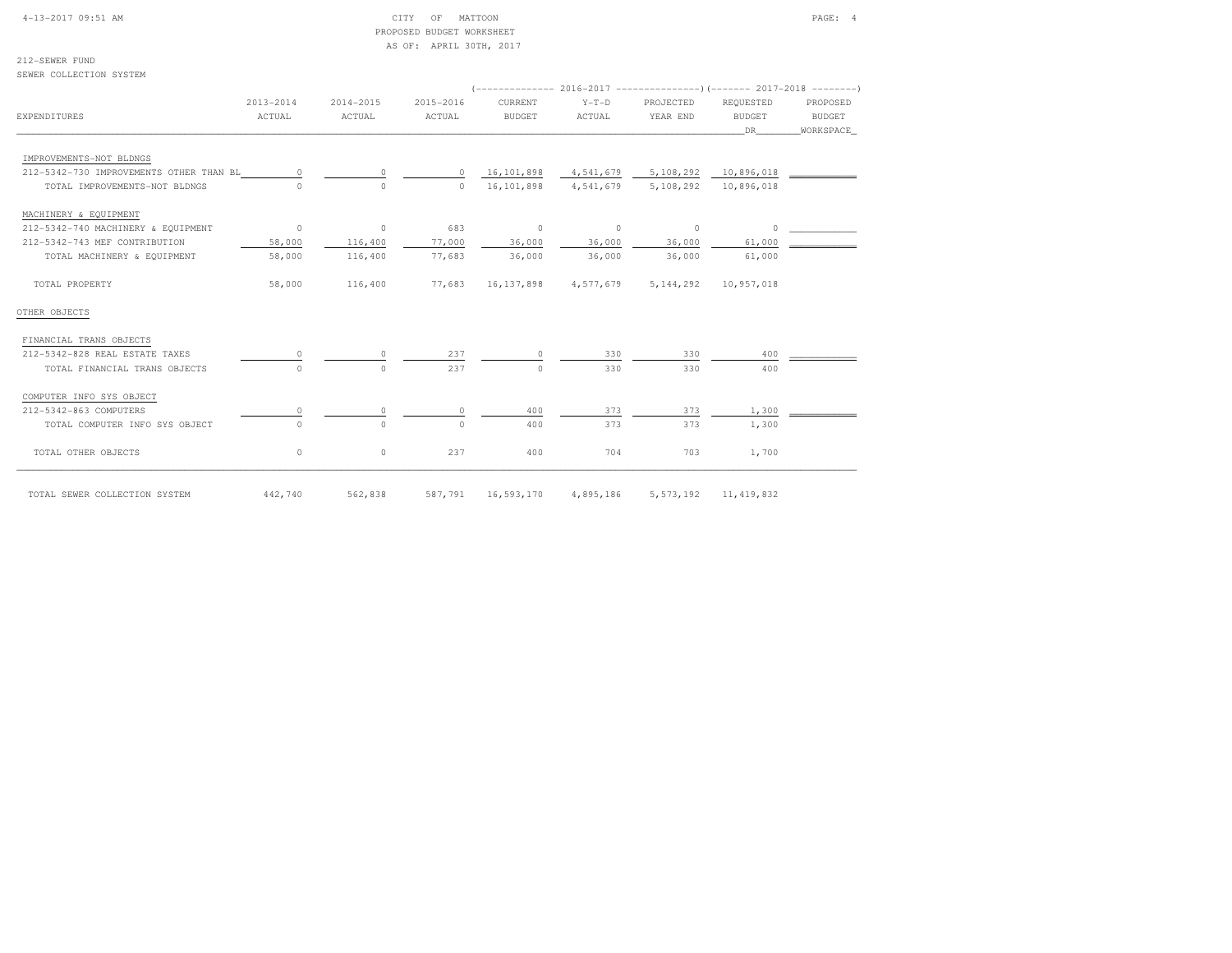|  | $4 - 13 - 2017$ 09:51 AM |  |
|--|--------------------------|--|
|  |                          |  |

### $\begin{array}{ccc} \text{CITY} & \text{OF} & \text{MATION} \end{array}$  PROPOSED BUDGET WORKSHEETAS OF: APRIL 30TH, 2017

212-SEWER FUNDSEWER LIFT STATIONS

| SEWER LIFT STATIONS                     |                     |                     |                     |                                                                                      |                   |                       |                                  |                                                               |
|-----------------------------------------|---------------------|---------------------|---------------------|--------------------------------------------------------------------------------------|-------------------|-----------------------|----------------------------------|---------------------------------------------------------------|
| <b>EXPENDITURES</b>                     | 2013-2014<br>ACTUAL | 2014-2015<br>ACTUAL | 2015-2016<br>ACTUAL | (-------------- 2016-2017 -------------------- 2017-2018<br>CURRENT<br><b>BUDGET</b> | $Y-T-D$<br>ACTUAL | PROJECTED<br>YEAR END | REQUESTED<br><b>BUDGET</b><br>DR | $- - - - - - - - -$<br>PROPOSED<br><b>BUDGET</b><br>WORKSPACE |
| SUPPLIES                                |                     |                     |                     |                                                                                      |                   |                       |                                  |                                                               |
| GENERAL SUPPLIES                        |                     |                     |                     |                                                                                      |                   |                       |                                  |                                                               |
| 212-5343-316 TOOLS & EQUIPMENT          | 154                 | 45                  | $\circ$             | 500                                                                                  | 0                 | $\circ$               | 500                              |                                                               |
| 212-5343-319 MISCELLANEOUS SUPPLIES     | 645                 | $\circ$             | $\mathbb O$         | 500                                                                                  | $\circ$           | $\circ$               | 500                              |                                                               |
| TOTAL GENERAL SUPPLIES                  | 799                 | 45                  | $\circ$             | 1,000                                                                                | $\circ$           | $\circ$               | 1,000                            |                                                               |
| ENERGY                                  |                     |                     |                     |                                                                                      |                   |                       |                                  |                                                               |
| 212-5343-321 NATURAL GAS & ELECTRIC     | 28,832              | 29,459              | 44,180              | 39,000                                                                               | 39,606            | 44,795                | 45,000                           |                                                               |
| 212-5343-323 BOTTLED GAS                | 624                 | 735                 | $\circ$             | 500                                                                                  | $\circ$           | $\circ$               | 500                              |                                                               |
| 212-5343-326 FUEL                       | 4                   | $\circ$             | $\circ$             | 500                                                                                  | $\circ$           | $\circ$               | 500                              |                                                               |
| TOTAL ENERGY                            | 29,460              | 30,194              | 44,180              | 40,000                                                                               | 39,606            | 44,795                | 46,000                           |                                                               |
| SWR SYSTM MAINT SUPPLIES                |                     |                     |                     |                                                                                      |                   |                       |                                  |                                                               |
| 212-5343-365 LIFT STATION REPAIR MATERI | 551                 | 1,008               | $\circ$             | 1,000                                                                                | 183               | 183                   | 1,000                            |                                                               |
| 212-5343-369 OTHER SEWER MTCE SUPPLIES  | 1,839               | 286                 | $\mathbb O$         | 1,000                                                                                | $\circ$           | $\circ$               | 1,000                            |                                                               |
| TOTAL SWR SYSTM MAINT SUPPLIES          | 2,390               | 1,294               | $\mathbb O$         | 2,000                                                                                | 183               | 183                   | 2,000                            |                                                               |
| TOTAL SUPPLIES                          | 32,649              | 31,533              | 44,180              | 43,000                                                                               | 39,789            | 44,978                | 49,000                           |                                                               |
| PURCHASED PROP MAINT SRV                |                     |                     |                     |                                                                                      |                   |                       |                                  |                                                               |
| REPAIR & MAINT SERVICES                 |                     |                     |                     |                                                                                      |                   |                       |                                  |                                                               |
| 212-5343-432 REPAIR OF STRUCTURES       | $\circ$             | $\circ$             | $\circ$             | 1,000                                                                                | $\circ$           | $\circ$               | 1,000                            |                                                               |
| 212-5343-433 REPAIR OF MACHINERY        | 4.682               | 2,437               | 9,283               | 10,000                                                                               | 2,459             | 2,459                 | 10,000                           |                                                               |
| 212-5343-435 ELEVATOR SERVICE AGREEMENT | $\circ$             | 649                 | $\circ$             | 500                                                                                  | $\mathbb O$       | $\circ$               | 500                              |                                                               |
| 212-5343-439 OTHER REPAIR & MTCE SERVIC | 690                 | $\circ$             | $\circ$             | 500                                                                                  | $\circ$           | $\circ$               | 500                              |                                                               |
| TOTAL REPAIR & MAINT SERVICES           | 5,372               | 3,086               | 9,283               | 12,000                                                                               | 2,459             | 2,459                 | 12,000                           |                                                               |
| CONSTRUCTION SERVICES                   |                     |                     |                     |                                                                                      |                   |                       |                                  |                                                               |
| TOTAL PURCHASED PROP MAINT SRV          | 5,372               | 3,086               | 9,283               | 12,000                                                                               | 2,459             | 2,459                 | 12,000                           |                                                               |
| OTHER PURCHASED SERVICES                |                     |                     |                     |                                                                                      |                   |                       |                                  |                                                               |
| PROFESSIONAL SERVICES                   |                     |                     |                     |                                                                                      |                   |                       |                                  |                                                               |
| COMMUNICATION                           |                     |                     |                     |                                                                                      |                   |                       |                                  |                                                               |
| 212-5343-533 CELLULAR PHONE             | 1,600               | 2,907               | 1,752               | 1,700                                                                                | 2,030             | 2,346                 | 1,500                            |                                                               |
| TOTAL COMMUNICATION                     | 1,600               | 2,907               | 1,752               | 1,700                                                                                | 2,030             | 2,346                 | 1,500                            |                                                               |
| EMPLOYEE BUSINESS EXP                   |                     |                     |                     |                                                                                      |                   |                       |                                  |                                                               |
| TOTAL OTHER PURCHASED SERVICES          | 1,600               | 2,907               | 1,752               | 1,700                                                                                | 2,030             | 2,346                 | 1,500                            |                                                               |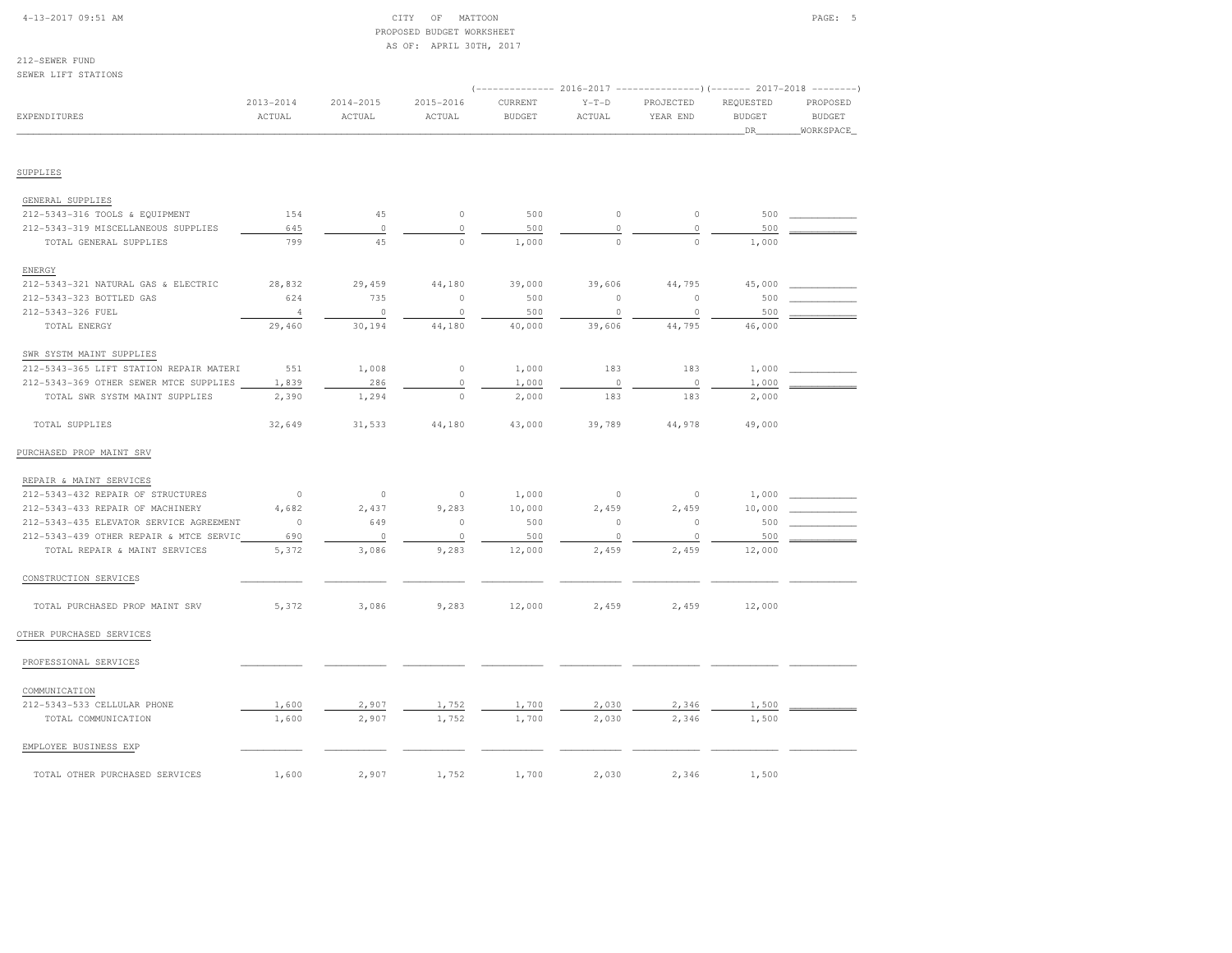| 4-13-2017 09:51 AM             |           |           | MATTOON<br>CITY<br>OF     |               |               |           |                                                                      | PAGE: 6       |
|--------------------------------|-----------|-----------|---------------------------|---------------|---------------|-----------|----------------------------------------------------------------------|---------------|
|                                |           |           | PROPOSED BUDGET WORKSHEET |               |               |           |                                                                      |               |
|                                |           |           | AS OF: APRIL 30TH, 2017   |               |               |           |                                                                      |               |
| 212-SEWER FUND                 |           |           |                           |               |               |           |                                                                      |               |
| SEWER LIFT STATIONS            |           |           |                           |               |               |           |                                                                      |               |
|                                |           |           |                           |               |               |           | $(---------- 2016-2017$ ---------------) (------- 2017-2018 -------) |               |
|                                | 2013-2014 | 2014-2015 | 2015-2016                 | CURRENT       | $Y-T-D$       | PROJECTED | REQUESTED                                                            | PROPOSED      |
| EXPENDITURES                   | ACTUAL    | ACTUAL    | ACTUAL                    | <b>BUDGET</b> | ACTUAL        | YEAR END  | <b>BUDGET</b>                                                        | <b>BUDGET</b> |
|                                |           |           |                           |               |               |           | DR.                                                                  | _WORKSPACE_   |
|                                |           |           |                           |               |               |           |                                                                      |               |
| PROPERTY                       |           |           |                           |               |               |           |                                                                      |               |
|                                |           |           |                           |               |               |           |                                                                      |               |
| IMPROVEMENTS-NOT BLDNGS        |           |           |                           |               |               |           |                                                                      |               |
|                                |           |           |                           |               |               |           |                                                                      |               |
| MACHINERY & EQUIPMENT          |           |           |                           |               |               |           |                                                                      |               |
|                                |           |           |                           |               |               |           |                                                                      |               |
| OTHER OBJECTS                  |           |           |                           |               |               |           |                                                                      |               |
|                                |           |           |                           |               |               |           |                                                                      |               |
| FINANCIAL TRANS OBJECTS        |           |           |                           |               |               |           |                                                                      |               |
| 212-5343-828 REAL ESTATE TAXES | 27        | 27        | 25                        | 50            | 25            | 25        | 50                                                                   |               |
| TOTAL FINANCIAL TRANS OBJECTS  | 27        | 27        | 25                        | 50            | 25            | 25        | 50                                                                   |               |
|                                |           |           |                           |               |               |           |                                                                      |               |
| TOTAL OTHER OBJECTS            | 27        | 27        | 25                        | 50            | 25            | 25        | 50                                                                   |               |
|                                |           |           |                           |               |               |           |                                                                      |               |
|                                |           |           |                           |               |               |           |                                                                      |               |
|                                |           |           |                           |               |               |           |                                                                      |               |
| TOTAL SEWER LIFT STATIONS      | 39,648    | 37,553    | 55,240                    |               | 56,750 44,302 | 49,808    | 62,550                                                               |               |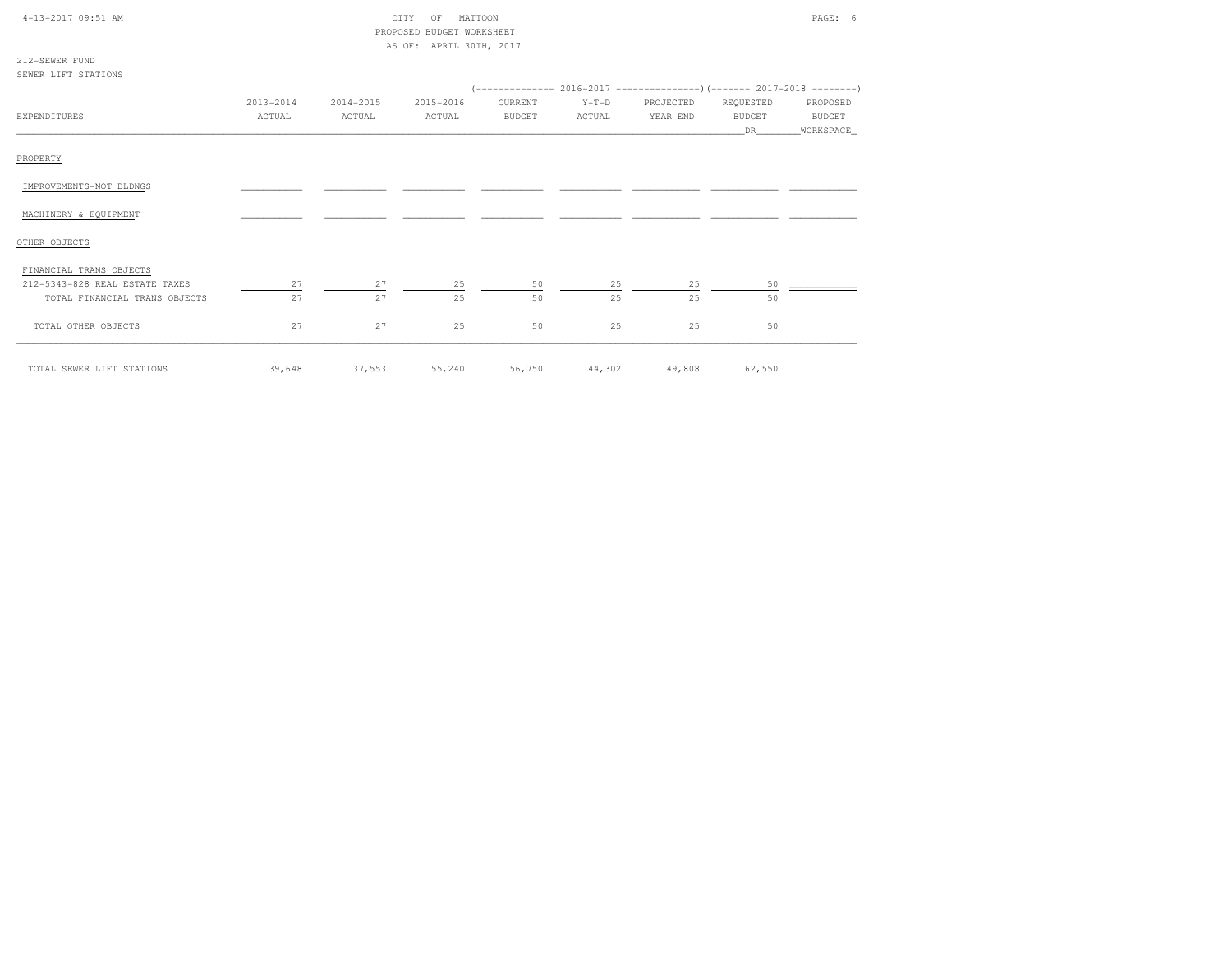# 4-13-2017 09:51 AM CITY OF MATTOON PAGE: 7 PROPOSED BUDGET WORKSHEETAS OF: APRIL 30TH, 2017

| WASTEWATER TREATMNT PLANT               |                     |                     |                     |                          |                   |                                                               |                            |                           |
|-----------------------------------------|---------------------|---------------------|---------------------|--------------------------|-------------------|---------------------------------------------------------------|----------------------------|---------------------------|
|                                         |                     |                     |                     |                          |                   | (------------- 2016-2017 ----------------) (------- 2017-2018 |                            | $-- - - - - - -$          |
| <b>EXPENDITURES</b>                     | 2013-2014<br>ACTUAL | 2014-2015<br>ACTUAL | 2015-2016<br>ACTUAL | CURRENT<br><b>BUDGET</b> | $Y-T-D$<br>ACTUAL | PROJECTED<br>YEAR END                                         | REQUESTED<br><b>BUDGET</b> | PROPOSED<br><b>BUDGET</b> |
|                                         |                     |                     |                     |                          |                   |                                                               | DR_                        | WORKSPACE                 |
|                                         |                     |                     |                     |                          |                   |                                                               |                            |                           |
| PERSONNEL SERVICES                      |                     |                     |                     |                          |                   |                                                               |                            |                           |
| SALARIES & WAGES                        |                     |                     |                     |                          |                   |                                                               |                            |                           |
| 212-5344-111 SALARIES OF REG EMPLOYEES  | 357,465             | 373, 211            | 392,222             | 419,450                  | 328,000           | 389,129                                                       | 430,127                    |                           |
| 212-5344-112 SALARIES OF TEMP EMPLOYEES | $\circ$             | $\circ$             | 5,821               | 5,900                    | 3,583             | 3,598                                                         | 5,900                      |                           |
| 212-5344-113 OVERTIME                   | 7,493               | 1,289               | 4,546               | 5,000                    | 3,235             | 2,317                                                         | 5,000                      |                           |
| 212-5344-114 COMPENSATED ABSENCES       | 29,926              | 31,042              | 33,122              | $\circ$                  | 34,322            | 37,670                                                        | $\Omega$                   |                           |
| TOTAL SALARIES & WAGES                  | 394,884             | 405,542             | 435,710             | 430,350                  | 369,139           | 432,714                                                       | 441,027                    |                           |
| TOTAL PERSONNEL SERVICES                | 394,884             | 405,542             | 435,710             | 430,350                  | 369,139           | 432,714                                                       | 441,027                    |                           |
| EMPLOYEE BENEFITS                       |                     |                     |                     |                          |                   |                                                               |                            |                           |
| GROUP INSURANCE                         |                     |                     |                     |                          |                   |                                                               |                            |                           |
| 212-5344-211 GROUP HEALTH INSURANCE     | 48,314              | 66,731              | 68,985              | 64,613                   | 61,920            | 68,254                                                        | 66,124                     |                           |
| 212-5344-212 GROUP LIFE INSURANCE       | 1,052               | 937                 | 937                 | 1,004                    | 1,004             | 993                                                           | 1,092                      |                           |
| TOTAL GROUP INSURANCE                   | 49,366              | 67,668              | 69,922              | 65,617                   | 62,924            | 69,247                                                        | 67,216                     |                           |
| SOCIAL SECURITY CONTRIB                 |                     |                     |                     |                          |                   |                                                               |                            |                           |
| 212-5344-221 FICA CONTRIBUTIONS         | 24,092              | 24,375              | 25,606              | 26,682                   | 24,965            | 26,055                                                        | 27,344                     |                           |
| 212-5344-222 MEDICARE CONTRIBUTIONS     | 5,634               | 5,701               | 5,989               | 6,240                    | 5,838             | 6,093                                                         | 6,395                      |                           |
| TOTAL SOCIAL SECURITY CONTRIB           | 29,727              | 30,075              | 31,595              | 32,922                   | 30,804            | 32,148                                                        | 33,739                     |                           |
| RETIREMENT CONTRIBTUIONS                |                     |                     |                     |                          |                   |                                                               |                            |                           |
| 212-5344-231 IMRF CONTRIBUTIONS         | 54,839              | 50,950              | 218,800             | 48,727                   | 44,043            | 48,035                                                        | 49,169                     |                           |
| TOTAL RETIREMENT CONTRIBTUIONS          | 54,839              | 50,950              | 218,800             | 48,727                   | 44,043            | 48,035                                                        | 49,169                     |                           |
| UNEMPLOYMNT COMPENSATION                |                     |                     |                     |                          |                   |                                                               |                            |                           |
| 212-5344-240 UNEMPLOYMENT COMP.         | 2,799               | 2,873               | 1,983               | 1,711                    | 1,711             | 1,724                                                         | 1,814                      |                           |
| TOTAL UNEMPLOYMNT COMPENSATION          | 2,799               | 2,873               | 1,983               | 1,711                    | 1,711             | 1,724                                                         | 1,814                      |                           |
| WORKER'S COMPENSATION                   |                     |                     |                     |                          |                   |                                                               |                            |                           |
| 212-5344-250 WORKERS' COMPENSATION      | 13,813              | 14,168              | 14,666              | 14,735                   | 14,735            | 14,484                                                        | 17,533                     |                           |
| TOTAL WORKER'S COMPENSATION             | 13,813              | 14,168              | 14,666              | 14,735                   | 14,735            | 14,484                                                        | 17,533                     |                           |
| TOTAL EMPLOYEE BENEFITS                 | 150,544             | 165,734             | 336,965             | 163,712                  | 154,216           | 165,638                                                       | 169,471                    |                           |
| SUPPLIES                                |                     |                     |                     |                          |                   |                                                               |                            |                           |
| GENERAL SUPPLIES                        |                     |                     |                     |                          |                   |                                                               |                            |                           |
| 212-5344-311 OFFICE SUPPLIES            | 1,048               | 761                 | 478                 | 1,000                    | 677               | 919                                                           | 1,000                      |                           |
| 212-5344-312 CLEANING SUPPLIES          | 1,136               | 1,603               | 561                 | 1,500                    | 448               | 682                                                           | 1,000                      |                           |
| 212-5344-313 MEDICAL & SAFETY SUPPLIES  | 1,991               | 2,274               | 387                 | 2,000                    | 489               | 583                                                           | 2,000                      |                           |
| 212-5344-314 CHEMICALS                  | 18,552              | 22,296              | 21,963              | 20,000                   | 17,539            | 19,911                                                        | 21,000                     |                           |
| 212-5344-316 TOOLS & EQUIPMENT          | 2,327               | 1,977               | 1,175               | 2,000                    | 1,150             | 495                                                           | 2,000                      |                           |
| 212-5344-318 VEHICLE PARTS              | 512                 | 145                 | 210                 | 500                      | 703               | 355                                                           | 500                        |                           |
| 212-5344-319 MISCELLANEOUS SUPPLIES     | 5,748               | 5,827               | 6,008               | 7,500                    | 3,853             | 6,856                                                         | 7,000                      |                           |
| TOTAL GENERAL SUPPLIES                  | 31,314              | 34,883              | 30,781              | 34,500                   | 24,859            | 29,801                                                        | 34,500                     |                           |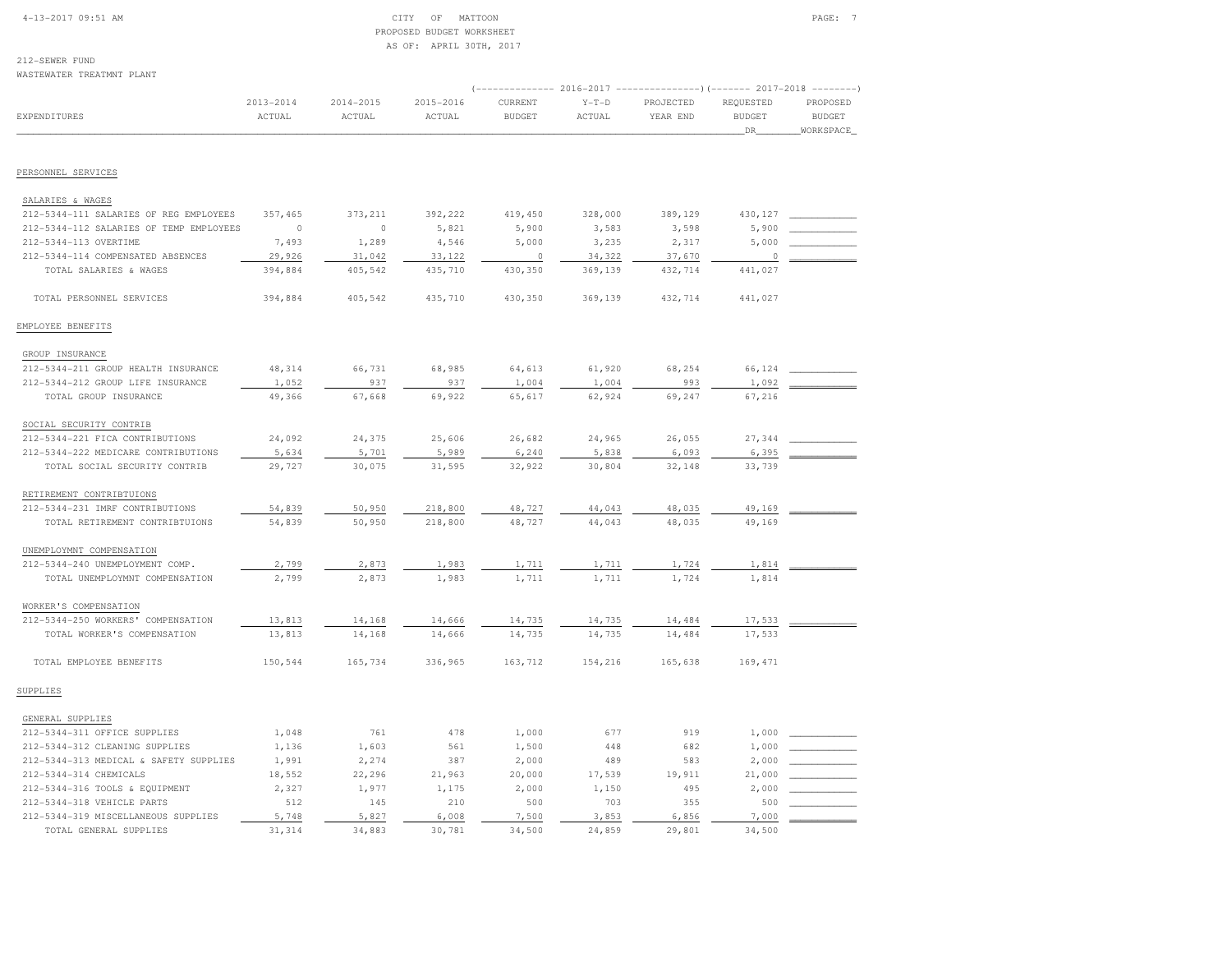| $4-13-2017$ 09:51 AM |  |  |  |
|----------------------|--|--|--|
|                      |  |  |  |

#### $\begin{array}{ccc} \text{CITY} & \text{OF} & \text{MATION} \end{array}$  PROPOSED BUDGET WORKSHEETAS OF: APRIL 30TH, 2017

| WASTEWATER TREATMNT PLANT               |                     |                     |                     | (------------- 2016-2017 -------------------- 2017-2018 |                   |                       |                                    | $- - - - - - - -$                      |
|-----------------------------------------|---------------------|---------------------|---------------------|---------------------------------------------------------|-------------------|-----------------------|------------------------------------|----------------------------------------|
| EXPENDITURES                            | 2013-2014<br>ACTUAL | 2014-2015<br>ACTUAL | 2015-2016<br>ACTUAL | CURRENT<br><b>BUDGET</b>                                | $Y-T-D$<br>ACTUAL | PROJECTED<br>YEAR END | REQUESTED<br><b>BUDGET</b><br>_DR_ | PROPOSED<br><b>BUDGET</b><br>WORKSPACE |
| ENERGY                                  |                     |                     |                     |                                                         |                   |                       |                                    |                                        |
| 212-5344-321 NATURAL GAS & ELECTRIC     | 223, 443            | 202,590             | 213,419             | 220,000                                                 | 173,646           | 198,173               | 220,000                            |                                        |
| 212-5344-323 BOTTLED GAS                | $\circ$             | $\circ$             | 929                 | $\circ$                                                 | $\Omega$          | $\circ$               | 500                                |                                        |
| 212-5344-326 FUEL                       | 78                  | $\circ$             | 134                 | 100                                                     | $\circ$           | $\circ$               | 100                                |                                        |
| TOTAL ENERGY                            | 223,521             | 202,590             | 214,482             | 220,100                                                 | 173,646           | 198,173               | 220,600                            |                                        |
| BOOKS & PERIODICALS                     |                     |                     |                     |                                                         |                   |                       |                                    |                                        |
| 212-5344-340 BOOKS & PERIODICALS        | 85)                 | 30                  | 0                   | 200                                                     | 0                 | $\circ$               | 100                                |                                        |
| TOTAL BOOKS & PERIODICALS               | 85)                 | 30                  | $\Omega$            | 200                                                     | $\Omega$          | $\Omega$              | 100                                |                                        |
| SWR SYSTM MAINT SUPPLIES                |                     |                     |                     |                                                         |                   |                       |                                    |                                        |
| 212-5344-366 PLANT MTCE & REPAIR MATERI | 19,285              | 17,181              | 17,433              | 20,000                                                  | 20,438            | 18,025                | 19,000                             |                                        |
| TOTAL SWR SYSTM MAINT SUPPLIES          | 19,285              | 17,181              | 17,433              | 20,000                                                  | 20,438            | 18,025                | 19,000                             |                                        |
| TOTAL SUPPLIES                          | 274,036             | 254,684             | 262,695             | 274,800                                                 | 218,943           | 245,999               | 274,200                            |                                        |
| PURCHASED PROP MAINT SRV                |                     |                     |                     |                                                         |                   |                       |                                    |                                        |
| REPAIR & MAINT SERVICES                 |                     |                     |                     |                                                         |                   |                       |                                    |                                        |
| 212-5344-432 REPAIR OF STRUCTURES       | 2,230               | 778                 | 5,540               | 3,000                                                   | 6,495             | 7,453                 | 4,000                              |                                        |
| 212-5344-433 REPAIR OF MACHINERY        | 22,858              | 40,595              | 27,659              | 30,000                                                  | 33,114            | 38,710                | 32,000                             |                                        |
| 212-5344-434 REPAIR OF VEHICLES         | 2,248               | 5,927               | 3,020               | 5,000                                                   | 3,454             | 5,400                 | 5,000                              |                                        |
| 212-5344-439 OTHER REPAIR & MNTCE SERVI | 13,892              | 9,596               | 20,644              | 14,000                                                  | 11,737            | 19,054                | 16,000                             |                                        |
| TOTAL REPAIR & MAINT SERVICES           | 41,228              | 56,897              | 56,864              | 52,000                                                  | 54,800            | 70,617                | 57,000                             |                                        |
| RENTALS                                 |                     |                     |                     |                                                         |                   |                       |                                    |                                        |
| 212-5344-440 RENTALS                    | 760                 | 802                 | 1,333               | 1,000                                                   | 1,333             | 1,333                 | 1,000                              |                                        |
| TOTAL RENTALS                           | 760                 | 802                 | 1,333               | 1,000                                                   | 1,333             | 1,333                 | 1,000                              |                                        |
| OTHER PROP MAINT SERVICE                |                     |                     |                     |                                                         |                   |                       |                                    |                                        |
| 212-5344-460 OTHER PROPERTY MTCE SERVIC | 32,065              | 30,902              | 27,935              | 38,000                                                  | 25,731            | 26,954                | 32,000                             |                                        |
| TOTAL OTHER PROP MAINT SERVICE          | 32,065              | 30,902              | 27,935              | 38,000                                                  | 25,731            | 26,954                | 32,000                             |                                        |
| TOTAL PURCHASED PROP MAINT SRV          | 74,054              | 88,601              | 86,132              | 91,000                                                  | 81,864            | 98,904                | 90,000                             |                                        |
| OTHER PURCHASED SERVICES                |                     |                     |                     |                                                         |                   |                       |                                    |                                        |
| PROFESSIONAL SERVICES                   |                     |                     |                     |                                                         |                   |                       |                                    |                                        |
| 212-5344-516 TECHNOLOGY SUPPORT SERVICE | 12,129              | 1,201               | $\circ$             | 5,000                                                   | 0                 | 0                     | 5,000                              |                                        |
| TOTAL PROFESSIONAL SERVICES             | 12,129              | 1,201               | $\Omega$            | 5,000                                                   | $\Omega$          | $\Omega$              | 5,000                              |                                        |
| COMMUNICATION                           |                     |                     |                     |                                                         |                   |                       |                                    |                                        |
| 212-5344-532 TELEPHONE                  | 3,483               | 3,744               | 3,780               | 4,000                                                   | 4,380             | 4,110                 | 4,000                              |                                        |
| 212-5344-533 CELLULAR PHONE             | 1,410               | 1,211               | 1,208               | 1,200                                                   | 1,214             | 1,215                 | 1,200                              |                                        |
| TOTAL COMMUNICATION                     | 4,893               | 4,955               | 4,989               | 5,200                                                   | 5,594             | 5,325                 | 5,200                              |                                        |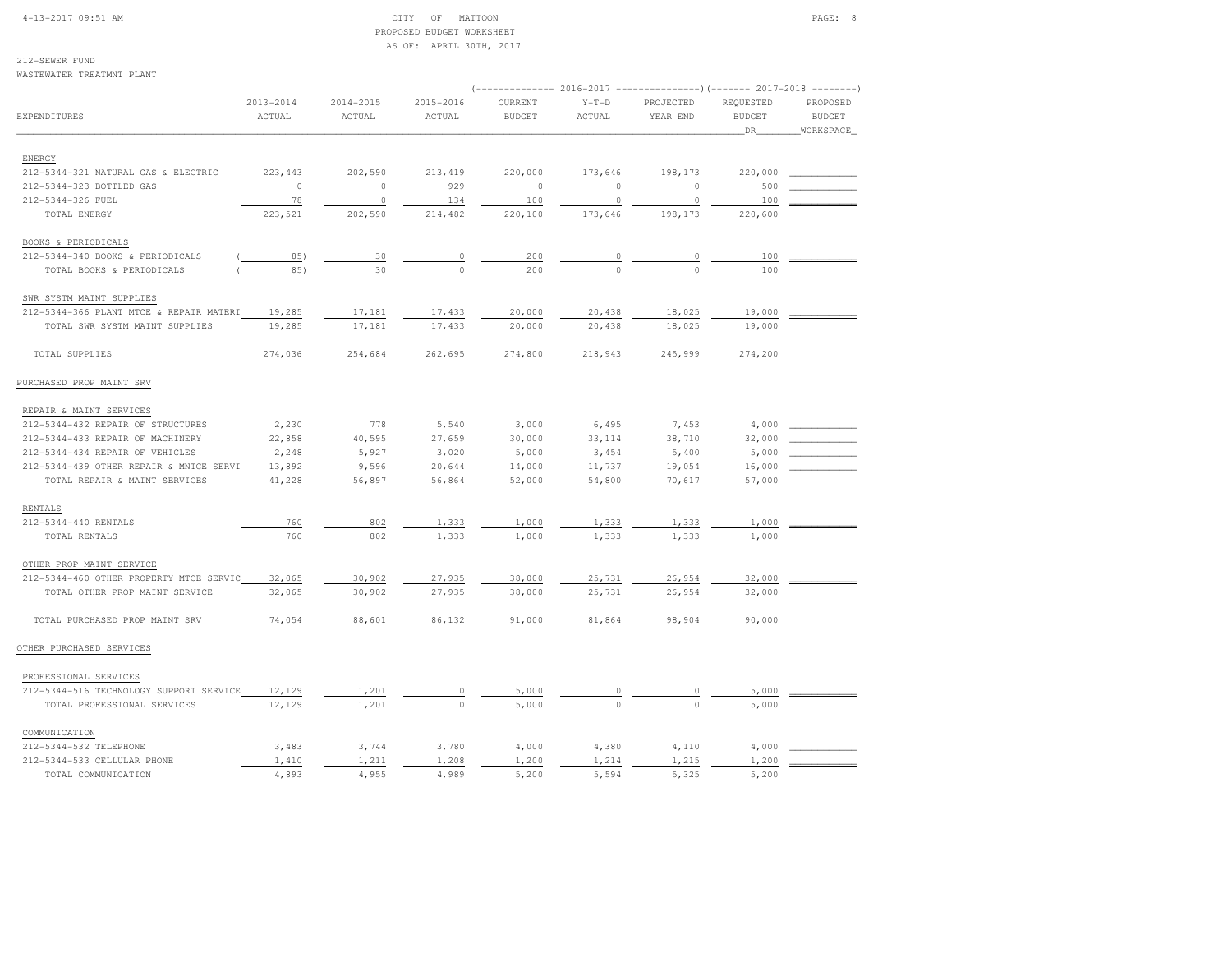| $4 - 13 - 2017$ 09:51 AM |  |
|--------------------------|--|
|                          |  |

### $CITY$  OF MATTOON PAGE: 9 PROPOSED BUDGET WORKSHEETAS OF: APRIL 30TH, 2017

| WASTEWATER TREATMNT PLANT               |                         |                         |                     |                                                                                         |                   |                       |                                         |                                        |
|-----------------------------------------|-------------------------|-------------------------|---------------------|-----------------------------------------------------------------------------------------|-------------------|-----------------------|-----------------------------------------|----------------------------------------|
| EXPENDITURES                            | $2013 - 2014$<br>ACTUAL | $2014 - 2015$<br>ACTUAL | 2015-2016<br>ACTUAL | $(----------2016-2017---------)$ $(-------2017-2018------)$<br>CURRENT<br><b>BUDGET</b> | $Y-T-D$<br>ACTUAL | PROJECTED<br>YEAR END | REQUESTED<br><b>BUDGET</b><br><b>DR</b> | PROPOSED<br><b>BUDGET</b><br>WORKSPACE |
| EMPLOYEE BUSINESS EXP                   |                         |                         |                     |                                                                                         |                   |                       |                                         |                                        |
| 212-5344-562 TRAVEL & TRAINING          | $\overline{0}$          | 0                       | $\circ$             | 500                                                                                     |                   | 0                     | 500                                     |                                        |
| TOTAL EMPLOYEE BUSINESS EXP             | $\Omega$                | $\Omega$                | $\cap$              | 500                                                                                     |                   | $\cap$                | 500                                     |                                        |
| OTHER PURCHASED SERVICES                |                         |                         |                     |                                                                                         |                   |                       |                                         |                                        |
| 212-5344-579 MISC OTHER PURCHASED SERVI | 38,000                  | 38,200                  | 38,000              | 38,000                                                                                  | 38,000            | 38,000                | 38,000                                  |                                        |
| TOTAL OTHER PURCHASED SERVICES          | 38,000                  | 38,200                  | 38,000              | 38,000                                                                                  | 38,000            | 38,000                | 38,000                                  |                                        |
| TOTAL OTHER PURCHASED SERVICES          | 55,022                  | 44,356                  | 42,989              | 48,700                                                                                  | 43,594            | 43,325                | 48,700                                  |                                        |
| PROPERTY                                |                         |                         |                     |                                                                                         |                   |                       |                                         |                                        |
| IMPROVEMENTS-NOT BLDNGS                 |                         |                         |                     |                                                                                         |                   |                       |                                         |                                        |
| 212-5344-730 IMPROVEMENTS OTHER THAN BL | 0                       | 0                       | $\circ$             | 41,951                                                                                  | 9,387             | 9,387                 | 1,002,564                               |                                        |
| TOTAL IMPROVEMENTS-NOT BLDNGS           | $\Omega$                | $\circ$                 | $\Omega$            | 41,951                                                                                  | 9,387             | 9,387                 | 1,002,564                               |                                        |
| MACHINERY & EQUIPMENT                   |                         |                         |                     |                                                                                         |                   |                       |                                         |                                        |
| 212-5344-743 MEF CONTRIBUTION           | 18,000                  | $\circ$                 | 30,000              | 9,000                                                                                   | 9,000             | 9,000                 | 11,000                                  |                                        |
| TOTAL MACHINERY & EQUIPMENT             | 18,000                  | $\circ$                 | 30,000              | 9,000                                                                                   | 9,000             | 9,000                 | 11,000                                  |                                        |
| TOTAL PROPERTY                          | 18,000                  | $\circ$                 | 30,000              | 50,951                                                                                  | 18,387            | 18,387                | 1,013,564                               |                                        |
| OTHER OBJECTS                           |                         |                         |                     |                                                                                         |                   |                       |                                         |                                        |
| FINANCIAL TRANS OBJECTS                 |                         |                         |                     |                                                                                         |                   |                       |                                         |                                        |
| 212-5344-814 COPY MACHINE               | 690                     | 530                     |                     |                                                                                         | 650               | 650                   | 650                                     |                                        |
| TOTAL FINANCIAL TRANS OBJECTS           | 690                     | 530                     | $\Omega$            | $\cap$                                                                                  | 650               | 650                   | 650                                     |                                        |
| COMPUTER INFO SYS OBJECT                |                         |                         |                     |                                                                                         |                   |                       |                                         |                                        |
| 212-5344-863 COMPUTERS                  | 0                       | 0                       | 2,287               | 0                                                                                       | 674               | 614                   | 0                                       |                                        |
| TOTAL COMPUTER INFO SYS OBJECT          | $\circ$                 | $\circ$                 | 2,287               | $\Omega$                                                                                | 674               | 614                   | $\bigcirc$                              |                                        |
| TOTAL OTHER OBJECTS                     | 690                     | 530                     | 2,287               | 0                                                                                       | 1,324             | 1,264                 | 650                                     |                                        |
| TOTAL WASTEWATER TREATMNT PLANT         | 967,230                 | 959,447                 | 1,196,779           | 1,059,513                                                                               | 887,468           | 1,006,231             | 2,037,612                               |                                        |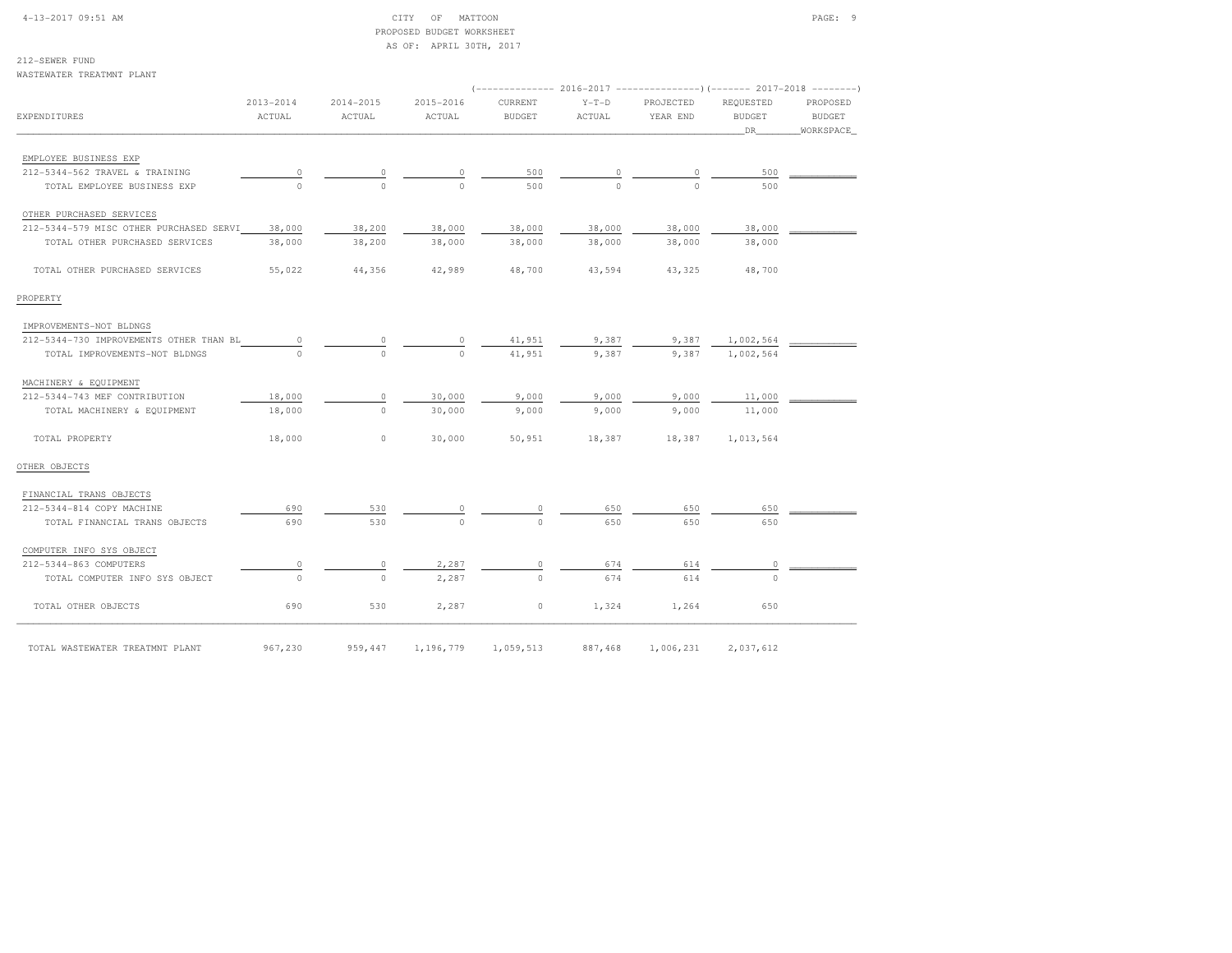# 4-13-2017 09:51 AM CITY OF MATTOON PAGE: 10 PROPOSED BUDGET WORKSHEETAS OF: APRIL 30TH, 2017

212-SEWER FUNDACCOUNTING & COLLECTION

| ACCOUNIING & COLLECIION                 |                         |                     |                     |                          |                   |                       |                                  | (------------- 2016-2017 ----------------) (------- 2017-2018 --------) |
|-----------------------------------------|-------------------------|---------------------|---------------------|--------------------------|-------------------|-----------------------|----------------------------------|-------------------------------------------------------------------------|
| EXPENDITURES                            | $2013 - 2014$<br>ACTUAL | 2014-2015<br>ACTUAL | 2015-2016<br>ACTUAL | CURRENT<br><b>BUDGET</b> | $Y-T-D$<br>ACTUAL | PROJECTED<br>YEAR END | REQUESTED<br><b>BUDGET</b><br>DR | PROPOSED<br><b>BUDGET</b><br>WORKSPACE                                  |
| PERSONNEL SERVICES                      |                         |                     |                     |                          |                   |                       |                                  |                                                                         |
|                                         |                         |                     |                     |                          |                   |                       |                                  |                                                                         |
| SALARIES & WAGES                        |                         |                     |                     |                          |                   |                       |                                  |                                                                         |
| 212-5345-111 SALARIES OF REG EMPLOYEES  | 135,187                 | 142,988             | 144,288             | 165,274                  | 127,454           | 157,679               | 170,390                          |                                                                         |
| 212-5345-112 SALARIES OF TEMP EMPLOYEES | 3,958                   | 5,198               | 2,109               | 4,995                    | 1,460             | 1,460                 | 5,495                            |                                                                         |
| 212-5345-113 OVERTIME                   | 874                     | 358                 | 711                 | 1,200                    | 411               | 395                   | 1,200                            |                                                                         |
| 212-5345-114 COMPENSATED ABSENCES       | 13,545                  | 14,995              | 16,423              | $\overline{0}$           | 14,135            | 17,305                | 0                                |                                                                         |
| TOTAL SALARIES & WAGES                  | 153,564                 | 163,539             | 163,531             | 171,469                  | 143,460           | 176,839               | 177,084                          |                                                                         |
| TOTAL PERSONNEL SERVICES                | 153,564                 | 163,539             | 163,531             | 171,469                  | 143,460           | 176,839               | 177,084                          |                                                                         |
| EMPLOYEE BENEFITS                       |                         |                     |                     |                          |                   |                       |                                  |                                                                         |
| GROUP INSURANCE                         |                         |                     |                     |                          |                   |                       |                                  |                                                                         |
| 212-5345-211 GROUP HEALTH INSURANCE     | 28,646                  | 34,891              | 35,398              | 34,379                   | 32,947            | 34,379                | 36,243                           |                                                                         |
| 212-5345-212 GROUP LIFE INSURANCE       | 475                     | 423                 | 423                 | 453                      | 453               | 453                   | 493                              |                                                                         |
| TOTAL GROUP INSURANCE                   | 29,120                  | 35, 313             | 35,821              | 34,832                   | 33,400            | 34,832                | 36,736                           |                                                                         |
| SOCIAL SECURITY CONTRIB                 |                         |                     |                     |                          |                   |                       |                                  |                                                                         |
| 212-5345-221 FICA CONTRIBUTIONS         | 9,194                   | 9,435               | 9,455               | 10,631                   | 9,312             | 10,332                | 10,979                           |                                                                         |
| 212-5345-222 MEDICARE CONTRIBUTIONS     | 2,150                   | 2,206               | 2,211               | 2,486                    | 2,178             | 2,416                 | 2,568                            |                                                                         |
| TOTAL SOCIAL SECURITY CONTRIB           | 11,344                  | 11,641              | 11,666              | 13,117                   | 11,489            | 12,748                | 13,547                           |                                                                         |
| RETIREMENT CONTRIBTUIONS                |                         |                     |                     |                          |                   |                       |                                  |                                                                         |
| 212-5345-231 IMRF CONTRIBUTIONS         | 20,391                  | 19,100              | 81,676              | 19,111                   | 16,429            | 19,023                | 19,390                           |                                                                         |
| TOTAL RETIREMENT CONTRIBTUIONS          | 20,391                  | 19,100              | 81,676              | 19,111                   | 16,429            | 19,023                | 19,390                           |                                                                         |
| UNEMPLOYMNT COMPENSATION                |                         |                     |                     |                          |                   |                       |                                  |                                                                         |
| 212-5345-240 UNEMPLOYMENT COMP.         | 1,192                   | 1,273               | 831                 | 758                      | 758               | 758                   | 813                              |                                                                         |
| TOTAL UNEMPLOYMNT COMPENSATION          | 1,192                   | 1,273               | 831                 | 758                      | 758               | 758                   | 813                              |                                                                         |
| WORKER'S COMPENSATION                   |                         |                     |                     |                          |                   |                       |                                  |                                                                         |
| 212-5345-250 WORKERS' COMPENSATION      | 6,354                   | 6,264               | 6,570               | 8,022                    | 8,022             | 8,022                 | 9,554                            |                                                                         |
| TOTAL WORKER'S COMPENSATION             | 6,354                   | 6,264               | 6,570               | 8,022                    | 8,022             | 8,022                 | 9,554                            |                                                                         |
| TOTAL EMPLOYEE BENEFITS                 | 68,400                  | 73,591              | 136,564             | 75,840                   | 70,099            | 75,383                | 80,040                           |                                                                         |
| SUPPLIES                                |                         |                     |                     |                          |                   |                       |                                  |                                                                         |
| GENERAL SUPPLIES                        |                         |                     |                     |                          |                   |                       |                                  |                                                                         |
| 212-5345-311 OFFICE SUPPLIES            | 3,487                   | 4,169               | 4,409               | 5,000                    | 2,005             | 2,757                 | 5,000                            |                                                                         |
| 212-5345-318 VEHICLE PARTS              | $\circ$                 | $\circ$             | 15                  | 500                      | $\circ$           | $\circ$               | 500                              |                                                                         |
| 212-5345-319 MISCELLANEOUS SUPPLIES     | 230                     | 1,021               | 243                 | 1,000                    | 339               | 397                   | 1,000                            |                                                                         |
| TOTAL GENERAL SUPPLIES                  | 3,717                   | 5,191               | 4.667               | 6,500                    | 2,344             | 3,155                 | 6,500                            |                                                                         |
|                                         |                         |                     |                     |                          |                   |                       |                                  |                                                                         |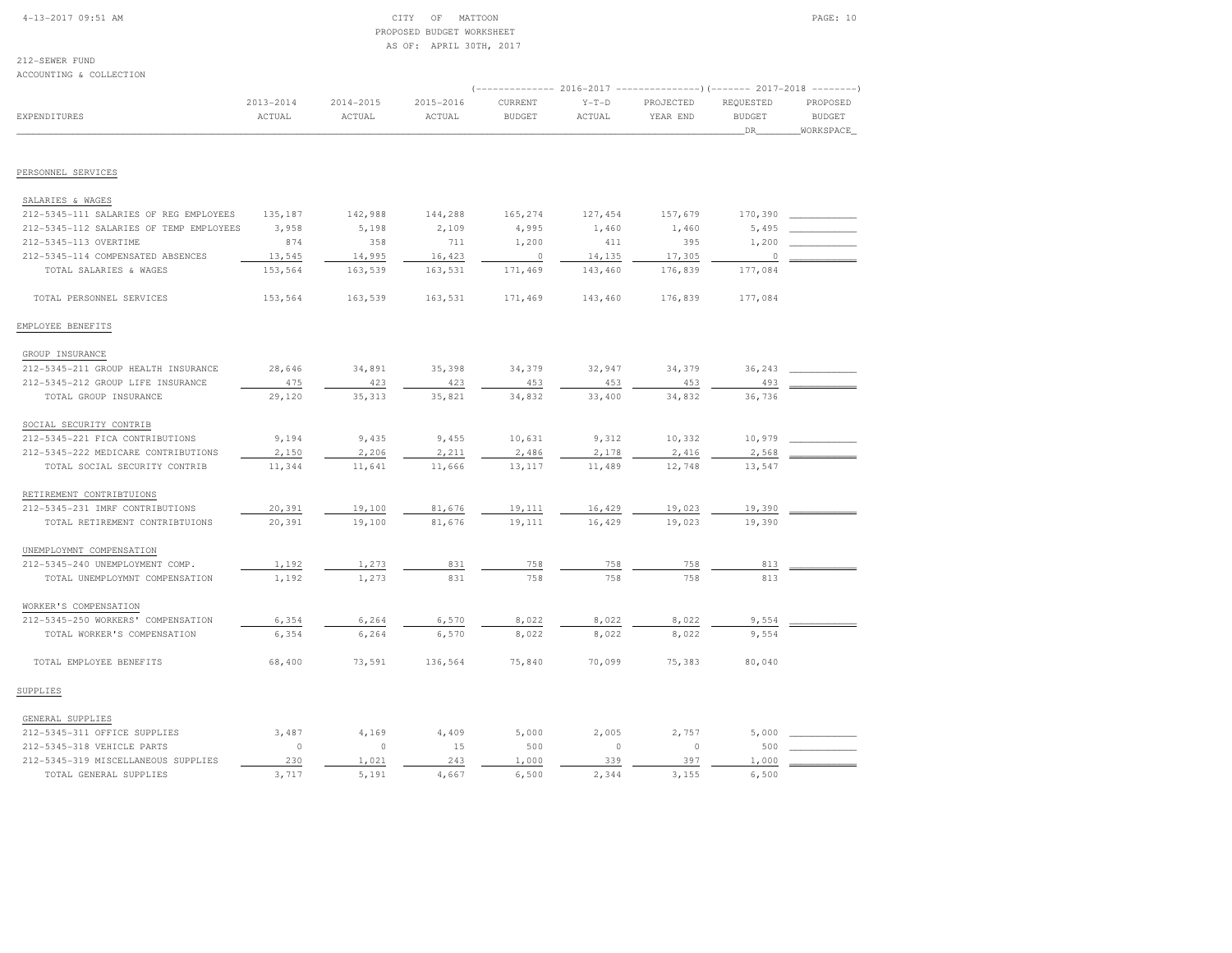### 4-13-2017 09:51 AM CITY OF MATTOON PAGE: 11 PROPOSED BUDGET WORKSHEETAS OF: APRIL 30TH, 2017

212-SEWER FUND

| ACCOUNTING & COLLECTION                 |               |               |               |                |         |                                                                        |               |               |
|-----------------------------------------|---------------|---------------|---------------|----------------|---------|------------------------------------------------------------------------|---------------|---------------|
|                                         |               |               |               |                |         | (------------- 2016-2017 ----------------) (------- 2017-2018 -------- |               |               |
|                                         | $2013 - 2014$ | $2014 - 2015$ | $2015 - 2016$ | <b>CURRENT</b> | $Y-T-D$ | PROJECTED                                                              | REQUESTED     | PROPOSED      |
| EXPENDITURES                            | ACTUAL        | ACTUAL        | ACTUAL        | <b>BUDGET</b>  | ACTUAL  | YEAR END                                                               | <b>BUDGET</b> | <b>BUDGET</b> |
|                                         |               |               |               |                |         |                                                                        | DR            | WORKSPACE     |
|                                         |               |               |               |                |         |                                                                        |               |               |
| ENERGY                                  |               |               |               |                |         |                                                                        |               |               |
| 212-5345-326 FUEL                       | 47,301        | 34,369        | 26,577        | 40,000         | 29,575  | 27,335                                                                 | 35,000        |               |
| TOTAL ENERGY                            | 47,301        | 34,369        | 26,577        | 40,000         | 29,575  | 27,335                                                                 | 35,000        |               |
| WTR SYSTM MAINT SUPPLIES                |               |               |               |                |         |                                                                        |               |               |
| 212-5345-372 METER TILES RIMS & LIDS    | $\circ$       | 5,411         | 8,124         | 8,000          | 8,687   | 8,467                                                                  | 9,000         |               |
| 212-5345-373 WATER METERS               | 709           | 2,353         | 1,136         | 4,000          | 4,408   | 6,455                                                                  | 7,000         |               |
| TOTAL WTR SYSTM MAINT SUPPLIES          | 709           | 7,764         | 9,260         | 12,000         | 13,095  | 14,922                                                                 | 16,000        |               |
| TOTAL SUPPLIES                          | 51,726        | 47,323        | 40,503        | 58,500         | 45,014  | 45, 412                                                                | 57,500        |               |
| PURCHASED PROP MAINT SRV                |               |               |               |                |         |                                                                        |               |               |
| REPAIR & MAINT SERVICES                 |               |               |               |                |         |                                                                        |               |               |
| 212-5345-431 REPAIR OF OFFICE EQUIPMENT | $\circ$       | $\circ$       | 125           | 200            | $\circ$ | $\circ$                                                                | 200           |               |
| 212-5345-434 REPAIR OF VEHICLES         | 744           | 286           | 693           | 1,000          | 793     | 138                                                                    | 1,000         |               |
| 212-5345-439 OTHER REPAIR & MTCE SERVIC | 464           | 163           | 100           | 500            | 10      | 16                                                                     | 500           |               |
| TOTAL REPAIR & MAINT SERVICES           | 1,208         | 449           | 918           | 1,700          | 803     | 154                                                                    | 1,700         |               |
| TOTAL PURCHASED PROP MAINT SRV          | 1,208         | 449           | 918           | 1,700          | 803     | 154                                                                    | 1,700         |               |
| OTHER PURCHASED SERVICES                |               |               |               |                |         |                                                                        |               |               |
| PROFESSIONAL SERVICES                   |               |               |               |                |         |                                                                        |               |               |
| 212-5345-513 AUDITING SERVICES          | 19,800        | 19,800        | 20,400        | 21,000         | 21,000  | 21,000                                                                 | 23,000        |               |
| 212-5345-516 TECHNOLOGY SUPPORT SERVICE | 26,741        | 20,425        | 22,034        | 22,000         | 22,419  | 21,000                                                                 | 22,000        |               |
| 212-5345-519 OTHER PROFESSIONAL SERVICE | $\circ$       | 190           | 1,195         | 5,000          | 3,423   | 3,413                                                                  | 5,000         |               |
| TOTAL PROFESSIONAL SERVICES             | 46,541        | 40, 414       | 43,630        | 48,000         | 46,842  | 45, 413                                                                | 50,000        |               |
| COMMUNICATION                           |               |               |               |                |         |                                                                        |               |               |
| 212-5345-531 POSTAGE                    | 19,820        | 17,088        | 18,773        | 15,000         | 13,263  | 14,048                                                                 | 15,000        |               |
| 212-5345-532 TELEPHONE                  | 1,825         | 1,638         | 1,577         | 1,700          | 1,646   | 1,562                                                                  | 2,000         |               |
| TOTAL COMMUNICATION                     | 21,644        | 18,726        | 20,350        | 16,700         | 14,909  | 15,610                                                                 | 17,000        |               |
|                                         |               |               |               |                |         |                                                                        |               |               |
| EMPLOYEE BUSINESS EXP                   |               |               |               |                |         |                                                                        |               |               |
| 212-5345-562 TRAVEL & TRAINING          | $\circ$       | 200           | $\circ$       | $\Omega$       | 15      | 23                                                                     | 100           |               |
| TOTAL EMPLOYEE BUSINESS EXP             | $\circ$       | 200           | $\Omega$      | $\Omega$       | 1.5     | 23                                                                     | 100           |               |
| OTHER PURCHASED SERVICES                |               |               |               |                |         |                                                                        |               |               |
| TOTAL OTHER PURCHASED SERVICES          | 68,185        | 59,340        | 63,980        | 64,700         | 61,766  | 61,046                                                                 | 67,100        |               |

PROPERTY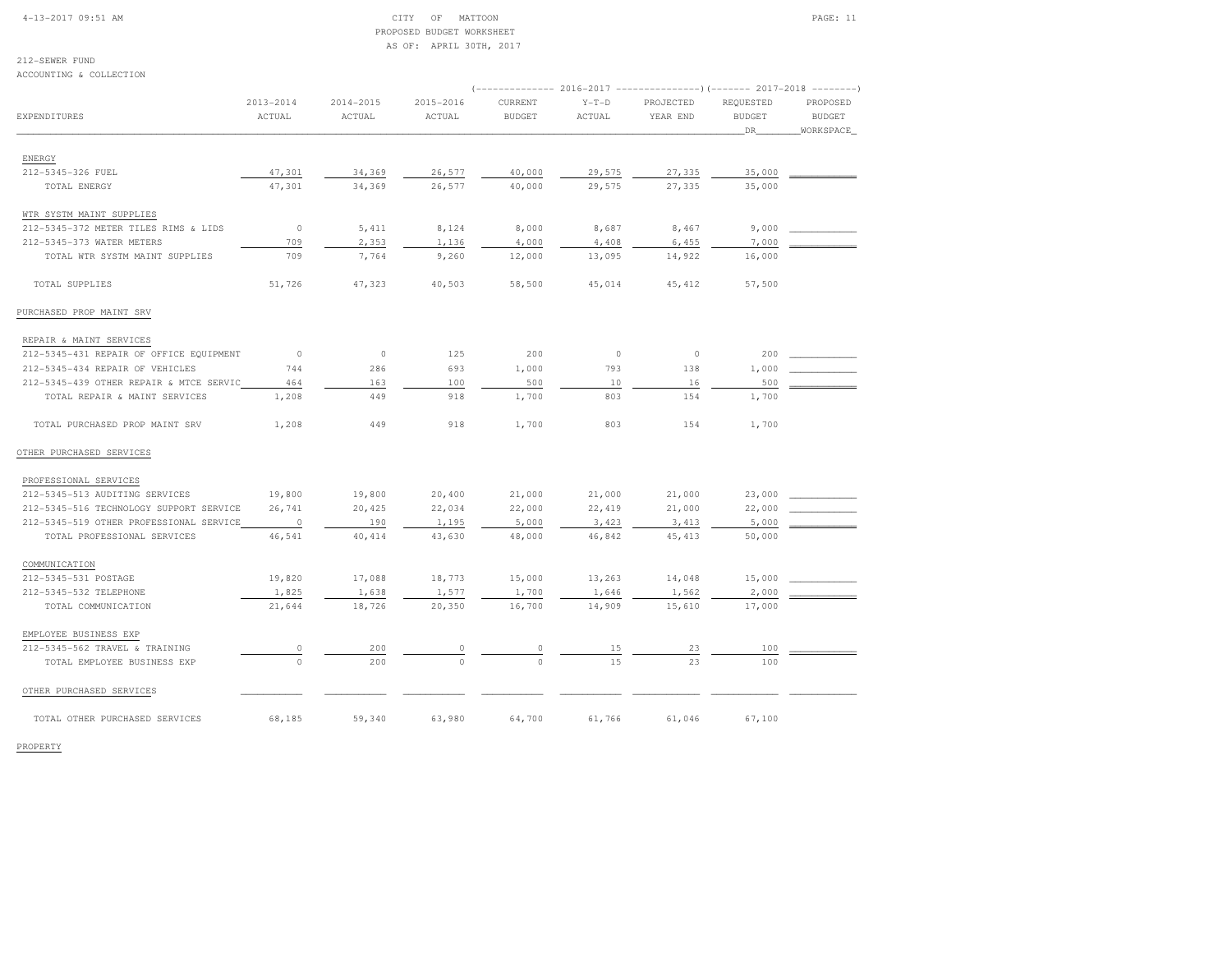| 4-13-2017 09:51 AM |  |
|--------------------|--|
|                    |  |

# CITY OF MATTOON **PAGE: 12**  PROPOSED BUDGET WORKSHEETAS OF: APRIL 30TH, 2017

| 212-SEWER FUND                          |           |           |           |                |          |                                                             |               |               |
|-----------------------------------------|-----------|-----------|-----------|----------------|----------|-------------------------------------------------------------|---------------|---------------|
| ACCOUNTING & COLLECTION                 |           |           |           |                |          |                                                             |               |               |
|                                         |           |           |           |                |          | $(----------2016-2017------------)$ $(----2017-2018------)$ |               |               |
|                                         | 2013-2014 | 2014-2015 | 2015-2016 | <b>CURRENT</b> | $Y-T-D$  | PROJECTED                                                   | REQUESTED     | PROPOSED      |
| EXPENDITURES                            | ACTUAL    | ACTUAL    | ACTUAL    | <b>BUDGET</b>  | ACTUAL   | YEAR END                                                    | <b>BUDGET</b> | <b>BUDGET</b> |
|                                         |           |           |           |                |          |                                                             | DR .          | WORKSPACE     |
| IMPROVEMENTS-NOT BLDNGS                 |           |           |           |                |          |                                                             |               |               |
| MACHINERY & EQUIPMENT                   |           |           |           |                |          |                                                             |               |               |
| 212-5345-743 MEF CONTRIBUTION           | 11,000    | $\circ$   | $\circ$   | 0              | $\circ$  | 0                                                           | $\circ$       |               |
| TOTAL MACHINERY & EQUIPMENT             | 11,000    | $\Omega$  | $\Omega$  | $\Omega$       | $\Omega$ | $\cap$                                                      | $\Omega$      |               |
| TOTAL PROPERTY                          | 11,000    | $\circ$   | $\circ$   | $\circ$        | $\circ$  | $\circ$                                                     | $\circ$       |               |
| OTHER OBJECTS                           |           |           |           |                |          |                                                             |               |               |
| FINANCIAL TRANS OBJECTS                 |           |           |           |                |          |                                                             |               |               |
| 212-5345-811 BANK SERVICE CHARGES       | 11,005    | 14,477    | 15,552    | 15,000         | 14,701   | 14,242                                                      | 15,000        |               |
| 212-5345-814 PRINTING/COPY MACH LEASE/M | 1,161     | 951       | 1,200     | 2,000          | 949      | 865                                                         | 2,000         |               |
| 212-5345-815 POSTAGE METER LEASE & MTCE | 1,161     | 1,176     | 1,374     | 2,000          | 1,120    | 1,445                                                       | 2,000         |               |
| TOTAL FINANCIAL TRANS OBJECTS           | 13,328    | 16,604    | 18,127    | 19,000         | 16,769   | 16,552                                                      | 19,000        |               |
| SPECIAL EVENT OBJECTS                   |           |           |           |                |          |                                                             |               |               |
| 212-5345-830 BAD DEBT EXPENSE           | 19,955    | 26,277    | 19,892    | 35,000         | 18,134   | 22,308                                                      | 23,000        |               |
| TOTAL SPECIAL EVENT OBJECTS             | 19,955    | 26,277    | 19,892    | 35,000         | 18,134   | 22,308                                                      | 23,000        |               |
| COMPUTER INFO SYS OBJECT                |           |           |           |                |          |                                                             |               |               |
| 212-5345-863 COMPUTERS                  | $\circ$   | 7,575     | 1,580     | $\circ$        | $\circ$  | $\circ$                                                     | 5,400         |               |
| TOTAL COMPUTER INFO SYS OBJECT          | $\circ$   | 7,575     | 1,580     | $\Omega$       | $\Omega$ | $\Omega$                                                    | 5,400         |               |
| TOTAL OTHER OBJECTS                     | 33,282    | 50,456    | 39,598    | 54,000         | 34,903   | 38,860                                                      | 47,400        |               |
| TOTAL ACCOUNTING & COLLECTION           | 387,366   | 394,699   | 445,094   | 426,209        | 356,046  | 397,694                                                     | 430,824       |               |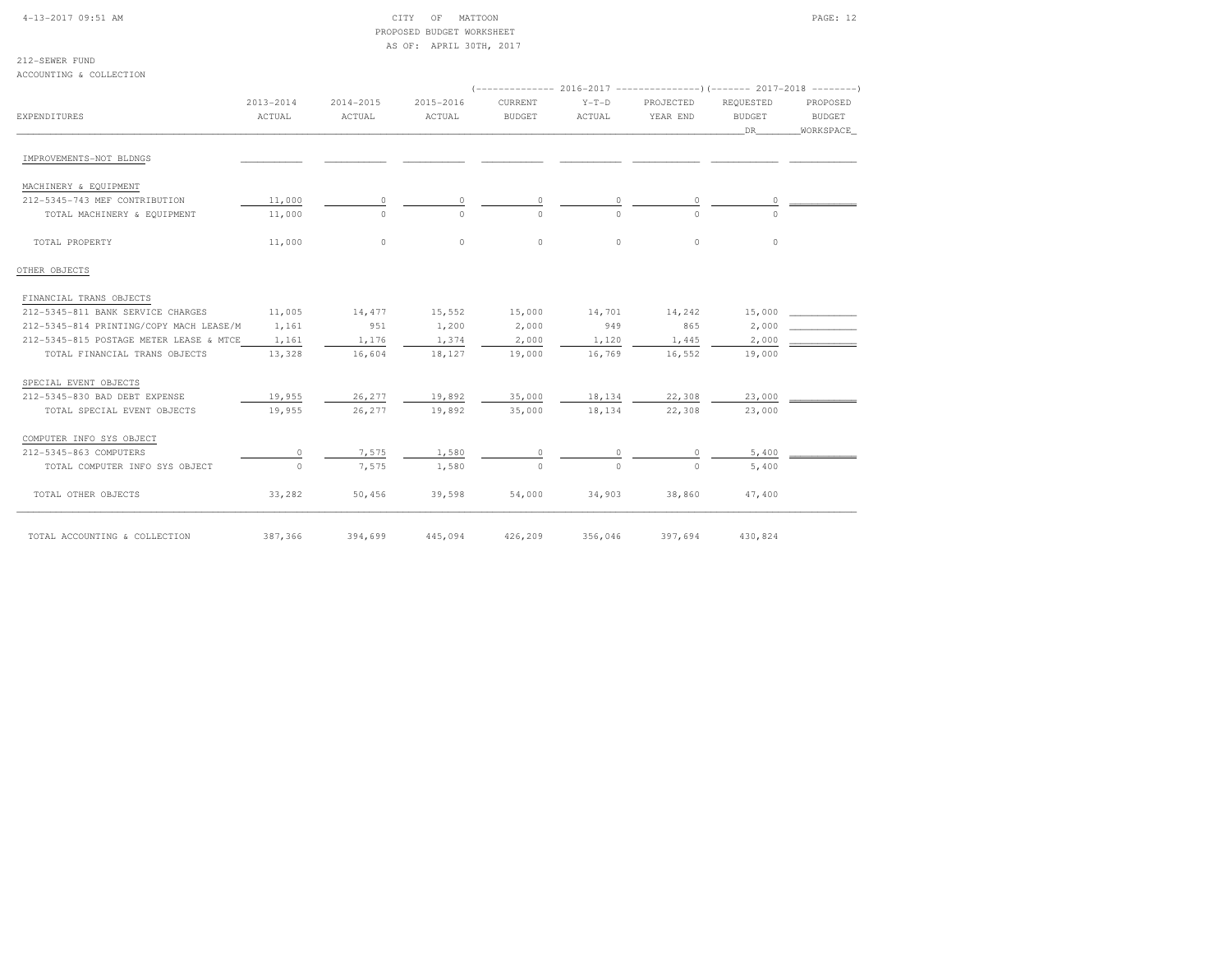# 4-13-2017 09:51 AM CITY OF MATTOON PAGE: 13 PROPOSED BUDGET WORKSHEETAS OF: APRIL 30TH, 2017

| ADMINISTRATIVE & GENERAL                |                     |                     |                     |                          |                   |                       |                                    |                                         |
|-----------------------------------------|---------------------|---------------------|---------------------|--------------------------|-------------------|-----------------------|------------------------------------|-----------------------------------------|
| EXPENDITURES                            | 2013-2014<br>ACTUAL | 2014-2015<br>ACTUAL | 2015-2016<br>ACTUAL | CURRENT<br><b>BUDGET</b> | $Y-T-D$<br>ACTUAL | PROJECTED<br>YEAR END | REQUESTED<br><b>BUDGET</b><br>_DR_ | PROPOSED<br><b>BUDGET</b><br>_WORKSPACE |
|                                         |                     |                     |                     |                          |                   |                       |                                    |                                         |
| PERSONNEL SERVICES                      |                     |                     |                     |                          |                   |                       |                                    |                                         |
| SALARIES & WAGES                        |                     |                     |                     |                          |                   |                       |                                    |                                         |
| 212-5346-111 SALARIES OF REG EMPLOYEES  | 142,239             | 129,045             | 126,235             | 142,168                  | 92,343            | 133,205               | 147,273                            |                                         |
| 212-5346-113 OVERTIME                   | 93                  | 269                 | 581                 | 250                      | 267               | 221                   | 250                                |                                         |
| 212-5346-114 COMPENSATED ABSENCES       | 8,553               | 9,086               | 18,270              | $\circ$                  | 8,350             | 9,080                 | $\Omega$                           |                                         |
| 212-5346-115 ENGINEERING SALARIES ALLOC | 20,470              | 24,886              | 26,603              | $\circ$                  | 16,110            | 19,969                | $\circ$                            |                                         |
| TOTAL SALARIES & WAGES                  | 171,355             | 163,285             | 171,689             | 142,418                  | 117,069           | 162, 475              | 147,523                            |                                         |
| TOTAL PERSONNEL SERVICES                | 171,355             | 163,285             | 171,689             | 142,418                  | 117,069           | 162,475               | 147,523                            |                                         |
| EMPLOYEE BENEFITS                       |                     |                     |                     |                          |                   |                       |                                    |                                         |
| GROUP INSURANCE                         |                     |                     |                     |                          |                   |                       |                                    |                                         |
| 212-5346-211 GROUP HEALTH INSURANCE     | 19,642              | 25,507              | 24,739              | 23,331                   | 22,359            | 24,644                | 23,836                             |                                         |
| 212-5346-212 GROUP LIFE INSURANCE       | 373                 | 312                 | 312                 | 303                      | 303               | 305                   | 330                                |                                         |
| TOTAL GROUP INSURANCE                   | 20,014              | 25,820              | 25,052              | 23,634                   | 22,662            | 24,949                | 24,166                             |                                         |
| SOCIAL SECURITY CONTRIB                 |                     |                     |                     |                          |                   |                       |                                    |                                         |
| 212-5346-221 FICA CONTRIBUTIONS         | 8,364               | 8,068               | 8,762               | 8,830                    | 8,134             | 8,418                 | 9,146                              |                                         |
| 212-5346-222 MEDICARE CONTRIBUTIONS     | 1,956               | 1,887               | 2,049               | 2,065                    | 1,902             | 1,969                 | 2,139                              |                                         |
| TOTAL SOCIAL SECURITY CONTRIB           | 10,320              | 9,955               | 10,811              | 10,895                   | 10,037            | 10,387                | 11,285                             |                                         |
| RETIREMENT CONTRIBTUIONS                |                     |                     |                     |                          |                   |                       |                                    |                                         |
| 212-5346-231 IMRF CONTRIBUTIONS         | 19,038              | 16,860              | 84,255              | 16,350                   | 14,485            | 14,465                | 16,670                             |                                         |
| TOTAL RETIREMENT CONTRIBTUIONS          | 19,038              | 16,860              | 84,255              | 16,350                   | 14,485            | 14,465                | 16,670                             |                                         |
| UNEMPLOYMNT COMPENSATION                |                     |                     |                     |                          |                   |                       |                                    |                                         |
| 212-5346-240 UNEMPLOYMENT COMP.         | 868                 | 839                 | 579                 | 452                      | 452               | 464                   | 480                                |                                         |
| TOTAL UNEMPLOYMNT COMPENSATION          | 868                 | 839                 | 579                 | 452                      | 452               | 464                   | 480                                |                                         |
| WORKER'S COMPENSATION                   |                     |                     |                     |                          |                   |                       |                                    |                                         |
| 212-5346-250 WORKERS' COMPENSATION      | 5,743               | 6,257               | 4,277               | 4,108                    | 4,108             | 4,066                 | 4,949                              |                                         |
| TOTAL WORKER'S COMPENSATION             | 5,743               | 6,257               | 4,277               | 4,108                    | 4,108             | 4,066                 | 4,949                              |                                         |
| TOTAL EMPLOYEE BENEFITS                 | 55,983              | 59,730              | 124,973             | 55,439                   | 51,744            | 54,331                | 57,550                             |                                         |
| SUPPLIES                                |                     |                     |                     |                          |                   |                       |                                    |                                         |
| GENERAL SUPPLIES                        |                     |                     |                     |                          |                   |                       |                                    |                                         |
| 212-5346-311 OFFICE SUPPLIES            | 655                 | 1,190               | 765                 | 900                      | 487               | 527                   | 900                                |                                         |
| 212-5346-316 TOOLS & EQUIPMENT          | $\circ$             | $\circ$             | 146                 | 300                      | 59                | 59                    | 300                                |                                         |
| 212-5346-319 MISCELLANEOUS SUPPLIES     | 306                 | 195                 | 314                 | 600                      | 124               | 424                   | 600                                |                                         |
| TOTAL GENERAL SUPPLIES                  | 961                 | 1,385               | 1,225               | 1,800                    | 670               | 1,010                 | 1,800                              |                                         |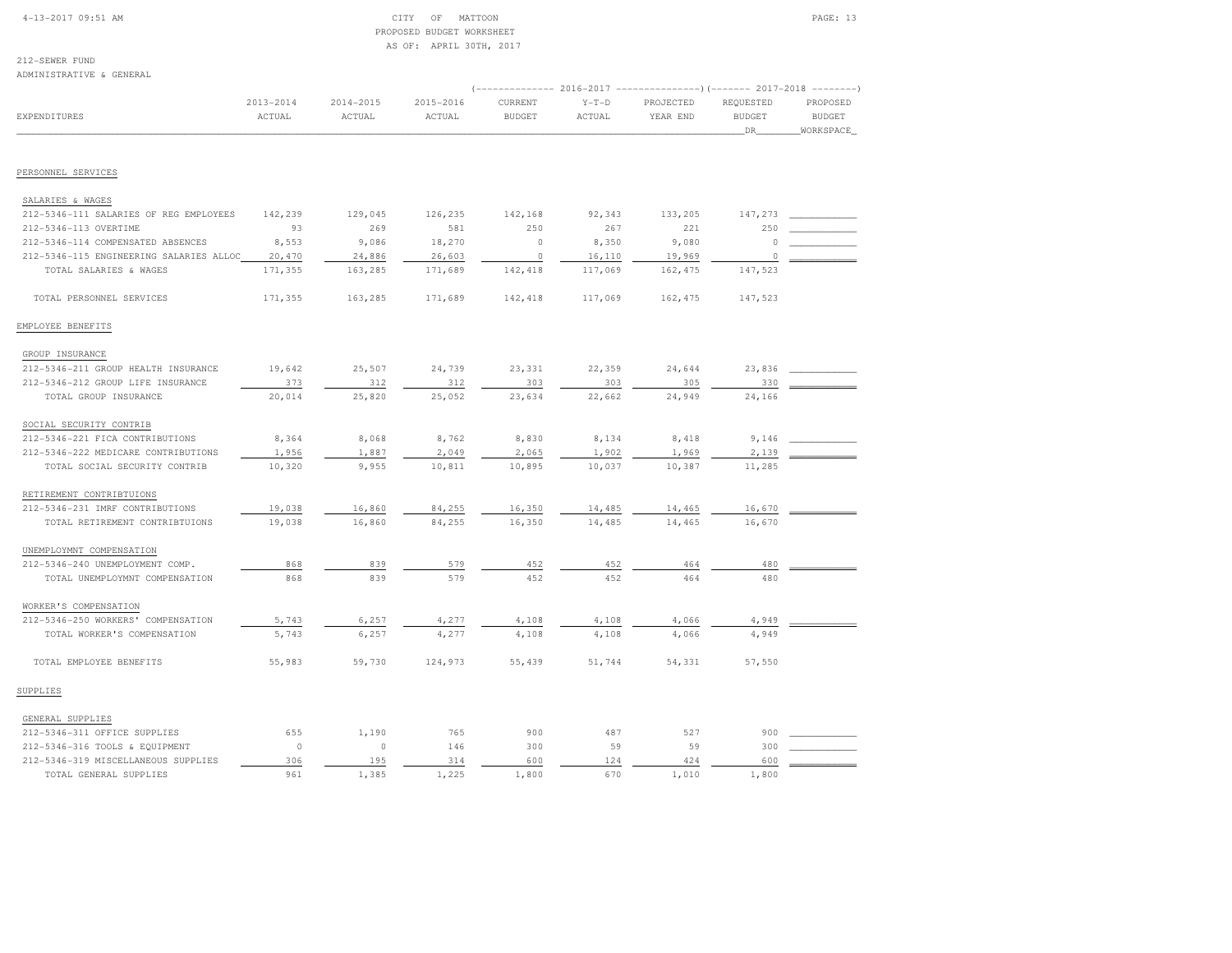| 4-13-2017 09:51 AM |  |  |
|--------------------|--|--|
|--------------------|--|--|

# CITY OF MATTOON PAGE: 14 PROPOSED BUDGET WORKSHEETAS OF: APRIL 30TH, 2017

| 212-SEWER FUND                          |                     |                     | $\sim$ $\sim$ $\sim$<br>$\cdots$ |                                                                   |                   |                       |                                   |                                        |
|-----------------------------------------|---------------------|---------------------|----------------------------------|-------------------------------------------------------------------|-------------------|-----------------------|-----------------------------------|----------------------------------------|
| ADMINISTRATIVE & GENERAL                |                     |                     |                                  |                                                                   |                   |                       |                                   |                                        |
|                                         |                     |                     |                                  | $(----------2016-2017$ ---------------) $(----2017-2018$ -------) |                   |                       |                                   |                                        |
| EXPENDITURES                            | 2013-2014<br>ACTUAL | 2014-2015<br>ACTUAL | 2015-2016<br>ACTUAL              | CURRENT<br><b>BUDGET</b>                                          | $Y-T-D$<br>ACTUAL | PROJECTED<br>YEAR END | REQUESTED<br><b>BUDGET</b><br>DR. | PROPOSED<br><b>BUDGET</b><br>WORKSPACE |
| ENERGY                                  |                     |                     |                                  |                                                                   |                   |                       |                                   |                                        |
| BOOKS & PERIODICALS                     |                     |                     |                                  |                                                                   |                   |                       |                                   |                                        |
| 212-5346-340 BOOKS & PERIODICALS        | $\mathbb O$         | 0                   | 285                              | 100                                                               | 0                 | 285                   | 100                               |                                        |
| TOTAL BOOKS & PERIODICALS               | $\circ$             | $\circ$             | 285                              | 100                                                               | $\circ$           | 285                   | 100                               |                                        |
| TOTAL SUPPLIES                          | 961                 | 1,385               | 1,510                            | 1,900                                                             | 670               | 1,295                 | 1,900                             |                                        |
| PURCHASED PROP MAINT SRV                |                     |                     |                                  |                                                                   |                   |                       |                                   |                                        |
|                                         |                     |                     |                                  |                                                                   |                   |                       |                                   |                                        |
| REPAIR & MAINT SERVICES                 |                     |                     |                                  |                                                                   |                   |                       |                                   |                                        |
| OTHER PURCHASED SERVICES                |                     |                     |                                  |                                                                   |                   |                       |                                   |                                        |
| PROFESSIONAL SERVICES                   |                     |                     |                                  |                                                                   |                   |                       |                                   |                                        |
| 212-5346-511 PLANNING & DESIGN SERVICES | 9,547               | 0                   | 8,309                            | 10,000                                                            | 649               | 732                   | 10,000                            |                                        |
| TOTAL PROFESSIONAL SERVICES             | 9,547               | $\circ$             | 8,309                            | 10,000                                                            | 649               | 732                   | 10,000                            |                                        |
| INSURANCE                               |                     |                     |                                  |                                                                   |                   |                       |                                   |                                        |
| 212-5346-523 PROPERTY & CASUALTY INSURA | 79,560              | 70,427              | 79,999                           | 78,000                                                            | 84,116            | 82,944                | 78,000                            |                                        |
| TOTAL INSURANCE                         | 79,560              | 70,427              | 79,999                           | 78,000                                                            | 84,116            | 82,944                | 78,000                            |                                        |
| COMMUNICATION                           |                     |                     |                                  |                                                                   |                   |                       |                                   |                                        |
| 212-5346-532 TELEPHONE                  | $\circ$             | $\circ$             | $\circ$                          | 800                                                               | $\circ$           | $\circ$               | 0                                 |                                        |
| 212-5346-533 CELLULAR PHONE             | 843                 | 852                 | 822                              | $\circ$                                                           | 882               | 914                   | 900                               |                                        |
| TOTAL COMMUNICATION                     | 843                 | 852                 | 822                              | 800                                                               | 882               | 914                   | 900                               |                                        |
| ADVERTISING                             |                     |                     |                                  |                                                                   |                   |                       |                                   |                                        |
| 212-5346-540 ADVERTISING                | 51                  | 132                 | 216                              | 200                                                               | 0                 | $\circ$               | 100                               |                                        |
| TOTAL ADVERTISING                       | $5\,1$              | 132                 | 216                              | 200                                                               | $\Omega$          | $\Omega$              | 100                               |                                        |
| EMPLOYEE BUSINESS EXP                   |                     |                     |                                  |                                                                   |                   |                       |                                   |                                        |
| 212-5346-562 TRAVEL & TRAINING          | $\overline{0}$      | 0                   | $\circ$                          | 100                                                               | 0                 | $\mathbb O$           | 100                               |                                        |
| TOTAL EMPLOYEE BUSINESS EXP             | $\Omega$            | $\Omega$            | $\Omega$                         | 100                                                               | $\Omega$          | $\Omega$              | 100                               |                                        |
| OTHER PURCHASED SERVICES                |                     |                     |                                  |                                                                   |                   |                       |                                   |                                        |
| 212-5346-579 MISC OTHER PURCHASED SERVI | 2,938               | 1,668               | 1,527                            | 2,500                                                             | 1,416             | 1,416                 | 2,500                             |                                        |
| TOTAL OTHER PURCHASED SERVICES          | 2,938               | 1,668               | 1,527                            | 2,500                                                             | 1,416             | 1,416                 | 2,500                             |                                        |
| TOTAL OTHER PURCHASED SERVICES          | 92,939              | 73,078              | 90,873                           | 91,600                                                            | 87,062            | 86,006                | 91,600                            |                                        |
| OTHER OBJECTS                           |                     |                     |                                  |                                                                   |                   |                       |                                   |                                        |
| FINANCIAL TRANS OBJECTS                 |                     |                     |                                  |                                                                   |                   |                       |                                   |                                        |
| 212-5346-814 PRINT/COPY MACH LEASE & MA | $\circ$             | 180                 | 494                              | 600                                                               | 695               | 715                   | 800                               |                                        |
| TOTAL FINANCIAL TRANS OBJECTS           | $\Omega$            | 180                 | 494                              | 600                                                               | 695               | 715                   | 800                               |                                        |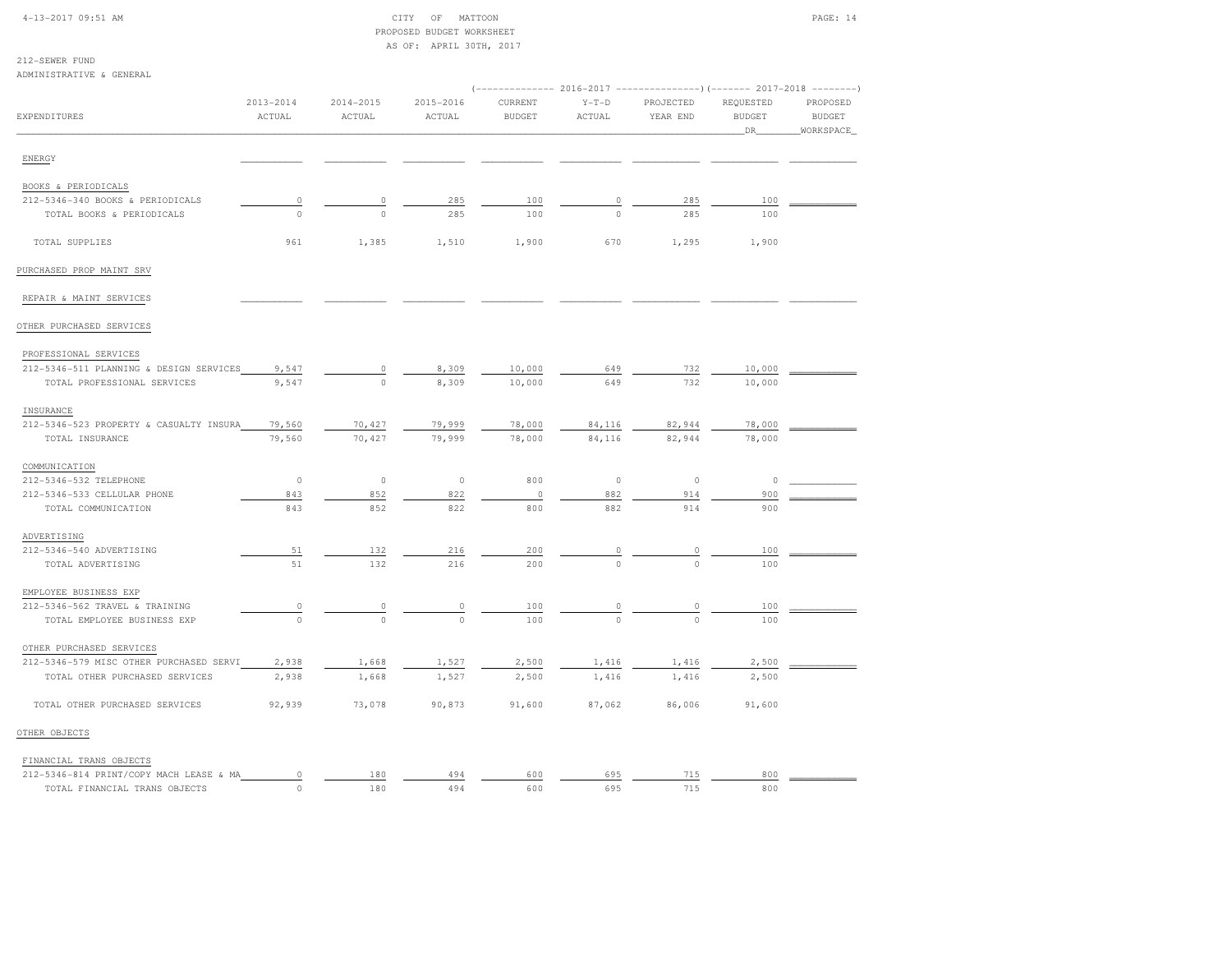### 4-13-2017 09:51 AM CITY OF MATTOON PAGE: 15 PROPOSED BUDGET WORKSHEETAS OF: APRIL 30TH, 2017

212-SEWER FUNDADMINISTRATIVE & GENERAL

|                                | 2013-2014 | 2014-2015 | 2015-2016 | CURRENT       | $Y-T-D$ | PROJECTED | REQUESTED     | PROPOSED  |
|--------------------------------|-----------|-----------|-----------|---------------|---------|-----------|---------------|-----------|
| EXPENDITURES                   | ACTUAL    | ACTUAL    | ACTUAL    | <b>BUDGET</b> | ACTUAL  | YEAR END  | <b>BUDGET</b> | BUDGET    |
|                                |           |           |           |               |         |           | DR            | WORKSPACE |
| FINANCIAL TRANS OBJECTS        |           |           |           |               |         |           |               |           |
| COMPUTER INFO SYS OBJECT       |           |           |           |               |         |           |               |           |
| COMPUTER INFO SYS OBJECT       |           |           |           |               |         |           |               |           |
| 212-5346-863 COMPUTERS         | $\Omega$  | 1,687     | 345       | 1,700         | 1,167   | 1,167     | 1,700         |           |
| TOTAL COMPUTER INFO SYS OBJECT | $\Omega$  | 1,687     | 345       | 1,700         | 1,167   | 1,167     | 1,700         |           |
| TOTAL OTHER OBJECTS            | $\circ$   | 1,867     | 839       | 2,300         | 1,862   | 1,882     | 2,500         |           |
| TOTAL ADMINISTRATIVE & GENERAL | 321,238   | 299,346   | 389,885   | 293,657       | 258,407 | 305,989   | 301,073       |           |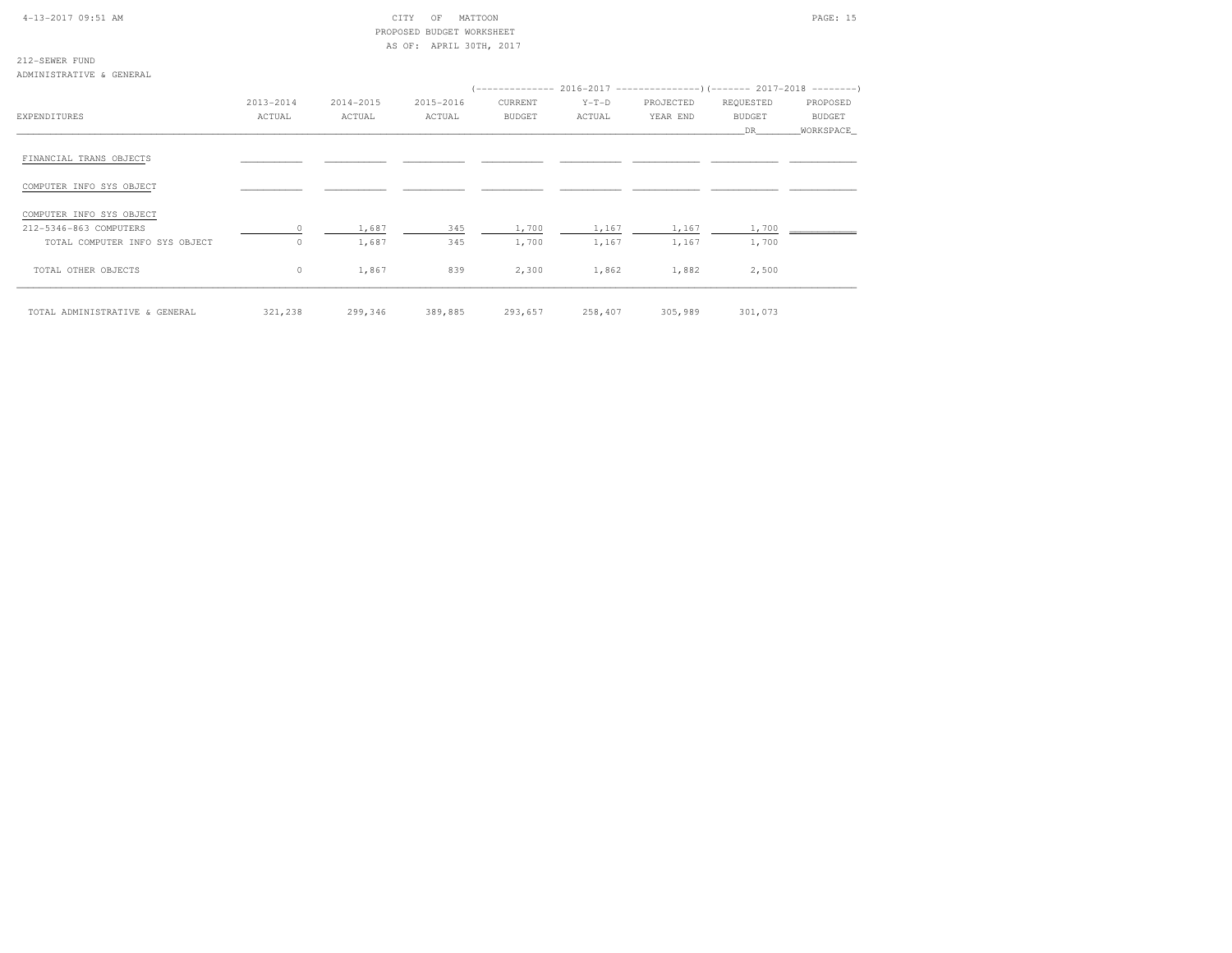|  |  | $4-13-2017$ 09:51 AM |  |
|--|--|----------------------|--|
|  |  |                      |  |

# $CITY$  OF MATTOON PAGE: 16 PROPOSED BUDGET WORKSHEETAS OF: APRIL 30TH, 2017

212-SEWER FUNDDEPRECIATION

| LE INSTRITTE ANN |           |           |           |         |         |                                                                                |               |               |
|------------------|-----------|-----------|-----------|---------|---------|--------------------------------------------------------------------------------|---------------|---------------|
|                  |           |           |           |         |         | (-------------- 2016-2017 -------------------- ) (------- 2017-2018 ---------' |               |               |
|                  | 2013-2014 | 2014-2015 | 2015-2016 | CURRENT | $Y-T-D$ | PROJECTED                                                                      | REQUESTED     | PROPOSED      |
| EXPENDITURES     | ACTUAL    | ACTUAL    | ACTUAL    | BUDGET  | ACTUAL  | YEAR END                                                                       | <b>BUDGET</b> | <b>BUDGET</b> |
|                  |           |           |           |         |         |                                                                                | DR.           | WORKSPACE     |
|                  |           |           |           |         |         |                                                                                |               |               |
|                  |           |           |           |         |         |                                                                                |               |               |
| OTHER OBJECTS    |           |           |           |         |         |                                                                                |               |               |

#### FINANCIAL TRANS OBJECTS

| 212-5347-829 DEPRECIATION     | 1,046,258 | 970,030 | 903,579 | 970,000 | 970,000 | 904,000 |  |
|-------------------------------|-----------|---------|---------|---------|---------|---------|--|
| TOTAL FINANCIAL TRANS OBJECTS | 1,046,258 | 970,030 | 903,579 | 970,000 | 970,000 | 904,000 |  |
|                               |           |         |         |         |         |         |  |
| TOTAL OTHER OBJECTS           | 1,046,258 | 970,030 | 903,579 | 970,000 | 970,000 | 904,000 |  |
|                               |           |         |         |         |         |         |  |
|                               |           |         |         |         |         |         |  |
| TOTAL DEPRECIATION            | 1,046,258 | 970,030 | 903,579 | 970,000 | 970,000 | 904,000 |  |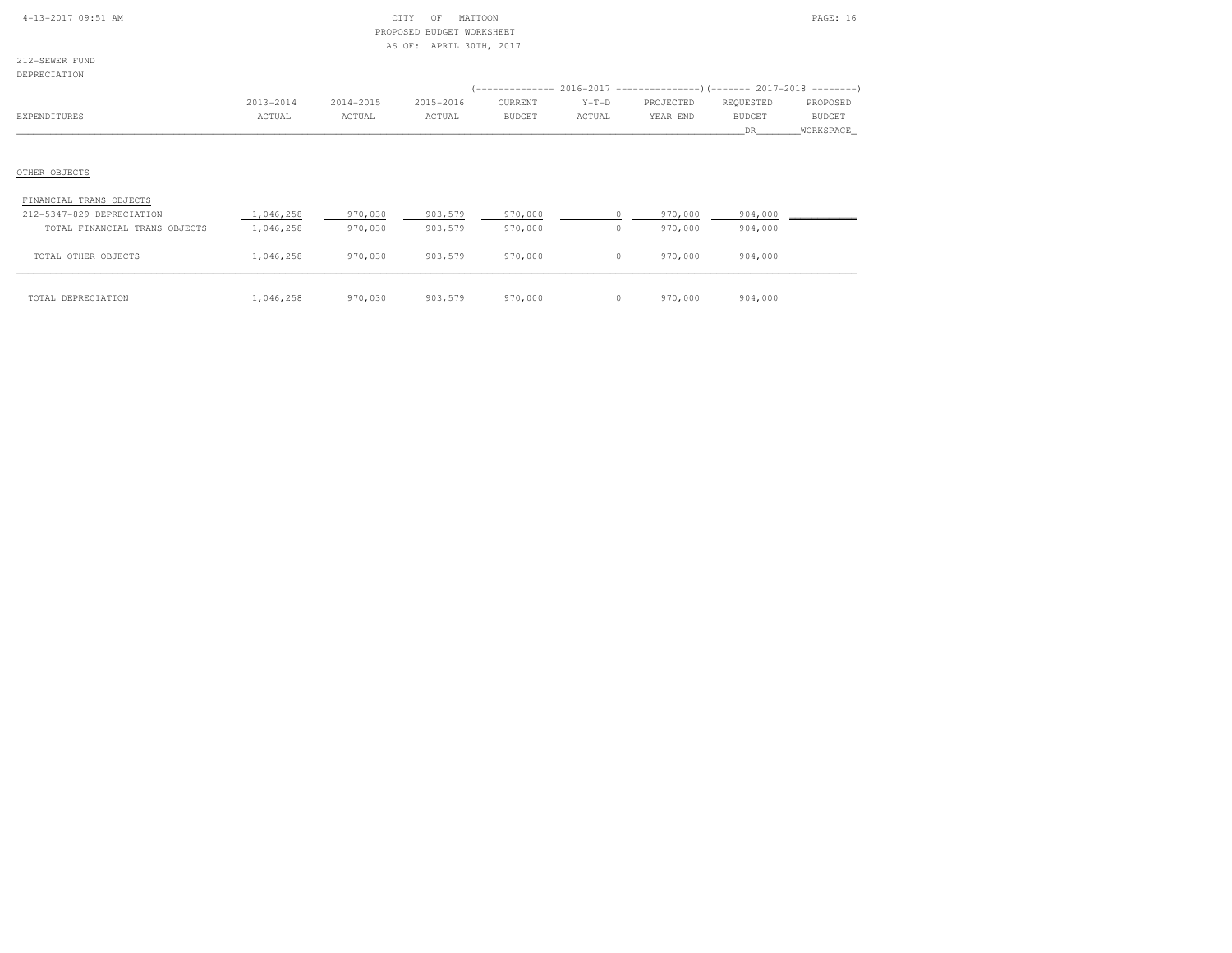| 4-13-2017 09:51 AM      |           |           | CITY<br>OF                | MATTOON       |         |           |               | PAGE: 17      |
|-------------------------|-----------|-----------|---------------------------|---------------|---------|-----------|---------------|---------------|
|                         |           |           | PROPOSED BUDGET WORKSHEET |               |         |           |               |               |
|                         |           |           | AS OF: APRIL 30TH, 2017   |               |         |           |               |               |
| 212-SEWER FUND          |           |           |                           |               |         |           |               |               |
| DEBT SERVICE            |           |           |                           |               |         |           |               |               |
|                         |           |           |                           |               |         |           |               |               |
|                         | 2013-2014 | 2014-2015 | 2015-2016                 | CURRENT       | $Y-T-D$ | PROJECTED | REQUESTED     | PROPOSED      |
| EXPENDITURES            | ACTUAL    | ACTUAL    | ACTUAL                    | <b>BUDGET</b> | ACTUAL  | YEAR END  | <b>BUDGET</b> | <b>BUDGET</b> |
|                         |           |           |                           |               |         |           | DR.           | WORKSPACE_    |
|                         |           |           |                           |               |         |           |               |               |
|                         |           |           |                           |               |         |           |               |               |
| PROPERTY                |           |           |                           |               |         |           |               |               |
|                         |           |           |                           |               |         |           |               |               |
| BUILDINGS               |           |           |                           |               |         |           |               |               |
|                         |           |           |                           |               |         |           |               |               |
| IMPROVEMENTS-NOT BLDNGS |           |           |                           |               |         |           |               |               |
|                         |           |           |                           |               |         |           |               |               |
| MACHINERY & EQUIPMENT   |           |           |                           |               |         |           |               |               |
|                         |           |           |                           |               |         |           |               |               |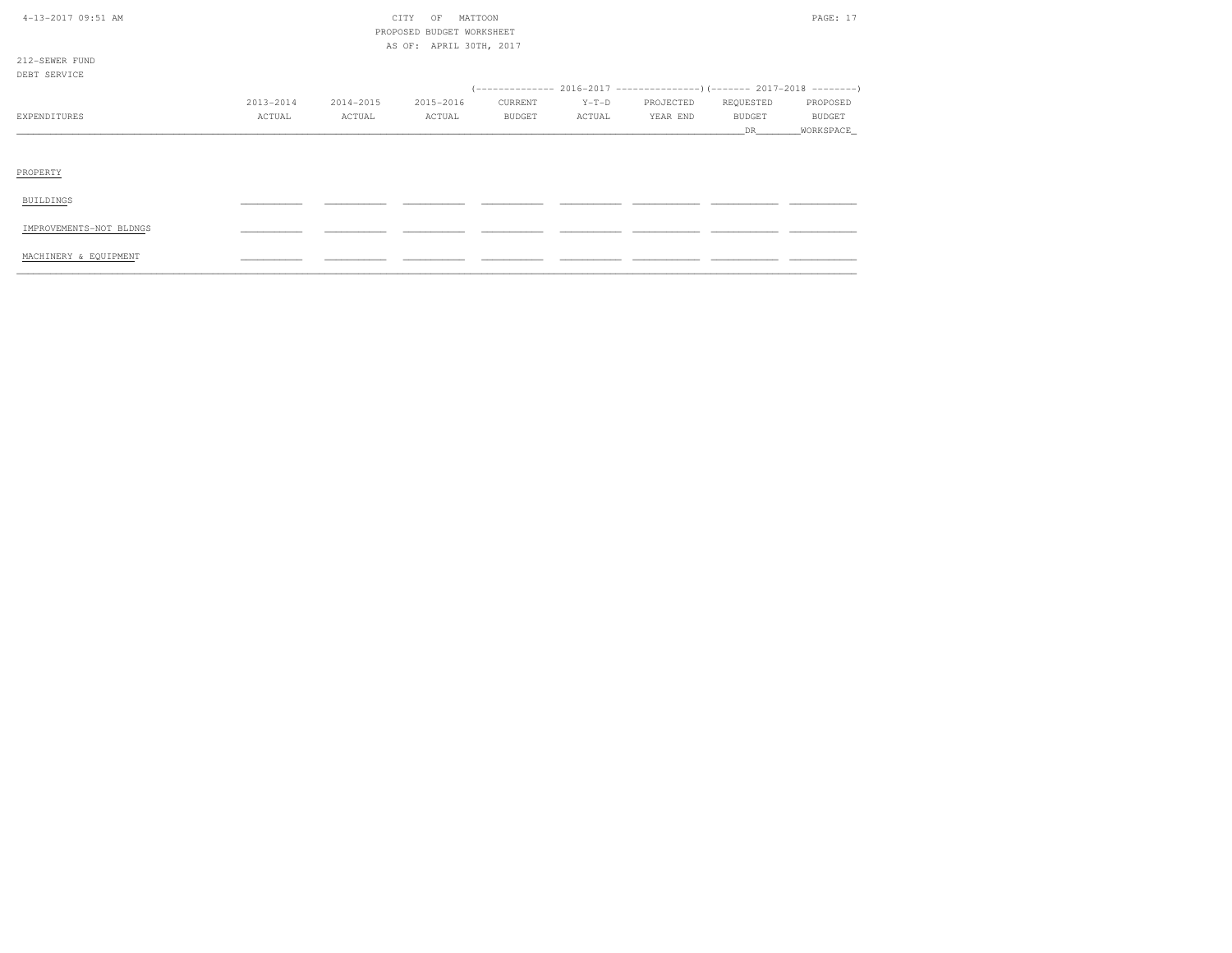| $4-13-2017$ 09:51 AM |  |
|----------------------|--|

# $\begin{array}{ccc} \text{CITY} & \text{OF} & \text{MATTOON} \end{array}$  PROPOSED BUDGET WORKSHEETAS OF: APRIL 30TH, 2017

212-SEWER FUNDRETIREE HEALTH INSRUANCE

| REIIREE MEALIM INGRUANCE              |           |           |           |               |         |                                                                        |               |               |
|---------------------------------------|-----------|-----------|-----------|---------------|---------|------------------------------------------------------------------------|---------------|---------------|
|                                       |           |           |           |               |         | (-------------- 2016-2017 --------------------- 2017-2018 ---------- ) |               |               |
|                                       | 2013-2014 | 2014-2015 | 2015-2016 | CURRENT       | $Y-T-D$ | PROJECTED                                                              | REQUESTED     | PROPOSED      |
| EXPENDITURES                          | ACTUAL    | ACTUAL    | ACTUAL    | <b>BUDGET</b> | ACTUAL  | YEAR END                                                               | <b>BUDGET</b> | <b>BUDGET</b> |
|                                       |           |           |           |               |         |                                                                        | DR.           | WORKSPACE     |
| EMPLOYEE BENEFITS                     |           |           |           |               |         |                                                                        |               |               |
| GROUP INSURANCE                       |           |           |           |               |         |                                                                        |               |               |
| 212-5710-211 RETIREE HEALTH INSURANCE | 305,246   | 314,797   | 272,420   | 219,465       | 126,227 | 296,680                                                                | 197,426       |               |
| TOTAL GROUP INSURANCE                 | 305,246   | 314,797   | 272,420   | 219,465       | 126,227 | 296,680                                                                | 197,426       |               |
| TOTAL EMPLOYEE BENEFITS               | 305,246   | 314,797   | 272,420   | 219,465       | 126,227 | 296,680                                                                | 197,426       |               |
|                                       |           |           |           |               |         |                                                                        |               |               |
| TOTAL RETIREE HEALTH INSRUANCE        | 305,246   | 314,797   | 272,420   | 219,465       | 126,227 | 296,680                                                                | 197,426       |               |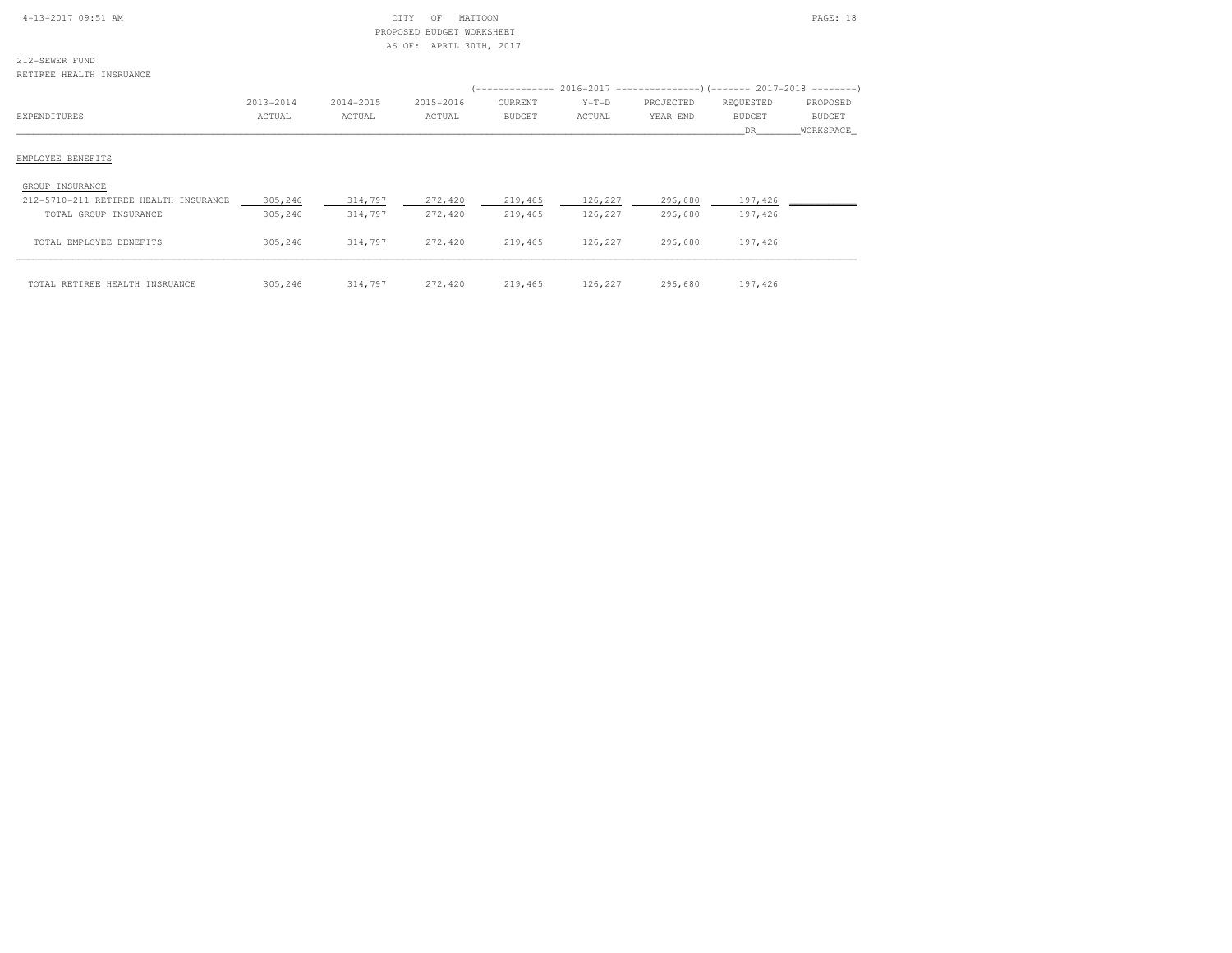| 4-13-2017 09:51 AM |           |           | CITY<br>OF                | MATTOON |         |           |           | PAGE: 19  |
|--------------------|-----------|-----------|---------------------------|---------|---------|-----------|-----------|-----------|
|                    |           |           | PROPOSED BUDGET WORKSHEET |         |         |           |           |           |
|                    |           |           | AS OF: APRIL 30TH, 2017   |         |         |           |           |           |
| 212-SEWER FUND     |           |           |                           |         |         |           |           |           |
| DEBT SERVICE       |           |           |                           |         |         |           |           |           |
|                    |           |           |                           |         |         |           |           |           |
|                    | 2013-2014 | 2014-2015 | 2015-2016                 | CURRENT | $Y-T-D$ | PROJECTED | REQUESTED | PROPOSED  |
| EXPENDITURES       | ACTUAL    | ACTUAL    | ACTUAL                    | BUDGET  | ACTUAL  | YEAR END  | BUDGET    | BUDGET    |
|                    |           |           |                           |         |         |           | DR        | WORKSPACE |
|                    |           |           |                           |         |         |           |           |           |

OTHER OBJECTS

 $FINANCIAL TRANS OBJECTS$  , and the condition of the condition  $\frac{1}{2}$  , and  $\frac{1}{2}$  ,  $\frac{1}{2}$  ,  $\frac{1}{2}$  ,  $\frac{1}{2}$  ,  $\frac{1}{2}$  ,  $\frac{1}{2}$  ,  $\frac{1}{2}$  ,  $\frac{1}{2}$  ,  $\frac{1}{2}$  ,  $\frac{1}{2}$  ,  $\frac{1}{2}$  ,  $\frac{1}{2}$  ,  $\frac{1}{2}$  ,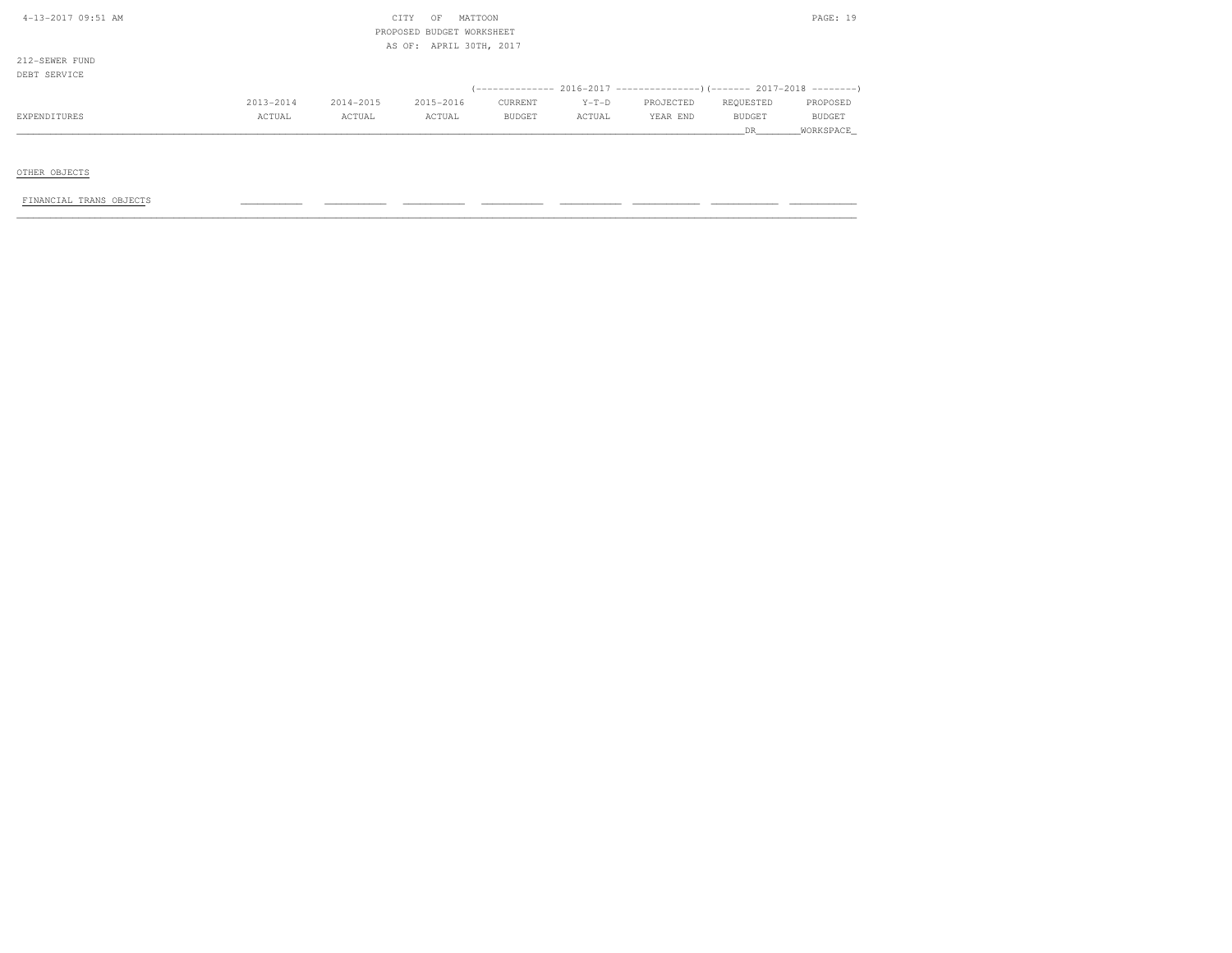| 4-13-2017 09:51 AM                       |           |           | MATTOON<br>CITY<br>OF<br>PROPOSED BUDGET WORKSHEET |               |          |           |           | PAGE: 20      |
|------------------------------------------|-----------|-----------|----------------------------------------------------|---------------|----------|-----------|-----------|---------------|
| 212-SEWER FUND                           |           |           | AS OF: APRIL 30TH, 2017                            |               |          |           |           |               |
| DEBT SERVICE                             |           |           |                                                    |               |          |           |           |               |
|                                          | 2013-2014 | 2014-2015 | 2015-2016                                          | CURRENT       | $Y-T-D$  | PROJECTED | REQUESTED | PROPOSED      |
| EXPENDITURES                             | ACTUAL    | ACTUAL    | ACTUAL                                             | <b>BUDGET</b> | ACTUAL   | YEAR END  | BUDGET    | <b>BUDGET</b> |
|                                          |           |           |                                                    |               |          |           | DR.       | WORKSPACE     |
| OTHER OBJECTS<br>FINANCIAL TRANS OBJECTS |           |           |                                                    |               |          |           |           |               |
| 212-5717-817 ERI PENSION PAYMENTS        | 90,911    |           |                                                    |               |          |           |           |               |
| TOTAL FINANCIAL TRANS OBJECTS            | 90,911    | $\circ$   | $\Omega$                                           | $\Omega$      | $\Omega$ | $\Omega$  | $\cap$    |               |
| TOTAL OTHER OBJECTS                      | 90,911    | $\circ$   | $\circ$                                            | $\circ$       | $\circ$  | $\circ$   | $\circ$   |               |
| TOTAL DEBT SERVICE                       | 90,911    | $\circ$   | $\circ$                                            | $\circ$       | $\circ$  | $\circ$   | $\circ$   |               |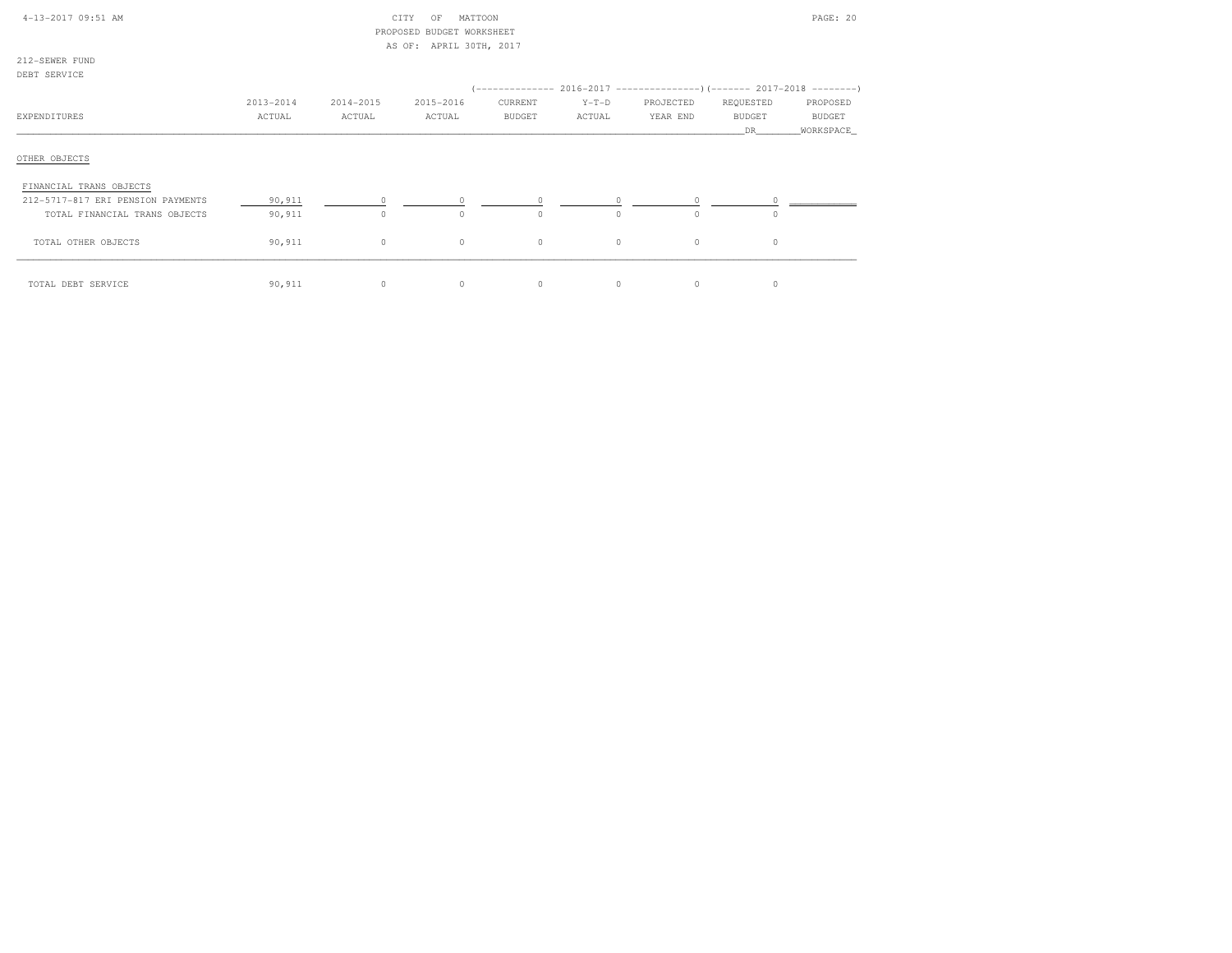| $4-13-2017$ 09:51 AM |  |
|----------------------|--|

# 4-13-21 CF MATTOON PAGE: 21 PROPOSED BUDGET WORKSHEETAS OF: APRIL 30TH, 2017

212-SEWER FUND09-10 ERI DEBT PAYMENT

| VV 1V DILI DODI LIILUILI |           |           |           |         |         |                                                                      |           |           |
|--------------------------|-----------|-----------|-----------|---------|---------|----------------------------------------------------------------------|-----------|-----------|
|                          |           |           |           |         |         | (-------------- 2016-2017 --------------------- 2017-2018 ---------- |           |           |
|                          | 2013-2014 | 2014-2015 | 2015-2016 | CURRENT | $Y-T-D$ | PROJECTED                                                            | REQUESTED | PROPOSED  |
| EXPENDITURES             | ACTUAL    | ACTUAL    | ACTUAL    | BUDGET  | ACTUAL  | YEAR END                                                             | BUDGET    | BUDGET    |
|                          |           |           |           |         |         |                                                                      | DR.       | WORKSPACE |
|                          |           |           |           |         |         |                                                                      |           |           |
|                          |           |           |           |         |         |                                                                      |           |           |
| OTHER OBJECTS            |           |           |           |         |         |                                                                      |           |           |
| FINANCIAL TRANS OBJECTS  |           |           |           |         |         |                                                                      |           |           |

| 212-5718-817 09 - 10 ERI DEBT PAYMENT |    |  | 59,688 | 59,686 | 59,686 | 59,688 |  |
|---------------------------------------|----|--|--------|--------|--------|--------|--|
| TOTAL FINANCIAL TRANS OBJECTS         | 0. |  | 59,688 | 59,686 | 59,686 | 59,688 |  |
| TOTAL OTHER OBJECTS                   | 0  |  | 59,688 | 59,686 | 59,686 | 59,688 |  |
| TOTAL 09-10 ERI DEBT PAYMENT          |    |  | 59,688 | 59,686 | 59,686 | 59,688 |  |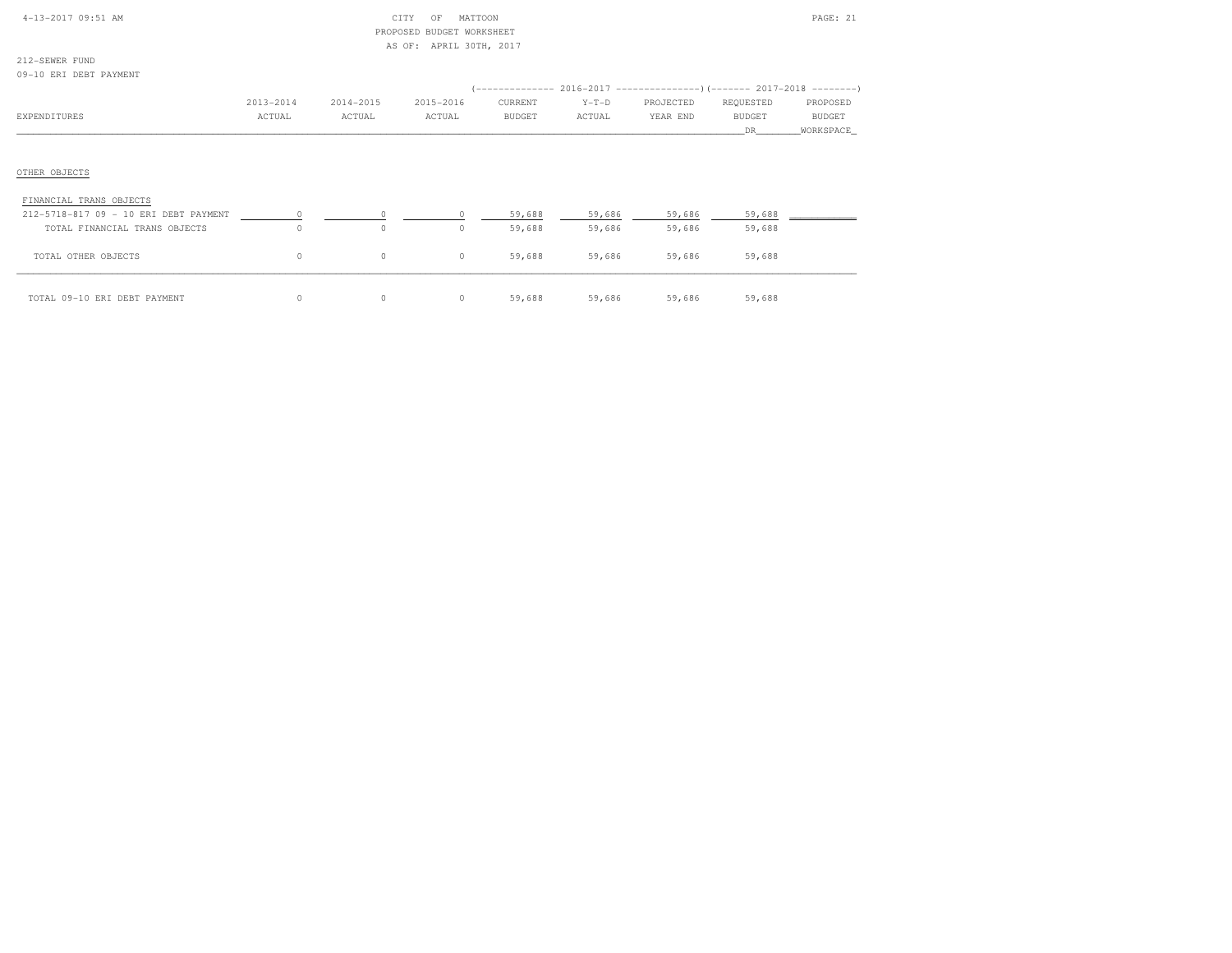| $4 - 13 - 2017$ 09:51 AM |  |  |
|--------------------------|--|--|

### 4-13-2017 OF MATTOON PAGE: 22 PROPOSED BUDGET WORKSHEETAS OF: APRIL 30TH, 2017

| DEBT SERVICE            |           |           |           |         |         |                                                                              |               |             |
|-------------------------|-----------|-----------|-----------|---------|---------|------------------------------------------------------------------------------|---------------|-------------|
|                         |           |           |           |         |         | (-------------- 2016-2017 -------------------) (------- 2017-2018 ---------) |               |             |
|                         | 2013-2014 | 2014-2015 | 2015-2016 | CURRENT | $Y-T-D$ | PROJECTED                                                                    | REQUESTED     | PROPOSED    |
| EXPENDITURES            | ACTUAL    | ACTUAL    | ACTUAL    | BUDGET  | ACTUAL  | YEAR END                                                                     | <b>BUDGET</b> | BUDGET      |
|                         |           |           |           |         |         |                                                                              | DR.           | _WORKSPACE_ |
|                         |           |           |           |         |         |                                                                              |               |             |
|                         |           |           |           |         |         |                                                                              |               |             |
| OTHER OBJECTS           |           |           |           |         |         |                                                                              |               |             |
| FINANCIAL TRANS OBJECTS |           |           |           |         |         |                                                                              |               |             |

| 212-5719-817 2005A REFUNDING G.O. BONDS |          |          |         | 380,000 | 380,000 | 380,000 | 395,000 |  |
|-----------------------------------------|----------|----------|---------|---------|---------|---------|---------|--|
| TOTAL FINANCIAL TRANS OBJECTS           | 0        | $\Omega$ | $\circ$ | 380,000 | 380,000 | 380,000 | 395,000 |  |
| TOTAL OTHER OBJECTS                     | $\Omega$ | $\Omega$ | $\circ$ | 380,000 | 380,000 | 380,000 | 395,000 |  |
|                                         |          |          |         |         |         |         |         |  |
| TOTAL DEBT SERVICE                      | $\Omega$ |          | $\circ$ | 380,000 | 380,000 | 380,000 | 395,000 |  |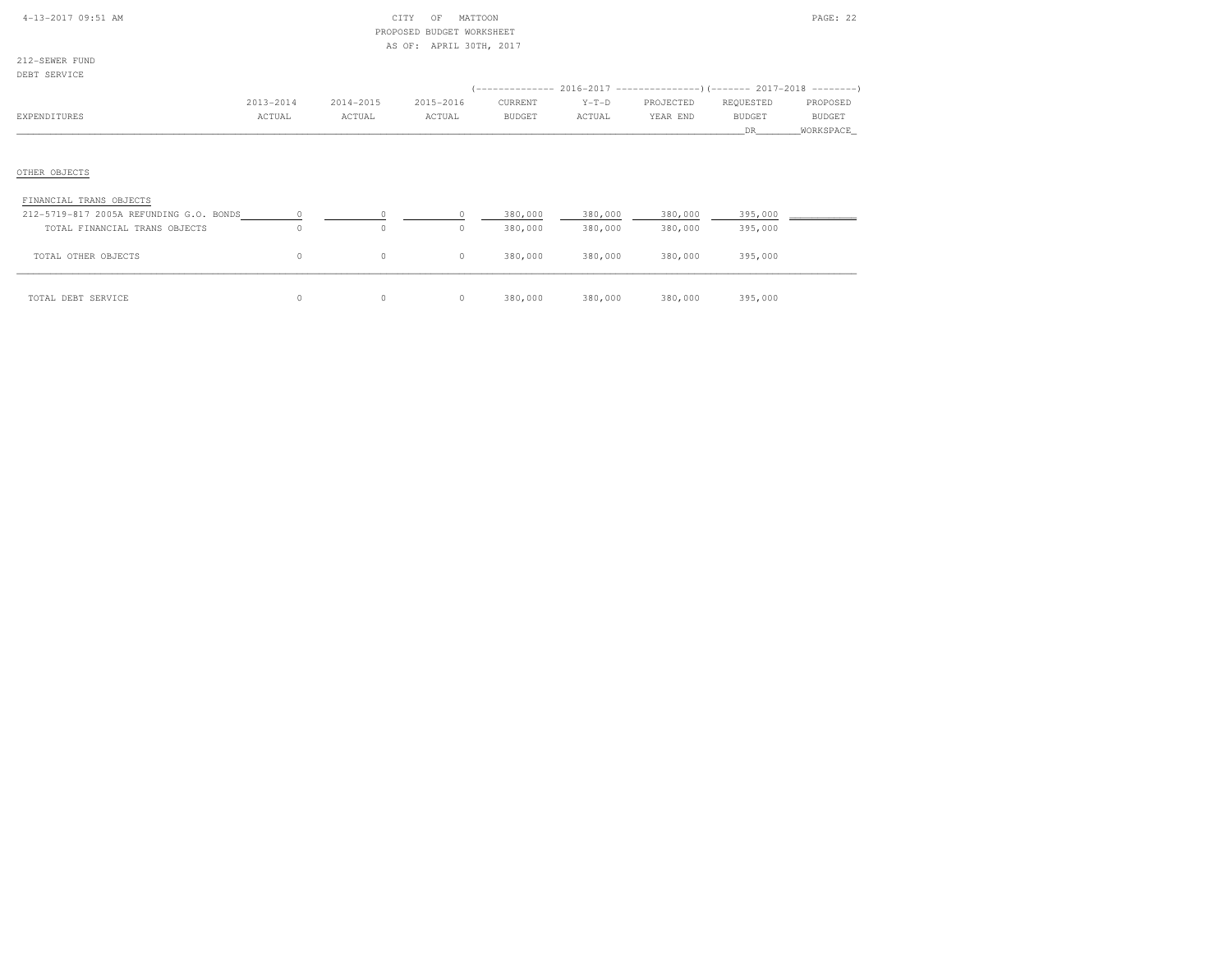| 4-13-2017 09:51 AM              |           |           | CITY<br>MATTOON<br>OF     |               |         |           |               | PAGE: 23      |
|---------------------------------|-----------|-----------|---------------------------|---------------|---------|-----------|---------------|---------------|
|                                 |           |           | PROPOSED BUDGET WORKSHEET |               |         |           |               |               |
|                                 |           |           | AS OF: APRIL 30TH, 2017   |               |         |           |               |               |
| 212-SEWER FUND                  |           |           |                           |               |         |           |               |               |
| 1997 SEWR PLANT IEPA NOTE       |           |           |                           |               |         |           |               |               |
|                                 |           |           |                           |               |         |           |               |               |
|                                 | 2013-2014 | 2014-2015 | 2015-2016                 | CURRENT       | $Y-T-D$ | PROJECTED | REQUESTED     | PROPOSED      |
| EXPENDITURES                    | ACTUAL    | ACTUAL    | ACTUAL                    | <b>BUDGET</b> | ACTUAL  | YEAR END  | <b>BUDGET</b> | <b>BUDGET</b> |
|                                 |           |           |                           |               |         |           | DR.           | _WORKSPACE_   |
|                                 |           |           |                           |               |         |           |               |               |
|                                 |           |           |                           |               |         |           |               |               |
| OTHER OBJECTS                   |           |           |                           |               |         |           |               |               |
|                                 |           |           |                           |               |         |           |               |               |
| FINANCIAL TRANS OBJECTS         |           |           |                           |               |         |           |               |               |
| 212-5732-817 DEBT SERVICE       |           |           |                           | 33,532        | 33,532  | 33,532    | 34,500        |               |
| TOTAL FINANCIAL TRANS OBJECTS   | $\circ$   | $\circ$   | $\circ$                   | 33,532        | 33,532  | 33,532    | 34,500        |               |
|                                 |           |           |                           |               |         |           |               |               |
| TOTAL OTHER OBJECTS             | 0         | $\circ$   | $\circ$                   | 33,532        | 33,532  | 33,532    | 34,500        |               |
|                                 |           |           |                           |               |         |           |               |               |
|                                 |           |           |                           |               |         |           |               |               |
| TOTAL 1997 SEWR PLANT IEPA NOTE | 0         | $\circ$   | $\circ$                   | 33,532        | 33,532  | 33,532    | 34,500        |               |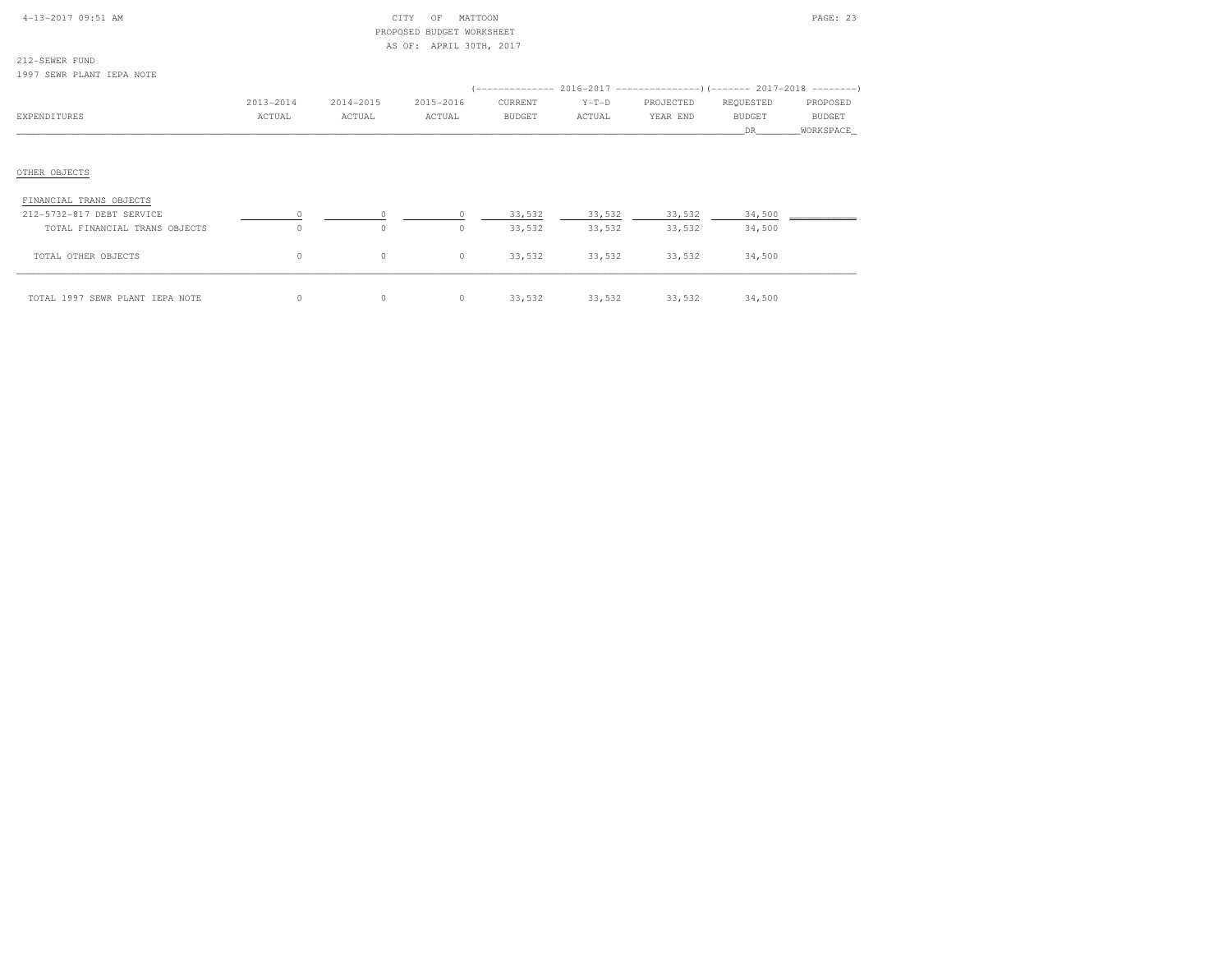| 4-13-2017 09:51 AM                       |           | PROPOSED  | CITY<br>MATTOON<br>OF<br>BUDGET WORKSHEET |               |         |           |                      | PAGE: 24                   |
|------------------------------------------|-----------|-----------|-------------------------------------------|---------------|---------|-----------|----------------------|----------------------------|
| 212-SEWER FUND<br>IEPA INSTALLMENT LOANS |           |           | AS OF: APRIL 30TH, 2017                   |               |         |           |                      |                            |
|                                          | 2013-2014 | 2014-2015 | 2015-2016                                 | CURRENT       | $Y-T-D$ | PROJECTED | REQUESTED            | PROPOSED                   |
| EXPENDITURES                             | ACTUAL    | ACTUAL    | ACTUAL                                    | <b>BUDGET</b> | ACTUAL  | YEAR END  | <b>BUDGET</b><br>DR. | <b>BUDGET</b><br>WORKSPACE |
| OTHER OBJECTS                            |           |           |                                           |               |         |           |                      |                            |
| FINANCIAL TRANS OBJECTS                  |           |           |                                           |               |         |           |                      |                            |
| 212-5733-817 DEBT SERVICE                | $\Omega$  | $\Omega$  | 0                                         | 500,000       | 500,000 | 500,000   | 505,000              |                            |
| TOTAL FINANCIAL TRANS OBJECTS            | $\circ$   | $\circ$   | $\circ$                                   | 500,000       | 500,000 | 500,000   | 505,000              |                            |
| TOTAL OTHER OBJECTS                      | 0         | $\circ$   | $\circ$                                   | 500,000       | 500,000 | 500,000   | 505,000              |                            |
| TOTAL IEPA INSTALLMENT LOANS             | 0         | 0         | $\circ$                                   | 500,000       | 500,000 | 500,000   | 505,000              |                            |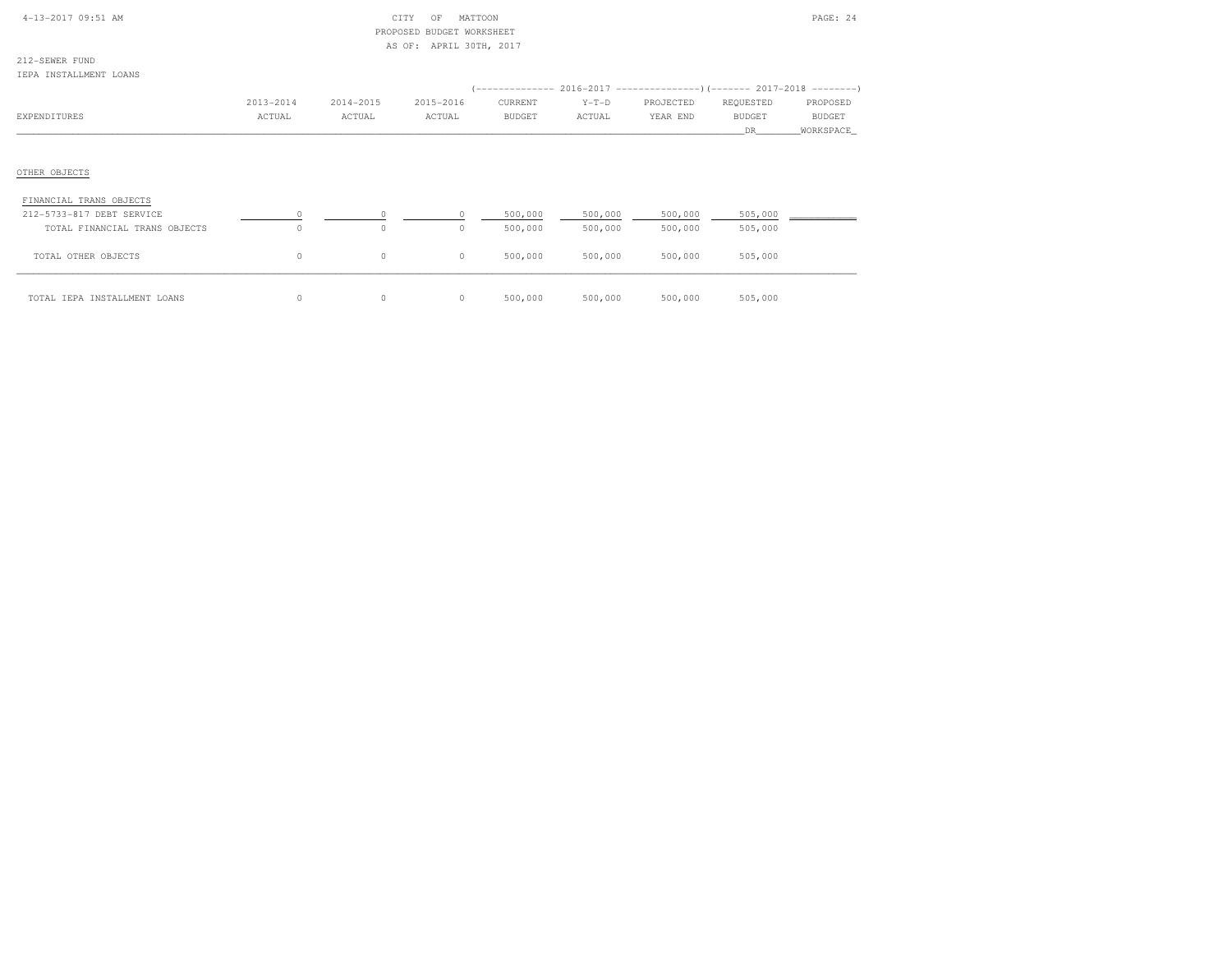| 4-13-2017 09:51 AM                  |           |           | CITY<br>MATTOON<br>OF<br>PROPOSED BUDGET WORKSHEET<br>AS OF: APRIL 30TH, 2017 |               |         |                                                                                                                                                                                                                                                                                                                                                      |               | PAGE: 25  |
|-------------------------------------|-----------|-----------|-------------------------------------------------------------------------------|---------------|---------|------------------------------------------------------------------------------------------------------------------------------------------------------------------------------------------------------------------------------------------------------------------------------------------------------------------------------------------------------|---------------|-----------|
| 212-SEWER FUND                      |           |           |                                                                               |               |         |                                                                                                                                                                                                                                                                                                                                                      |               |           |
| DEBT SERVICE                        |           |           |                                                                               |               |         |                                                                                                                                                                                                                                                                                                                                                      |               |           |
|                                     |           |           |                                                                               |               |         |                                                                                                                                                                                                                                                                                                                                                      |               |           |
|                                     | 2013-2014 | 2014-2015 | 2015-2016                                                                     | CURRENT       | $Y-T-D$ | PROJECTED                                                                                                                                                                                                                                                                                                                                            | REQUESTED     | PROPOSED  |
| EXPENDITURES                        | ACTUAL    | ACTUAL    | ACTUAL                                                                        | <b>BUDGET</b> | ACTUAL  | YEAR END                                                                                                                                                                                                                                                                                                                                             | <b>BUDGET</b> | BUDGET    |
|                                     |           |           |                                                                               |               |         |                                                                                                                                                                                                                                                                                                                                                      | DR            | WORKSPACE |
| OTHER OBJECTS                       |           |           |                                                                               |               |         |                                                                                                                                                                                                                                                                                                                                                      |               |           |
| FINANCIAL TRANS OBJECTS             |           |           |                                                                               |               |         |                                                                                                                                                                                                                                                                                                                                                      |               |           |
| 212-5734-817 2016 CSO FACILITY LOAN | $\circ$   |           | $\begin{array}{ccccccc}\n0 & & & 0 & & & 0\n\end{array}$                      |               |         | $\overline{0}$ and $\overline{0}$ and $\overline{0}$ and $\overline{0}$ and $\overline{0}$ and $\overline{0}$ and $\overline{0}$ and $\overline{0}$ and $\overline{0}$ and $\overline{0}$ and $\overline{0}$ and $\overline{0}$ and $\overline{0}$ and $\overline{0}$ and $\overline{0}$ and $\overline{0}$ and $\overline{0}$ and<br>$\overline{0}$ | 250,372       |           |
| TOTAL FINANCIAL TRANS OBJECTS       | $\circ$   | $\circ$   | $\circ$                                                                       | $\circ$       | $\circ$ | $\circ$                                                                                                                                                                                                                                                                                                                                              | 250,372       |           |
| TOTAL OTHER OBJECTS                 | $\circ$   | $\circ$   | $\circ$                                                                       | $\circ$       | $\circ$ | $\circ$                                                                                                                                                                                                                                                                                                                                              | 250,372       |           |
| TOTAL DEBT SERVICE                  | $\circ$   | $\circ$   | $\circ$                                                                       | $\circ$       | $\circ$ | $\circ$                                                                                                                                                                                                                                                                                                                                              | 250,372       |           |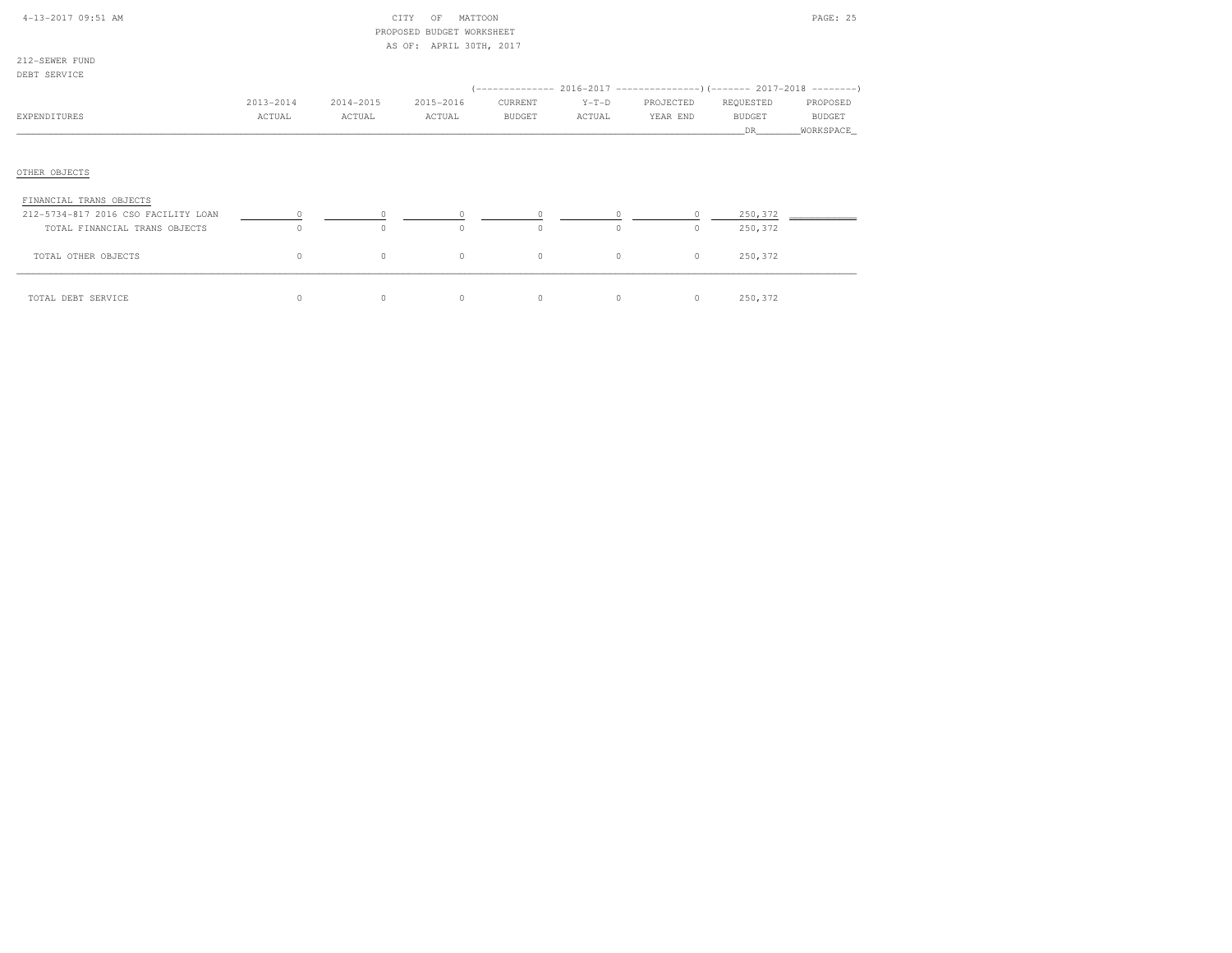| 4-13-2017 09:51 AM     |           | CITY<br>OF                | MATTOON |         |           |           | PAGE: 26  |
|------------------------|-----------|---------------------------|---------|---------|-----------|-----------|-----------|
|                        |           | PROPOSED BUDGET WORKSHEET |         |         |           |           |           |
|                        |           | AS OF: APRIL 30TH, 2017   |         |         |           |           |           |
| 212-SEWER FUND         |           |                           |         |         |           |           |           |
| DEBT SERVICE           |           |                           |         |         |           |           |           |
|                        |           |                           |         |         |           |           |           |
| 2013-2014              | 2014-2015 | 2015-2016                 | CURRENT | $Y-T-D$ | PROJECTED | REQUESTED | PROPOSED  |
| EXPENDITURES<br>ACTUAL | ACTUAL    | ACTUAL                    | BUDGET  | ACTUAL  | YEAR END  | BUDGET    | BUDGET    |
|                        |           |                           |         |         |           | DR        | WORKSPACE |

OTHER OBJECTS

 $FINANCIAL TRANS OBJECTS$  , and the condition of the condition  $\frac{1}{2}$  , and  $\frac{1}{2}$  ,  $\frac{1}{2}$  ,  $\frac{1}{2}$  ,  $\frac{1}{2}$  ,  $\frac{1}{2}$  ,  $\frac{1}{2}$  ,  $\frac{1}{2}$  ,  $\frac{1}{2}$  ,  $\frac{1}{2}$  ,  $\frac{1}{2}$  ,  $\frac{1}{2}$  ,  $\frac{1}{2}$  ,  $\frac{1}{2}$  ,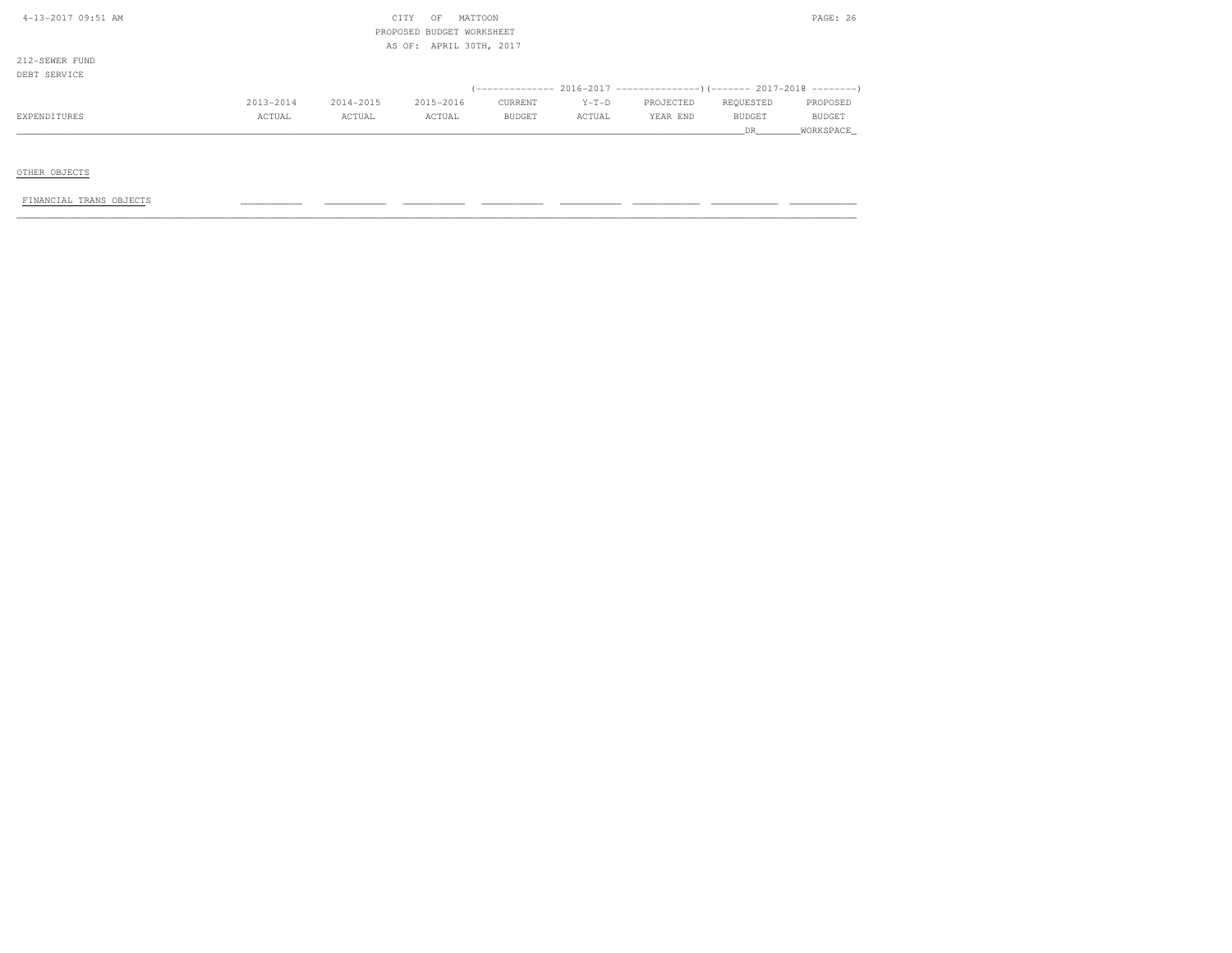| $4-13-2017$ 09:51 AM |  |  |
|----------------------|--|--|

# CITY OF MATTOON PAGE: 27 PROPOSED BUDGET WORKSHEETAS OF: APRIL 30TH, 2017

212-SEWER FUNDFISCAL AGENTS FEE

|                               | 2013-2014 | 2014-2015 | 2015-2016 | CURRENT       | $Y-T-D$ | PROJECTED | REQUESTED     | PROPOSED      |
|-------------------------------|-----------|-----------|-----------|---------------|---------|-----------|---------------|---------------|
| EXPENDITURES                  | ACTUAL    | ACTUAL    | ACTUAL    | <b>BUDGET</b> | ACTUAL  | YEAR END  | <b>BUDGET</b> | <b>BUDGET</b> |
|                               |           |           |           |               |         |           | DR.           | WORKSPACE     |
| OTHER OBJECTS                 |           |           |           |               |         |           |               |               |
| FINANCIAL TRANS OBJECTS       |           |           |           |               |         |           |               |               |
| 212-5760-817 DEBT SERVICES    | 1,011     | 694       | 1,039     | 1,000         | 826     | 826       | 1,000         |               |
| TOTAL FINANCIAL TRANS OBJECTS | 1,011     | 694       | 1,039     | 1,000         | 826     | 826       | 1,000         |               |
| TOTAL OTHER OBJECTS           | 1,011     | 694       | 1,039     | 1,000         | 826     | 826       | 1,000         |               |
| TOTAL FISCAL AGENTS FEE       | 1,011     | 694       | 1,039     | 1,000         | 826     | 826       | 1,000         |               |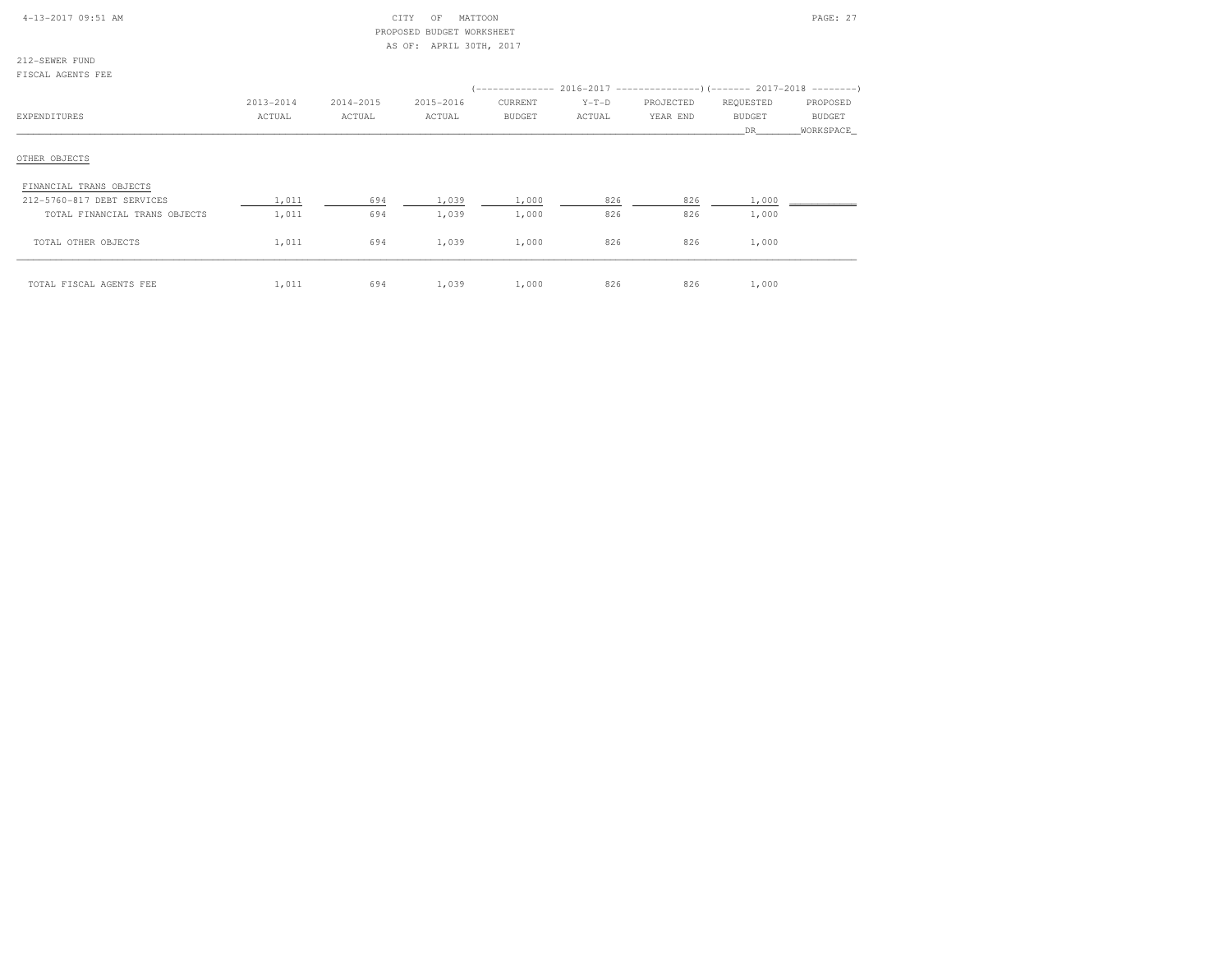| 4-13-2017 09:51 AM |  |
|--------------------|--|

### $CITY$  OF MATTOON PAGE: 28 PROPOSED BUDGET WORKSHEETAS OF: APRIL 30TH, 2017

212-SEWER FUNDDEBT SERVICE

| --------------                |           |           |           |               |          |           |               |               |
|-------------------------------|-----------|-----------|-----------|---------------|----------|-----------|---------------|---------------|
|                               |           |           |           |               |          |           |               |               |
|                               | 2013-2014 | 2014-2015 | 2015-2016 | CURRENT       | $Y-T-D$  | PROJECTED | REQUESTED     | PROPOSED      |
| EXPENDITURES                  | ACTUAL    | ACTUAL    | ACTUAL    | <b>BUDGET</b> | ACTUAL   | YEAR END  | <b>BUDGET</b> | <b>BUDGET</b> |
|                               |           |           |           |               |          |           | DR.           | _WORKSPACE_   |
|                               |           |           |           |               |          |           |               |               |
| OTHER OBJECTS                 |           |           |           |               |          |           |               |               |
| FINANCIAL TRANS OBJECTS       |           |           |           |               |          |           |               |               |
| 212-5770-817 DEBT SERVICE     |           | 8,822     | 589       |               | $\circ$  | $\circ$   |               |               |
| TOTAL FINANCIAL TRANS OBJECTS | $\Omega$  | 8,822     | 589       | $\Omega$      | $\Omega$ | $\Omega$  | $\Omega$      |               |
| TOTAL OTHER OBJECTS           | 0         | 8,822     | 589       | $\circ$       | $\circ$  | $\circ$   | $\circ$       |               |
| TOTAL DEBT SERVICE            | 0         | 8,822     | 589       | $\circ$       | 0        | $\circ$   | 0             |               |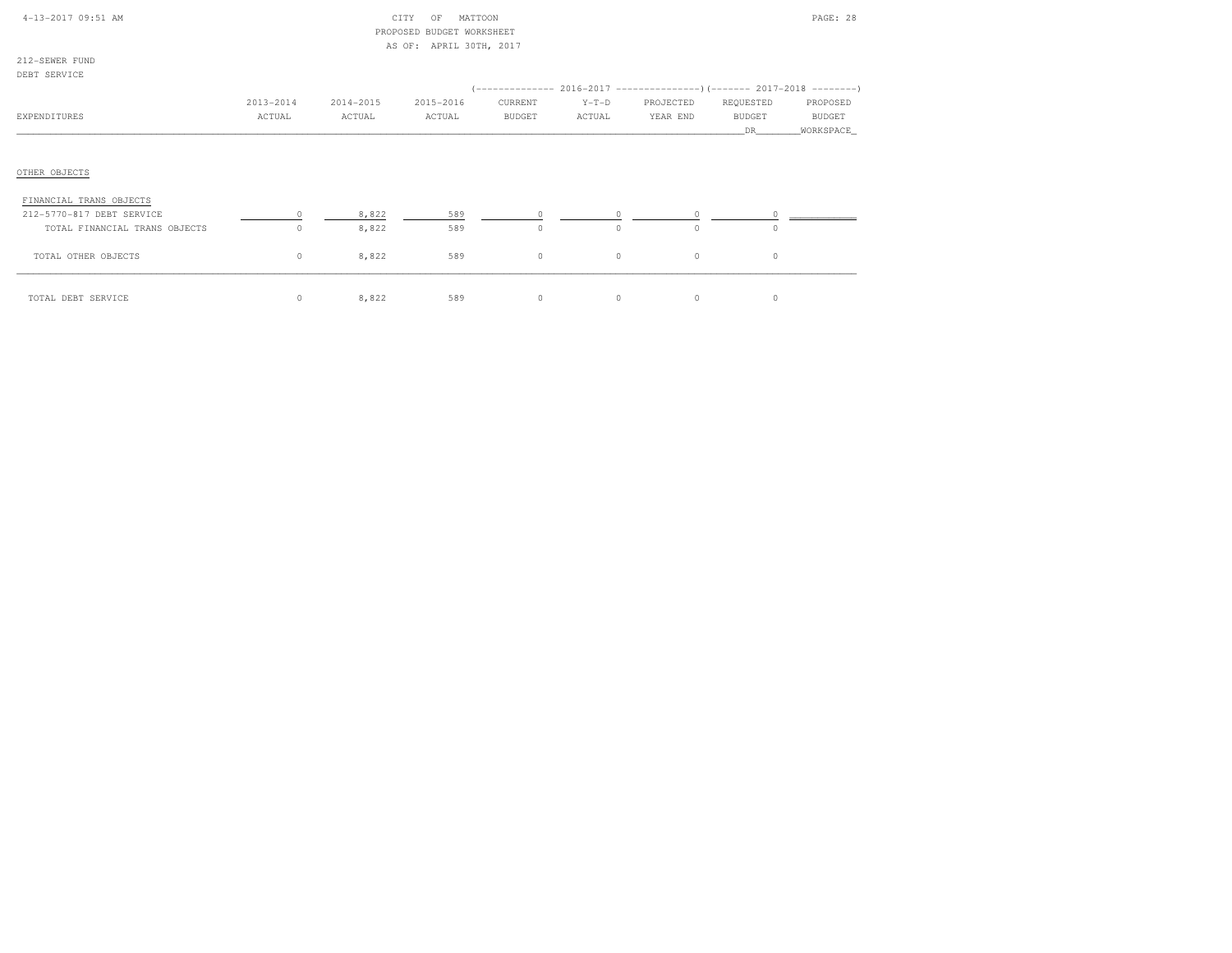| 4-13-2017 09:51 AM     |           | CITY<br>OF                | MATTOON                 |         |           |               | PAGE: 29  |
|------------------------|-----------|---------------------------|-------------------------|---------|-----------|---------------|-----------|
|                        |           | PROPOSED BUDGET WORKSHEET |                         |         |           |               |           |
|                        |           |                           | AS OF: APRIL 30TH, 2017 |         |           |               |           |
| 212-SEWER FUND         |           |                           |                         |         |           |               |           |
| DEBT SERVICE           |           |                           |                         |         |           |               |           |
|                        |           |                           |                         |         |           |               |           |
| 2013-2014              | 2014-2015 | 2015-2016                 | CURRENT                 | $Y-T-D$ | PROJECTED | REQUESTED     | PROPOSED  |
| ACTUAL<br>EXPENDITURES | ACTUAL    | ACTUAL                    | BUDGET                  | ACTUAL  | YEAR END  | <b>BUDGET</b> | BUDGET    |
|                        |           |                           |                         |         |           | DR            | WORKSPACE |

OTHER OBJECTS

 $FINANCIAL TRANS OBJECTS$  , and the condition of the condition  $\frac{1}{2}$  , and  $\frac{1}{2}$  ,  $\frac{1}{2}$  ,  $\frac{1}{2}$  ,  $\frac{1}{2}$  ,  $\frac{1}{2}$  ,  $\frac{1}{2}$  ,  $\frac{1}{2}$  ,  $\frac{1}{2}$  ,  $\frac{1}{2}$  ,  $\frac{1}{2}$  ,  $\frac{1}{2}$  ,  $\frac{1}{2}$  ,  $\frac{1}{2}$  ,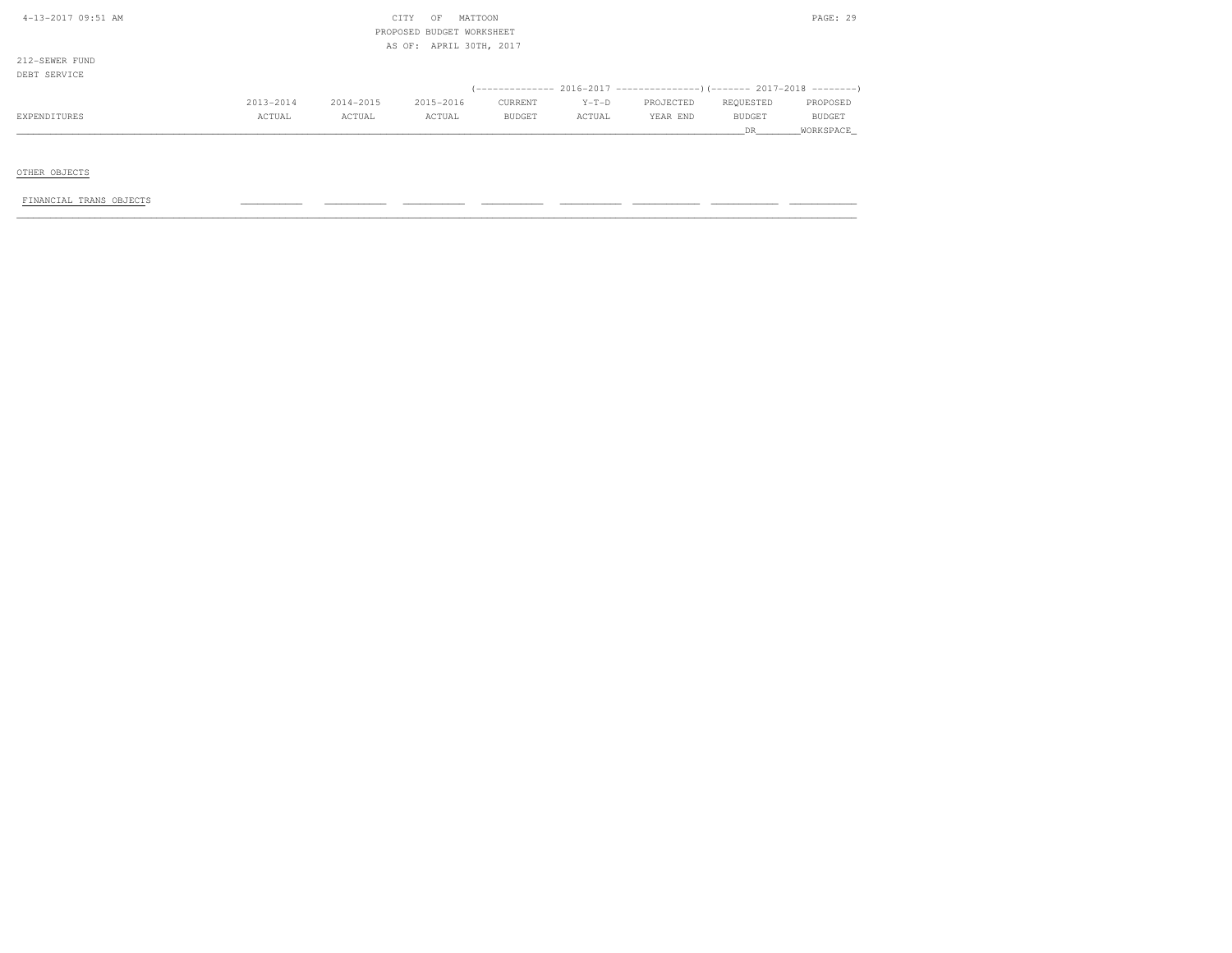#### 4-13-2017 09:51 AM CITY OF MATTOON PAGE: 30 PROPOSED BUDGET WORKSHEETAS OF: APRIL 30TH, 2017

212-SEWER FUNDDEBT SERVICE

| شاب⊥ ∨لمشاب الماشاط                     |               |               |               |                                                                                |           |           |                          |           |
|-----------------------------------------|---------------|---------------|---------------|--------------------------------------------------------------------------------|-----------|-----------|--------------------------|-----------|
|                                         | $2013 - 2014$ | $2014 - 2015$ | $2015 - 2016$ | (-------------- 2016-2017 --------------------- 2017-2018 ---------<br>CURRENT | $Y-T-D$   | PROJECTED | REQUESTED                | PROPOSED  |
| <b>EXPENDITURES</b>                     | ACTUAL        | ACTUAL        | ACTUAL        | <b>BUDGET</b>                                                                  | ACTUAL    | YEAR END  | <b>BUDGET</b>            | BUDGET    |
|                                         |               |               |               |                                                                                |           |           | DR                       | WORKSPACE |
| OTHER OBJECTS                           |               |               |               |                                                                                |           |           |                          |           |
| FINANCIAL TRANS OBJECTS                 |               |               |               |                                                                                |           |           |                          |           |
| 212-5795-817 INTEREST EXPENSE           | 229,897       | 154,651       | 124,354       | 101,310                                                                        | 116,811   | 116,811   | $209, 213$ $\phantom{0}$ |           |
| TOTAL FINANCIAL TRANS OBJECTS           | 229,897       | 154,651       | 124,354       | 101,310                                                                        | 116,811   | 116,811   | 209,213                  |           |
| TOTAL OTHER OBJECTS                     | 229,897       | 154,651       | 124,354       | 101,310                                                                        | 116,811   | 116,811   | 209,213                  |           |
| TOTAL DEBT SERVICE                      | 229,897       | 154,651       | 124,354       | 101,310                                                                        | 116,811   | 116,811   | 209,213                  |           |
| TOTAL EXPENDITURES                      | 3,831,544     | 3,702,876     | 3,976,770     | 20,694,294                                                                     | 7,658,490 | 9,690,449 | 16,808,089               |           |
| REVENUE OVER/(UNDER) EXPENDITURES       | 607,111       | 759,530       |               | 659,204 (16,127,794) (3,647,749) (4,932,501) (12,258,089)                      |           |           |                          |           |
| OTHER FINANCING SOURCES                 |               |               |               |                                                                                |           |           |                          |           |
| 212-4931-021 SALE OF GENERAL CAPITAL AS | 1,196         | $\circ$       |               | $0 \qquad \qquad 0$                                                            | $\sim$ 0  | $\circ$   | $\circ$                  |           |
| 212-4949-021 OTHER LONG TERM DEBT ISSUE | $\sim$ 0      | $\Omega$      | $\circ$       | 15,451,071  4,825,610  4,946,306  10,000,000                                   |           |           |                          |           |
| TOTAL OTHER FINANCING SOURCES           | 1,196         | $\circ$       | $\Omega$      | 15, 451, 071                                                                   | 4,825,610 | 4,946,306 | 10,000,000               |           |
| OTHER FINANCING (USES)                  |               |               |               |                                                                                |           |           |                          |           |
| TOTAL OTHER FINANCING SOURCES (USES)    | 1,196         | $\circ$       | $\circ$       | 15,451,071                                                                     | 4,825,610 | 4,946,306 | 10,000,000               |           |

REVENUES & OTHER SOURCES OVER/

(UNDER) EXPENDITURES & OTHER (USES) 608,306 759,530 659,204 ( 676,723) 1,177,861 13,805 ( 2,258,089)

\*\*\* END OF REPORT \*\*\*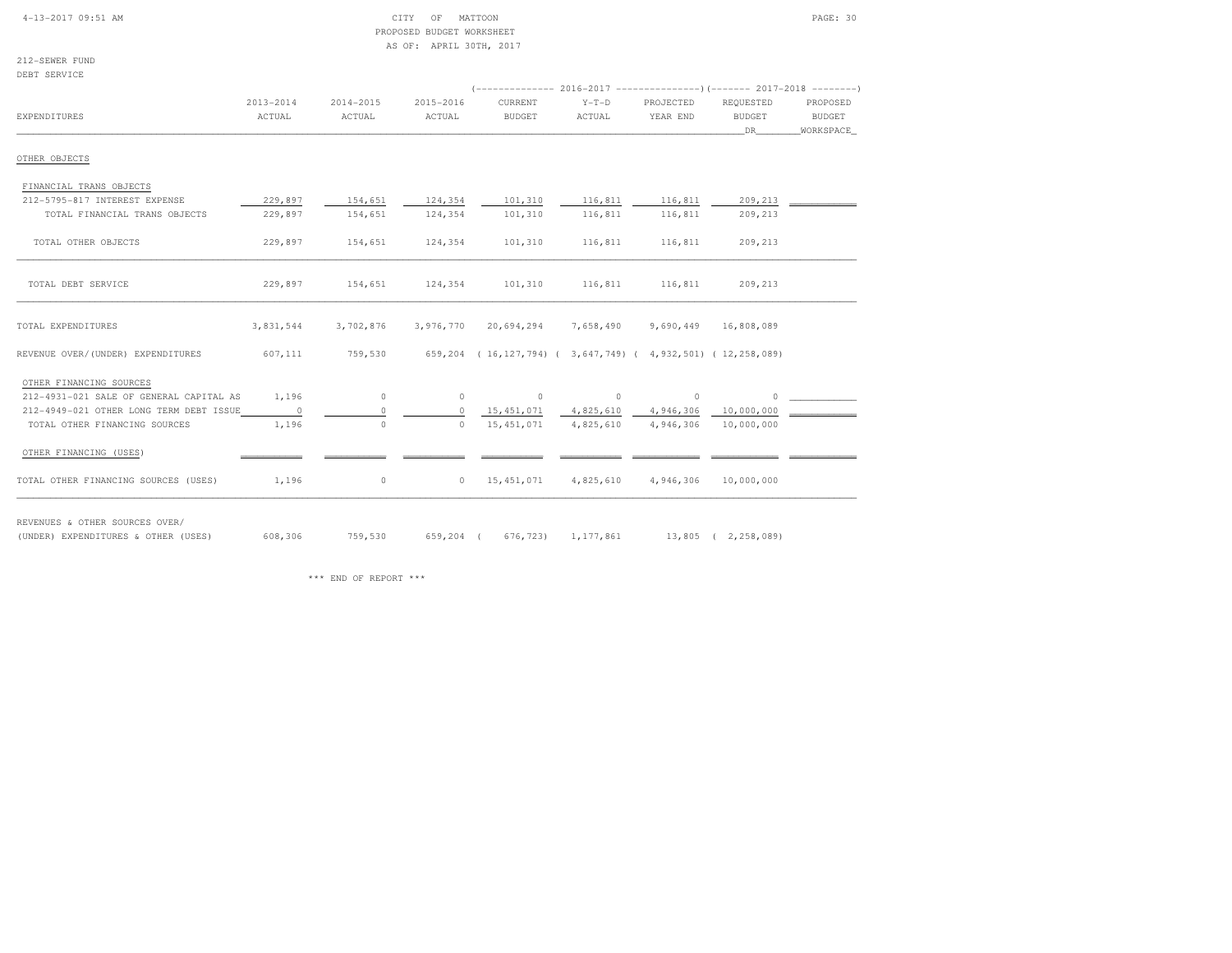|  | $4 - 13 - 2017$ 09:51 AM |  |  |
|--|--------------------------|--|--|
|  |                          |  |  |

| 4-13-2017 09:51 AM        | CITY | OF | MATTOON                   | PAGE: 1 |
|---------------------------|------|----|---------------------------|---------|
|                           |      |    | PROPOSED BUDGET WORKSHEET |         |
|                           |      |    | AS OF: APRIL 30TH, 2017   |         |
| 221-HEALTH INSURANCE FUND |      |    |                           |         |

|                                         | $2013 - 2014$  | 2014-2015      | 2015-2016 | $(----------2016-2017$ ---------------) (------- 2017-2018 -------)<br>CURRENT | $Y-T-D$        | PROJECTED | REQUESTED           | PROPOSED                   |
|-----------------------------------------|----------------|----------------|-----------|--------------------------------------------------------------------------------|----------------|-----------|---------------------|----------------------------|
| <b>REVENUES</b>                         | ACTUAL         | ACTUAL         | ACTUAL    | <b>BUDGET</b>                                                                  | ACTUAL         | YEAR END  | <b>BUDGET</b><br>DR | <b>BUDGET</b><br>WORKSPACE |
| INTERGOVERNMENTAL REV                   |                |                |           |                                                                                |                |           |                     |                            |
| FEDERAL GOVT GRANTS                     |                |                |           |                                                                                |                |           |                     |                            |
| INVESTMENT EARNINGS                     |                |                |           |                                                                                |                |           |                     |                            |
| INTEREST EARNINGS                       |                |                |           |                                                                                |                |           |                     |                            |
| 221-4610-021 INTEREST EARNINGS          | $\overline{c}$ |                | 5         | 0                                                                              | 5              | 5         | 0                   |                            |
| TOTAL INTEREST EARNINGS                 | $\mathbf{2}$   |                | 5         | $\cap$                                                                         | $\overline{5}$ | 5         | $\Omega$            |                            |
| TOTAL INVESTMENT EARNINGS               | $\overline{c}$ | $\overline{4}$ | 5         | $\circ$                                                                        | 5              | 5         | $\circ$             |                            |
| EMP CONTRIB FOR BENEFITS                |                |                |           |                                                                                |                |           |                     |                            |
| EMPLOYEE CONTRIBUTIONS                  |                |                |           |                                                                                |                |           |                     |                            |
| 221-4701-021 EMPLOYEE CONTRIB TO HEALTH | 219,930        | 329,452        | 420,846   | 408,003                                                                        | 383,300        | 399,972   | 413,275             |                            |
| TOTAL EMPLOYEE CONTRIBUTIONS            | 219,930        | 329,452        | 420,846   | 408,003                                                                        | 383,300        | 399,972   | 413,275             |                            |
| LIBRARY EMPLOYEE CONTRIB                |                |                |           |                                                                                |                |           |                     |                            |
| 221-4711-021 LIBRARY EMPLOYEE CONTRIBS  | 9,744          | 13,286         | 16,183    | 13,841                                                                         | 11,823         | 12,861    | 12,828              |                            |
| TOTAL LIBRARY EMPLOYEE CONTRIB          | 9,744          | 13,286         | 16,183    | 13,841                                                                         | 11,823         | 12,861    | 12,828              |                            |
| RETIREE CONTRIBUTIONS                   |                |                |           |                                                                                |                |           |                     |                            |
| 221-4721-021 RETIREE CONTRIBS TO HEALTH | 414,322        | 508,760        | 573,895   | 574,615                                                                        | 549,227        | 584,443   | 602,472             |                            |
| TOTAL RETIREE CONTRIBUTIONS             | 414,322        | 508,760        | 573,895   | 574,615                                                                        | 549,227        | 584,443   | 602,472             |                            |
| TOTAL EMP CONTRIB FOR BENEFITS          | 643,996        | 851,498        | 1,010,924 | 996,459                                                                        | 944,350        | 997,277   | 1,028,575           |                            |
| CONTRIB & OTHER MISC REV                |                |                |           |                                                                                |                |           |                     |                            |
| CONTRIBUTIONS & MISC REV                |                |                |           |                                                                                |                |           |                     |                            |
| 221-4804-021 MISCELLANEOUS REVENUE      | 3,761          | $\circ$        | 0         | 1,995,134                                                                      | 28,279         | 456       | 1,794,780           |                            |
| TOTAL CONTRIBUTIONS & MISC REV          | 3,761          | $\Omega$       | $\circ$   | 1,995,134                                                                      | 28,279         | 456       | 1,794,780           |                            |
| TOTAL CONTRIB & OTHER MISC REV          | 3,761          | $\circ$        | $\circ$   | 1,995,134                                                                      | 28,279         | 456       | 1,794,780           |                            |
|                                         |                |                |           |                                                                                |                |           |                     |                            |
| TOTAL REVENUES                          | 647,759        | 851,502        | 1,010,928 | 2,991,593                                                                      | 972,634        | 997,737   | 2,823,355           |                            |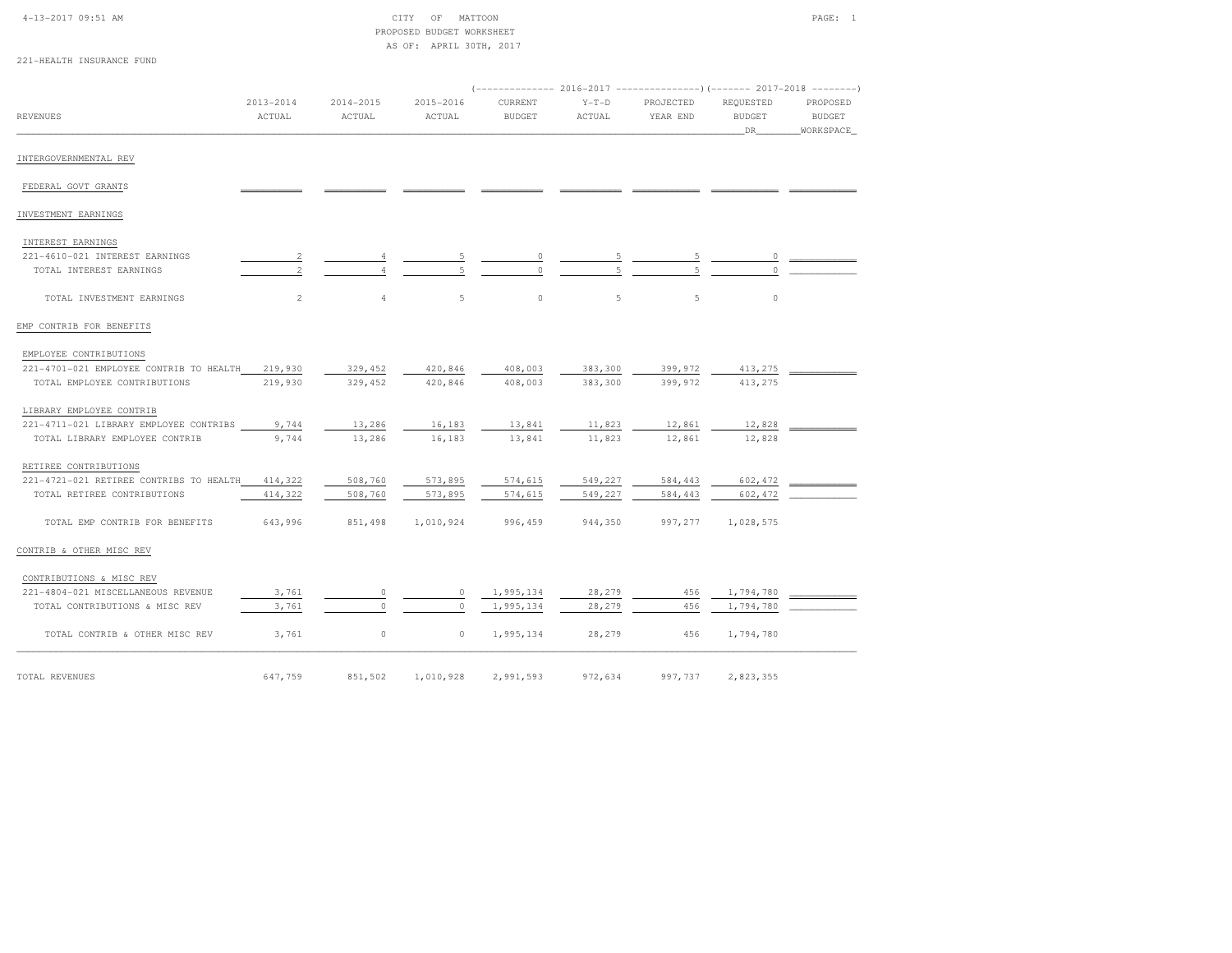| $4-13-2017$ 09:51 AM |  |
|----------------------|--|
|                      |  |

### 4-13-2017 OF MATTOON PAGE: 2 PROPOSED BUDGET WORKSHEETAS OF: APRIL 30TH, 2017

221-HEALTH INSURANCE FUNDSTOP LOSS INS COVERAGE

| (-------------- 2016-2017 ---------------------- 2017-2018 ---------- |
|-----------------------------------------------------------------------|
|                                                                       |
| PROPOSED                                                              |
| BUDGET                                                                |
| WORKSPACE                                                             |
|                                                                       |
|                                                                       |
|                                                                       |
|                                                                       |

#### GROUP INSURANCE

| 221-5411-211 STOP LOSS INSURANCE<br>TOTAL GROUP INSURANCE | 256,003<br>256,003 | 294,392<br>294,392 | 354,074<br>354,074 | 391,563<br>391,563 | 347,259<br>347,259 | 352,259<br>352,259 | 414,189<br>414,189 |  |
|-----------------------------------------------------------|--------------------|--------------------|--------------------|--------------------|--------------------|--------------------|--------------------|--|
|                                                           |                    |                    |                    |                    |                    |                    |                    |  |
| TOTAL EMPLOYEE BENEFITS                                   | 256,003            | 294,392            | 354,074            | 391,563            | 347,259            | 352,259            | 414,189            |  |
| TOTAL STOP LOSS INS COVERAGE                              | 256,003            | 294,392            | 354,074            | 391,563            | 347,259            | 352,259            | 414,189            |  |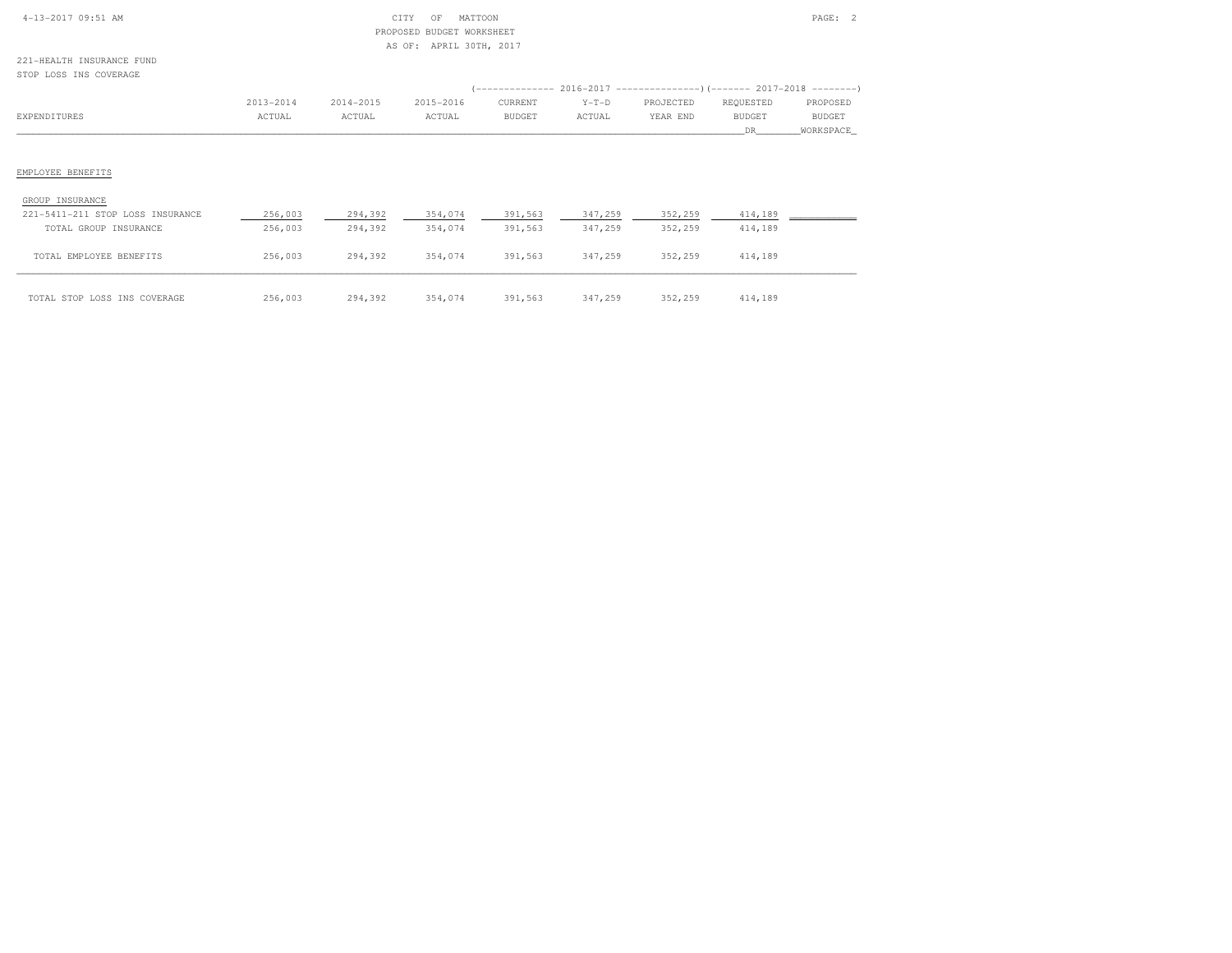| 4-13-2017 09:51 AM |  |
|--------------------|--|
|                    |  |

### $\begin{array}{ccc} \text{CITY} & \text{OF} & \text{MATION} \end{array}$  PROPOSED BUDGET WORKSHEETAS OF: APRIL 30TH, 2017

221-HEALTH INSURANCE FUNDHEALTH PLAN ADMIN

|              | 2013-2014 | 2014-2015 | 2015-2016 | CURRENT | $Y-T-D$ | PROJECTED | REQUESTED | PROPOSED  |
|--------------|-----------|-----------|-----------|---------|---------|-----------|-----------|-----------|
| EXPENDITURES | ACTUAL    | ACTUAL    | ACTUAL    | BUDGET  | ACTUAL  | YEAR END  | BUDGET    | BUDGET    |
|              |           |           |           |         |         |           | DR        | WORKSPACE |
|              |           |           |           |         |         |           |           |           |
|              |           |           |           |         |         |           |           |           |

### EMPLOYEE BENEFITS

#### GROUP INSURANCE

| 221-5412-211 HEALTH PLAN ADMINISTRATION | 143,206 | 148,086 | 275,359 | 504,232 | 518,511 | 444,811 | 560,262 |
|-----------------------------------------|---------|---------|---------|---------|---------|---------|---------|
| TOTAL GROUP INSURANCE                   | 143,206 | 148,086 | 275,359 | 504,232 | 518,511 | 444,811 | 560,262 |
|                                         |         |         |         |         |         |         |         |
| TOTAL EMPLOYEE BENEFITS                 | 143,206 | 148,086 | 275,359 | 504,232 | 518,511 | 444,811 | 560,262 |
|                                         |         |         |         |         |         |         |         |
|                                         |         |         |         |         |         |         |         |
| TOTAL HEALTH PLAN ADMIN                 | 143,206 | 148,086 | 275,359 | 504,232 | 518,511 | 444,811 | 560,262 |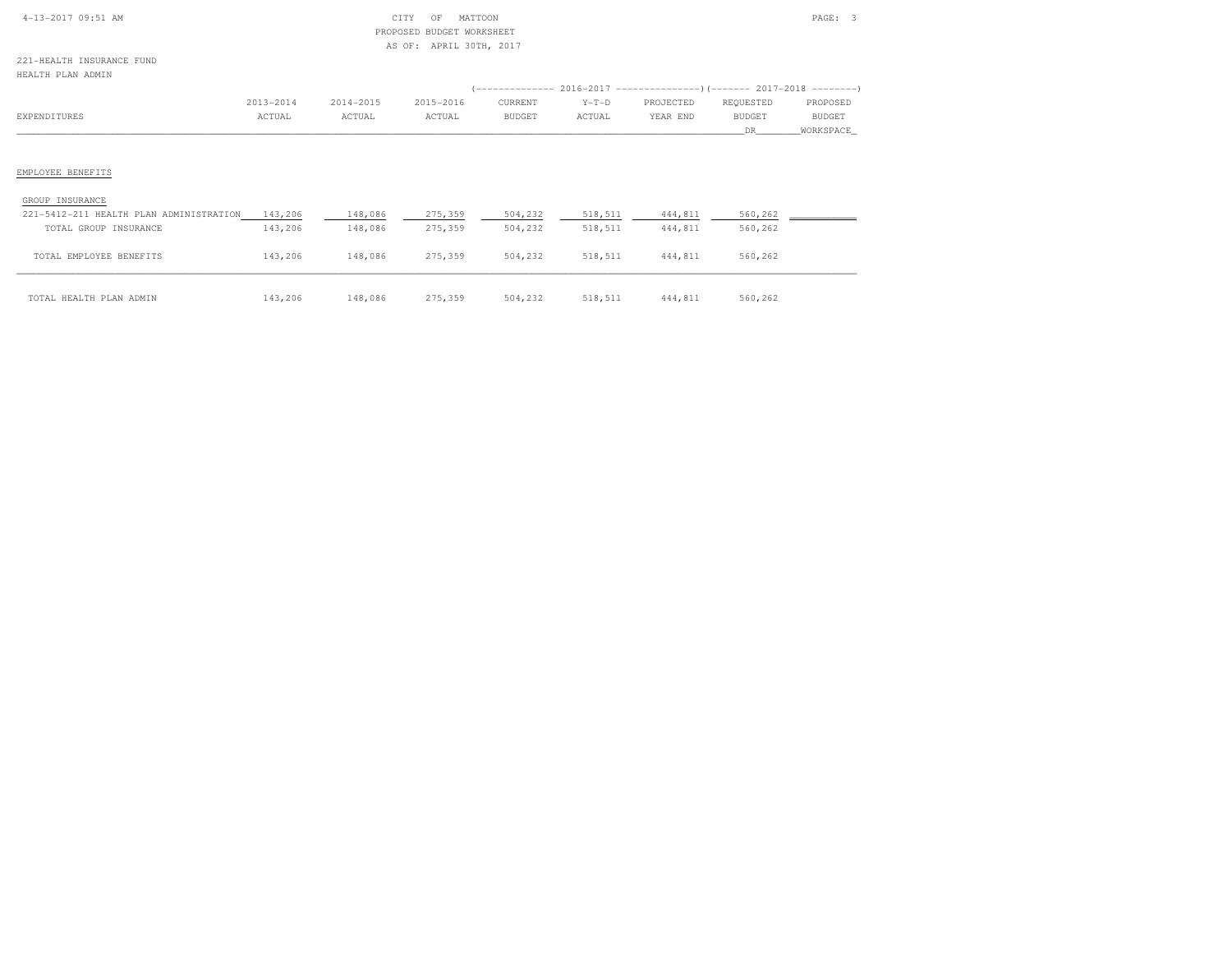| $4-13-2017$ 09:51 AM |  |
|----------------------|--|

### CITY OF MATTOON **PAGE: 4**  PROPOSED BUDGET WORKSHEETAS OF: APRIL 30TH, 2017

221-HEALTH INSURANCE FUNDMEDICAL CLAIMS

|              |           |           |           |         |         | (------------- 2016-2017 --------------------- 2017-2018 --------- |           |               |
|--------------|-----------|-----------|-----------|---------|---------|--------------------------------------------------------------------|-----------|---------------|
|              | 2013-2014 | 2014-2015 | 2015-2016 | CURRENT | $Y-T-D$ | PROJECTED                                                          | REOUESTED | PROPOSED      |
| EXPENDITURES | ACTUAL    | ACTUAL    | ACTUAL    | BUDGET  | ACTUAL  | YEAR END                                                           | BUDGET    | <b>BUDGET</b> |
|              |           |           |           |         |         |                                                                    |           | WORKSPACE     |
|              |           |           |           |         |         |                                                                    |           |               |

# EMPLOYEE BENEFITS

#### GROUP INSURANCE

| 221-5413-211 MEDICAL CLAIMS | 2,071,035 | 2,641,067 | 2,189,044 | 2,758,817 | 2,164,016 | 2,467,151 | 2,725,934 |  |
|-----------------------------|-----------|-----------|-----------|-----------|-----------|-----------|-----------|--|
| TOTAL GROUP INSURANCE       | 2,071,035 | 2,641,067 | 2,189,044 | 2,758,817 | 2,164,016 | 2,467,151 | 2,725,934 |  |
| TOTAL EMPLOYEE BENEFITS     | 2,071,035 | 2,641,067 | 2,189,044 | 2,758,817 | 2,164,016 | 2,467,151 | 2,725,934 |  |
|                             |           |           |           |           |           |           |           |  |
| TOTAL MEDICAL CLAIMS        | 2,071,035 | 2,641,067 | 2,189,044 | 2,758,817 | 2,164,016 | 2,467,151 | 2,725,934 |  |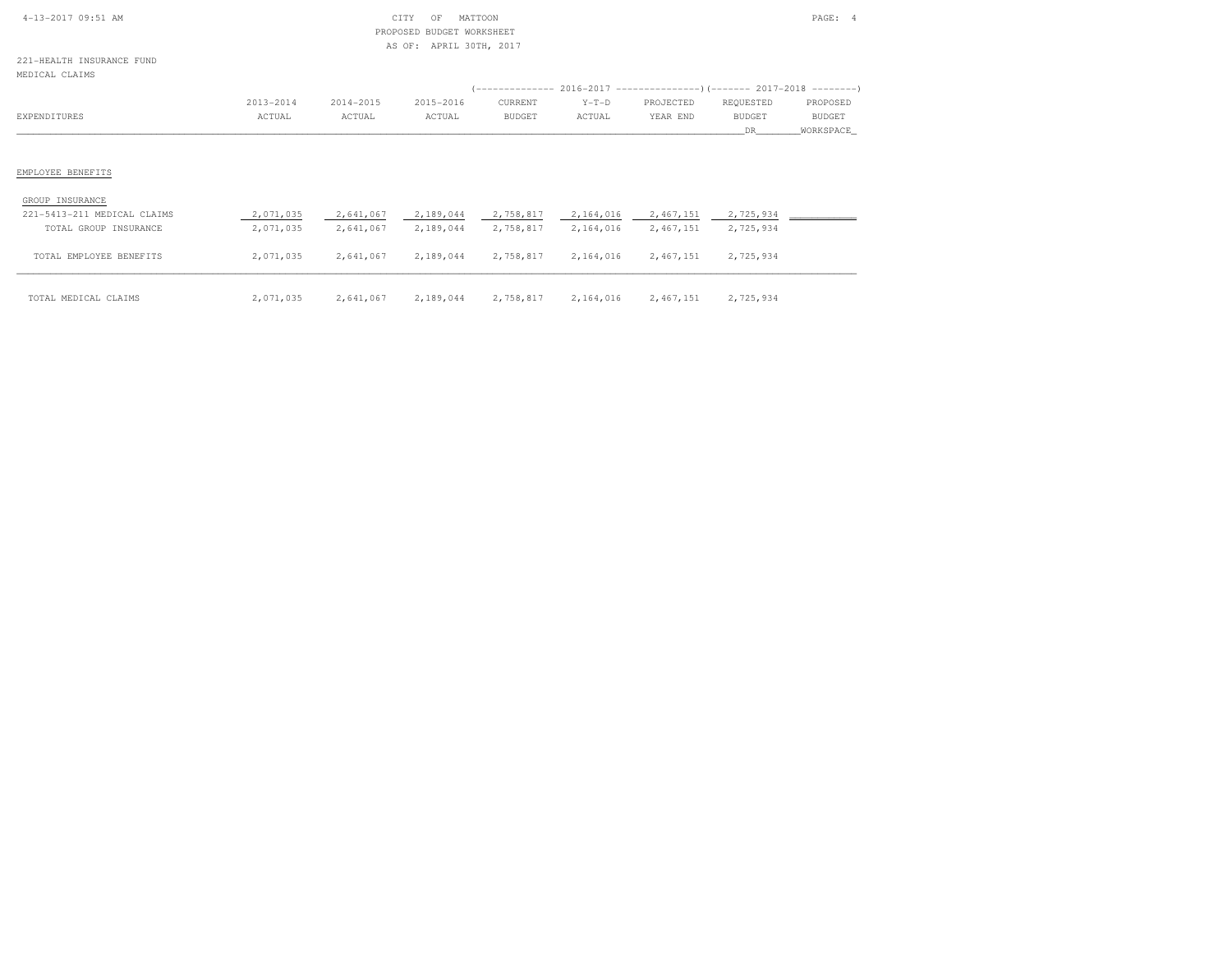| $4-13-2017$ 09:51 AM |  |
|----------------------|--|

# $\text{CITY}$  of MATTOON PAGE: 5 PROPOSED BUDGET WORKSHEETAS OF: APRIL 30TH, 2017

221-HEALTH INSURANCE FUNDRX CLAIMS

| na chaine              |           |           |           |                  |         |                                                          |               |               |
|------------------------|-----------|-----------|-----------|------------------|---------|----------------------------------------------------------|---------------|---------------|
|                        |           |           |           | ( ______________ |         | 2016-2017 ------------------------- 2017-2018 ---------- |               |               |
|                        | 2013-2014 | 2014-2015 | 2015-2016 | CURRENT          | $Y-T-D$ | PROJECTED                                                | REQUESTED     | PROPOSED      |
| EXPENDITURES           | ACTUAL    | ACTUAL    | ACTUAL    | BUDGET           | ACTUAL  | YEAR END                                                 | <b>BUDGET</b> | <b>BUDGET</b> |
|                        |           |           |           |                  |         |                                                          | DR.           | WORKSPACE     |
|                        |           |           |           |                  |         |                                                          |               |               |
|                        |           |           |           |                  |         |                                                          |               |               |
| EMPLOYEE BENEFITS      |           |           |           |                  |         |                                                          |               |               |
|                        |           |           |           |                  |         |                                                          |               |               |
| GROUP INSURANCE        |           |           |           |                  |         |                                                          |               |               |
| 221-5414-211 RX CLAIMS | 827,550   | 938,222   | 962,792   | 891,636          | 577,096 | 646,002                                                  | 718,087       |               |
| TOTAL GROUP INSURANCE  | 827,550   | 938,222   | 962,792   | 891,636          | 577,096 | 646,002                                                  | 718,087       |               |

| TOTAL EMPLOYEE BENEFITS | 827,550 | 938,222 | 962,792 | 891,636 | 577,096 | 646,002 | 718,087 |
|-------------------------|---------|---------|---------|---------|---------|---------|---------|
| TOTAL RX CLAIMS         | 827,550 | 938,222 | 962,792 | 891,636 | 577,096 | 646,002 | 718,087 |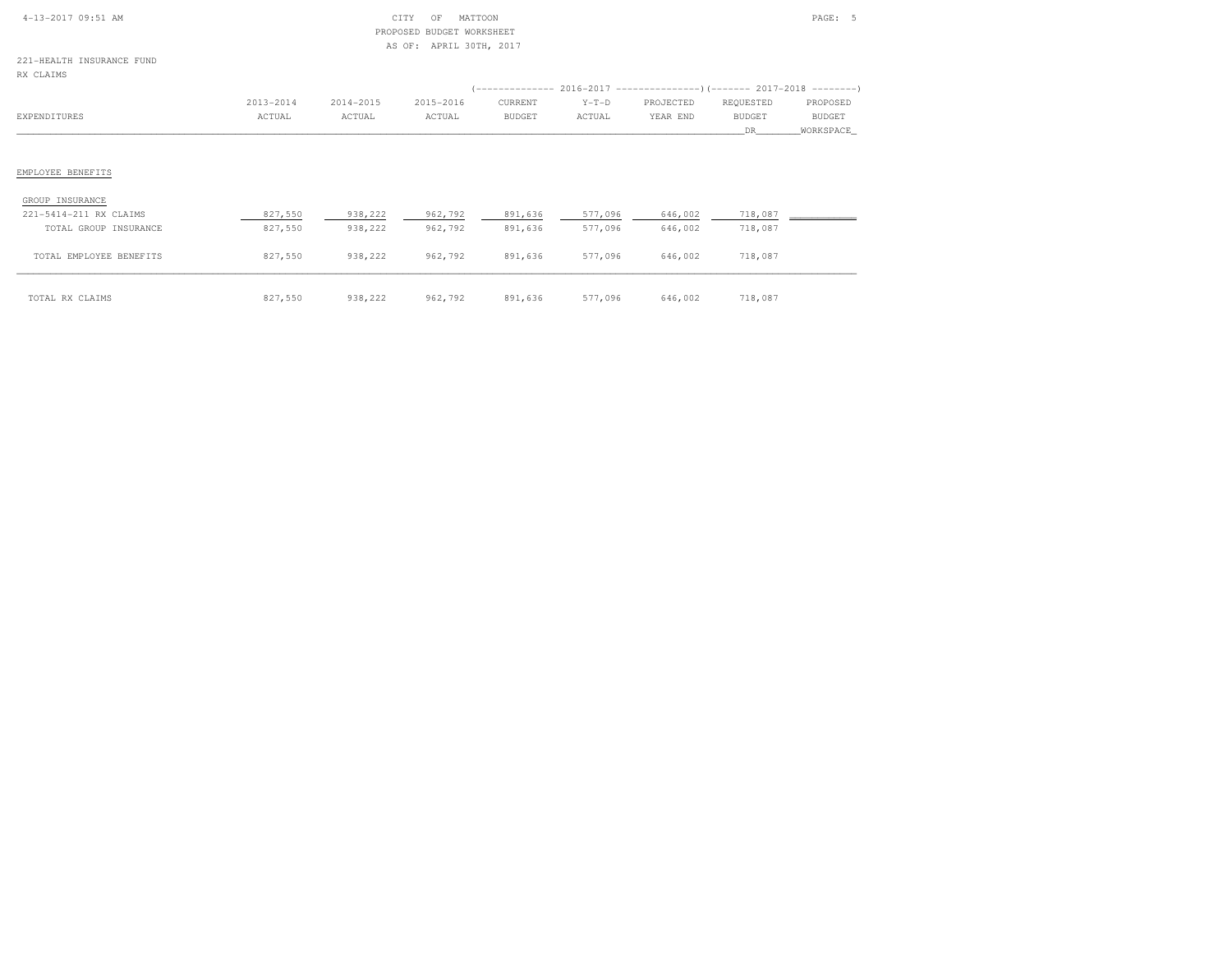| $4-13-2017$ 09:51 AM |  |
|----------------------|--|

# $\begin{array}{ccc} \text{CITY} & \text{OF} & \text{MATTOON} \end{array}$  PROPOSED BUDGET WORKSHEETAS OF: APRIL 30TH, 2017

221-HEALTH INSURANCE FUNDDENTAL CLAIMS

| DENTAL CLAIMS                                       |                     |                     |                     |                                            |                   |                       |                                   |                                        |
|-----------------------------------------------------|---------------------|---------------------|---------------------|--------------------------------------------|-------------------|-----------------------|-----------------------------------|----------------------------------------|
| EXPENDITURES                                        | 2013-2014<br>ACTUAL | 2014-2015<br>ACTUAL | 2015-2016<br>ACTUAL | ( ____________<br>CURRENT<br><b>BUDGET</b> | $Y-T-D$<br>ACTUAL | PROJECTED<br>YEAR END | REQUESTED<br><b>BUDGET</b><br>DR. | PROPOSED<br><b>BUDGET</b><br>WORKSPACE |
|                                                     |                     |                     |                     |                                            |                   |                       |                                   |                                        |
| EMPLOYEE BENEFITS<br>GROUP INSURANCE                |                     |                     |                     |                                            |                   |                       |                                   |                                        |
| 221-5415-211 DENTAL CLAIMS<br>TOTAL GROUP INSURANCE | 94,321<br>94,321    | 83,654<br>83,654    | 94,504<br>94,504    | 103,993<br>103,993                         | 87,460<br>87,460  | 95,860<br>95,860      | 99,641<br>99,641                  |                                        |
|                                                     |                     |                     |                     |                                            |                   |                       |                                   |                                        |

\_\_\_\_\_\_\_\_\_\_\_\_\_\_\_\_\_\_\_\_\_\_\_\_\_\_\_\_\_\_\_\_\_\_\_\_\_\_\_\_\_\_\_\_\_\_\_\_\_\_\_\_\_\_\_\_\_\_\_\_\_\_\_\_\_\_\_\_\_\_\_\_\_\_\_\_\_\_\_\_\_\_\_\_\_\_\_\_\_\_\_\_\_\_\_\_\_\_\_\_\_\_\_\_\_\_\_\_\_\_\_\_\_\_\_\_\_\_\_\_\_\_\_\_\_\_\_\_\_\_\_\_\_\_\_\_\_\_\_\_\_\_\_\_\_\_\_\_\_\_ TOTAL DENTAL CLAIMS 94,321 83,654 94,504 103,993 87,460 95,860 99,641

TOTAL EMPLOYEE BENEFITS 94,321 83,654 94,504 103,993 87,460 95,860 99,641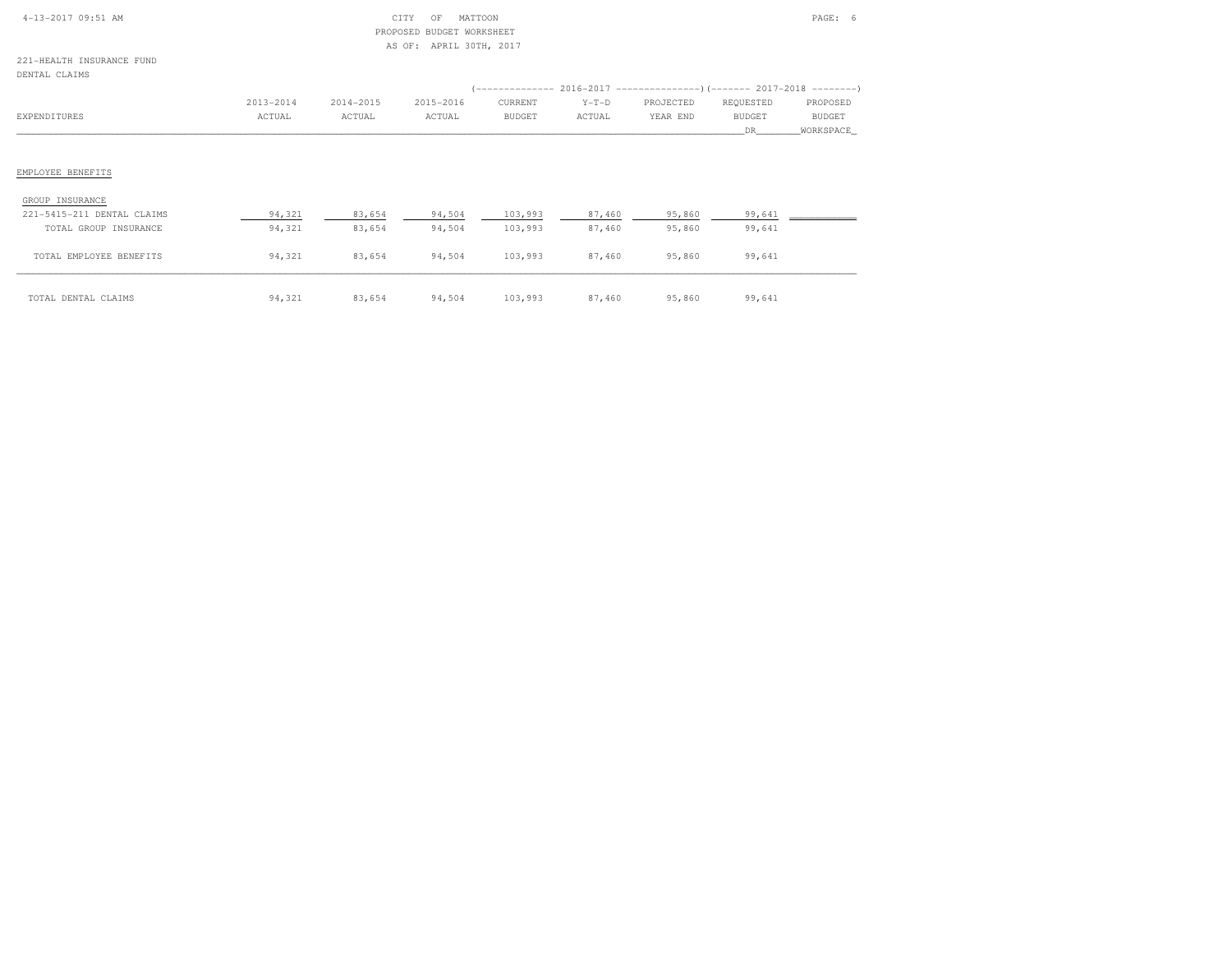| 4-13-2017 09:51 AM                      |           |           | CITY<br>MATTOON<br>OF     |               |         |           |               | PAGE: 7   |
|-----------------------------------------|-----------|-----------|---------------------------|---------------|---------|-----------|---------------|-----------|
|                                         |           |           | PROPOSED BUDGET WORKSHEET |               |         |           |               |           |
|                                         |           |           | AS OF: APRIL 30TH, 2017   |               |         |           |               |           |
| 221-HEALTH INSURANCE FUND               |           |           |                           |               |         |           |               |           |
| REFUNDS REIMB & MISC EXPS               |           |           |                           |               |         |           |               |           |
|                                         |           |           |                           |               |         |           |               |           |
|                                         | 2013-2014 | 2014-2015 | 2015-2016                 | CURRENT       | $Y-T-D$ | PROJECTED | REQUESTED     | PROPOSED  |
| EXPENDITURES                            | ACTUAL    | ACTUAL    | ACTUAL                    | <b>BUDGET</b> | ACTUAL  | YEAR END  | <b>BUDGET</b> | BUDGET    |
|                                         |           |           |                           |               |         |           | DR.           | WORKSPACE |
| EMPLOYEE BENEFITS<br>GROUP INSURANCE    |           |           |                           |               |         |           |               |           |
| 221-5416-211 REFUNDS REIMBURSEMENTS & M | 62        | 35        | 156                       | 320           | 0       | $\circ$   |               |           |
| TOTAL GROUP INSURANCE                   | 62        | 35        | 156                       | 320           | $\circ$ | $\Omega$  | $\Omega$      |           |
| TOTAL EMPLOYEE BENEFITS                 | 62        | 35        | 156                       | 320           | 0       | $\circ$   | $\circ$       |           |
| TOTAL REFUNDS REIMB & MISC EXPS         | 62        | 35        | 156                       | 320           | 0       | $\circ$   | 0             |           |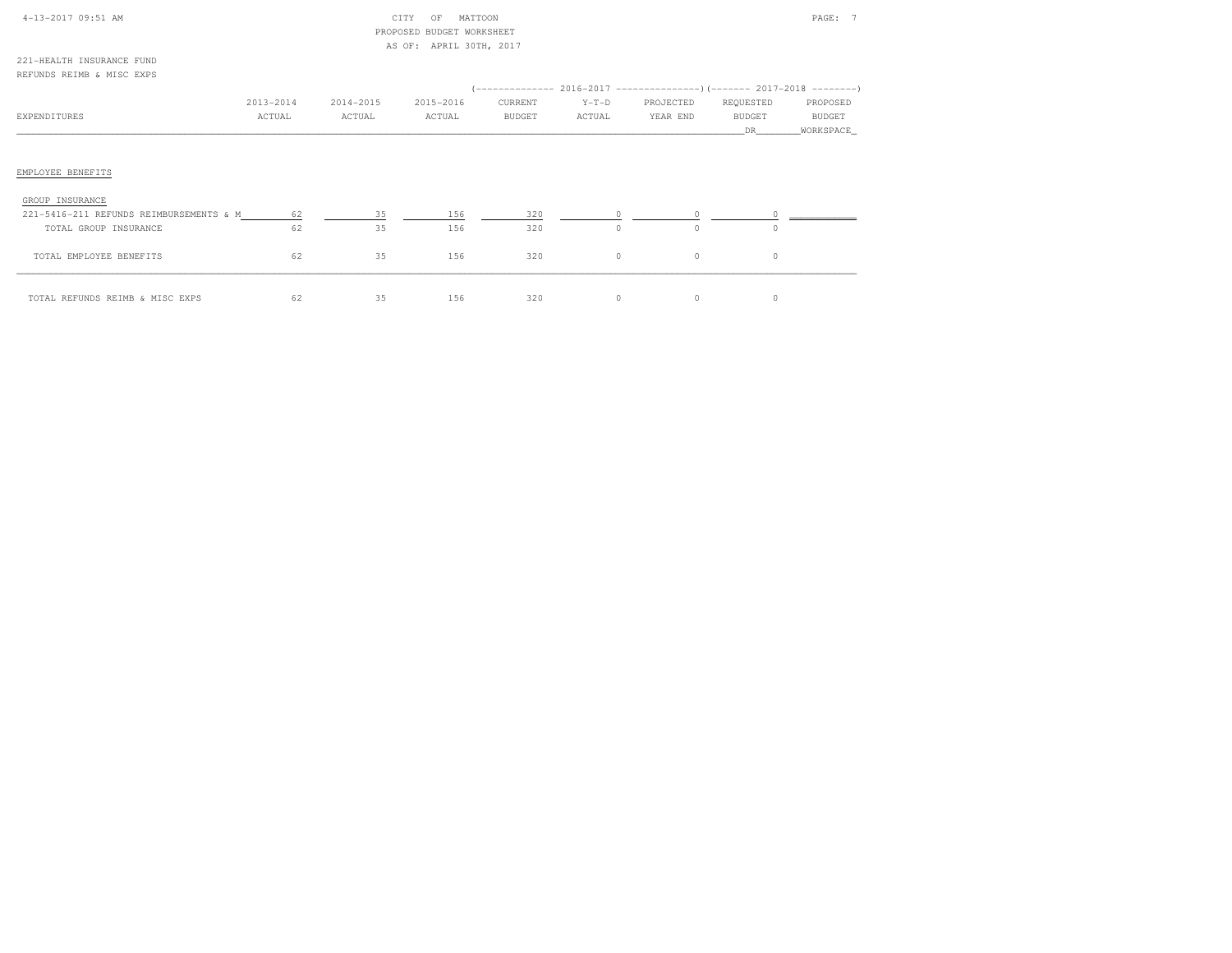| $4 - 13 - 2017$ 09:51 AM |  |
|--------------------------|--|
|                          |  |

### $\begin{array}{ccc} \text{CITY} & \text{OF} & \text{MATTON} \end{array}$  PROPOSED BUDGET WORKSHEETAS OF: APRIL 30TH, 2017

221-HEALTH INSURANCE FUNDLIFE INSURANCE

| ntra thousand               |           |           |           |         |         |                                                                                |               |               |
|-----------------------------|-----------|-----------|-----------|---------|---------|--------------------------------------------------------------------------------|---------------|---------------|
|                             |           |           |           |         |         | (-------------- 2016-2017 -------------------- ) (------- 2017-2018 ---------' |               |               |
|                             | 2013-2014 | 2014-2015 | 2015-2016 | CURRENT | $Y-T-D$ | PROJECTED                                                                      | REQUESTED     | PROPOSED      |
| EXPENDITURES                | ACTUAL    | ACTUAL    | ACTUAL    | BUDGET  | ACTUAL  | YEAR END                                                                       | <b>BUDGET</b> | <b>BUDGET</b> |
|                             |           |           |           |         |         |                                                                                | DR.           | WORKSPACE     |
|                             |           |           |           |         |         |                                                                                |               |               |
| EMPLOYEE BENEFITS           |           |           |           |         |         |                                                                                |               |               |
| GROUP INSURANCE             |           |           |           |         |         |                                                                                |               |               |
| 221-5417-212 LIFE INSURANCE | 29,008    | 25,872    | 28,156    | 27,833  | 27,688  | 25,206                                                                         | 29,377        |               |
| TOTAL GROUP INSURANCE       | 29,008    | 25,872    | 28,156    | 27,833  | 27,688  | 25,206                                                                         | 29,377        |               |
| TOTAL EMPLOYEE BENEFITS     | 29,008    | 25,872    | 28,156    | 27,833  | 27,688  | 25,206                                                                         | 29,377        |               |
|                             |           |           |           |         |         |                                                                                |               |               |

\_\_\_\_\_\_\_\_\_\_\_\_\_\_\_\_\_\_\_\_\_\_\_\_\_\_\_\_\_\_\_\_\_\_\_\_\_\_\_\_\_\_\_\_\_\_\_\_\_\_\_\_\_\_\_\_\_\_\_\_\_\_\_\_\_\_\_\_\_\_\_\_\_\_\_\_\_\_\_\_\_\_\_\_\_\_\_\_\_\_\_\_\_\_\_\_\_\_\_\_\_\_\_\_\_\_\_\_\_\_\_\_\_\_\_\_\_\_\_\_\_\_\_\_\_\_\_\_\_\_\_\_\_\_\_\_\_\_\_\_\_\_\_\_\_\_\_\_\_\_ TOTAL LIFE INSURANCE 29,008 25,872 28,156 27,833 27,688 25,206 29,377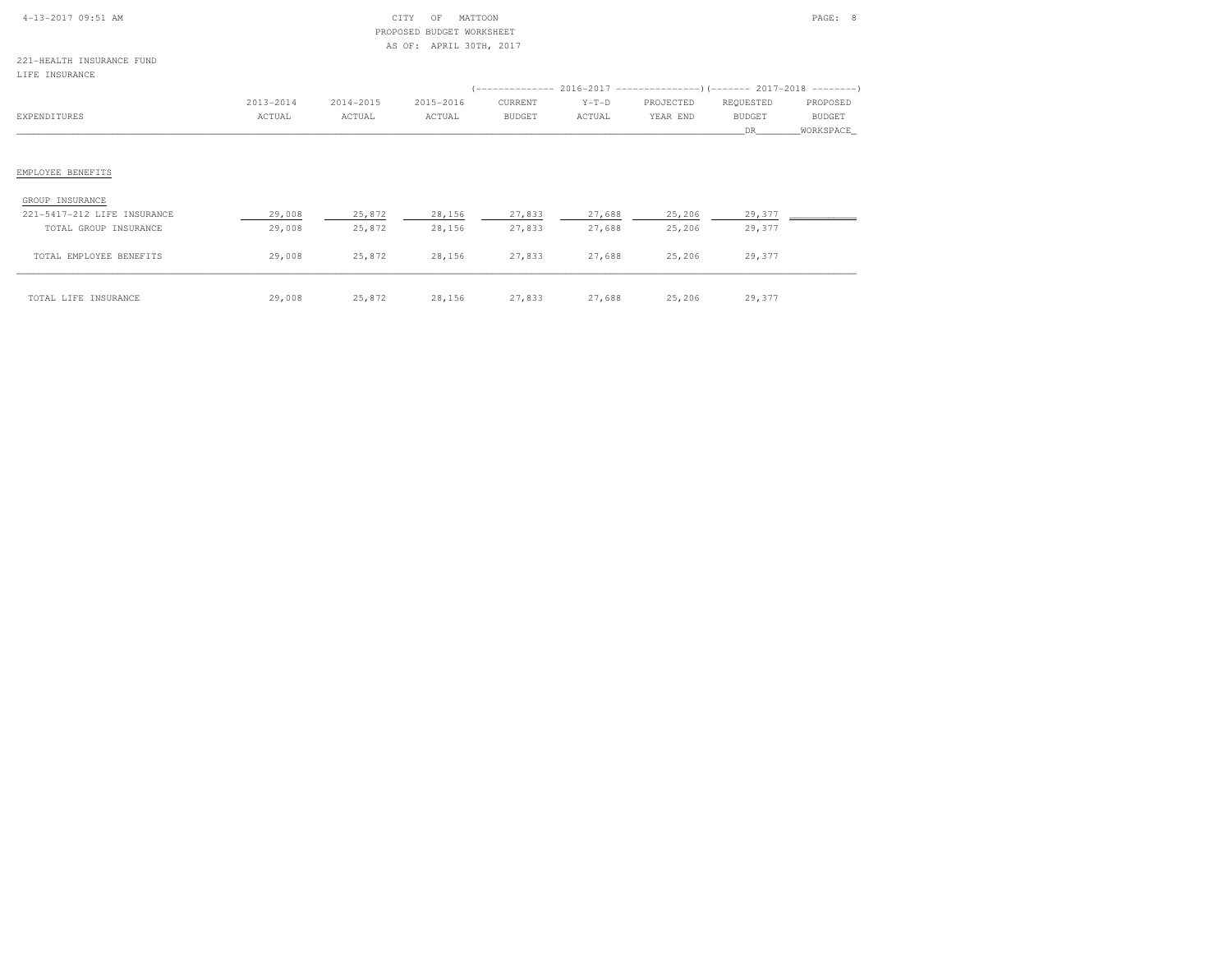| $4-13-2017$ 09:51 AM |  |
|----------------------|--|
|                      |  |

# $\begin{array}{cccccccccc} \text{CITY} & \text{OF} & \text{MATTOON} & & & & \end{array}$  PROPOSED BUDGET WORKSHEETAS OF: APRIL 30TH, 2017

221-HEALTH INSURANCE FUNDSECTION 125 PLAN

| OBULLUN LAU FEMIN                       |           |           |           |               |         |           |               |           |
|-----------------------------------------|-----------|-----------|-----------|---------------|---------|-----------|---------------|-----------|
|                                         |           |           |           |               |         |           |               |           |
|                                         | 2013-2014 | 2014-2015 | 2015-2016 | CURRENT       | $Y-T-D$ | PROJECTED | REQUESTED     | PROPOSED  |
| EXPENDITURES                            | ACTUAL    | ACTUAL    | ACTUAL    | <b>BUDGET</b> | ACTUAL  | YEAR END  | <b>BUDGET</b> | BUDGET    |
|                                         |           |           |           |               |         |           | DR.           | WORKSPACE |
|                                         |           |           |           |               |         |           |               |           |
|                                         |           |           |           |               |         |           |               |           |
| EMPLOYEE BENEFITS                       |           |           |           |               |         |           |               |           |
|                                         |           |           |           |               |         |           |               |           |
| GROUP INSURANCE                         |           |           |           |               |         |           |               |           |
| 221-5418-212 SECTION 125 BENEFIT PLAN A | 1,200     | 1,000     | 1,550     | 1,200         | 1,800   | 1,850     | 1,800         |           |
| TOTAL GROUP INSURANCE                   | 1,200     | 1,000     | 1,550     | 1,200         | 1,800   | 1,850     | 1,800         |           |
|                                         |           |           |           |               |         |           |               |           |
| TOTAL EMPLOYEE BENEFITS                 | 1,200     | 1,000     | 1,550     | 1,200         | 1,800   | 1,850     | 1,800         |           |
|                                         |           |           |           |               |         |           |               |           |
| TOTAL SECTION 125 PLAN                  | 1,200     | 1,000     | 1,550     | 1,200         | 1,800   | 1,850     | 1,800         |           |